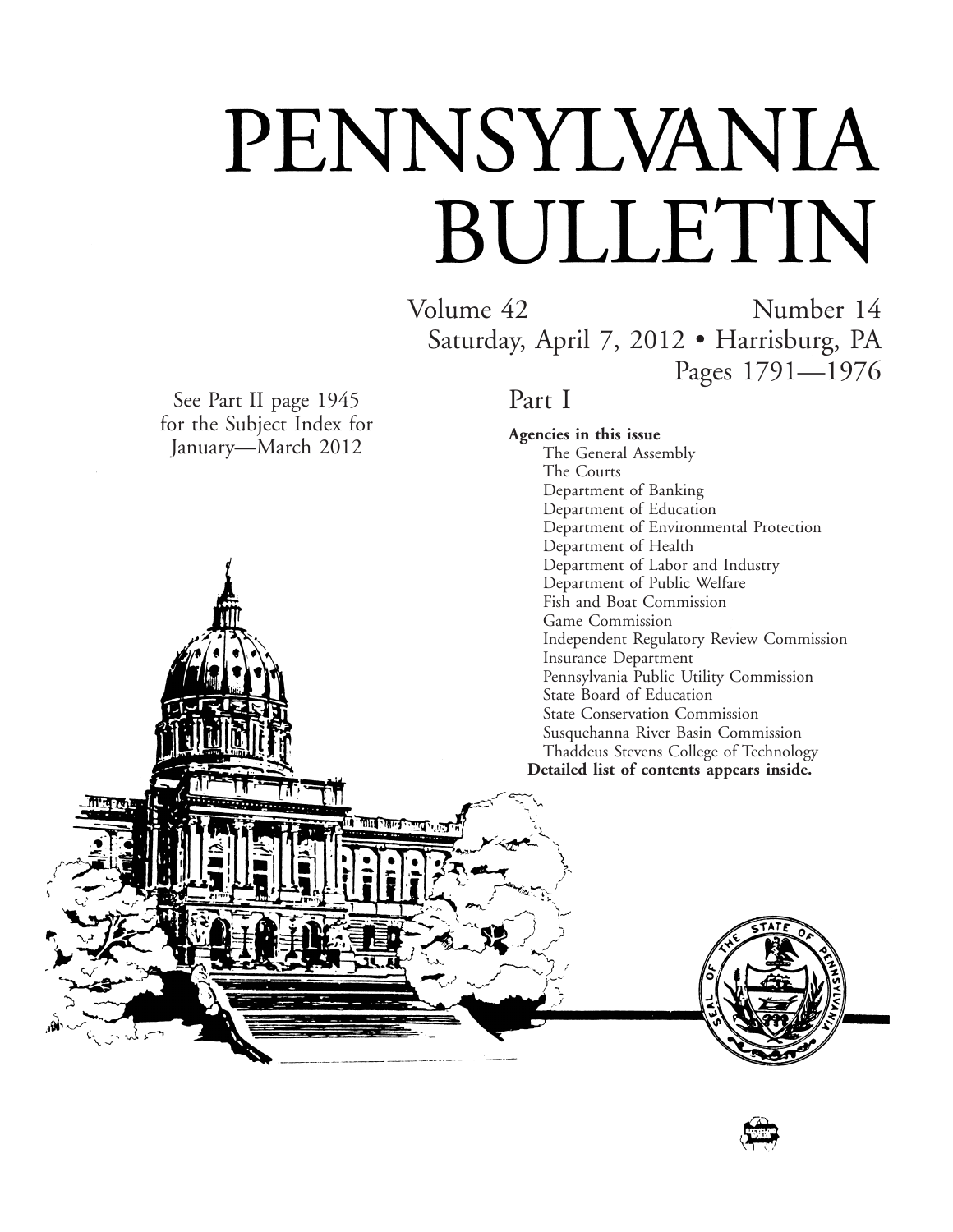| Latest Pennsylvania Code Reporters<br>(Master Transmittal Sheets):<br>No. 449, April 2012 | If information on mailing label is incorrect, please make changes in space provided below and mail to:<br>17055-3198<br><b>ZOILAI2 US AN SUOTO ZU AUGURUS SUOR AUGURUS AUGURUS SUOR AUGURUS SUOR AUGURU</b><br>CUT ON DOTTED UNES AND ENCLOSE IN AN ENVELOPE<br>Pennsylvania Bulletin<br>Mechanicsburg, PA<br>Z<br>Church Rd.<br>FRY COMMUNICATIONS<br>800 W.<br>Attn: | CUSTOMER NUMBER (6 digit number above name) | NAME OF INDIVIDUAI | OFFICE NAME-TITLE | ADDRESS (Number and Street) | <b>Code</b><br>(State)<br>(City) | <b>ABISE</b><br><b>YPE OR PRINT</b> |
|-------------------------------------------------------------------------------------------|------------------------------------------------------------------------------------------------------------------------------------------------------------------------------------------------------------------------------------------------------------------------------------------------------------------------------------------------------------------------|---------------------------------------------|--------------------|-------------------|-----------------------------|----------------------------------|-------------------------------------|
| <b>PENNSYLVANIA</b><br><b>BULLETIN</b><br><b>ALL</b>                                      | published weekly by Fry Communications, Inc. for the Commonwealth of Pennsylvania, Legislative Reference Bu-<br>reau 641 Main Capital Building Harrisburg Pa 17120                                                                                                                                                                                                     |                                             |                    |                   |                             |                                  |                                     |

Postmaster send address changes to:

FRY COMMUNICATIONS Attn: *Pennsylvania Bulletin* 800 W. Church Rd. Mechanicsburg, Pennsylvania 17055-3198 (717) 766-0211 ext. 2340 (800) 334-1429 ext. 2340 (toll free, out-of-State) (800) 524-3232 ext. 2340 (toll free, in State)

reau, 641 Main Capitol Building, Harrisburg, Pa. 17120, under the policy supervision and direction of the Joint Committee on Documents pursuant to Part II of Title 45 of the Pennsylvania Consolidated Statutes (relating to publication and effectiveness of Commonwealth Documents). Subscription rate \$82.00 per year, postpaid to points in the United States. Individual copies \$2.50. Checks for subscriptions and individual copies should be made payable to "*Fry Communications, Inc.*'' Periodicals postage paid at Harrisburg, Pennsylvania.

Orders for subscriptions and other circulation matters should be sent to:

Fry Communications, Inc. Attn: *Pennsylvania Bulletin* 800 W. Church Rd. Mechanicsburg, PA 17055-3198

Copyright © 2012 Commonwealth of Pennsylvania

Editorial preparation, composition, printing and distribution of the *Pennsylvania Bulletin* is effected on behalf of the Commonwealth of Pennsylvania by FRY COMMUNICATIONS, Inc., 800 W. Church Road, Mechanicsburg, Pennsylvania 17055-3198.

(ISSN 0162-2137)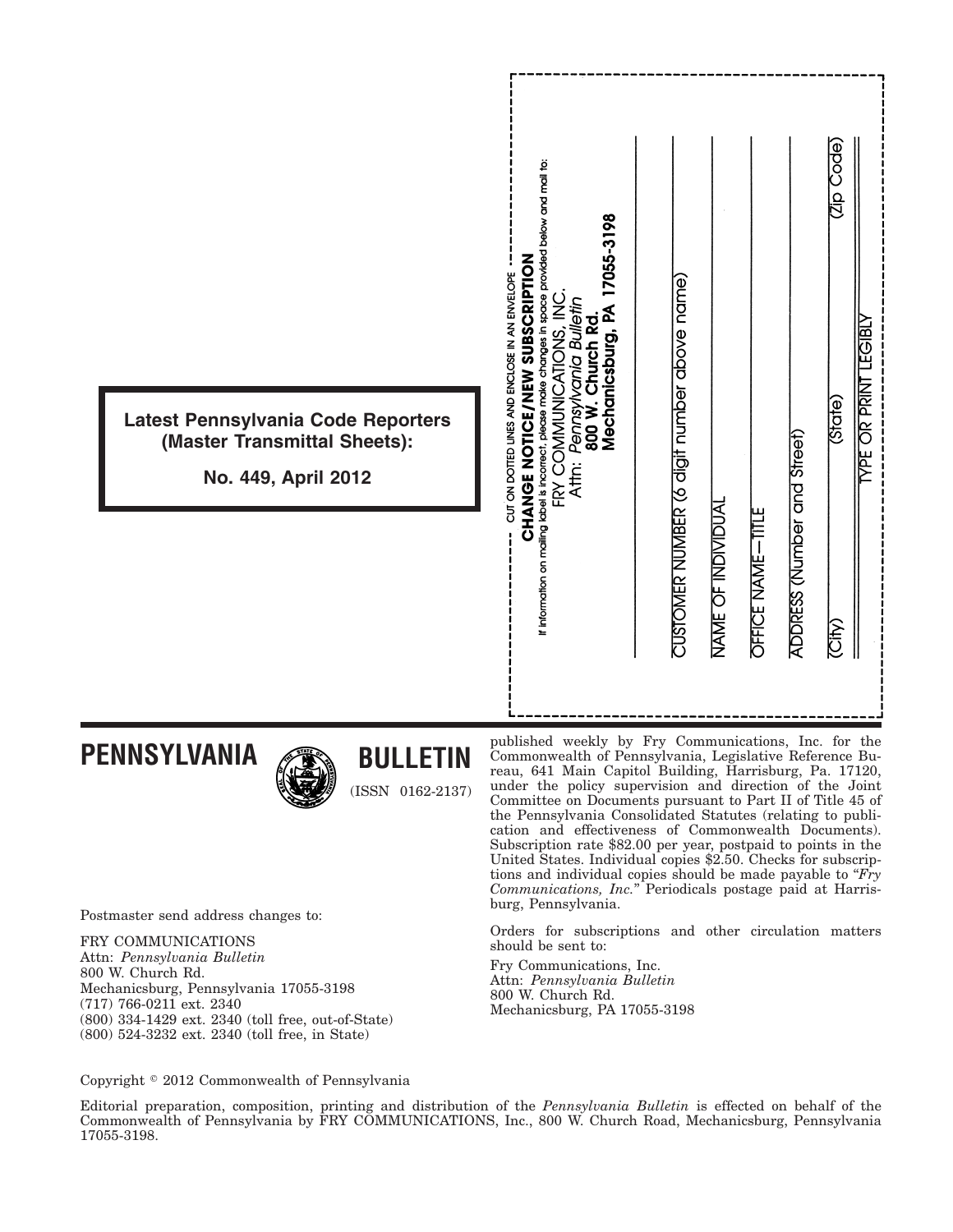# **CONTENTS**

# **THE GENERAL ASSEMBLY**

**JUDICIAL SYSTEM GENERAL PROVISIONS**

Proposed revisions to sentencing guidelines ....... 1798

# **THE COURTS**

#### **RULES OF EVIDENCE**

Amendment of Rule 604 of the Rules of Evidence; no. 566 Supreme Court rules doc. .............. 1858

## **EXECUTIVE AGENCIES**

#### **DEPARTMENT OF BANKING**

#### **Notices**

Actions on applications .......................... 1865

#### **DEPARTMENT OF EDUCATION**

#### **Notices**

| 21st Century Community Learning Center 2012-13;     |      |
|-----------------------------------------------------|------|
| request for proposals; opening of the online appli- |      |
|                                                     | 1866 |

#### **DEPARTMENT OF ENVIRONMENTAL PROTECTION Notices**

| Applications, actions and special notices  1868<br>Request for comments on the proposed total maxi-<br>mum daily loads (TMDLs) developed for the Wolf |      |
|-------------------------------------------------------------------------------------------------------------------------------------------------------|------|
| 2012 draft integrated water quality monitoring and<br>assessment report; notice of availability for public                                            |      |
| Water Resources Advisory Committee meeting can-                                                                                                       |      |
|                                                                                                                                                       |      |
| <b>DEPARTMENT OF HEALTH</b>                                                                                                                           |      |
| <b>Notices</b>                                                                                                                                        |      |
| Long-term care nursing facilities; request for excep-                                                                                                 | 1928 |

| Renal Disease Advisory Committee meeting  1928                       |  |  |  |
|----------------------------------------------------------------------|--|--|--|
| Rescheduling of controlled substance: clobazam from                  |  |  |  |
| schedule I to schedule IV classification  1929                       |  |  |  |
| Updating the list of citations to ACIP recommenda-                   |  |  |  |
| tions prescribing child immunization practices                       |  |  |  |
| and immunizing agents and doses $\dots \dots \dots \dots \dots$ 1929 |  |  |  |
|                                                                      |  |  |  |

#### **DEPARTMENT OF LABOR AND INDUSTRY**

#### **Proposed Rulemaking**

|  | Uniform Construction Code | 1861 |
|--|---------------------------|------|
|  |                           |      |

#### **DEPARTMENT OF PUBLIC WELFARE**

#### **Notices**

| Additional class of payments to qualifying acute    |  |
|-----------------------------------------------------|--|
| care general hospitals for obstetrical and neonatal |  |
|                                                     |  |
| Trauma disproportionate share payments  1932        |  |

#### **FISH AND BOAT COMMISSION**

| <b>Rules and Regulations</b>                              |      |
|-----------------------------------------------------------|------|
| Fishing; propagation and introduction of fish into        |      |
| Commonwealth waters $\dots\dots\dots\dots\dots\dots\dots$ | 1859 |

#### **Proposed Rulemaking**

Fishing; seasons, sizes and creel limits ........... 1862

#### **GAME COMMISSION**

**Proposed Rulemaking**

Seasons and bag limits; correction ........................... 1864

#### **INDEPENDENT REGULATORY REVIEW COMMISSION**

#### **Notices**

| Notice of filing of final rulemakings $\dots\dots\dots\dots$ 1936 |  |
|-------------------------------------------------------------------|--|

#### **INSURANCE DEPARTMENT**

#### **Notices**

| Philadelphia Contributionship Insurance Company; |  |
|--------------------------------------------------|--|
| Germantown Insurance Company; homeowners;        |  |
|                                                  |  |

#### **PENNSYLVANIA PUBLIC UTILITY COMMISSION**

#### **Notices**

| Indirect transfer of control $\dots\dots\dots\dots\dots\dots$ 1937 |  |
|--------------------------------------------------------------------|--|
|                                                                    |  |

#### **STATE BOARD OF EDUCATION**

#### **Rules and Regulations**

Corrective amendment to 22 Pa. Code § 4.3 ....... 1859

#### **STATE CONSERVATION COMMISSION**

#### **Notices**

| Action on odor management plans for concentrated |  |
|--------------------------------------------------|--|
| animal operations and concentrated animal feed-  |  |
| ing operations and volunteers complying with the |  |
| Commonwealth's Facility Odor Management          |  |
|                                                  |  |

## **SUSQUEHANNA RIVER BASIN COMMISSION**

#### **Notices**

|  | Actions taken at March meeting |  |  |  | 1939 |
|--|--------------------------------|--|--|--|------|

#### **THADDEUS STEVENS COLLEGE OF TECHNOLOGY Notices**

| <b>NOUGES</b>    |      |
|------------------|------|
| Request for bids | 1942 |

## **Now Available Online at http://www.pabulletin.com**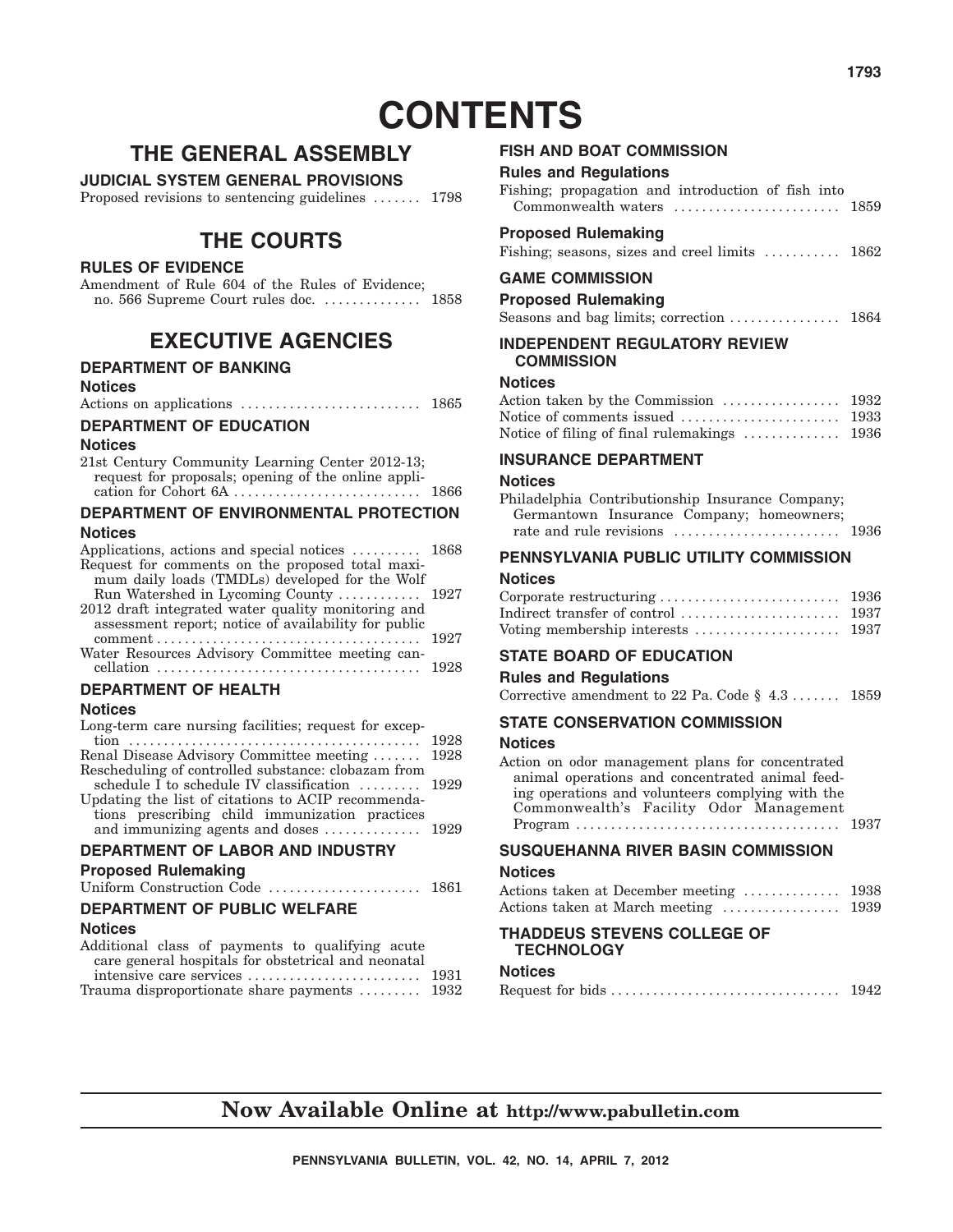# **READER'S GUIDE TO THE** *PENNSYLVANIA BULLETIN* **AND** *PENNSYLVANIA CODE*

#### *Pennsylvania Bulletin*

The *Pennsylvania Bulletin* is the official gazette of the Commonwealth of Pennsylvania. It is published every week and includes a table of contents. A cumulative subject matter index is published quarterly.

The *Pennsylvania Bulletin* serves several purposes. First, it is the temporary supplement to the *Pennsylvania Code*, which is the official codification of agency rules and regulations and other statutorily authorized documents. Changes in the codified text, whether by adoption, amendment, repeal or emergency action must be published in the *Pennsylvania Bulletin*. Further, agencies proposing changes to the codified text do so in the *Pennsylvania Bulletin*.

Second, the *Pennsylvania Bulletin* also publishes: Governor's Executive Orders; State Contract Notices; Summaries of Enacted Statutes; Statewide and Local Court Rules; Attorney General Opinions; Motor Carrier Applications before the Pennsylvania Public Utility Commission; Applications and Actions before the Department of Environmental Protection; Orders of the Independent Regulatory Review Commission; and other documents authorized by law.

The text of certain documents published in the *Pennsylvania Bulletin* is the only valid and enforceable text. Courts are required to take judicial notice of the *Pennsylvania Bulletin*.

#### **Adoption, Amendment or Repeal of Regulations**

Generally an agency wishing to adopt, amend or repeal regulations must first publish in the *Pennsylvania Bulletin* a Notice of Proposed Rulemaking. There are limited instances when the agency may omit the proposal step; it still must publish the adopted version.

The Notice of Proposed Rulemaking contains the full text of the change, the agency contact person, a fiscal note required by law and background for the action.

The agency then allows sufficient time for public comment before taking final action. An adopted proposal must be published in the *Pennsylvania Bulletin* before it can take effect. If the agency

wishes to adopt changes to the Notice of Proposed Rulemaking to enlarge the scope, it must repropose.

#### **Citation to the** *Pennsylvania Bulletin*

Cite material in the *Pennsylvania Bulletin* by volume number, a page number and date. Example: Volume 1, *Pennsylvania Bulletin*, page 801, January 9, 1971 (short form: 1 Pa.B. 801 (January 9, 1971)).

#### *Pennsylvania Code*

The *Pennsylvania Code* is the official codification of rules and regulations issued by Commonwealth agencies and other statutorily authorized documents. The *Pennsylvania Bulletin* is the temporary supplement to the *Pennsylvania Code*, printing changes as soon as they occur. These changes are then permanently codified by the *Pennsylvania Code Reporter*, a monthly, loose-leaf supplement.

The *Pennsylvania Code* is cited by title number and section number. Example: Title 10 *Pennsylvania Code*, § 1.1 (short form: 10 Pa.Code § 1.1).

Under the *Pennsylvania Code* codification system, each regulation is assigned a unique number by title and section. Titles roughly parallel the organization of Commonwealth government. Title 1 *Pennsylvania Code* lists every agency and its corresponding *Code* title location.

#### **How to Find Documents**

Search for your area of interest in the *Pennsylvania Code*. The *Pennsylvania Code* is available at www.pacode.com.

Source Notes give you the history of the documents. To see if there have been recent changes, not yet codified, check the List of *Pennsylvania Code* Chapters Affected in the most recent issue of the *Pennsylvania Bulletin*.

A chronological table of the history of *Pennsylvania Code* sections may be found at www.legis.state. pa.us.

The *Pennsylvania Bulletin* also publishes a quarterly List of Pennsylvania Code Sections Affected which lists the regulations in numerical order, followed by the citation to the *Pennsylvania Bulletin* in which the change occurred. The *Pennsylvania Bulletin* is available at www.pabulletin.com.

#### **SUBSCRIPTION INFORMATION: (717) 766-0211 GENERAL INFORMATION AND FINDING AIDS: (717) 783-1530**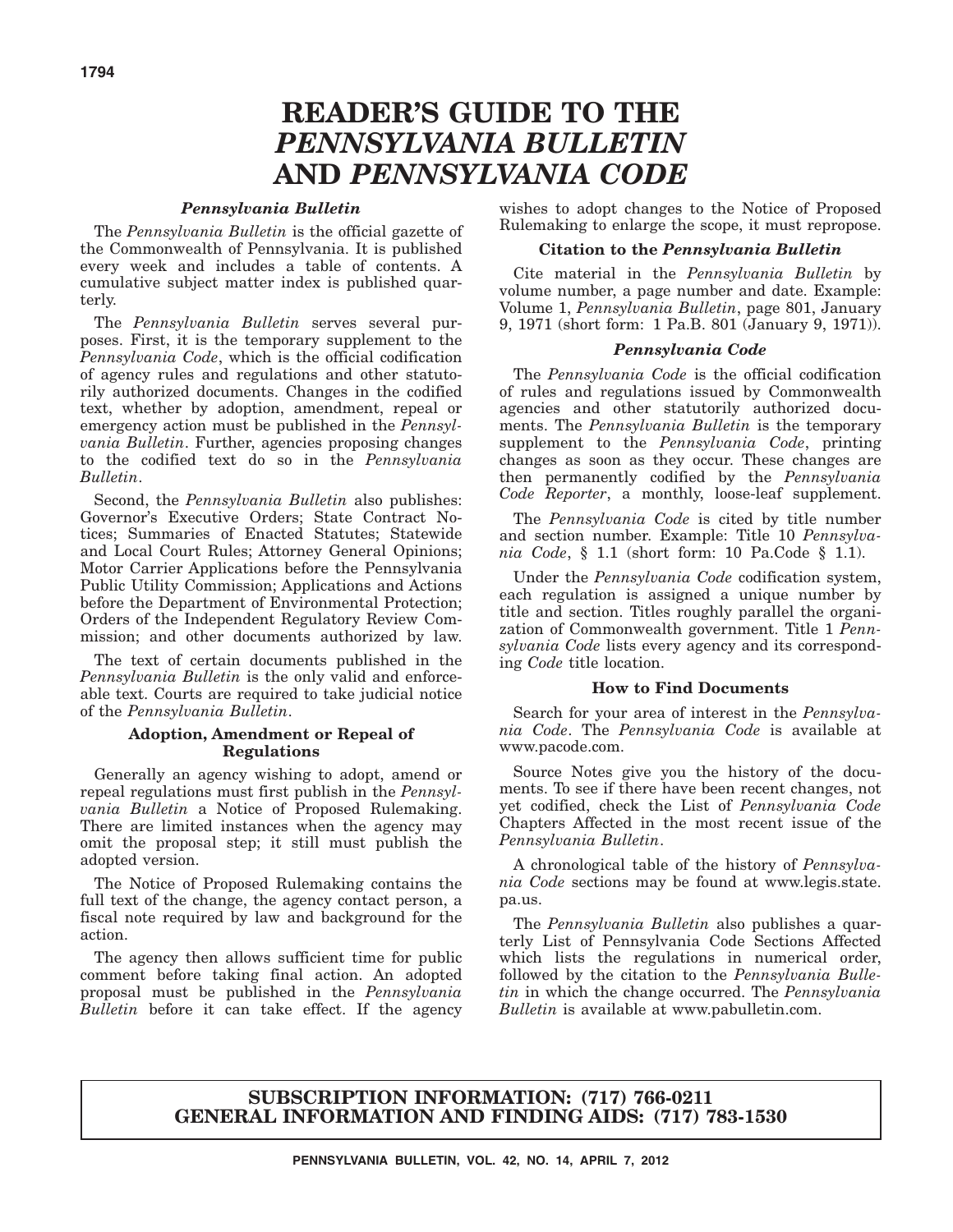#### **Printing Format**

Material proposed to be added to an existing rule or regulation is printed in **bold face** and material proposed to be deleted from such a rule or regulation is enclosed in brackets **[ ]** and printed in **bold face.** Asterisks indicate ellipsis of *Pennsylvania Code* text retained without change. Proposed new or additional regulations are printed in ordinary style face.

#### **Fiscal Notes**

Section 612 of The Administrative Code of 1929 (71 P. S. § 232) requires that the Office of Budget prepare a fiscal note for regulatory actions and administrative procedures of the administrative departments, boards, commissions or authorities receiving money from the State Treasury stating whether the proposed action or procedure causes a loss of revenue or an increase in the cost of programs for the Commonwealth or its political subdivisions; that the fiscal note be published in the *Pennsylvania Bulletin* at the same time as the proposed change is advertised; and that the fiscal note shall provide the following information: (1) the designation of the fund out of which the appropriation providing for expenditures under the action or procedure shall be made; (2) the probable cost for the fiscal year the program is implemented; (3) projected cost estimate of the program for each of the five succeeding fiscal years; (4) fiscal history of the program for which expenditures are to be made; (5) probable loss of revenue for the fiscal year of its implementation; (6) projected loss of revenue from the program for each of the five succeeding fiscal years; (7) line item, if any, of the General Appropriation Act or other appropriation act out of which expenditures or losses of Commonwealth funds shall occur as a result of the action or procedures; (8) recommendation, if any, of the Secretary of the Budget and the reasons therefor.

The required information is published in the foregoing order immediately following the proposed change to which it relates; the omission of an item indicates that the agency text of the fiscal note states that there is no information available with respect thereto. In items (3) and (6) information is set forth for the first through fifth fiscal years; in that order, following the year the program is implemented, which is stated. In item (4) information is set forth for the current and two immediately preceding years, in that order. In item (8) the recommendation, if any, made by the Secretary of Budget is published with the fiscal note. See 4 Pa. Code § 7.231 *et seq.* Where "no fiscal impact" is published, the statement means no additional cost or revenue loss to the Commonwealth or its local political subdivision is intended.

#### **Reproduction, Dissemination or Publication of Information**

Third parties may not take information from the *Pennsylvania Code* and *Pennsylvania Bulletin* and reproduce, disseminate or publish such information except as provided by 1 Pa. Code § 3.44. 1 Pa. Code § 3.44 reads as follows:

#### **§ 3.44. General permission to reproduce content of Code and Bulletin.**

Information published under this part, which information includes, but is not limited to, cross references, tables of cases, notes of decisions, tables of contents, indexes, source notes, authority notes, numerical lists and codification guides, other than the actual text of rules or regulations may be reproduced only with the written consent of the Bureau. The information which appears on the same leaf with the text of a rule or regulation, however, may be incidentally reproduced in connection with the reproduction of the rule or regulation, if the reproduction is for the private use of a subscriber and not for resale. There are no other restrictions on the reproduction of information published under this part, and the Commonwealth hereby consents to a reproduction.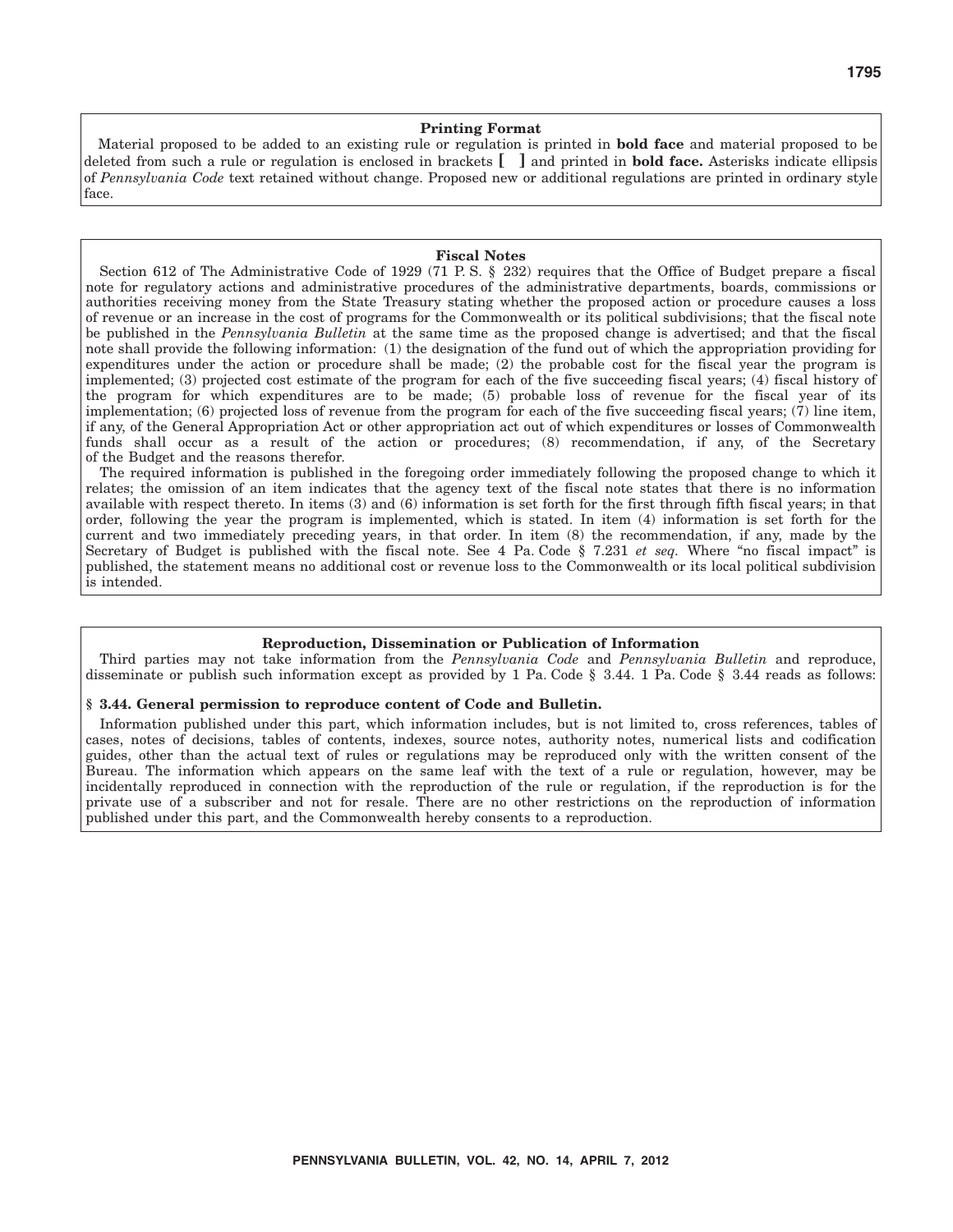The following numerical guide is a list of the chapters of each title of the *Pennsylvania Code* affected by documents published in the *Pennsylvania Bulletin* during 2012.

| 4 Pa. Code (Administration)<br><b>Adopted Rules</b>                         |
|-----------------------------------------------------------------------------|
|                                                                             |
|                                                                             |
| <b>Statements of Policy</b>                                                 |
| 7 Pa. Code (Agriculture)<br><b>Proposed Rules</b>                           |
| 22 Pa. Code (Education)<br><b>Adopted Rules</b>                             |
| 25 Pa. Code (Environmental Protection)<br><b>Proposed Rules</b>             |
|                                                                             |
|                                                                             |
|                                                                             |
|                                                                             |
|                                                                             |
|                                                                             |
| 34 Pa. Code (Labor and Industry)<br><b>Proposed Rules</b>                   |
|                                                                             |
|                                                                             |
| 40 Pa. Code (Liquor)<br><b>Adopted Rules</b>                                |
| <b>Proposed Rules</b>                                                       |
| 49 Pa. Code (Professional and Vocational Standards)<br><b>Adopted Rules</b> |
| <b>Proposed Rules</b>                                                       |
|                                                                             |
| 52 Pa. Code (Public Utilities)<br><b>Adopted Rules</b>                      |
|                                                                             |
|                                                                             |
|                                                                             |
|                                                                             |
|                                                                             |
| <b>Proposed Rules</b>                                                       |
|                                                                             |
|                                                                             |
| <b>Statements of Policy</b>                                                 |
| 55 Pa. Code (Public Welfare)<br><b>Adopted Rules</b>                        |

#### **Statements of Policy** 3270 . . . . . . . . . . . . . . . . . . . . . . . . . . . . . . . . . . . . . . . . . . . . . 675 3280 . . . . . . . . . . . . . . . . . . . . . . . . . . . . . . . . . . . . . . . . . . . . . 675 3290 . . . . . . . . . . . . . . . . . . . . . . . . . . . . . . . . . . . . . . . . . . . . . 675 **58 Pa. Code (Recreation) Adopted Rules** 69 . . . . . . . . . . . . . . . . . . . . . . . . . . . . . . . . . . . . . . . . . . . . . . . 1502 71 . . . . . . . . . . . . . . . . . . . . . . . . . . . . . . . . . . . . . . . . . . . . . . 1859 **Proposed Rules** 61 . . . . . . . . . . . . . . . . . . . . . . . . . . . . . . . . . . . . . . . . . . . . . . 1862 135 . . . . . . . . . . . . . . . . . . . . . . . . . . . . . . . . . . . . . . . . . . . . . 1238 139 . . . . . . . . . . . . . . . . . . . . . . . . . . . . . . . . . . . . . . . . 1238, 1864 141 . . . . . . . . . . . . . . . . . . . . . . 1231, 1232, 1233, 1235, 1236 147 . . . . . . . . . . . . . . . . . . . . . . . . . . . . . . . . . . . . . . . . . . . . . 1244 **61 Pa. Code (Revenue) Proposed Rules** 7 ............................................... 1222 901 . . . . . . . . . . . . . . . . . . . . . . . . . . . . . . . . . . . . . . . . . . . . . 1222 **67 Pa. Code (Transportation) Adopted Rules** 231 . . . . . . . . . . . . . . . . . . . . . . . . . . . . . . . . . . . . . . . . . . . . . . . 25 **101 Pa. Code (General Assembly) Statements of Policy** 31 . . . . . . . . . . . . . . . . . . . . . . . . . . . . . . . . . . . . . . . . . . . . . . . . . 29 **204 Pa. Code (Judicial System General Provisions) Adopted Rules** 81 . . . . . . . . . . . . . . . . . . . . . . . . . . . . . . . . . . . . . . . . . . . . . . . 1637 82 . . . . . . . . . . . . . . . . . . . . . . . . . . . . . . . . . . . . . . . . . . . . . . . 1638 83 . . . . . . . . . . . . . . . . . . . . . . . . . . . . . . . . . . . . . . . . . 1637, 1639 **Proposed Rules** 213 . . . . . . . . . . . . . . . . . . . . . . . . . . . . . . . . . . . . . . . . . . . . . . . 658 303 . . . . . . . . . . . . . . . . . . . . . . . . . . . . . . . . . . . . . . . . . . . . . 1798 **210 Pa. Code (Appellate Procedure) Adopted Rules** 3 . . . . . . . . . . . . . . . . . . . . . . . . . . . . . . . . . . . . . . . . . . . . . . . . . 374 67 . . . . . . . . . . . . . . . . . . . . . . . . . . . . . . . . . . . . . . . . . . . . . . . 1642 **Proposed Rules** 1 ................................................ 1640 3 ............................................... 1360 15 . . . . . . . . . . . . . . . . . . . . . . . . . . . . . . . . . . . . . . . . . . . . . . 1360 21 . . . . . . . . . . . . . . . . . . . . . . . . . . . . . . . . . . . . . . . . . . . . . . 1640 37 . . . . . . . . . . . . . . . . . . . . . . . . . . . . . . . . . . . . . . . . . . . . . . . . 659 **225 Pa. Code (Rules of Evidence) Adopted Rules** Article VI ....................................... 1858 **231 Pa. Code (Rules of Civil Procedure) Adopted Rules** 200 . . . . . . . . . . . . . . . . . . . . . . . . . . . . . . . . . . . . . . . . . 377, 1363 1910 ................................... 379, 545, 930 **Proposed Rules** 200 . . . . . . . . . . . . . . . . . . . . . . . . . . . . . . . . . . . . . . . . . . . . . . . 377 1910 ............................................ 1642 1915 ............................................ 1660

**PENNSYLVANIA BULLETIN, VOL. 42, NO. 14, APRIL 7, 2012**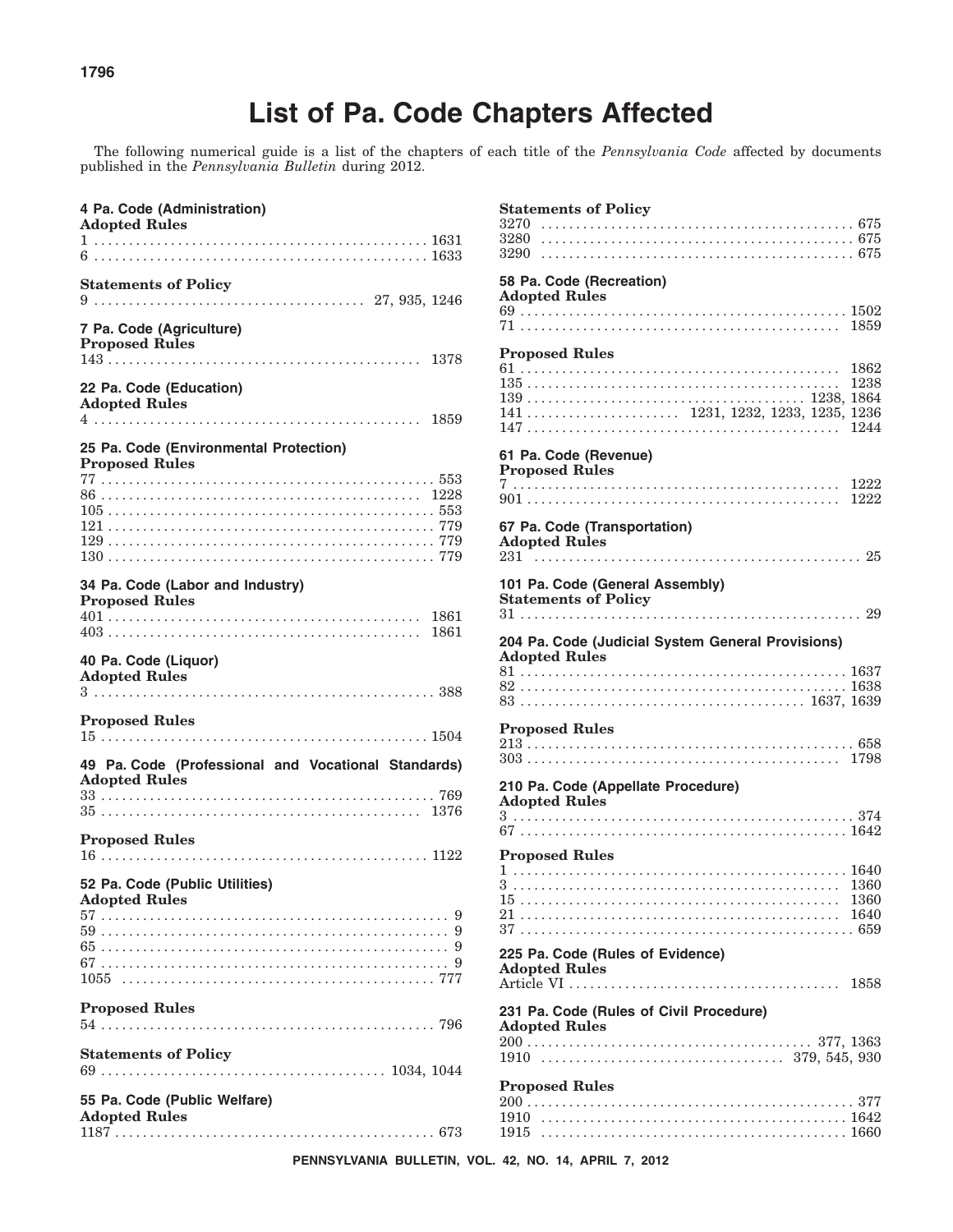**234 Pa. Code (Rules of Criminal Procedure) Adopted Rules**

| <b>Proposed Rules</b>                                 |  |  |  |  |  |  |  |  |  |  |  |  |  |  |  |  |  |  |  |  |  |  |  |  |  |  |     |  |
|-------------------------------------------------------|--|--|--|--|--|--|--|--|--|--|--|--|--|--|--|--|--|--|--|--|--|--|--|--|--|--|-----|--|
|                                                       |  |  |  |  |  |  |  |  |  |  |  |  |  |  |  |  |  |  |  |  |  |  |  |  |  |  |     |  |
|                                                       |  |  |  |  |  |  |  |  |  |  |  |  |  |  |  |  |  |  |  |  |  |  |  |  |  |  |     |  |
|                                                       |  |  |  |  |  |  |  |  |  |  |  |  |  |  |  |  |  |  |  |  |  |  |  |  |  |  |     |  |
| 237 Pa. Code (Juvenile Rules)<br><b>Adopted Rules</b> |  |  |  |  |  |  |  |  |  |  |  |  |  |  |  |  |  |  |  |  |  |  |  |  |  |  |     |  |
|                                                       |  |  |  |  |  |  |  |  |  |  |  |  |  |  |  |  |  |  |  |  |  |  |  |  |  |  | EAT |  |

| 246 Pa. Code (Minor Court Civil Rules)<br><b>Proposed Rules</b>                                                    |
|--------------------------------------------------------------------------------------------------------------------|
|                                                                                                                    |
| 249 Pa. Code (Philadelphia Rules)                                                                                  |
| 252 Pa. Code (Allegheny County Rules)                                                                              |
| 255 Pa. Code (Local Court Rules)<br>669, 670, 671, 762, 766, 768, 934, 1033, 1121, 1219, 1375,<br>1500, 1661, 1662 |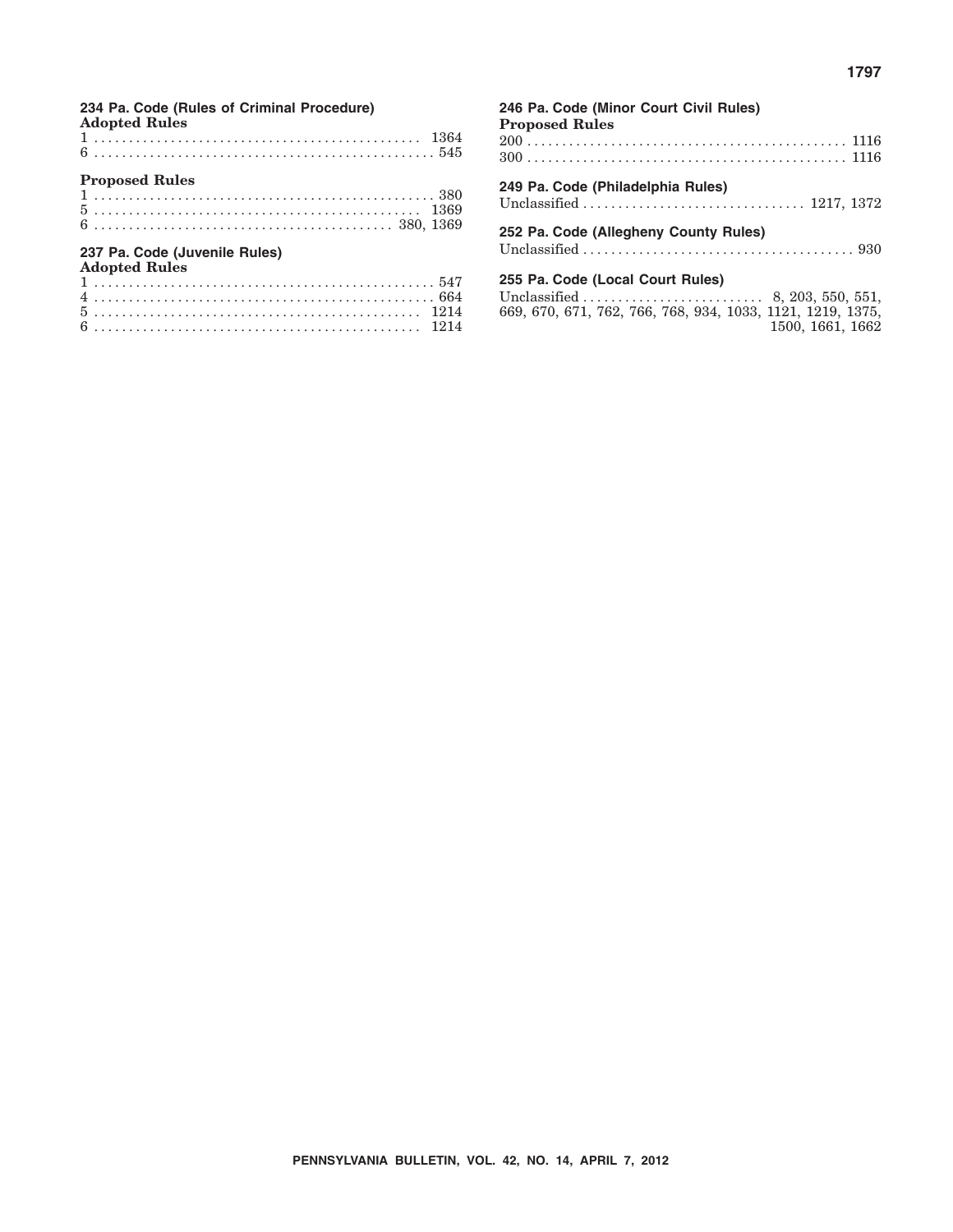# **THE GENERAL ASSEMBLY**

# **Title 204—JUDICIAL SYSTEM GENERAL PROVISIONS**

#### **PART VIII. CRIMINAL SENTENCING**

#### **[ 204 PA. CODE CH. 303 ]**

#### **Proposed Revisions to Sentencing Guidelines**

The Pennsylvania Commission on Sentencing is hereby submitting revised sentencing guidelines, 204 Pa. Code §§ 303.1—303.18, for public comment. These revisions are found in Annex A.

In accordance with 42 Pa.C.S.A. § 2155, the Commission shall publish in the *Pennsylvania Bulletin* all proposed sentencing guidelines and hold public hearings not earlier than 30 days and not later than 60 days thereafter to afford an opportunity for the following persons and organizations to testify:

- (i) Pennsylvania District Attorneys Association
- (ii) Chiefs of Police Associations
- (iii) Fraternal Order of Police
- (iv) Public Defenders Organization
- (v) Law School faculty members
- (vi) Pennsylvania Board of Probation and Parole
- (vii) Pennsylvania Department of Corrections
- (viii) Pennsylvania Bar Association
- (ix) Pennsylvania Wardens Association

(x) Pennsylvania Association on Probation, Parole and Corrections

(xi) Pennsylvania Conference of State Trial Judges

(xii) Any other interested person or organization

The Commission will be holding the following public hearings to receive comments on the proposed revisions to the sentencing guidelines:

| Reading       | Berks County Courthouse<br>633 Court Street<br>Reading, PA<br>Thursday, May 17, 2012 at 1:30 p.m.                                                  |
|---------------|----------------------------------------------------------------------------------------------------------------------------------------------------|
| Carlisle      | Penn State Dickinson School of Law<br>333 West South Street<br>Carlisle, PA<br>Monday, May 21, 2012 at 1:30 p.m.                                   |
| State College | Penn State Dickinson School of Law<br>Lewis Katz Building<br>Park Avenue & Bigler Road<br>University Park, PA<br>Monday, May 21, 2012 at 1:30 p.m. |
| Philadelphia  | Philadelphia Criminal Justice Center<br>1301 Filbert Street<br>Philadelphia, PA<br>Wednesday, May 23, 2012 at 1:30 p.m.                            |
| Pittsburgh    | Allegheny County Courthouse<br>436 Grant Street<br>Pittsburgh, PA<br>Friday, June 1, 2012 at 1:30 p.m.                                             |

Persons wishing to testify are asked to bring 30 copies of the written comments to the public hearing. Arrangements to testify may be made by contacting the Commission (Cathy Dittman at 814.863.5729 or CWD2@PSU. EDU) in advance of the hearing. Written comments from persons not wishing to testify should be submitted no later than Friday, May 4, 2012 to: Mark H. Bergstrom, Executive Director, Pennsylvania Commission on Sentencing, P. O. Box 1200, State College, PA 16804-1200.

The Commission will evaluate the proposed revisions after consideration of the testimony and comments received. Any amendments adopted by the Commission will be submitted to the General Assembly for review via publication in the *Pennsylvania Bulletin*. Proposed amendments become effective 90 days after publication in the *Pennsylvania Bulletin* unless rejected by concurrent resolution of the General Assembly.

SENATOR MARY JO WHITE,

*Chair*

#### **Commentary on Annex A**

#### *Reasons for Revisions to Sentencing Guidelines*

Pennsylvania's initial sentencing guidelines became effective June 2, 1982 and were subsequently amended on ten occasions, most recently in 2008. The current sentencing guidelines (6th Edition, Revised) became effective December 5, 2008, and apply to all offenses committed on or after that date.

The Commission herein proposes revisions to the 6th Edition, Revised sentencing guidelines in the following areas: modification of Youth and School Enhancement; integration of Act 95 of 2010 and Walsh Act's (Act 111 of 2011) sex offense tiered structure and sexual violent predator status; assignment of new offense gravity scores to certain offenses or modified offenses; and correction of typographical errors and omissions in the 6th Edition, Revised sentencing guidelines.

*Revisions to 303.1—Sentencing guidelines standards*

The 6th Edition, Revised, Sentencing Guidelines were effective December 5, 2008. They are applicable to all offenses committed on or after that date.

*Revisions to 303.2—Procedure for determining the guideline sentence*

#### No changes.

*Revisions to 303.3—Offense gravity score—general*

Clarification on the assignment of an omnibus offense gravity score was added in 303.3(f).

*Revisions to 303.4—Prior record score—categories*

No changes.

*Revisions to 303.5—Prior record score—prior convictions* No changes.

*Revisions to 303.6—Prior record score—prior juvenile adjudications*

No changes.

*Revisions to 303.7—Prior record score—guideline points scoring*

The following offenses were removed from 303.7(4), misdemeanor 1 offenses that involve danger to children, which are awarded one point for each prior conviction or adjudication: corruption of minors (of a sexual nature)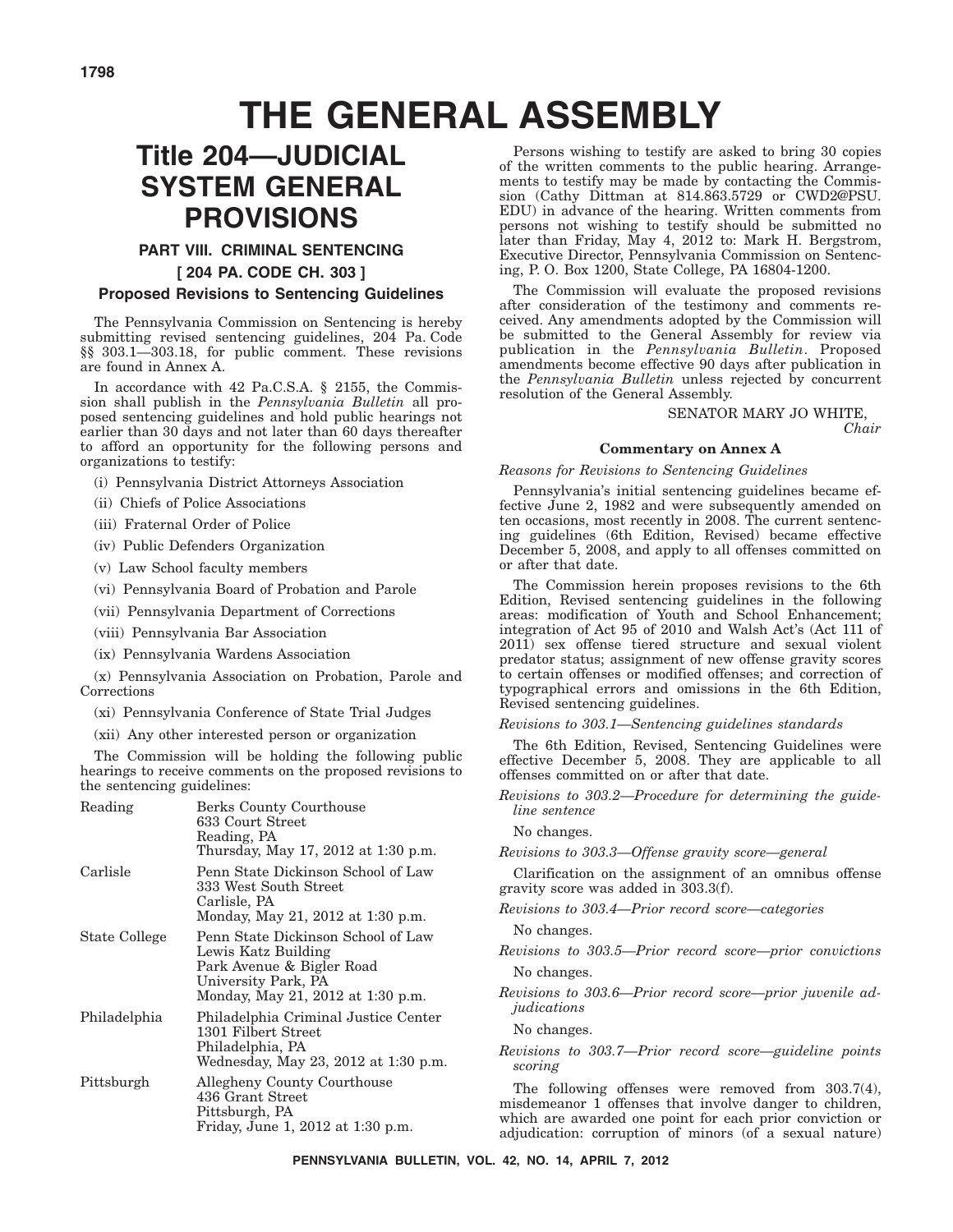and unlawful contact or communication with a minor. These offenses are now felonies.

*Revisions to 303.8—Prior record score—miscellaneous*

No changes.

*Revisions to 303.9—Guideline sentence recommendation: general*

The Youth and School Enhancement is modified to correlate with established mandatory minimum sentences. It was subdivided into three parts: youth, school, and youth and school. An enhancement applies upon conviction. Six months are added to the lower limit and 12 months to the upper limit of the standard range for the youth enhancement. Twelve months are added to the lower limit and 24 months are added to the upper limit of the standard range for the school enhancement. Eighteen months are added to the lower limit and 36 months to the upper limit of the standard range for the youth and school enhancement. The court shall consider the applicable matrix in 303.17, related to youth, school, or youth and school.

#### *Revisions to 303.10—Guideline sentence recommendation: enhancements*

The school zone in the Youth and School Enhancement was reduced from 1,000 feet to 250 feet.

The Youth and School Enhancement was subdivided into three parts to reflect mandatory minimum sentences (see 303.9).

#### *Revisions to 303.11—Guideline sentence recommendation: sentencing levels*

As of November 24, 2011 changes in the place of confinement were effective in accordance with Act 81 of 2008. A sentence of confinement when the maximum sentence is 24 months or more is presumptively considered a state sentence and will be served in state prison. However, Level 4 of the Sentencing Guidelines may include sentences in which an offender will be housed in a county jail if the county jail is certified less than 110% of the rated capacity. Offenders sentenced to incarceration for the offense of driving under the influence and subject to the extended supervision of the court provision in Chapter 38 of the DUI Statute may serve their sentences in county jails.

#### *Revisions to 303.12—Guideline sentence recommendation: sentencing programs*

Edits are made to reflect updates in citations. Act 95 of 2010 replaced Title 42 with Title 61.

#### *Revisions to 303.13—Guideline sentence recommendation: aggravated and mitigated circumstances*

The lowest mitigated sentence recommendation is added for the Youth and School Enhancement: 6 months for the youth enhancement, 12 months for the school enhancement, and 18 months for the youth and school enhancement.

*Revisions to 303.14—Guideline sentence recommendations—economic sanctions*

No changes.

*Revisions to 303.15—Offense listing*

*Title 18*

*Inchoates:*

Inchoates are solicitation, conspiracy, or attempt of an offense and generally are assigned an offense gravity score one point lower than a completed offense. As noted in the offense listing foot notes, inchoates apply to 4-point prior record scores. §§ 303.7(c) and 303.8(b) refer to inchoate offenses. Inchoate offenses are removed from the offense listing as they do not need to be explicitly listed. They remain in the SGS Web application and are automatically calculated. Deletions from listing under Title 18 include: 2503, 2506, 2507, 2605, 2702, 2901, 3121, 3123, 3125, 3301, 3502, 3701, 3702, and 4302.

|  | New offenses: |
|--|---------------|
|--|---------------|

| $110w$ <i>u</i>             |                                                                                                                              |
|-----------------------------|------------------------------------------------------------------------------------------------------------------------------|
| 2507(a)                     | First degree murder of law<br>enforcement officer (and inchoates);                                                           |
| 2507(b)                     | Second degree murder of law<br>enforcement officer (and inchoates);                                                          |
| 2507(c)                     | First degree manslaughter of law<br>enforcement officer;                                                                     |
| 2507(d)                     | Second degree manslaughter of law<br>enforcement officer;                                                                    |
| 2702.1                      | Assault of law enforcement officer;                                                                                          |
| 3313(a)                     | Illegal dumping of methamphetamine<br>waste:                                                                                 |
| 3053(b.3)(1)(i)(iii)        | Agricultural biosecurity area<br>trespasser;                                                                                 |
| 3701(a)(1)(vi)              | Robbery;                                                                                                                     |
| 3925                        | Theft by receiving stolen property<br>(firearm) and receiver is in the<br>business of buying and selling stolen<br>property; |
| 3929.3                      | Organized retail theft;                                                                                                      |
| 4913(a)                     | Impersonating a notary public or<br>holder of professional occupational<br>license;                                          |
| 5509(a.1)                   | Desecration, theft or sale of venerated<br>objects;                                                                          |
| 7508.2(b)(1)(2)             | Operation of methamphetamine<br>laboratory.                                                                                  |
|                             | Amended / modified offense gravity score assignment:                                                                         |
| 6110.2                      | Possession of firearm with altered<br>manufacturer's number;                                                                 |
| 6301(a)(1)(iii)             | Corruption of minors through course<br>of conduct (when of a sexual nature).                                                 |
|                             | Corrections (6th Edition, Revised errors/omission):                                                                          |
| 4915(a)(1)                  | Failure to register, sexual offender<br>registration;                                                                        |
| 4915(a)(2)                  | Failure to verify address or be<br>photographed, sexual offender<br>registration;                                            |
| 5903(a)(6)                  | Obscene materials (victim 18 years of<br>age or older);                                                                      |
| 6105(a.1)(1)                | Persons not to possess, use,<br>manufacture, control, sell, or transfer<br>firearms;                                         |
| 6105(a.1)(5)                | Person not to possess, use,<br>manufacture, control, sell or transfer<br>firearms;                                           |
| 6106(a)(2)                  | Firearms not to be carried without a<br>license/eligible.                                                                    |
| <i>Modified definition:</i> |                                                                                                                              |

2701 Simple assault;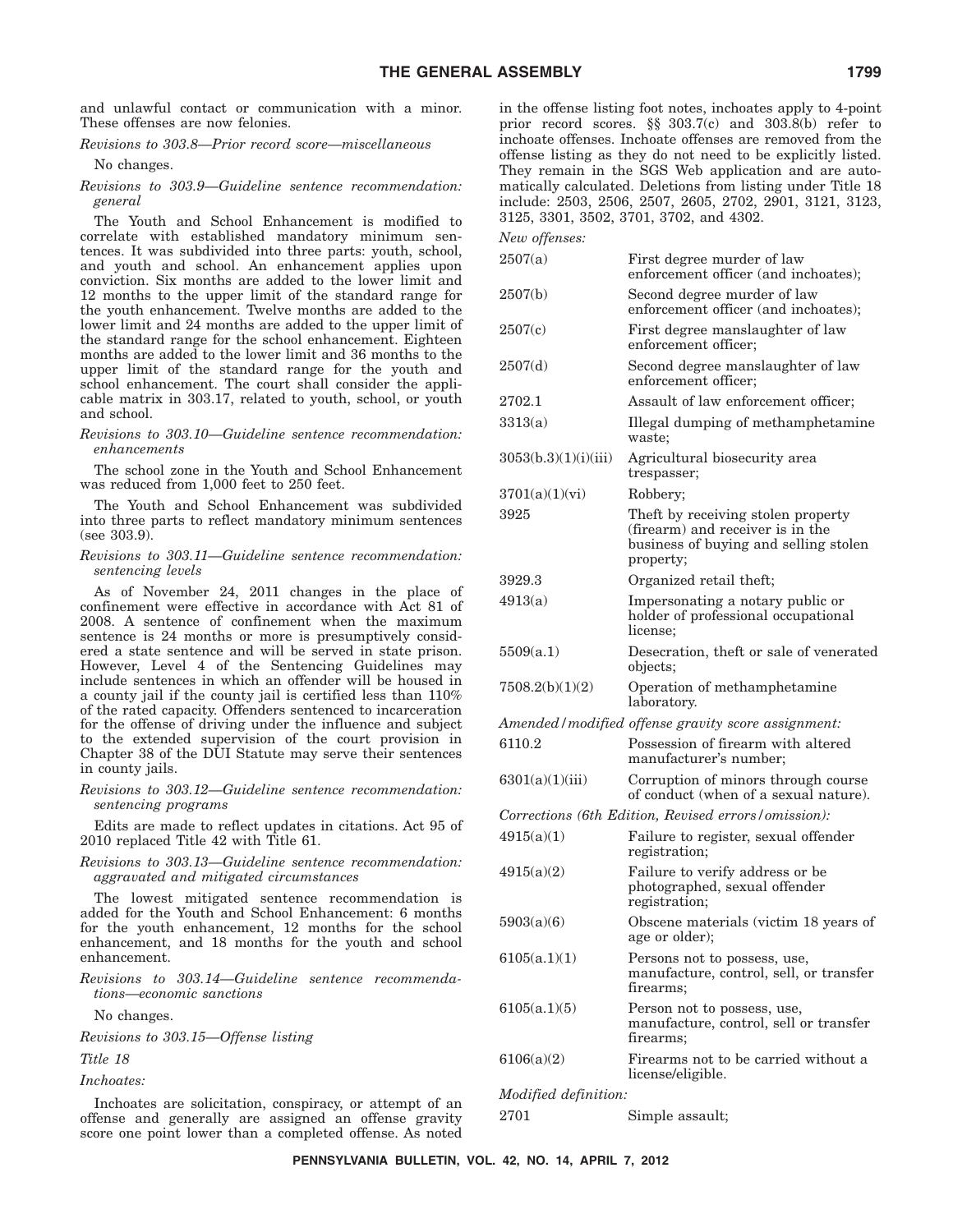|  |  |  | 1800 |  |  |  |
|--|--|--|------|--|--|--|
|--|--|--|------|--|--|--|

| 3301(a)<br>Arson:<br>3925<br>Theft by receiving stolen property and<br>receiver is in the business of buying<br>or selling stolen property;<br>4906(a)(b)<br>False reports to law enforcement<br>authorities;<br>5909(a)<br>Desecration, theft, or sale of<br>venerated objects;<br>6105(a.1)(1)<br>Persons not to possess, use,<br>manufacture, control, sell, or transfer<br>firearms. | 2910 | Luring a child; |
|------------------------------------------------------------------------------------------------------------------------------------------------------------------------------------------------------------------------------------------------------------------------------------------------------------------------------------------------------------------------------------------|------|-----------------|
|                                                                                                                                                                                                                                                                                                                                                                                          |      |                 |
|                                                                                                                                                                                                                                                                                                                                                                                          |      |                 |
|                                                                                                                                                                                                                                                                                                                                                                                          |      |                 |
|                                                                                                                                                                                                                                                                                                                                                                                          |      |                 |
|                                                                                                                                                                                                                                                                                                                                                                                          |      |                 |

#### *Act 111 of 2011 (Walsh Act)*

Act 111 of 2011 (Walsh Act) assigns certain sexual offenses to one of three tiers. The Act created new offenses and subcategorized various existing offenses by age. The Commission took two actions to address the Walsh Act. First, any offense that falls under one of the three tiers identified in the Walsh Act is explicitly listed in the offense listing. Definition and offense codes are edited to reflect the Walsh Act. Second, the Commission created a floor for any Walsh Act offense. An offense included in a tier will be assigned a minimum of one point greater than the omnibus offense gravity score.

*New offenses in Act 111 of 2011:*

| 3122.1(b)       | Statutory sexual assault (victim <16<br>and offender 11 years or more older);                                                                        |
|-----------------|------------------------------------------------------------------------------------------------------------------------------------------------------|
| 3124.2(a.2)     | Institutional sexual assault by school<br>volunteer or employee;                                                                                     |
| 3124.2(a.3)     | Institutional sexual assault by child<br>care volunteer or employee;                                                                                 |
| 4915(a)(1)      | Sexual offender registration, failure to<br>register by transient or out of state<br>offender (expires December 19, 2012);                           |
| 4915(a)(2)      | Sexual offender registration, failure to<br>verify address or be photographed,<br>transient or out of state offender<br>(expires December 19, 2012); |
| 4915(a)(3)      | Sexual offender registration, failure to<br>provide accurate information,<br>transient or out of state offender<br>(expires December 19, 2012);      |
| 4915(a.1)(1)(2) | Failure to comply with counseling.                                                                                                                   |
|                 | Modified definition and/or offense code based on Act 111<br>of 2011 to allow for classification by tiers:                                            |
| 2901(a.1)       | Kidnapping of a minor;                                                                                                                               |
| 2902(b)         | Unlawful restraint:                                                                                                                                  |
| 2903            | False imprisonment;                                                                                                                                  |
| 3121            | Rape;                                                                                                                                                |
| 3122.1(a)(1)    | Statutory sexual assault;                                                                                                                            |
| 3123            | Involuntary deviate sexual                                                                                                                           |

intercourse; 3125 Aggravated indecent assault;

5902(b.1) Promoting prostitution of minor  $(minor < 16$  yrs);

3126(a)(7) Indecent assault;

4302 Incest;

| 6301(a)(1)(i)                  | Corruption of minors;                                                              |
|--------------------------------|------------------------------------------------------------------------------------|
| 7507.1                         | Invasion of privacy.                                                               |
| code based on Act 111 of 2011: | Modified offense gravity score, definition, and/or offense                         |
| 2904                           | Interference with Custody of Children                                              |
| 3122.1(a)(2)                   | Statutory Sexual Assault (victim<br>$\leq$ 16 yrs/offender 8- $\leq$ 11 yrs older) |
| 3124.2(a)                      | Institutional Sexual Assault<br>(victim 18 yrs or older)                           |
| 3124.2(a.1)                    | Institutional Sexual Assault<br>$(victim < 18$ yrs)                                |
| 5902(b.1)                      | Promoting prostitution of minor<br>$(minor 16<18$ yrs);                            |
| 5903(a)                        | Obscene materials (victim under 18<br>years of age);                               |
| 6312(b)(d)                     | Sexual abuse of Children;                                                          |
| 7507.1                         | Invasion of privacy                                                                |

Further, the current registration-related offenses for 10-years and lifetime registration under Megan's Law will expire on December 19, 2012 in accordance with Act 111 of 2011. New offenses related to 15-year, 25-year, and lifetime registration will be effective December 20, 2012. It should be noted that if the effective date of the new sentencing guidelines is on or after December 20, 2012, the offenses of 18  $\S$  4915(a)(1)(2)(3) may be removed from the offense list as they expire December 19, 2012. They are replaced by offenses in 18  $§$  4915.1(a)(1)(2)(3),  $(a.1)(1)(2)$ , and  $(a.2)(1)(2)$  and are effective December 20, 2012.

*New offenses from Act 111 of 2011, effective December 20, 2012:*

| 4915.1(a)(1)              | Failure to register;                                                                             |
|---------------------------|--------------------------------------------------------------------------------------------------|
| 4915.1(a)(2)              | Failure to verify address, be.<br>photographed;                                                  |
| 4115.1(a)(3)              | Failure to provide accurate<br>information:                                                      |
| 4915.1(a.1)(1)            | Failure to register, transient;                                                                  |
| 4915.1(a.1)(2)            | Failure to verify address, be<br>photographed, transient;                                        |
| 4115.1(a.1)(3)            | Failure to provide accurate<br>information, transient;                                           |
| 4915.1(a.2)               | Failure to comply with counseling.                                                               |
| Title 30                  |                                                                                                  |
| Modified statutory class: |                                                                                                  |
| 5502.1                    | Homicide by watercraft while<br>operating under the influence.                                   |
| Title 35                  |                                                                                                  |
| New offenses:             |                                                                                                  |
| $780-113(a)(12)$          | Bath salts and synthetic marijuana;                                                              |
| $780-113(a)(14)$          | Bath salts and synthetic marijuana;                                                              |
| $780-113(a)(30)$          | Bath salts and synthetic marijuana;                                                              |
| 780-113(a)(39)            | Possession of ephedrine,<br>pseudoephedrine, etc. with intent to<br>manufacture methamphetamine; |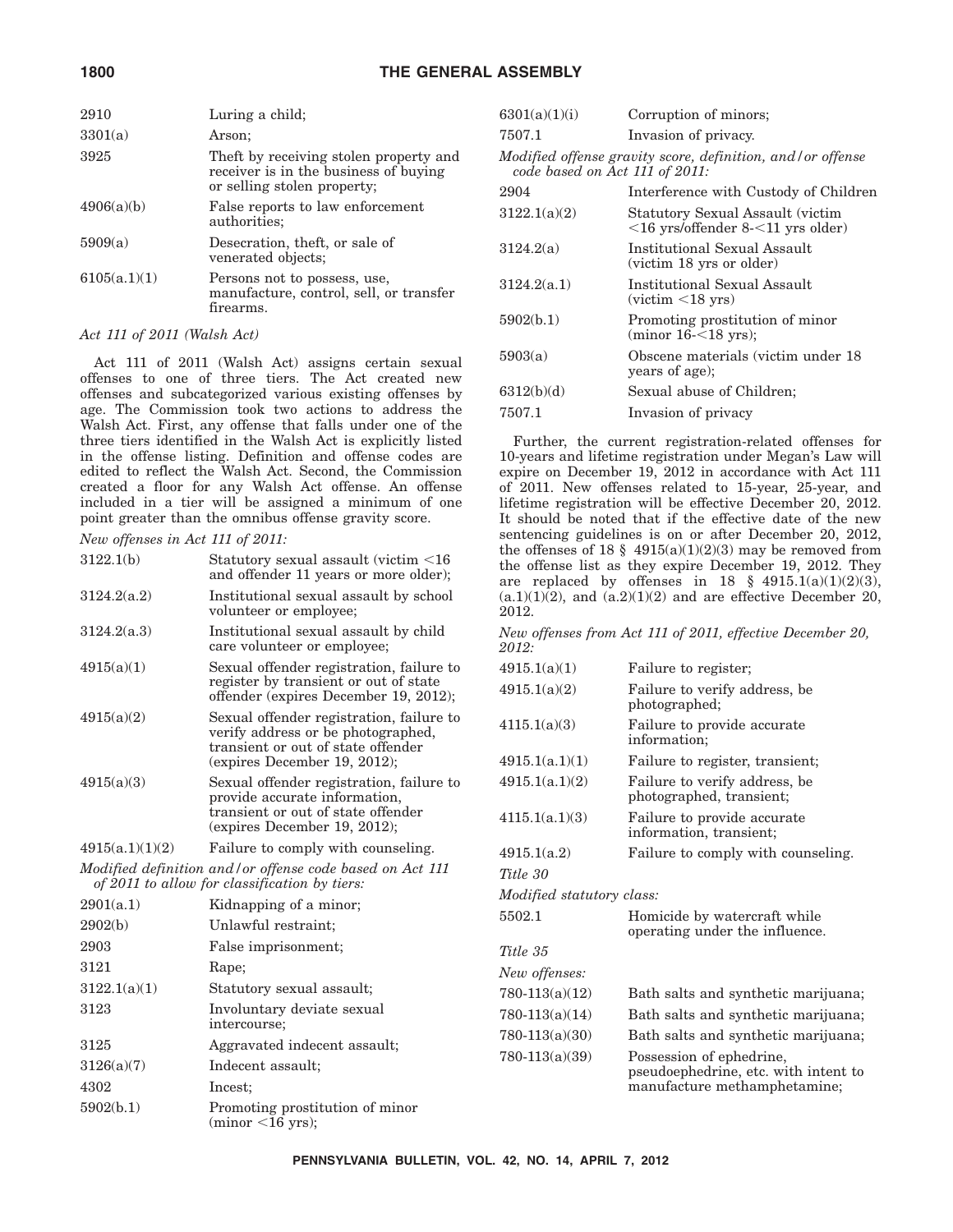| $780-113(a)(40)$                 | Sale at retail of any product<br>containing ephedrine;                                                                                           |
|----------------------------------|--------------------------------------------------------------------------------------------------------------------------------------------------|
| $780-113.4(a)(1)(3)$             | Operating a methamphetamine lab<br>and illegal dumping of<br>methamphetamine waste;                                                              |
| $780-113.4(b)(1)$                | Stores or disposes of substance used<br>in manufacture of methamphetamine;                                                                       |
|                                  | Amended/modified definition and OGS assignment:                                                                                                  |
| $780-113(a)(12)$                 | Other narcotics of Schedule I and II,<br>cocaine, PCP, methamphetamine.                                                                          |
| $780-113(a)(14)$                 | Other narcotics of Schedule I and II,<br>cocaine, PCP, methamphetamine.                                                                          |
| $780-113(a)(30)$                 | Other narcotics of Schedule I and II,<br>cocaine, PCP, methamphetamine.                                                                          |
| Title 73                         |                                                                                                                                                  |
| New offenses:                    |                                                                                                                                                  |
| 517.8                            | Home improvement fraud;                                                                                                                          |
| 2330.3                           | Computer spyware prohibitions;                                                                                                                   |
| 2330.4                           | Computer spyware.                                                                                                                                |
| Title 75                         |                                                                                                                                                  |
| New offenses:                    |                                                                                                                                                  |
| 3732                             | Homicide by vehicle when there is<br>also a conviction for DUI arising from<br>same incident and violation of $\S$ 3325<br>or § 3327;            |
| 3732(1.1)                        | Homicide by vehicle when there is not<br>a conviction for DUI arising from the<br>same incident and there is a violation<br>of § 3325 or § 3327; |
| 3732.1                           | Aggravated assault by vehicle.                                                                                                                   |
| Amended/modified OGS assignment: |                                                                                                                                                  |
| 27251                            | Aggregated aggailt by vehicle while                                                                                                              |

- 3735.1 Aggravated assault by vehicle while
- DUI. *Revisions to 303.16—Basic Sentencing Matrix*

The example offenses related to PWID cocaine amounts were modified under OGS 6 and OGS 7 to reflect the new thresholds for subcategorization. Examples were modified under OGS 5 and OGS 3.

The example offense related to indecent assault under OGS 4 was modified to reflect M2.

*Revisions to 303.17—DWE/Possessed Matrix*

No changes.

*Revisions to 303.18—DWE/Used Matrix*

No changes.

#### *Addition of 303.19—Youth and school enhancement matrices.*

The enhancement was separated into three matrices to reflect the mandatory minimum sentences provided in statute. The mandatory minimums have notice provisions. An enhancement for violation of the drug act pursuant to 303.10(b) always applies upon conviction. One matrix applies to youth, one matrix applies to the school, and the third matrix applies to both youth and school enhancements.

| ۱r |  |
|----|--|
|----|--|

#### **TITLE 204. JUDICIAL SYSTEM GENERAL PROVISIONS**

#### **PART VIII. CRIMINAL SENTENCING**

#### **CHAPTER 303. SENTENCING GUIDELINES**

#### **§ 303.1. Sentencing guidelines standards.**

(a) The court shall consider the sentencing guidelines in determining the appropriate sentence for offenders convicted of, or pleading guilty or nolo contendere to, felonies and misdemeanors. Where crimes merge for sentencing purposes, the court shall consider the sentencing guidelines only on the offense assigned the higher offense gravity score.

(b) The sentencing guidelines do not apply to sentences imposed as a result of the following: accelerated rehabilitative disposition; disposition in lieu of trial; direct or indirect contempt of court; violations of protection from abuse orders; revocation of probation, intermediate punishment or parole.

(c) The sentencing guidelines shall apply to all offenses committed on or after the effective date of the guidelines. Amendments to the guidelines shall apply to all offenses committed on or after the date the amendment becomes part of the guidelines.

(1) When there are current multiple convictions for offenses that overlap two sets of guidelines, the former guidelines shall apply to offenses that occur prior to the effective date of the amendment and the later guidelines shall apply to offenses that occur on or after the effective date of the amendment. If the specific dates of the offenses cannot be determined, then the later guidelines shall apply to all offenses.

(2) The initial sentencing guidelines went into effect on July 22, 1982 and applied to all crimes committed on or after that date. Amendments to the guidelines went into effect in June 1983, January 1986 and June 1986. On October 7, 1987 the Pennsylvania Supreme Court invalidated the guidelines due to a procedural error that occurred in 1981 when the legislature rejected the first set of guidelines. New guidelines were drafted and became effective on April, 25, 1988. Amendments to the guidelines went into effect August 9, 1991 and December 20, 1991. Revised sets of guidelines became effective August 12, 1994, June 13, 1997 **[ and ],** June 3, 2005**, and December 5, 2008**.

(d) In every case in which a court of record imposes a sentence for a felony or misdemeanor, the court shall make as a part of the record, and disclose in open court at the time of sentencing, a statement of the reason or reasons for the sentence imposed. In every case where a court of record imposes a sentence outside the sentencing guidelines, the reason or reasons for the deviation from the guidelines shall be recorded on the Guideline Sentence Form, a copy of which shall be electronically transmitted to the Pennsylvania Commission on Sentencing in the manner described in  $\S$  303.1(e).

(e) Unless otherwise provided by the Commission, the JNET-based Sentencing Guidelines Software Web application (SGS Web) shall be used at the court's direction to prepare all guideline-required sentencing information. The completed Guideline Sentence Form shall be made a part of the record and the information electronically submitted to the Commission via SGS Web no later than 30 days after the date of sentencing.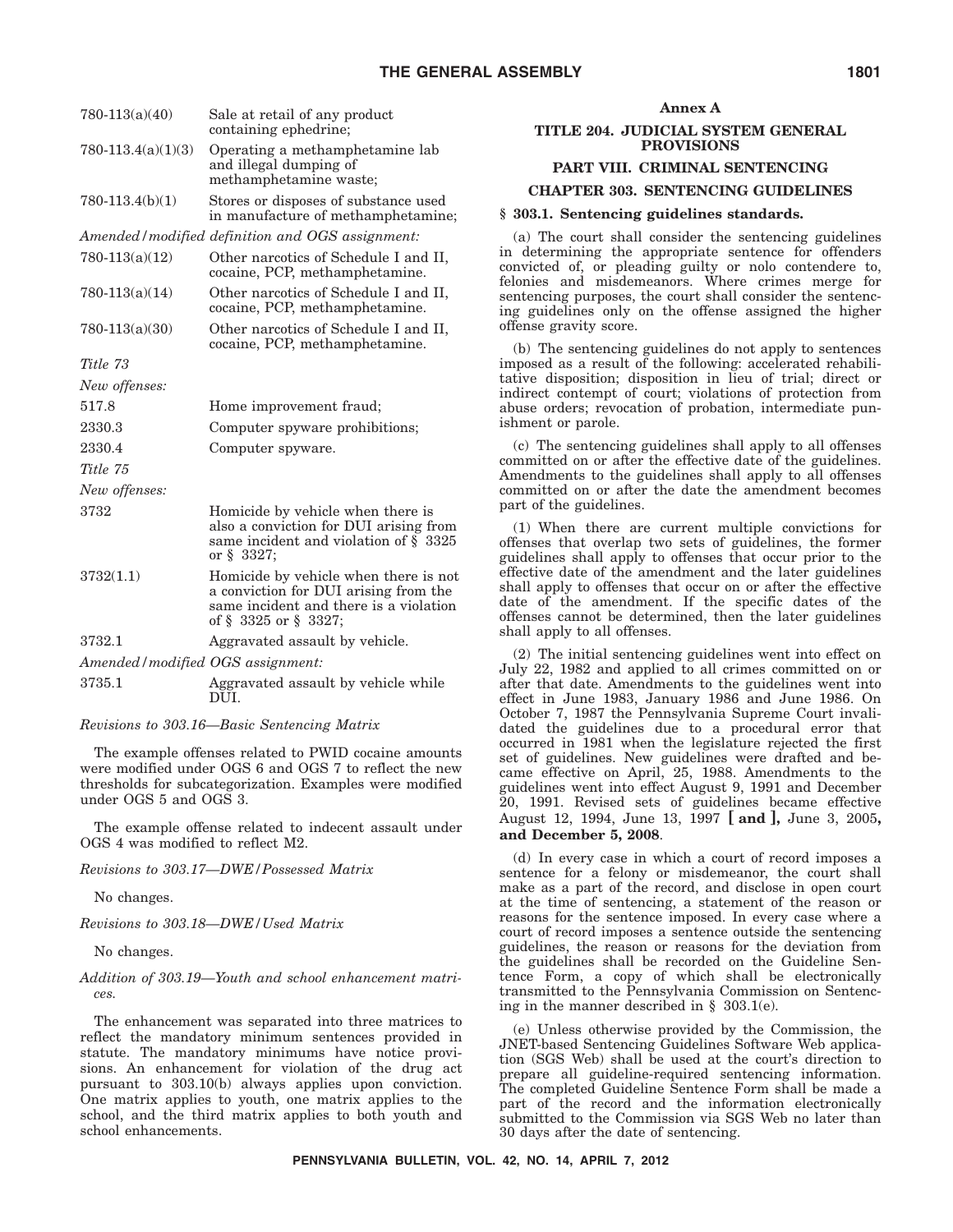#### **§ 303.2. Procedure for determining the guideline sentence.**

(a) For each conviction offense of a judicial proceeding, the procedure for determining the guideline sentence shall be as follows:

(1) Determine the Offense Gravity Score as described in § 303.3 and § 303.15.

(2) Determine the Prior Record Score as described in § 303.4—§ 303.8.

(3) Determine the guideline sentence recommendation as described in § 303.9—§ 303.14, including Deadly Weapon Enhancement and Youth/School Enhancement (§ 303.10), and aggravating or mitigating circumstances (§ 303.13).

(b) *Judicial proceeding.* A judicial proceeding is a proceeding in which all offenses for which the offender has been convicted are pending before the court for sentencing at the same time. A judicial proceeding may include multiple offenses and transactions.

#### **§ 303.3. Offense Gravity Score—general.**

(a) *An Offense Gravity Score is given for each offense.* The Offense Gravity Scores are located in § 303.15.

(b) *Subcategorized offenses.* Certain offenses are subcategorized and scored by the Commission according to the particular circumstances of the offense. The court determines which Offense Gravity Score, located in § 303.15, applies. These offenses are designated by an asterisk [\*].

(c) *Inchoate offenses.* Inchoate offenses are scored as follows:

(1) Convictions for attempt, solicitation, or conspiracy to commit a Felony 1 offense receive an Offense Gravity Score of one point less than the offense attempted, solicited, or which was the object of the conspiracy.

(2) Convictions for attempt, solicitation, or conspiracy to commit any offense which is not a Felony 1 offense, receive the Offense Gravity Score of the offense attempted, solicited, or which was the object of the conspiracy.

(3) Convictions for attempt, solicitation, or conspiracy to commit any offense under The Controlled Substance, Drug, Device and Cosmetic Act (35 P. S. § 780-101— § 780-144) receive the Offense Gravity Score of the offense attempted, solicited, or which was the object of the conspiracy.

(4) *Exception for inchoate murder convictions.* Convictions for attempt, solicitation, or conspiracy to commit murder receive the Offense Gravity Score of 14 if there is serious bodily injury and 13 if there is no serious bodily injury.

(d) *Ethnic Intimidation.* Convictions for Ethnic Intimidation (18 Pa.C.S. § 2710) receive an Offense Gravity Score that is one point higher than the offense which was the object of the Ethnic Intimidation. When the object offense is murder of the third degree, a conviction for Ethnic Intimidation receives the highest Offense Gravity Score.

(e) *Violations of The Controlled Substance, Drug, Device and Cosmetic Act (35 P. S. § § 780-101—780-144).* If any mixture or compound contains any detectable amount of a controlled substance, the entire amount of the mixture or compound shall be deemed to be composed of the controlled substance. If a mixture or compound contains a detectable amount of more than one controlled

substance, the mixture or compound shall be deemed to be composed entirely of the controlled substance which has the highest Offense Gravity Score.

(1) *Exception for prescription pills.* The exception to subsection (e) above is for violations of 35 P. S. § 780-113  $(a)(12)$ ,  $(a)(14)$ , and  $(a)(30)$  when narcotic prescription pills of Schedule II are involved. For such violations it is the number of pills rather than the amount of the controlled substance which is considered in determining the Offense Gravity Score. (See § 303.15.)

(f) *Omnibus Offense Gravity Scores.* The Omnibus Offense Gravity Score is applied when the offense is not otherwise listed in § 303.15, or when the grade of an offense listed in § 303.15 has changed, unless application of this section would result in a lower Offense Gravity Score for an increased grading of the offense. **Where the definition of the crime is changed, but the grade or statutory maximum sentence is not changed, the previously assigned offense gravity score still applies.** The Omnibus Offense Gravity Scores are provided below and in the listing at § 303.15:

| Felony 1<br>Felony 2                          |                |
|-----------------------------------------------|----------------|
| Felony 3                                      | 5              |
| Felonies not subclassified by the General     | 5              |
| Assembly                                      |                |
| Misdemeanor 1                                 | З              |
| Misdemeanor 2                                 | $\overline{2}$ |
| Misdemeanor 3                                 |                |
| Misdemeanors not subclassified by the General |                |
| Assembly                                      |                |

#### **§ 303.4. Prior Record Score—categories.**

(a) *Prior Record Score categories.* Determination of the correct Prior Record Score category under this section is based on the type and number of prior convictions (§ 303.5) and prior juvenile adjudications (§ 303.6). There are eight Prior Record Score categories: Repeat Violent Offender (REVOC), Repeat Felony 1 and Felony 2 Offender (RFEL), and point-based categories of 0, 1, 2, 3, 4 and 5.

(1) *Repeat Violent Offender Category (REVOC).* Offenders who have two or more previous convictions or adjudications for four point offenses  $(\S 303.7(a)(1)$  and § 303.15) and whose current conviction carries an Offense Gravity Score of 9 or higher shall be classified in the Repeat Violent Offender Category.

(2) *Repeat Felony 1 and Felony 2 Offender Category (RFEL).* Offenders who have previous convictions or adjudications for Felony 1 and/or Felony 2 offenses which total 6 or more in the prior record, and who do not fall within the Repeat Violent Offender Category, shall be classified in the repeat Felony 1 and Felony 2 Offender Category.

(3) *Point-based Categories (0-5).* Offenders who do not fall into the REVOC or RFEL categories shall be classified in a Point-based Category. The Prior Record Score shall be the sum of the points accrued based on previous convictions or adjudications, up to a maximum of five points.

#### **§ 303.5. Prior Record Score—prior convictions.**

(a) If there is a single offense in the prior judicial proceeding, that offense shall be counted in the calculation of the Prior Record Score.

(b) If there are multiple offenses in the prior judicial proceeding: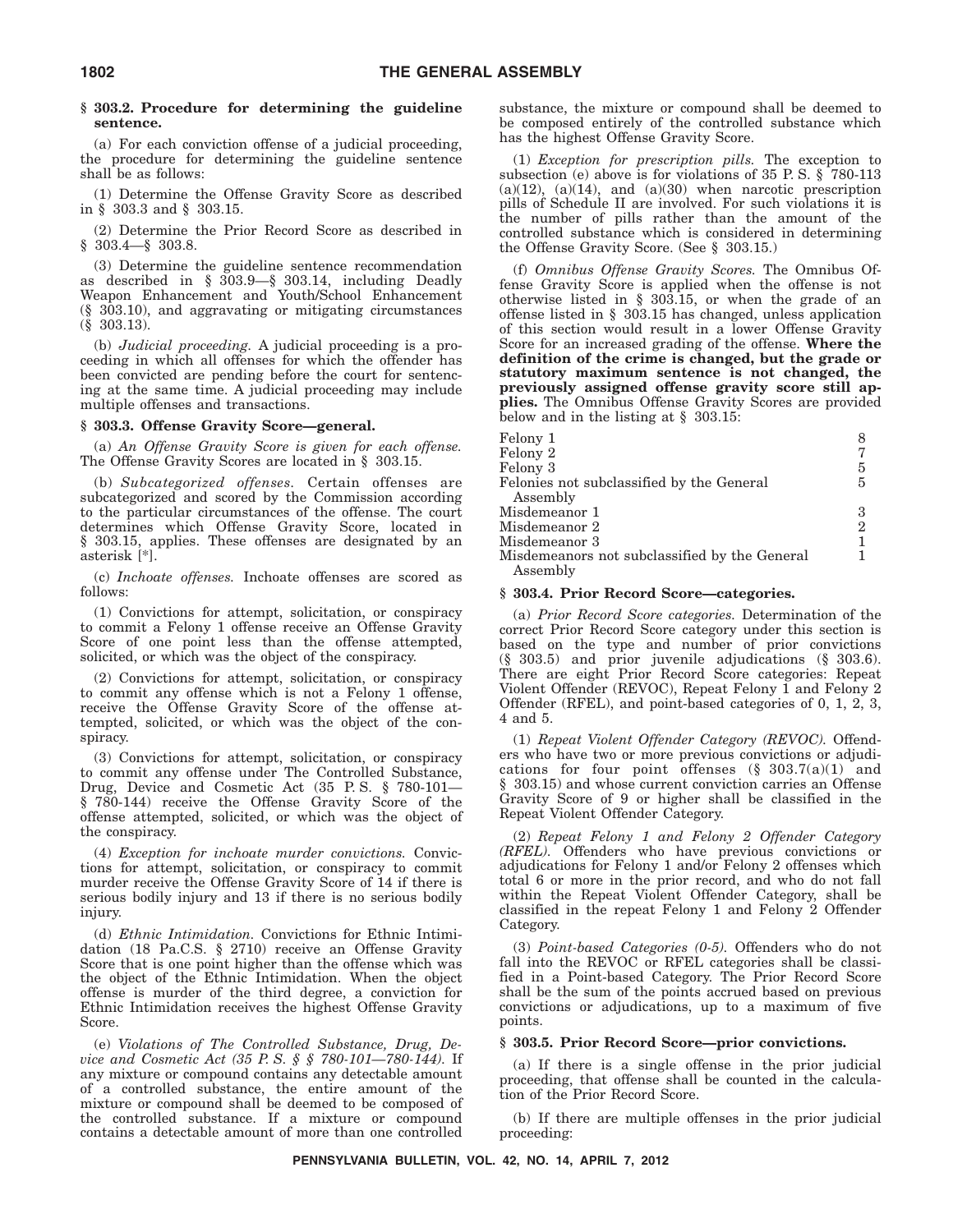(1) The most serious offense of the judicial proceeding shall be counted in the calculation of the Prior Record Score.

(2) Any offense for which a sentence of supervision or confinement is imposed consecutive to a sentence for another offense in the judicial proceeding shall be counted in the calculation of the Prior Record Score.

(c) *Un-sentenced convictions.* If no sentence has yet to be imposed on an offense, the offense shall not be counted in the calculation of the Prior Record Score.

(d) *Adequacy of the Prior Record Score.* The court may consider at sentencing **[ previous ] prior** convictions, juvenile adjudications or dispositions not counted in the calculation of the Prior Record Score, in addition to other factors deemed appropriate by the court.

#### **§ 303.6. Prior Record Score—prior juvenile adjudications.**

(a) *Juvenile adjudication criteria.* Prior juvenile adjudications are counted in the Prior Record Score when the following criteria are met:

(1) The juvenile offense occurred on or after the offender's 14th birthday, and

(2) There was an express finding by the juvenile court that the adjudication was for a felony or one of the Misdemeanor 1 offenses listed in § 303.7(a)(4).

(b) Only the most serious juvenile adjudication of each prior disposition is counted in the Prior Record Score. No other prior juvenile adjudication shall be counted in the Prior Record Score.

(c) *Lapsing of juvenile adjudications.* Prior juvenile adjudications for four point offenses listed in §  $303.7(a)(1)$ shall always be included in the Prior Record Score, provided the criteria in subsection (a) above are met:

(1) All other juvenile adjudications not identified above in subsection (a) lapse and shall not be counted in the Prior Record Score if:

(i) The offender was 28 years of age or older at the time the current offense was committed; and

(ii) The offender remained crime-free during the tenyear period immediately preceding the offender's 28th birthday.

(iii) Crime-free. Included in the definition of crime-free is any summary offense and/or one misdemeanor offense with a statutory maximum of one year or less.

(2) Nothing in this section shall prevent the court from considering lapsed prior adjudications at the time of sentencing.

#### **§ 303.7. Prior Record Score—guideline points scoring.**

(a) Scoring of prior convictions and adjudications is provided below and in the listing of offenses at § 303.15:

(1) *Four Point Offenses.* Four points are added for each prior conviction or adjudication for the following offenses:

Murder, and attempt, solicitation or conspiracy to commit Murder

All other completed crimes of violence, as defined in 42 Pa.C.S. § 9714(g), excluding inchoates.

Murder of Unborn Child, and attempt, solicitation or conspiracy to commit Murder of Unborn Child

Offenses with OGS 11 or greater, excluding inchoates and Violations of the Controlled Substance Act

Ethnic Intimidation to any Felony 1 offense

(2) *Three Point Offenses.* Three points are added for each prior conviction or adjudication for the following offenses:

All other Felony 1 offenses not listed in  $\S$  303.7(a)(1).

All other inchoates to offenses listed in § 303.7(a)(1).

Violation of 35 P. S. §§ 780-113(a)(12)(14) or (30) involving 50 grams or more, including inchoates involving 50 grams or more.

(3) *Two Point Offenses.* Two points are added for each prior conviction or adjudication for the following offenses:

All other Felony 2 offenses not listed in § 303.7(a)(1) or  $(a)(2)$ .

All felony drug violations not listed in § 303.7(a)(2), including inchoates.

(4) *One Point Offenses.* One point is added for each prior conviction or adjudication for the following offenses:

All other felony offenses not listed in § 303.7(a)(1),  $(a)(2)$  or  $(a)(3)$ .

Any of the following Misdemeanor 1 offenses that involve weapons:

Possessing Instruments of Crime (possession of a weapon)

Prohibited Offensive Weapons

Use or Possession of Electric or Electronic Incapacitation Device

Possession of Weapon on School Property

Possession of Firearm or Other Dangerous Weapon in Court Facility

Violations of the Pennsylvania Uniform Firearms Act Any of the following Misdemeanor 1 offenses that involve death or danger to children:

Involuntary Manslaughter

Simple Assault (against child under 12 years of age by adult 21 years of age or older)

Luring a Child into a Vehicle

Indecent Assault (complainant is less than 13 years of age)

Indecent Exposure (persons present are less than age 16)

Endangering Welfare of Children

Dealing in Infant Children

**[ Corruption of Minors (of a sexual nature)**

**Unlawful contact or communication with minor ]**

Driving Under the Influence of Alcohol or Controlled Substance, except for a first lifetime conviction or adjudication.

Operating a Watercraft Under the Influence of Alcohol or a Controlled Substance, except for a first lifetime conviction or adjudication.

(5) *Other Misdemeanor Offenses.* All other misdemeanor offenses, including a first lifetime conviction for Driving Under the Influence of Alcohol or a Controlled Substance or Operating a Watercraft Under the Influence of Alcohol or a Controlled Substance, are designated by an "m" in the offense listing at  $\S$  303.15, and are scored as follows: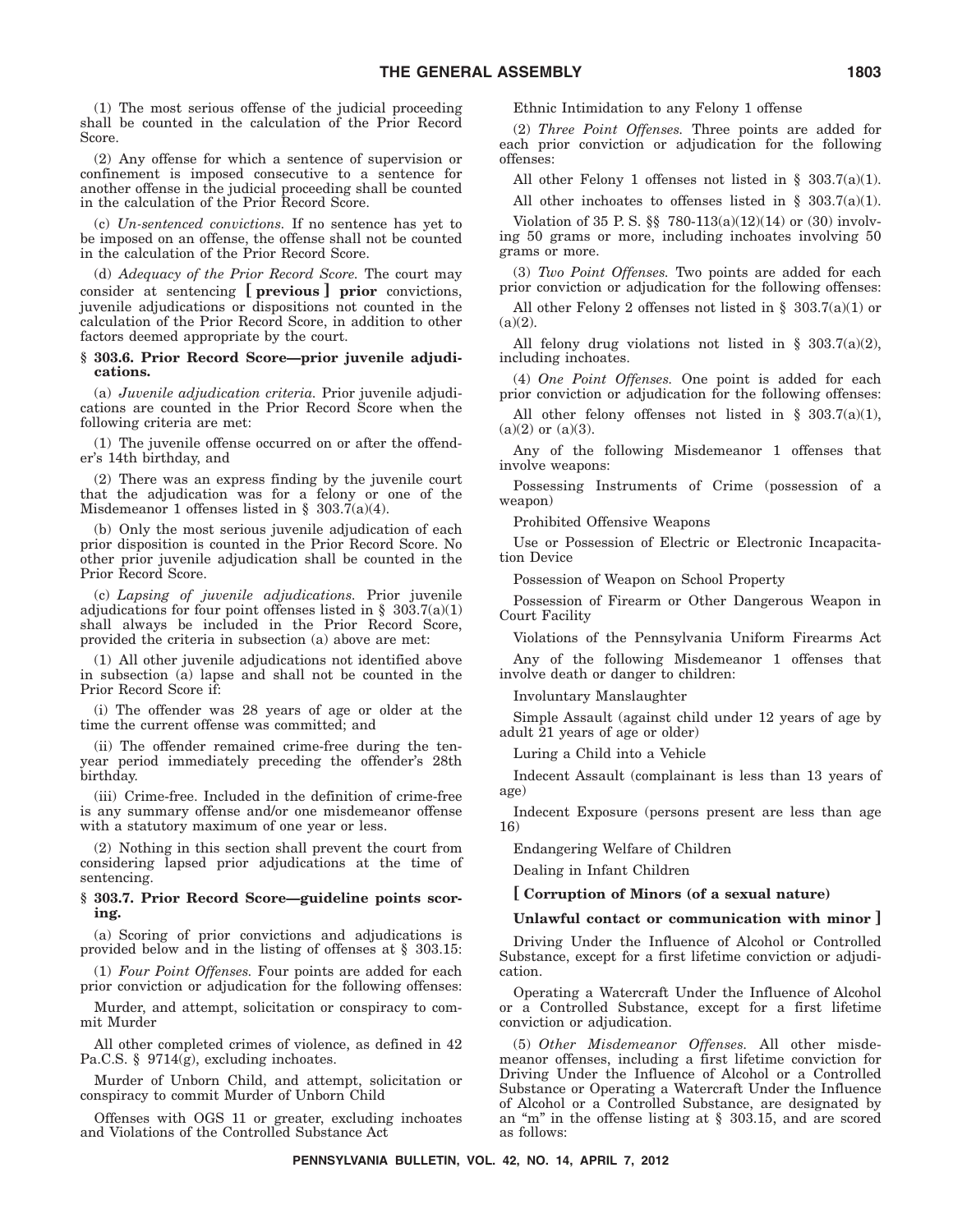(i) One point is added if the offender was previously convicted of two or three misdemeanors.

(ii) Two points are added if the offender was previously convicted of four to six misdemeanors.

(iii) Three points are added if the offender was previously convicted of seven or more misdemeanors.

#### **§ 303.8. Prior Record Score—miscellaneous.**

(a) *Prior convictions and adjudications of delinquency.* A prior conviction means ''previously convicted'' as defined in 42 Pa.C.S. § 2154(a)(2). A prior adjudication of delinquency means ''previously adjudicated delinquent'' as defined in 42 Pa.C.S. § 2154(a)(2). In order for an offense to be considered in the Prior Record Score, both the commission of and conviction for the previous offense must occur before the commission of the current offense.

(b) *Inchoate offenses.* Unless otherwise provided in § 303.7 or § 303.15, a prior conviction or adjudication of delinquency for criminal attempt, criminal solicitation or criminal conspiracy is scored under § 303.7 based upon the grade of the inchoate offense.

(c) *Ethnic Intimidation.* Unless otherwise provided in § 303.7 or § 303.15, a prior conviction or adjudication of delinquency for Ethnic Intimidation is scored under § 303.7 based upon the grade of the Ethnic Intimidation.

(d) *Former Pennsylvania offenses.*

(1) A prior conviction or adjudication of delinquency under former Pennsylvania law is scored as a conviction for the current equivalent Pennsylvania offense.

(2) When there is no current equivalent Pennsylvania offense, prior convictions or adjudications of delinquency are scored under § 303.7 based on the grade of the offense. When a prior conviction or adjudication of delinquency was for a felony, but the grade of the felony is unknown, it shall be treated as a Felony 3. When a prior conviction was for a misdemeanor, but the grade of the misdemeanor is unknown, it shall be treated as other misdemeanors. When it cannot be determined if the prior conviction was a felony, one point misdemeanors, or other misdemeanors, it shall be treated as other misdemeanors. When a prior conviction is for a crime which has a summary grade, and the grade of the conviction is unknown, the prior conviction shall not be counted in the Prior Record Score.

(e) A prior conviction or adjudication of delinquency for an offense which was misgraded is scored as a conviction for the current equivalent Pennsylvania offense.

(f) *Out-of-state, federal or foreign offenses.*

(1) An out-of-state, federal or foreign conviction or adjudication of delinquency is scored as a conviction for the current equivalent Pennsylvania offense.

(2) A court-martial for a criminal offense under the Uniform Code of Military Justice is considered a federal conviction and is scored as a conviction for the current equivalent Pennsylvania offense. Non-judicial punishments or administrative actions (e.g., Article 15, Article 134) which are not convictions shall not be counted in the Prior Record Score.

(3) When there is no current equivalent Pennsylvania offense, determine the current equivalent Pennsylvania grade of the offense based on the maximum sentence permitted, and then apply  $\S$  303.8(d)(2).

(g) *Excluded offenses, charges and convictions.* The following types of offenses, charges and convictions shall not be scored in the Prior Record Score:

(1) Summary offenses, violations of local ordinances, direct or indirect contempt of court, violation of protection from abuse orders, and dispositions under Pa.R.Crim.P. Rules 300—320 (relating to accelerated rehabilitative disposition), 35 P. S. § 780-117 (relating to probation without verdict) or 35 P. S. § 780-118 (relating to disposition in lieu of trial or criminal punishment).

(2) A charge which is nolle prossed, dismissed, or on which a demurrer is sustained.

(3) Any prior conviction which contributed to an increase in the grade of a subsequent conviction, except for prior Driving Under the Influence of Alcohol or Controlled Substance convictions.

#### **§ 303.9. Guideline sentence recommendation: general.**

(a) *Basic sentence recommendations.* Guideline sentence recommendations are based on the Offense Gravity Score and Prior Record Score. In most cases, the sentence recommendations are found in the Basic Sentencing Matrix (§ 303.16). The Basic Sentencing Matrix specifies a range of sentences (i.e.—standard range) that shall be considered by the court for each combination of Offense Gravity Score (OGS) and Prior Record Score (PRS).

(b) *Deadly Weapon Enhancement sentence recommendations.* If the court determines that an offender possessed a deadly weapon pursuant to  $\S$  303.10(a)(1), the court shall instead consider the DWE/Possessed Matrix (§ 303.17). If the court determines that an offender used a deadly weapon pursuant to  $\S$  303.10(a)(2), the court shall instead consider the DWE/Used Matrix (§ 303.18). Both enhanced matrices specify a range of sentences (i.e. standard range) that shall be considered by the court for each combination of Offense Gravity Score (OGS) and Prior Record Score (PRS).

(c) *Youth/School Enhancement sentence recommendations.* If the court determines that an offender violated the drug act pursuant to § 303.10(b), **[ 12 months shall be added to the lower limit of the standard range of the applicable sentencing matrix and 36 months shall be added to the upper limit of the standard range of the applicable sentencing matrix ] the court shall consider the applicable matrix in 303.17, related to youth, school, or youth and school**. **When applying the youth enhancement, 6 months are added to the lower limit of the standard range and 12 months are added to the upper limit of the standard range. When applying the school enhancement, 12 months are added to the lower limit of the standard range and 24 months are added to the upper limit of the standard range. When both the youth and school enhancement is applied, 18 months are added to the bottom of the standard range and 36 months are added to the upper limit** of the standard range. The range of sentences (i.e. standard range) shall be considered by the court for each combination of Offense Gravity Score (OGS) and Prior Record Score (PRS).

(d) *Aggravated and mitigated sentence recommendations.* To determine the aggravated and mitigated sentence recommendations, apply § 303.13.

(e) *Numeric sentence recommendations.* All numbers in sentence recommendations suggest months of minimum confinement pursuant to 42 Pa.C.S. § 9755(b) (partial confinement) and § 9756(b) (total confinement).

(f) *Alphabetic sentence recommendations.* RS in the sentence recommendation, an abbreviation for Restorative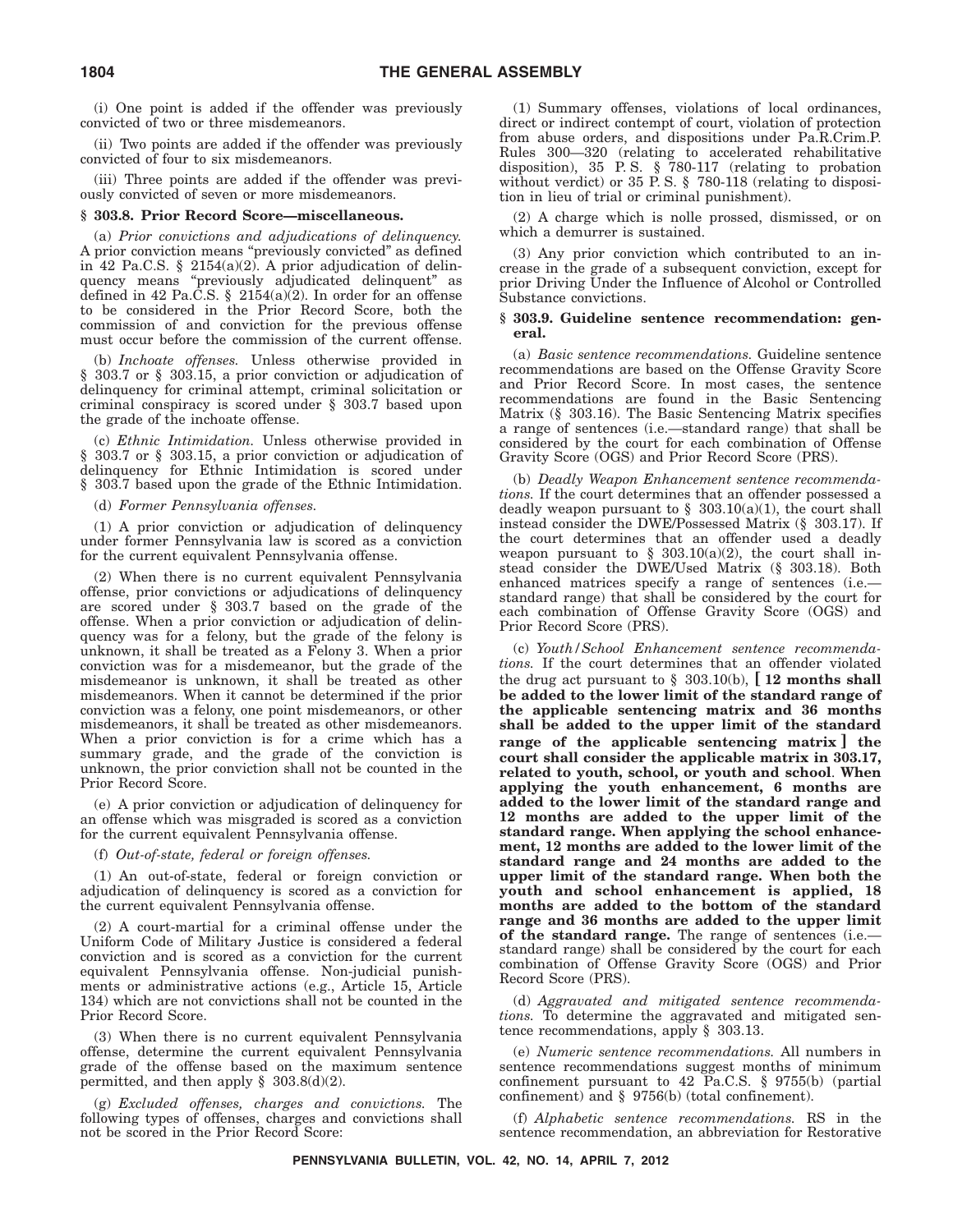Sanctions, suggests use of the least restrictive, nonconfinement sentencing alternatives described in 42 Pa.C.S. § 9753 (determination of guilt without further penalty), § 9754 (order of probation) and § 9758 (fine). 42 Pa.C.S. § 9721(c) (mandatory restitution) is also included in RS. No specific recommendations are provided for periods of supervision for these non-confinement sentencing alternatives. Recommendations related to fines and community service are found at  $\S$  303.14(a). RIP in the sentence recommendation, an abbreviation for Restrictive Intermediate Punishments, suggests use of Restrictive Intermediate Punishments pursuant to § 303.12(a)(4).

(g) When the guideline sentence recommendation exceeds that permitted by 18 Pa.C.S. § 1103 and § 1104 (relating to sentence of imprisonment for felony and misdemeanor) and 42 Pa.C.S. § 9755(b) and § 9756(b) (relating to sentence of partial and total confinement) or other applicable statute setting the maximum term of confinement, then the statutory limit is the longest guideline sentence recommendation. For the purposes of the guidelines, the statutory limit is the longest legal minimum sentence, which is one-half the maximum allowed by law.

(h) *Mandatory sentences.* The court has no authority to impose a sentence less than that required by a mandatory minimum provision established in statute. When the guideline range is lower than that required by a mandatory sentencing statute, the mandatory minimum requirement supersedes the sentence recommendation. When the sentence recommendation is higher than that required by a mandatory sentencing statute, the court shall consider the guideline sentence recommendation.

(i) *Mandatory sentences for which county intermediate punishment is authorized.* The court shall consider the sentence recommendations pursuant to this section (§ 303.9) for an offender convicted under 30 Pa.C.S. § 5502 (Operating a Watercraft Under the Influence of Alcohol or a Controlled Substance), 75 Pa.C.S. § 1543(b) (Driving While Operating Privilege is Suspended or Revoked, Certain Offenses), 75 Pa.C.S. § 3802 (Driving Under the Influence of Alcohol or Controlled Substance) or 75 Pa.C.S. § **[ 1543(b) ] 3808(a)(2)** (Illegally Operating a Motor Vehicle Not Equipped with Ignition Interlock). The court may use a Qualified Restrictive Intermediate Punishment pursuant to  $\S$  303.12(a)(6) to satisfy the mandatory minimum requirement as provided by law.

#### **§ 303.10. Guideline sentence recommendations: enhancements.**

(a) *Deadly Weapon Enhancement.*

(1) When the court determines that the offender possessed a deadly weapon during the commission of the current conviction offense, the court shall consider the DWE/Possessed Matrix (§ 303.17). An offender has possessed a deadly weapon if any of the following were on the offender's person or within his immediate physical control:

(i) Any firearm, (as defined in 42 Pa.C.S. § 9712) whether loaded or unloaded, or

(ii) Any dangerous weapon (as defined in 18 Pa.C.S. § 913), or

(iii) Any device, implement, or instrumentality designed as a weapon or capable of producing death or serious bodily injury where the court determines that the defendant intended to use the weapon to threaten or injure another individual.

(2) When the court determines that the offender used a deadly weapon during the commission of the current conviction offense, the court shall consider the DWE/Used Matrix (§ 303.18). An offender has used a deadly weapon if any of the following were employed by the offender in a way that threatened or injured another individual:

(i) Any firearm, (as defined in 42 Pa.C.S. § 9712) whether loaded or unloaded, or

(ii) Any dangerous weapon (as defined in 18 Pa.C.S. § 913), or

(iii) Any device, implement, or instrumentality capable of producing death or serious bodily injury.

(3) There shall be no Deadly Weapon Enhancement for the following offenses:

(i) Possessing Instruments of Crime

(ii) Prohibited Offensive Weapons

(iii) Possession of Weapon on School Property

(iv) Possession of Firearm or Other Dangerous Weapon in Court Facility

(v) Simple Assault (18 Pa.C.S. § 2701(a)(2))

(vi) Aggravated Assault (18 Pa.C.S.  $\$  2702(a)(4))

(vii) Theft when property stolen is a firearm (18 Pa.C.S. Chapter 39)

(viii) Violations of the Pennsylvania Uniform Firearms Act

(ix) Any other offense for which possession of a deadly weapon is an element of the statutory definition.

(4) The Deadly Weapon Enhancement shall apply to each conviction offense for which a deadly weapon is possessed or used.

(b) *Youth/School Enhancement.*

(1) When the court determines that the offender **[ either ]** distributed a controlled substance to a person or persons under the age of 18 **[ in violation of 35 P. S. § 780-114, or manufactured, delivered or possessed with intent to deliver a controlled substance within 1000 feet of the real property on which is located a public or private elementary or secondary school ]**, the court shall consider the range of sentences described in § 303.9(c).

(2) **When the court determines that the offender manufactured, delivered or possessed with intent to deliver a controlled substance within 250 feet of the real property on which is located a public or private elementary or secondary school, the court shall consider the range of sentences described in § 303.9(c).**

**(3) When the court determines both (b)(1) and (b)(2) apply, the court shall consider the range of sentences described in § 303.9(c).**

**(4)** The Youth/School Enhancement only applies to violations of 35 P. S. § 780-113(a)(14) and (a)(30).

**[ (3) ] (5)** The Youth/School Enhancement shall apply to each violation which meets the criteria above.

#### **§ 303.11. Guideline sentence recommendation: sentencing levels.**

(a) *Purpose of sentence.* In writing the sentencing guidelines, the Pennsylvania Commission on Sentencing strives to provide a benchmark for the judges of Pennsylvania. The sentencing guidelines provide sanctions pro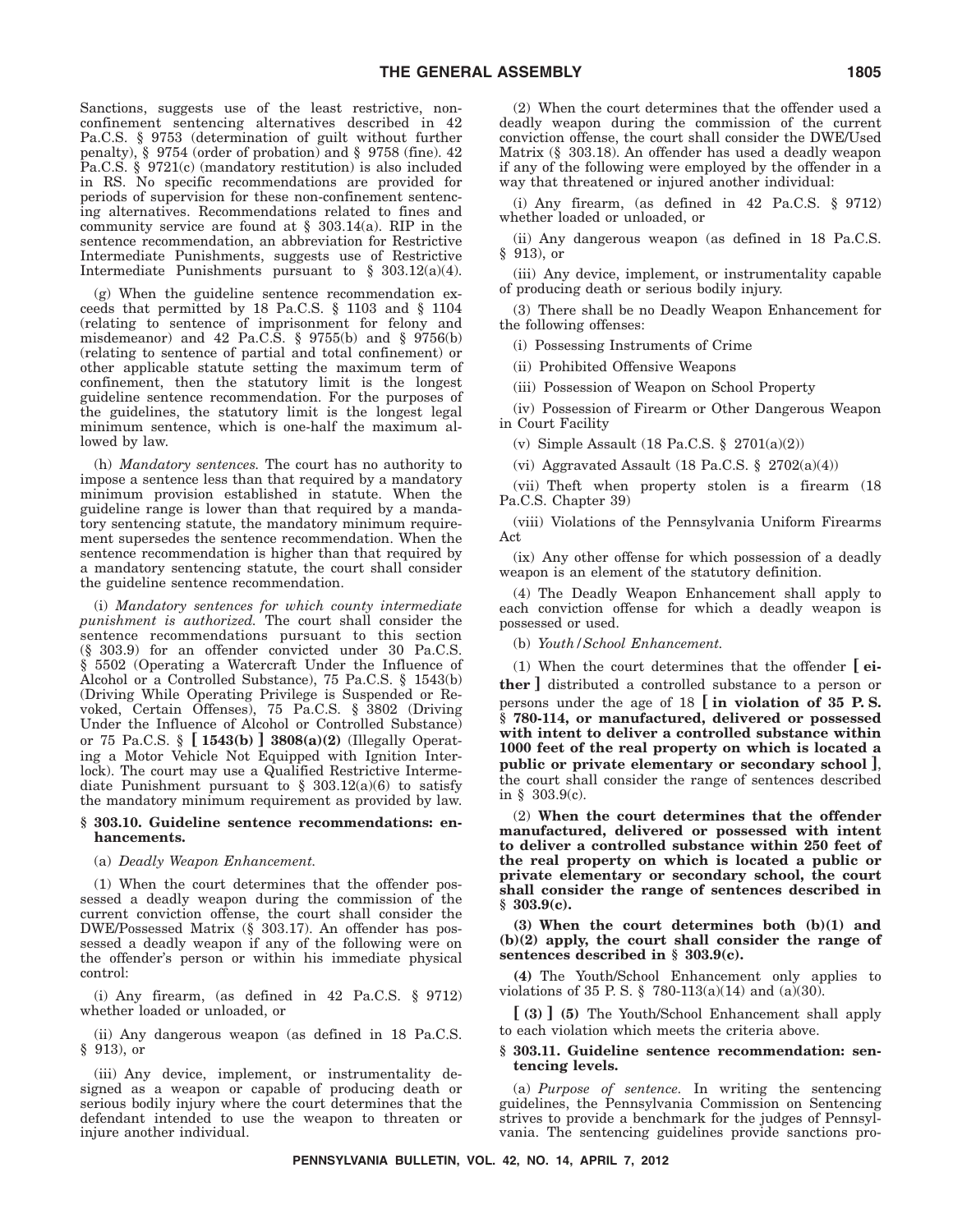portionate to the severity of the crime and the severity of the offender's prior conviction record. This establishes a sentencing system with a primary focus on retribution, but one in which the recommendations allow for the fulfillment of other sentencing purposes including rehabilitation, deterrence, and incapacitation. To facilitate consideration of sentencing options consistent with the intent of the sentencing guidelines, the Commission has established five sentencing levels. Each level targets certain types of offenders, and describes ranges of sentencing options available to the court.

(b) Sentencing levels. The sentencing level is based on the standard range of the sentencing recommendation. Refer to § 303.9 to determine which sentence recommendation (i.e.—Basic, Deadly Weapon Enhancement or Youth/School Enhancement) applies. When the individual or aggregate minimum sentence recommendation includes confinement in a county facility, county intermediate punishment should be considered in lieu of confinement for an eligible offender. When the individual or aggregate minimum sentence recommendation includes confinement in a state facility, county or state intermediate punishment should be considered in lieu of confinement for an eligible offender. The descriptions of the five sentencing levels are as follows:

(1) *Level 1*—Level 1 provides sentence recommendations for the least serious offenders with no more than one prior misdemeanor conviction, such that the standard range is limited to Restorative Sanctions (RS). The primary purpose of this level is to provide the minimal control necessary to fulfill court-ordered obligations. The following sentencing option is available:

Restorative Sanctions  $(\S 303.9(f))$  (also see  $\S 303.14(a)(4)$ ) for Fines/Community Service Guidelines)

(2) *Level 2*—Level 2 provides sentence recommendations for generally non-violent offenders and those with numerous less serious prior convictions, such that the standard range requires a county sentence but permits both incarceration and non-confinement. The standard range is defined as having an upper limit of less than 12 months and a lower limit of Restorative Sanctions (RS). The primary purposes of this level are control over the offender and restitution to victims. Treatment is recommended for drug dependent offenders. The following sentencing options are available:

Total confinement in a county facility under a county sentence **[ (see 61 P. S. § 331.17). ]**

Partial confinement in a county facility

County Intermediate Punishment (see § 303.12(a) for eligibility criteria)

Restorative Sanctions  $(\S 303.9(f))$  (also see  $\S 303.14(a)(4)$ ) for Fines/Community Service Guidelines)

(3) *Level 3*—Level 3 provides sentence recommendations for serious offenders and those with numerous prior convictions, such that the standard range requires incarceration or County Intermediate Punishment, but in all cases permits a county sentence. The standard range is defined as having a lower limit of incarceration of less than 12 months. Included in Level 3 are those offenses for which a mandatory minimum sentence of less than 12 months applies and for which a state or county intermediate punishment sentence is authorized by statute. The primary purposes of this level are retribution and control over the offender. If eligible, treatment is recommended for drug dependent offenders in lieu of incarceration. The following sentencing options are available:

Total confinement in a state facility

Total confinement in a state facility, with participation in the State Motivational Boot Camp (see  $\S$  303.12(b) for eligibility criteria)

State Intermediate Punishment (see § 303.12(c) for eligibility criteria)

Total confinement in a county facility under a **[ state or ]** county sentence **[ (see 61 P. S. § 331.17) ] if the county jail is certified less than 110% of the rated capacity or the offense is a DUI and the offender is subject to the extended supervision of the court provision in Chapter 38 of the DUI statute**.

Partial confinement in a county facility.

County Intermediate Punishment (see  $\S$  303.12(a) for eligibility criteria)

(4) *Level 4*—Level 4 provides sentence recommendations for very serious offenders and those with numerous prior convictions, such that the standard range requires state incarceration but permits it to be served in a county facility **if the county facility is certified less than 110% of the rated capacity provision**. The standard range is defined as having a lower limit of incarceration of greater than 12 months but less than 30 months, but limited to offenses with an Offense Gravity Score of less than 9. Included in Level 4 are those offenses for which a mandatory minimum sentence of less than 30 months applies and for which a state or county intermediate punishment sentence is authorized by statute. The primary purposes of the sentencing options at this level are punishment and incapacitation. However, it is recognized that certain offenders at this level are permitted to serve a sentence of total confinement in a county facility, **if the county facility is certified less than 110% of the rated capacity provision established in Act 81 of 2008,** and some non-violent offenders may benefit from drug and alcohol treatment. If eligible, state or county intermediate punishment is recommended for drug dependent offenders. The following sentencing options are available:

Total confinement in a state facility

Total confinement in a state facility, with participation in the State Motivational Boot Camp (see  $\S$  303.12(b) for eligibility criteria)

State Intermediate Punishment (see § 303.12(c) for eligibility criteria)

Total confinement in a county facility **[ as a state offender. (see 61 P. S. § 331.17) ] if the county jail is certified less than 110% of the rated capacity or the offense is a DUI and the offender is subject to the extended supervision of the court provision in Chapter 38 of the DUI statute**.

Partial confinement in a county facility **if the county jail is certified less than 110% of the rated capacity or the offense is a DUI and the offender is subject to the extended supervision of the court provision in Chapter 38 of the DUI statute**.

County Intermediate Punishment (see § 303.12.(a) for eligibility criteria)

(5) *Level 5*—Level 5 provides sentence recommendations for the most violent offenders and those with major drug convictions, such that the conviction has an Offense Gravity Score of 9 or greater or the standard range requires state incarceration in a state facility. The standard range in such a case is defined as having a lower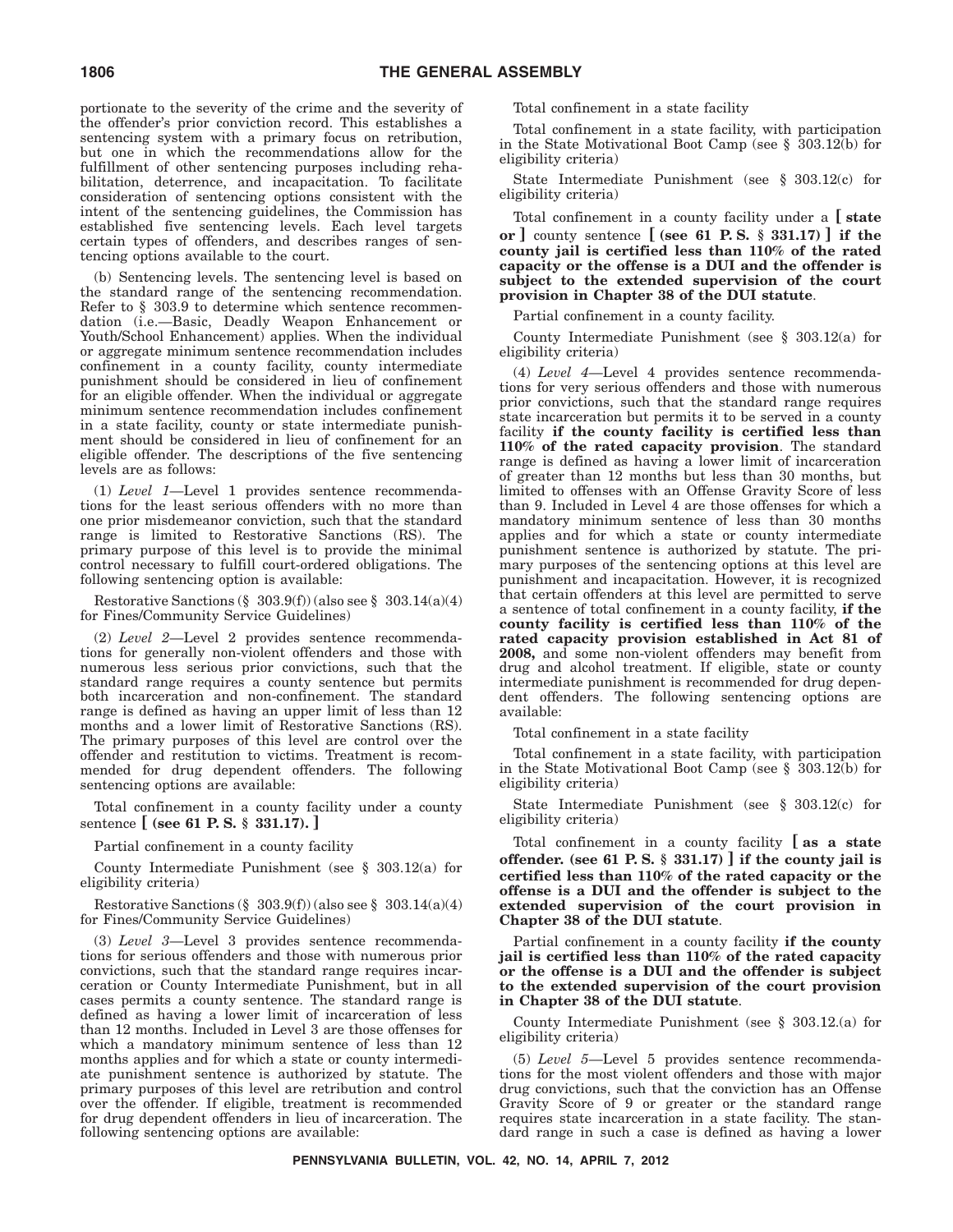limit of 12 months or greater. Included in Level 5 are those offenses for which a mandatory minimum sentence of 30 months or greater applies and for which a state or county intermediate punishment sentence is authorized by statute. The primary purposes of the sentencing options at this level are punishment commensurate with the seriousness of the criminal behavior and incapacitation to protect the public. If eligible, state or county intermediate punishment is recommended for drug dependent offenders. The following sentencing options are available:

Total confinement in a state facility.

Total confinement in a state facility, with participation in the State Motivational Boot Camp (see  $\S$  303.12(b) for eligibility criteria)

State Intermediate Punishment (see § 303.12(c) for eligibility criteria)

Total confinement in a county facility **[ as a state offender. (see 61 P. S. § 331.17) ] if the county jail is certified less than 110% of the rated capacity or the offense is a DUI and the offender is subject to the extended supervision of the court provision in Chapter 38 of the DUI statute**.

Partial confinement in a county facility **if the county jail is certified less than 110% of the rated capacity or the offense is a DUI and the offender is subject to the extended supervision of the court provision in Chapter 38 of the DUI statute**.

County Intermediate Punishment (see § 303.12.(a) for eligibility criteria)

#### **§ 303.12. Guideline sentence recommendations: sentencing programs.**

(a) *County intermediate punishment (CIP).*

(1) *Eligibility.*

(i) The following regulations and statutes govern operation of and eligibility for county intermediate punishment programs:

37 Pa.Code § 451.1 et seq.

42 Pa.C.S. **[ § 9729, ]** § 9763, § 9773 and Chapter 98.

204 Pa.Code § 303.8 and § 303.9.

(ii) Sentence recommendations which include an option of County Intermediate Punishment for certain offenders are designated as shaded cells in the guideline matrices.

(2) The county intermediate punishment plan provides a mechanism to advise the court of the extent and availability of services and programs authorized in the county. This plan includes information on the appropriate classification and use of county programs based on program-specific requirements.

(3) *County intermediate punishments classifications.* In order to incorporate county intermediate punishment programs into the sentencing levels, the Commission has classified county intermediate punishment programs as Restrictive Intermediate Punishments (RIP) and restorative sanction programs. Additionally, specific county intermediate punishment programs have been identified in legislation (42 Pa.C.S. §§ 9763(c) and 9804(b)) and regulation (37 Pa. Code § 451.52) as authorized sentences for convictions relating to Operating a Watercraft Under the Influence of Alcohol or a Controlled Substance, Driving While Operating Privilege is Suspended or Revoked, Driving Under the Influence of Alcohol or Controlled Substance and Illegally Operating a Motor Vehicle Not Equipped with Ignition Interlock; the Commission has classified these programs as Qualified Restrictive Intermediate Punishments.

(4) *Restrictive Intermediate Punishments (RIP).* Restrictive Intermediate Punishments are defined as programs that provide for strict supervision of the offender. The county intermediate punishment board is required to develop assessment and evaluation procedures to assure the appropriate targeting of offenders. All programs must meet the minimum standards provided in the Pennsylvania Commission on Crime and Delinquency regulations (37 Pa. Code Chapter 451) for county intermediate punishments.

(i) Restrictive Intermediate Punishments (RIP) either:

(A) house the offender full or part time; or

(B) significantly restrict the offender's movement and monitor the offender's compliance with the program(s); or

(C) involve a combination of programs that meet the standards set forth above.

(ii) An offender under consideration for Restrictive Intermediate Punishments at Level 4 or Level 3 shall have a diagnostic assessment of dependency on alcohol or other drugs conducted by one of the following: the Pennsylvania Department of Health's Bureau of Drug and Alcohol Programs (BDAP) or a designee; the county authority on drugs and alcohol or a designee; or clinical personnel of a facility licensed by the Bureau of Drug and Alcohol Programs.

(iii) An offender assessed to be dependent shall be evaluated for purposes of a treatment recommendation by one of the above listed assessors. The evaluation shall take into account the level of motivation of the offender. If sentenced to a Restrictive Intermediate Punishment, the sentence shall be consistent with the level of care and length of stay prescribed in the treatment recommendation, regardless of the standard range sentencing recommendation.

(iv) An offender assessed as not in need of drug or alcohol treatment may be placed in any approved Restrictive Intermediate Punishment program. Each day of participation in a Restrictive Intermediate Punishment program or combination of programs shall be considered the equivalent of one day of total confinement for guideline sentence recommendations.

(v) The court may impose a Qualified Restrictive Intermediate Punishment in lieu of incarceration for certain convictions under 75 Pa.C.S. § 3802 (relating to Driving Under the Influence of Alcohol or Controlled Substance).

(5) *Restorative sanction programs.* Restorative sanction programs are the least restrictive, non-confinement intermediate punishments. Restorative sanction programs are generally used in conjunction with Restrictive Intermediate Punishments as the level of supervision is reduced, but may also be used as separate sanctions under any of the non-confinement sentencing alternatives provided in the statute (see § 303.9(f)).

(i) Restorative sanction programs:

(A) are the least restrictive in terms of constraint of offender's liberties;

(B) do not involve the housing of the offender (either full or part time); and

(C) focus on restoring the victim to pre-offense status.

(6) *Qualified Restrictive Intermediate Punishments.* In accordance with 42 Pa.C.S. §§ 9763(c), 9804(b) and 37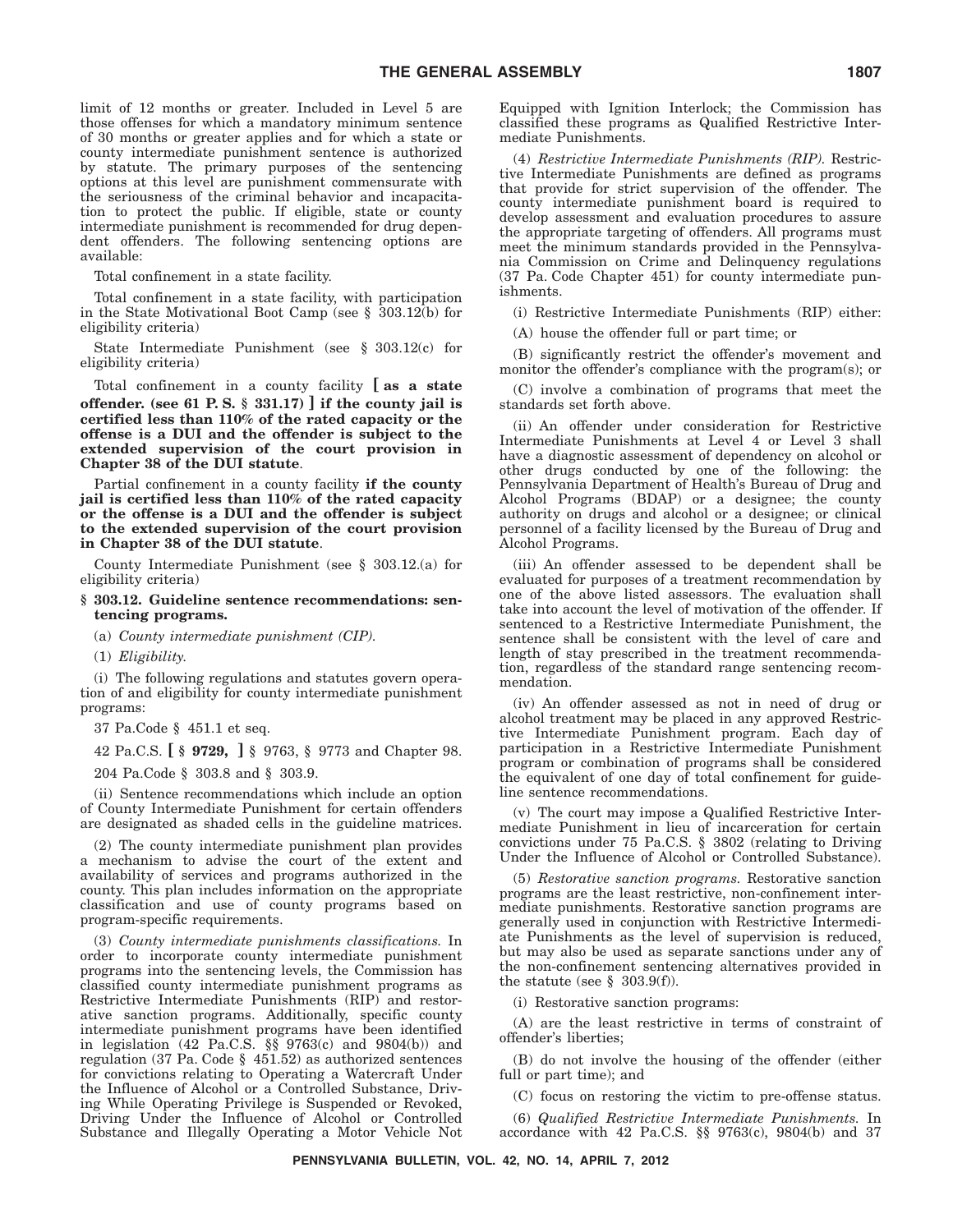Pa. Code § 451, Qualified Restrictive Intermediate Punishment programs may be used to satisfy the mandatory minimum sentencing requirements of certain convictions under 30 Pa.C.S.  $\S$  5502(c.1) for a first, second or third offense under 30 Pa.C.S. § 5502, 75 Pa.C.S. § 1543(b), former 75 Pa.C.S. § 3731, 75 Pa.C.S. § 3804 for a first, second or third offense under 75 Pa.C.S. Chapter 38, or 75 Pa.C.S. § 3808(a)(2) Illegally Operating a Motor Vehicle Not Equipped with Ignition Interlock.

(i) Unless otherwise provided in statute, Qualified Restrictive Intermediate Punishment programs include:

(A) if the defendant is determined to be in need of drug and alcohol treatment, and receives a penalty imposed under 75 Pa.C.S. § 1543(b), former 75 Pa.C.S. § 3731, 75 Pa.C.S. § 3804, or 75 Pa.C.S. § 3808(a)(2) a sentence to county intermediate punishment shall include participation in drug and alcohol treatment under 75 Pa.C.S. § 3815(c), and may be combined with:

1. a residential inpatient program or residential rehabilitative center;

2. house arrest with electronic surveillance;

3. a partial confinement program such as work release, a work camp or a halfway facility; or

4. any combination of Qualified Restrictive Intermediate Punishment programs.

(B) if the defendant is determined not to be in need of drug and alcohol treatment, or if the defendant receives a penalty imposed under 30 Pa.C.S. § 5502(c.1), a sentence to county intermediate punishment may only include:

1. house arrest with electronic surveillance; or

2. partial confinement programs such as work release, a work camp or a halfway facility; or

3. any combination of Qualified Restrictive Intermediate Punishment programs.

(b) *State Motivational Boot Camp (BC).*

(1) *Eligibility.*

(i) The following statute governs operation of and eligibility for the State Motivational Boot Camp: **[ 61 P. S. § 1121—§ 1129 ] 61 Pa.C.S. Chapter 39**

(ii) Sentence recommendations which include boot camp eligible offenders are designated by the letters BC in the cells of the Basic Sentencing Matrix (§ 303.16).

(2) The court shall indicate on the offender's commitment order and the Guideline Sentence Form if the offender is authorized as eligible for the boot camp program. The Department of Corrections makes the final determination as to whether the offender will be accepted into the boot camp program.

(c) *State Intermediate Punishment (SIP).*

(1) *Eligibility.*

(i) The following statute governs operation of and eligibility for State Intermediate Punishment: **[ 42 Pa.C.S. Chapter 99 ] 61 Pa.C.S. Chapter 41.**

(ii) Any person convicted of a drug-related offense for which the sentence recommendation includes total confinement in a state facility may be considered for state intermediate punishment.

(2) The court may, upon motion of the Commonwealth and agreement of the defendant, commit a defendant to the custody of the Department of Corrections for the purpose of evaluating whether the defendant would benefit from a drug offender treatment program and whether treatment in a drug offender treatment program is appropriate.

(3) Upon receipt of a recommendation for placement in a drug offender treatment program and an individualized treatment plan from the Department of Corrections, and agreement of the attorney for the Commonwealth and the defendant, the court may sentence an eligible offender to a period of 24 months of state intermediate punishment.

(4) The court may impose a consecutive period of probation. The total duration of a sentence of state intermediate punishment and consecutive probation may not exceed the maximum term for which the eligible offender could otherwise be sentenced.

#### **§ 303.13. Guideline sentence recommendations: aggravated and mitigated circumstances.**

(a) When the court determines that an aggravating circumstance(s) is present, it may impose an aggravated sentence as follows:

(1) For the Offense Gravity Scores of 9, 10, 11, 12 and 13 the court may impose a sentence that is up to 12 months longer than the upper limit of the standard range.

(2) For the Offense Gravity Score of 8, the court may impose a sentence that is up to 9 months longer than the upper limit of the standard range.

(3) For the Offense Gravity Scores of 6 and 7, the court may impose a sentence that is up to 6 months longer than the upper limit of the standard range.

(4) For the Offense Gravity Scores of 1, 2, 3, 4, and 5, the court may impose a sentence that is up to 3 months longer than the upper limit of the standard range. When imposing a fine or community service pursuant to § 303.14(a)(4), the court may impose a sentence that is up to 25 hours longer than the upper limit of the standard range.

(5) When the standard range is Restorative Sanctions (RS), the aggravated sentence recommendation is RIP-3.

(b) When the court determines that a mitigating circumstance(s) is present, it may impose a mitigated sentence as follows:

(1) For the Offense Gravity Scores of 9, 10, 11, 12, 13, and 14 the court may impose a sentence that is up to 12 months shorter than the lower limit of the standard range.

(2) For the Offense Gravity Score of 8, the court may impose a sentence that is up to 9 months shorter than the lower limit of the standard range.

(3) For the Offense Gravity Scores of 6 and 7, the court may impose a sentence that is up to 6 months shorter than the lower limit of the standard range.

(4) For the Offense Gravity Scores of 1, 2, 3, 4, and 5, the court may impose a sentence that is up to 3 months shorter than the lower limit of the standard range. When imposing a fine or community service pursuant to  $§$  303.14(a)(4), the court may impose a sentence that is up to 25 hours shorter than the lower limit of the standard range.

(5) When the bottom of the standard range is less than or equal to 3 months of incarceration, the lower limit of the mitigated sentence recommendation is Restorative Sanctions (RS).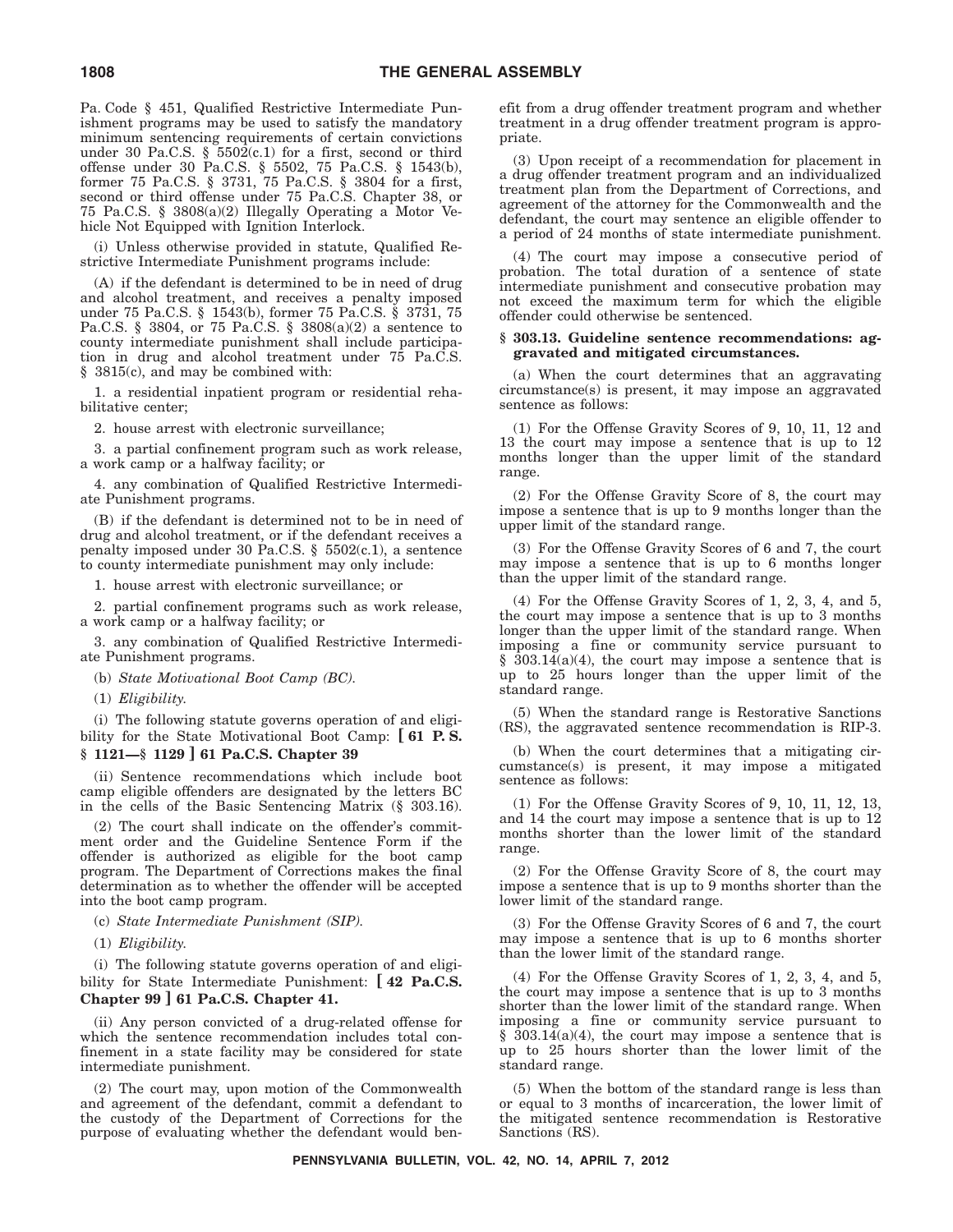(6) In no case where a Deadly Weapon Enhancement is applied may the mitigated sentence recommendation be lower than 3 months.

**(7) In no case where the Youth and School Enhancement is applied may the mitigated sentence recommendation be lower than 6 months for the youth enhancement, 12 months for the school enhancement, and 18 months for the youth and school enhancement.**

(c) When the court imposes an aggravated or mitigated sentence, it shall state the reasons on the record and on the Guideline Sentence Form, a copy of which is electronically transmitted to the Commission on Sentencing in the manner described in § 303.1(e).

#### **§ 303.14. Guideline sentence recommendations economic sanctions.**

(a) *Fines.*

(1) Fines may be added to any guideline sentence, as authorized by law. Relevant statutes include but are not limited to:

(i) 18 Pa.C.S.  $\S$  1101 (relating to fines)

(ii) 35 P.S. § 780-113(b)- $(0)$  (relating to controlled substances)

(iii) 42 Pa.C.S. § 9726 (relating to fine as a sentence)

(iv) 42 Pa.C.S. § 9758 (relating to imposition of a fine)

(v) 75 Pa.C.S. § 3804 (relating to fines for DUI)

(2) A fine, within the limits established by law, shall be considered by the court when the offender is convicted of 35 P. S. § 780-113(a)(12), (14) or (30), and the drug involved is any of the following: a controlled substance or counterfeit substance classified in Schedule I or II and which is a narcotic; phencyclidine, methamphetamine, or cocaine, including the isomers, salts, compounds, salts of isomers, or derivatives of phencyclidine, methamphetamine, or cocaine; or is in excess of one thousand pounds of marijuana. Such fine shall be of an amount that is at least sufficient to exhaust the assets utilized in, and the proceeds obtained by the offender from, the illegal possession, manufacture, or distribution of controlled substances. Such fine shall not include assets concerning which the attorney for the Commonwealth has filed a forfeiture petition or concerning which he has given notice to the court of his intent to file a forfeiture petition.

(3) Fines may be utilized as part of a county intermediate punishment sentence or as a non-confinement sentencing alternative (see restorative sanction § 303.9(f)).

(4) *Fines/Community Service Guidelines.* The following guidelines shall be considered by the court when ordering fines or community service as a Restorative Sanction without confinement. Community service, when ordered, is imposed as a condition of probation. A fine, when ordered, is imposed as a non-confinement sentencing alternative or as a condition of probation. The fines guidelines are determined by multiplying the number of hours recommended by the offender's hourly wage or the current minimum wage, whichever is higher, but may not exceed the statutory maximum fine authorized by law

(a) *OGS 1*

i. PRS 0 25 hours-50 hours

ii. PRS 1 50 hours-75 hours

iii. PRS 2 75 hours-100 hours

iv. PRS 3 100 hours-125 hours

- v. PRS 4 125 hours-150 hours
- vi. PRS 5 150 hours-175 hours
- (b) *OGS 2*
- i. PRS 0 25 hours-50 hours
- ii. PRS 1 75 hours-100 hours
- iii. PRS 2 100 hours-125 hours
- iv. PRS 3 125 hours-150 hours
- v. PRS 4 150 hours-175 hours
- (c) *OGS 3*
- i. PRS 0 50 hours-75 hours
- ii. PRS 1 150 hours-175 hours

iii. PRS 2 225 hours-250 hours

iv. PRS 3 300 hours-325 hours

- (d) *OGS 4*
- i. PRS 0 100 hours-125 hours
- ii. PRS 1 225 hours-250 hours
- iii. PRS 2 300 hours-325 hours
- (e) *OGS 5*

i. PRS 0 225 hours-250 hours

(b) *Costs and fees.*

(1) Costs and fees may be added to any guideline sentence, as authorized by law. Relevant statutes include but are not limited to:

(i) 18 Pa.C.S. § 1109 (relating to costs of any reward)

(ii) 18 P. S. § 11.1101 (relating to Crime Victim's Compensation Fund costs)

(iii) 18 P.S.  $\S$  11.1102 (relating to costs of offender supervision programs)

(iv) 42 Pa.C.S. § 1725 (relating to fees and charges)

(v) 42 Pa.C.S. § 1725.1 (relating to costs)

(vi) 42 Pa.C.S. § 1725.2 (relating to costs of summary convictions)

(vii) 42 Pa.C.S. § 1725.3 (relating to criminal laboratory user fees)

(viii) 42 Pa.C.S. § 1726.1 (relating to forensic exam)

(ix) 42 Pa.C.S.  $\S$  1726.2 (relating to criminal prosecution involving domestic violence)

 $(x)$  42 Pa.C.S. § 9728 $(c)$  (relating to costs, etc.)

(c) *Restitution*

(1) Restitution shall be added to any guideline sentence, as authorized by law. Relevant statutes include but are not limited to:

(i) 18 Pa.C.S. § 1106 (relating to injuries to person or property)

(ii) 18 Pa.C.S. § 1107 (relating to theft of timber)

(iii) 18 P. S. § 11.1302 (relating to restitution to the Office of Victim Services)

 $(iv)$  42 Pa.C.S. § 9720.1 (relating to identity theft)

(v) 42 Pa.C.S.  $\S$  9721(c) (relating to mandatory restitution)

(2) Restitution may be imposed as a direct sentence or as a condition of probation or intermediate punishment, and is considered a non-confinement sentencing alternative (see restorative sanction § 303.9(f)).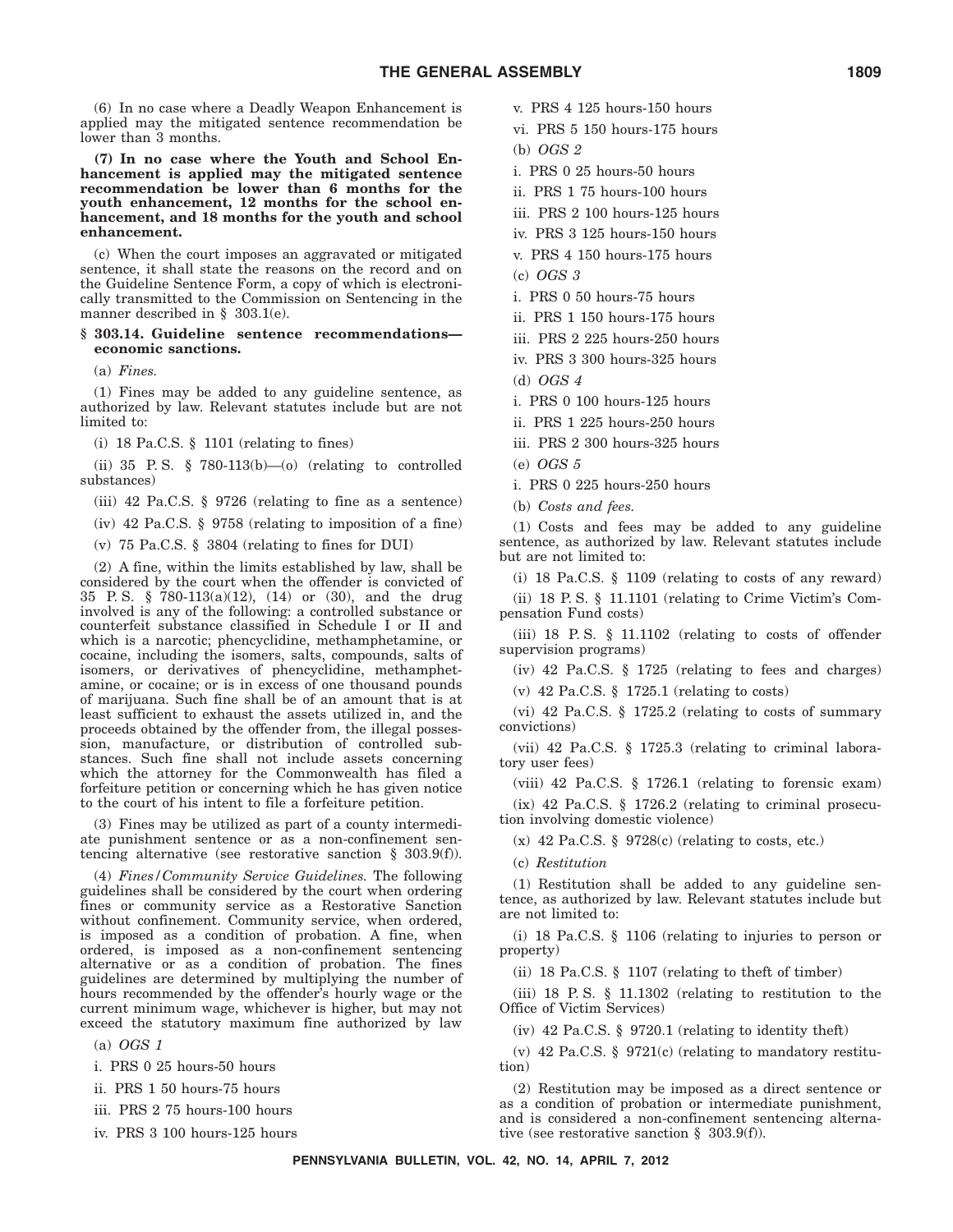#### **§ 303.15. Offense Listing.**

#### **CRIMES CODE OFFENSES**

| 18 Pa.C.S. §               | OFFENSE TITLE                                                                                                                                                        | <b>STATUTORY</b><br><b>CLASS</b>     | \$303.3<br>OFFENSE<br><b>GRAVITY</b><br><b>SCORE</b> | § 303.7 PRIOR<br>RECORD<br><b>POINTS</b> |
|----------------------------|----------------------------------------------------------------------------------------------------------------------------------------------------------------------|--------------------------------------|------------------------------------------------------|------------------------------------------|
| 901                        | Criminal Attempt [ INCHOATE ]                                                                                                                                        | 18 Pa.C.S.<br>\$905                  | See § $303.3(c)$                                     | See $\S$ 303.8(b)                        |
| 902                        | Criminal Solicitation [ <b>INCHOATE</b> ]                                                                                                                            | 18 Pa.C.S.<br>\$905                  | See $\S$ 303.3(c)                                    | See $\S$ 303.8(b)                        |
| 903                        | Criminal Conspiracy [ <b>INCHOATE</b> ]                                                                                                                              | 18 Pa.C.S.<br>\$905                  | See $\S$ 303.3(c)                                    | See $\S$ 303.8(b)                        |
| 907(a)                     | Possessing Instruments of Crime (criminal<br>instruments)                                                                                                            | M1                                   | 3                                                    | m                                        |
| 907(b)                     | Possessing Instruments of Crime (weapon)                                                                                                                             | M1                                   | 4                                                    | $\mathbf{1}$                             |
| 907(c)                     | Possessing Instruments of Crime (unlawful body<br>armor)                                                                                                             | F3                                   | 5                                                    | $\mathbf{1}$                             |
| 908                        | Prohibited Offensive Weapons                                                                                                                                         | M1                                   | 4                                                    | $\mathbf{1}$                             |
| 908.1(a)(1)                | Use of electric or electronic incapacitation device<br>(intent to commit felony)                                                                                     | F2                                   | 8                                                    | $\overline{2}$                           |
| 908.1(a)(1)                | Use of electric or electronic incapacitation device<br>(no intent to commit felony)                                                                                  | M1                                   | 5                                                    | $\mathbf{1}$                             |
| 908.1(a)(2)                | Possess electric or electronic incapacitation<br>device (intent to commit felony)                                                                                    | F2                                   | 7                                                    | $\overline{2}$                           |
| 908.1(a)(2)                | Possess electric or electronic incapacitation<br>device (no intent to commit felony)                                                                                 | M1                                   | $\overline{4}$                                       | $\mathbf{1}$                             |
| 909                        | Manufacture, Distribution or Possession of<br>Master Key for Motor Vehicles                                                                                          | M1                                   | $\boldsymbol{3}$                                     | m                                        |
| 910(b)(1)                  | Manufacture, Distribution or Possession of<br>Devices for Theft of Telecommunications (first)<br>offense)                                                            | M1                                   | 4                                                    | m                                        |
| 910(b)(2)                  | Manufacture, Distribution or Possession of<br>Devices for Theft of Telecommunications (second<br>offense or 10-50 devices)                                           | F <sub>3</sub>                       | 6                                                    | $\mathbf{1}$                             |
| 910(b)(3)                  | Manufacture, Distribution or Possession of<br>Devices for Theft of Telecommunications (third or<br>subsequent offense or $\lceil$ more than $\rceil$ >50<br>devices) | F2                                   | 8                                                    | $\overline{2}$                           |
| 911                        | Corrupt Organizations                                                                                                                                                | F1                                   | 8                                                    | 3                                        |
| 912                        | Weapon on School Property                                                                                                                                            | M1                                   | 4                                                    | $\mathbf{1}$                             |
| 913(a)(1)                  | Possession of Firearm or Other Dangerous<br>Weapon in Court Facility                                                                                                 | M3                                   | 1                                                    | m                                        |
| 913(a)(2)                  | Possession of Firearm or Other Dangerous<br>Weapon in Court Facility (intend for crime)                                                                              | M1                                   | 3                                                    | 1                                        |
| 2102                       | Desecration of Flag                                                                                                                                                  | M3                                   | 1                                                    | m                                        |
| 2103                       | Insults to Flag                                                                                                                                                      | M <sub>2</sub>                       | $\overline{2}$                                       | m                                        |
| 2502(a)                    | Murder, First Degree                                                                                                                                                 | Murder of the<br><b>First Degree</b> | 18 Pa.C.S.<br>\$1102(a)                              | 4                                        |
| 2502(a)<br><b>INCHOATE</b> | -Attempt/Solicitation/Conspiracy to First Degree<br>Murder (SBI)                                                                                                     | 18 Pa.C.S.<br>\$1102(c)              | 14                                                   | $\overline{4}$                           |
| 2502(a)<br><b>INCHOATE</b> | -Attempt/Solicitation/Conspiracy to First Degree<br>Murder (No SBI)                                                                                                  | 18 Pa.C.S.<br>\$1102(c)              | 13                                                   | 4                                        |
| 2502(b)                    | Murder, Second Degree                                                                                                                                                | Murder of the<br>Second Degree       | 18 Pa.C.S.<br>\$1102(b)                              | 4                                        |
| 2502(b)<br><b>INCHOATE</b> | -Attempt/Solicitation/Conspiracy to Second<br>Degree Murder (SBI)                                                                                                    | 18 Pa.C.S.<br>\$1102(c)              | 14                                                   | $\overline{4}$                           |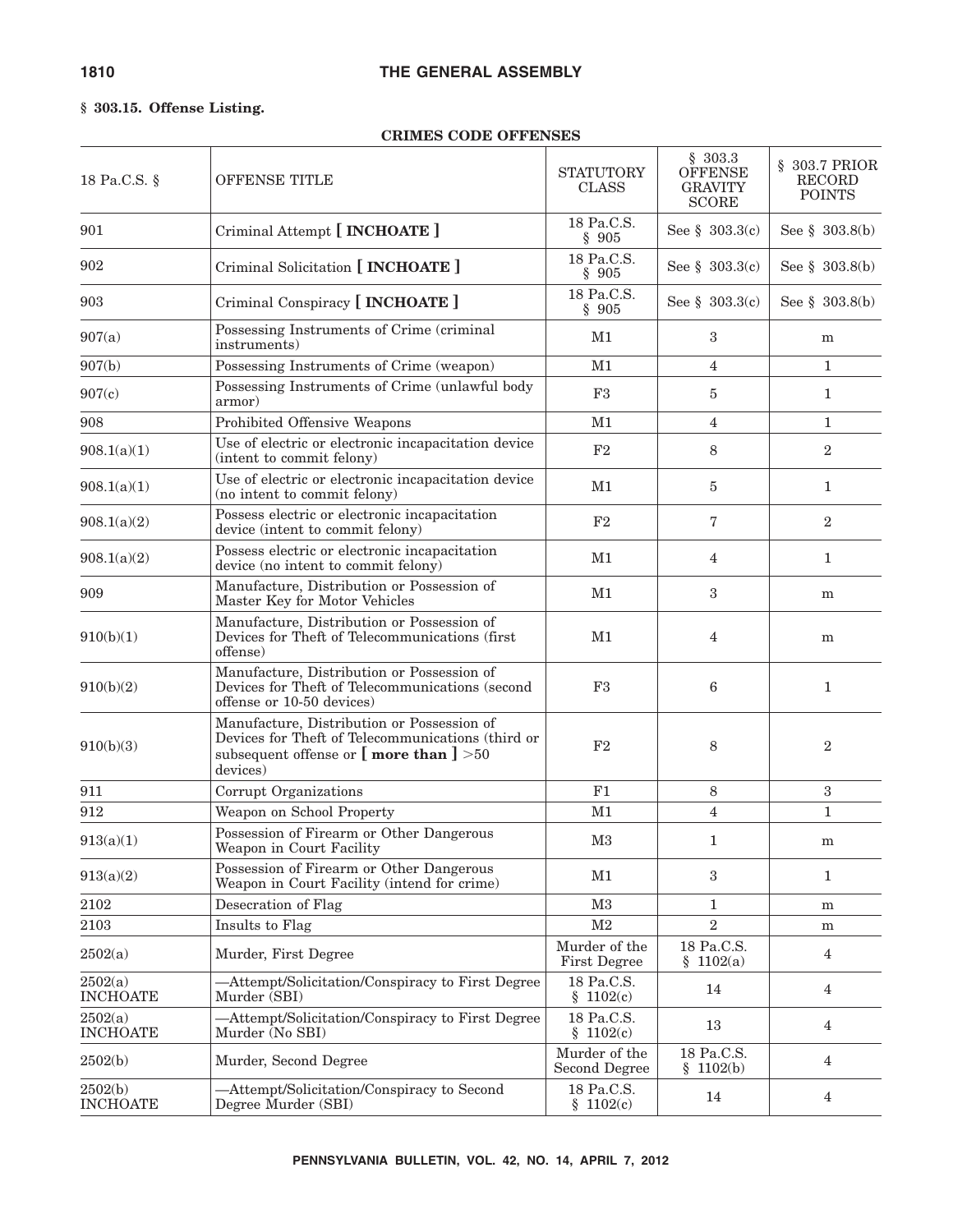| 18 Pa.C.S. §               | OFFENSE TITLE                                                                                                                                             | <b>STATUTORY</b><br><b>CLASS</b>                | \$303.3<br><b>OFFENSE</b><br><b>GRAVITY</b><br><b>SCORE</b> | § 303.7 PRIOR<br>RECORD<br><b>POINTS</b>    |
|----------------------------|-----------------------------------------------------------------------------------------------------------------------------------------------------------|-------------------------------------------------|-------------------------------------------------------------|---------------------------------------------|
| 2502(b)<br><b>INCHOATE</b> | -Attempt/Solicitation/Conspiracy to Second<br>Degree Murder (No SBI)                                                                                      | 18 Pa.C.S.<br>\$1102(c)                         | 13                                                          | 4                                           |
| 2502(c)                    | Murder, Third Degree                                                                                                                                      | F1                                              | 14                                                          | $\overline{4}$                              |
| 2502(c)<br><b>INCHOATE</b> | -Attempt/Solicitation/Conspiracy to Third<br>Degree Murder (SBI)                                                                                          | 18 Pa.C.S.<br>\$1102(c)                         | 14                                                          | $\overline{4}$                              |
| 2502(c)<br><b>INCHOATE</b> | -Attempt/Solicitation/Conspiracy to Third<br>Degree Murder (No SBI)                                                                                       | 18 Pa.C.S.<br>\$1102(c)                         | 13                                                          | $\overline{4}$                              |
| 2503                       | Manslaughter, Voluntary                                                                                                                                   | F1                                              | 11                                                          | $\overline{4}$                              |
| [2503]<br><b>INCHOATE</b>  | [-Attempt/Solicitation/Conspiracy to<br>Voluntary Manslaughter ]                                                                                          | [18 Pa.C.S.<br>§ 905]                           | [10]                                                        | $\left[\begin{array}{c}3\end{array}\right]$ |
| 2504*                      | Manslaughter, Involuntary (when there is also a<br>conviction for DUI or Operating a Watercraft<br>Under the Influence arising from the same<br>INCIDENT) | M1                                              | 8                                                           | $\mathbf{1}$                                |
| 2504*                      | Manslaughter, Involuntary (when there is not a<br>conviction for DUI or Operating a Watercraft<br>Under the Influence arising from the same<br>INCIDENT)  | M1                                              | 6                                                           | $\mathbf{1}$                                |
| 2504                       | Manslaughter, Involuntary (victim under 12<br>years)                                                                                                      | F <sub>2</sub>                                  | 8                                                           | $\overline{2}$                              |
| 2505(b)                    | Suicide, Aids or Solicits                                                                                                                                 | F <sub>2</sub>                                  | 6                                                           | $\boldsymbol{2}$                            |
| 2505(b)                    | Suicide, Aids or Solicits                                                                                                                                 | M <sub>2</sub>                                  | $\overline{2}$                                              | m                                           |
| 2506                       | Drug Delivery Resulting in Death                                                                                                                          | F1                                              | 13                                                          | $\overline{4}$                              |
| [2506]<br><b>INCHOATE</b>  | [-Attempt/Solicitation/Conspiracy to Drug<br>Delivery Resulting in Death ]                                                                                | [18 Pa.C.S.<br>§ 905]                           | [12]                                                        | [4]                                         |
| 2507(a)                    | Murder, First Degree, law enforcement<br>officer                                                                                                          | Murder of the<br><b>First Degree</b>            | 18 Pa.C.S.<br>\$1102(a)                                     | 4                                           |
| 2507(a)<br><b>INCHOATE</b> | -Attempt/solicitation/conspiracy to First<br>Degree Murder of law enforcement officer<br>(SBI)                                                            | 18 Pa.C.S.<br>1102(c)                           | 14                                                          | 4                                           |
| 2507(a)<br><b>INCHOATE</b> | -Attempt/solicitation/conspiracy to First<br>Degree Murder of law enforcement officer<br>$(no$ SBI $)$                                                    | 18 Pa.C.S.<br>1102(c)                           | 13                                                          | $\overline{\mathbf{4}}$                     |
| 2507(b)                    | Murder, Second Degree, law enforcement<br>officer                                                                                                         | Murder of the<br><b>Second</b><br><b>Degree</b> | 18 Pa.C.S.<br>\$1102(b)                                     | $\overline{\mathbf{4}}$                     |
| 2507(b)<br><b>INCHOATE</b> | -Attempt/solicitation/conspiracy to Second<br>Degree Murder of law enforcement officer<br>(SBI)                                                           | 18 Pa.C.S.<br>1102(c)                           | 14                                                          | 4                                           |
| 2507(b)<br><b>INCHOATE</b> | -Attempt/solicitation/conspiracy to Second<br>Degree Murder of law enforcement officer<br>$(no$ SBI $)$                                                   | 18 Pa.C.S.<br>1102(c)                           | 13                                                          | 4                                           |
| 2507(c)                    | Manslaughter, First Degree, law<br>enforcement officer                                                                                                    | F1                                              | 14                                                          | 4                                           |
| 2507(d)                    | Manslaughter, Second Degree, law<br>enforcement officer                                                                                                   | F2                                              | 9                                                           | $\bf{2}$                                    |
| 2604(a)                    | Murder, First Degree, unborn child                                                                                                                        | Murder of the<br>First Degree                   | 18 Pa.C.S.<br>\$1102(a)                                     | $\overline{4}$                              |
| 2604(a)<br><b>INCHOATE</b> | -Attempt/Solicitation/Conspiracy to First Degree<br>Murder of Unborn Child (SBI)                                                                          | 18 Pa.C.S.<br>1102(c)<br>ş                      | 14                                                          | 4                                           |
| 2604(a)<br><b>INCHOATE</b> | -Attempt/Solicitation/Conspiracy to First Degree<br>Murder of Unborn Child (No SBI)                                                                       | 18 Pa.C.S.<br>\$1102(c)                         | 13                                                          | $\overline{4}$                              |
| 2604(b)                    | Murder, Second Degree, Unborn Child                                                                                                                       | Murder of the<br><b>Second Degree</b>           | 18 Pa.C.S.<br>\$1102(b)                                     | $\overline{4}$                              |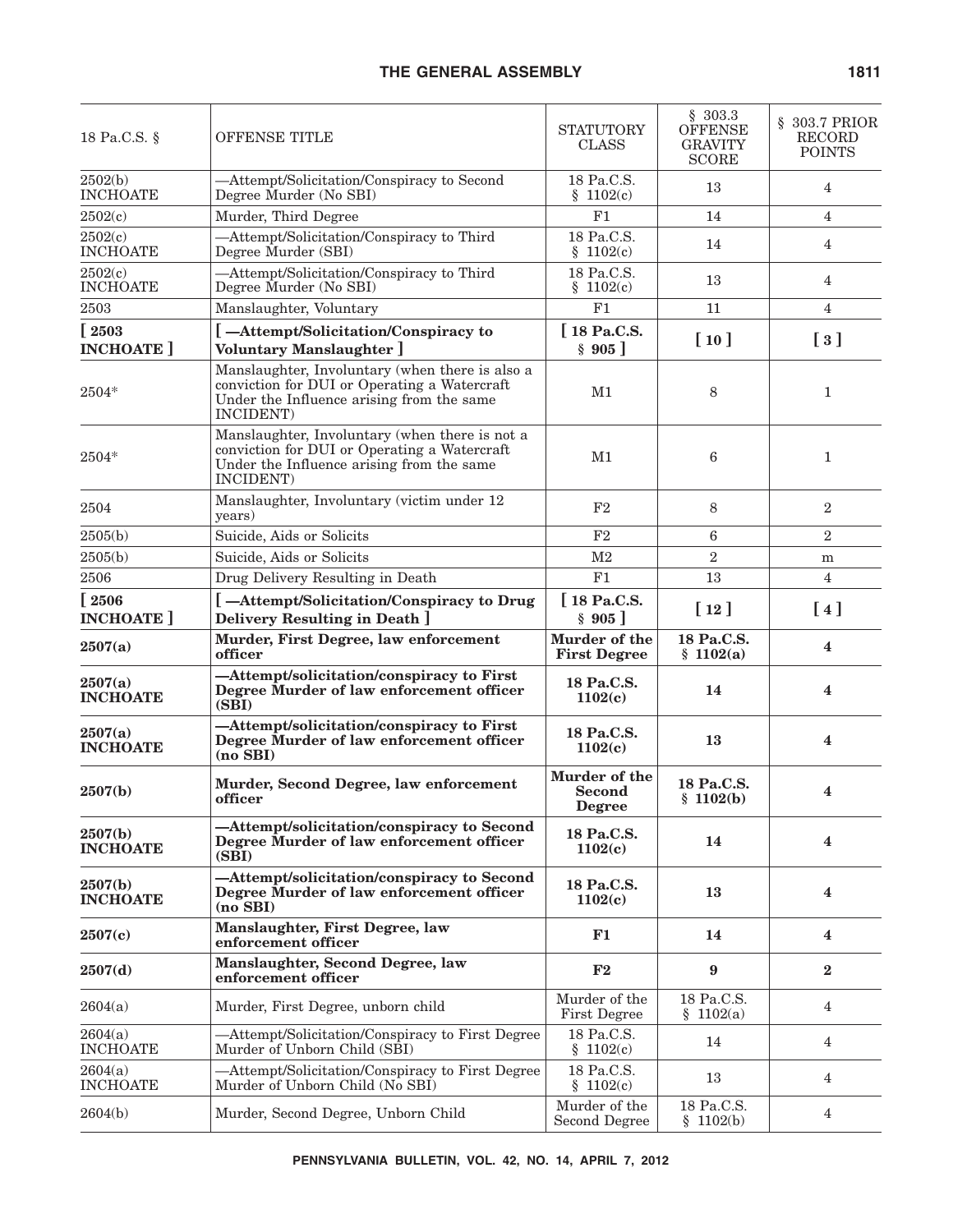| 18 Pa.C.S. §                               | OFFENSE TITLE                                                                                 | STATUTORY<br><b>CLASS</b>   | \$303.3<br><b>OFFENSE</b><br><b>GRAVITY</b><br><b>SCORE</b> | § 303.7 PRIOR<br><b>RECORD</b><br><b>POINTS</b> |
|--------------------------------------------|-----------------------------------------------------------------------------------------------|-----------------------------|-------------------------------------------------------------|-------------------------------------------------|
| 2604(b)<br><b>INCHOATE</b>                 | -Attempt/Solicitation/Conspiracy to Second<br>Degree Murder of Unborn Child (SBI)             | 18 Pa.C.S.<br>\$1102(c)     | 14                                                          | $\overline{4}$                                  |
| 2604(b)<br><b>INCHOATE</b>                 | -Attempt/Solicitation/Conspiracy to Second<br>Degree Murder of Unborn Child (No SBI)          | 18 Pa.C.S.<br>\$1102(c)     | 13                                                          | $\overline{4}$                                  |
| 2604(c)                                    | Murder, Third Degree, Unborn Child                                                            | F1                          | 14                                                          | $\overline{4}$                                  |
| 2604(c)<br><b>INCHOATE</b>                 | -Attempt/Solicitation/Conspiracy to Third<br>Degree Murder of Unborn Child (SBI)              | 18 Pa.C.S.<br>\$1102(c)     | 14                                                          | $\overline{4}$                                  |
| 2604(c)<br><b>INCHOATE</b>                 | -Attempt/Solicitation/Conspiracy to Third<br>Degree Murder of Unborn Child (No SBI)           | 18 Pa.C.S.<br>\$1102(c)     | 13                                                          | 4                                               |
| 2605                                       | Manslaughter, Voluntary, of Unborn Child                                                      | F1                          | 11                                                          | 4                                               |
| [2605]<br><b>INCHOATE</b>                  | [-Attempt/Solicitation/Conspiracy to<br>Voluntary Manslaughter of Unborn Child ]              | $\int$ 18 Pa.C.S.<br>\$905] | [10]                                                        | $\left[\begin{array}{c}3\end{array}\right]$     |
| 2606*                                      | Aggravated assault of Unborn Child (caused<br>serious bodily injury)                          | F1                          | 11                                                          | $\overline{4}$                                  |
| 2606*                                      | Aggravated Assault of Unborn Child (attempted<br>to cause serious bodily injury)              | F1                          | 10                                                          | 3                                               |
| 2701(a)(1)                                 | Simple Assault: attempt or cause BI                                                           | M <sub>2</sub>              | $\boldsymbol{3}$                                            | m                                               |
| $270$ [ (b)(1) ](a)(1)                     | Simple Assault: attempt or cause BI (mutual<br>consent)                                       | MЗ                          | $\mathbf{1}$                                                | m                                               |
| 2701 [(b)(2) ](a)(1)                       | Simple Assault: attempt or cause BI (against<br>child by adult)                               | M1                          | 4                                                           | $\mathbf{1}$                                    |
| 2701(a)(2)                                 | Simple Assault: negligently cause BI with<br>deadly weapon                                    | $\mathbf{M}2$               | $\bf{3}$                                                    | m                                               |
| 2701(a)(2)                                 | Simple Assault: negligently cause BI with<br>deadly weapon (mutual consent)                   | $\mathbf{M}3$               | 1                                                           | m                                               |
| 2701(a)(2)                                 | Simple Assault: negligently cause BI with<br>deadly weapon (against child by adult)           | M1                          | 4                                                           | 1                                               |
| 2701(a)(3)                                 | <b>Simple Assault: fear SBI</b>                                                               | M <sub>2</sub>              | 3                                                           | m                                               |
| 2701(a)(3)                                 | Simple Assault: fear SBI (mutual consent)                                                     | M3                          | 1                                                           | m                                               |
| 2701(a)(3)                                 | Simple Assault: fear SBI (against child by<br>adult)                                          | M1                          | 4                                                           | 1                                               |
| 2701(a)(4)                                 | Simple Assault: hypodermic needle<br>penetrates                                               | M <sub>2</sub>              | 3                                                           | m                                               |
| 2701(a)(4)                                 | Simple Assault: hypodermic needle<br>penetrates (mutual consent)                              | $\mathbf{M}3$               | 1                                                           | $\mathbf{m}$                                    |
| 2701(a)(4)                                 | Simple Assault: hypodermic needle<br>penetrates (against child by adult)                      | M1                          | $\overline{\mathbf{4}}$                                     | 1                                               |
| $2702(a)(1)^*$                             | Aggravated Assault (causes serious bodily injury)                                             | F1                          | 11                                                          | 4                                               |
| [ $2702(a)(1)^*$<br><b>INCHOATE</b> ]      | [-Attempt/Solicitation/Conspiracy to<br><b>Aggravated Assault (causes SBI)</b>                | [18 Pa.C.S.<br>§ 905]       | [10]                                                        | $\left[\begin{array}{c}3\end{array}\right]$     |
| $2702(a)(1)$ *                             | Aggravated Assault (attempts to cause serious<br>bodily injury)                               | F1                          | 10                                                          | 3                                               |
| $2702(a)(2)*$                              | Aggravated Assault (causes serious bodily injury<br>police, etc.)                             | F1                          | 11                                                          | $\overline{4}$                                  |
| $\int 2702(a)(2)^{*}$<br><b>INCHOATE</b> ] | [-Attempt/Solicitation/Conspiracy to<br>Aggravated Assault (causes SBI to police,<br>$etc.$ ) | [18 Pa.C.S.<br>§ 905]       | [10]                                                        | $\left[\begin{array}{c}3\end{array}\right]$     |
| $2702(a)(2)*$                              | Aggravated Assault (attempts to cause serious<br>bodily injury, police, etc.)                 | F1                          | 10                                                          | 3                                               |
| 2702(a)(3)                                 | Aggravated Assault (causes or attempts to cause<br>bodily injury, police, etc.)               | F2                          | $6\phantom{.}6$                                             | $\boldsymbol{2}$                                |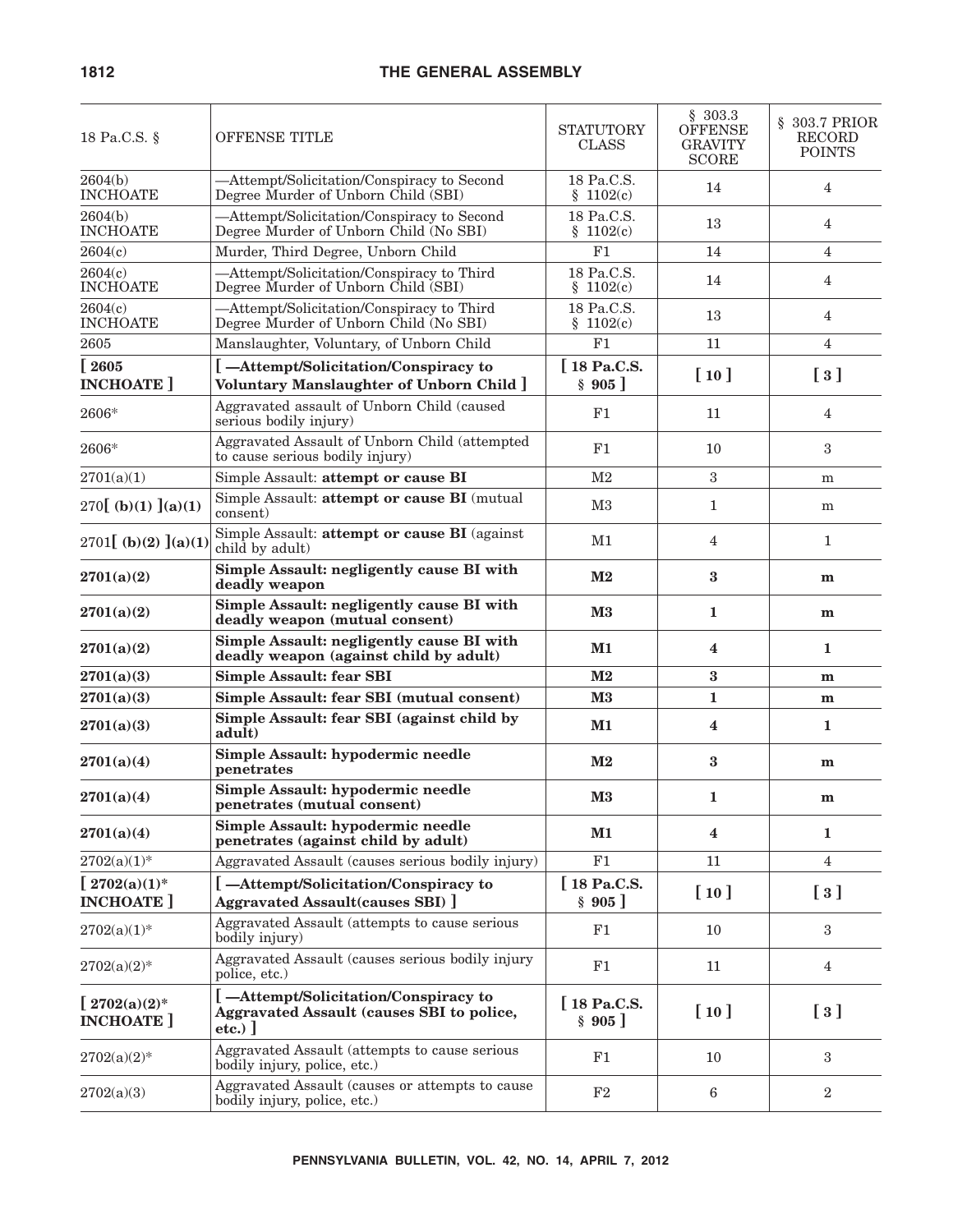#### THE GENERAL ASSEMBLY **1813**

| 18 Pa.C.S. §  | OFFENSE TITLE                                                                          | <b>STATUTORY</b><br><b>CLASS</b> | \$303.3<br>OFFENSE<br><b>GRAVITY</b><br><b>SCORE</b> | § 303.7 PRIOR<br><b>RECORD</b><br><b>POINTS</b> |
|---------------|----------------------------------------------------------------------------------------|----------------------------------|------------------------------------------------------|-------------------------------------------------|
| 2702(a)(4)    | Aggravated Assault (causes or attempts to cause<br>bodily injury with a deadly weapon) | F2                               | 8                                                    | $\boldsymbol{2}$                                |
| 2702(a)(5)    | Aggravated Assault (teaching staff, etc.)                                              | $\rm F2$                         | 6                                                    | $\boldsymbol{2}$                                |
| 2702(a)(6)    | Aggravated Assault (physical menace, fear of<br>imminent SBI)                          | F2                               | 6                                                    | $\overline{2}$                                  |
| 2702(a)(7)    | Aggravated Assault (tear or noxious gas)                                               | F2                               | 6                                                    | $\sqrt{2}$                                      |
| 2702.1        | <b>Assault of law enforcement officer</b><br>(discharging firearm)                     | F1                               | 13                                                   | $\overline{\mathbf{4}}$                         |
| 2703          | Assault by Prisoner                                                                    | F2                               | 7                                                    | $\sqrt{2}$                                      |
| 2703.1        | Aggravated harassment by prisoner                                                      | F3                               | 6                                                    | $\mathbf{1}$                                    |
| 2704          | Assault by life prisoner                                                               | Murder of the<br>Second Degree   | 18 Pa.C.S.<br>\$1102(b)                              | $\overline{4}$                                  |
| 2704 INCHOATE | -Attempt/Solicitation/Conspiracy (SBI) to<br>Assault by Life Prisoner                  | 18 Pa.C.S.<br>\$1102(c)          | 14                                                   | 4                                               |
| 2704 INCHOATE | -Attempt/Solicitation/Conspiracy to Assault by<br>Life Prisoner (no SBI)               | 18 Pa.C.S.<br>\$1102(c)          | 13                                                   | $\overline{4}$                                  |
| 2705          | Recklessly Endangering Another Person                                                  | M <sub>2</sub>                   | 3                                                    | m                                               |
| 2706          | Terroristic Threats                                                                    | M1                               | 3                                                    | m                                               |
| 2706          | Terroristic threats (diverted from activities)                                         | F3                               | $\overline{5}$                                       | $\mathbf{1}$                                    |
| 2707(a)       | Propulsion of Missiles into an Occupied Vehicle                                        | M1                               | 3                                                    | m                                               |
| 2707(b)       | Propulsion of Missiles onto a Roadway                                                  | M <sub>2</sub>                   | $\overline{2}$                                       | m                                               |
| 2707.1        | Discharge of firearm into an occupied structure                                        | F3                               | 10                                                   | $\mathbf{1}$                                    |
| 2708          | Use of Tear Gas in Labor Dispute                                                       | M1                               | 3                                                    | m                                               |
| 2709(a)       | Harassment                                                                             | M <sub>3</sub>                   | $\mathbf{1}$                                         | m                                               |
| 2709.1(c)(1)  | Stalking (first offense)                                                               | M1                               | 3                                                    | m                                               |
| 2709.1(c)(2)  | Stalking (second/subsequent offense or prior<br>crime of violence)                     | F3                               | 6                                                    | 1                                               |
| 2710          | Ethnic Intimidation                                                                    | 18 Pa.C.S.<br>\$2710(b)          | See $\S$ 303.3(d)                                    | See $$303.8(c)$                                 |
| 2712          | Assault on Sports Official                                                             | M1                               | 3                                                    | m                                               |
| 2713(a)(1)(2) | Neglect of Care-dependent Person (SBI)                                                 | F1                               | 10                                                   | 3                                               |
| 2713(a)(1)(2) | Neglect of Care-dependent Person (BI)                                                  | M1                               | 4                                                    | m                                               |
| $2714\,$      | Unauthorized administration of intoxicant                                              | F3                               | 8                                                    | $\mathbf{1}$                                    |
| 2715(b)(1)    | Threat to use weapons of mass destruction<br>(reports or threatens)                    | M1                               | 3                                                    | m                                               |
| 2715(b)(2)    | Threat to use weapons of mass destruction<br>(diverted from activities)                | F3                               | 5                                                    | $\mathbf{1}$                                    |
| 2715(b)(3)    | Threat to use weapons of mass destruction<br>(during state of emergency)               | F2                               | 7                                                    | 2                                               |
| 2716(a)       | Weapons of mass destruction (possession/first<br>offense)                              | F2                               | 7                                                    | 2                                               |
| 2716(a)       | Weapons of mass destruction<br>(possession/subsequent offense)                         | F1                               | 11                                                   | $\overline{4}$                                  |
| 2716(b)(1)    | Weapons of mass destruction (use/results in<br>death)                                  | Life                             | Life                                                 | $\overline{4}$                                  |
| 2716(b)(1)    | Weapons of mass destruction (use/cause injury or<br>illness)                           | F1                               | 13                                                   | 4                                               |
| 2716(b)(2)    | Weapons of mass destruction (damage/disrupt<br>water, food)                            | F1                               | 13                                                   | 4                                               |
| 2716(b)(3)    | Weapons of mass destruction (evacuation)                                               | F1                               | 13                                                   | $\overline{4}$                                  |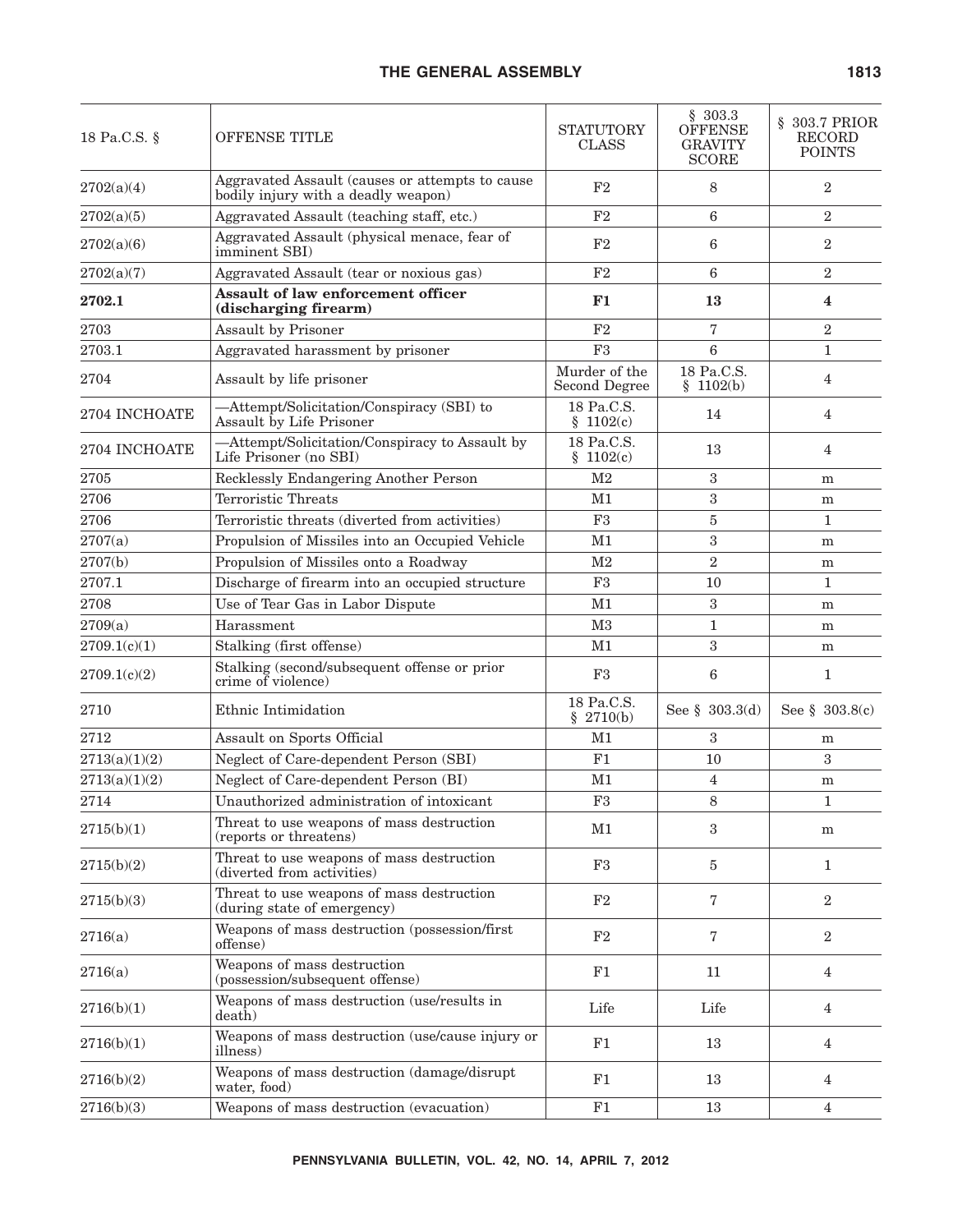| 18 Pa.C.S. §                      | <b>OFFENSE TITLE</b>                                                                | <b>STATUTORY</b><br><b>CLASS</b> | \$303.3<br><b>OFFENSE</b><br><b>GRAVITY</b><br><b>SCORE</b> | § 303.7 PRIOR<br>RECORD<br><b>POINTS</b>    |
|-----------------------------------|-------------------------------------------------------------------------------------|----------------------------------|-------------------------------------------------------------|---------------------------------------------|
| 2717(b)(1)                        | Terrorism (if the violent offense is an F2)                                         | F1                               | one point<br>higher than<br>object offense                  | See § 303.7(a)                              |
| 2717(b)(1)                        | Terrorism (if the violent offense is an F3 or<br>ungraded felony)                   | F <sub>2</sub>                   | one point<br>higher than<br>object offense                  | See $\S$ 303.7(a)                           |
| 2717(b)(1)                        | Terrorism (if the violent offense is an M1)                                         | F <sub>3</sub>                   | one point<br>higher than<br>object offense                  | See § $303.7(a)$                            |
| 2717(b)(1)                        | Terrorism (if the violent offense is an M2)                                         | M1                               | one point<br>higher than<br>object offense                  | See $\S$ 303.7(a)                           |
| 2717(b)(1)                        | Terrorism (if the violent offense is an M3 or<br>ungraded misdemeanor)              | M <sub>2</sub>                   | one point<br>higher than<br>object offense                  | See § $303.7(a)$                            |
| 2717(b)(2)                        | Terrorism (if the violent offense is an F1)                                         | F1                               | 14                                                          | $\overline{4}$                              |
| 2901*                             | Kidnapping (victim 18 yrs. or older)                                                | F1                               | 10                                                          | $\overline{4}$                              |
| $\lceil 2901*$<br><b>INCHOATE</b> | [-Attempt/Solicitation/Conspiracy to<br>Kidnapping (victim 18 yrs. or older) ]      | [ 18 Pa.C.S.<br>§ 905]           | [9]                                                         | $\lceil 3 \rceil$                           |
| $[2901*]$                         | [Kidnapping (victim under 18 years of<br>${age}$ ]                                  | $\lceil$ F1 $\rceil$             | [10]                                                        | $\lceil 4 \rceil$                           |
| $\lceil 2901*$<br><b>INCHOATE</b> | [-Attempt/Solicitation/Conspiracy to<br>Kidnapping (victim under 18 years of age) ] | [18 Pa.C.S.<br>§ 905]            | [9]                                                         | $\left[\begin{array}{c}3\end{array}\right]$ |
| $2901(a.1)(1)^*$                  | Kidnapping of a minor: ransom/<br>reward/shield (victim 14-<18 yrs.)                | F1                               | 10                                                          | 4                                           |
| $2901(a.1)(1)$ *                  | Kidnapping of a minor: ransom/<br>reward/shield (victim <14 yrs.)                   | F1                               | 10                                                          | 4                                           |
| $2901(a.1)(2)^*$                  | Kidnapping of a minor: facilitate<br>commission of felony (victim 14-<18 yrs.)      | F1                               | 10                                                          | $\overline{\mathbf{4}}$                     |
| $2901(a.1)(2)^*$                  | Kidnapping of a minor: facilitate<br>commission of felony (victim <14 yrs.)         | F1                               | 10                                                          | 4                                           |
| $2901(a.1)(3)*$                   | Kidnapping of a minor: inflict BI, terrorize<br>(victim $14-<18$ yrs.)              | F1                               | 10                                                          | 4                                           |
| $2901(a.1)(3)^*$                  | Kidnapping of a minor: inflict BI, terrorize<br>$(victim < 14 \text{ yrs.})$        | F1                               | 10                                                          | $\overline{\mathbf{4}}$                     |
| $2901(a.1)(4)$ *                  | Kidnapping of a minor: interfere gov<br>official/function (victim 14-<18 yrs.)      | F1                               | 10                                                          | 4                                           |
| $2901(a.1)(4)^*$                  | Kidnapping of a minor: interfere gov<br>official/function (victim $\leq$ 14 yrs.)   | F1                               | 10                                                          | 4                                           |
| 2902(b)(1)                        | Unlawful restraint (victim 18 yrs. or older)                                        | M1                               | $\overline{3}$                                              | m                                           |
| 2902(b)(1)                        | Unlawful restraint of minor: risk of SBI<br>$(victim < 18$ yrs.)                    | F2                               | 8                                                           | $\bf{2}$                                    |
| 2902(b)(2)                        | Unlawful restraint by parent (victim under 18<br>years of age)                      | F2                               | 8                                                           | $\overline{2}$                              |
| 2902(b)(2)                        | Unlawful restraint of minor: invol.<br>Servitude (victim <18 yrs.)                  | F2                               | 8                                                           | $\bf{2}$                                    |
| 2903 $[$ (b)(1) $]$ (a)           | False imprisonment (victim 18 yrs. or older)                                        | M <sub>2</sub>                   | $\overline{2}$                                              | m                                           |
| 2903(b)                           | False imprisonment of minor (victim <18<br>yrs.)                                    | ${\bf F2}$                       | [7]8                                                        | $\bf{2}$                                    |
| 2903 $[$ (b)(2) $]$ (c)           | False imprisonment by parent (victim under 18<br>years of age)                      | F2                               | 7                                                           | $\overline{2}$                              |
| 2904 $[ (c) ] (a)$                | Interference with the Custody of Children                                           | F3                               | [4]6                                                        | $\mathbf{1}$                                |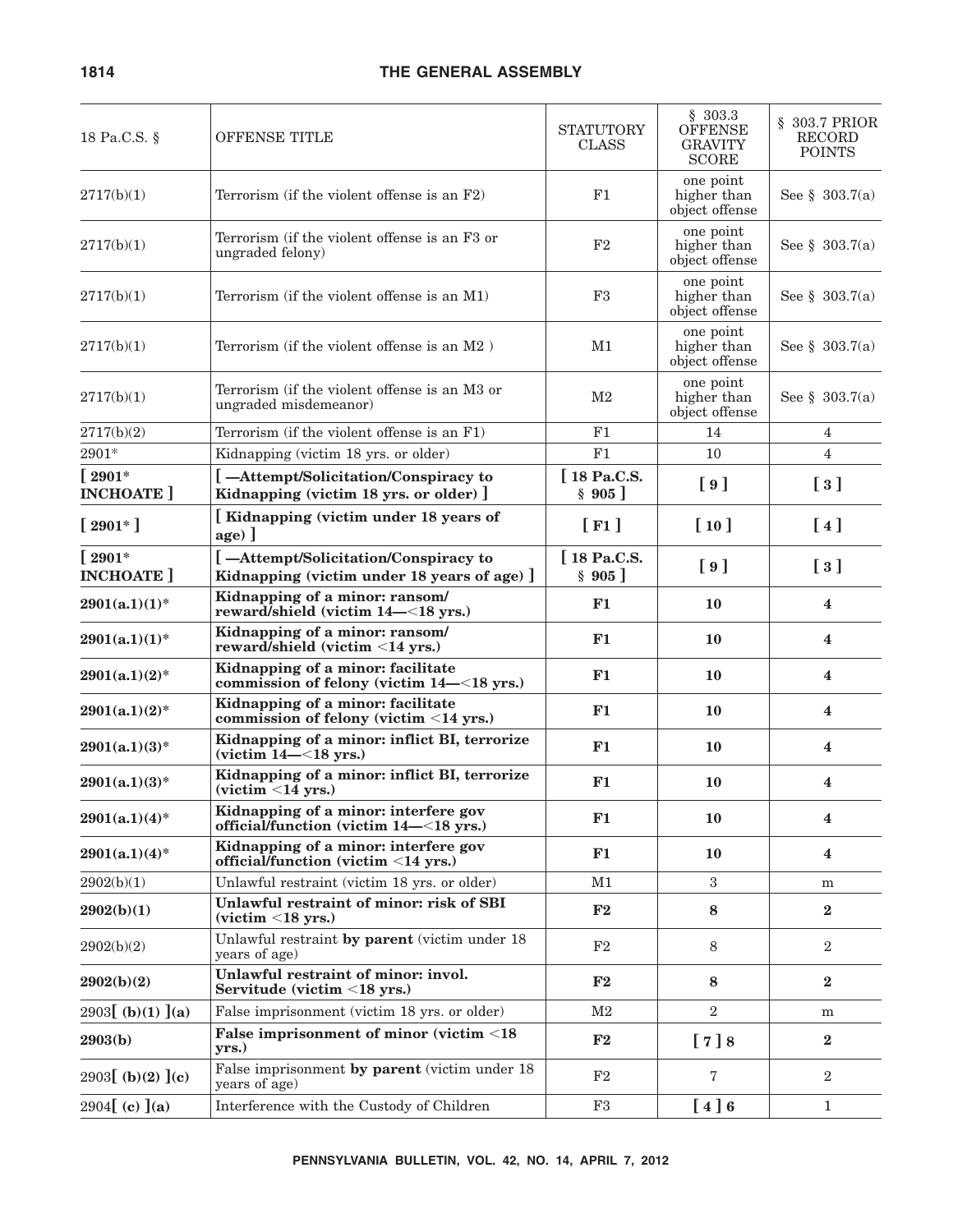| 18 Pa.C.S. §                      | OFFENSE TITLE                                                                                      | <b>STATUTORY</b><br><b>CLASS</b> | \$303.3<br><b>OFFENSE</b><br><b>GRAVITY</b><br><b>SCORE</b> | § 303.7 PRIOR<br><b>RECORD</b><br><b>POINTS</b> |
|-----------------------------------|----------------------------------------------------------------------------------------------------|----------------------------------|-------------------------------------------------------------|-------------------------------------------------|
| 2904 $[ (c)(1) ] (a)$             | Interference with the Custody of Children by<br>non-parent                                         | $\rm F2$                         | [6]8                                                        | $\overline{2}$                                  |
| 2904 (c)(2) $(a)$                 | Interference with the Custody of Children, good<br>cause/partial custody                           | M <sub>2</sub>                   | $\left[\begin{array}{c} 2 \end{array}\right]$               | m                                               |
| 2905                              | Interference w/ Custody of Committed Persons                                                       | M <sub>2</sub>                   | 4                                                           | m                                               |
| 2906                              | Criminal Coercion                                                                                  | M1                               | 3                                                           | m                                               |
| 2906                              | Criminal Coercion                                                                                  | M <sub>2</sub>                   | $\sqrt{2}$                                                  | m                                               |
| 2907                              | Disposition of Ransom                                                                              | F3                               | $\bf 5$                                                     | $\mathbf{1}$                                    |
| 2909                              | Concealment of Whereabouts of a Child                                                              | F <sub>3</sub>                   | 4                                                           | $\mathbf{1}$                                    |
| 2910(a)                           | Luring a Child into a Motor Vehicle or<br>structure                                                | M1                               | 5                                                           | 1                                               |
| 3002(a)                           | Trafficking of persons (knowingly traffics or<br>attempts to traffic)                              | F <sub>2</sub>                   | 9                                                           | $\overline{2}$                                  |
| 3002(a)                           | Trafficking of persons (knowingly traffics or<br>attempts to traffic/SBI)                          | F1                               | 10                                                          | 3                                               |
| 3002(a)                           | Trafficking of persons (knowingly traffics or<br>attempts to traffic/victim under 18 years of age) | F1                               | 10                                                          | 3                                               |
| 3121(a)(1)                        | Rape by forcible compulsion                                                                        | F1                               | 12                                                          | $\overline{4}$                                  |
| $\int$ 3121(a)<br><b>INCHOATE</b> | [-Attempt/Solicitation/Conspiracy to<br>$\mathbf{Rape}$                                            | [18 Pa.C.S.<br>§ 905]            | [11]                                                        | $\left[\begin{array}{c}3\end{array}\right]$     |
| $3121$ [ (b) ](a)(1)              | Rape by forcible compulsion (uses substance<br>to impair victim)                                   | F1                               | 13                                                          | 4                                               |
| 3121(a)(2)                        | Rape by threat of forcible compulsion                                                              | F1                               | 12                                                          | 4                                               |
| 3121(a)(2)                        | Rape by threat of forcible compulsion (uses<br>substance to impair victim)                         | F1                               | 13                                                          | 4                                               |
| 3121(a)(3)                        | Rape and victim unconscious/unaware                                                                | F1                               | 12                                                          | 4                                               |
| 3121(a)(3)                        | Rape and victim unconscious/unaware (uses<br>substance to impair victim)                           | F1                               | 13                                                          | 4                                               |
| 3121(a)(4)                        | Rape and victim substantially impaired                                                             | F1                               | 12                                                          | 4                                               |
| 3121(a)(4)                        | Rape and victim substantially impaired<br>(uses substance to impair victim)                        | F1                               | 13                                                          | 4                                               |
| 3121(a)(5)                        | Rape and victim has mental disability                                                              | F1                               | 12                                                          | 4                                               |
| 3121(a)(5)                        | Rape and victim has mental disability (uses<br>substance to impair victim)                         | F1                               | 13                                                          | 4                                               |
| $[3121(b)$<br><b>INCHOATE</b>     | [-Attempt/Solicitation/Conspiracy to<br>Rape ]                                                     | [ 18 Pa.C.S.<br>§ 905]           | [12]                                                        | $\left[\begin{array}{c}3\end{array}\right]$     |
| 3121(c)                           | Rape (child $<$ 13 yrs.)                                                                           | F1                               | 14                                                          | $\overline{4}$                                  |
| $[3121(c)$<br><b>INCHOATE</b>     | [-Attempt/Solicitation/Conspiracy to<br>Rape ]                                                     | [18 Pa.C.S.<br>\$905]            | [13]                                                        | $\left[\begin{array}{c}3\end{array}\right]$     |
| 3121(d)                           | Rape (child $<$ 13 yrs., SBI)                                                                      | F1                               | 14                                                          | $\overline{4}$                                  |
| $[3121(d)$                        | [-Attempt/Solicitation/Conspiracy to                                                               | [18 Pa.C.S.                      |                                                             |                                                 |
| <b>INCHOATE</b>                   | Rape ]                                                                                             | \$905]                           | [13]                                                        | $\left[\begin{array}{c}3\end{array}\right]$     |
| 3122.1(a)(1)                      | Statutory Sexual Assault (victim <16 yrs./<br>offender 4-<8 yrs. older)                            | F2                               | 7                                                           | $\overline{2}$                                  |
| 3122.1(a)(2)                      | Statutory sexual assault (victim <16 yrs./<br>offender 8-<11 yrs. older)                           | F <sub>2</sub>                   | [7]8                                                        | $\bf{2}$                                        |
| 3122.1(b)                         | Statutory sexual assault (victim <16 yrs./<br>offender 11 yrs. or older)                           | F1                               | [omnibus 8]<br>9                                            | $\bf{3}$                                        |
| 3123(a)(1)                        | Involuntary Deviate Sexual Intercourse by<br>forcible compulsion                                   | F1                               | 12                                                          | $\overline{4}$                                  |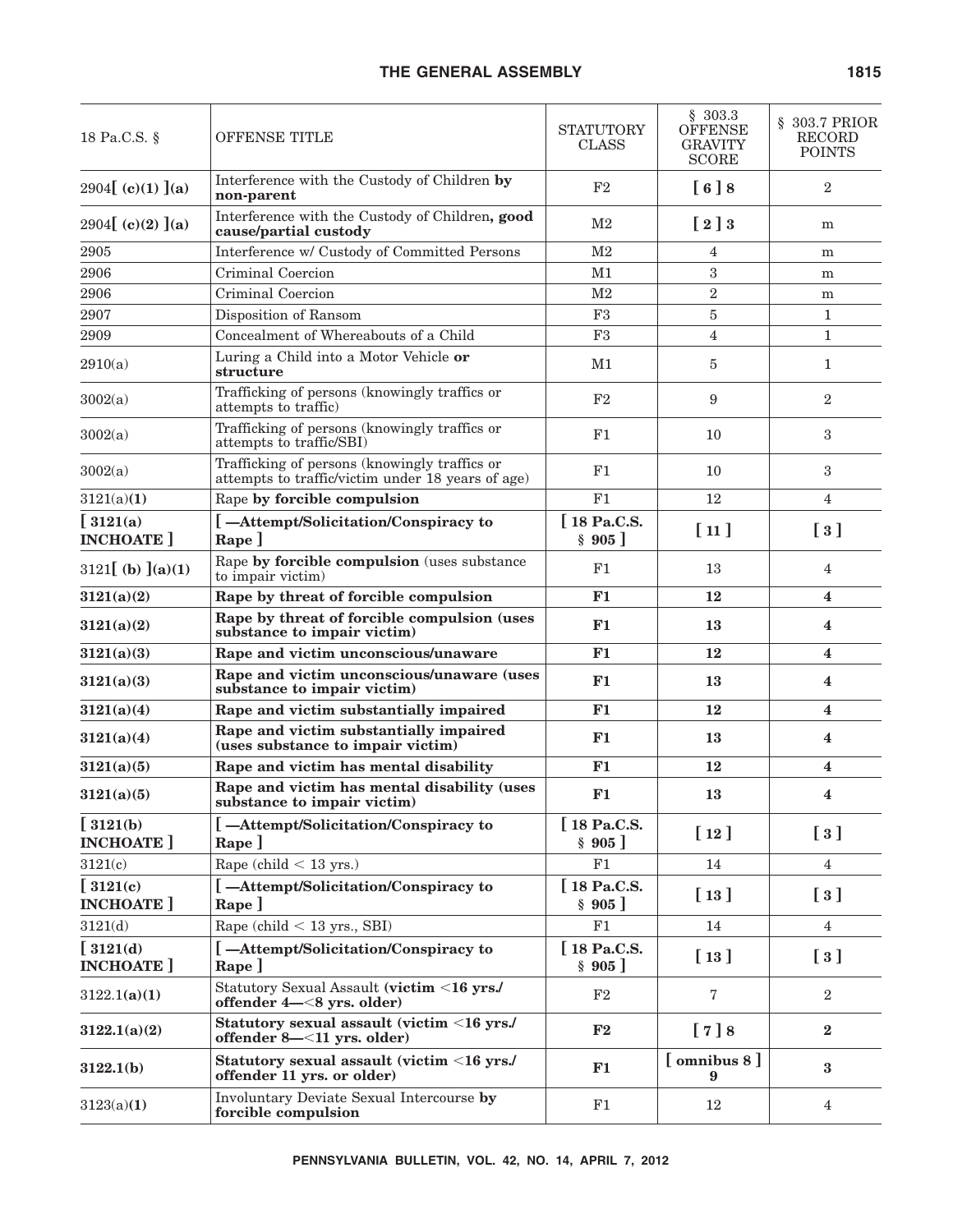| 18 Pa.C.S. §                      | OFFENSE TITLE                                                                                                            | <b>STATUTORY</b><br><b>CLASS</b> | \$303.3<br><b>OFFENSE</b><br><b>GRAVITY</b><br><b>SCORE</b> | § 303.7 PRIOR<br><b>RECORD</b><br><b>POINTS</b> |
|-----------------------------------|--------------------------------------------------------------------------------------------------------------------------|----------------------------------|-------------------------------------------------------------|-------------------------------------------------|
| 3123(a)(2)                        | Involuntary deviate sexual intercourse by<br>threat of forcible compulsion                                               | F1                               | 12                                                          | $\overline{\mathbf{4}}$                         |
| 3123(a)(3)                        | Involuntary deviate sexual intercourse and<br>victim unconscious/unaware                                                 | F1                               | 12                                                          | $\overline{\mathbf{4}}$                         |
| 3123(a)(4)                        | Involuntary deviate sexual intercourse and<br>victim substantially impaired                                              | F1                               | 12                                                          | $\overline{\mathbf{4}}$                         |
| 3123(a)(5)                        | Involuntary deviate sexual intercourse and<br>victim has mental disability                                               | F1                               | 12                                                          | $\overline{\mathbf{4}}$                         |
| 3123(a)(7)                        | Involuntary deviate sexual intercourse:<br>victim <16 yrs. and offender 4 yrs. or older<br>and not married to each other | F1                               | 12                                                          | $\overline{\mathbf{4}}$                         |
| $\int$ 3123(a)                    | -Attempt/Solicitation/Conspiracy to                                                                                      | [18 Pa.C.S.                      | [11]                                                        | $\left[\begin{array}{c}3\end{array}\right]$     |
| <b>INCHOATE</b>                   | <b>Involuntary Deviate Sexual Intercourse</b> ]                                                                          | $\S$ 905                         |                                                             |                                                 |
| 3123(b)                           | Involuntary Deviate Sexual Intercourse with a<br>child (child $\leq$ 13 yrs.)                                            | F1                               | 14                                                          | $\overline{4}$                                  |
| $\int$ 3123(b)<br><b>INCHOATE</b> | [-Attempt/Solicitation/Conspiracy to<br><b>Involuntary Deviate Sexual Intercourse</b> ]                                  | [18 Pa.C.S.<br>$\S$ 905          | $\lceil 13 \rceil$                                          | $\left[\begin{array}{c}3\end{array}\right]$     |
| 3123(c)                           | Involuntary Deviate Sexual Intercourse with a<br>child (child <13 yrs., SBI)                                             | F1                               | 14                                                          | $\overline{4}$                                  |
| $\int$ 3123(c)<br><b>INCHOATE</b> | [-Attempt/Solicitation/Conspiracy to<br><b>Involuntary Deviate Sexual Intercourse</b>                                    | [18 Pa.C.S.<br>§ 905]            | $\lceil 13 \rceil$                                          | $\left[\begin{array}{c}3\end{array}\right]$     |
| 3124.1                            | Sexual Assault                                                                                                           | F2                               | 11                                                          | $\overline{4}$                                  |
| [3124.1]                          | [-Attempt/Solicitation/Conspiracy to                                                                                     | [18 Pa.C.S.                      |                                                             |                                                 |
| <b>INCHOATE</b>                   | <b>Sexual Assault 1</b>                                                                                                  | § 905]                           | [11]                                                        | $\lceil 3 \rceil$                               |
| 3124.2(a)                         | Institutional sexual assault (victim 18 yrs. or<br>older)                                                                | F3                               | $\begin{bmatrix} 5 \end{bmatrix}$ 6                         | $\mathbf{1}$                                    |
| 3124.2(a.1)                       | Institutional sexual assault of a minor<br>$(victim < 18$ yrs.)                                                          | F3                               | $\begin{bmatrix} 5 \end{bmatrix}$ 6                         | $\mathbf{1}$                                    |
| 3124.2(a.2)                       | Institutional sexual assault by school<br>volunteer or employee                                                          | F3                               | [omnibus 5]<br>6                                            | $\mathbf{1}$                                    |
| 3124.2(a.3)                       | Institutional sexual assault by child care<br>volunteer or employee                                                      | F3                               | $[$ omnibus $5]$<br>6                                       | 1                                               |
| 3125(a)(1)                        | Aggravated Indecent Assault without consent                                                                              | F2                               | 10                                                          | $\overline{4}$                                  |
| 3125 $[$ (b) $]$ (a)(1)           | Aggravated Indecent Assault of a child without<br>consent (child $\langle 13 \rangle$ yrs.)                              | F1                               | 12                                                          | 4                                               |
| [3125(a<br><b>INCHOATE</b>        | [-Attempt/Solicitation/Conspiracy to<br><b>Aggravated Indecent Assault</b> ]                                             | [18 Pa.C.S.<br>§ 905]            | [10]                                                        | $\left[\begin{array}{c}3\end{array}\right]$     |
| 3125(a)(2)                        | Aggravated indecent assault by forcible<br>compulsion                                                                    | ${\bf F2}$                       | 10                                                          | 4                                               |
| 3125(a)(2)                        | Aggravated indecent assault of a child by<br>forcible compulsion (child $\leq$ 13 yrs.)                                  | F1                               | 12                                                          | $\overline{\mathbf{4}}$                         |
| 3125(a)(3)                        | Aggravated indecent assault by threat of<br>forcible compulsion                                                          | $\mathbf{F2}$                    | 10                                                          | $\overline{\mathbf{4}}$                         |
| 3125(a)(3)                        | Aggravated indecent assault of a child by<br>threat of forcible compulsion (child $\leq$ 13<br>yrs.)                     | F1                               | 12                                                          | $\overline{\mathbf{4}}$                         |
| 3125(a)(4)                        | Aggravated indecent assault and victim<br>unconscious/unaware                                                            | F2                               | 10                                                          | $\overline{\mathbf{4}}$                         |
| 3125(a)(4)                        | Aggravated indecent assault of a child and<br>victim unconscious/unaware (child <13 yrs.)                                | F1                               | 12                                                          | $\overline{\mathbf{4}}$                         |
| 3125(a)(5)                        | Aggravated indecent assault and victim<br>substantially impaired                                                         | ${\bf F2}$                       | 10                                                          | $\overline{\mathbf{4}}$                         |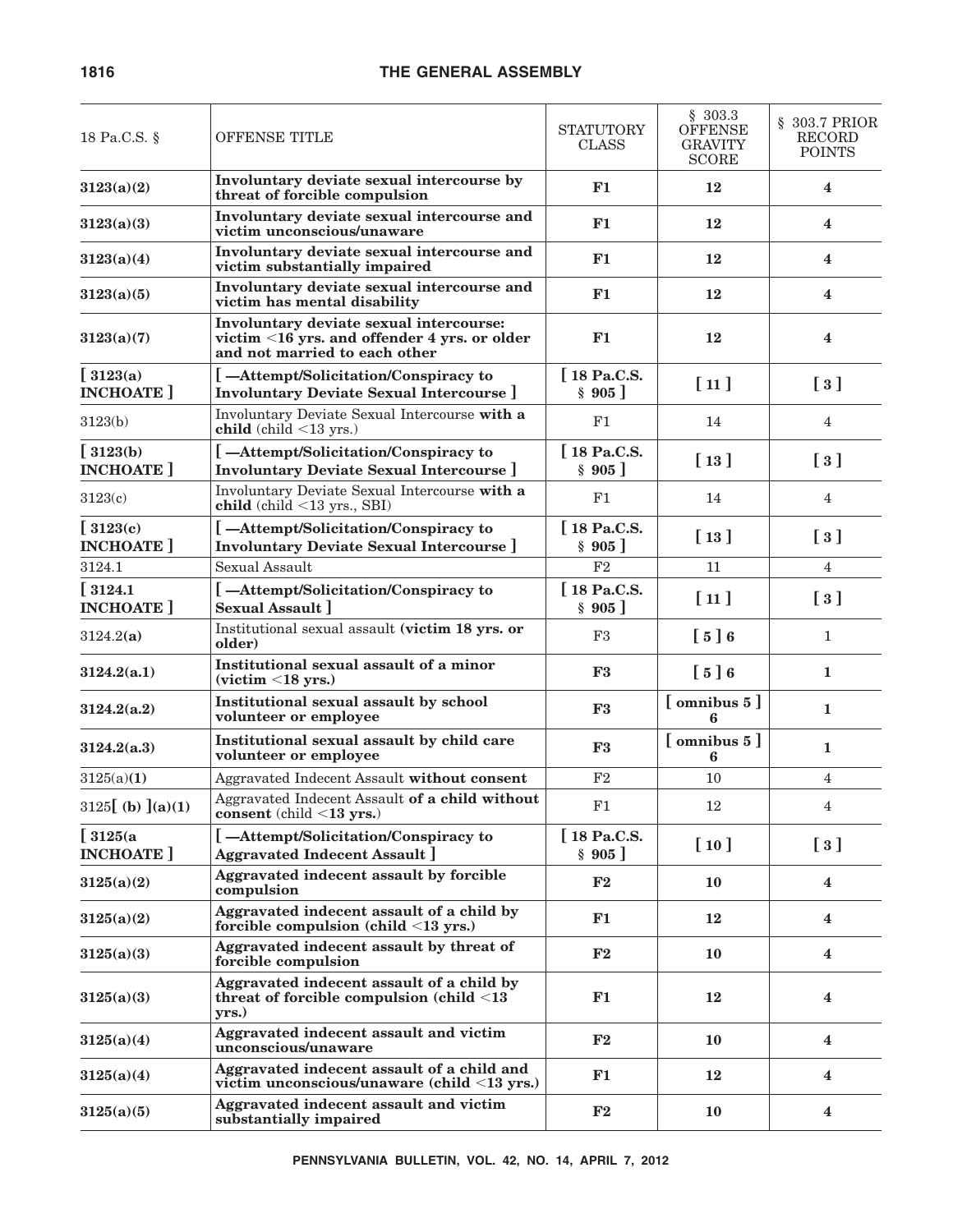| 18 Pa.C.S. §                  | OFFENSE TITLE                                                                                                                                                 | <b>STATUTORY</b><br><b>CLASS</b> | \$303.3<br><b>OFFENSE</b><br><b>GRAVITY</b><br><b>SCORE</b> | § 303.7 PRIOR<br><b>RECORD</b><br><b>POINTS</b> |
|-------------------------------|---------------------------------------------------------------------------------------------------------------------------------------------------------------|----------------------------------|-------------------------------------------------------------|-------------------------------------------------|
| 3125(a)(5)                    | Aggravated indecent assault of a child and<br>victim substantially impaired (child $\leq$ 13<br>yrs.)                                                         | F1                               | 12                                                          | 4                                               |
| 3125(a)(6)                    | Aggravated indecent assault and victim has<br>mental disability                                                                                               | F2                               | 10                                                          | $\overline{\mathbf{4}}$                         |
| 3125(a)(6)                    | Aggravated indecent assault of a child and<br>victim has mental disability (child $\leq$ 13 yrs.)                                                             | F1                               | 12                                                          | $\overline{\mathbf{4}}$                         |
| 3125(a)(7)                    | Aggravated indecent assault and victim <13<br>yrs                                                                                                             | F2                               | 10                                                          | $\overline{\mathbf{4}}$                         |
| 3125(a)(8)                    | Aggravated indecent assault and victim <16<br>yrs. and offender 4 yrs. or more older and<br>not married to each other                                         | F2                               | 10                                                          | $\overline{\mathbf{4}}$                         |
| $[3125(b)$<br><b>INCHOATE</b> | [-Attempt/Solicitation/Conspiracy to<br><b>Aggravated Indecent Assault(child)</b> ]                                                                           | [18 Pa.C.S.<br>§ 905]            | [11]                                                        | $\left[\begin{array}{c}3\end{array}\right]$     |
| 3126(a)(1)                    | Indecent Assault (without consent)                                                                                                                            | M <sub>2</sub>                   | 4                                                           | m                                               |
| 3126(a)(2)                    | Indecent Assault (forcible compulsion)                                                                                                                        | M1                               | 5                                                           | m                                               |
| 3126(a)(3)                    | Indecent Assault (threat of forcible compulsion)                                                                                                              | M1                               | 5                                                           | m                                               |
| 3126(a)(4)                    | Indecent Assault (complainant unconscious)                                                                                                                    | M1                               | 5                                                           | m                                               |
| 3126(a)(5)                    | Indecent Assault (substantially impaired<br>complainant)                                                                                                      | M1                               | 5                                                           | m                                               |
| 3126(a)(6)                    | Indecent Assault (complainant suffers mental<br>disability)                                                                                                   | M1                               | 5                                                           | m                                               |
| 3126(a)(7)                    | Indecent Assault (complainant less than 13 years<br>of age)                                                                                                   | M1                               | 5                                                           | $\mathbf{1}$                                    |
| 3126(a)(7)                    | Indecent Assault (complainant less than 13 years<br>of age; second/subsequent offense)                                                                        | F <sub>3</sub>                   | 6                                                           | $\mathbf{1}$                                    |
| 3126(a)(7)                    | Indecent Assault (complainant less than 13 years<br>of age; course of conduct)                                                                                | F3                               | 6                                                           | $\mathbf{1}$                                    |
| 3126(a)(7)                    | Indecent Assault (complainant less than 13 years<br>of age; touching of complainant's sexual/<br>intimate parts with sexual/intimate parts of the<br>person)  | F3                               | 6                                                           | $\mathbf{1}$                                    |
| 3126(a)(7)                    | Indecent Assault (complainant less than 13<br>years of age; touching the person's sexual/<br>intimate parts with sexual/intimate parts of<br>the complainant) | F3                               | 6                                                           | $\mathbf{1}$                                    |
| 3126(a)(8)                    | Indecent Assault (complainant less than 16 years<br>of age)                                                                                                   | M2                               | 4                                                           | m                                               |
| 3127                          | Indecent Exposure (person present is less than<br>16 years of age)                                                                                            | M1                               | 4                                                           | $\mathbf{1}$                                    |
| 3127                          | Indecent Exposure (person present is 16 years of<br>age or older)                                                                                             | M <sub>2</sub>                   | 3                                                           | m                                               |
| 3129                          | Sexual intercourse with animal                                                                                                                                | M <sub>2</sub>                   | 2                                                           | m                                               |
| 3130(a)(1)                    | Conduct relating to sex offenders (withholds<br>information)                                                                                                  | F3                               | 5                                                           | $\mathbf{1}$                                    |
| 3130(a)(2)                    | Conduct relating to sex offenders (harbors or<br>attempts to harbor)                                                                                          | F3                               | $\overline{5}$                                              | $\mathbf{1}$                                    |
| 3130(a)(3)                    | Conduct relating to sex offenders (conceals or<br>attempts to conceal)                                                                                        | F3                               | $\overline{5}$                                              | $\mathbf{1}$                                    |
| 3130(a)(4)                    | Conduct relating to sex offenders (provides false<br>information)                                                                                             | F3                               | $\overline{5}$                                              | $\mathbf{1}$                                    |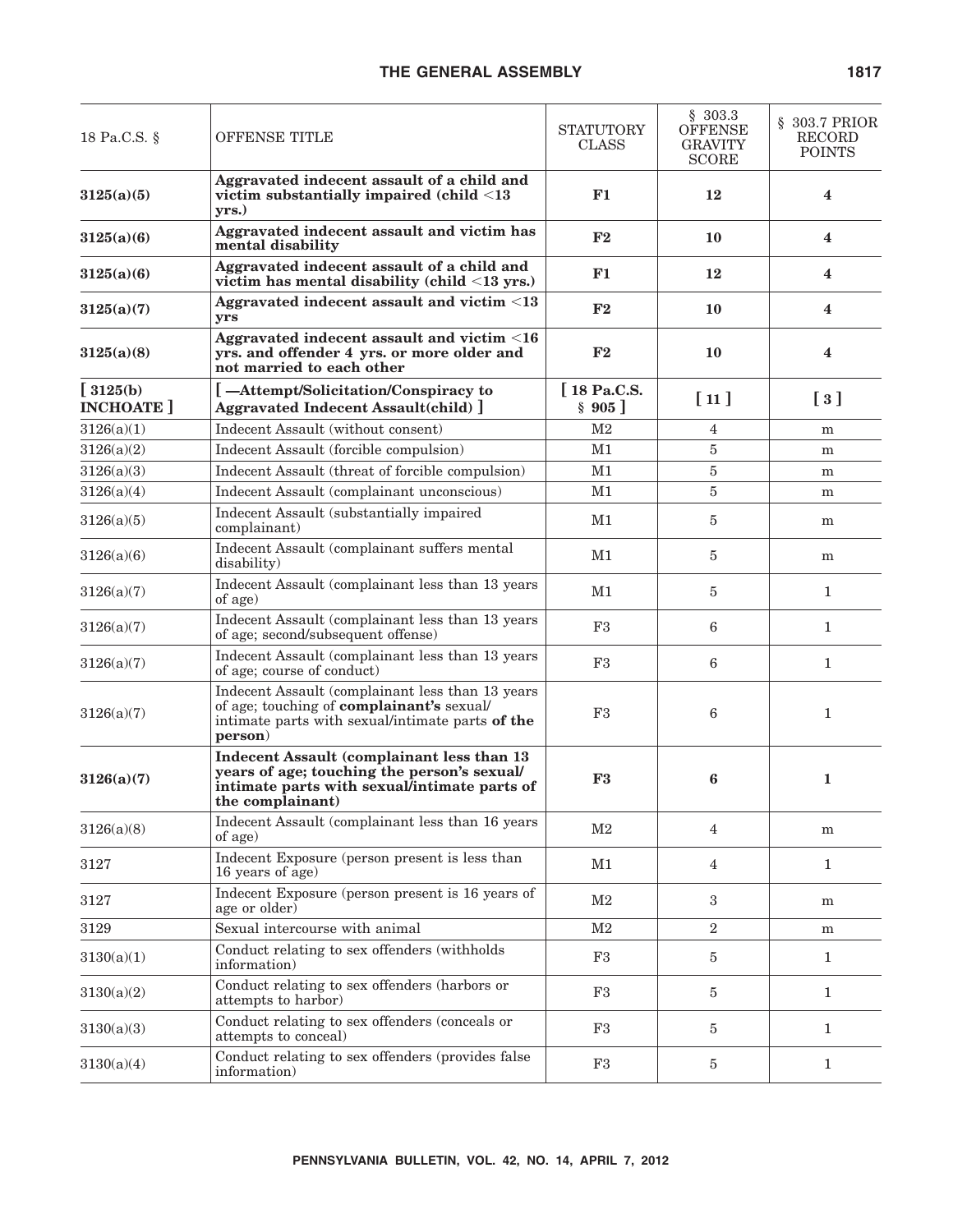| 18 Pa.C.S. §                    | OFFENSE TITLE                                                                                                                                                                                                                                     | STATUTORY<br><b>CLASS</b> | \$303.3<br><b>OFFENSE</b><br><b>GRAVITY</b><br><b>SCORE</b> | § 303.7 PRIOR<br><b>RECORD</b><br><b>POINTS</b> |
|---------------------------------|---------------------------------------------------------------------------------------------------------------------------------------------------------------------------------------------------------------------------------------------------|---------------------------|-------------------------------------------------------------|-------------------------------------------------|
| $3301(a)*$                      | Arson Endangering Persons (where a person<br>other than the actor is inside the building or<br>occupied structure when the fire is started or<br>when bodily injury results, either directly or<br>indirectly, at the scene of the fire)          | F1                        | [9]10                                                       | $\overline{4}$                                  |
| $[3301(a)*]$<br><b>INCHOATE</b> | [-Attempt/Solicitation/Conspiracy to Arson<br><b>Endangering Persons (where a person is</b><br>inside the structure when the fire is started<br>or when bodily injury results, either<br>directly or indirectly, at the scene of the<br>$fire)$ ] | [18 Pa.C.S.<br>§ 905]     | [9]                                                         | $\left[\begin{array}{c}3\end{array}\right]$     |
| $3301(a)*$                      | Arson Endangering Persons (where no person<br>other than the actor is inside the building or<br>occupied structure when the fire is started and<br>no bodily injury results either directly or<br>indirectly, at the scene of the fire)           | F1                        | 9                                                           | 4                                               |
| $[3301(a)*]$<br><b>INCHOATE</b> | [-Attempt/Solicitation/Conspiracy to Arson<br><b>Endangering Persons (where no person is</b><br>inside the structure when the fire is started<br>and no bodily injury results either directly<br>or indirectly, at the scene of the fire) ]       | [18 Pa.C.S.<br>§ 905]     | [8]                                                         | $\left[\begin{array}{c}3\end{array}\right]$     |
| 3301(c)                         | Arson, Endangering Property                                                                                                                                                                                                                       | F2                        | 6                                                           | $\overline{2}$                                  |
| 3301(d)                         | Arson, Reckless Burning                                                                                                                                                                                                                           | F <sub>3</sub>            | 5                                                           | $\mathbf{1}$                                    |
| 3301(e)                         | Arson, Failure to Report                                                                                                                                                                                                                          | M1                        | 3                                                           | m                                               |
| 3301(f)                         | Arson, Possess Explosive Material                                                                                                                                                                                                                 | F <sub>3</sub>            | 5                                                           | $\mathbf{1}$                                    |
| 3301(g)                         | Arson, Disclosure of True Owner                                                                                                                                                                                                                   | M <sub>3</sub>            | $\mathbf{1}$                                                | m                                               |
| 3302(a)                         | Catastrophe, Causing                                                                                                                                                                                                                              | F1                        | 10                                                          | $\sqrt{3}$                                      |
| 3302(a)                         | Catastrophe, Recklessly Causing                                                                                                                                                                                                                   | F <sub>2</sub>            | 6                                                           | $\boldsymbol{2}$                                |
| 3302(b)                         | Catastrophe, Risking                                                                                                                                                                                                                              | F3                        | $\overline{4}$                                              | $\mathbf{1}$                                    |
| 3303                            | Failure to Prevent Catastrophe                                                                                                                                                                                                                    | M <sub>2</sub>            | $\overline{2}$                                              | m                                               |
| 3304                            | Criminal Mischief ( $\lfloor$ over $\rfloor$ >\$5,000)                                                                                                                                                                                            | F3                        | 5                                                           | 1                                               |
| 3304                            | Criminal Mischief ( $\lceil$ over $\rceil$ >\$1,000)                                                                                                                                                                                              | M <sub>2</sub>            | $\boldsymbol{2}$                                            | m                                               |
| 3304                            | Criminal Mischief ( $\lfloor$ over $\rfloor$ >\$500)                                                                                                                                                                                              | M <sub>3</sub>            | $\mathbf{1}$                                                | m                                               |
| 3304                            | Criminal Mischief ( $\lceil$ over $\rceil$ >\$150 under(a)(4))                                                                                                                                                                                    | M <sub>3</sub>            | 1                                                           | m                                               |
| 3305                            | Tampering w/Fire Hydrants                                                                                                                                                                                                                         | $\rm M3$                  | $\mathbf 1$                                                 | m                                               |
| 3307                            | Institutional Vandalism ( $\lfloor$ over $\rfloor$ >\$5,000)                                                                                                                                                                                      | F3                        | 5                                                           | 1                                               |
| 3307                            | <b>Institutional Vandalism</b>                                                                                                                                                                                                                    | $\rm M2$                  | $\overline{2}$                                              | m                                               |
| 3309                            | Agricultural Vandalism ( $\sigma$ ver $] > $5,000$ )                                                                                                                                                                                              | F3                        | 5                                                           | $\mathbf{1}$                                    |
| 3309                            | Agricultural Vandalism ([ over ] >\$1,000)                                                                                                                                                                                                        | M1                        | 3                                                           | m                                               |
| 3309                            | Agricultural Vandalism ( $\lfloor$ over $\rfloor$ >\$500)                                                                                                                                                                                         | M <sub>2</sub>            | $\overline{2}$                                              | m                                               |
| 3309                            | Agricultural Vandalism (\$500 or less)                                                                                                                                                                                                            | M3                        | 1                                                           | m                                               |
| 3310                            | Agricultural crop destruction                                                                                                                                                                                                                     | $\rm F2$                  | $\overline{7}$                                              | $\boldsymbol{2}$                                |
| 3311(b)(1)                      | Ecoterrorism (if the specified offense against<br>property is a summary offense)                                                                                                                                                                  | M3                        | one point<br>higher than<br>object offense                  | See $\S$ 303.7(a)                               |
| 3311(b)(2)                      | Ecoterrorism (if the specified offense against<br>property is an F1)                                                                                                                                                                              | F1                        | 14                                                          | $\overline{4}$                                  |
| 3311(b)(2)                      | Ecoterrorism (if the specified offense against<br>property is an F2)                                                                                                                                                                              | F1                        | one point<br>higher than<br>object offense                  | See $\S$ 303.7(a)                               |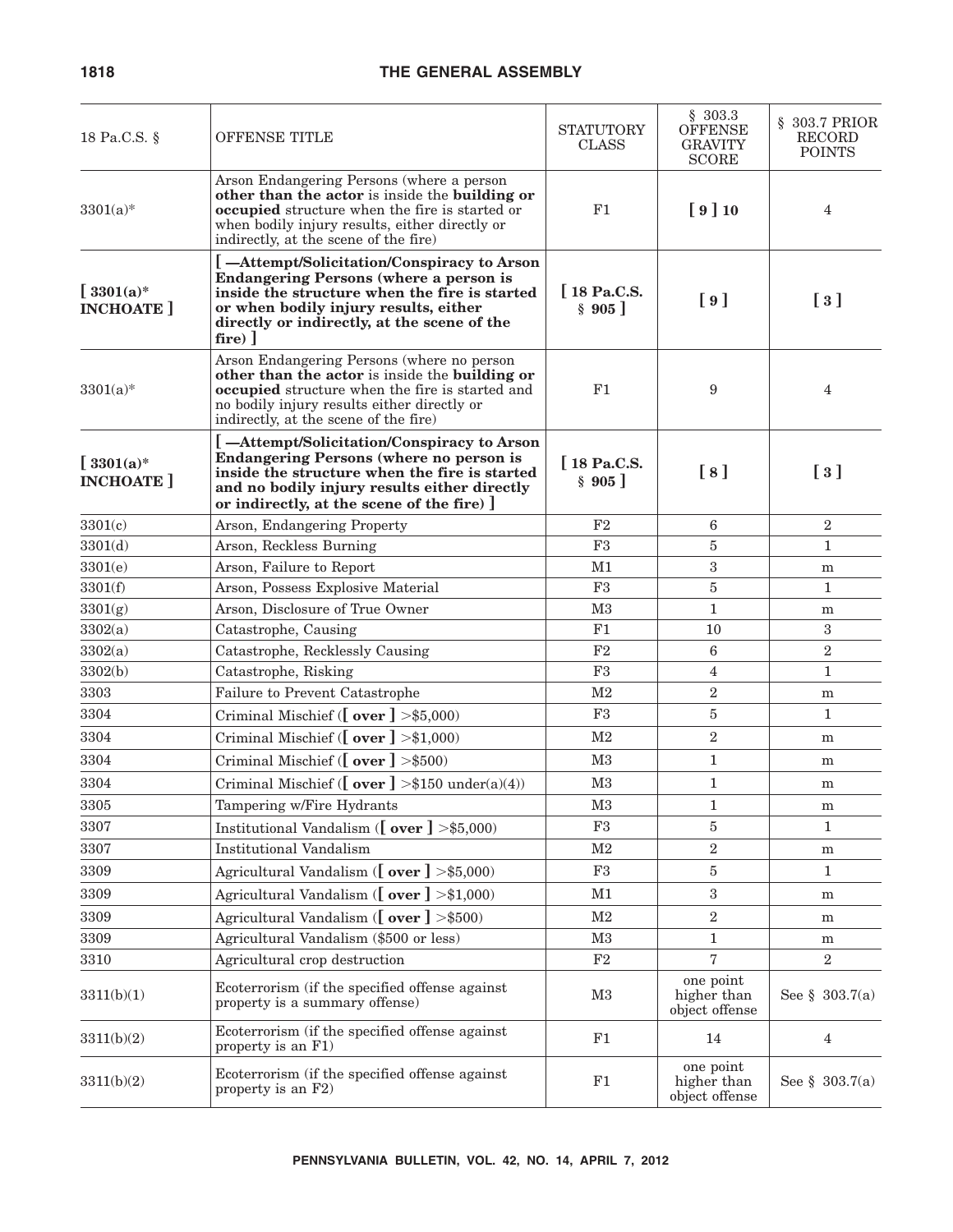| 18 Pa.C.S. §                                         | OFFENSE TITLE                                                                                                                                           | <b>STATUTORY</b><br><b>CLASS</b> | \$303.3<br><b>OFFENSE</b><br><b>GRAVITY</b><br><b>SCORE</b> | § 303.7 PRIOR<br><b>RECORD</b><br><b>POINTS</b> |
|------------------------------------------------------|---------------------------------------------------------------------------------------------------------------------------------------------------------|----------------------------------|-------------------------------------------------------------|-------------------------------------------------|
| 3311(b)(2)                                           | Ecoterrorism (if the specified offense against<br>property is an F3 or ungraded felony)                                                                 | F <sub>2</sub>                   | one point<br>higher than<br>object offense                  | See § $303.7(a)$                                |
| 3311(b)(2)                                           | Ecoterrorism (if the specified offense against<br>property is an M1)                                                                                    | F3                               | one point<br>higher than<br>object offense                  | See $\S$ 303.7(a)                               |
| 3311(b)(2)                                           | Ecoterrorism (if the specified offense against<br>property is an M2)                                                                                    | M1                               | one point<br>higher than<br>object offense                  | See § 303.7(a)                                  |
| 3311(b)(2)                                           | Ecoterrorism (if the specified offense against<br>property is an M3 or ungraded misdemeanor)                                                            | M <sub>2</sub>                   | one point<br>higher than<br>object offense                  | See § $303.7(a)$                                |
| 3312(a)(2)                                           | Destruction of survey monument (willfully or<br>maliciously removes any survey monument or<br>marker in order to call into question a boundary<br>line) | M <sub>2</sub>                   | 3                                                           | m                                               |
| 3313(a)                                              | Illegal dumping of methamphetamine waste                                                                                                                | F <sub>3</sub>                   | 5                                                           | 1                                               |
| 3502*                                                | Burglary (of a structure adapted for overnight<br>accommodation in which at the time of the<br>offense any person is present)                           | F1                               | 9                                                           | 4                                               |
| $\left[\right.3502^{\ast}\right.$<br><b>INCHOATE</b> | -Attempt/Solicitation/Conspiracy to<br>Burglary(structure adapted for overnight<br>accommodation, person present)                                       | [18 Pa.C.S.<br>§ 905]            | [8]                                                         | $\left[\begin{array}{c}3\end{array}\right]$     |
| $3502*$                                              | Burglary (of a structure adapted for overnight<br>accommodation in which at the time of the<br>offense no person is present)                            | F1                               | 7                                                           | 3                                               |
| 3502*                                                | Burglary (of a structure not adapted for<br>overnight accommodation in which at the time of<br>the offense any person is present)                       | F1                               | 6                                                           | 3                                               |
| 3502                                                 | Burglary (of a structure not adapted for<br>overnight accommodation in which at the time of<br>the offense no person is present)                        | F <sub>2</sub>                   | 5                                                           | $\overline{2}$                                  |
| 3503(a)(1)(i)                                        | Trespass, Criminal                                                                                                                                      | F3                               | 3                                                           | 1                                               |
| 3503(a)(1)(ii)                                       | Trespass, Criminal                                                                                                                                      | F <sub>2</sub>                   | $\overline{4}$                                              | $\overline{2}$                                  |
| $3503(b)(1)(i)$ —(iv)                                | Trespass, Defiant (notice against trespass given)                                                                                                       | M <sub>3</sub>                   | 1                                                           | m                                               |
| 3503(b)(1)(v)                                        | Trespass, Defiant (notice given by official or law<br>enforcement)                                                                                      | M1                               | 3                                                           | m                                               |
| 3503(b.2)(1)(i)                                      | Trespass, Agricultural (posted)                                                                                                                         | M3                               | $\mathbf{1}$                                                | m                                               |
| 3503(b.2)(1)(ii)                                     | Trespass, Agricultural (defies order)                                                                                                                   | M <sub>2</sub>                   | $\boldsymbol{3}$                                            | m                                               |
| 3503(b.3)(1)(i)                                      | Agricultural biosecurity area trespasser<br>(enters biosecurity area, not licensed or<br>privileged)                                                    | $\mathbf{M}3$                    | 1                                                           | m                                               |
| 3503(b.3)(1)(iii)                                    | Agricultural biosecurity area trespasser<br>(causes damage or death to animal or plant)                                                                 | M1                               | $\bf{3}$                                                    | $\mathbf{m}$                                    |
| 3504(a)                                              | Railroad protection, railroad vandalism, etc.<br>(damage to railroad, etc.)                                                                             | M3                               | $\mathbf{1}$                                                | m                                               |
| 3504(b)                                              | Railroad protection, railroad vandalism, etc.<br>(stowaways prohibited)                                                                                 | $^{\rm M3}$                      | 1                                                           | m                                               |
| 3701(a)(1)(i)                                        | Robbery (inflicts serious bodily injury)                                                                                                                | F1                               | 12                                                          | 4                                               |
| [3701(a)(1)(i)]<br><b>INCHOATE</b>                   | [-Attempt/Solicitation/Conspiracy to<br>Robbery (SBI) ]                                                                                                 | [18 Pa.C.S.<br>§ 905]            | [11]                                                        | $\left[\begin{array}{c}3\end{array}\right]$     |
| 3701(a)(1)(ii)                                       | Robbery (threatens another with or intentionally<br>puts him in fear of immediate serious bodily<br>injury)                                             | F1                               | 10                                                          | 4                                               |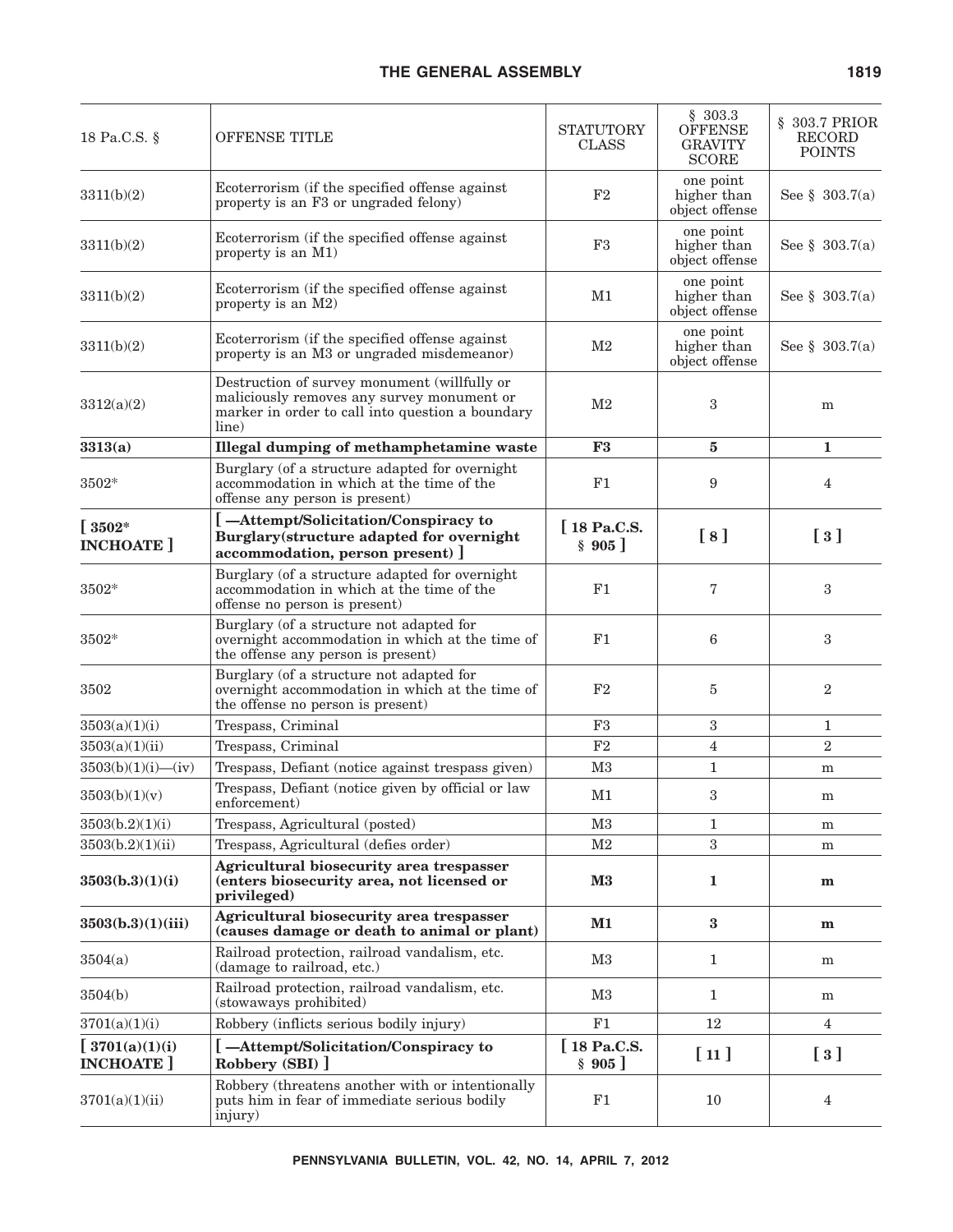| 18 Pa.C.S. §                | OFFENSE TITLE                                                                                                                                                                                                                          | <b>STATUTORY</b><br><b>CLASS</b> | \$303.3<br><b>OFFENSE</b><br><b>GRAVITY</b><br><b>SCORE</b> | § 303.7 PRIOR<br>RECORD<br><b>POINTS</b>    |
|-----------------------------|----------------------------------------------------------------------------------------------------------------------------------------------------------------------------------------------------------------------------------------|----------------------------------|-------------------------------------------------------------|---------------------------------------------|
| 3701(a)(1)(iii)             | Robbery (commits or threatens immediately to<br>commit any F1 or F2)                                                                                                                                                                   | F1                               | 9                                                           | $\overline{4}$                              |
| 3701(a)(1)(iv)              | Robbery (threatens or inflicts bodily injury or<br>intentionally puts him in fear of immediate<br>bodily injury)                                                                                                                       | F <sub>2</sub>                   | 7                                                           | $\overline{2}$                              |
| 3701(a)(1)(v)               | Robbery (physically takes or removes property by<br>force, however slight)                                                                                                                                                             | F3                               | 5                                                           | $\mathbf{1}$                                |
| 3701(a)(1)(vi)              | Robbery (takes from financial institution<br>without permission)                                                                                                                                                                       | F2                               | 7                                                           | $\bf{2}$                                    |
| 3702*                       | Robbery of Motor Vehicle (inflicts serious bodily<br>injury)                                                                                                                                                                           | F1                               | 12                                                          | $\overline{4}$                              |
| $[3702*$<br><b>INCHOATE</b> | [-Attempt/Solicitation/Conspiracy to<br>Robbery of a Motor Vehicle (SBI) ]                                                                                                                                                             | [18 Pa.C.S.<br>§ 905]            | [11]                                                        | $\left[\begin{array}{c}3\end{array}\right]$ |
| 3702*                       | Robbery of a Motor Vehicle (does not inflict<br>serious bodily injury)                                                                                                                                                                 | F1                               | 9                                                           | $\overline{4}$                              |
| 3921                        | Theft by Unlawful Taking or Disposition (during<br>disaster or firearm)                                                                                                                                                                | F <sub>2</sub>                   | 8                                                           | $\overline{2}$                              |
| 3921*                       | Theft by Unlawful Taking or Disposition<br>([over] > \$100,000)                                                                                                                                                                        | F3                               | 8                                                           | $\mathbf{1}$                                |
| 3921*                       | Theft by Unlawful Taking or Disposition<br>([over] > $\$50,000$ to $\$100,000$ )                                                                                                                                                       | F3                               | 7                                                           | $\mathbf{1}$                                |
| 3921*                       | Theft by Unlawful Taking or Disposition<br>([over ] > $\$25,000$ to $\$50,000$ )                                                                                                                                                       | F <sub>3</sub>                   | 6                                                           | $\mathbf{1}$                                |
| $3921*$                     | Theft by Unlawful Taking or Disposition<br>$\left(\begin{array}{c}\mathbf{over}\end{array}\right) > $2,000$ to \$25,000, or if the property is<br>an automobile, airplane, motorcycle, motorboat,<br>or other motor-propelled vehicle) | F3                               | 5                                                           | $\mathbf{1}$                                |
| 3921                        | Theft by Unlawful Taking or Disposition (\$2,000<br>or less, from person or by threat or in breach of<br>fiduciary obligation)                                                                                                         | M1                               | 3                                                           | m                                           |
| 3921                        | Theft by Unlawful Taking or Disposition (\$200 to<br>\$2,000                                                                                                                                                                           | M1                               | 3                                                           | m                                           |
| 3921                        | Theft by Unlawful Taking or Disposition (\$50 to<br>[ less than $\vert$ < \$200)                                                                                                                                                       | $\rm M2$                         | $\overline{2}$                                              | m                                           |
| 3921                        | Theft by Unlawful Taking or Disposition ([ less<br>than $\vert$ <\$50)                                                                                                                                                                 | M3                               | $\mathbf{1}$                                                | m                                           |
| 3922                        | Theft by Deception (firearm)                                                                                                                                                                                                           | F2                               | 8                                                           | $\overline{2}$                              |
| 3922*                       | Theft by Deception ( $\left[\right. \text{over } \right] > $100,000$ )                                                                                                                                                                 | F3                               | 8                                                           | $\mathbf{1}$                                |
| 3922*                       | Theft by Deception ( $\lceil$ over $\rceil$ >\$50,000 to<br>\$100,000                                                                                                                                                                  | F <sub>3</sub>                   | 7                                                           | $\mathbf{1}$                                |
| 3922*                       | Theft by Deception ( $\lfloor$ over $\rfloor$ >\$25,000 to<br>\$50,000                                                                                                                                                                 | F3                               | 6                                                           | $\mathbf{1}$                                |
| 3922*                       | Theft by Deception ([ over ] > \$2,000 to \$25,000,<br>or if the property is an automobile, airplane,<br>motorcycle, motorboat, or other motor-propelled<br>vehicle)                                                                   | F3                               | 5                                                           | $\mathbf{1}$                                |
| 3922                        | Theft by Deception (\$2,000 or less, from person<br>or by threat or in breach of fiduciary obligation)                                                                                                                                 | M1                               | 3                                                           | m                                           |
| 3922                        | Theft by Deception $(\$200$ to $\$2,000)$                                                                                                                                                                                              | M1                               | 3                                                           | m                                           |
| 3922                        | Theft by Deception (\$50 to less than \$200)                                                                                                                                                                                           | M <sub>2</sub>                   | $\overline{2}$                                              | m                                           |
| 3922                        | Theft by Deception (less than \$50)                                                                                                                                                                                                    | M3                               | $\mathbf{1}$                                                | m                                           |
| 3923                        | Theft by Extortion (firearm)                                                                                                                                                                                                           | $\rm F2$                         | 8                                                           | $\boldsymbol{2}$                            |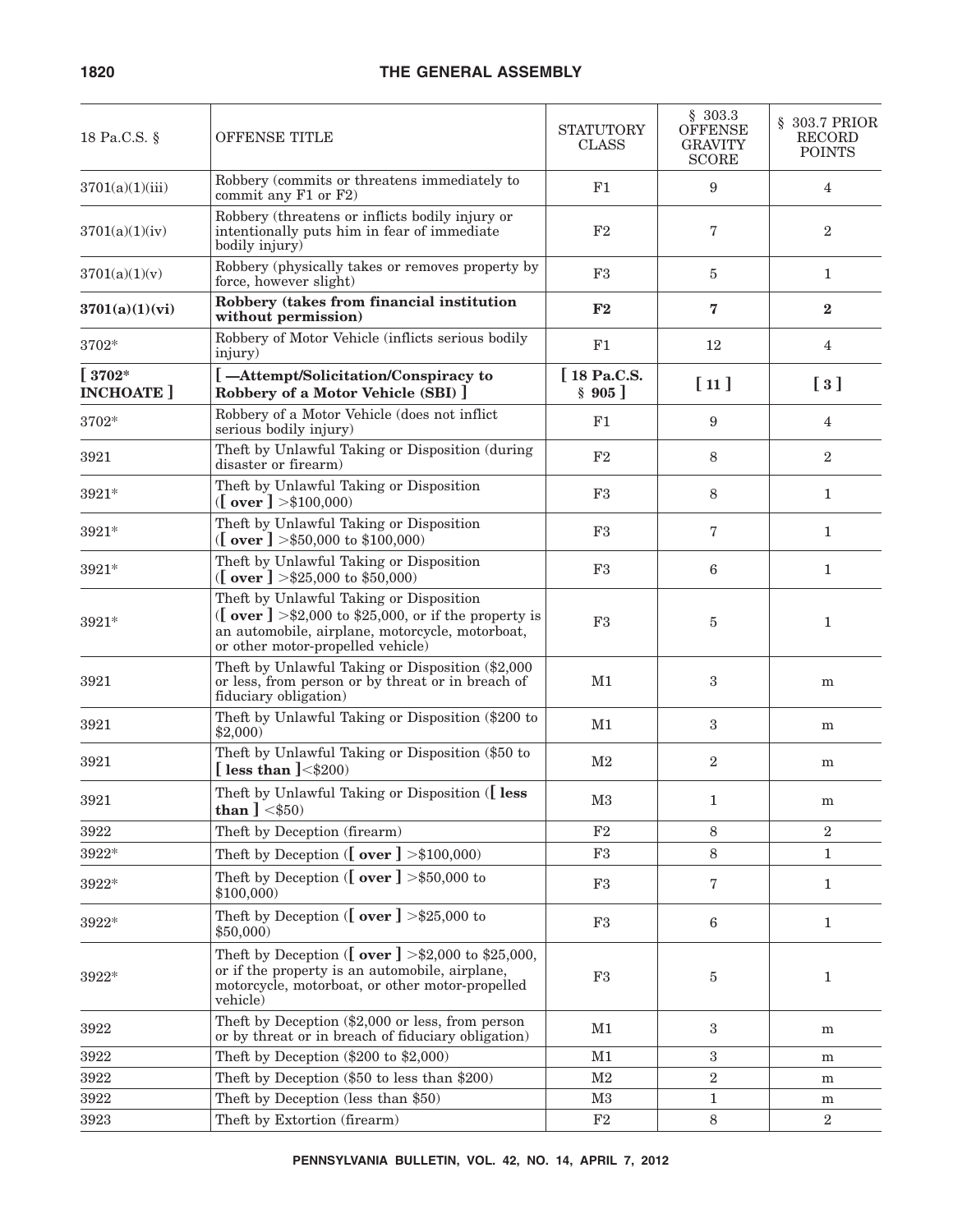| 18 Pa.C.S. §  | OFFENSE TITLE                                                                                                                                                                                                                  | <b>STATUTORY</b><br><b>CLASS</b> | \$303.3<br><b>OFFENSE</b><br><b>GRAVITY</b><br><b>SCORE</b> | § 303.7 PRIOR<br><b>RECORD</b><br><b>POINTS</b> |
|---------------|--------------------------------------------------------------------------------------------------------------------------------------------------------------------------------------------------------------------------------|----------------------------------|-------------------------------------------------------------|-------------------------------------------------|
| $3923^{\ast}$ | Theft by Extortion ( $\left[\right. \text{over } \right] > $100,000$ )                                                                                                                                                         | F3                               | $\,8\,$                                                     | 1                                               |
| 3923*         | Theft by Extortion ( $\lceil$ over $\rceil$ >\$50,000 to<br>\$100,000                                                                                                                                                          | F3                               | 7                                                           | 1                                               |
| 3923*         | Theft by Extortion ( $\lfloor$ over $\rfloor$ >\$25,000 to<br>\$50,000                                                                                                                                                         | F3                               | 6                                                           | 1                                               |
| 3923*         | Theft by Extortion ([ <b>over</b> ] >\$2,000 to \$25,000,<br>or if the property is an automobile, airplane,<br>motorcycle, motorboat, or other motor-propelled<br>vehicle)                                                     | F3                               | 5                                                           | $\mathbf{1}$                                    |
| 3923          | Theft by Extortion (\$2,000 or less, from person or<br>by threat or in breach of fiduciary obligation)                                                                                                                         | M1                               | $\overline{4}$                                              | m                                               |
| 3923          | Theft by Extortion $(\$200$ to $\$2,000)$                                                                                                                                                                                      | M1                               | $\overline{4}$                                              | m                                               |
| 3923          | Theft by Extortion (\$50 to $\left[\right]$ less than $\left]\right  < 200$ )                                                                                                                                                  | M <sub>2</sub>                   | $\sqrt{2}$                                                  | m                                               |
| 3923          | Theft by Extortion ( $\lceil$ less than $\rceil$ <\$50)                                                                                                                                                                        | M <sub>3</sub>                   | $\mathbf{1}$                                                | m                                               |
| 3924          | Theft by Property Lost, Mislaid, or Delivered by<br>Mistake (firearm)                                                                                                                                                          | $\rm F2$                         | 8                                                           | $\boldsymbol{2}$                                |
| 3924*         | Theft by Property Lost, Mislaid, or Delivered by<br>Mistake ( $\lceil$ over $\rceil$ > \$100,000)                                                                                                                              | F3                               | 8                                                           | 1                                               |
| 3924*         | Theft by Property Lost, Mislaid, or Delivered by<br>Mistake ([ over ] > \$50,000 to \$100,000)                                                                                                                                 | F3                               | 7                                                           | $\mathbf{1}$                                    |
| 3924*         | Theft by Property Lost, Mislaid, or Delivered by<br>Mistake ([ over ] > $\$25,000$ to $\$50,000$ )                                                                                                                             | $\rm F3$                         | $6\phantom{1}6$                                             | $\mathbf{1}$                                    |
| 3924*         | Theft by Property Lost, Mislaid, or Delivered by<br>Mistake ( $\lceil \text{over } \rceil$ >\$2,000 to \$25,000, or if the<br>property is an automobile, airplane, motorcycle,<br>motorboat, or other motor-propelled vehicle) | F3                               | 5                                                           | $\mathbf{1}$                                    |
| 3924          | Theft by Property Lost, Mislaid, or Delivered by<br>Mistake (\$2,000 or less, from person or by threat<br>or in breach of fiduciary obligation)                                                                                | M1                               | 3                                                           | m                                               |
| 3924          | Theft by Property Lost, Mislaid, or Delivered by<br>Mistake (\$200 to \$2,000)                                                                                                                                                 | M1                               | 3                                                           | m                                               |
| 3924          | Theft by Property Lost, Mislaid, or Delivered by<br>Mistake (\$50 to $\lceil$ less than $\rceil$ <\$200)                                                                                                                       | M <sub>2</sub>                   | $\overline{2}$                                              | ${\bf m}$                                       |
| 3924          | Theft by Property Lost, Mislaid, or Delivered by<br>Mistake ([less than ] $\leq$ \$50)                                                                                                                                         | M3                               | 1                                                           | m                                               |
| 3925          | Theft by receiving stolen property (firearm)<br>and receiver is in the business of buying or<br>selling stolen property                                                                                                        | F1                               | 8                                                           | $\bf{3}$                                        |
| 3925          | Theft by Receiving Stolen Property (during<br>disaster [ or firearm if receiver in business<br>of buying/selling $\vert$ )                                                                                                     | $\rm F2$                         | 8                                                           | $\boldsymbol{2}$                                |
| 3925*         | Theft by Receiving Stolen Property ([ over ]<br>$>\$100,000$                                                                                                                                                                   | F3                               | 8                                                           | $\mathbf{1}$                                    |
| 3925*         | Theft by Receiving Stolen Property ([ over ]<br>$>\$50,000$ to $$100,000$                                                                                                                                                      | F3                               | 7                                                           | $\mathbf{1}$                                    |
| 3925*         | Theft by Receiving Stolen Property ([over]<br>$>\$25,000$ to \$50,000)                                                                                                                                                         | F3                               | $6\phantom{1}6$                                             | 1                                               |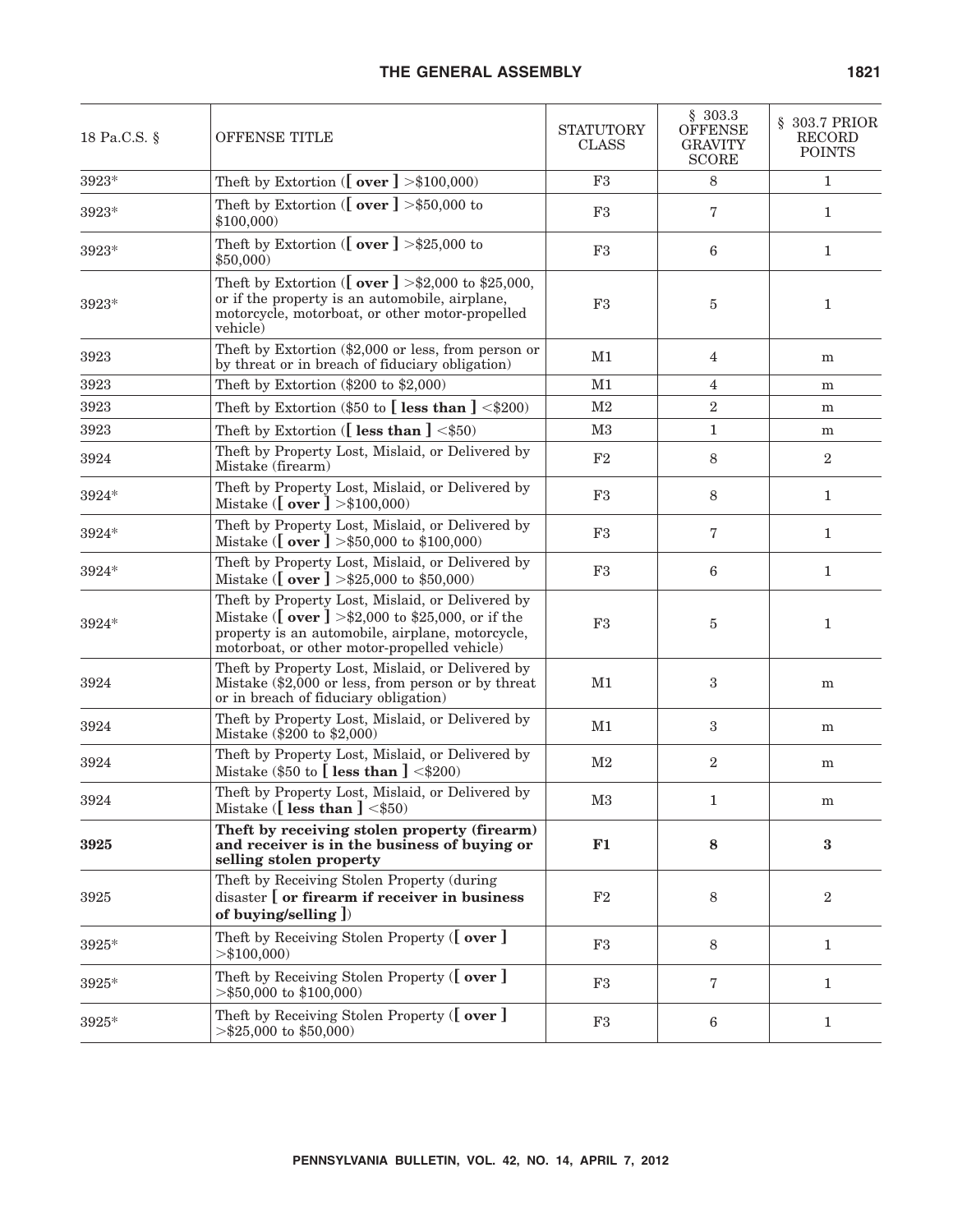#### **1822 THE GENERAL ASSEMBLY**

| 18 Pa.C.S. § | <b>OFFENSE TITLE</b>                                                                                                                                                                                                                                                    | <b>STATUTORY</b><br><b>CLASS</b> | \$303.3<br><b>OFFENSE</b><br><b>GRAVITY</b><br><b>SCORE</b> | § 303.7 PRIOR<br><b>RECORD</b><br><b>POINTS</b> |
|--------------|-------------------------------------------------------------------------------------------------------------------------------------------------------------------------------------------------------------------------------------------------------------------------|----------------------------------|-------------------------------------------------------------|-------------------------------------------------|
| 3925*        | Theft by Receiving Stolen Property ([ over ]<br>$>\$2,000$ to \$25,000, or if the property is an<br>automobile, airplane, motorcycle, motorboat, or<br>other motor-propelled vehicle, or if the receiver is<br>in the business of buying or selling stolen<br>property) | F3                               | 5                                                           | 1                                               |
| 3925         | Theft by Receiving Stolen Property (\$2,000 or<br>less, from person or by threat or in breach of<br>fiduciary obligation; firearm if receiver not in<br>business of buying/selling)                                                                                     | M1                               | 3                                                           | m                                               |
| 3925         | Theft by Receiving Stolen Property (\$200 to<br>\$2,000                                                                                                                                                                                                                 | M1                               | $\sqrt{3}$                                                  | m                                               |
| 3925         | Theft by Receiving Stolen Property (\$50 to [less]<br>than $] < $200$                                                                                                                                                                                                   | M2                               | $\boldsymbol{2}$                                            | m                                               |
| 3925         | Theft by Receiving Stolen Property ([less than ]<br>$<$ \$50)                                                                                                                                                                                                           | M3                               | $\mathbf{1}$                                                | m                                               |
| 3926         | Theft of Services (firearm)                                                                                                                                                                                                                                             | F2                               | 8                                                           | 2                                               |
| 3926*        | Theft of Services ( $\left[\right. \text{over } \right] > $100,000$ )                                                                                                                                                                                                   | F3                               | 8                                                           | $\mathbf{1}$                                    |
| 3926*        | Theft of Services ([ $over$ ] > \$50,000 to \$100,000)                                                                                                                                                                                                                  | F3                               | 7                                                           | 1                                               |
| 3926*        | Theft of Services ([ $over$ ] > \$25,000 to \$50,000)                                                                                                                                                                                                                   | F3                               | 6                                                           | $\mathbf{1}$                                    |
| 3926*        | Theft of Services ( $\sigma$ ver $\}$ >\$2,000 to \$25,000, or<br>if the property is an automobile, airplane,<br>motorcycle, motor-boat, or other motor-propelled<br>vehicle)                                                                                           | F3                               | 5                                                           | 1                                               |
| 3926         | Theft of Services (\$2,000 or less, from person or<br>by threat or in breach of fiduciary obligation)                                                                                                                                                                   | M1                               | $\boldsymbol{3}$                                            | m                                               |
| 3926         | Theft of Services $(\$200$ to $\$2,000)$                                                                                                                                                                                                                                | M1                               | $\sqrt{3}$                                                  | m                                               |
| 3926         | Theft of Services (\$50 to less than \$200)                                                                                                                                                                                                                             | M2                               | $\sqrt{2}$                                                  | m                                               |
| 3926         | Theft of Services ([less than ] $\leq$ \$50)                                                                                                                                                                                                                            | M3                               | $\mathbf{1}$                                                | m                                               |
| 3926(e)      | Theft of Services (sale ransfer of device for<br>diversion of services)                                                                                                                                                                                                 | M3                               | $\mathbf{1}$                                                | m                                               |
| 3927         | Theft by Failure to Make Required Disposition of<br>Funds Received (firearm)                                                                                                                                                                                            | F2                               | 8                                                           | $\overline{2}$                                  |
| 3927*        | Theft by Failure to Make Required Disposition of<br>Funds Received ( $\lceil$ over $\rceil$ >\$100,000)                                                                                                                                                                 | F3                               | 8                                                           | 1                                               |
| 3927*        | Theft by Failure to Make Required Disposition of<br>Funds Received ( $\lceil \text{over } \rceil$ >\$50,000 to \$100,000)                                                                                                                                               | F3                               | $\overline{7}$                                              | $\mathbf{1}$                                    |
| 3927*        | Theft by Failure to Make Required Disposition of<br>Funds Received ( $\sigma$ ver $] > $25,000$ to \$50,000)                                                                                                                                                            | F3                               | $6\phantom{.}6$                                             | $\mathbf{1}$                                    |
| 3927*        | Theft by Failure to Make Required Disposition of<br>Funds Received ([ over ] > \$2,000 to \$25,000, or<br>if the property is an automobile, airplane,<br>motorcycle, motorboat, or other motor-propelled<br>vehicle)                                                    | F3                               | 5                                                           | 1                                               |
| 3927         | Theft by Failure to Make Required Disposition of<br>Funds Received (\$2,000 or less, from person or by<br>threat or in breach of fiduciary obligation)                                                                                                                  | M1                               | 3                                                           | m                                               |
| 3927         | Theft by Failure to Make Required Disposition of<br>Funds Received (\$200 to \$2,000)                                                                                                                                                                                   | M1                               | $\sqrt{3}$                                                  | m                                               |
| 3927         | Theft by Failure to Make Required Disposition of<br>Funds Received (\$50 to $\left[\right]$ less than $\right] < $200$ )                                                                                                                                                | M2                               | $\sqrt{2}$                                                  | m                                               |
| 3927         | Theft by Failure to Make Required Disposition of<br>Funds Received ([less than ] $\leq$ \$50)                                                                                                                                                                           | M3                               | $\mathbf{1}$                                                | m                                               |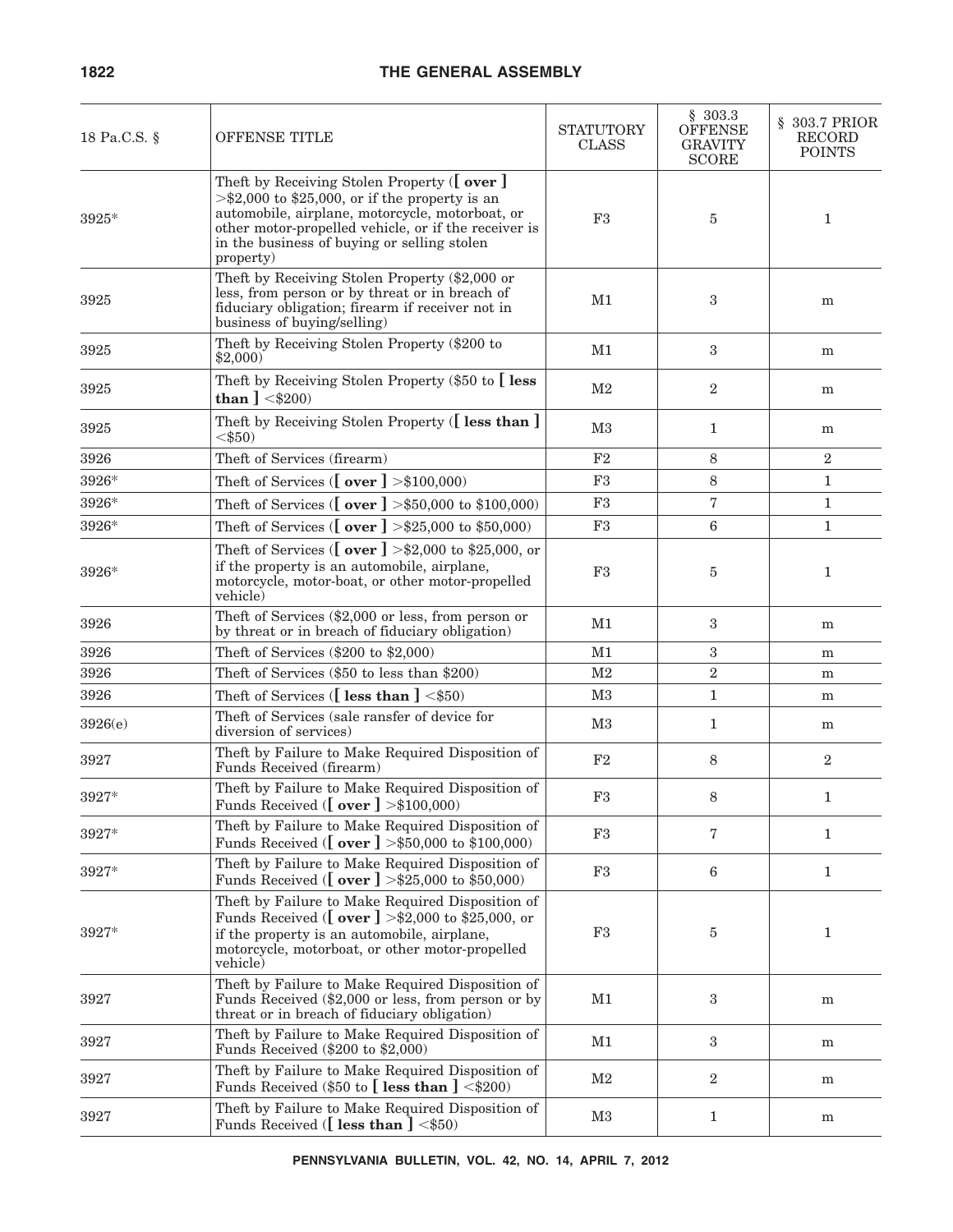| 18 Pa.C.S. §  | OFFENSE TITLE                                                                                                                                                                             | <b>STATUTORY</b><br><b>CLASS</b> | \$303.3<br><b>OFFENSE</b><br><b>GRAVITY</b><br><b>SCORE</b> | § 303.7 PRIOR<br>RECORD<br><b>POINTS</b> |
|---------------|-------------------------------------------------------------------------------------------------------------------------------------------------------------------------------------------|----------------------------------|-------------------------------------------------------------|------------------------------------------|
| 3928          | Unauthorized Use of Auto (during disaster)                                                                                                                                                | F2                               | 8                                                           | $\overline{2}$                           |
| 3928          | Unauthorized Use of Auto                                                                                                                                                                  | M <sub>2</sub>                   | $\sqrt{2}$                                                  | m                                        |
| 3929          | Theft, Retail (during disaster)                                                                                                                                                           | F2                               | 8                                                           | $\overline{2}$                           |
| 3929          | Theft, Retail $(>\$2,000,$ firearm, motor vehicle)                                                                                                                                        | F3                               | 5                                                           | 1                                        |
| 3929          | Theft, Retail (first or second offense, \$150 or<br>more)                                                                                                                                 | M1                               | $\overline{2}$                                              | m                                        |
| 3929          | Theft, Retail (second offense, less than \$150)                                                                                                                                           | M <sub>2</sub>                   | $\sqrt{2}$                                                  | m                                        |
| 3929          | Theft, Retail (third or subsequent conviction)                                                                                                                                            | F3                               | 3                                                           | $\mathbf 1$                              |
| 3929.1        | Library Theft (1st; 2nd over \$150)                                                                                                                                                       | M1                               | 3                                                           | m                                        |
| 3929.1        | Library Theft (2nd; less than \$150)                                                                                                                                                      | M <sub>2</sub>                   | $\sqrt{2}$                                                  | m                                        |
| 3929.1        | Library Theft (3rd; subsequent offense)                                                                                                                                                   | F3                               | 5                                                           | $\mathbf{1}$                             |
| 3929.2        | Unlawful possession of retail or library theft<br>instruments                                                                                                                             | M1                               | 3                                                           | m                                        |
| 3929.3        | Organized retail theft (merchandise value<br>$$20,000$ or more)                                                                                                                           | F2                               | 7                                                           | $\mathbf{2}$                             |
| 3929.3        | Organized retail theft (merchandise value<br>$$5,000 - $19,999$                                                                                                                           | F3                               | 6                                                           | 1                                        |
| 3930          | Theft of Trade Secrets by Force, Violence, or<br>Burglary                                                                                                                                 | F2                               | 7                                                           | $\boldsymbol{2}$                         |
| 3930          | Theft of Trade Secrets                                                                                                                                                                    | F3                               | 5                                                           | 1                                        |
| 3931          | Theft of Unpublished Dramas and Musical<br>Compositions ([ $over$ ] >\$2,000)                                                                                                             | F <sub>3</sub>                   | 5                                                           | $\mathbf{1}$                             |
| 3931          | Theft of Unpublished Dramas and Musical<br>Compositions $(\$2,000$ or less, from person or by<br>threat or in breach of fiduciary obligation)                                             | M1                               | 3                                                           | m                                        |
| 3931          | Theft of Unpublished Dramas and Musical<br>Compositions $(\$200$ to $\$2,000)$                                                                                                            | M1                               | $\boldsymbol{3}$                                            | m                                        |
| 3931          | Theft of Unpublished Dramas and Musical<br>Compositions (\$50 to $[$ less than $]$ <\$200)                                                                                                | M <sub>2</sub>                   | $\overline{2}$                                              | m                                        |
| 3931          | Theft of Unpublished Dramas and Musical<br>Compositions ([less than ] $\leq$ \$50)                                                                                                        | M3                               | $\mathbf{1}$                                                | m                                        |
| 3932          | Theft by Leased Property (firearm)                                                                                                                                                        | F2                               | $8\,$                                                       | $\overline{2}$                           |
| 3932*         | Theft of Leased Property ( $\lceil$ over $\rceil$ >\$100,000)                                                                                                                             | F3                               | 8                                                           | $\mathbf{1}$                             |
| 3932*         | Theft of Leased Property ( $\lfloor$ over $\rfloor$ >\$50,000 to<br>\$100,000                                                                                                             | F3                               | 7                                                           | $\mathbf{1}$                             |
| 3932*         | Theft of Leased Property ( $\lfloor$ over $\rfloor$ >\$25,000 to<br>\$50,000                                                                                                              | $\rm F3$                         | 6                                                           | $\mathbf{1}$                             |
| 3932*         | Theft of Leased Property ( $\lceil$ over $\rceil$ >\$2,000 to<br>\$25,000, or if property is an automobile, airplane,<br>motor-<br>cycle, motorboat, or other motor-propelled<br>vehicle) | F3                               | 5                                                           | $\mathbf{1}$                             |
| 3932          | Theft of Leased Property (\$2,000 to less from<br>person or by threat or in breach of fiduciary<br>obligation)                                                                            | M1                               | $\boldsymbol{3}$                                            | m                                        |
| 3932          | Theft of Leased Property (\$200 to \$2,000)                                                                                                                                               | M1                               | 3                                                           | m                                        |
| 3932          | Theft of Leased Property (\$50 to [less than ]<br>$<$ \$200)                                                                                                                              | M2                               | $\boldsymbol{2}$                                            | m                                        |
| 3932          | Theft of Leased Property ([less than ] <\$50)                                                                                                                                             | M3                               | $\mathbf{1}$                                                | m                                        |
| 3934(b)(1)(i) | Theft from a motor vehicle ( $[$ less than $]$ <\$50)                                                                                                                                     | $\rm M3$                         | $\mathbf{1}$                                                | m                                        |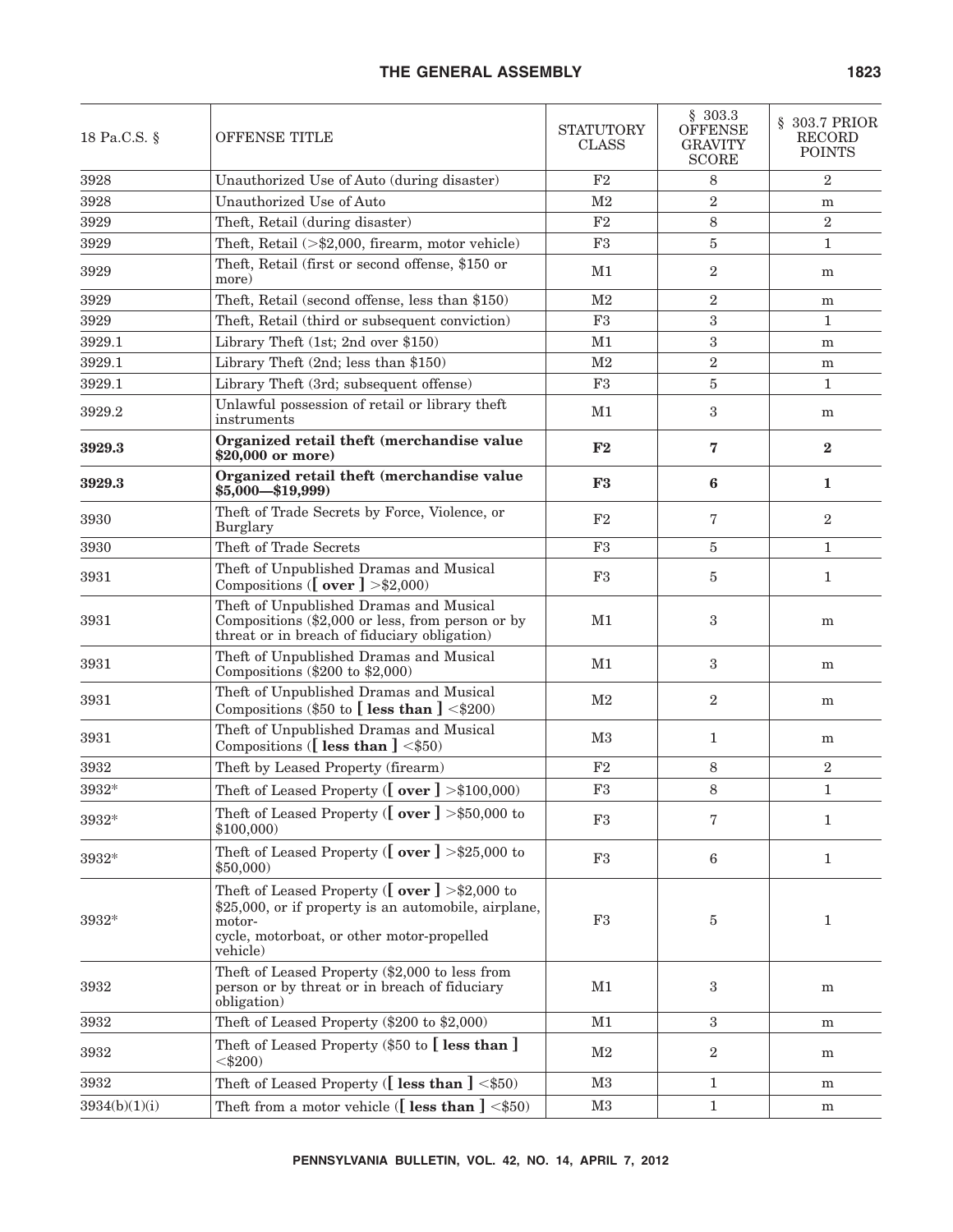| 18 Pa.C.S. §      | <b>OFFENSE TITLE</b>                                                                                     | <b>STATUTORY</b><br><b>CLASS</b> | \$303.3<br><b>OFFENSE</b><br><b>GRAVITY</b><br><b>SCORE</b> | § 303.7 PRIOR<br>RECORD<br><b>POINTS</b> |
|-------------------|----------------------------------------------------------------------------------------------------------|----------------------------------|-------------------------------------------------------------|------------------------------------------|
| 3934(b)(1)(ii)    | Theft from a motor vehicle (\$50 or more but less<br>than $$200)$                                        | M <sub>2</sub>                   | $\boldsymbol{2}$                                            | m                                        |
| 3934(b)(1)(iii)   | Theft from a motor vehicle ( <i>greater than</i> ]<br>$>$ \$200)                                         | M1                               | 3                                                           | m                                        |
| 3934(b)(2)        | Theft from a motor vehicle (third/subseq. in 5<br>yrs.)                                                  | F3                               | 6                                                           | $\mathbf{1}$                             |
| 4101              | Forgery (money, stocks, etc.)                                                                            | F <sub>2</sub>                   | 4                                                           | $\overline{2}$                           |
| 4101              | Forgery (will, deed, etc.)                                                                               | F <sub>3</sub>                   | 3                                                           | $\mathbf{1}$                             |
| 4101              | Forgery (other)                                                                                          | M1                               | 3                                                           | ${\bf m}$                                |
| 4102              | <b>Simulating Antiques</b>                                                                               | M1                               | 3                                                           | m                                        |
| 4103              | Fraudulent Destruction of Recordable<br>Instruments                                                      | F <sub>3</sub>                   | 5                                                           | $\mathbf{1}$                             |
| 4104(a)           | Tampering with Records or Identification                                                                 | M1                               | 3                                                           | m                                        |
| 4105(c)(1)(ii)    | Bad Checks (\$200-<\$500)                                                                                | M <sub>3</sub>                   | $\mathbf{1}$                                                | m                                        |
| 4105(c)(1)(iii)   | Bad Checks (\$500-<\$1,000)                                                                              | M <sub>2</sub>                   | $\overline{2}$                                              | m                                        |
| 4105(c)(1)(iv)    | Bad Checks (\$1,000-<\$75,000)                                                                           | M1                               | 3                                                           | m                                        |
| 4105(c)(1)(v)     | Bad Checks (\$75,000 or more)                                                                            | F3                               | 5                                                           | $\mathbf{1}$                             |
| 4105(c)(2)        | Bad Checks (3rd or subseq./ \$75,000 or more)                                                            | F3                               | 5                                                           | $\mathbf{1}$                             |
| 4105(c)(2)        | Bad Checks (3rd or subseq./<\$75,000)                                                                    | M1                               | 3                                                           | m                                        |
| 4106(c)(1)(i)     | Access device fraud (\$500 or more)                                                                      | F <sub>3</sub>                   | 5                                                           | $\mathbf{1}$                             |
| 4106(c)(1)(ii)    | Access device fraud (\$50 or more but less than<br>\$500)                                                | M1                               | 4                                                           | m                                        |
| 4106(c)(1)(iii)   | Access device fraud ([less than ] <\$50)                                                                 | M <sub>2</sub>                   | 3                                                           | m                                        |
| 4106(c)(3)        | Access device fraud (provide counterfeit device)                                                         | F3                               | 5                                                           | $\mathbf{1}$                             |
| 4106(c)(4)        | Access device fraud (possess counterfeit device)                                                         | M <sub>3</sub>                   | $\overline{2}$                                              | m                                        |
| 4106.1(a)(1)      | Unlawful device-making equipment<br>(produce/traffic equipment)                                          | F3                               | 6                                                           | $\mathbf{1}$                             |
| 4106.1(a)(2)      | Unlawful device-making equipment (possess<br>equipment)                                                  | M1                               | 4                                                           | m                                        |
| 4107(a.1)(1)(i)   | Deceptive or Fraudulent Business Practices<br>$(>\frac{2}{32,000})$                                      | F3                               | 5                                                           | $\mathbf{1}$                             |
| 4107(a.1)(1)(ii)  | Deceptive or Fraudulent Business Practices<br>$(\$200-\$2,000)$                                          | M1                               | 3                                                           | m                                        |
| 4107(a.1)(1)(iii) | Deceptive or Fraudulent Business Practices<br>( <b>8200</b> )                                            | M <sub>2</sub>                   | $\overline{2}$                                              | m                                        |
| 4107(a.1)(1)(iv)  | Deceptive or Fraudulent Business Practices (amt.<br>not ascertained)                                     | M <sub>2</sub>                   | $\overline{2}$                                              | m                                        |
| 4107(a,1)(3)(i)   | Deceptive or Fraudulent Business Practices<br>$(>\frac{1}{2},000;$ victim 60 yrs.+)                      | F2                               | 7                                                           | $\overline{2}$                           |
| 4107(a.1)(3)(ii)  | Deceptive or Fraudulent Business Practices<br>$(\$200-\$2,000$ ; victim 60 yrs.+                         | F3                               | 5                                                           | $\mathbf{1}$                             |
| 4107(a.1)(3)(iii) | Deceptive or Fraudulent Business Practices<br>$(<\frac{$200}{}$ ; victim 60 yrs.+                        | M1                               | 3                                                           | m                                        |
| 4107(a.1)(3)(iv)  | Deceptive or Fraudulent Business Practices (amt.<br>not ascertained; 60 yrs.+)                           | M1                               | 3                                                           | m                                        |
| 4107.1            | Deception Relating to Kosher Foods                                                                       | M3                               | $\mathbf{1}$                                                | ${\bf m}$                                |
| 4107.2            | Deception Relating to Certification of Minority<br>Business Enterprise or Women's Business<br>Enterprise | F3                               | 4                                                           | $\mathbf{1}$                             |
| 4108              | Commercial Bribery and Breach of Duty                                                                    | M <sub>2</sub>                   | $\overline{2}$                                              | m                                        |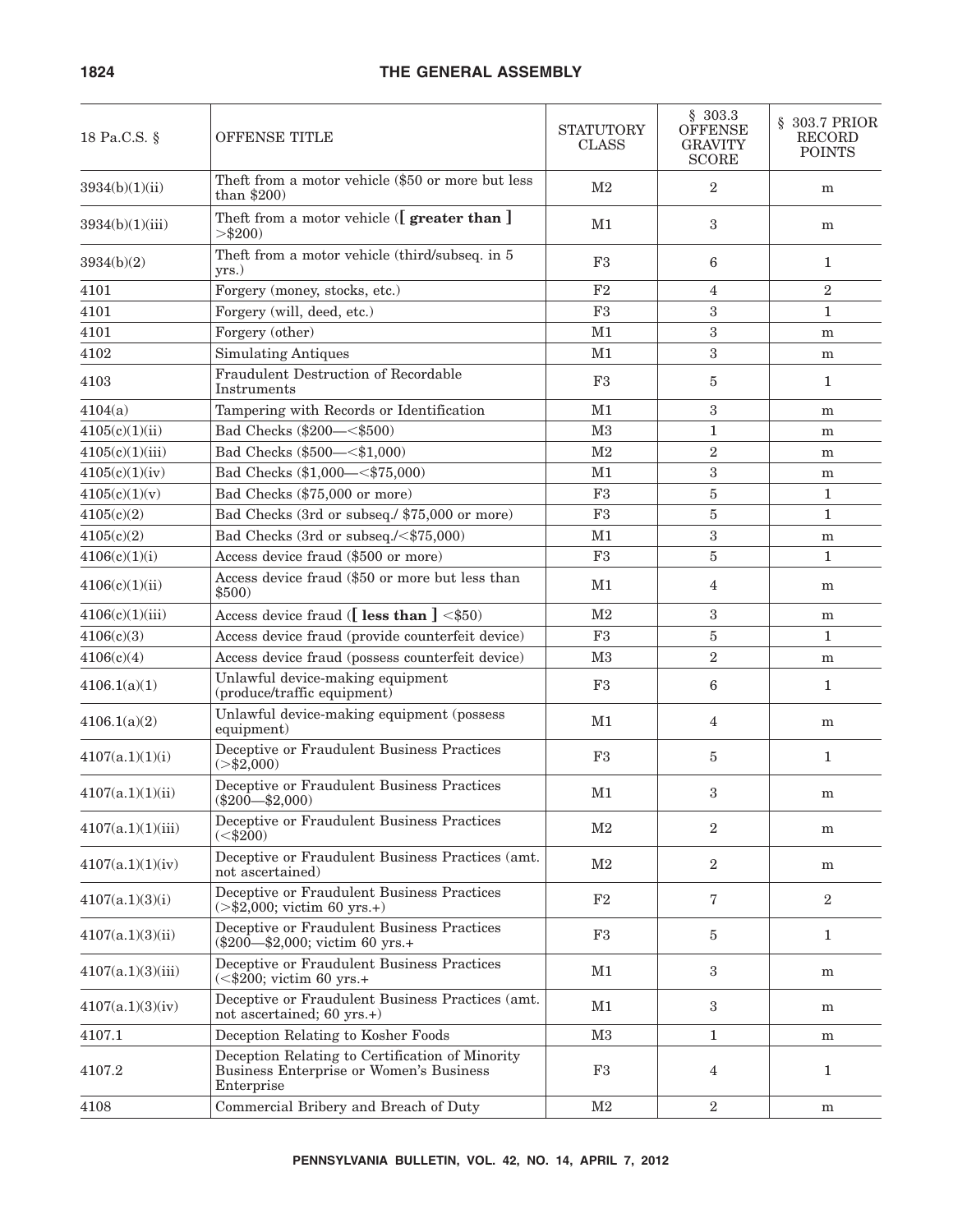| 18 Pa.C.S. §                | <b>OFFENSE TITLE</b>                                                                                                            | <b>STATUTORY</b><br><b>CLASS</b> | \$303.3<br><b>OFFENSE</b><br><b>GRAVITY</b><br><b>SCORE</b> | § 303.7 PRIOR<br>RECORD<br><b>POINTS</b>      |
|-----------------------------|---------------------------------------------------------------------------------------------------------------------------------|----------------------------------|-------------------------------------------------------------|-----------------------------------------------|
| 4109                        | <b>Rigging Public Contest</b>                                                                                                   | M <sub>1</sub>                   | 3                                                           | m                                             |
| 4110                        | Defrauding Secured Creditors                                                                                                    | M <sub>2</sub>                   | $\overline{2}$                                              | ${\bf m}$                                     |
| 4111                        | Fraud in Insolvency                                                                                                             | M <sub>2</sub>                   | $\overline{2}$                                              | ${\bf m}$                                     |
| 4112                        | Receiving Deposits; Failed Institution                                                                                          | M <sub>2</sub>                   | $\boldsymbol{2}$                                            | ${\bf m}$                                     |
| 4113                        | Misapplication of Entrusted Property (over \$50)                                                                                | M <sub>2</sub>                   | $\overline{2}$                                              | ${\bf m}$                                     |
| 4113                        | Misapplication of Entrusted Property (\$50 or<br>less)                                                                          | M <sub>3</sub>                   | $\mathbf{1}$                                                | m                                             |
| 4114                        | Securing Execution of Documents by Deception                                                                                    | M <sub>2</sub>                   | $\overline{2}$                                              | m                                             |
| 4115                        | Falsely Impersonating Persons Privately<br>Employed                                                                             | M <sub>2</sub>                   | $\overline{2}$                                              | m                                             |
| 4116(g)(1)                  | Copying; Recording Devices (100 or more motion<br>picture devices or $1,000$ or more sound recording<br>devices)                | F3                               | 5                                                           | $\mathbf{1}$                                  |
| 4116(g)(1)                  | Copying; Recording Devices (second or<br>subsequent conviction at time of sentencing)                                           | F <sub>2</sub>                   | 7                                                           | $\overline{2}$                                |
| 4116(g)(2)                  | Copying; Recording Devices (any other violation)                                                                                | M1                               | $\boldsymbol{3}$                                            | m                                             |
| 4116(g)(2)                  | Copying; Recording Devices (any other violation;<br>second or subsequent conviction at time of<br>sentencing)                   | F3                               | 5                                                           | $\mathbf{1}$                                  |
| 4116.1                      | Unlawful Operation of Recording Devices in<br>Motion Picture Theater (first violation)                                          | M1                               | $\boldsymbol{3}$                                            | m                                             |
| 4116.1                      | Unlawful Operation of Recording Devices in<br>Motion Picture Theater (second or subsequent<br>conviction at time of sentencing) | F3                               | 4                                                           | 1                                             |
| 4117(a)                     | Insurance Fraud                                                                                                                 | F <sub>3</sub>                   | 4                                                           | 1                                             |
| 4117(b)                     | <b>Insurance Fraud</b>                                                                                                          | M1                               | 3                                                           | ${\bf m}$                                     |
| 4118                        | Washing titles (vehicles)                                                                                                       | F <sub>3</sub>                   | $\overline{4}$                                              | $\mathbf{1}$                                  |
| 4119(c)(1)                  | Trademark Counterfeiting                                                                                                        | M1                               | $\sqrt{3}$                                                  | ${\bf m}$                                     |
| 4119(c)(2)                  | Trademark Counterfeiting                                                                                                        | F <sub>3</sub>                   | $\bf 5$                                                     | 1                                             |
| 4119(c)(3)                  | <b>Trademark Counterfeiting</b>                                                                                                 | F2                               | $\overline{7}$                                              | $\overline{2}$                                |
| 4120(c)(1)(i)               | Identity theft (total value $\langle $2000 \rangle$                                                                             | M1                               | 3                                                           | m                                             |
| 4120(c)(1)(ii)              | Identity theft (total value \$2000 or more)                                                                                     | F3                               | $\bf 5$                                                     | $\mathbf{1}$                                  |
| 4120(c)(1)(iii)             | Identity theft (criminal conspiracy, any amount)                                                                                | F <sub>3</sub>                   | 5                                                           | $\mathbf{1}$                                  |
| 4120(c)(1)(iv)              | Identity theft (third/subsequent offense)                                                                                       | F2                               | 7                                                           | 2                                             |
| 4120(c)(2)(i)               | Identity theft (victim 60 yrs. or older, total value<br>$<$ \$2000)                                                             | F3                               | 5                                                           | 1                                             |
| 4120(c)(2)(ii)              | Identity theft (victim 60 yrs. or older, total value<br>$$2000$ or more)                                                        | F2                               | $\overline{7}$                                              | $\overline{2}$                                |
| 4120(c)(2)(iii)             | Identity theft (victim 60 yrs. or older, criminal<br>conspiracy, any amount)                                                    | F2                               | $\bf 7$                                                     | $\overline{2}$                                |
| 4120(c)(2)(iv)              | Identity theft (victim 60 yrs. or older,<br>third/subsequent offense)                                                           | F1                               | 8                                                           | 3                                             |
| 4301                        | Bigamy                                                                                                                          | M <sub>2</sub>                   | 3                                                           | m                                             |
| 4302(a)                     | $Incest$ [ (victim 18 yrs. or older) ]                                                                                          | $\rm F2$                         | 9                                                           | 4                                             |
| [4302]<br><b>INCHOATE</b> ] | [-Attempt/Solicitation/Conspiracy to<br>Incest (victim 18 yrs. or older) ]                                                      | [18 Pa.C.S.<br>§ 905]            | [9]                                                         | $\left[\begin{array}{c} 3 \end{array}\right]$ |
| 4302(b)(1)                  | Incest [ (victim 12 years of age or older but<br>under 18 years of age) ] of a minor (victim<br>$<$ 13 yrs.)                    | F2                               | $\boldsymbol{9}$                                            | $\overline{4}$                                |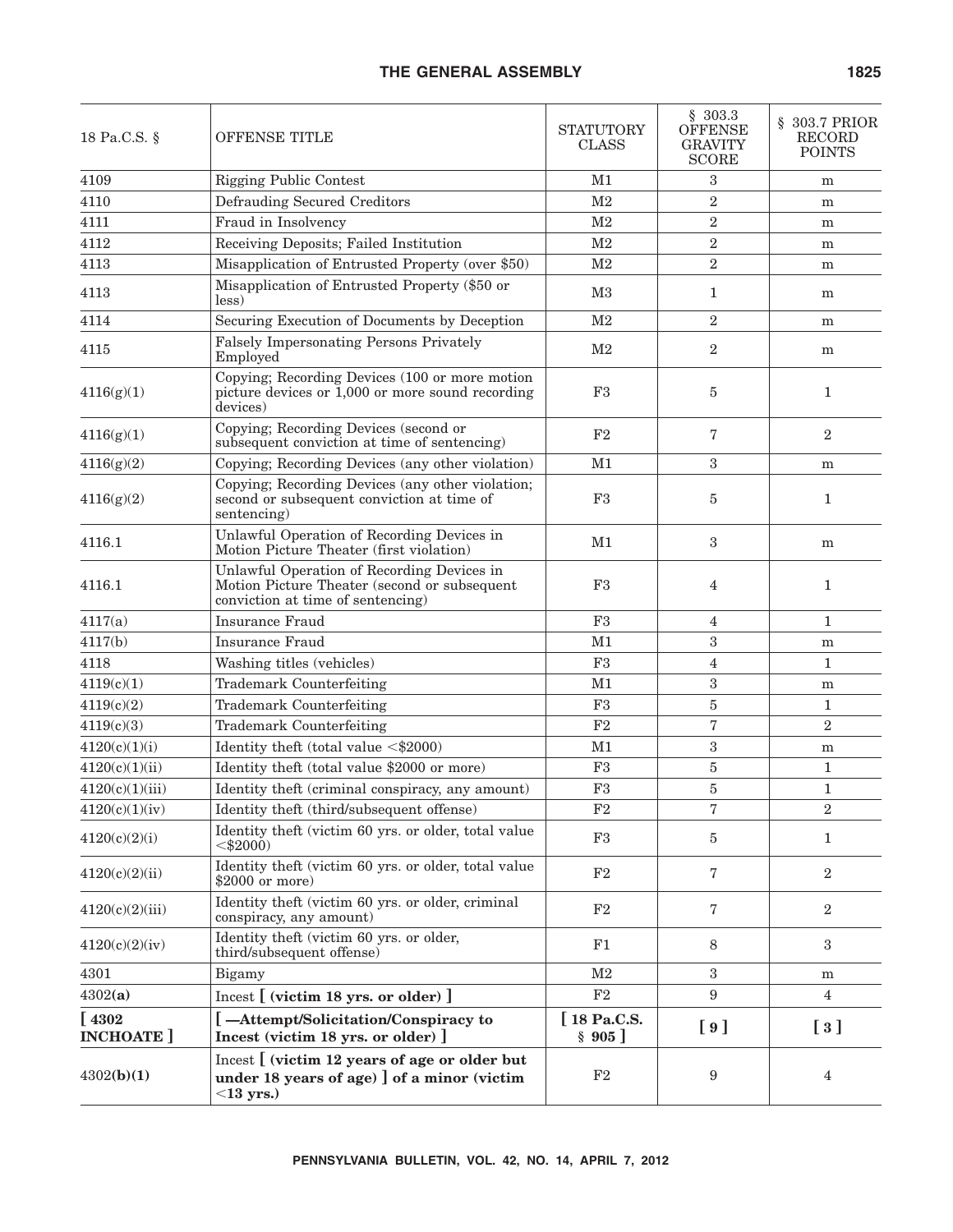| 18 Pa.C.S. §                 | <b>OFFENSE TITLE</b>                                                                                                   | <b>STATUTORY</b><br><b>CLASS</b> | \$303.3<br><b>OFFENSE</b><br><b>GRAVITY</b><br><b>SCORE</b> | § 303.7 PRIOR<br>RECORD<br><b>POINTS</b>    |
|------------------------------|------------------------------------------------------------------------------------------------------------------------|----------------------------------|-------------------------------------------------------------|---------------------------------------------|
| [4302]<br><b>INCHOATE</b>    | [-Attempt/Solicitation/Conspiracy to<br>Incest (victim 12 years of age or older but<br>under 18 years of age)          | [18 Pa.C.S.<br>$\;8\;905\;$      | [9]                                                         | $\lceil 3 \rceil$                           |
| 4302(b)(2)                   | Incest [ (victim under 12 years of age) ] of a<br>minor (victim 13 yrs. -18 yrs. and offender 4<br>yrs. or more older) | F2                               | 9                                                           | 4                                           |
| $[4302$<br><b>INCHOATE</b> ] | [-Attempt/Solicitation/Conspiracy to<br>Incest (victim under 12 years of age) ]                                        | $\int$ 18 Pa.C.S.<br>§ 905]      | [9]                                                         | $\left[\begin{array}{c}3\end{array}\right]$ |
| 4303                         | Concealing Death of Child                                                                                              | M1                               | 3                                                           | m                                           |
| 4304                         | Endangering Welfare of Children                                                                                        | M1                               | 5                                                           | $\mathbf{1}$                                |
| 4304                         | Endangering Welfare of Children (course of<br>conduct)                                                                 | F3                               | 6                                                           | 1                                           |
| 4305                         | Dealing in Infant Children                                                                                             | M1                               | 4                                                           | 1                                           |
| 4701                         | Bribery, Official and Political Matters                                                                                | F <sub>3</sub>                   | 5                                                           | 1                                           |
| 4702                         | Threats, Official and Political Matters                                                                                | F3                               | 5                                                           | 1                                           |
| 4702                         | Threats, Official and Political Matters                                                                                | M <sub>2</sub>                   | $\overline{2}$                                              | m                                           |
| 4703                         | Retaliation for Past Official Action                                                                                   | M <sub>2</sub>                   | $\overline{2}$                                              | m                                           |
| 4902                         | Perjury                                                                                                                | F <sub>3</sub>                   | 5                                                           | 1                                           |
| 4903(a)                      | <b>False Swearing</b>                                                                                                  | M <sub>2</sub>                   | $\overline{2}$                                              | m                                           |
| 4903(b)                      | <b>False Swearing</b>                                                                                                  | M <sub>3</sub>                   | $\mathbf{1}$                                                | m                                           |
| 4904(a)                      | <b>Unsworn Falsification to Authorities</b>                                                                            | M <sub>2</sub>                   | $\overline{2}$                                              | m                                           |
| 4904(b)                      | Unsworn Falsification to Authorities                                                                                   | M <sub>3</sub>                   | $\mathbf{1}$                                                | m                                           |
| 4905(b)                      | False Alarms to agencies of public safety (causes<br>a false alarm)                                                    | M1                               | 3                                                           | m                                           |
| 4905(b)                      | False Alarms to agencies of public safety (during<br>a state of emergency)                                             | F3                               | 5                                                           | 1                                           |
| 4906(a)                      | False Reports to Law Enforcement Authorities<br>(falsely incriminating another)                                        | M <sub>2</sub>                   | $\overline{2}$                                              | ${\bf m}$                                   |
| 4906(a)                      | <b>False Reports to Law Enforcement</b><br>Authorities of theft or loss of firearm<br>(falsely incriminating another)  | $M1$                             | 3                                                           | $\mathbf{m}$                                |
| 4906(a)                      | False Reports to Law Enforcement Authorities<br>(during a state of emergency)                                          | M1                               | 3                                                           | m                                           |
| 4906(b)                      | False Reports to Law Enforcement Authorities<br>(fictitious reports)                                                   | M3                               | 1                                                           | m                                           |
| 4906(b)                      | <b>False Reports to Law Enforcement</b><br>Authorities of theft or loss of firearm<br>(fictitious reports)             | $M1$                             | 3                                                           | m                                           |
| 4906(b)                      | False Reports to Law Enforcement Authorities<br>(fictitious reports during a state of emergency)                       | $\rm M2$                         | $\boldsymbol{2}$                                            | m                                           |
| 4909                         | Witness Taking Bribe                                                                                                   | F3                               | 5                                                           | 1                                           |
| 4910                         | Tampering with Physical Evidence                                                                                       | $\rm M2$                         | $\overline{2}$                                              | m                                           |
| 4911                         | Tampering w/ Public Records or Information                                                                             | F3                               | $\overline{4}$                                              | $\mathbf{1}$                                |
| 4911                         | Tampering w/ Public Records or Information                                                                             | M <sub>2</sub>                   | $\overline{2}$                                              | m                                           |
| 4912                         | Impersonating a Public Servant                                                                                         | M <sub>2</sub>                   | $\overline{2}$                                              | m                                           |
| 4913                         | <b>Impersonating Notary Public</b>                                                                                     | M1                               | 3                                                           | m                                           |
| 4913(a)                      | Impersonating a notary public or holder of<br>professional occupational license                                        | $\mathbf{M2}$                    | $\mathbf{2}$                                                | m                                           |
| 4913(a)                      | Impersonating a notary public or holder of<br>professional occupational license (harm,<br>defraud, injury)             | $M1$                             | $\bf{3}$                                                    | m                                           |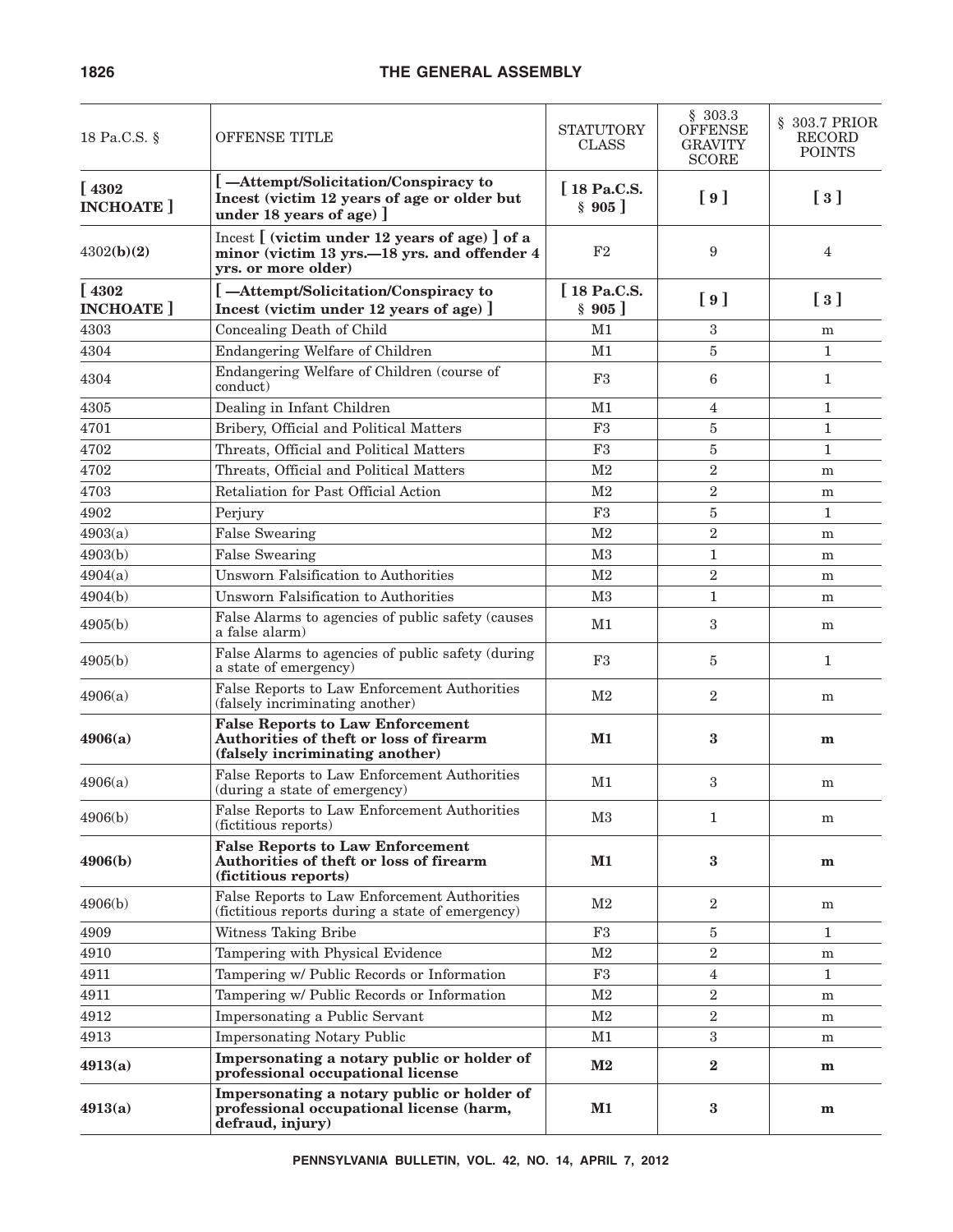| 18 Pa.C.S. §     | OFFENSE TITLE                                                                                                                                            | <b>STATUTORY</b><br><b>CLASS</b> | \$303.3<br><b>OFFENSE</b><br><b>GRAVITY</b><br><b>SCORE</b> | § 303.7 PRIOR<br>RECORD<br><b>POINTS</b>    |
|------------------|----------------------------------------------------------------------------------------------------------------------------------------------------------|----------------------------------|-------------------------------------------------------------|---------------------------------------------|
| 4914             | False identification to law enforcement<br>authorities                                                                                                   | M <sub>3</sub>                   | $\mathbf{1}$                                                | m                                           |
| [ $4915(a)(1)$ ] | [Failure to Register, Sexual Offender<br>Registration (Lifetime, 3rd and subsequent<br>offenses)                                                         | $[$ F1 $]$                       | [11]                                                        | [4]                                         |
| [ $4915(a)(1)$ ] | [Failure to Register, Sexual Offender<br>Registration (10-year, 3rd and subsequent<br>offenses)                                                          | $[$ F1 $]$                       | [10]                                                        | $\left[\begin{array}{c}3\end{array}\right]$ |
| $4915(a)(1)^1$   | Failure to Register, Sexual Offender Registration<br>(Lifetime, 2nd/subsequent offense)                                                                  | F1                               | 10                                                          | 3                                           |
| $4915(a)(1)^1$   | Failure to Register, Sexual Offender Registration<br>(10-year, 2nd/subsequent offense)                                                                   | F2                               | 8                                                           | $\overline{2}$                              |
| $4915(a)(1)^1$   | Failure to Register, Sexual Offender Registration<br>(Lifetime)                                                                                          | F2                               | 8                                                           | $\overline{2}$                              |
| $4915(a)(1)^1$   | Failure to Register, Sexual Offender Registration<br>$(10-year)$                                                                                         | F3                               | 6                                                           | $\mathbf{1}$                                |
| $4915(a)(1)^1$   | <b>Failure to Register, Sexual Offender</b><br>Registration, transient or out of state<br>(Lifetime)                                                     | F2                               | [7 omnibus]<br>8                                            | $\bf{2}$                                    |
| $4915(a)(1)^1$   | <b>Failure to Register, Sexual Offender</b><br>Registration, transient or out of state<br>(Lifetime. 2nd/subsequent offense)                             | F1                               | [8 omnibus]<br>10                                           | 3                                           |
| $4915(a)(1)^1$   | <b>Failure to Register, Sexual Offender</b><br>Registration, transient or out of state<br>$(10-year)$                                                    | F <sub>3</sub>                   | $\left[5 \text{ omnibus}\right]$<br>6                       | 1                                           |
| $4915(a)(1)^1$   | <b>Failure to Register, Sexual Offender</b><br>Registration, transient or out of state<br>(10-year, 2nd subsequent offense)                              | $\mathbf{F2}$                    | [7 omnibus]<br>8                                            | $\overline{2}$                              |
| [ $4915(a)(2)$ ] | <b>Failure to Verify Address or be</b><br>Photographed, Sexual Offender<br>Registration (Lifetime, 3rd and subsequent<br>offenses)                       | [F1]                             | [11]                                                        | [4]                                         |
| [ $4915(a)(2)$ ] | <b>Failure to Verify Address or be</b><br>Photographed, Sexual Offender<br>Registration (10-year, 3rd and subsequent<br>offenses)                        | $[$ F1 $]$                       | [10]                                                        | $\left[\begin{array}{c}3\end{array}\right]$ |
| $4915(a)(2)^1$   | Failure to Verify Address or be Photographed,<br>Sexual Offender Registration (Lifetime,<br>2nd/subsequent offenses)                                     | F1                               | 10                                                          | 3                                           |
| $4915(a)(2)^1$   | Failure to Verify Address or be Photographed,<br>Sexual Offender Registration (10-year,<br>2nd/subsequent offenses)                                      | F2                               | 8                                                           | $\overline{2}$                              |
| $4915(a)(2)^1$   | Failure to Verify Address or be Photographed,<br>Sexual Offender Registration (Lifetime)                                                                 | F2                               | 8                                                           | $\overline{2}$                              |
| $4915(a)(2)^1$   | Failure to Verify Address or be Photographed,<br>Sexual Offender Registration (10-year)                                                                  | F3                               | 6                                                           | 1                                           |
| $4915(a)(2)^1$   | <b>Failure to Verify Address or be</b><br>Photographed, Sexual Offender<br>Registration, transient or out of state<br>(Lifetime)                         | F2                               | [7 omnibus]<br>8                                            | $\bf{2}$                                    |
| $4915(a)(2)^1$   | <b>Failure to Verify Address or be</b><br>Photographed, Sexual Offender<br>Registration, transient or out of state<br>(Lifetime, 2nd/subsequent offense) | F1                               | [8 omnibus]<br>10                                           | $\bf{3}$                                    |

**1Offenses will expire December 19, 2012. They will be replaced by 18 § 4915.1, included in this offense listing.**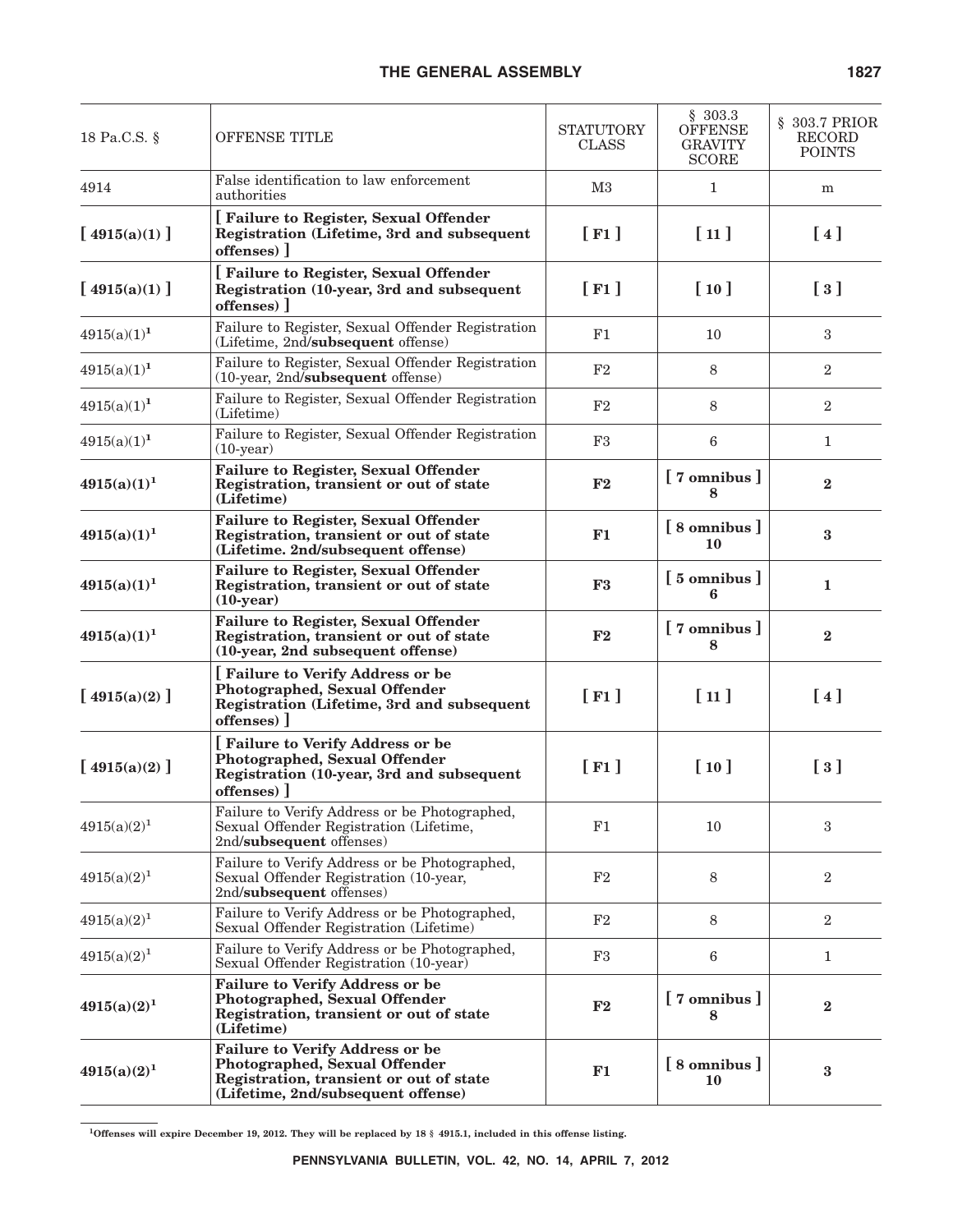| 18 Pa.C.S. §     | OFFENSE TITLE                                                                                                                                            | <b>STATUTORY</b><br><b>CLASS</b> | \$303.3<br><b>OFFENSE</b><br><b>GRAVITY</b><br><b>SCORE</b> | § 303.7 PRIOR<br>RECORD<br><b>POINTS</b> |
|------------------|----------------------------------------------------------------------------------------------------------------------------------------------------------|----------------------------------|-------------------------------------------------------------|------------------------------------------|
| $4915(a)(2)^1$   | <b>Failure to Verify Address or be</b><br>Photographed, Sexual Offender<br>Registration, transient or out of state<br>$(10$ -Year)                       | F <sub>3</sub>                   | $\left[5 \text{ omnibus}\right]$<br>6                       | 1                                        |
| $4915(a)(2)^1$   | <b>Failure to Verify Address or be</b><br>Photographed, Sexual Offender<br>Registration, transient or out of state<br>(10-Year, 2nd /subsequent offense) | F2                               | [7 omnibus]                                                 | $\bf{2}$                                 |
| $4915(a)(3)^1$   | Failure to Provide Accurate Information, Sexual<br>Offender Registration (Lifetime)                                                                      | F1                               | 10                                                          | 3                                        |
| $4915(a)(3)^1$   | Failure to Provide Accurate Information, Sexual<br>Offender Registration (10-year)                                                                       | F <sub>2</sub>                   | 8                                                           | $\overline{2}$                           |
| $4915(a)(3)^1$   | Failure to provide accurate information,<br>Sexual Offender Registration, transient or<br>out of state (Lifetime)                                        | F1                               | [8 omnibus]<br>10                                           | 3                                        |
| $4915(a)(3)^1$   | Failure to provide accurate information,<br><b>Sexual Offender Registration, transient or</b><br>out of state (10-year)                                  | F2                               | [7 omnibus]<br>8                                            | $\bf{2}$                                 |
| $4915(a.1)(1)^1$ | Failure to comply with counseling (SVP)                                                                                                                  | M1                               | [ 3 omnibus ]<br>5                                          | m                                        |
| $4915(a.1)(2)^1$ | Failure to comply with counseling (other<br>jurisdiction requires)                                                                                       | M1                               | [ 3 omnibus ]<br>5                                          | m                                        |
| $4915.1(a)(1)^1$ | Failure to register/15 yr. registration (1st<br>offense)                                                                                                 | F3                               | $\left[5 \text{ omnibus}\right]$<br>6                       | 1                                        |
| $4915.1(a)(1)^2$ | Failure to register/15 yr. registration<br>(2nd/subsequent offense)                                                                                      | F2                               | $[7 \text{ omnibus}]$                                       | $\bf{2}$                                 |
| $4915.1(a)(1)^2$ | Failure to register/25 yr. registration (1st<br>offense)                                                                                                 | $\mathbf{F2}$                    | [7 omnibus]                                                 | $\bf{2}$                                 |
| $4915.1(a)(1)^2$ | Failure to register/25 yr. registration<br>(2nd/subsequent offense)                                                                                      | F1                               | $\left[ 8 \text{ omnibus } \right]$<br>10                   | 3                                        |
| $4915.1(a)(1)^2$ | Failure to register/ lifetime registration (1st<br>offense)                                                                                              | F2                               | [7 omnibus]<br>Ջ                                            | $\bf{2}$                                 |
| $4915.1(a)(1)^2$ | Failure to register/ lifetime registration<br>(2nd/subsequent offense)                                                                                   | F1                               | [8 omnibus]<br>10                                           | $\bf{3}$                                 |
| $4915.1(a)(2)^2$ | Failure to verify address, be<br>photographed/15 yr. registration (1st<br>offense)                                                                       | ${\bf F3}$                       | [5 omnibus]                                                 | 1                                        |
| $4915.1(a)(2)^2$ | Failure to verify address, be photographed<br>/15 yr. registration (2nd/subsequent offense)                                                              | ${\bf F2}$                       | [7 omnibus]                                                 | $\bf{2}$                                 |
| $4915.1(a)(2)^2$ | Failure to verify address, be photographed/<br>25 yr. registration (1st offense)                                                                         | F2                               | [7 omnibus]                                                 | $\bf{2}$                                 |
| $4915.1(a)(2)^2$ | Failure to verify address, be photographed/<br>25 yr. registration (2nd/subsequent offense)                                                              | F1                               | [8 omnibus]<br>10                                           | $\bf{3}$                                 |
| $4915.1(a)(2)^2$ | Failure to verify address, be photographed/<br>lifetime registration (1st offense)                                                                       | ${\bf F2}$                       | [7 omnibus]<br>8                                            | $\bf{2}$                                 |
| $4915.1(a)(2)^2$ | Failure to verify address, be photographed/<br>lifetime registration (2nd/subsequent<br>offense)                                                         | F1                               | [8 omnibus]<br>10                                           | $\bf{3}$                                 |
| $4915.1(a)(3)^2$ | Failure to provide accurate information/<br>15 yr. registration                                                                                          | ${\bf F2}$                       | [7 omnibus]<br>8                                            | $\bf{2}$                                 |

**<sup>218 § 4915.1</sup> is effective December 20, 2012. These offenses replace offenses under 18 § 4915 which expire December 19, 2012.**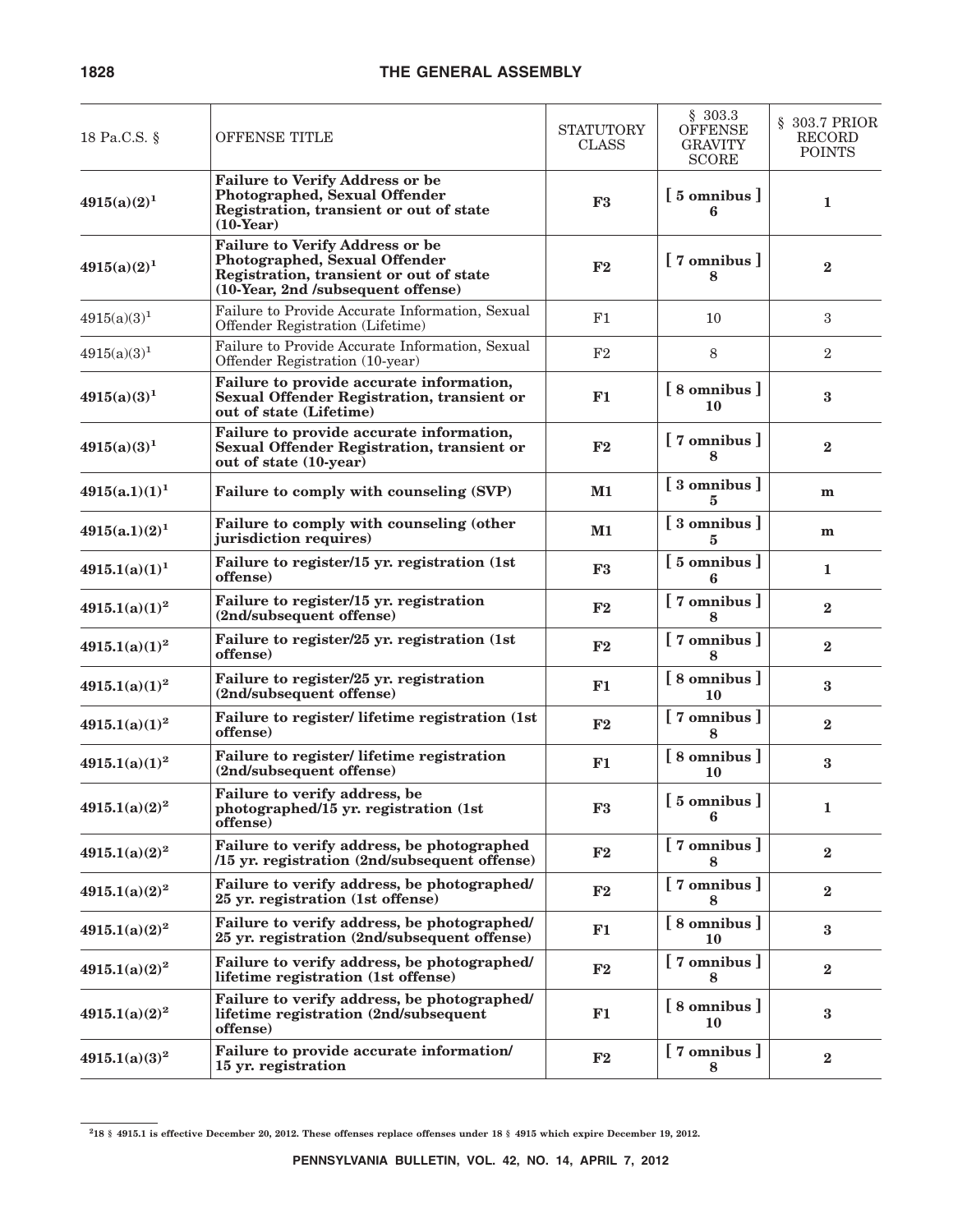| 18 Pa.C.S. §       | <b>OFFENSE TITLE</b>                                                                                                    | <b>STATUTORY</b><br><b>CLASS</b> | \$303.3<br><b>OFFENSE</b><br><b>GRAVITY</b><br><b>SCORE</b> | § 303.7 PRIOR<br>RECORD<br><b>POINTS</b> |
|--------------------|-------------------------------------------------------------------------------------------------------------------------|----------------------------------|-------------------------------------------------------------|------------------------------------------|
| $4915.1(a)(3)^2$   | Failure to provide accurate information/<br>25 yr. registration                                                         | F1                               | [8 omnibus]<br>10                                           | 3                                        |
| $4915.1(a)(3)^2$   | Failure to provide accurate information/<br>lifetime registration                                                       | F1                               | $\sqrt{8}$ omnibus $\sqrt{8}$<br>10                         | $\bf{3}$                                 |
| $4915.1(a.1)(1)^2$ | Failure to register/15 yr. registration,<br>transient (1st offense)                                                     | F3                               | $\left[5 \text{ omnibus}\right]$<br>6                       | $\mathbf{1}$                             |
| $4915.1(a.1)(1)^2$ | Failure to register/15 yr. registration,<br>transient (2nd/subsequent offense)                                          | F <sub>2</sub>                   | $[7 \text{ omnibus}]$<br>Զ                                  | $\bf{2}$                                 |
| $4915.1(a.1)(1)^2$ | Failure to register/25 yr. registration,<br>transient (1st offense)                                                     | F <sub>2</sub>                   | [7 omnibus]<br>8                                            | $\bf{2}$                                 |
| $4915.1(a.1)(1)^2$ | Failure to register/25 yr. registration,<br>transient (2nd/subsequent offense)                                          | F1                               | [8 omnibus]<br>10                                           | $\bf{3}$                                 |
| $4915.1(a.1)(1)^2$ | Failure to register/lifetime registration,<br>transient (1st offense)                                                   | F <sub>2</sub>                   | [7 omnibus]<br>8                                            | $\mathbf{2}$                             |
| $4915.1(a.1)(1)^2$ | Failure to register/lifetime registration,<br>transient (2nd/subsequent offense)                                        | F1                               | [8 omnibus]<br>10                                           | $\bf{3}$                                 |
| $4915.1(a.1)(2)^2$ | Failure to verify address, be<br>photographed/15 yr. registration, transient<br>$(1st$ offense)                         | F3                               | [5 omnibus]<br>6                                            | 1                                        |
| $4915.1(a.1)(2)^2$ | Failure to verify address, be photographed/<br>15 yr. registration, transient<br>(2nd/subsequent offense)               | F2                               | [7 omnibus]<br>Զ                                            | $\overline{2}$                           |
| $4915.1(a.1)(2)^2$ | Failure to verify address, be photographed/<br>25 yr. registration, transient (1st offense)                             | $\mathbf{F2}$                    | [7 omnibus]<br>8                                            | $\mathbf{2}$                             |
| $4915.1(a.1)(2)^2$ | Failure to verify address, be photographed/<br>25 yr. registration, transient<br>(2nd/subsequent offense)               | F1                               | 8 omnibus<br>10                                             | 3                                        |
| $4915.1(a.1)(2)^2$ | Failure to verify address, be photographed/<br>lifetime registration, transient(1st offense)                            | F2                               | [7 omnibus]<br>8                                            | $\overline{2}$                           |
| $4915.1(a.1)(2)^2$ | Failure to verify address, be photographed/<br>lifetime registration, transient<br>(2nd/subsequent offense)             | F1                               | [8 omnibus]<br>10                                           | 3                                        |
| $4915.1(a.1)(3)^2$ | Failure to provide accurate information/<br>15 yr. registration, transient                                              | F2                               | [7 omnibus]<br>8                                            | $\overline{2}$                           |
| $4915.1(a.1)(3)^2$ | Failure to provide accurate information/<br>25 yr. registration, transient                                              | F1                               | [8 omnibus]<br>10                                           | $\bf{3}$                                 |
| $4915.1(a.1)(3)^2$ | Failure to provide accurate information/<br>lifetime registration, transient                                            | F1                               | [8 omnibus]<br>10                                           | $\bf{3}$                                 |
| $4915.1(a.2)(1)^2$ | Failure to comply with counseling (SVP)                                                                                 | $M1$                             | [3 omnibus]<br>5                                            | m                                        |
| $4915.1(a.2)(2)^2$ | Failure to comply with counseling (other<br>jurisdiction requires)                                                      | $M1$                             | [3 omnibus]<br>5                                            | m                                        |
| 4952               | Intimidation of Witnesses or Victims (listed factor<br>and most serious charged offense is F1, Murder 1<br>or Murder 2) | F1                               | 11                                                          | $\overline{4}$                           |
| 4952               | Intimidation of Witnesses or Victims (listed<br>$factor(s)$ and most serious charged offense is $F2$ )                  | F2                               | $\boldsymbol{9}$                                            | $\overline{2}$                           |
| 4952               | Intimidation of Witnesses or Victims (any other<br>case in which actor sought to influence or<br>intimidate)            | F3                               | 7                                                           | $\mathbf{1}$                             |
| 4952               | Intimidation of Witnesses or Victims (any other<br>obstruction or interference)                                         | M2                               | 5                                                           | m                                        |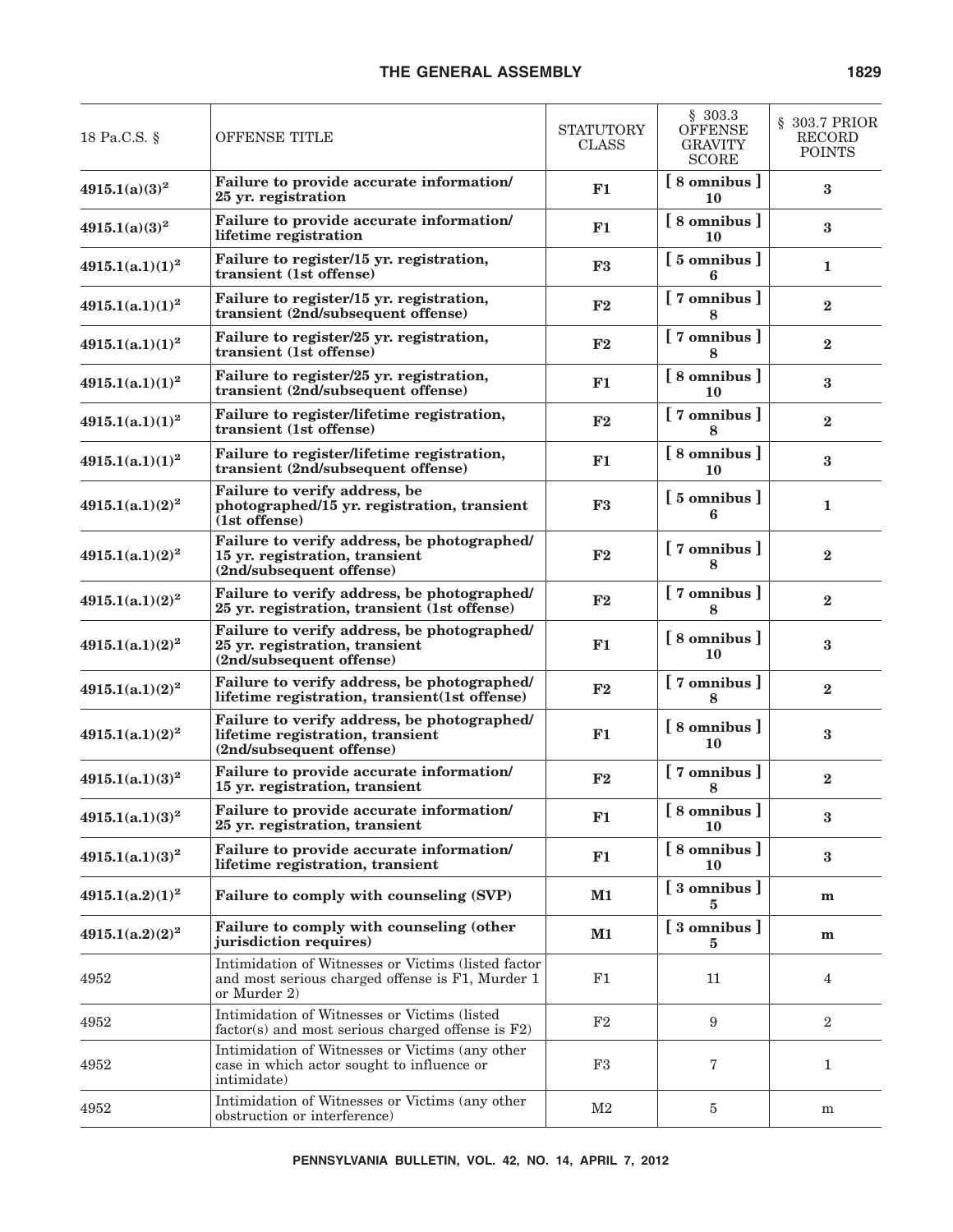| 18 Pa.C.S. §              | <b>OFFENSE TITLE</b>                                                                                                                                                          | <b>STATUTORY</b><br><b>CLASS</b> | \$303.3<br><b>OFFENSE</b><br><b>GRAVITY</b><br><b>SCORE</b> | § 303.7 PRIOR<br>RECORD<br><b>POINTS</b> |
|---------------------------|-------------------------------------------------------------------------------------------------------------------------------------------------------------------------------|----------------------------------|-------------------------------------------------------------|------------------------------------------|
| 4953                      | Retaliation Against Witness or Victim                                                                                                                                         | F3                               | 8                                                           | $\mathbf{1}$                             |
| 4953                      | Retaliation Against Witness or Victim                                                                                                                                         | M <sub>2</sub>                   | 5                                                           | m                                        |
| $4953.1(b)(1)$ - (5)      | Retaliation against prosecutor or judicial officer<br>(listed circumstances)                                                                                                  | F <sub>2</sub>                   | 9                                                           | $\boldsymbol{2}$                         |
| 4953.1(b)                 | Retaliation against prosecutor or judicial officer<br>(all other circumstances)                                                                                               | M1                               | 6                                                           | m                                        |
| 5101                      | <b>Obstructing Justice</b>                                                                                                                                                    | M <sub>2</sub>                   | 3                                                           | m                                        |
| 5102                      | Obstruction of Justice by Picketing                                                                                                                                           | M <sub>2</sub>                   | $\overline{2}$                                              | m                                        |
| 5103                      | Unlawfully Listening to Jury Deliberations                                                                                                                                    | M3                               | $\mathbf{1}$                                                | m                                        |
| 5104                      | <b>Resisting Arrest</b>                                                                                                                                                       | M <sub>2</sub>                   | $\overline{2}$                                              | m                                        |
| 5104.1                    | Disarming Law Enforcement Officer                                                                                                                                             | F3                               | 5                                                           | $\mathbf{1}$                             |
| 5105                      | Apprehension, Hindering (if conduct liable to be<br>charged is F1 or F2)                                                                                                      | F3                               | 4                                                           | $\mathbf{1}$                             |
| 5105                      | Apprehension, Hindering                                                                                                                                                       | M <sub>2</sub>                   | $\overline{2}$                                              | m                                        |
| 5107                      | Aiding Consummation of Crime (of F1/F2)                                                                                                                                       | F <sub>3</sub>                   | 5                                                           | $\mathbf{1}$                             |
| 5107                      | Aiding Consummation of Crime                                                                                                                                                  | M <sub>2</sub>                   | $\overline{2}$                                              | m                                        |
| 5108                      | Compounding                                                                                                                                                                   | M <sub>2</sub>                   | $\overline{2}$                                              | m                                        |
| 5109                      | Barratry                                                                                                                                                                      | M <sub>3</sub>                   | $\mathbf{1}$                                                | m                                        |
| 5110                      | Contempt of General Assembly                                                                                                                                                  | M <sub>3</sub>                   | $\mathbf{1}$                                                | m                                        |
| 5111                      | Dealing in Proceeds of Unlawful Activities                                                                                                                                    | F1                               | 8                                                           | 3                                        |
| 5112                      | Obstructing emergency services                                                                                                                                                | M <sub>3</sub>                   | $\mathbf{1}$                                                | m                                        |
| $5121(d)(1)(i)(ii)(iii)*$ | Escape (from a halfway house, pre-release center,<br>treatment center, work-release center,<br>work-release, or by failing to return from an<br>authorized leave or furlough) | F3                               | 5                                                           | $\mathbf{1}$                             |
| $5121(d)(1)(i)(ii)(iii)*$ | Escape (all other escapes from this subsection)                                                                                                                               | $\rm F3$                         | 6                                                           | $\mathbf{1}$                             |
| 5121(d)(2)                | Escape                                                                                                                                                                        | M <sub>2</sub>                   | 3                                                           | m                                        |
| 5122(a)(1)                | Weapons or implements for escape (providing to<br>inmate)                                                                                                                     | M1                               | 8                                                           | ${\bf m}$                                |
| 5122(a)(2)                | Weapons or implements for escape (possessed by<br>inmate)                                                                                                                     | M1                               | 4                                                           | m                                        |
| 5123(a)                   | Contraband (provide controlled substance to<br>confined person)                                                                                                               | F <sub>2</sub>                   | 7                                                           | $\overline{2}$                           |
| 5123(a.2)                 | Contraband (possession of controlled substance<br>by confined person)                                                                                                         | $\rm F2$                         | 7                                                           | $\overline{2}$                           |
| 5123(b)                   | Contraband (money)                                                                                                                                                            | $\rm M3$                         | $\mathbf{1}$                                                | m                                        |
| 5123(c)                   | Contraband (other)                                                                                                                                                            | M1                               | $\overline{3}$                                              | m                                        |
| 5123(c.1)                 | Contraband (telecommunication devices to<br>inmates)                                                                                                                          | M1                               | 5                                                           | m                                        |
| 5123(c.2)                 | Contraband (possession of telecommunication<br>devices by inmates)                                                                                                            | M1                               | $\boldsymbol{3}$                                            | m                                        |
| 5124                      | Default in Required Appearance                                                                                                                                                | F3                               | 4                                                           | $\mathbf{1}$                             |
| 5124                      | Default in Required Appearance                                                                                                                                                | M <sub>2</sub>                   | $\overline{2}$                                              | m                                        |
| $5125\,$                  | <b>Absconding Witness</b>                                                                                                                                                     | $\rm M3$                         | $\mathbf{1}$                                                | ${\bf m}$                                |
| 5126                      | <b>Avoiding Apprehension</b>                                                                                                                                                  | F3                               | 5                                                           | $\mathbf{1}$                             |
| 5126                      | <b>Avoiding Apprehension</b>                                                                                                                                                  | M <sub>2</sub>                   | $\overline{2}$                                              | m                                        |
| 5301                      | Official Oppression                                                                                                                                                           | M2                               | $\overline{2}$                                              | m                                        |
| 5302                      | Speculating on Official Action                                                                                                                                                | M2                               | $\overline{2}$                                              | m                                        |
| 5501                      | Riot                                                                                                                                                                          | $\rm F3$                         | 4                                                           | $\mathbf{1}$                             |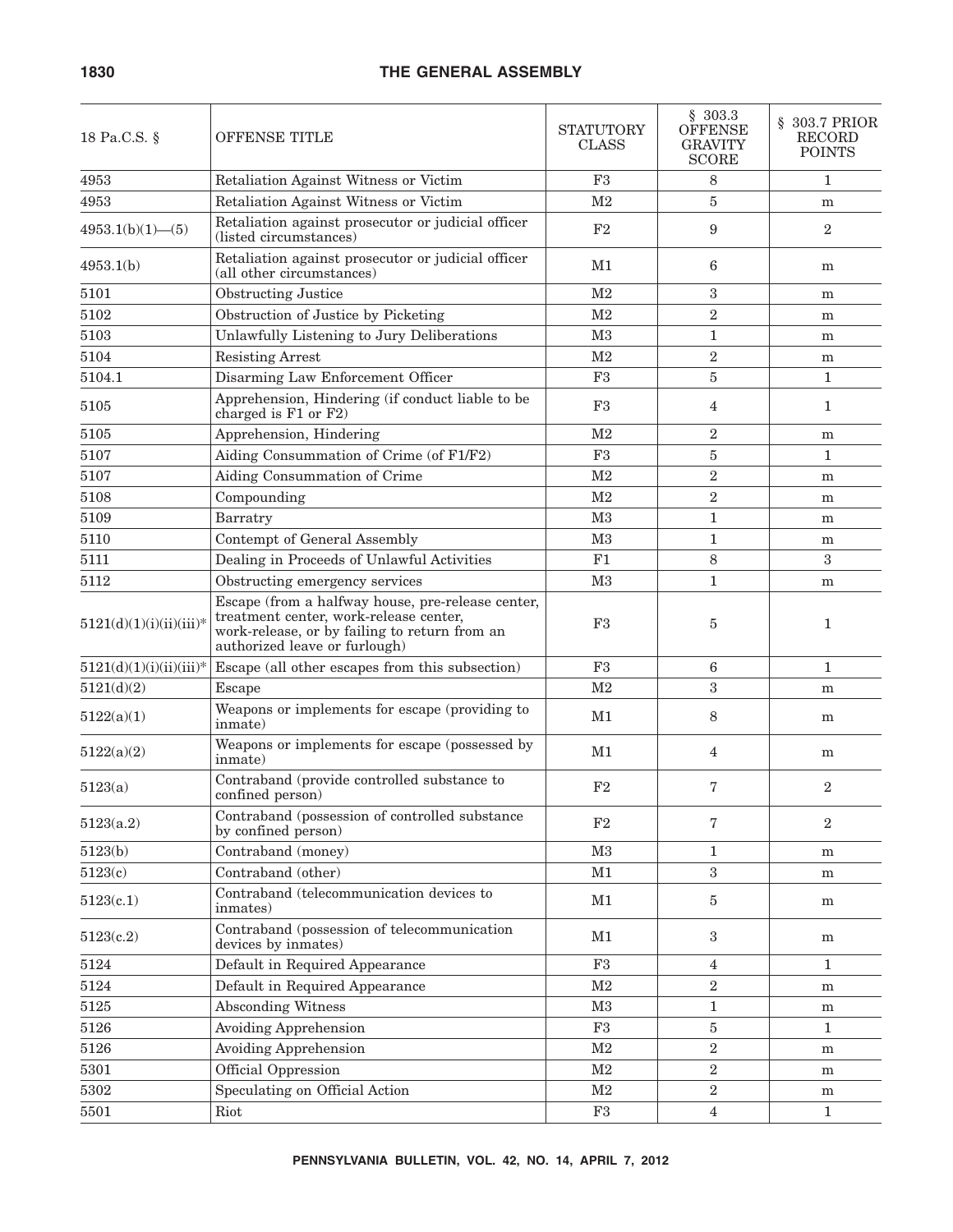| 18 Pa.C.S. §     | <b>OFFENSE TITLE</b>                                                                                        | <b>STATUTORY</b><br><b>CLASS</b> | \$303.3<br><b>OFFENSE</b><br>GRAVITY<br><b>SCORE</b> | § 303.7 PRIOR<br><b>RECORD</b><br><b>POINTS</b> |
|------------------|-------------------------------------------------------------------------------------------------------------|----------------------------------|------------------------------------------------------|-------------------------------------------------|
| 5502             | Failure to Disperse                                                                                         | M <sub>2</sub>                   | $\mathbf{2}$                                         | m                                               |
| 5503             | Disorderly Conduct                                                                                          | M3                               | $\mathbf{1}$                                         | m                                               |
| 5506             | Loitering and Prowling                                                                                      | M3                               | $\mathbf{1}$                                         | m                                               |
| 5507             | Obstructing Highways                                                                                        | M3                               | $\mathbf{1}$                                         | m                                               |
| 5508             | <b>Disrupting Meetings</b>                                                                                  | M3                               | $\mathbf{1}$                                         | m                                               |
| 5509(a)          | Desecration, theft, or sale of Venerated Objects                                                            | $\mathbf{M2}$                    | $\overline{2}$                                       | m                                               |
| 5509(a.1)        | Desecration, theft, or sale of venerated<br>objects (historical burial lots and burial<br>places)           | M1                               | 3                                                    | m                                               |
| 5510             | Abuse of Corpse                                                                                             | M <sub>2</sub>                   | 3                                                    | ${\bf m}$                                       |
| 5511(a)(1)       | <b>Cruelty</b> to Animals                                                                                   | M <sub>2</sub>                   | $\boldsymbol{3}$                                     | m                                               |
| 5511(a)(2)       | Cruelty to Animals                                                                                          | F3                               | 5                                                    | $\mathbf{1}$                                    |
| 5511(a)(2.1)(i)  | Cruelty to Animals (killing, maiming, poisoning)                                                            | M <sub>1</sub>                   | $\boldsymbol{3}$                                     | m                                               |
| 5511(a)(2.1)(ii) | Cruelty to Animals                                                                                          | F <sub>3</sub>                   | 5                                                    | $\mathbf{1}$                                    |
| 5511(e.1)        | Cruelty to Animals (transporting equine animals<br>in cruel manner (2nd/subseq.)                            | M3                               | $\mathbf{1}$                                         | m                                               |
| 5511(h.1)        | Cruelty to Animals (animal fighting)                                                                        | F3                               | 5                                                    | $\mathbf{1}$                                    |
| 5511.2(a)        | Police animals (illegal to taunt)                                                                           | F <sub>3</sub>                   | $\bf 5$                                              | $\mathbf{1}$                                    |
| 5511.2(b)        | Police animals (illegal to torture)                                                                         | F <sub>3</sub>                   | $\overline{7}$                                       | $\mathbf{1}$                                    |
| 5511.3           | Assault with biological agents on animals, fowl or<br>honey bees                                            | F2                               | 7                                                    | $\overline{2}$                                  |
| 5512             | Lotteries                                                                                                   | M1                               | $\boldsymbol{3}$                                     | m                                               |
| 5513             | <b>Gambling Devices</b>                                                                                     | M1                               | $\boldsymbol{3}$                                     | m                                               |
| 5514             | Pool Selling and Bookmaking                                                                                 | M1                               | $\boldsymbol{3}$                                     | m                                               |
| 5515             | Prohibiting Paramilitary Training                                                                           | M1                               | 3                                                    | m                                               |
| 5516(b)          | Facsimile weapons of mass destruction<br>(manufacture, sells, etc.)                                         | F <sub>3</sub>                   | 5                                                    | 1                                               |
| 5517             | Unauthorized school bus entry                                                                               | M <sub>3</sub>                   | $\mathbf{1}$                                         | m                                               |
| 5703             | Interception, Disclosure or Use of Wire,<br>Electronic or Oral Communications                               | F <sub>3</sub>                   | 5                                                    | $\mathbf{1}$                                    |
| 5705             | Possession, Sale, Distribution, Manufacture or<br>Advertisement of Interception Devices                     | F3                               | 5                                                    | $\mathbf{1}$                                    |
| 5719             | Unlawful Use of Intercepted Communications                                                                  | M2                               | 2                                                    | m                                               |
| 5771             | Pen Register and Trap and Trace Devices<br>(general prohibition on use of certain devices and<br>exception) | M3                               | 1                                                    | m                                               |
| 5901             | Open Lewdness                                                                                               | M3                               | $\mathbf{1}$                                         | m                                               |
| 5902(a.1)(1)     | Prostitution (first/second offense)                                                                         | M3                               | $\mathbf{1}$                                         | m                                               |
| 5902(a.1)(2)     | Prostitution (third offense)                                                                                | M2                               | $\sqrt{3}$                                           | m                                               |
| 5902(a.1)(3)     | Prostitution (fourth/subsequent offense)                                                                    | M1                               | $\overline{4}$                                       | m                                               |
| 5902(a.1)(4)     | Prostitution (HIV or AIDS related)                                                                          | F3                               | $\overline{7}$                                       | $\mathbf{1}$                                    |
| $5902(b.1)(1)$ * | <b>Promoting Prostitution of minor: business</b><br>$(minor 16 yrs.)$                                       | F3                               | 8                                                    | $\mathbf{1}$                                    |
| $5902(b.1)(1)$ * | <b>Promoting Prostitution of minor: business</b><br>$(\text{minor } 16 - \leq 18 \text{ yrs.})$             | F <sub>3</sub>                   | [5]6                                                 | $\mathbf{1}$                                    |
| $5902(b.1)(2)^*$ | Promoting Prostitution of minor: procure<br>for business (minor $<$ 16 yrs.)                                | F3                               | 8                                                    | 1                                               |
| $5902(b.1)(2)^*$ | Promoting Prostitution of minor: procure<br>for business (minor 16-<18 yrs.)                                | F3                               | [5]6                                                 | $\mathbf{1}$                                    |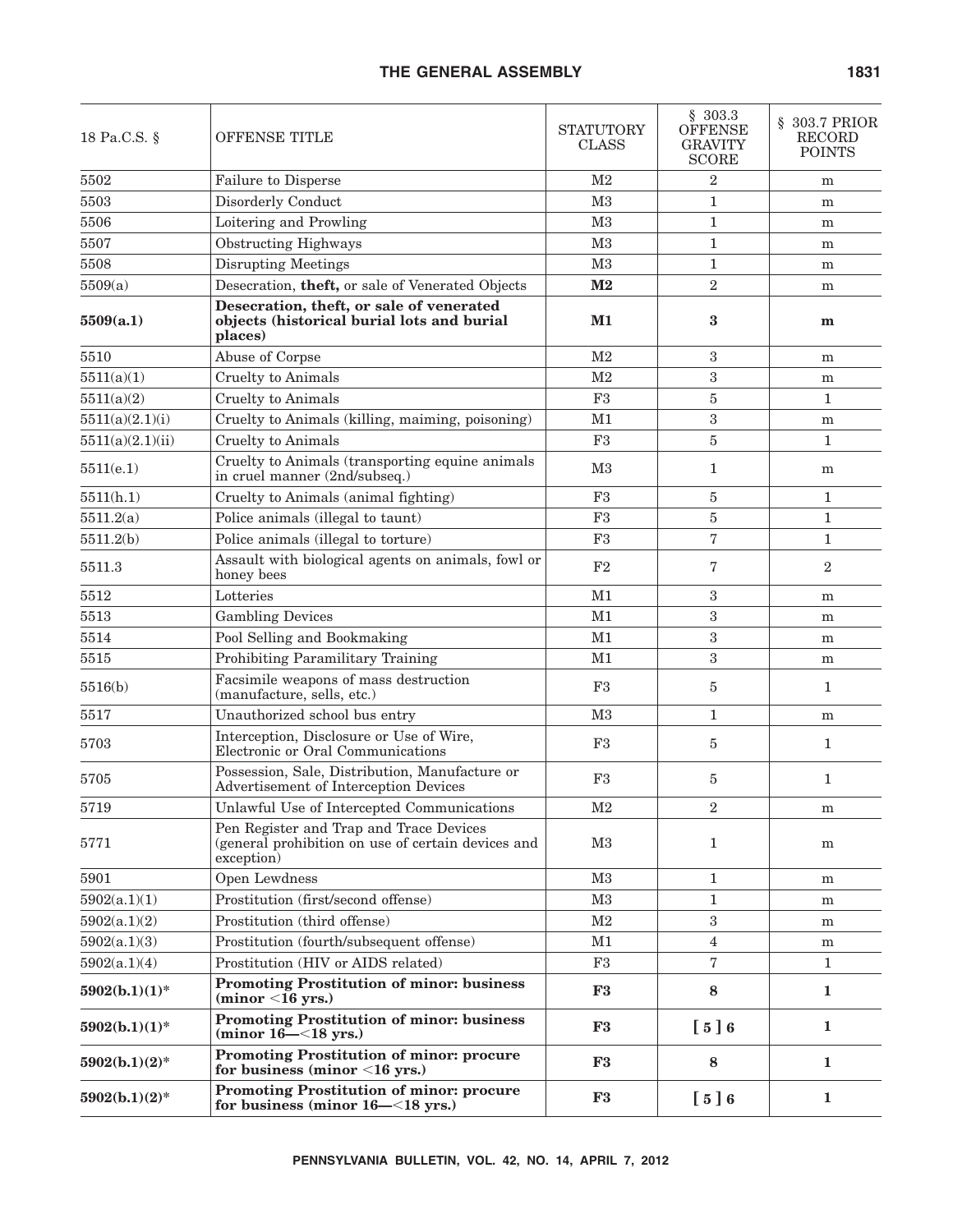| 18 Pa.C.S. §                             | <b>OFFENSE TITLE</b>                                                                                                | <b>STATUTORY</b><br><b>CLASS</b> | \$303.3<br><b>OFFENSE</b><br><b>GRAVITY</b><br><b>SCORE</b> | § 303.7 PRIOR<br>RECORD<br><b>POINTS</b> |
|------------------------------------------|---------------------------------------------------------------------------------------------------------------------|----------------------------------|-------------------------------------------------------------|------------------------------------------|
| $5902(b.1)(3)*$                          | <b>Promoting Prostitution of minor: encourage</b><br>or cause (minor $\leq$ 16 yrs.)                                | F3                               | 8                                                           | 1                                        |
| $5902(b.1)(3)*$                          | <b>Promoting Prostitution of minor: encourage</b><br>or cause (minor 16–<18 yrs.)                                   | F <sub>3</sub>                   | [5]6                                                        | 1                                        |
| $5902(b.1)(4)^*$                         | Promoting Prostitution of minor: solicit<br>prostitute who is minor (minor $\leq 16$ yrs.)                          | F3                               | 8                                                           | 1                                        |
| $5902(b.1)(4)^*$                         | Promoting Prostitution of minor: solicit<br>prostitute who is minor (minor 16–<18<br>yrs.)                          | ${\bf F3}$                       | $\left[ 5 \right] 6$                                        | 1                                        |
| $5902(b.1)(5)*$                          | <b>Promoting Prostitution of minor: procure</b><br>prostitute who is minor for patron (minor<br>$<$ 16 yrs.)        | F3                               | 8                                                           | 1                                        |
| $5902(b.1)(5)*$                          | <b>Promoting Prostitution of minor: procure</b><br>prostitute who is minor for patron (minor<br>$16 - \le 18$ yrs.) | F3                               | [5]6                                                        | 1                                        |
| $5902(b.1)(6)*$                          | <b>Promoting Prostitution of minor: transport</b><br>prostitute who is minor (minor $\leq 16$ yrs.)                 | F3                               | 8                                                           | 1                                        |
| $5902(b.1)(6)*$                          | Promoting Prostitution of minor: transport<br>prostitute who is minor (minor $16 - < 18$ )<br>yrs.)                 | ${\bf F3}$                       | $\left[ 5 \right] 6$                                        | 1                                        |
| $5902(b.1)(7)^*$                         | Promoting Prostitution of minor: provide<br>place for prostitution (minor <16 yrs.)                                 | F3                               | 8                                                           | 1                                        |
| $5902(b.1)(7)$ *                         | <b>Promoting Prostitution of minor: provide</b><br>place for prostitution (minor 16–<18 yrs.)                       | ${\bf F3}$                       | [5]6                                                        | 1                                        |
| $5902(b.1)(8)$ *                         | Promoting Prostitution of minor: receive<br>benefit (minor $<$ 16 yrs.)                                             | F3                               | 8                                                           | 1                                        |
| $5902(b.1)(8)$ *                         | <b>Promoting Prostitution of minor: receive</b><br>benefit (minor $16 - \le 18$ yrs.)                               | F3                               | [5]6                                                        | 1                                        |
| [5902(c)(1)(i), (ii),<br>$(iv), (v)^*$ ] | Promoting Prostitution (person 18 years of<br>age or older) ]                                                       | $[\;F3\;]$                       | $\left[ 5 \right]$                                          | $[1]$                                    |
| [5902(c)(1)(i), (ii),<br>$(iv), (v)^*$ ] | [ Promoting Prostitution (child 16 years of<br>age or older but under 18 years of age) ]                            | $[\ \mathbf{F3} \ ]$             | $\left[ 5 \right]$                                          | $\lceil 1 \rceil$                        |
| [5902(c)(1)(iii)]                        | <b>Prostitution Involving Minors Promoting</b><br>Prostitution (child under 16 years of age) ]                      | $[\ \mathbf{F3} \ ]$             | [8]                                                         | $\lceil 1 \rceil$                        |
| 5902(c)(2)                               | Promoting Prostitution                                                                                              | M <sub>2</sub>                   | 3                                                           | m                                        |
| 5902(e.1)(1)                             | Patronizing Prostitutes (first/second offense)                                                                      | M3                               | 1                                                           | ${\bf m}$                                |
| 5902(e.1)(2)                             | Patronizing Prostitutes (third offense)                                                                             | M <sub>2</sub>                   | 3                                                           | ${\bf m}$                                |
| 5902(e.1)(3)                             | Patronizing Prostitutes (fourth/subsequent<br>offense)                                                              | M1                               | 4                                                           | m                                        |
| 5902(e.1)(4)                             | Patronizing Prostitutes (HIV/AIDS)                                                                                  | F3                               | 7                                                           | $\mathbf{1}$                             |
| 5903(a)(1)                               | Obscene Materials                                                                                                   | F3                               | 5                                                           | $\mathbf{1}$                             |
| 5903(a)(1)                               | Obscene Materials                                                                                                   | M1                               | 3                                                           | m                                        |
| 5903(a)(2)                               | Obscene Materials                                                                                                   | F3                               | 5                                                           | $\mathbf{1}$                             |
| 5903(a)(2)                               | <b>Obscene Materials</b>                                                                                            | M1                               | 3                                                           | m                                        |
| $5903(a)(3)*$                            | Obscene Materials (victim 18 years of age or<br>older)                                                              | M1                               | 3                                                           | m                                        |
| $5903(a)(3)*$                            | Obscene Materials (victim 18 years of age or<br>older)                                                              | F3                               | 5                                                           | $\mathbf{1}$                             |
| $5903(a)(3)(ii)*$                        | Obscene Materials minor depicted (victim<br>under 18 years of age) (1st offense)                                    | M1                               | $\left[\begin{array}{c} 3 \end{array}\right]$ 4             | m                                        |
| $5903(a)(3)(ii)*$                        | Obscene Materials minor depicted (victim<br>under 18 years of age) (2nd offense)                                    | F3                               | [5]6                                                        | $\mathbf{1}$                             |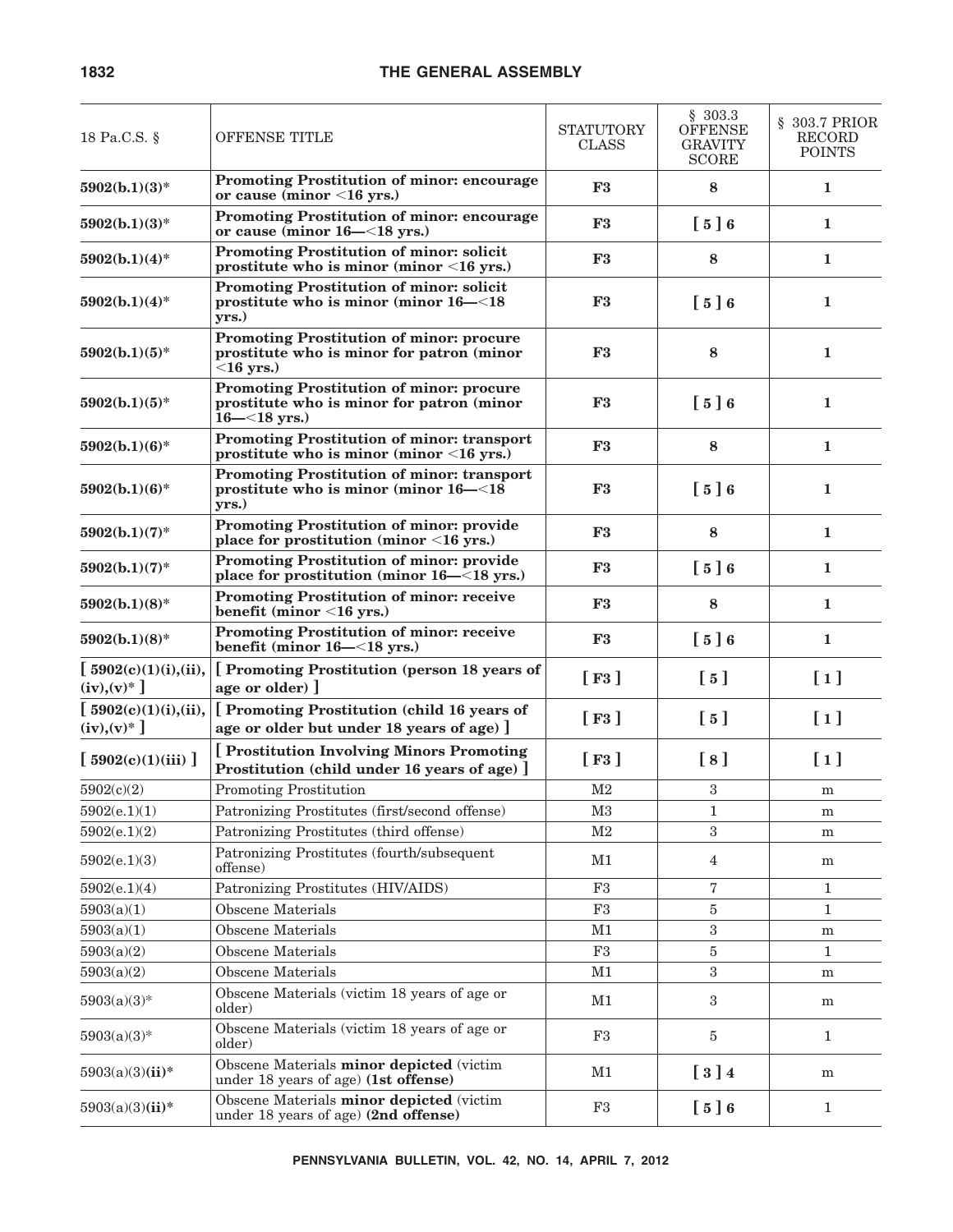| 18 Pa.C.S. §      | OFFENSE TITLE                                                                                                                                                                                                | <b>STATUTORY</b><br><b>CLASS</b> | \$303.3<br>OFFENSE<br><b>GRAVITY</b><br><b>SCORE</b> | § 303.7 PRIOR<br>RECORD<br><b>POINTS</b> |
|-------------------|--------------------------------------------------------------------------------------------------------------------------------------------------------------------------------------------------------------|----------------------------------|------------------------------------------------------|------------------------------------------|
| $5903(a)(4)^*$    | Obscene Materials (victim 18 years of age or<br>older)                                                                                                                                                       | M1                               | $\boldsymbol{3}$                                     | m                                        |
| $5903(a)(4)$ *    | Obscene Materials (victim 18 years of age or<br>older)                                                                                                                                                       | F3                               | 5                                                    | $\mathbf{1}$                             |
| $5903(a)(4)(ii)*$ | Obscene Materials minor included (victim<br>under 18 years of age) (1st offense)                                                                                                                             | M1                               | $\begin{bmatrix} 3 \end{bmatrix}$                    | m                                        |
| $5903(a)(4)(ii)*$ | Obscene Materials minor included (victim<br>under 18 years of age) (2nd offense)                                                                                                                             | F3                               | [5]6                                                 | $\mathbf{1}$                             |
| $5903(a)(5)$ *    | Obscene Materials (victim 18 years of age or<br>older)                                                                                                                                                       | M1                               | $\boldsymbol{3}$                                     | m                                        |
| $5903(a)(5)^*$    | Obscene Materials (victim 18 years of age or<br>older)                                                                                                                                                       | F3                               | 5                                                    | $\mathbf{1}$                             |
| $5903(a)(5)(ii)*$ | Obscene Materials minor included (victim<br>under 18 years of age) (1st offense)                                                                                                                             | M1                               | $\left[\begin{array}{c} 3 \end{array}\right]$ 4      | m                                        |
| $5903(a)(5)(ii)*$ | Obscene Materials minor included (victim<br>under 18 years of age) (2nd offense)                                                                                                                             | F3                               | [5]6                                                 | $\mathbf{1}$                             |
| $[5903(a)(6)^*]$  | <b>Obscene Materials (victim 18 years of age</b><br>or older) $\vert$                                                                                                                                        | [M1]                             | $\left[\begin{array}{c}3\end{array}\right]$          | $\lceil m \rceil$                        |
| $[5903(a)(6)^*]$  | [Obscene Materials (victim 18 years of age<br>or older) $\vert$                                                                                                                                              | [F3]                             | $\lceil 5 \rceil$                                    | $[1]$                                    |
| $5903(a)(6)$ *    | Obscene Materials hire/use minor (victim under<br>18 years of age) (1st offense)                                                                                                                             | M1                               | $\begin{bmatrix} 3 \end{bmatrix}$                    | m                                        |
| $5903(a)(6)$ *    | Obscene Materials hire/use minor (victim under<br>18 years of age) (2nd offense)                                                                                                                             | F3                               | [5]6                                                 | $\mathbf{1}$                             |
| 5903(a)(7)        | Obscene Materials                                                                                                                                                                                            | F3                               | 5                                                    | 1                                        |
| 5903(a)(7)        | Obscene Materials                                                                                                                                                                                            | M1                               | 3                                                    | m                                        |
| 5903(a)(8)        | Obscene Materials                                                                                                                                                                                            | F3                               | 5                                                    | $\mathbf{1}$                             |
| 5903(a)(8)        | Obscene Materials                                                                                                                                                                                            | M1                               | $\boldsymbol{3}$                                     | m                                        |
| 5903(a)(9)        | Obscene Materials                                                                                                                                                                                            | F3                               | 5                                                    | $\mathbf{1}$                             |
| 5903(a)(9)        | Obscene Materials                                                                                                                                                                                            | M1                               | $\boldsymbol{3}$                                     | m                                        |
| 5903(a.1)         | Obscene Materials                                                                                                                                                                                            | M1                               | $\boldsymbol{3}$                                     | m                                        |
| 5903(c)           | Obscene Materials                                                                                                                                                                                            | F2                               | 7                                                    | $\boldsymbol{2}$                         |
| 5903(c)           | Obscene Materials                                                                                                                                                                                            | F3                               | 5                                                    | $\mathbf{1}$                             |
| 5903(d)           | Obscene Materials                                                                                                                                                                                            | $\rm F2$                         | 7                                                    | $\,2$                                    |
| 5903(d)           | <b>Obscene Materials</b>                                                                                                                                                                                     | F3                               | 5                                                    | $\mathbf{1}$                             |
| 5903(f)           | Obscene Materials                                                                                                                                                                                            | M1                               | $\sqrt{3}$                                           | m                                        |
| 5904              | Public Exhibition of Insane or Deformed Person                                                                                                                                                               | M2                               | $\sqrt{2}$                                           | m                                        |
| $6105(a.1)(1)$ *  | Persons Not to Possess, Use, Manufacture,<br>Control, Sell or Transfer Firearms (convicted of<br>enumerated felony, loaded or ammunition in<br>possession or control of defendant). See<br>\$303.3(b)        | F2                               | 10                                                   | $\overline{2}$                           |
| $6105(a.1)(1)$ *  | Persons Not to Possess, Use, Manufacture,<br>Control, Sell or Transfer Firearms (convicted of<br>enumerated felony, unloaded and ammunition<br>not in possession or control of defendant). See<br>\$303.3(b) | F <sub>2</sub>                   | 9                                                    | $\overline{2}$                           |
| $6105(a.1)(1)^*$  | Persons not to possess, use, manufacture,<br>control, sell or transfer firearms (convicted<br>of enumerated misdemeanor, loaded or<br>ammunition in possession or control of<br>defendant)                   | $M1$                             | $\bf{3}$                                             | $\mathbf{1}$                             |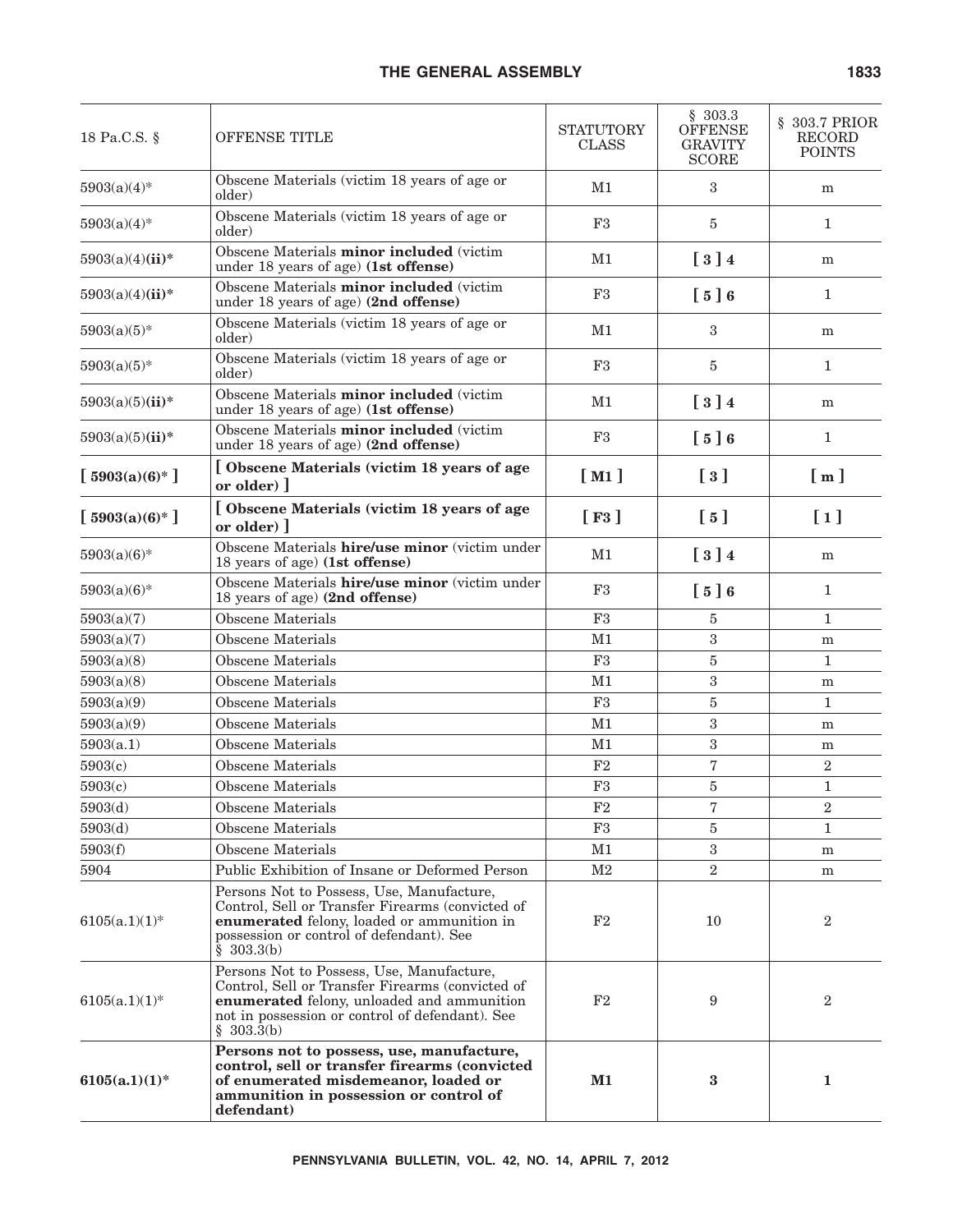| 18 Pa.C.S. §     | OFFENSE TITLE                                                                                                                                                                                                             | STATUTORY<br><b>CLASS</b> | \$303.3<br><b>OFFENSE</b><br><b>GRAVITY</b><br><b>SCORE</b> | § 303.7 PRIOR<br><b>RECORD</b><br><b>POINTS</b> |
|------------------|---------------------------------------------------------------------------------------------------------------------------------------------------------------------------------------------------------------------------|---------------------------|-------------------------------------------------------------|-------------------------------------------------|
| $6105(a.1)(1)$ * | Persons not to possess, use, manufacture,<br>control, sell or transfer firearms (convicted<br>of enumerated misdemeanor, unloaded and<br>ammunition not in possession or control of<br>defendant)                         | $M1$                      | 3                                                           | 1                                               |
| $6105(a.1)(2)$ * | Persons Not to Possess, Use, Manufacture,<br>Control, Sell or Transfer Firearms (failure to<br>relinquish firearm, person subject to active PFA,<br>loaded or ammunition in possession or control of<br>defendant)        | M1                        | 5                                                           | $\mathbf{1}$                                    |
| $6105(a.1)(2)$ * | Persons Not to Possess, Use, Manufacture,<br>Control, Sell or Transfer Firearms (failure to<br>relinquish firearm, person subject to active PFA,<br>unloaded and ammunition not in possession or<br>control of defendant) | M1                        | 4                                                           | $\mathbf{1}$                                    |
| $6105(a.1)(3)$ * | Persons not to possess, use, manufacture, control,<br>sell or transfer firearms (accept firearm from<br>person subject to active PFA, loaded or<br>ammunition in possession or control of<br>defendant)                   | M <sub>3</sub>            | $\overline{2}$                                              | m                                               |
| $6105(a.1)(3)$ * | Persons not to possess, use, manufacture, control,<br>sell or transfer firearms (accept firearm from<br>person subject to active PFA, unloaded and<br>ammunition not in possession or control of<br>defendant)            | M <sub>3</sub>            | $\mathbf 1$                                                 | ${\bf m}$                                       |
| $6105(a.1)(5)$ * | Persons not to possess, use, manufacture, control,<br>sell or transfer firearms (return firearm to<br>person with active PFA, loaded or ammunition in<br>possession or control of defendant)                              | M1                        | 6                                                           | $\mathbf{1}$                                    |
| $6105(a.1)(5)$ * | Person not to possess, use, manufacture, control,<br>sell or transfer firearms (return firearm to<br>person with active PFA, [ loaded ] unloaded<br>and ammunition not in possession or control of<br>defendant)          | M1                        | 5                                                           | $\mathbf{1}$                                    |
| $6106(a)(1)$ *   | Firearms, Not to be Carried Without a License<br>(ineligible; loaded or ammunition in possession or<br>control of defendant)                                                                                              | F3                        | 9                                                           | $\mathbf{1}$                                    |
| $6106(a)(1)$ *   | Firearms, Not to be Carried Without a License<br>(ineligible; unloaded and ammunition not in<br>possession or control of defendant)                                                                                       | F3                        | 7                                                           | $\mathbf 1$                                     |
| $6106(a)(2)$ *   | Firearms, Not to be Carried Without a<br>License (eligible; loaded and ammunition in<br>possession or control of defendant; with<br>other criminal activity)                                                              | F3                        | 9                                                           | $\mathbf{1}$                                    |
| $6106(a)(2)$ *   | Firearms, Not to be Carried Without a<br>License (eligible; unloaded and ammunition<br>not in possession or control of defendant;<br>with other criminal activity)                                                        | ${\bf F3}$                | 7                                                           | $\mathbf{1}$                                    |
| $6106(a)(2)$ *   | Firearms, Not to be Carried Without a License<br>(eligible; loaded or ammunition in possession or<br>control of defendant; no other criminal<br>activity)                                                                 | M1                        | 4                                                           | $\mathbf{1}$                                    |
| $6106(a)(2)$ *   | Firearms, Not to be Carried Without a License<br>(eligible; unloaded and ammunition not in<br>possession or control of defendant; no other<br>criminal activity)                                                          | M1                        | 3                                                           | $\mathbf{1}$                                    |
| 6107             | Prohibited Conduct during Emergency                                                                                                                                                                                       | M1                        | 3                                                           | $\mathbf{1}$                                    |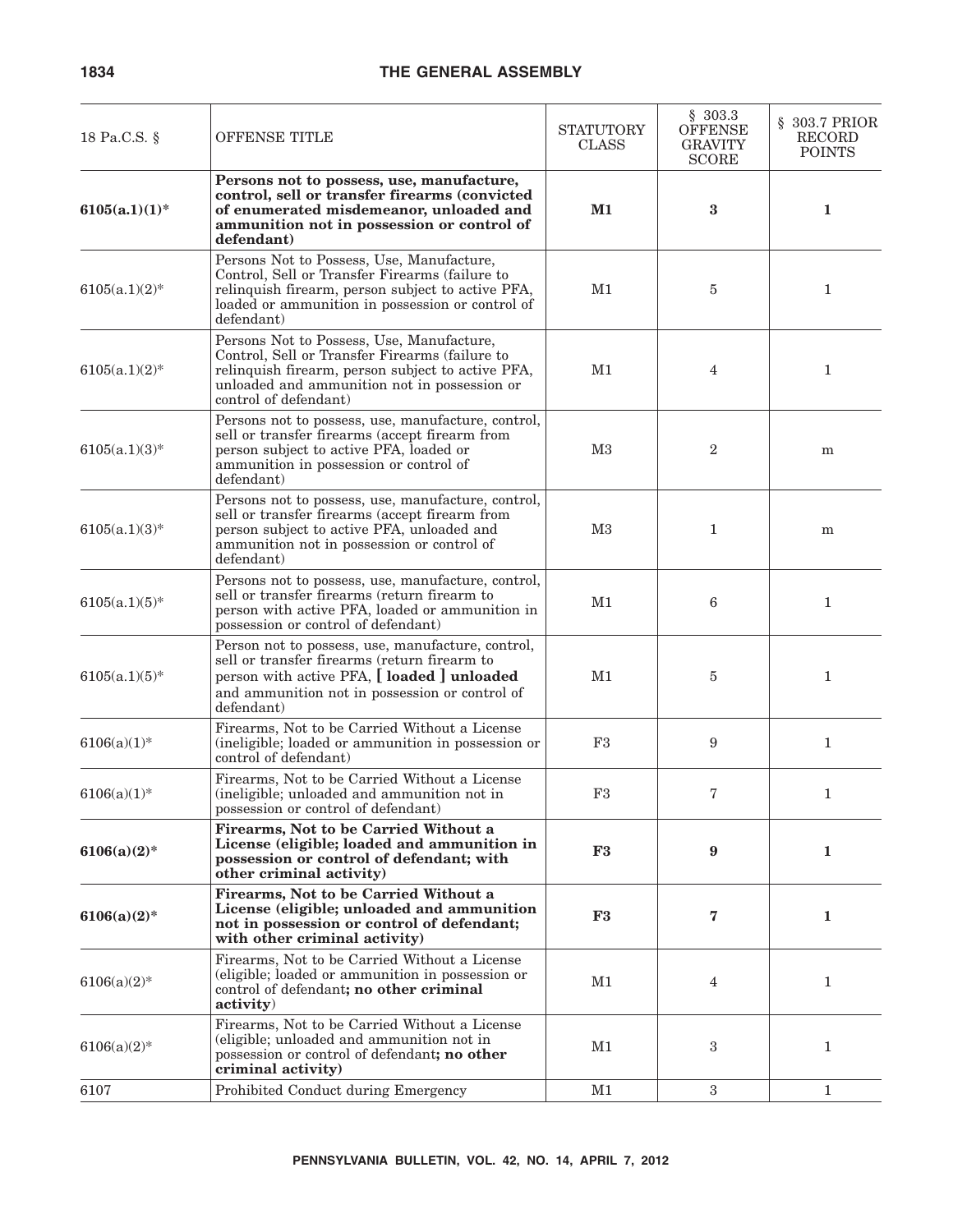| 18 Pa.C.S. §          | OFFENSE TITLE                                                                                                                                       | <b>STATUTORY</b><br><b>CLASS</b> | \$303.3<br><b>OFFENSE</b><br><b>GRAVITY</b><br><b>SCORE</b> | § 303.7 PRIOR<br>RECORD<br><b>POINTS</b> |
|-----------------------|-----------------------------------------------------------------------------------------------------------------------------------------------------|----------------------------------|-------------------------------------------------------------|------------------------------------------|
| 6108*                 | Carrying Firearms on Public Streets or Public<br>Property in Philadelphia (loaded or ammunition<br>in possession or control of defendant)           | M1                               | 5                                                           | $\mathbf{1}$                             |
| 6108*                 | Carrying Firearms on Public Streets or Public<br>Property in Philadelphia (unloaded and<br>ammunition not in possession or control of<br>defendant) | M1                               | 4                                                           | $\mathbf{1}$                             |
| 6108.5                | Penalties for release of information (list of any<br>firearm or other weapon or ammunition ordered<br>to be relinquished)                           | M <sub>3</sub>                   | 1                                                           | ${\bf m}$                                |
| 6110.1(a)             | Possession of Firearm by Minor                                                                                                                      | M1                               | 3                                                           | $\mathbf{1}$                             |
| 6110.1(c)             | Possession of Firearms by Minor (responsibility<br>of adult)                                                                                        | F3                               | 7                                                           | $\mathbf{1}$                             |
| 6110.2*               | Possession of firearm with altered<br>manufacturer's number (loaded or ammunition in<br>possession or control of defendant)                         | [M1]F2                           | [5]10                                                       | $[1]2$                                   |
| $6110.2*$             | Possession of firearm with altered<br>manufacturer's number (unloaded and<br>ammunition not in possession or control of<br>defendant)               | [M1]F2                           | $\lceil 4 \rceil 9$                                         | $[1]2$                                   |
| 6111(g)(1)            | Sale or Transfer of Firearms                                                                                                                        | M <sub>2</sub>                   | $\overline{2}$                                              | ${\bf m}$                                |
| 6111(g)(2)            | Sale or Transfer of Firearms                                                                                                                        | F3                               | 8                                                           | $\mathbf{1}$                             |
| 6111(g)(3)(3.1)       | Sale or Transfer of Firearms                                                                                                                        | F3                               | 5                                                           | $\mathbf{1}$                             |
| 6111(g)(4)            | Sale or Transfer of Firearms                                                                                                                        | F <sub>3</sub>                   | 8                                                           | $\mathbf{1}$                             |
| 6111(h)               | Sale or Transfer of Firearms (subsequent)                                                                                                           | F <sub>2</sub>                   | 9                                                           | $\overline{2}$                           |
| 6112                  | Retail Dealer Required to be Licensed                                                                                                               | M1                               | 3                                                           | $\mathbf{1}$                             |
| 6113                  | Licensing of Dealers                                                                                                                                | M1                               | 3                                                           | $\mathbf{1}$                             |
| 6115                  | Loans, Lending, Giving Firearms Prohibited                                                                                                          | M1                               | 3                                                           | $\mathbf{1}$                             |
| 6116                  | False Evidence of Identity                                                                                                                          | M1                               | 3                                                           | $\mathbf{1}$                             |
| 6117                  | Altering Marks of Identification                                                                                                                    | F2                               | 7                                                           | $\overline{2}$                           |
| 6121                  | Certain Bullets Prohibited                                                                                                                          | F3                               | 5                                                           | $\mathbf{1}$                             |
| 6122                  | Proof of License                                                                                                                                    | M1                               | 3                                                           | $\mathbf{1}$                             |
| 6161                  | Carrying Explosives                                                                                                                                 | M <sub>2</sub>                   | 3                                                           | m                                        |
| 6162                  | <b>Shipping Explosives</b>                                                                                                                          | M <sub>3</sub>                   | 3                                                           | m                                        |
| $6301(a)(1)(i)[*]$    | Corruption of Minors                                                                                                                                | M1                               | 4                                                           | m                                        |
| 6301(a)(1)(ii)[ $*$ ] | Corruption of Minors through course of<br>conduct (when of a sexual nature)                                                                         | [M1]F3                           | [5]6                                                        | $\mathbf{1}$                             |
| 6301(a)(2)            | Corruption of Minors (second violation of truancy<br>in year)                                                                                       | M3                               | $\mathbf{1}$                                                | m                                        |
| 6302                  | Sale or Lease of Weapons                                                                                                                            | M1                               | $\overline{4}$                                              | ${\bf m}$                                |
| 6303                  | Sale of Starter Pistols                                                                                                                             | M1                               | $\overline{4}$                                              | m                                        |
| 6304                  | Sale of Air Rifles                                                                                                                                  | M3                               | $\mathbf{1}$                                                | m                                        |
| 6306                  | Furnish Cigarettes to Minors (3rd and<br>subsequent offenses)                                                                                       | M3                               | $\mathbf{1}$                                                | m                                        |
| 6307                  | Misrepresentation of Age to Secure Alcohol<br>(subsequent offense)                                                                                  | M3                               | $\mathbf{1}$                                                | m                                        |
| 6309                  | Representing that Minor is of Age                                                                                                                   | M3                               | 1                                                           | m                                        |
| 6310                  | Inducement of Minors to Buy Liquor                                                                                                                  | M3                               | $\mathbf{1}$                                                | m                                        |
| 6310.1                | Selling Liquor to Minors                                                                                                                            | M3                               | $\mathbf{1}$                                                | m                                        |
| 6310.2                | Manufacture or Sale of False ID                                                                                                                     | M <sub>2</sub>                   | $\overline{2}$                                              | m                                        |
| 6310.3                | Carrying False ID (subsequent offense)                                                                                                              | M3                               | $\mathbf{1}$                                                | m                                        |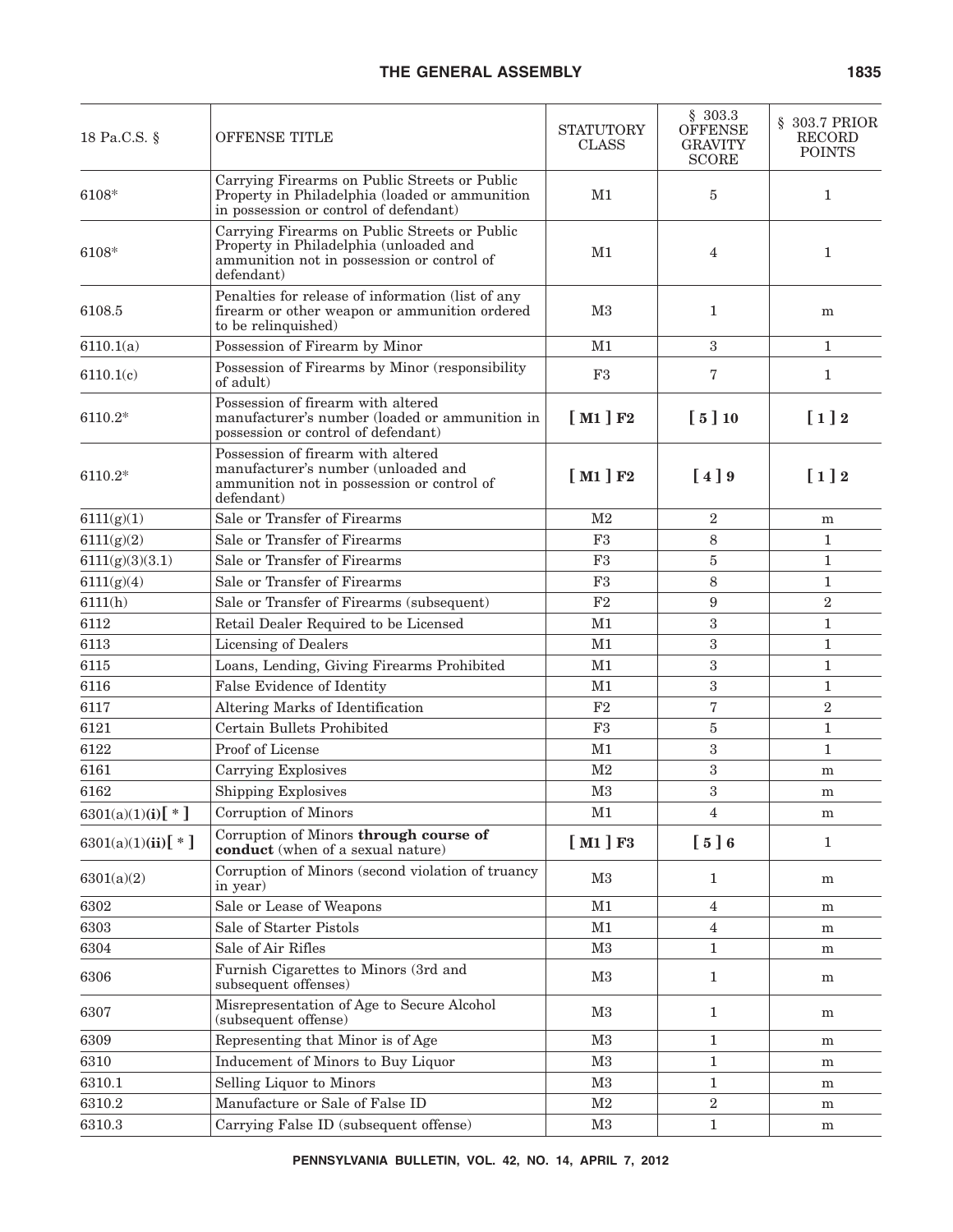| 18 Pa.C.S. §  | OFFENSE TITLE                                                                            | <b>STATUTORY</b><br><b>CLASS</b> | \$303.3<br><b>OFFENSE</b><br><b>GRAVITY</b><br><b>SCORE</b>            | § 303.7 PRIOR<br>RECORD<br><b>POINTS</b>                           |
|---------------|------------------------------------------------------------------------------------------|----------------------------------|------------------------------------------------------------------------|--------------------------------------------------------------------|
| 6311          | Tattooing and body piercing (first offense)                                              | M <sub>3</sub>                   | $\mathbf{1}$                                                           | m                                                                  |
| 6311          | Tattooing and body piercing (second/subsequent<br>offense within one year)               | M <sub>2</sub>                   | $\overline{2}$                                                         | m                                                                  |
| 6312(b)       | Sexual Abuse of Children (photographing, etc.)                                           | F <sub>2</sub>                   | [7]8                                                                   | $\overline{2}$                                                     |
| 6312(c)       | Sexual Abuse of Children (dissemination, etc.;<br>first offense)                         | F <sub>3</sub>                   | 6                                                                      | $\mathbf{1}$                                                       |
| 6312(c)       | Sexual Abuse of Children (dissemination, etc.;<br>second/subsequent offense)             | F <sub>2</sub>                   | 8                                                                      | $\overline{2}$                                                     |
| 6312(d)       | Possession of Child Pornography (first offense)                                          | F3                               | [5]6                                                                   | $\mathbf{1}$                                                       |
| 6312(d)       | Possession of Child Pornography<br>(second/subsequent offense)                           | F <sub>2</sub>                   | 8                                                                      | $\overline{2}$                                                     |
| 6318          | Unlawful contact or communication with minor<br>(if underlying offense is less than F3)  | F3                               | 6                                                                      | 1                                                                  |
| 6318          | Unlawful contact or communication with minor<br>(if underlying offense is F3 or greater) | same as<br>underlying<br>offense | same as<br>underlying<br>offense, or OGS<br>6, whichever is<br>greater | same as<br>underlying<br>offense, or 1,<br>whichever is<br>greater |
| 6319(a)       | Solicitation of minors to traffic drugs (general<br>provision)                           | F <sub>2</sub>                   | 9                                                                      | $\overline{2}$                                                     |
| 6319(b)       | Solicitation of minors to traffic drugs (drug-free<br>school zone)                       | F1                               | 10                                                                     | 3                                                                  |
| 6320          | Sexual exploitation of children                                                          | F2                               | 9                                                                      | $\overline{2}$                                                     |
| 6501(a)(1)(2) | Scattering Rubbish (2nd; subsequent offense)                                             | M3                               | $\mathbf{1}$                                                           | m                                                                  |
| 6501(a)(3)    | Scattering Rubbish (1st offense)                                                         | M <sub>2</sub>                   | $\overline{2}$                                                         | m                                                                  |
| 6501(a)(3)    | Scattering Rubbish (2nd; subsequent offense)                                             | M1                               | 3                                                                      | m                                                                  |
| 6504          | <b>Public Nuisances</b>                                                                  | M <sub>2</sub>                   | $\boldsymbol{2}$                                                       | m                                                                  |
| 6703          | <b>Military Decorations</b>                                                              | M <sub>3</sub>                   | $\mathbf{1}$                                                           | m                                                                  |
| 6707          | False Registration of Domestic Animals                                                   | M <sub>3</sub>                   | $\mathbf{1}$                                                           | m                                                                  |
| 6709          | Use of Union Labels                                                                      | M <sub>3</sub>                   | $\mathbf{1}$                                                           | m                                                                  |
| 6901          | <b>Extension of Water Line</b>                                                           | M <sub>3</sub>                   | $\mathbf{1}$                                                           | m                                                                  |
| 6910          | Unauthorized Sale of Tickets                                                             | M <sub>3</sub>                   | $\mathbf{1}$                                                           | m                                                                  |
| 7102          | Drugs to Race Horses                                                                     | M1                               | $\boldsymbol{3}$                                                       | m                                                                  |
| 7103          | Horse Racing                                                                             | M <sub>3</sub>                   | 1                                                                      | ${\bf m}$                                                          |
| 7104          | Fortune Telling                                                                          | M3                               | 1                                                                      | m                                                                  |
| 7107          | Unlawful Actions by Athlete Agents                                                       | M1                               | $\overline{3}$                                                         | m                                                                  |
| 7302(a)       | Sale of Solidified Alcohol                                                               | $\rm M2$                         | $\overline{2}$                                                         | ${\bf m}$                                                          |
| 7302(b)       | Labeling of Solidified Alcohol                                                           | M1                               | $\sqrt{3}$                                                             | ${\bf m}$                                                          |
| 7303          | Sale or Illegal Use of Solvents                                                          | M3                               | $\mathbf{1}$                                                           | ${\bf m}$                                                          |
| 7306          | <b>Incendiary Devices</b>                                                                | M1                               | $\boldsymbol{3}$                                                       | m                                                                  |
| 7307          | Out of State Convict Made Goods                                                          | M <sub>2</sub>                   | $\overline{2}$                                                         | ${\bf m}$                                                          |
| 7308          | Unlawful Advertising of Insurance Business                                               | $\rm M2$                         | $\sqrt{2}$                                                             | ${\bf m}$                                                          |
| 7309          | Unlawful Coercion in Contracting Insurance                                               | M1                               | $\boldsymbol{3}$                                                       | m                                                                  |
| 7310          | Furnishing Free Insurance                                                                | $\rm M3$                         | $\mathbf{1}$                                                           | m                                                                  |
| 7311          | <b>Unlawful Collection Agency Practices</b>                                              | M3                               | $\mathbf{1}$                                                           | ${\bf m}$                                                          |
| 7312          | Debt Pooling                                                                             | M3                               | $\mathbf{1}$                                                           | m                                                                  |
| 7313          | Buying Food Stamps (>\$1,000)                                                            | $\rm F3$                         | 5                                                                      | $\mathbf{1}$                                                       |
| 7313          | Buying Food Stamps (<\$1,000)                                                            | M1                               | $\sqrt{3}$                                                             | m                                                                  |
| 7314          | Fraudulent Traffic in Food Orders (>\$1,000)                                             | F3                               | $\bf 5$                                                                | $\mathbf{1}$                                                       |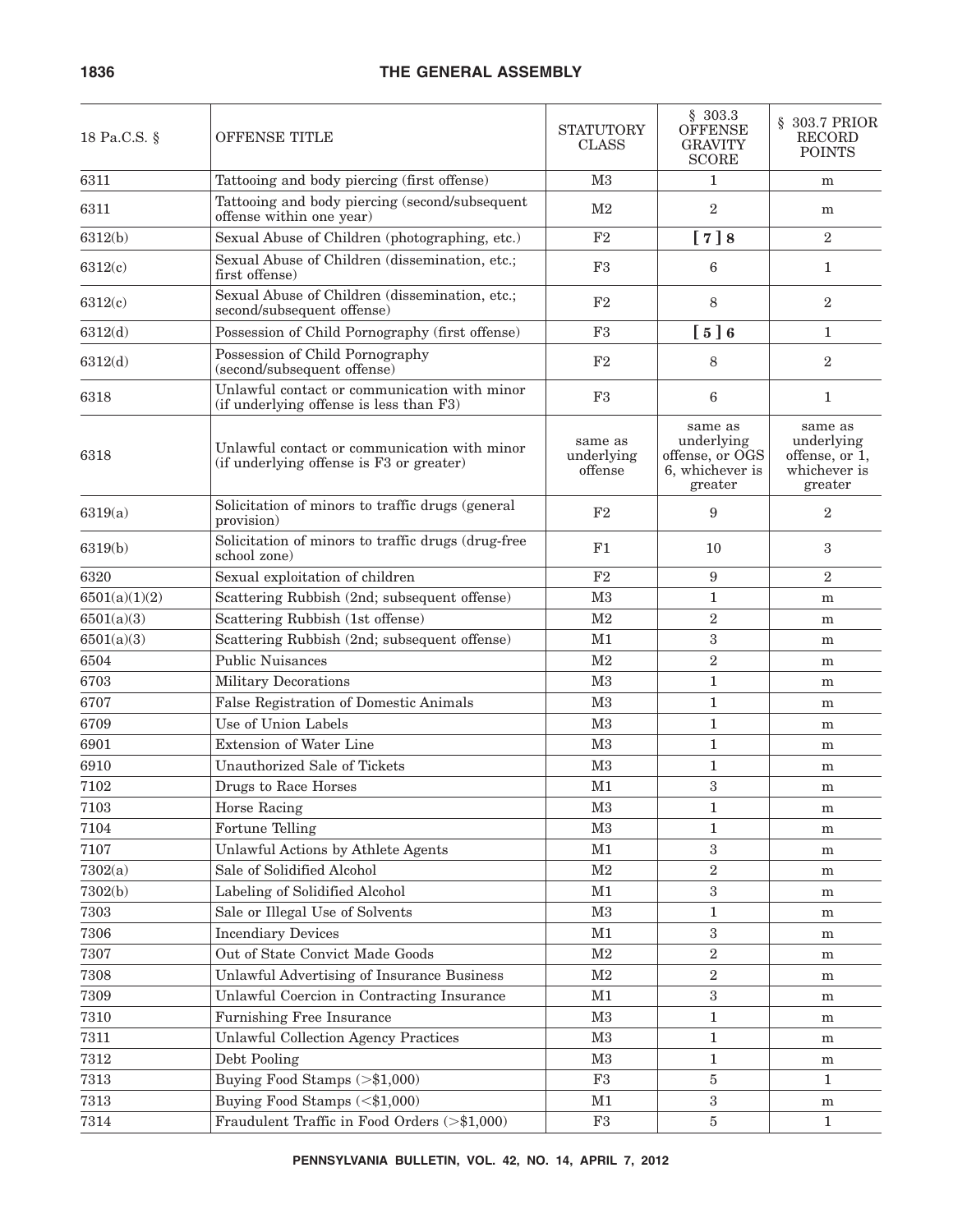| 18 Pa.C.S. § | OFFENSE TITLE                                                                                                      | <b>STATUTORY</b><br><b>CLASS</b> | \$303.3<br><b>OFFENSE</b><br><b>GRAVITY</b><br><b>SCORE</b> | § 303.7 PRIOR<br>RECORD<br><b>POINTS</b> |
|--------------|--------------------------------------------------------------------------------------------------------------------|----------------------------------|-------------------------------------------------------------|------------------------------------------|
| 7314         | Fraudulent Traffic in Food Orders (<\$1,000)                                                                       | M1                               | 3                                                           | m                                        |
| 7316         | Keeping Bucket-Shop                                                                                                | M <sub>3</sub>                   | $\mathbf{1}$                                                | m                                        |
| 7317         | Accessories, Bucket-Shop                                                                                           | M <sub>3</sub>                   | $\mathbf{1}$                                                | m                                        |
| 7318         | Maintaining Bucket-Shop Premises                                                                                   | M <sub>3</sub>                   | $\mathbf{1}$                                                | m                                        |
| 7319         | <b>Bucket-Shop Contracts</b>                                                                                       | M <sub>3</sub>                   | $\mathbf{1}$                                                | m                                        |
| 7321         | Lie Detector Tests                                                                                                 | M <sub>2</sub>                   | $\boldsymbol{2}$                                            | m                                        |
| 7322         | Demanding Property to Secure Employment                                                                            | M <sub>3</sub>                   | $\mathbf{1}$                                                | m                                        |
| 7323         | Discrimination on Account of Uniform                                                                               | M <sub>2</sub>                   | 2                                                           | m                                        |
| 7324         | Unlawful Sale of Dissertations, Theses, Term<br>Papers                                                             | $_{\rm M3}$                      | 1                                                           | m                                        |
| 7326         | Disclosure of Confidential Tax Information                                                                         | M <sub>3</sub>                   | $\mathbf{1}$                                                | m                                        |
| 7328         | Operation of Certain Establishments                                                                                | M <sub>3</sub>                   | $\mathbf{1}$                                                | m                                        |
| 7503         | Interest of Certain Architects in Public Works<br>Contracts                                                        | $_{\rm M3}$                      | 1                                                           | m                                        |
| 7504         | Appointment of Special Police                                                                                      | M <sub>3</sub>                   | 1                                                           | m                                        |
| 7507         | <b>Breach of Privacy</b>                                                                                           | M <sub>2</sub>                   | 2                                                           | m                                        |
| 7507.1(a)(1) | Invasion of privacy, view photograph, etc.,<br><b>person without consent</b> (single violation)                    | M3                               | $[1]2$                                                      | m                                        |
| 7507.1(a)(1) | Invasion of privacy, view photograph, etc.,<br>person without consent (more than one<br>violation)                 | M <sub>2</sub>                   | 3                                                           | m                                        |
| 7507.1(a)(2) | Invasion of privacy, photograph, view,<br>intimate parts of a person (single violation)                            | $\mathbf{M}3$                    | $[1]2$                                                      | m                                        |
| 7507.1(a)(2) | Invasion of privacy, photograph, view,<br>intimate parts of a person (more than one<br>violation)                  | $\mathbf{M2}$                    | 3                                                           | m                                        |
| 7507.1(a)(3) | Invasion of privacy, transfer image by<br>telephone, email, internet, etc. (single<br>violation)                   | $\mathbf{M}3$                    | $\left[1\right]2$                                           | m                                        |
| 7507.1(a)(3) | Invasion of privacy photograph, transfer<br>image by telephone, email, internet, etc.<br>(more than one violation) | $\mathbf{M2}$                    | 3                                                           | m                                        |
| 7508.2(b)(1) | Operation of methamphetamine laboratory<br>(knowingly causes a chemical reaction)                                  | F2                               | 8                                                           | $\bf{2}$                                 |
| 7508.2(b)(2) | Operation of methamphetamine laboratory<br>(knowingly causes a chemical reaction<br>within 1,000 feet of a school) | F1                               | 9                                                           | 3                                        |
| 7509(a)      | Furnishing drug-free urine (unlawful sale or<br>attempt)                                                           | M3                               | $\mathbf{1}$                                                | m                                        |
| 7509(b)      | Furnishing drug-free urine (use or attempt)                                                                        | M3                               | $\mathbf{1}$                                                | m                                        |
| 7510(b)(1)   | Municipal housing code avoidance (4th<br>conviction)                                                               | M <sub>2</sub>                   | $\mathbf{2}$                                                | m                                        |
| 7510(b)(2)   | Municipal housing code avoidance (5th or<br>subsequent conviction)                                                 | M1                               | 3                                                           | m                                        |
| $7512\,$     | Criminal use of communication facility                                                                             | $\rm F3$                         | 5                                                           | $\mathbf{1}$                             |
| 7515         | Contingent compensation                                                                                            | M3                               | $\mathbf{1}$                                                | m                                        |
| 7516         | Greyhound racing                                                                                                   | M1                               | $\sqrt{3}$                                                  | m                                        |
| 7517         | Commemorative service demonstration activities                                                                     | M3                               | $\mathbf{1}$                                                | m                                        |
| 7611         | Unlawful use of a computer                                                                                         | F3                               | $\overline{7}$                                              | $\mathbf{1}$                             |
| 7612         | Disruption of computer service                                                                                     | F3                               | $\overline{7}$                                              | $\mathbf{1}$                             |
| 7613         | Computer theft                                                                                                     | F3                               | $\,7$                                                       | $\mathbf{1}$                             |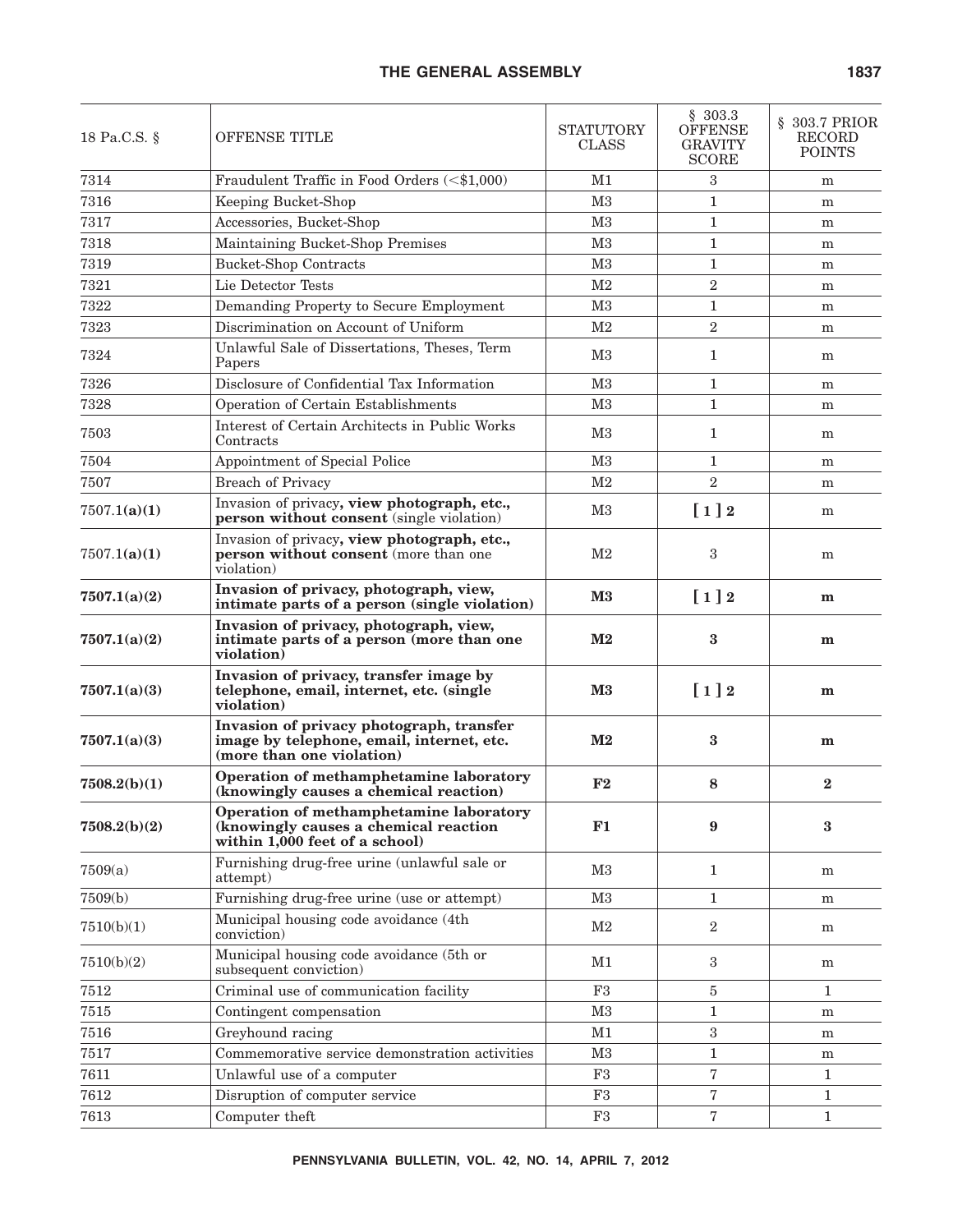| 18 Pa.C.S. § | OFFENSE TITLE                                                                                           | <b>STATUTORY</b><br><b>CLASS</b> | \$303.3<br><b>OFFENSE</b><br><b>GRAVITY</b><br><b>SCORE</b> | 303.7 PRIOR<br>§.<br><b>RECORD</b><br><b>POINTS</b> |
|--------------|---------------------------------------------------------------------------------------------------------|----------------------------------|-------------------------------------------------------------|-----------------------------------------------------|
| 7614(b)(1)   | Unlawful duplication (value of \$2,500 or less)                                                         | F3                               | 5                                                           | 1                                                   |
| 7614(b)(2)   | Unlawful duplication (value of greater than<br>\$2,500                                                  | F2                               |                                                             | $\mathbf{2}$                                        |
| 7615         | Computer trespass                                                                                       | F3                               | 7                                                           | $\mathbf{1}$                                        |
| 7616         | Distribution of computer virus                                                                          | F3                               | 7                                                           | 1                                                   |
| 7624(1)      | Internet service provider (child pornography<br>violation, 1st offense)                                 | $\rm M3$                         |                                                             | m                                                   |
| 7624(2)      | Internet service provider (child pornography<br>violation, 2nd offense)                                 | $\rm M2$                         | $\overline{2}$                                              | m                                                   |
| 7624(3)      | Internet service provider (child pornography<br>violation, 3rd or subsequent offense)                   | F3                               | 5                                                           | 1                                                   |
| 7661(b)(1)   | Unlawful transmission of electronic mail (value)<br>of less than $$2,500$                               | $\rm M3$                         |                                                             | m                                                   |
| 7661(b)(2)   | Unlawful transmission of electronic mail<br>(damage/reckless disregard, value of \$2,500 or<br>greater) | M1                               | 5                                                           | m                                                   |
| 7661(b)(3)   | Unlawful transmission of electronic mail<br>(damage/malicious act, value of \$2,500 or<br>greater)      | F3                               |                                                             | $\mathbf{1}$                                        |

\* = Subcategorized Offenses. See 303.3(b).

M = Other Misdemeanor Offenses. See 303.7(a)(5).

INCHOATE = Inchoates to 4 point PRS offenses. See  $\S$  303.7(c) and 303.8(b) for all other inchoates.

## **MISCELLANEOUS OFFENSES**

|  | (Chop Shop, Crime Victims, Child Abuse Reporting, Environmental) |  |  |  |  |
|--|------------------------------------------------------------------|--|--|--|--|
|  |                                                                  |  |  |  |  |

| <b>OFFENSE TITLE</b>                                                                                     | <b>STATUTORY</b><br><b>CLASS</b> | \$303.3<br><b>OFFENSE</b><br><b>GRAVITY</b><br><b>SCORE</b> | § 303.7 PRIOR<br><b>RECORD</b><br><b>POINTS</b> |
|----------------------------------------------------------------------------------------------------------|----------------------------------|-------------------------------------------------------------|-------------------------------------------------|
| MOTOR VEHICLE CHOP SHOP AND<br><b>ILLEGALLY OBTAINED AND ALTERED</b><br>PROPERTY ACT                     |                                  |                                                             |                                                 |
| Owning, operating or conducting a chop shop                                                              | F <sub>2</sub>                   | 7                                                           | $\overline{2}$                                  |
| Altered or illegally obtained property (alteration<br>or destruction of vehicle identification number)   | F3                               | 5                                                           | 1                                               |
| Altered or illegally obtained property (disposition<br>of vehicle)                                       | F3                               | 5                                                           | $\mathbf{1}$                                    |
| CRIME VICTIMS ACT                                                                                        |                                  |                                                             |                                                 |
| False claim for victim compensation                                                                      | M3                               | $\overline{2}$                                              | m                                               |
|                                                                                                          |                                  |                                                             |                                                 |
| <b>OFFENSE TITLE</b>                                                                                     | <b>STATUTORY</b><br><b>CLASS</b> | <b>OFFENSE</b><br><b>GRAVITY</b><br><b>SCORE</b>            | § 303.7 PRIOR<br><b>RECORD</b><br><b>POINTS</b> |
| Willful failure to pay child support (special<br>circumstances)                                          | $\mathbf{M}3$                    | 1                                                           | $\mathbf{m}$                                    |
| Penalties for failure to report or to refer<br>(suspected child abuse)—first violation                   | M <sub>3</sub>                   | $\overline{2}$                                              | m                                               |
| Penalties for failure to report or to refer<br>(suspected child abuse)—second or subsequent<br>violation | M <sub>2</sub>                   | 3                                                           | m                                               |
| <b>SOLID WASTE MANAGEMENT ACT</b>                                                                        |                                  |                                                             |                                                 |
| <b>Knowingly Transports, etc. Hazardous</b><br><b>Waste Without Permit</b>                               | F1                               | 9                                                           | 1                                               |
|                                                                                                          |                                  |                                                             | \$303.3                                         |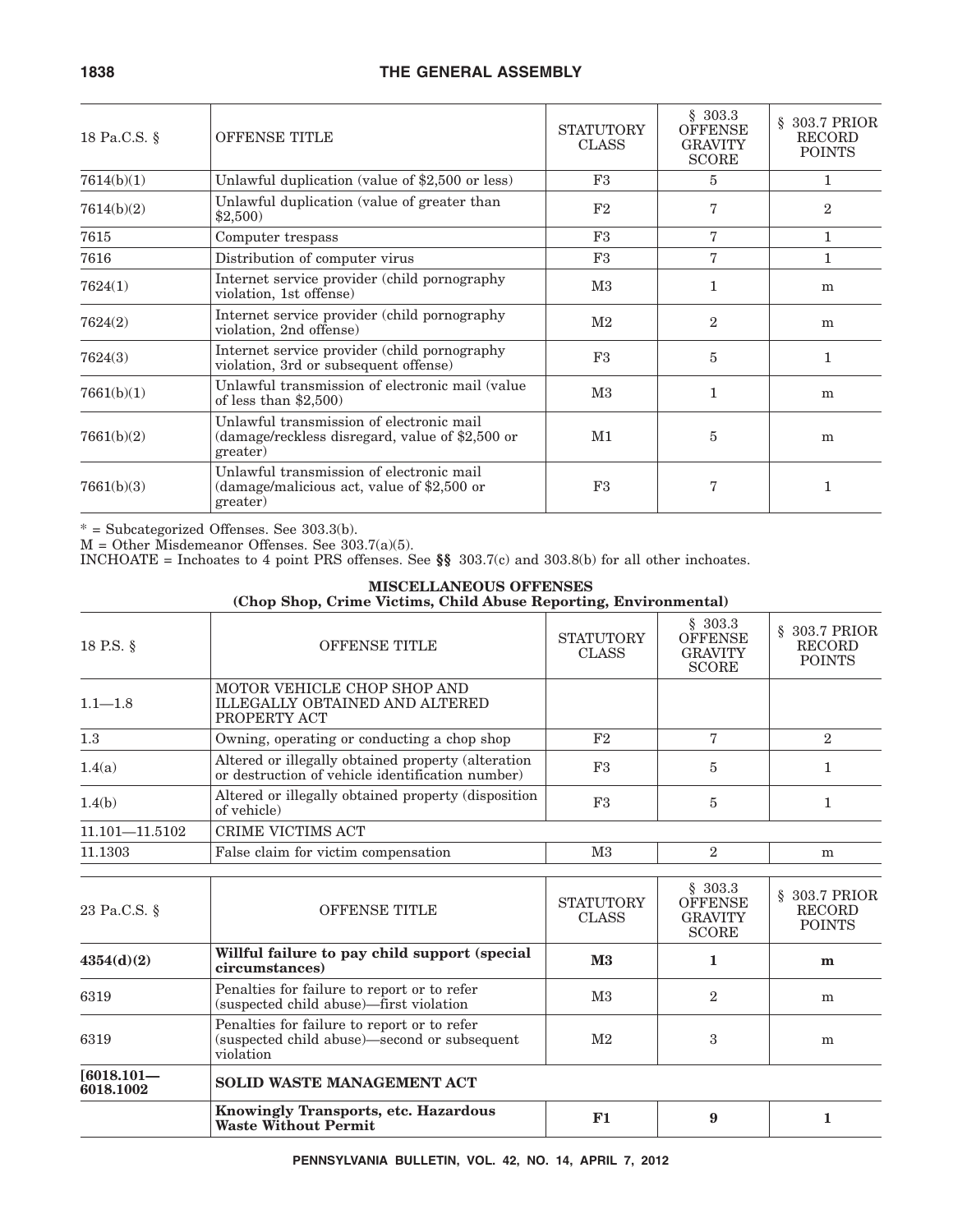| 23 Pa.C.S. § | OFFENSE TITLE                                      | STATUTORY<br><b>CLASS</b> | \$303.3<br><b>OFFENSE</b><br><b>GRAVITY</b><br><b>SCORE</b> | $$303.7$ PRIOR<br><b>RECORD</b><br><b>POINTS</b> |
|--------------|----------------------------------------------------|---------------------------|-------------------------------------------------------------|--------------------------------------------------|
|              | Transports, etc. Hazardous Waste Without<br>Permit | F2                        |                                                             | 2 <sup>1</sup>                                   |

\* = Subcategorized Offenses. See 303.3(b).

M = Other Misdemeanor Offenses. See 303.7(a)(5).

INCHOATE = Inchoates to 4 points PRS offenses. See 303.3(c) and 303.8(b) for all other inchoates.

| $\int$ 35 Pa.C.S. § | <b>OFFENSE TITLE</b>                                                | <b>STATUTORY</b><br><b>CLASS</b> | \$303.3<br><b>OFFENSE</b><br><b>GRAVITY</b><br><b>SCORE</b> | § 303.7 PRIOR<br><b>RECORD</b><br><b>POINTS</b> |  |  |
|---------------------|---------------------------------------------------------------------|----------------------------------|-------------------------------------------------------------|-------------------------------------------------|--|--|
|                     | <b>Violation of Act; DER Order</b>                                  | $\mathbf{M}3$                    |                                                             | m                                               |  |  |
| 691.1-691.1001      | <b>CLEAN STREAMS LAW</b>                                            |                                  |                                                             |                                                 |  |  |
|                     | <b>Violation of Act; DER Order</b>                                  | $\mathbf{M}3$                    |                                                             | m                                               |  |  |
| $4001 - 4015$       | AIR POLLUTION CONTROL ACT                                           |                                  |                                                             |                                                 |  |  |
|                     | <b>Knowingly Releases Hazardous Air</b><br>Pollutant                | F1                               | 9                                                           |                                                 |  |  |
|                     | <b>Violation of Act ; DER Order</b>                                 | $\mathbf{M}2$                    | $\bf{2}$                                                    | m                                               |  |  |
|                     | <b>Negligently Releases Hazardous Air</b><br>Pollution              | $\mathbf{M}3$                    |                                                             | m                                               |  |  |
| $721.1 - 721.17$    | <b>SAFE DRINKING WATER ACT</b>                                      |                                  |                                                             |                                                 |  |  |
|                     | <b>Knowingly Introduces Contaminant Into</b><br><b>Public Water</b> | M1                               | 3                                                           | m <sub>1</sub>                                  |  |  |

## **BOATS AND BOATING**

| 30 Pa.C.S. § | <b>OFFENSE TITLE</b>                                                                                              | <b>STATUTORY</b><br><b>CLASS</b> | \$303.3<br><b>OFFENSE</b><br><b>GRAVITY</b><br><b>SCORE</b> | § 303.7 PRIOR<br><b>RECORD</b><br><b>POINTS</b> |
|--------------|-------------------------------------------------------------------------------------------------------------------|----------------------------------|-------------------------------------------------------------|-------------------------------------------------|
| 5502         | Operating watercraft under influence of alcohol<br>or controlled substance (See mandatory provision<br>\$303.9(i) |                                  |                                                             | 303.7(a)<br>See §                               |
| 5502(a)(1)   | Incapable of safe operation; first offense                                                                        | M                                | $\mathbf{1}$                                                | m                                               |
| 5502(a)(1)   | Incapable of safe operation; second offense                                                                       | М                                | 1                                                           | 1                                               |
| 5502(a)(1)   | Incapable of safe operation; third/subsequent<br>offense                                                          | $\rm M2$                         | 3                                                           | $\mathbf{1}$                                    |
| 5502(a)(1)   | Refuse testing; first offense                                                                                     | M                                | $\mathbf{1}$                                                | m                                               |
| 5502(a)(1)   | Refuse testing; second offense                                                                                    | M <sub>1</sub>                   | 5                                                           | $\mathbf{1}$                                    |
| 5502(a)(1)   | Refuse testing; third/subsequent offense                                                                          | M1                               | 5                                                           | $\mathbf{1}$                                    |
| 5502(a)(1)   | Accident; first offense                                                                                           | M                                | $\mathbf{1}$                                                | m                                               |
| 5502(a)(1)   | Accident; second offense                                                                                          | M                                | $\mathbf{1}$                                                | $\mathbf{1}$                                    |
| 5502(a)(1)   | Accident; third offense                                                                                           | M1                               | $\overline{5}$                                              | $\mathbf{1}$                                    |
| 5502(a)(1)   | Accident; fourth/subsequent offense                                                                               | M <sub>1</sub>                   | 5                                                           | $\mathbf{1}$                                    |
| 5502(a)(2)   | BAC .08-<.10; first offense                                                                                       | М                                | $\mathbf{1}$                                                | m                                               |
| 5502(a)(2)   | BAC .08-<.10; second offense                                                                                      | M                                | $\mathbf{1}$                                                | $\mathbf{1}$                                    |
| 5502(a)(2)   | BAC .08-<.10; third/subsequent offense                                                                            | M <sub>2</sub>                   | 3                                                           | $\mathbf{1}$                                    |
| 5502(a.1)    | BAC .10-<.16; first offense                                                                                       | M                                | $\mathbf{1}$                                                | m                                               |
| 5502(a.1)    | BAC .10-<.16; second offense                                                                                      | M                                | $\mathbf{1}$                                                | $\mathbf{1}$                                    |
| 5502(a.1)    | BAC .10-<.16; third offense                                                                                       | M1                               | 5                                                           | $\mathbf{1}$                                    |
| 5502(a.1)    | BAC .10-<.16; fourth/subsequent offense                                                                           | M1                               | 5                                                           | $\mathbf{1}$                                    |
| 5502(a.2)    | BAC .16+; first offense                                                                                           | $\mathbf M$                      | 1                                                           | m                                               |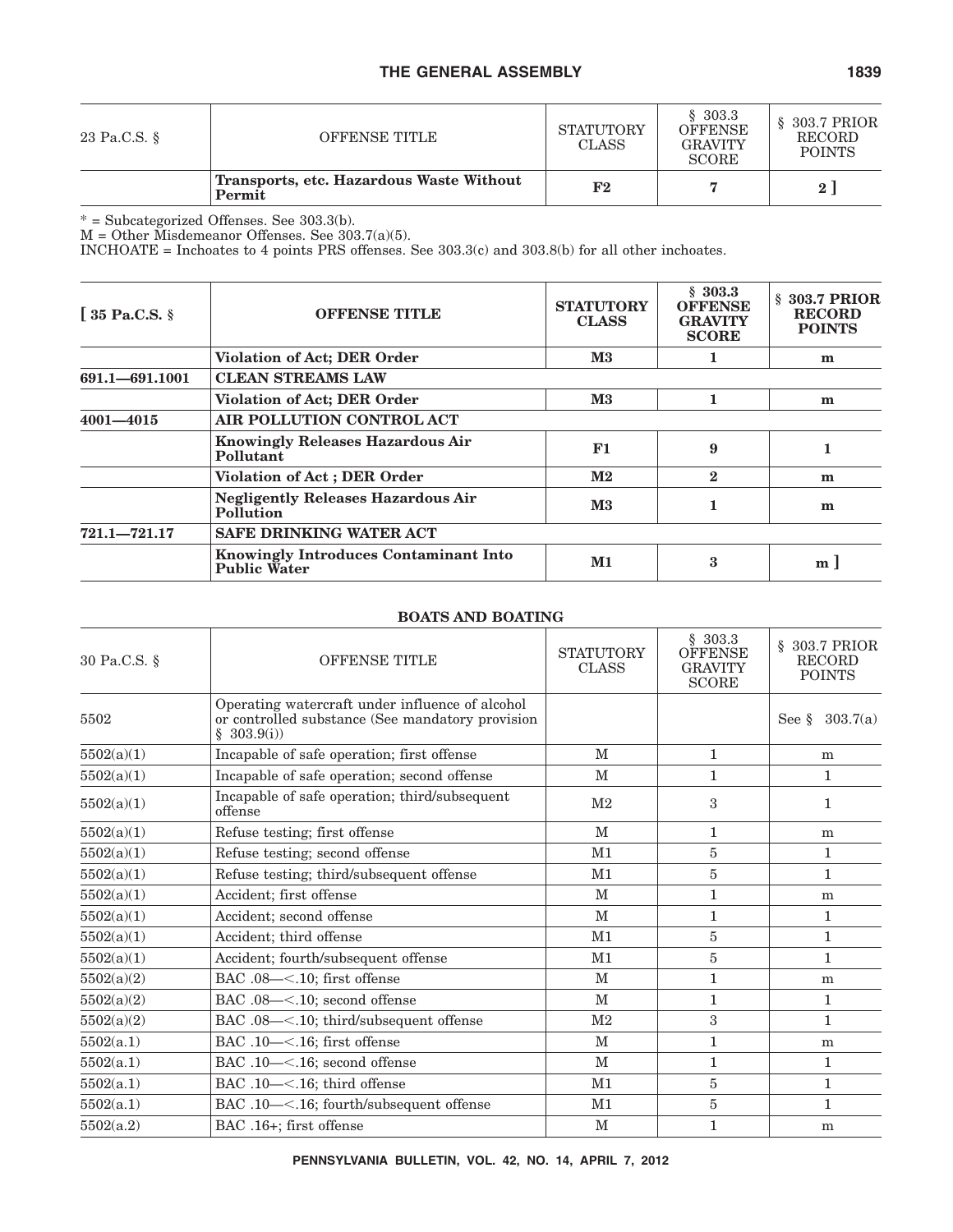| 30 Pa.C.S. § | OFFENSE TITLE                                                                                     | <b>STATUTORY</b><br><b>CLASS</b> | \$303.3<br><b>OFFENSE</b><br><b>GRAVITY</b><br><b>SCORE</b> | 303.7 PRIOR<br>§.<br><b>RECORD</b><br><b>POINTS</b> |
|--------------|---------------------------------------------------------------------------------------------------|----------------------------------|-------------------------------------------------------------|-----------------------------------------------------|
| 5502(a.2)    | BAC .16+; second offense                                                                          | M1                               | 5                                                           |                                                     |
| 5502(a.2)    | BAC .16+; third/subsequent offense                                                                | M1                               | 5                                                           | 1                                                   |
| 5502(a.3)    | Controlled substance; first offense                                                               | M                                |                                                             | m                                                   |
| 5502(a.3)    | Controlled substance; second offense                                                              | M1                               | 5                                                           | 1                                                   |
| 5502(a.3)    | Controlled substance; third/subsequent offense                                                    | M1                               | 5                                                           | $\mathbf{1}$                                        |
| 5502(a.4)    | Under 21 years of age; first offense                                                              | M                                |                                                             | m                                                   |
| 5502(a.4)    | Under 21 years of age; second offense                                                             | M                                |                                                             | 1                                                   |
| 5502(a.4)    | Under 21 years of age; third offense                                                              | M1                               | 5                                                           | 1                                                   |
| 5502(a.4)    | Under 21 years of age; fourth/subsequent offense                                                  | M1                               | $\overline{5}$                                              | $\mathbf{1}$                                        |
| 5502.1       | Homicide by watercraft while operating under<br>influence (See mandatory provision $\S$ 303.9(i)) | $[$ F3 $]$ F2                    | 10                                                          | $[1]2$                                              |
| 5502.2*      | Homicide by watercraft (when there is a<br>conviction for operating under the influence)          | M1                               | 8                                                           | 1                                                   |
| 5502.2*      | Homicide by watercraft (when there is not a<br>conviction for operating under the influence)      | M1                               | 6                                                           |                                                     |
| 5502.3       | Aggravated assault by watercraft while operating<br>under influence                               | F2                               | 7                                                           | $\overline{2}$                                      |

\* = Subcategorized Offenses. See 303.3(b).

M = Other Misdemeanor Offenses. See 303.7(a)(5).

**[ INCHOATE = Inchoates to 4 points PRS offenses. See 303.3(c) and 303.8(b) for all other inchoates. ]**

#### **DRUG ACT OFFENSES**

| 35 P.S.<br>$$780-113(a)$ | <b>OFFENSE TITLE</b>                                                                                         | <b>STATUTORY</b><br><b>CLASS</b> | \$303.3<br><b>OFFENSE</b><br><b>GRAVITY</b><br><b>SCORE</b> | § 303.7 PRIOR<br><b>RECORD</b><br><b>POINTS</b> |  |  |
|--------------------------|--------------------------------------------------------------------------------------------------------------|----------------------------------|-------------------------------------------------------------|-------------------------------------------------|--|--|
| (1)                      | Manufacture/Sale/Delivery of Adulterated Drug                                                                | $\mathbf{M}$                     | 4                                                           | m                                               |  |  |
| (2)                      | Adulteration of Controlled Substance                                                                         | M                                | $\overline{4}$                                              | m                                               |  |  |
| (3)                      | <b>False Advertisement</b>                                                                                   | $\mathbf{M}$                     | 4                                                           | m                                               |  |  |
| (4)                      | Removal of Detained Substance                                                                                | M                                | 5                                                           | m                                               |  |  |
| (5)                      | Adulteration of Sellable Controlled Substance                                                                | $\mathbf{M}$                     | 4                                                           | m                                               |  |  |
| (6)                      | Forging ID Under Act                                                                                         | $\mathbf{M}$                     | 5                                                           | m                                               |  |  |
| (7)                      | Defraud Trademark                                                                                            | $\mathbf{M}$                     | 5                                                           | m                                               |  |  |
| (8)                      | Selling Defrauded Trademark                                                                                  | M                                | 5                                                           | m                                               |  |  |
| (9)                      | Having Equipment to Defraud                                                                                  | M                                | 5                                                           | m                                               |  |  |
| (10)                     | Illegal Sale of Nonproprietary Drug                                                                          | $\mathbf{M}$                     | $\overline{4}$                                              | m                                               |  |  |
| (11)                     | <b>Illegal Pharmacy Operations</b>                                                                           | $\mathbf{M}$                     | 5                                                           | m                                               |  |  |
| $(12)^{*}$               | Acquisition of Controlled Substance by Fraud:                                                                |                                  |                                                             |                                                 |  |  |
|                          | Heroin $(>1,000 g)$                                                                                          | $\mathbf F$                      | 13                                                          | 3                                               |  |  |
|                          | Heroin $(100 \text{ g to } 1,000 \text{ g})$                                                                 | F                                | 11                                                          | $\boldsymbol{3}$                                |  |  |
|                          | Heroin $(50 \text{ g to } < 100 \text{ g})$                                                                  | $\mathbf F$                      | 10                                                          | 3                                               |  |  |
|                          | Heroin (10 g to $<$ 50 g)                                                                                    | $\mathbf F$                      | 8                                                           | $\boldsymbol{2}$                                |  |  |
|                          | Heroin $(1 g to < 10 g)$                                                                                     | $\mathbf F$                      | $\overline{7}$                                              | $\boldsymbol{2}$                                |  |  |
|                          | Heroin $(<1 g)$                                                                                              | F                                | 6                                                           | $\overline{2}$                                  |  |  |
|                          | Other Narcotics of Schedule I and II, Cocaine,<br>PCP, Methamphetamine $(>1,000 g)$                          | F                                | 13                                                          | 3                                               |  |  |
|                          | Other Narcotics of Schedule I and II, Cocaine,<br>PCP, Methamphetamine $(100 \text{ g to } 1,000 \text{ g})$ | $\mathbf{F}$                     | 11                                                          | 3                                               |  |  |
|                          | Other Narcotics of Schedule I and II, Cocaine,<br>PCP, Methamphetamine (50 g to $\lt 100$ g)                 | F                                | 10                                                          | 3                                               |  |  |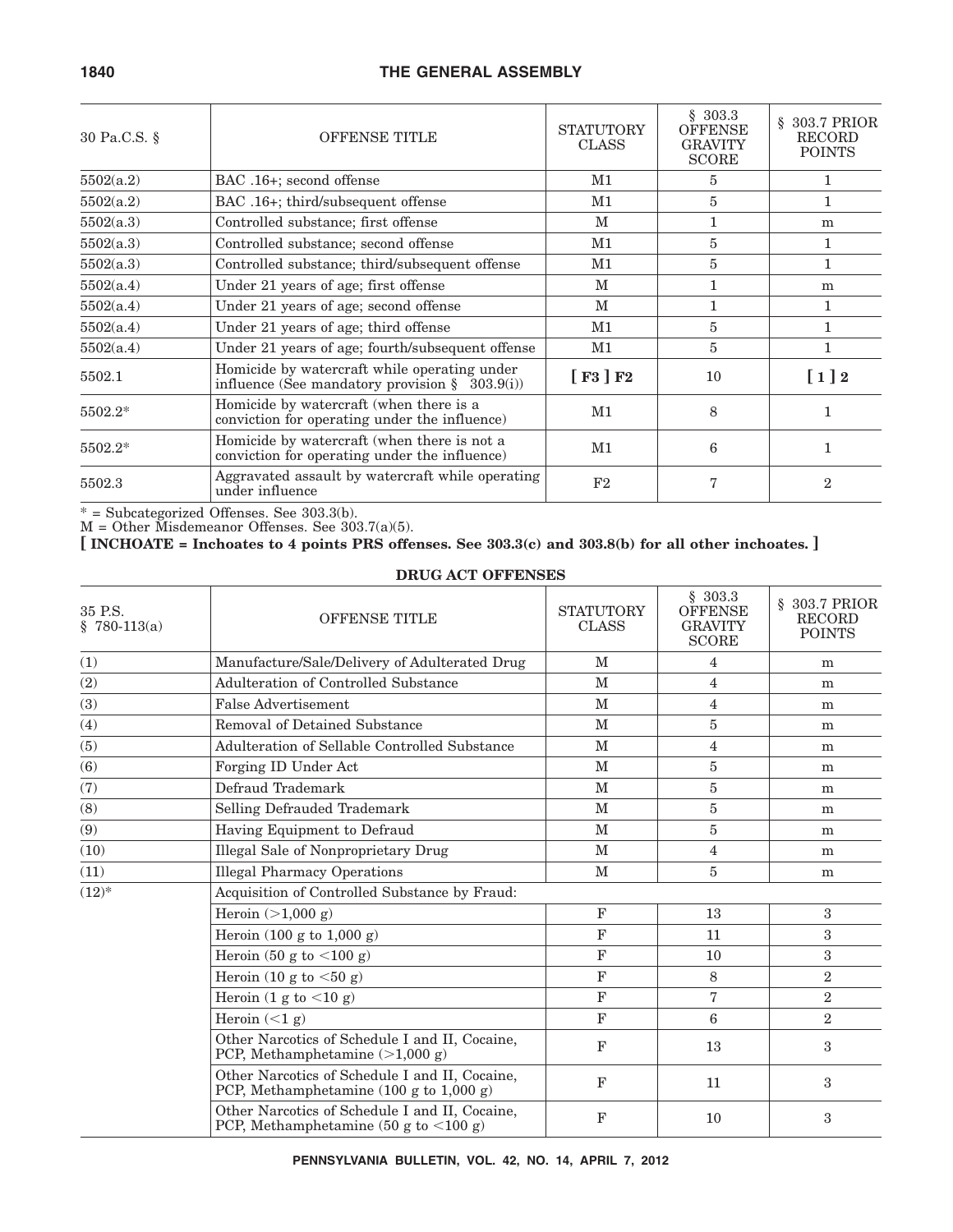| OFFENSE TITLE                                                                                                                        | <b>STATUTORY</b><br>CLASS                                                              | \$303.3<br><b>OFFENSE</b><br><b>GRAVITY</b><br><b>SCORE</b> | § 303.7 PRIOR<br><b>RECORD</b><br><b>POINTS</b> |
|--------------------------------------------------------------------------------------------------------------------------------------|----------------------------------------------------------------------------------------|-------------------------------------------------------------|-------------------------------------------------|
| Other Narcotics of Schedule I and II, Cocaine,<br>PCP, Methamphetamine (10 g to $\lt 50$ g)                                          | $\mathbf F$                                                                            | 8                                                           | $\overline{2}$                                  |
| Other Narcotics of Schedule I and II, Cocaine,<br>PCP, Methamphetamine ( $[2.5]$ 5 g to <10 g)                                       | $_{\rm F}$                                                                             | $\overline{7}$                                              | 2                                               |
| Other Narcotics of Schedule I and II, Cocaine,<br>PCP, Methamphetamine ( $\left[ \right. <2.5 \right]$ 2 g to $\left. <5 \right]$ g) | $\mathbf F$                                                                            | 6                                                           | $\overline{2}$                                  |
| Other Narcotics of Schedule I and II,<br>Cocaine, PCP, Methamphetamine $(<2 g)$                                                      | F                                                                                      | $\bf{5}$                                                    | $\mathbf{2}$                                    |
| $(1,000 \text{ pills or greater})$                                                                                                   | $_{\rm F}$                                                                             | 10                                                          | 3                                               |
| $(100 - <1,000 \text{ pills})$                                                                                                       | $\mathbf F$                                                                            | $\overline{7}$                                              | $\boldsymbol{2}$                                |
| MDMA (Ecstasy) (Schedule I, non-narcotic)<br>$(50 - < 100 \text{ pills})$                                                            | $\mathbf F$                                                                            | $\overline{5}$                                              | $\overline{2}$                                  |
| MDMA (Ecstasy) (Schedule I, non-narcotic)<br>$(1 - 50 \text{ pills})$                                                                | $\mathbf F$                                                                            | $\sqrt{3}$                                                  | $\sqrt{2}$                                      |
| Narcotic Prescription Pills of Schedule II<br>(including Oxycodone, OxyContin, Percocet)<br>$($ >100 pills $)$                       | $\mathbf F$                                                                            | 10                                                          | 3                                               |
| Narcotic Prescription Pills of Schedule II<br>(including Oxycodone, OxyContin, Percocet)<br>$(51-100 \text{ pills})$                 | $\mathbf F$                                                                            | 9                                                           | $\overline{2}$                                  |
| Narcotic Prescription Pills of Schedule II<br>(including Oxycodone, OxyContin, Percocet)<br>$(21-50 \text{ pills})$                  | $\mathbf F$                                                                            | 8                                                           | $\overline{2}$                                  |
| Narcotic Prescription Pills of Schedule II<br>(including Oxycodone, Oxycontin, Percocet) (1-20<br>pills)                             | $\mathbf F$                                                                            | $\,6$                                                       | $\boldsymbol{2}$                                |
| Marijuana ( $>1,000$ lbs. or $>5,000$ live plants)                                                                                   | F                                                                                      | 10                                                          | 3                                               |
| Marijuana (50 lbs. $[$ to $]$ —1,000 lbs. or 51<br>$\lceil$ to $\lceil -5,000 \rceil$ live plants)                                   | $\mathbf F$                                                                            | 8                                                           | $\boldsymbol{2}$                                |
| Marijuana (10 lbs. $[$ to $]$ —<50 lbs. or 21<br>$\lceil$ to $\lceil -51 \rceil$ live plants)                                        | $\mathbf F$                                                                            | 7                                                           | $\overline{2}$                                  |
| Marijuana (1 lb. $[$ to $]$ —<10 lbs. or 10<br>$\left[\right.$ to ]—<21 live plants)                                                 | $_{\rm F}$                                                                             | 5                                                           | $\overline{2}$                                  |
| Marijuana $(<1$ lb. or $<10$ live plants)                                                                                            | $\mathbf F$                                                                            | 3                                                           | $\overline{2}$                                  |
| Synthetic Marijuana (500 g or more)                                                                                                  | F                                                                                      | $[$ omnibus $5]$<br>11                                      | [1]3                                            |
| Synthetic Marijuana (250-<500 g)                                                                                                     | $\mathbf F$                                                                            | [omnibus 5]                                                 | [1]3                                            |
| Synthetic Marijuana $(100 - 250 g)$                                                                                                  | F                                                                                      | $[$ omnibus $5]$                                            | [1]3                                            |
| Synthetic Marijuana $(50 - <100 g)$                                                                                                  | F                                                                                      | $[$ omnibus $5]$<br>6                                       | [1]3                                            |
| Synthetic Marijuana $(25 - 50 g)$                                                                                                    | $\mathbf{F}$                                                                           | [omnibus 5]                                                 | $[1]2$                                          |
| Synthetic Marijuana (<25 g)                                                                                                          | $\mathbf{F}$                                                                           | $[$ omnibus $5]$<br>3                                       | $[1]2$                                          |
| Bath Salts (10 g or more)                                                                                                            | $\mathbf{F}$                                                                           | $[$ omnibus $5]$<br>10                                      | [1]3                                            |
| Bath Salts $(5 g < 10 g)$                                                                                                            | $\mathbf F$                                                                            | $[$ omnibus $5]$<br>9                                       | $[1]2$                                          |
|                                                                                                                                      | MDMA (Ecstasy) (Schedule I, non-narcotic)<br>MDMA (Ecstasy) (Schedule I, non-narcotic) |                                                             |                                                 |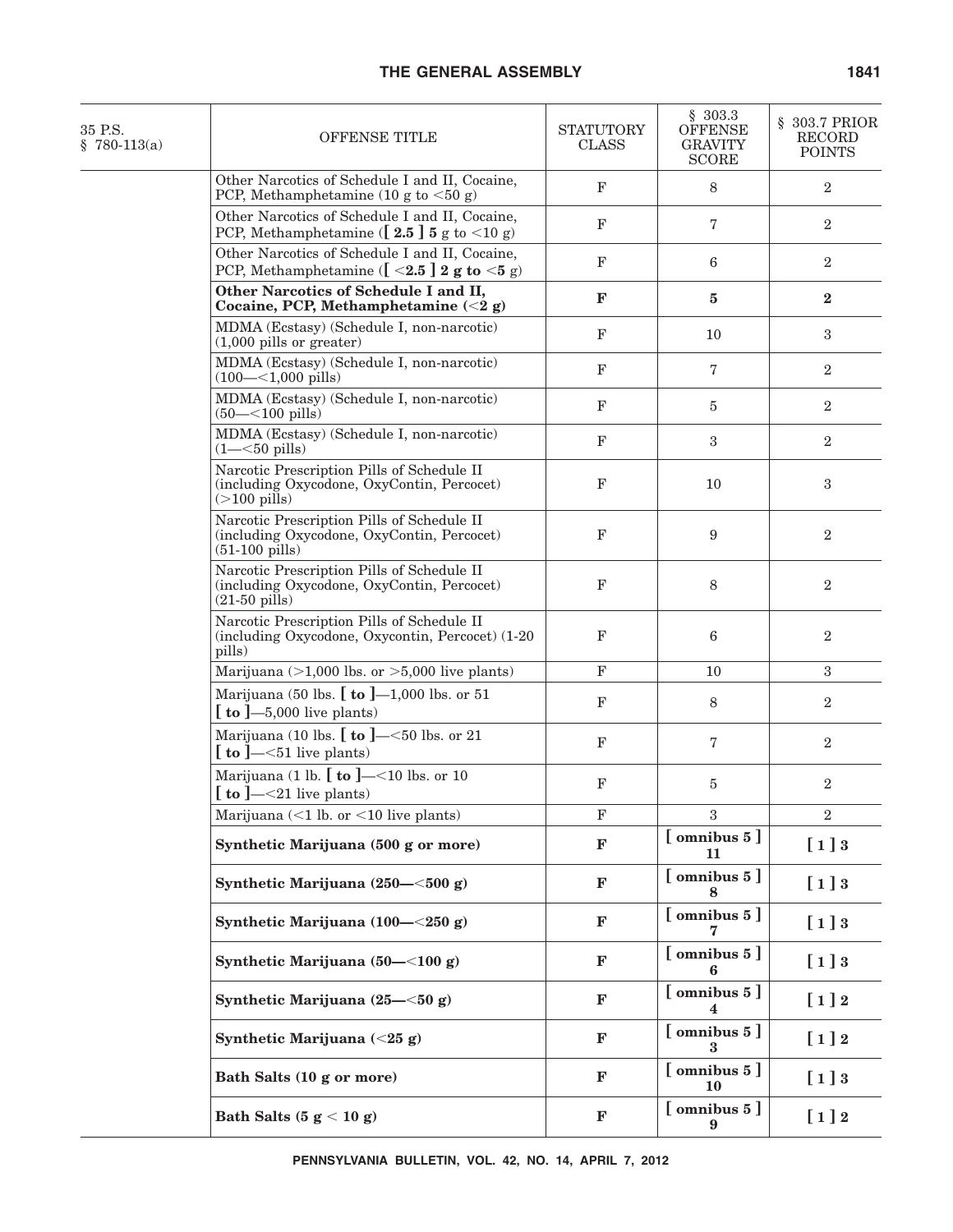| 35 P.S.<br>$$780-113(a)$ | <b>OFFENSE TITLE</b>                                                                                                                     | <b>STATUTORY</b><br><b>CLASS</b> | \$303.3<br><b>OFFENSE</b><br><b>GRAVITY</b><br><b>SCORE</b> | § 303.7 PRIOR<br>RECORD<br><b>POINTS</b> |
|--------------------------|------------------------------------------------------------------------------------------------------------------------------------------|----------------------------------|-------------------------------------------------------------|------------------------------------------|
|                          | Bath Salts $(2 g - < 5 g)$                                                                                                               | $\mathbf{F}$                     | $[$ omnibus $5]$<br>8                                       | $[1]2$                                   |
|                          | Bath Salts $(1 - < 2 g)$                                                                                                                 | $\mathbf{F}$                     | $[$ omnibus $5]$                                            | $[1]2$                                   |
|                          | Bath Salts $(<1 g)$                                                                                                                      | $\mathbf{F}$                     | $[$ omnibus $5]$<br>6                                       | $[1]2$                                   |
|                          | Schedule I and II Drugs not listed (including<br>GHB, LSD)                                                                               | $\mathbf{F}$                     | 5                                                           | $\overline{2}$                           |
|                          | Schedule III and IV Drugs                                                                                                                | $\mathbf F$                      | $\bf 5$                                                     | $\sqrt{2}$                               |
|                          | <b>Schedule V Drugs</b>                                                                                                                  | M                                | 3                                                           | ${\bf m}$                                |
| (13)                     | Dispense of Drugs to Drug Dependent Person                                                                                               | М                                | $\overline{4}$                                              | ${\bf m}$                                |
| $(14)^*$                 | Delivery by Practitioner:                                                                                                                |                                  |                                                             |                                          |
|                          | Heroin $(>1,000 g)$                                                                                                                      | $\mathbf F$                      | 13                                                          | $\sqrt{3}$                               |
|                          | Heroin (100 g $[$ to $]$ —1,000 g)                                                                                                       | $\mathbf F$                      | 11                                                          | 3                                        |
|                          | Heroin (50 g $[$ to ]—<100 g)                                                                                                            | $\mathbf F$                      | 10                                                          | 3                                        |
|                          | Heroin (10 g $[$ to ]—<50 g)                                                                                                             | $\mathbf F$                      | 8                                                           | $\overline{2}$                           |
|                          | Heroin $(1 g [to ]-<10 g)$                                                                                                               | $\mathbf F$                      | $\overline{7}$                                              | $\boldsymbol{2}$                         |
|                          | Heroin $(<1 g)$                                                                                                                          | $\mathbf F$                      | 6                                                           | $\overline{2}$                           |
|                          | Other Narcotics of Schedule I and II, Cocaine,<br>PCP, Methamphetamine $(>1,000 g)$                                                      | $\mathbf F$                      | 13                                                          | 3                                        |
|                          | Other Narcotics of Schedule I and II, Cocaine,<br>PCP, Methamphetamine (100 g $[$ to $]$ —1,000 g)                                       | $\mathbf F$                      | 11                                                          | 3                                        |
|                          | Other Narcotics of Schedule I and II, Cocaine,<br>PCP, Methamphetamine (50 g $\left[\right]$ to $\left]-$ < 100 g)                       | $\mathbf F$                      | 10                                                          | 3                                        |
|                          | Other Narcotics of Schedule I and II, Cocaine,<br>PCP, Methamphetamine (10 g $\left[\right]$ to $\left]-\leq 50$ g)                      | $_{\rm F}$                       | 8                                                           | $\overline{2}$                           |
|                          | Other Narcotics of Schedule I and II, Cocaine,<br>PCP, Methamphetamine ( $[2.5 \text{ g to }] 5 \text{ g}$ $-$ <10 g)                    | $_{\rm F}$                       | 7                                                           | $\overline{2}$                           |
|                          | Other Narcotics of Schedule I and II, Cocaine,<br>PCP, Methamphetamine ( $\left[ \begin{array}{c} 2.5 \end{array} \right]$ 2 g- $<$ 5 g) | $\mathbf F$                      | 6                                                           | $\overline{2}$                           |
|                          | Other Narcotics of Schedule I and II,<br>Cocaine, PCP, Methamphetamine $(<2 g)$                                                          | F                                | 5                                                           | $\bf{2}$                                 |
|                          | MDMA (Ecstasy) (Schedule I, non-narcotic)<br>$(1,000 \text{ pills or greater})$                                                          | $\mathbf{F}$                     | 10                                                          | 3                                        |
|                          | MDMA (Ecstasy) (Schedule I, non-narcotic)<br>$(100 - 1,000)$ pills)                                                                      | $\mathbf F$                      | 7                                                           | $\boldsymbol{2}$                         |
|                          | MDMA (Ecstasy) (Schedule I, non-narcotic)<br>$(50 - < 100 \text{ pills})$                                                                | $\mathbf F$                      | 5                                                           | $\boldsymbol{2}$                         |
|                          | MDMA (Ecstasy) (Schedule I, non-narcotic)<br>$(1 - 50 \text{ pills})$                                                                    | $_{\rm F}$                       | 3                                                           | $\boldsymbol{2}$                         |
|                          | Narcotic Prescription Pills of Schedule II<br>(including Oxycodone, OxyContin, Percocet)<br>$(>100 \text{ pills})$                       | F                                | 10                                                          | 3                                        |
|                          | Narcotic Prescription Pills of Schedule II<br>(including Oxycodone, OxyContin, Percocet)<br>$(51-100 \text{ pills})$                     | $_{\rm F}$                       | 9                                                           | $\boldsymbol{2}$                         |
|                          | Narcotic Prescription Pills of Schedule II<br>(including Oxycodone, OxyContin, Percocet)<br>$(21-50 \text{ pills})$                      | $\mathbf F$                      | 8                                                           | $\boldsymbol{2}$                         |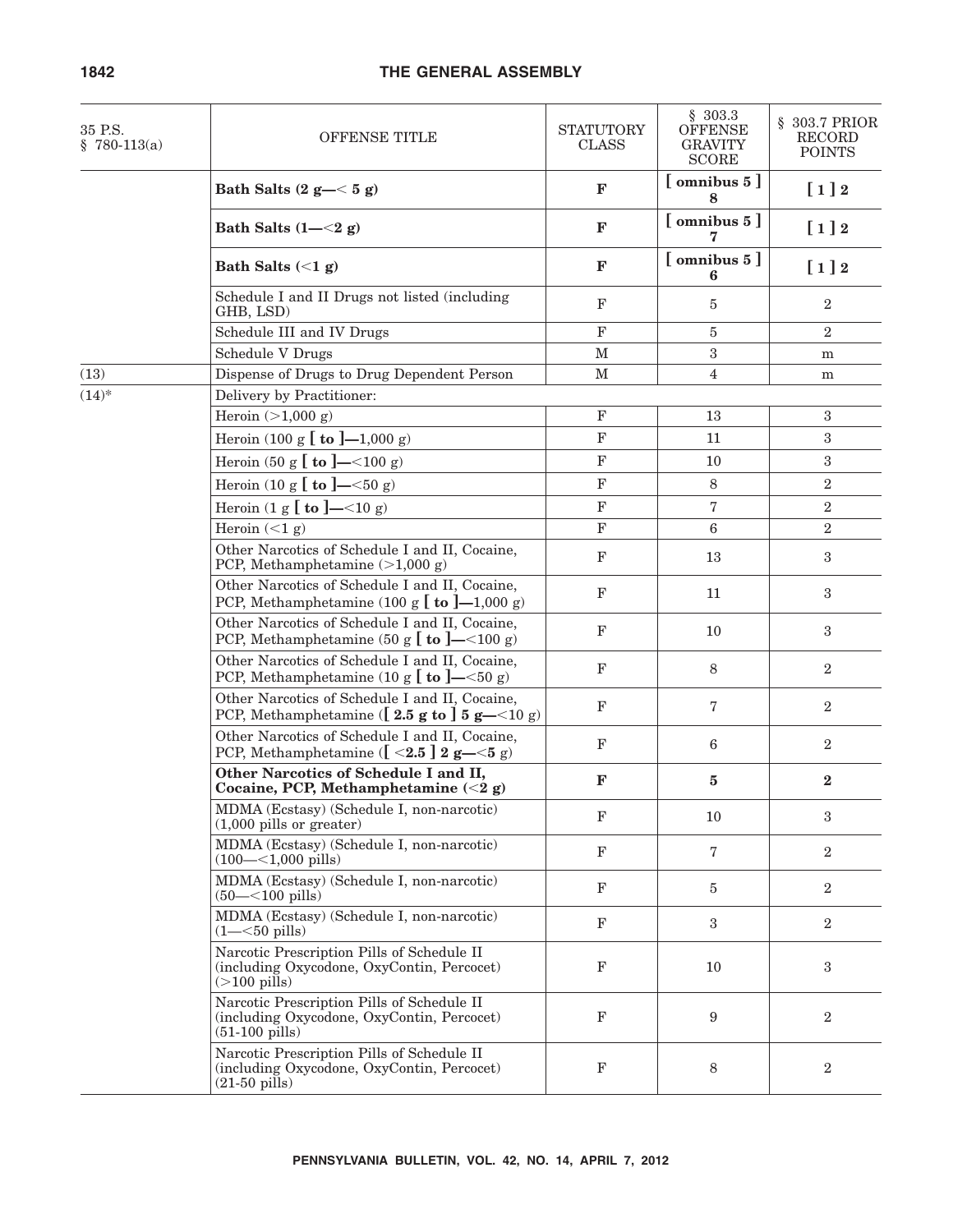| 35 P.S.<br>$$780-113(a)$ | OFFENSE TITLE                                                                                            | <b>STATUTORY</b><br><b>CLASS</b> | \$303.3<br><b>OFFENSE</b><br><b>GRAVITY</b><br><b>SCORE</b> | § 303.7 PRIOR<br>RECORD<br><b>POINTS</b> |
|--------------------------|----------------------------------------------------------------------------------------------------------|----------------------------------|-------------------------------------------------------------|------------------------------------------|
|                          | Narcotic Prescription Pills of Schedule II<br>(including Oxycodone, OxyContin, Percocet) (1-20<br>pills) | $\mathbf F$                      | 6                                                           | 2                                        |
|                          | Marijuana $(>1,000$ lbs. or $>5,000$ live plants)                                                        | $\mathbf F$                      | 10                                                          | 3                                        |
|                          | Marijuana (50 lbs. $[$ to $]$ —1,000 lbs. or 51<br>$\left[\right.$ to $\left.\right]-5,000$ live plants) | $\mathbf F$                      | 8                                                           | 2                                        |
|                          | Marijuana (10 lbs. $[$ to $]$ —<50 lbs. or 21<br>$\left[\right]$ to ]—<51 live plants)                   | $\mathbf F$                      | $\mathbf 7$                                                 | 2                                        |
|                          | Marijuana (1 lb. $[$ to $]$ —<10 lbs. or 10<br>$\left[\right]$ to $\left]-\leq21\right]$ live plants)    | $\mathbf F$                      | 5                                                           | $\overline{2}$                           |
|                          | Marijuana $(<1$ lb. or $<10$ live plants)                                                                | $\mathbf F$                      | 3                                                           | $\mathbf{2}$                             |
|                          | Synthetic Marijuana (500 g or more)                                                                      | $\mathbf F$                      | [omnibus 5]<br>11                                           | [1]3                                     |
|                          | Synthetic Marijuana (250-<500 g)                                                                         | $\mathbf F$                      | $\lceil$ omnibus 5 $\rceil$                                 | [1]3                                     |
|                          | Synthetic Marijuana $(100 - 250 g)$                                                                      | $\mathbf F$                      | $[$ omnibus $5]$                                            | [1]3                                     |
|                          | Synthetic Marijuana (50-<100 g)                                                                          | $\mathbf F$                      | $[$ omnibus $5]$<br>6                                       | [1]3                                     |
|                          | Synthetic Marijuana (25–<50 g)                                                                           | $\mathbf F$                      | $[$ omnibus $5]$<br>4                                       | $[1]2$                                   |
|                          | Synthetic Marijuana (<25 g)                                                                              | $\mathbf F$                      | $[$ omnibus $5]$<br>3                                       | $[1]2$                                   |
|                          | Bath Salts (10 g or more)                                                                                | $\mathbf{F}$                     | $[$ omnibus $5]$<br>10                                      | [1]3                                     |
|                          | Bath Salts $(5 g < 10 g)$                                                                                | $\mathbf{F}$                     | $[$ omnibus $5]$                                            | $[1]2$                                   |
|                          | Bath Salts $(2 g - < 5 g)$                                                                               | $\mathbf{F}$                     | [omnibus 5]                                                 | $[1]2$                                   |
|                          | Bath Salts $(1 - \leq 2 g)$                                                                              | $\mathbf F$                      | $[$ omnibus $5]$                                            | $[1]2$                                   |
|                          | Bath Salts $(<1 g)$                                                                                      | ${\bf F}$                        | $[$ omnibus $5]$<br>6                                       | $[1]2$                                   |
|                          | Schedule I and II Drugs not listed (including<br>GHB, LSD)                                               | $\mathbf{F}$                     | 5                                                           | $\overline{2}$                           |
|                          | Schedule III and IV Drugs                                                                                | $\mathbf F$                      | 5                                                           | $\boldsymbol{2}$                         |
|                          | <b>Schedule V Drugs</b>                                                                                  | $\mathbf M$                      | 3                                                           | m                                        |
| (15)                     | Illegal Retail Sale                                                                                      | $\mathbf M$                      | $\overline{4}$                                              | m                                        |
| (16)                     | <b>Simple Possession</b>                                                                                 | $\mathbf M$                      | $\boldsymbol{3}$                                            | m                                        |
| (17)                     | Dispensing of Drugs Without Label                                                                        | $\mathbf M$                      | $\overline{4}$                                              | m                                        |
| (18)                     | <b>Illegal Sale Container</b>                                                                            | $\mathbf M$                      | 4                                                           | m                                        |
| (19)                     | <b>Intentional Unauthorized Purchase</b>                                                                 | $\mathbf M$                      | 5                                                           | m                                        |
| (20)                     | Divulging Trade Secret                                                                                   | $\mathbf M$                      | $\overline{4}$                                              | m                                        |
| (21)                     | Failure to Keep Records                                                                                  | $\mathbf M$                      | $\overline{2}$                                              | m                                        |
| (22)                     | Refusal of Inspection                                                                                    | $\mathbf M$                      | $\overline{2}$                                              | m                                        |
| (23)                     | <b>Unauthorized Removal of Seals</b>                                                                     | $\mathbf M$                      | $\bf 5$                                                     | m                                        |
| (24)                     | Failure to Obtain License                                                                                | $\mathbf M$                      | $\overline{2}$                                              | m                                        |
| (25)                     | Manufacture by Unauthorized Party                                                                        | $\mathbf M$                      | 5                                                           | ${\bf m}$                                |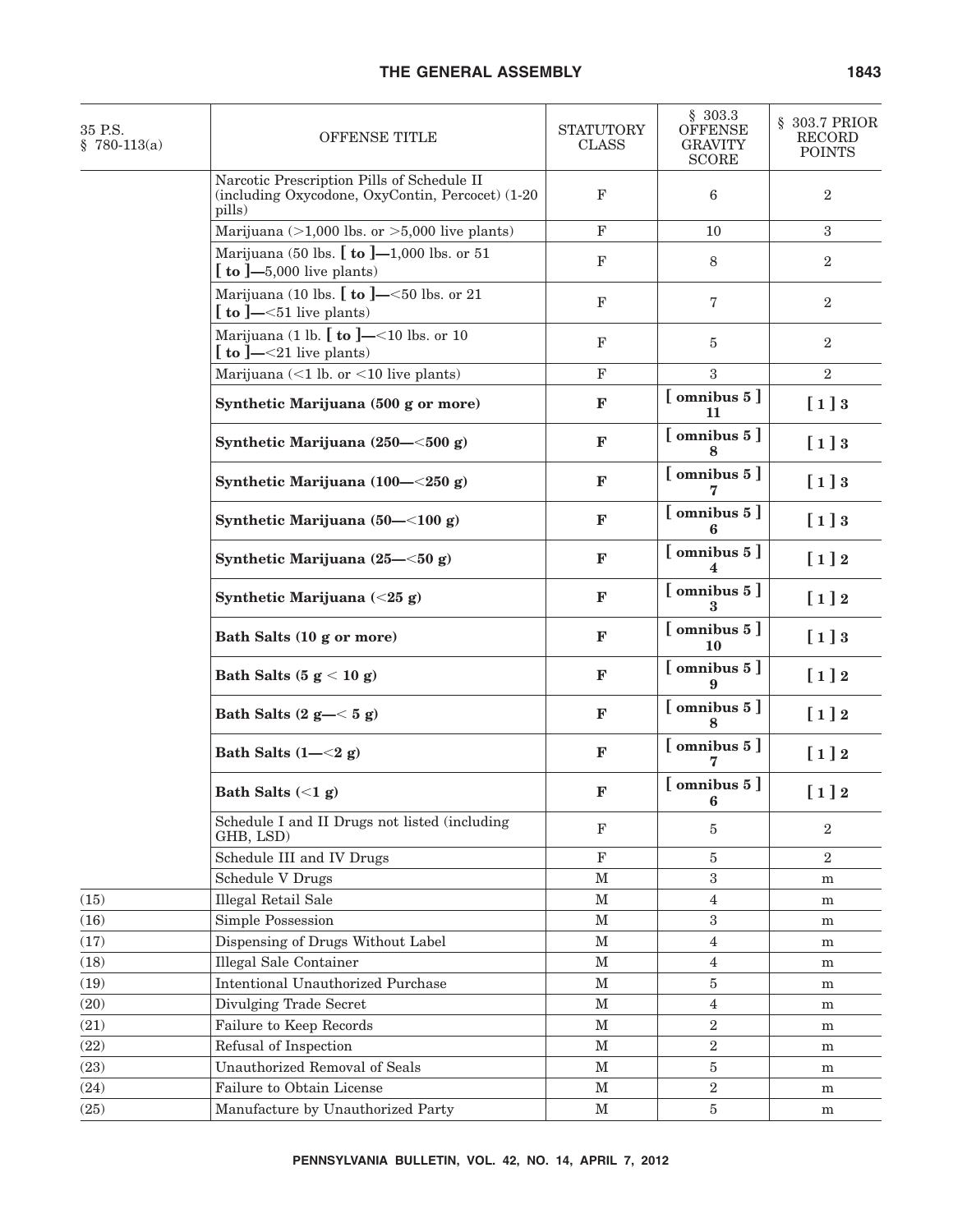| 35 P.S.<br>$$780-113(a)$ | OFFENSE TITLE                                                                                                             | <b>STATUTORY</b><br><b>CLASS</b> | \$303.3<br><b>OFFENSE</b><br><b>GRAVITY</b><br><b>SCORE</b> | § 303.7 PRIOR<br><b>RECORD</b><br><b>POINTS</b> |
|--------------------------|---------------------------------------------------------------------------------------------------------------------------|----------------------------------|-------------------------------------------------------------|-------------------------------------------------|
| (26)                     | Distribution by Registrant of Controlled<br>Substance                                                                     | М                                | 5                                                           | m                                               |
| (27)                     | Use of Fictitious Registration Number                                                                                     | $\mathbf M$                      | 5                                                           | m                                               |
| (28)                     | <b>False Application Material</b>                                                                                         | $\mathbf M$                      | 5                                                           | m                                               |
| (29)                     | Production of Counterfeit Trademarks                                                                                      | $\mathbf M$                      | 5                                                           | m                                               |
| $(30)*$                  | Possession With Intent to Deliver (PWID):                                                                                 |                                  |                                                             |                                                 |
|                          | Heroin $(>1,000 g)$                                                                                                       | $\mathbf F$                      | 13                                                          | 3                                               |
|                          | Heroin $(100 g - 1,000 g)$                                                                                                | $\mathbf F$                      | 11                                                          | 3                                               |
|                          | Heroin $(50 g - 100 g)$                                                                                                   | $\mathbf F$                      | 10                                                          | $\sqrt{3}$                                      |
|                          | Heroin $(10 g - 50 g)$                                                                                                    | $\mathbf F$                      | 8                                                           | $\overline{2}$                                  |
|                          | Heroin $(1 g=<10 g)$                                                                                                      | $\mathbf{F}$                     | $\overline{7}$                                              | $\overline{2}$                                  |
|                          | Heroin $(<1 g)$                                                                                                           | $\mathbf F$                      | $6\phantom{1}6$                                             | $\overline{2}$                                  |
|                          | Other Narcotics of Schedule I and II, Cocaine,<br>PCP, Methamphetamine $(>1,000 g)$                                       | $\mathbf F$                      | 13                                                          | $\sqrt{3}$                                      |
|                          | Other Narcotics of Schedule I and II, Cocaine,<br>PCP, Methamphetamine (100 g $\lbrack$ to $\lbrack -1,000$ g)            | $\mathbf F$                      | 11                                                          | 3                                               |
|                          | Other Narcotics of Schedule I and II, Cocaine,<br>PCP, Methamphetamine (50 g $\left[\right]$ to $\left]-$ < 100 g)        | $\mathbf F$                      | 10                                                          | 3                                               |
|                          | Other Narcotics of Schedule I and II, Cocaine,<br>PCP, Methamphetamine (10 g $\left[\right]$ to $\left]-$ <50 g)          | $\mathbf F$                      | 8                                                           | $\overline{2}$                                  |
|                          | Other Narcotics of Schedule I and II, Cocaine,<br>PCP, Methamphetamine ( $[2.5 \text{ g to }] 5 \text{ g}$ —<br>$<$ 10 g) | $\mathbf F$                      | 7                                                           | $\overline{2}$                                  |
|                          | Other Narcotics of Schedule I and II, Cocaine,<br>PCP, Methamphetamine $[$ (<2.5 g) $]$ (2 g-<br>$< 5$ g)                 | $\mathbf F$                      | 6                                                           | $\overline{2}$                                  |
|                          | Other Narcotics of Schedule I and II,<br>Cocaine, PCP, methamphetamine $(<2 g)$                                           | $\mathbf F$                      | 5                                                           | $\bf{2}$                                        |
|                          | MDMA (Ecstasy) (Schedule I, non-narcotic)<br>$(1,000 \text{ pills or greater})$                                           | $\mathbf F$                      | 10                                                          | 3                                               |
|                          | MDMA (Ecstasy) (Schedule I, non-narcotic)<br>$(100 - 1,000 \text{ pills})$                                                | $\mathbf F$                      | $\overline{7}$                                              | $\overline{2}$                                  |
|                          | MDMA (Ecstasy) (Schedule I, non-narcotic)<br>$(50 - < 100 \text{ pills})$                                                 | $\mathbf F$                      | 5                                                           | $\boldsymbol{2}$                                |
|                          | MDMA (Ecstasy) (Schedule I, non-narcotic)<br>$(1 - 50 \text{ pills})$                                                     | $\mathbf F$                      | 3                                                           | $\overline{2}$                                  |
|                          | Narcotic Prescription Pills of Schedule II<br>(including Oxycodone, OxyContin, Percocet)<br>$($ >100 pills $)$            | $\mathbf F$                      | 10                                                          | 3                                               |
|                          | Narcotic Prescription Pills of Schedule II<br>(including Oxycodone, OxyContin, Percocet) (51-<br>$100$ pills)             | $_{\rm F}$                       | 9                                                           | $\boldsymbol{2}$                                |
|                          | Narcotic Prescription Pills of Schedule II<br>(including Oxycodone, OxyContin, Percocet)<br>$(21-50 \text{ pills})$       | $\mathbf F$                      | 8                                                           | $\overline{2}$                                  |
|                          | Narcotic Prescription Pills of Schedule II<br>(including Oxycodone, OxyContin, Percocet) (1-20<br>pills)                  | $_{\rm F}$                       | $6\phantom{1}6$                                             | $\boldsymbol{2}$                                |
|                          | Marijuana ( $>1,000$ lbs. or $>5,000$ live plants)                                                                        | $\mathbf F$                      | 10                                                          | 3                                               |
|                          | Marijuana (50 lbs. $[$ to $]$ —1,000 lbs. or 51<br>$\left[\right.$ to $\left.\right]-5,000$ live plants)                  | $\mathbf F$                      | 8                                                           | $\boldsymbol{2}$                                |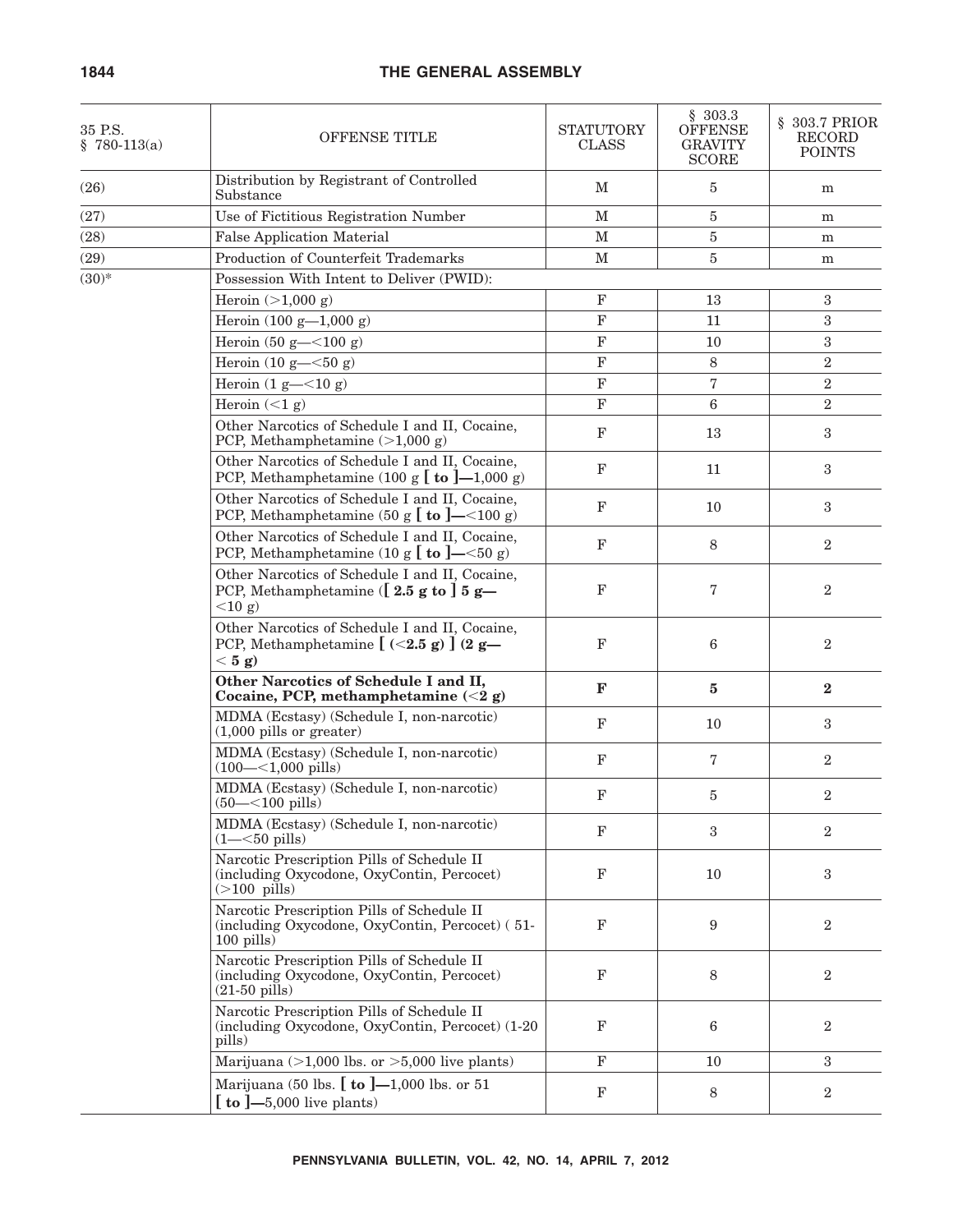| 35 P.S.<br>$$780-113(a)$ | OFFENSE TITLE                                                                                             | <b>STATUTORY</b><br><b>CLASS</b> | \$303.3<br><b>OFFENSE</b><br><b>GRAVITY</b><br><b>SCORE</b> | § 303.7 PRIOR<br><b>RECORD</b><br><b>POINTS</b> |
|--------------------------|-----------------------------------------------------------------------------------------------------------|----------------------------------|-------------------------------------------------------------|-------------------------------------------------|
|                          | Marijuana (10 lbs. $[$ to $]$ —<50 lbs. or 21<br>$\left[\right]$ to ]— $\leq$ 51 live plants)             | $\mathbf F$                      | 7                                                           | $\overline{2}$                                  |
|                          | Marijuana (1 lb. $\left[\right.$ to $\right]$ = <10 lbs. or 10<br>$\left[\right]$ to ]—<21 live plants)   | $\mathbf F$                      | 5                                                           | $\overline{2}$                                  |
|                          | Marijuana $(<1$ lb. or $<10$ live plants)                                                                 | $\mathbf F$                      | 3                                                           | $\boldsymbol{2}$                                |
|                          | Synthetic Marijuana (500 g or more)                                                                       | $\mathbf F$                      | $[$ omnibus $5]$<br>11                                      | [1]3                                            |
|                          | Synthetic Marijuana (250–<500 g)                                                                          | $\mathbf F$                      | $[$ omnibus $5]$                                            | [1]3                                            |
|                          | Synthetic Marijuana (100-<250 g)                                                                          | $\mathbf F$                      | $[$ omnibus $5]$                                            | [1]3                                            |
|                          | Synthetic Marijuana (50-<100 g)                                                                           | $\mathbf F$                      | $[$ omnibus $5]$                                            | [1]3                                            |
|                          | Synthetic Marijuana (25–<50 g)                                                                            | F                                | [omnibus 5]<br>4                                            | $[1]2$                                          |
|                          | Synthetic Marijuana $(<25 g)$                                                                             | $\mathbf F$                      | $[$ omnibus $5]$                                            | $[1]2$                                          |
|                          | Bath Salts (10 g or more)                                                                                 | $\mathbf{F}$                     | $[$ omnibus $5]$<br>10                                      | [1]3                                            |
|                          | Bath Salts $(5 g < 10 g)$                                                                                 | $\mathbf{F}$                     | $[$ omnibus $5]$                                            | $[1]2$                                          |
|                          | Bath Salts $(2 g - < 5 g)$                                                                                | $\mathbf{F}$                     | $[$ omnibus $5]$                                            | $[1]2$                                          |
|                          | Bath Salts $(1 - < 2 g)$                                                                                  | $\mathbf F$                      | $[$ omnibus $5]$                                            | $[1]2$                                          |
|                          | Bath Salts $(<1 g)$                                                                                       | $\mathbf F$                      | $[$ omnibus $5]$<br>6                                       | $[1]2$                                          |
|                          | Schedule I and II Drugs not listed (including<br>GHB, LSD)                                                | $_{\rm F}$                       | 5                                                           | $\overline{2}$                                  |
|                          | Schedule III and IV Drugs                                                                                 | $\mathbf F$                      | 5                                                           | $\sqrt{2}$                                      |
|                          | <b>Schedule V Drugs</b>                                                                                   | $\mathbf M$                      | $\boldsymbol{3}$                                            | m                                               |
| (31)                     | Small Amount of Marijuana                                                                                 | М                                | 1                                                           | m                                               |
| (32)                     | Possession of Paraphernalia                                                                               | $\mathbf M$                      | 1                                                           | m                                               |
| (33)                     | PWID Paraphernalia (no minor)                                                                             | $\mathbf M$                      | 3                                                           | m                                               |
| (33)                     | PWID Paraphernalia (minor w/ Conditions)                                                                  | $\mathbf{M}2$                    | 4                                                           | m                                               |
| (34)                     | Ad for Drug Paraphernalia                                                                                 | $\mathbf M$                      | 1                                                           | m                                               |
| (35)                     | Illegal Sale of Non controlled Substance                                                                  | $\mathbf F$                      | 5                                                           | $\overline{2}$                                  |
| (36)                     | Designer Drugs                                                                                            | $_{\rm F}$                       | 5                                                           | $\boldsymbol{2}$                                |
| (37)                     | Possession of Steroids                                                                                    | $\mathbf{M}$                     | 4                                                           | m                                               |
| (38)(i)                  | Unlawful manufacture of methamphetamine<br>(child under 18 years of age present)                          | F3                               | 7                                                           | $\mathbf{1}$                                    |
| (38)(ii)                 | Unlawful manufacture of methamphetamine<br>(child under 18 years of age suffers serious bodily<br>injury) | F2                               | 9                                                           | $\overline{2}$                                  |
| (39)                     | Possession of ephedrine, pseudoephedrine,<br>etc. with intent to manufacture<br>methamphetamine           | M                                | $\mathbf{2}$                                                | m                                               |
| (40)                     | Sale at retail of any product containing<br>ephedrine (1st offense)                                       | ${\bf M}$                        | $\bf 2$                                                     | m                                               |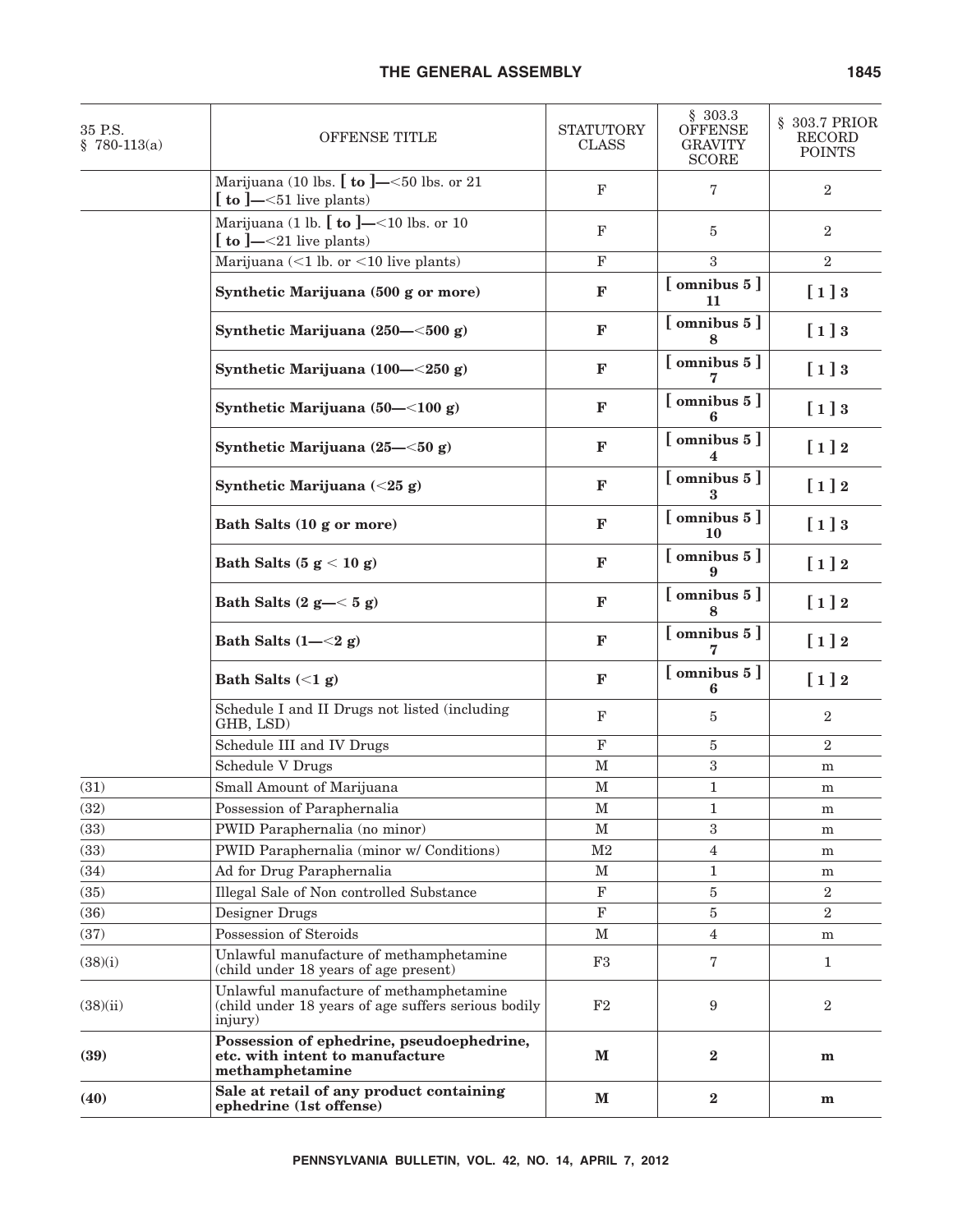| 35 P.S.<br>$$780-113(a)$ | OFFENSE TITLE                                                                  | <b>STATUTORY</b><br><b>CLASS</b> | \$303.3<br><b>OFFENSE</b><br><b>GRAVITY</b><br><b>SCORE</b> | $\S$ 303.7 PRIOR<br><b>RECORD</b><br><b>POINTS</b> |  |
|--------------------------|--------------------------------------------------------------------------------|----------------------------------|-------------------------------------------------------------|----------------------------------------------------|--|
| (40)                     | Sale at retail of any product containing<br>ephedrine (2nd/subsequent offense) | M                                |                                                             | m                                                  |  |

| 35 P.S.<br>$$780-113.1(a)$ | <b>OFFENSE TITLE</b>                                                                                                                                        | <b>STATUTORY</b><br><b>CLASS</b> | \$303.3<br><b>OFFENSE</b><br><b>GRAVITY</b><br><b>SCORE</b> | § 303.7 PRIOR<br><b>RECORD</b><br><b>POINTS</b>           |  |  |  |  |
|----------------------------|-------------------------------------------------------------------------------------------------------------------------------------------------------------|----------------------------------|-------------------------------------------------------------|-----------------------------------------------------------|--|--|--|--|
| (1)                        | Liquefied Ammonia Gas; Precursors and<br>Chemicals (possessing or transporting liquefied<br>ammonia gas)                                                    | $\mathbf M$                      | 3                                                           | m                                                         |  |  |  |  |
| (2)                        | Liquefied Ammonia Gas; Precursors and<br>Chemicals (possessing or transporting liquefied<br>ammonia gas with intent to manufacture<br>controlled substance) | F                                | 5                                                           | $\overline{2}$                                            |  |  |  |  |
| (3)                        | Liquefied Ammonia Gas; Precursors and<br>Chemicals (possessing red phosphorous, etc.)                                                                       | F                                | 5                                                           | $\overline{2}$                                            |  |  |  |  |
| 35 P.S.<br>$$780-113.4$    | <b>OFFENSE TITLE</b>                                                                                                                                        | <b>STATUTORY</b><br><b>CLASS</b> | \$303.3<br><b>OFFENSE</b><br><b>GRAVITY</b><br><b>SCORE</b> | \$303.7<br><b>PRIOR</b><br><b>RECORD</b><br><b>POINTS</b> |  |  |  |  |
| (a)(1)                     | Operating a methamphetamine lab and<br>illegal dumping of methamphetamine waste                                                                             | F2                               | 7                                                           | $\mathbf{2}$                                              |  |  |  |  |
| (a)(3)                     | Operating a methamphetamine lab and<br>illegal dumping of methamphetamine waste<br>within 1,000 feet of a school                                            | F1                               | 8                                                           | 3                                                         |  |  |  |  |
| (b)(1)                     | Stores or disposes of substance used in<br>manufacture of methamphetamine                                                                                   | F3                               | $\bf{5}$                                                    | $\mathbf{1}$                                              |  |  |  |  |
| 35 P.S. §                  | <b>OFFENSE TITLE</b>                                                                                                                                        | <b>STATUTORY</b><br><b>CLASS</b> | \$303.3<br><b>OFFENSE</b><br><b>GRAVITY</b><br><b>SCORE</b> | § 303.7 PRIOR<br><b>RECORD</b><br><b>POINTS</b>           |  |  |  |  |
| $6018.101 -$<br>6018.1002  | SOLID WASTE MANAGEMENT ACT                                                                                                                                  |                                  |                                                             |                                                           |  |  |  |  |
|                            | Knowingly Transports, etc. Hazardous<br><b>Waste Without Permit</b>                                                                                         | F1                               | 9                                                           | 1                                                         |  |  |  |  |
|                            | Transports, etc. Hazardous Waste Without<br>Permit                                                                                                          | F2                               | 7                                                           | $\bf{2}$                                                  |  |  |  |  |
|                            | Violation of Act; DER Order, etc.                                                                                                                           | $\mathbf{M}3$                    | $\mathbf{1}$                                                | m                                                         |  |  |  |  |
| 691.1-691.1001             | <b>CLEAN STREAMS LAW</b>                                                                                                                                    |                                  |                                                             |                                                           |  |  |  |  |
|                            | Violation of Act; DER Order<br>$\mathbf{M}3$<br>$\mathbf{1}$                                                                                                |                                  |                                                             |                                                           |  |  |  |  |
| $4001 - 4015$              | AIR POLLUTION CONTROL ACT                                                                                                                                   |                                  |                                                             |                                                           |  |  |  |  |
|                            | <b>Knowingly Releases Hazardous Air</b><br>Pollutant                                                                                                        | F1                               | 9                                                           | 1                                                         |  |  |  |  |
|                            | Violation of Act; DER Order                                                                                                                                 | $\mathbf{M2}$                    | $\bf{2}$                                                    | m                                                         |  |  |  |  |
|                            | <b>Negligently Releases Hazardous Air</b><br>Pollution                                                                                                      | $\mathbf{M}3$                    | $\mathbf{1}$                                                | m                                                         |  |  |  |  |
| $721.1 - 721.17$           | <b>SAFE DRINKING WATER ACT</b>                                                                                                                              |                                  |                                                             |                                                           |  |  |  |  |
|                            | <b>Knowingly Introduces Contaminant Into</b><br><b>Public Water</b>                                                                                         | $\mathbf{M1}$                    | $\bf{3}$                                                    | m                                                         |  |  |  |  |
|                            | <b>Violation of Act; DER Order</b>                                                                                                                          | $\mathbf{M}3$                    | $\mathbf{1}$                                                | $\mathbf{m}$                                              |  |  |  |  |
|                            |                                                                                                                                                             |                                  |                                                             |                                                           |  |  |  |  |

**\* = Subcategorized Offenses. See 303.3(b).**

**M = Other Misdemeanor Offenses. See 303.7(a)(5).**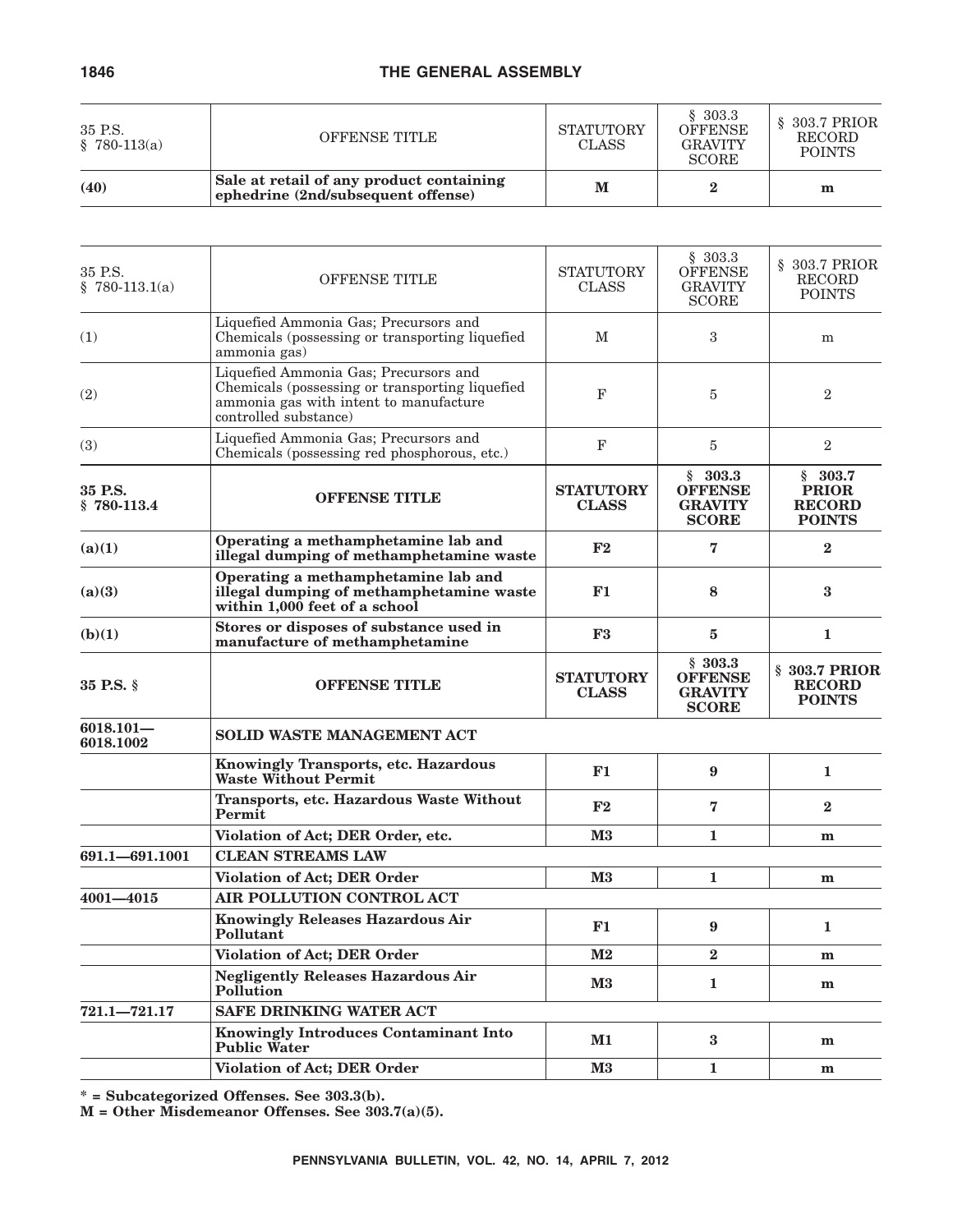| 42 Pa.C.S. $\S$<br><b>OFFENSE TITLE</b> |                                                                                                                 | <b>STATUTORY</b><br><b>CLASS</b> | \$303.3<br><b>OFFENSE</b><br><b>GRAVITY</b><br><b>SCORE</b> | $$303.7$ PRIOR<br><b>RECORD</b><br><b>POINTS</b> |  |
|-----------------------------------------|-----------------------------------------------------------------------------------------------------------------|----------------------------------|-------------------------------------------------------------|--------------------------------------------------|--|
| 4583.1(b)(1)                            | Aggravated jury tampering (most serious offense<br>submitted for deliberation is F1 or Murder 1 or<br>Murder 2) | F1                               | 11                                                          | 4                                                |  |
| 4583.1(b)(2)                            | Aggravated jury tampering (most serious offense<br>submitted to jury is $F2$ )                                  | F <sub>2</sub>                   | 9                                                           | 2                                                |  |
| 4583.1(b)(3)                            | Aggravated jury tampering (any other violation)                                                                 | F3                               |                                                             |                                                  |  |
| 4732(a)                                 | DNA database, disclosure prohibition (disclose to<br>unauthorized person)                                       |                                  | 3                                                           | m                                                |  |
| 4732(b)                                 | DNA database, disclosure prohibition (obtain<br>without authorization)                                          | M1                               | 3                                                           | m                                                |  |

## **JUDICIAL CODE**

\* = Subcategorized Offenses. See 303.3(b).

M = Other Misdemeanor Offenses. See 303.7(a)(5).

| 73 P.S. §   | <b>STATUTORY</b><br><b>OFFENSE TITLE</b>                                                                         |            | \$303.3<br><b>OFFENSE</b><br><b>GRAVITY</b><br><b>SCORE</b> | \$303.7<br><b>PRIOR</b><br><b>RECORD</b><br><b>POINTS</b> |
|-------------|------------------------------------------------------------------------------------------------------------------|------------|-------------------------------------------------------------|-----------------------------------------------------------|
| 517.8(a)(1) | Home improvement fraud; false or<br>misleading statements (\$2,000 or less)                                      | $M1$       | $\bf{3}$                                                    | m                                                         |
| 517.8(a)(1) | Home improvement fraud; false or<br>misleading statements $(>\,$ \$2,000)                                        | F3         | 5                                                           | 1                                                         |
| 517.8(a)(1) | Home improvement fraud; false or<br>misleading statements and victim older<br>than 60 yrs. $(\$2,000$ or less)   | F3         | 5                                                           | $\mathbf{1}$                                              |
| 517.8(a)(1) | Home improvement fraud; false or<br>misleading statements and victim older<br>than 60 yrs. $(>\$2,000)$          | F2         | 7                                                           | $\bf{2}$                                                  |
| 517.8(a)(1) | Home improvement fraud; false or<br>misleading statements (2nd or subsequent<br>offense)                         | F2         | 7                                                           | $\mathbf{2}$                                              |
| 517.8(a)(2) | Home improvement fraud; advance<br>payment/fail to provide (\$2,000 or less)                                     | $M1$       | $\bf{3}$                                                    | m                                                         |
| 517.8(a)(2) | Home improvement fraud; advance<br>payment/fail to provide $(>\$2,000)$                                          | F3         | 5                                                           | $\mathbf{1}$                                              |
| 517.8(a)(2) | Home improvement fraud; advance<br>payment/fail to provide and victim older<br>than 60 yrs. $(\$2,000$ or less)  | ${\bf F3}$ | 5                                                           | $\mathbf{1}$                                              |
| 517.8(a)(2) | Home improvement fraud; advance<br>payment/fail to provide and victim older<br>than 60 yrs. $(>\frac{2}{2},000)$ | F2         | 7                                                           | $\bf{2}$                                                  |
| 517.8(a)(2) | Home improvement fraud; advance<br>payment/fail to provide (2nd or subsequent<br>offense)                        | F2         | 7                                                           | $\bf{2}$                                                  |
| 517.8(a)(3) | Home improvement fraud; misrepresent<br>when solicit contract (\$2,000 or less)                                  | $M1$       | $\bf{3}$                                                    | m                                                         |
| 517.8(a)(3) | Home improvement fraud; misrepresent<br>when solicit contract $(>\$2,000)$                                       | ${\bf F3}$ | 5                                                           | $\mathbf{1}$                                              |
| 517.8(a)(3) | Home improvement fraud; misrepresent<br>when solicit contract and victim older than<br>60 yrs. (\$2,000 or less) | F3         | 5                                                           | 1                                                         |

#### **TRADE AND COMMERCE**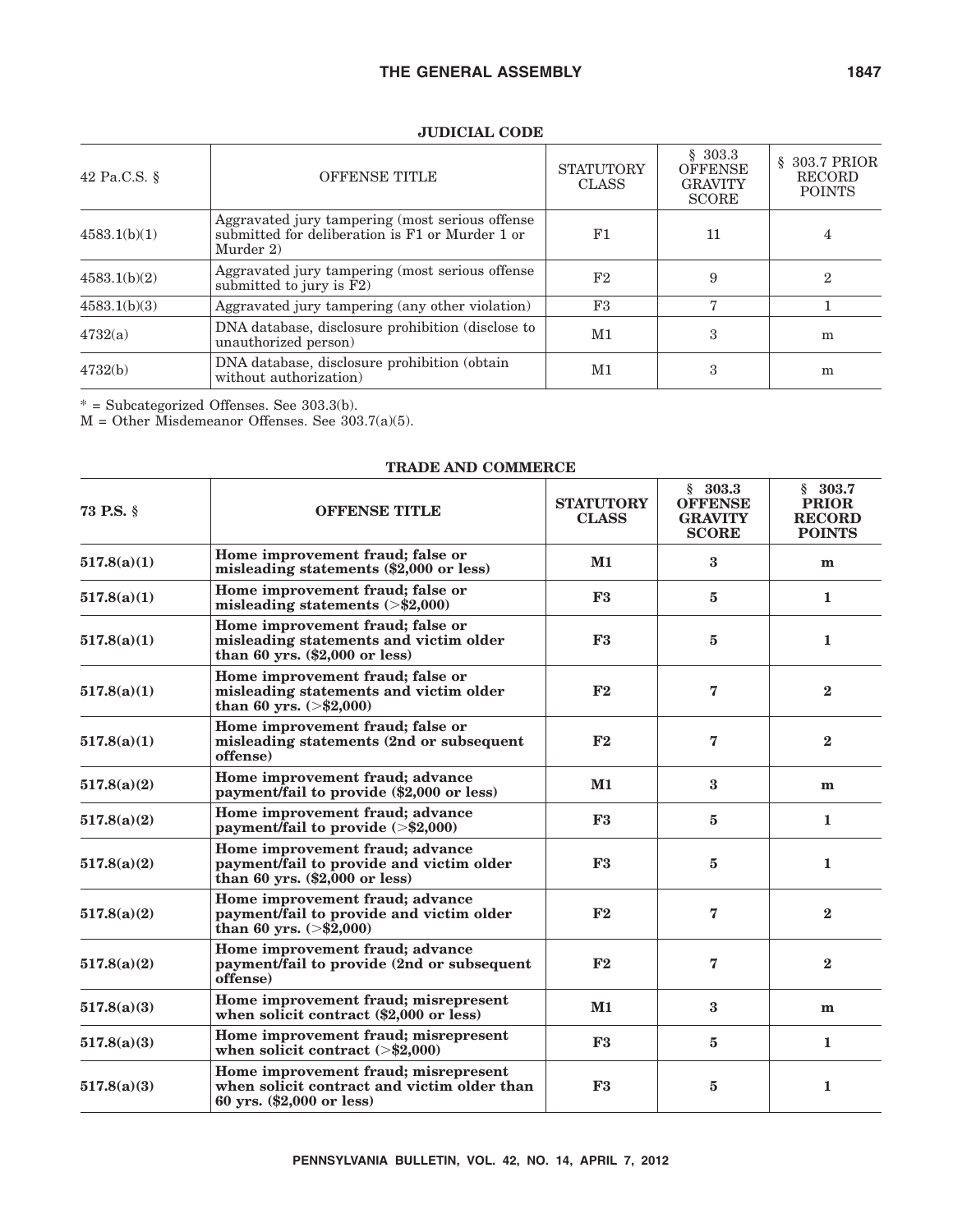| <b>73 P.S.</b> § | <b>OFFENSE TITLE</b>                                                                                                               | <b>STATUTORY</b><br><b>CLASS</b> | \$303.3<br><b>OFFENSE</b><br><b>GRAVITY</b><br><b>SCORE</b> | \$303.7<br><b>PRIOR</b><br><b>RECORD</b><br><b>POINTS</b> |
|------------------|------------------------------------------------------------------------------------------------------------------------------------|----------------------------------|-------------------------------------------------------------|-----------------------------------------------------------|
| 517.8(a)(3)      | Home improvement fraud; misrepresent<br>when solicit contract and victim older than<br>60 yrs. $(>\$2,000)$                        | F2                               | 7                                                           | $\bf{2}$                                                  |
| 517.8(a)(3)      | Home improvement fraud; misrepresent<br>when solicit contract (2nd or subsequent<br>offense)                                       | F <sub>2</sub>                   | 7                                                           | $\bf{2}$                                                  |
| 517.8(a)(4)      | Home improvement fraud; damage property<br>with intent to solicit contract (\$2,000 or<br>less)                                    | $\mathbf{M1}$                    | 3                                                           | m                                                         |
| 517.8(a)(4)      | Home improvement fraud; damage property<br>with intent to solicit contract $(>\$2,000)$                                            | F3                               | $\overline{5}$                                              | 1                                                         |
| 517.8(a)(4)      | Home improvement fraud; damage property<br>with intent to solicit contract and victim<br>older than 60 yrs. (\$2,000 or less)      | F3                               | 5                                                           | 1                                                         |
| 517.8(a)(4)      | Home improvement fraud; damage property<br>with intent to solicit contract and victim<br>older than 60 yrs. $(>\$2,000)$           | F2                               | 7                                                           | $\bf{2}$                                                  |
| 517.8(a)(4)      | Home improvement fraud; damage property<br>with intent to solicit contract (2nd or<br>subsequent offense)                          | F2                               | 7                                                           | $\bf{2}$                                                  |
| 517.8(a)(5)      | Home improvement fraud; misrepresent as<br>agent of the government (\$2,000 or less)                                               | M1                               | $\bf{3}$                                                    | m                                                         |
| 517.8(a)(5)      | Home improvement fraud; misrepresent as<br>agent of the government $(>\$2,000)$                                                    | F3                               | 5                                                           | 1                                                         |
| 517.8(a)(5)      | Home improvement fraud; misrepresent as<br>agent of the government and older than 60<br>yrs. (\$2,000 or less)                     | F3                               | 5                                                           | 1                                                         |
| 517.8(a)(5)      | Home improvement fraud; misrepresent as<br>agent of the government and older than 60<br>yrs. (> \$2,000)                           | $\mathbf{F2}$                    | 7                                                           | $\bf{2}$                                                  |
| 517.8(a)(5)      | Home improvement fraud; misrepresent as<br>agent of the government (2nd or subsequent<br>offense)                                  | ${\bf F2}$                       | 7                                                           | $\bf{2}$                                                  |
| 517.8(a)(6)      | Home improvement fraud; misrepresent<br>item as special order to increase cost<br>$(\$2,000$ or less)                              | M1                               | $\bf{3}$                                                    | m                                                         |
| 517.8(a)(6)      | Home improvement fraud; misrepresent<br>item as special order to increase cost<br>$(>\tfrac{$2,000}{5})$                           | F <sub>3</sub>                   | 5                                                           | 1                                                         |
| 517.8(a)(6)      | Home improvement fraud; misrepresent<br>item as special order to increase cost and<br>victim older than 60 yrs. (\$2,000 or less)  | F3                               | $\overline{5}$                                              | $\mathbf{1}$                                              |
| 517.8(a)(6)      | Home improvement fraud; misrepresent<br>item as special order to increase cost and<br>victim older than 60 yrs. $(>\$2,000)$       | ${\bf F2}$                       | 7                                                           | $\bf{2}$                                                  |
| 517.8(a)(6)      | Home improvement fraud; misrepresent<br>item as special order to increase cost (2nd)<br>or subsequent offense)                     | ${\bf F2}$                       | 7                                                           | $\bf{2}$                                                  |
| 517.8(a)(7)      | Home improvement fraud; alter agreement<br>or document without consent of owner<br>$(\$2,000$ or less)                             | $M1$                             | $\bf{3}$                                                    | m                                                         |
| 517.8(a)(7)      | Home improvement fraud; alter agreement<br>or document without consent of owner<br>$(>\tfrac{$2,000}{5})$                          | ${\bf F3}$                       | 5                                                           | 1                                                         |
| 517.8(a)(7)      | Home improvement fraud; alter agreement<br>or document without consent of owner and<br>victim older than 60 yrs. (\$2,000 or less) | ${\bf F3}$                       | 5                                                           | $\mathbf{1}$                                              |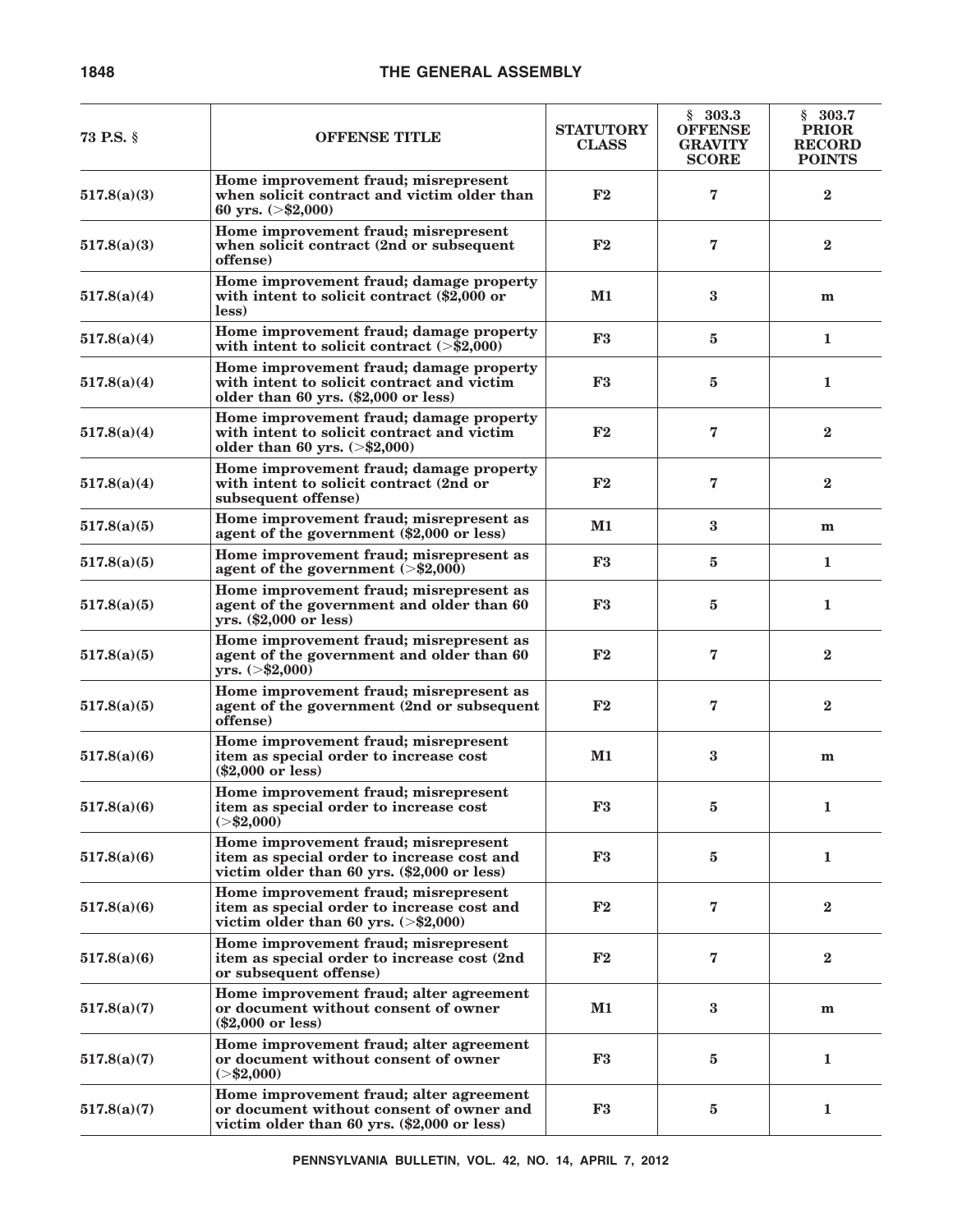| <b>OFFENSE TITLE</b><br><b>73 P.S.</b> § |                                                                                                                               | <b>STATUTORY</b><br><b>CLASS</b> | \$303.3<br><b>OFFENSE</b><br><b>GRAVITY</b><br><b>SCORE</b> | \$303.7<br><b>PRIOR</b><br><b>RECORD</b><br><b>POINTS</b> |
|------------------------------------------|-------------------------------------------------------------------------------------------------------------------------------|----------------------------------|-------------------------------------------------------------|-----------------------------------------------------------|
| 517.8(a)(7)                              | Home improvement fraud; alter agreement<br>or document without consent of owner and<br>victim older than 60 yrs. $(>\$2,000)$ | F2                               | 7                                                           | $\mathbf{2}$                                              |
| 517.8(a)(7)                              | Home improvement fraud; alter agreement<br>or document without consent of owner (2nd<br>or subsequent offense)                | F2                               | 7                                                           | $\bf{2}$                                                  |
| 517.8(a)(8)                              | Home improvement fraud; publish a false or<br>deceptive advertisement (\$2,000 or less)                                       | $M1$                             | 3                                                           | m                                                         |
| 517.8(a)(8)                              | Home improvement fraud; publish a false or<br>deceptive advertisement $(>\,$ \$2,000)                                         | F3                               | 5                                                           | 1                                                         |
| 517.8(a)(8)                              | Home improvement fraud; publish a false or<br>deceptive advertisement and victim older<br>than 60 yrs. $(\$2,000$ or less)    | F3                               | 5                                                           | $\mathbf{1}$                                              |
| 517.8(a)(8)                              | Home improvement fraud; publish a false or<br>deceptive advertisement and victim older<br>than 60 yrs. $(>\$2,000)$           |                                  | 7                                                           | $\bf{2}$                                                  |
| 517.8(a)(8)                              | Home improvement fraud; publish a false or<br>deceptive advertisement (2nd or subsequent<br>offense)                          | F2                               | 7                                                           | $\bf{2}$                                                  |
| 2330.3(2)                                | Computer spyware prohibitions—collect<br>through deceptive means                                                              | F2                               | 7                                                           | $\bf{2}$                                                  |
| 2330.4(1)(i)(ii)(iii)                    | Computer spyware—control or modification<br>(take control of computer)                                                        | F2                               | 7                                                           | $\mathbf{2}$                                              |
| 2330.4(2)                                | Computer spyware-control or modification<br>(modify settings related to computer access)                                      | F2                               | 7                                                           | $\mathbf{2}$                                              |

**\* = Subcategorized Offenses. See 303.3(b).**

**M = Other Misdemeanor Offenses. See 303.7(a)(5).**

## **VEHICLE LAW OFFENSES**

| 75 Pa.C.S.§    | <b>OFFENSE TITLE</b>                                                                                                                                                                                                         | <b>STATUTORY</b><br><b>CLASS</b> | \$303.3<br><b>OFFENSE</b><br><b>GRAVITY</b><br><b>SCORE</b> | § 303.7 PRIOR<br><b>RECORD</b><br><b>POINTS</b> |  |
|----------------|------------------------------------------------------------------------------------------------------------------------------------------------------------------------------------------------------------------------------|----------------------------------|-------------------------------------------------------------|-------------------------------------------------|--|
| 1543(1.1)(ii)  | Driving while operating privilege is suspended or<br>revoked (if $(b)(1)$ and BAC of 0.02% or greater or<br>under influence; 2nd offense) (See mandatory<br>provision $\S$ 303.9(i))                                         | M3                               |                                                             | m                                               |  |
| 1543(1.1)(iii) | Driving while operating privilege is suspended or<br>revoked (if $(b)(1)$ and BAC of 0.02% or greater or<br>under influence, 3rd/subseq. offense) (See<br>mandatory provision $\S$ 303.9(i))                                 |                                  | 3                                                           | m                                               |  |
| 1571(a)(5)     | Violations concerning licenses (exhibit or cause)<br>altered driver's license)                                                                                                                                               | M1                               | 3                                                           | m                                               |  |
| 1571(a.1)      | Violations concerning licenses (employees and<br>agents issuing altered driver's license)                                                                                                                                    | F3                               | 5                                                           | $\mathbf{1}$                                    |  |
| 3712           | Abandonment/Stripping of Vehicles                                                                                                                                                                                            | $\rm M3$                         | 1                                                           | m                                               |  |
| $3732*$        | Homicide by Vehicle (when there is also a<br>conviction for DUI arising from the same<br>incident; occurs in active work zone)                                                                                               | $F3^3$                           | 10                                                          | $\mathbf{1}$                                    |  |
| 3732*          | Homicide by vehicle (when there is also a<br>conviction for DUI arising from the same<br>incident and in violation of § 3325 or § 3327,<br>duty of driver on approach of emergency<br>vehicle or in emergency response area) | F3 <sup>3</sup>                  | <b>10</b>                                                   | 1                                               |  |

**<sup>3</sup> statutory maximum increased by 5 years if offense occurred in active work zone (maximum=12 years) statutory maximum increased by 5 years if also convicted of 75 § 3325 or 75 § 3327 (maximum=12 years)**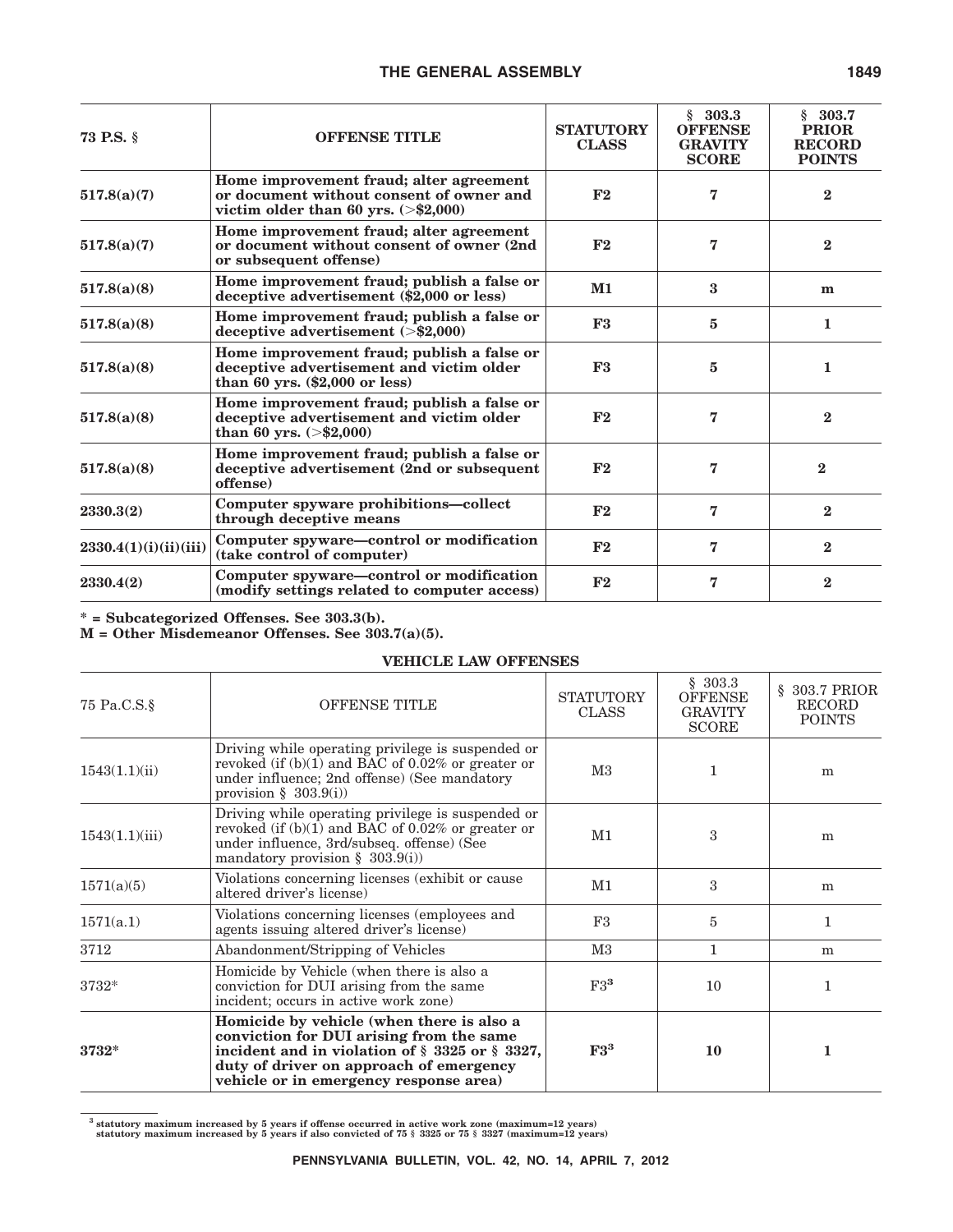| 75 Pa.C.S.§  | <b>OFFENSE TITLE</b>                                                                                                                                                                                                                                | <b>STATUTORY</b><br><b>CLASS</b> | \$303.3<br><b>OFFENSE</b><br><b>GRAVITY</b><br><b>SCORE</b> | $$303.7$ PRIOR<br><b>RECORD</b><br><b>POINTS</b> |
|--------------|-----------------------------------------------------------------------------------------------------------------------------------------------------------------------------------------------------------------------------------------------------|----------------------------------|-------------------------------------------------------------|--------------------------------------------------|
| 3732*        | Homicide by Vehicle (when there is also a<br>conviction for DUI arising from the same<br>incident)                                                                                                                                                  | F3                               | 8                                                           | $\mathbf{1}$                                     |
| 3732*        | Homicide by Vehicle (when there is not a<br>conviction for DUI arising from the same<br>incident; occurs in active work zone)                                                                                                                       | $F3^3$                           | 8                                                           | $\mathbf{1}$                                     |
| 3732*        | Homicide by Vehicle (when there is not a<br>conviction for DUI arising from the same<br>incident)                                                                                                                                                   | F3                               | 6                                                           | $\mathbf{1}$                                     |
| 3732(1.1)    | Homicide by vehicle (when there is not a<br>conviction for DUI arising from the same<br>incident and in violation of $\S$ 3325 or $\S$ 3327,<br>duty of driver on approach of emergency<br>vehicle or in emergency response area)                   | $F3^3$                           | 8                                                           | 1                                                |
| $3732.1*$    | Aggravated assault by vehicle (when there<br>is a conviction for DUI arising from the<br>same incident and when occurs in active<br>work zone)                                                                                                      | F3 <sup>4</sup>                  | 9                                                           | $\mathbf{1}$                                     |
| $3732.1*$    | Aggravated assault by vehicle (when there<br>is a conviction for DUI arising from the<br>same incident and when in violation of §<br>3325 or § 3327-duty of driver on approach of<br>emergency vehicle or in emergency<br>response area-SBI)        | F3 <sup>4</sup>                  | 9                                                           | 1                                                |
| $3732.1*$    | Aggravated assault by vehicle (when there<br>is a conviction for DUI arising from the<br>same)                                                                                                                                                      | F3                               | 7                                                           | 1                                                |
| $3732.1*$    | Aggravated assault by vehicle (when there<br>is not a conviction for DUI arising from the<br>same incident and when occurs in active<br>work zone) (See mandatory provision<br>\$303.9(i)                                                           | F3 <sup>4</sup>                  | 7                                                           | 1                                                |
| 3732.1*      | Aggravated assault by vehicle (when there<br>is not a conviction for DUI arising from the<br>same incident and when in violation of<br>§ 3325 or § 3327, duty of driver on approach<br>of emergency vehicle or in emergency<br>response area) (SBI) |                                  | 7                                                           | $\mathbf{1}$                                     |
| $3732.1*$    | Aggravated assault by vehicle (when there<br>is not a conviction for DUI arising from the<br>same)                                                                                                                                                  | ${\bf F3}$                       | 5                                                           | 1                                                |
| 3733(a.2)(1) | Fleeing or Eluding Police (willfully fails or<br>refuses to bring vehicle to a stop)                                                                                                                                                                | $\rm M2$                         | $\overline{2}$                                              | m                                                |
| 3733(a.2)(2) | Fleeing or Eluding Police (also commits violation<br>of Section 3802, crosses State line, or endangers<br>by engaging in high-speed chase)                                                                                                          | F3                               | 5                                                           | $\mathbf{1}$                                     |
| 3735         | Homicide by Vehicle while DUI (See mandatory<br>provision $\S$ 303.9(i))                                                                                                                                                                            | F2                               | 10                                                          | $\overline{2}$                                   |
| 3735.1       | Aggravated Assault by Vehicle while DUI                                                                                                                                                                                                             | F2                               | [7]9                                                        | $\overline{2}$                                   |
| 3742(b)(1)   | Accident Involving Death or Personal Injury<br>(failure to stop) (injury)                                                                                                                                                                           | M1                               | 3                                                           | m                                                |
| 3742(b)(2)   | Accident Involving Death or Personal Injury<br>(failure to stop) (accident resulting in SBI) (See<br>mandatory provision $\S$ 303.9(i))                                                                                                             | F3                               | 5                                                           | $\mathbf{1}$                                     |

**<sup>4</sup> statutory maximum increased by 2 years if offense occurred in active work zone (maximum=9 years) statutory maximum increased by 2 years if also convicted of 75 § 3325 or 75 § 3327 (maximum=9 years).**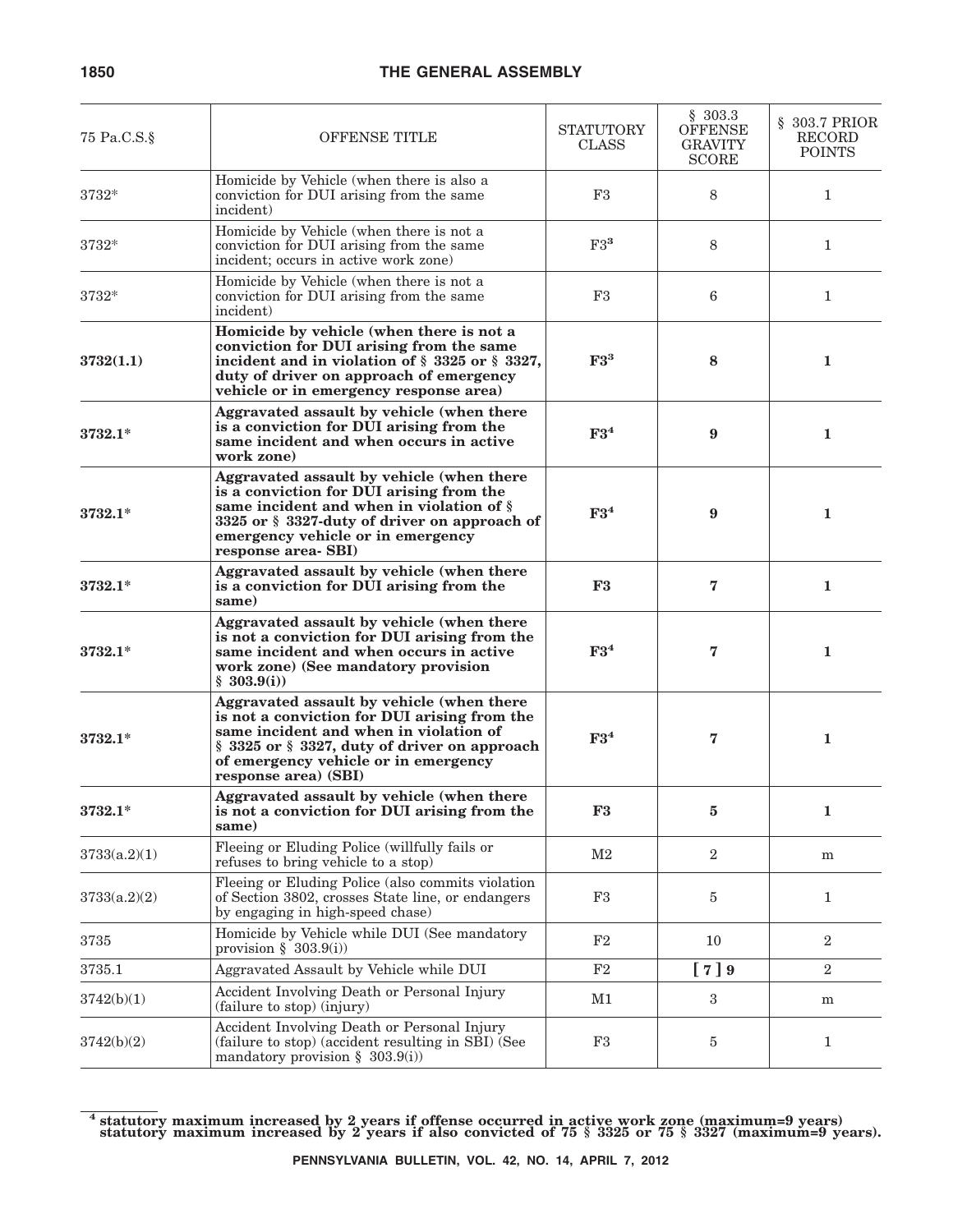| 75 Pa.C.S.§      | OFFENSE TITLE                                                                                                                             | <b>STATUTORY</b><br><b>CLASS</b> | \$303.3<br><b>OFFENSE</b><br>GRAVITY<br><b>SCORE</b> | § 303.7 PRIOR<br><b>RECORD</b><br><b>POINTS</b> |
|------------------|-------------------------------------------------------------------------------------------------------------------------------------------|----------------------------------|------------------------------------------------------|-------------------------------------------------|
| 3742(b)(3)       | Accident Involving Death or Personal Injury<br>(failure to stop) (accident resulting in death) (See<br>mandatory provision $\S$ 303.9(i)) | F <sub>3</sub>                   | 6                                                    | $\mathbf{1}$                                    |
| 3742.1(b)(1)     | Accident involving death or personal injury while<br>not properly licensed                                                                | M <sub>2</sub>                   | $\overline{2}$                                       | ${\bf m}$                                       |
| $3742.1(b)(2)$ * | Accident involving death or personal injury while<br>not properly licensed (death)                                                        | F3                               | [6]5                                                 | 1                                               |
| $3742.1(b)(2)$ * | Accident involving death or personal injury while<br>not properly licensed (SBI)                                                          | F3                               | 5                                                    | 1                                               |
| 3743             | Accident Involving Damage to Attended Vehicle                                                                                             | M <sub>3</sub>                   | $\mathbf{1}$                                         | m                                               |
| 3802             | Driving under influence of alcohol or controlled<br>substance (DUI) (See mandatory provision<br>\$303.9(i)                                |                                  |                                                      | See § $303.7(a)$                                |
| 3802(a)(1)       | DUI (incapable of safe driving; first offense)                                                                                            | $\mathbf{M}$                     | $\mathbf{1}$                                         | m                                               |
| 3802(a)(1)       | DUI (incapable of safe driving; second offense)                                                                                           | $\mathbf{M}$                     | $\mathbf{1}$                                         | $\mathbf{1}$                                    |
| 3802(a)(1)       | DUI (incapable of safe driving; third/subsequent<br>offense)                                                                              | M <sub>2</sub>                   | 3                                                    | 1                                               |
| 3802(a)(1)       | DUI (refuse testing; first offense)                                                                                                       | $\mathbf{M}$                     | $\mathbf{1}$                                         | m                                               |
| 3802(a)(1)       | DUI (refuse testing; second offense)                                                                                                      | M1                               | 5                                                    | 1                                               |
| 3802(a)(1)       | DUI (refuse testing; third/subsequent offense)                                                                                            | M1                               | 5                                                    | 1                                               |
| 3802(a)(1)       | DUI (accident; first offense)                                                                                                             | $\mathbf M$                      | 1                                                    | m                                               |
| 3802(a)(1)       | DUI (accident; second offense)                                                                                                            | $\mathbf{M}$                     | $\mathbf{1}$                                         | $\mathbf{1}$                                    |
| 3802(a)(1)       | DUI (accident; third offense)                                                                                                             | M1                               | 5                                                    | $\mathbf{1}$                                    |
| 3802(a)(1)       | DUI (accident; fourth/subsequent offense)                                                                                                 | M1                               | 5                                                    | $\mathbf{1}$                                    |
| 3802(a)(2)       | DUI (BAC .08-<.10; first offense)                                                                                                         | $\mathbf{M}$                     | 1                                                    | m                                               |
| 3802(a)(2)       | DUI (BAC .08-<.10; second offense)                                                                                                        | $\mathbf M$                      | $\mathbf{1}$                                         | 1                                               |
| 3802(a)(2)       | DUI (BAC .08-<.10; third/subsequent offense)                                                                                              | M <sub>2</sub>                   | 3                                                    | $\mathbf{1}$                                    |
| 3802(b)          | DUI (BAC .10-<.16; first offense)                                                                                                         | $\mathbf{M}$                     | $\mathbf{1}$                                         | m                                               |
| 3802(b)          | DUI (BAC .10-<.16; second offense)                                                                                                        | $\mathbf{M}$                     | 1                                                    | 1                                               |
| 3802(b)          | DUI (BAC .10-<.16; third offense)                                                                                                         | M1                               | 5                                                    | $\mathbf{1}$                                    |
| 3802(b)          | DUI (BAC .10-<.16; fourth/subsequent offense)                                                                                             | M1                               | $\bf 5$                                              | $\mathbf{1}$                                    |
| 3802(c)          | DUI (BAC .16+; first offense)                                                                                                             | $\mathbf M$                      | $\mathbf{1}$                                         | m                                               |
| 3802(c)          | DUI (BAC .16+; second offense)                                                                                                            | M <sub>1</sub>                   | 5                                                    | 1                                               |
| 3802(c)          | DUI (BAC .16+; third/subsequent offense)                                                                                                  | M1                               | $\bf 5$                                              | $\mathbf{1}$                                    |
| 3802(d)          | DUI (controlled substance; first offense)                                                                                                 | $\mathbf M$                      | 1                                                    | m                                               |
| 3802(d)          | DUI (controlled substance; second offense)                                                                                                | M1                               | 5                                                    | 1                                               |
| 3802(d)          | DUI (controlled substance; third/subsequent<br>offense)                                                                                   | M1                               | 5                                                    | 1                                               |
| 3802(e)          | DUI (under 21 years of age; first offense)                                                                                                | М                                | 1                                                    | m                                               |
| 3802(e)          | DUI (under 21 years of age; second offense)                                                                                               | $\mathbf M$                      | 1                                                    | 1                                               |
| 3802(e)          | DUI (under 21 years of age; third offense)                                                                                                | M1                               | 5                                                    | 1                                               |
| 3802(e)          | DUI (under 21 years of age; fourth/subsequent<br>offense)                                                                                 | M1                               | 5                                                    | 1                                               |
| 3802(f)          | DUI (commercial/school vehicle; first offense)                                                                                            | $\mathbf{M}$                     | $\mathbf{1}$                                         | m                                               |
| 3802(f)          | DUI (commercial/school vehicle; second offense)                                                                                           | $\mathbf{M}$                     | 1                                                    | 1                                               |
| 3802(f)          | DUI (commercial/school vehicle; third offense)                                                                                            | M1                               | 6                                                    | 1                                               |
| 3802(f)          | DUI (commercial/school vehicle;<br>fourth/subsequent offense)                                                                             | M1                               | 7                                                    | 1                                               |
| [3808]           | [Ignition interlock]                                                                                                                      |                                  |                                                      |                                                 |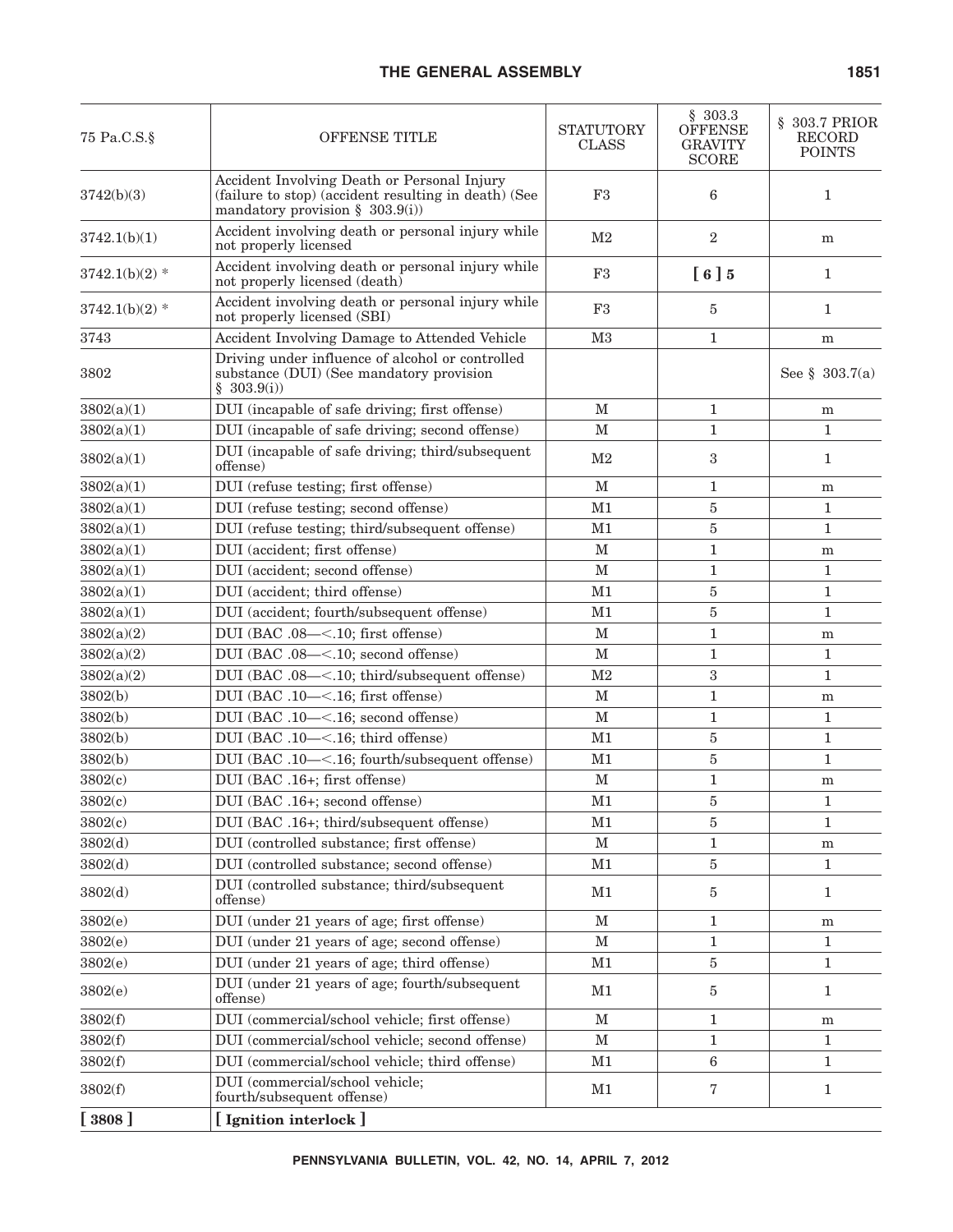| 75 Pa.C.S.§ | <b>OFFENSE TITLE</b>                                                                                                          |                | \$303.3<br><b>OFFENSE</b><br><b>GRAVITY</b><br><b>SCORE</b> | § 303.7 PRIOR<br><b>RECORD</b><br><b>POINTS</b> |  |
|-------------|-------------------------------------------------------------------------------------------------------------------------------|----------------|-------------------------------------------------------------|-------------------------------------------------|--|
| 3808(a)(1)  | Ignition interlock (illegally operate vehicle not<br>equipped)                                                                | M              | $\mathbf{1}$                                                | m                                               |  |
| 3808(a)(2)  | Ignition interlock (illegally operate vehicle not<br>equipped; BAC .025 or greater) (See mandatory<br>provision $§$ 303.9(i)) | M <sub>3</sub> | $\mathbf 1$                                                 | m                                               |  |
| 3808(b)     | Ignition interlock (tampering with ignition<br>interlock system)                                                              | M              | $\mathbf{1}$                                                | m                                               |  |
| 7102        | <b>Falsify Vehicle Identification</b>                                                                                         | M <sub>1</sub> | 3                                                           | m                                               |  |
| 7102        | Falsify Vehicle Identification                                                                                                | M <sub>3</sub> | $\mathbf{1}$                                                | m                                               |  |
| 7103        | Deal in Vehicles with Removed Identification                                                                                  | F3             | 5                                                           | $\mathbf{1}$                                    |  |
| 7103        | Deal in Vehicles with Removed Identification                                                                                  | M <sub>3</sub> | $\mathbf{1}$                                                | m                                               |  |
| 7111        | Deal in Stolen Plates                                                                                                         | M1             | 3                                                           | m                                               |  |
| 7112        | False Report of Theft or Vehicle Conversion                                                                                   | M <sub>3</sub> | $\mathbf{1}$                                                | m                                               |  |
| 7121        | False Application for Title/Registration                                                                                      | M1             | 3                                                           | m                                               |  |
| 7122        | Altered or Forged Title or Plates                                                                                             | M1             | 3                                                           | m                                               |  |
| 7132        | Prohibited Activities Related to Odometers (1st<br>or subsequent offense, subchapter D)                                       | F3             | 4                                                           | $\mathbf{1}$                                    |  |
| 7133        | Permissible Activities Related to Odometers (1st)<br>or subsequent offense, subchapter D)                                     | F3             | 4                                                           | $\mathbf{1}$                                    |  |
| 7134        | Odometer Disclosure Requirement (1st or<br>subsequent offense, subchapter D)                                                  | F3             | 4                                                           | $\mathbf{1}$                                    |  |
| 7135        | Odometer Mileage Statement (1st or subsequent<br>offense, subchapter D)                                                       | F3             | 4                                                           | $\mathbf{1}$                                    |  |
| 7136        | Conspiracy to Violate (1st or subsequent offense,<br>subchapter D)                                                            | F3             | 4                                                           | $\mathbf{1}$                                    |  |
| 7137        | Violation of Unfair Trade Practices (1st or<br>subsequent offense, subchapter D)                                              | F3             | 4                                                           | $\mathbf{1}$                                    |  |
| 7752(b)     | Unauthorized Disposition of Forms                                                                                             | M <sub>3</sub> | $\mathbf{1}$                                                | m                                               |  |
| 8306(b)     | Willful Violations                                                                                                            | M <sub>3</sub> | $\mathbf{1}$                                                | m                                               |  |
| 8306(c)     | Subsequent Willful Violations                                                                                                 | M <sub>2</sub> | $\overline{2}$                                              | m                                               |  |

\* = Subcategorized Offenses. See 303.3(b).

 $M =$  Other Misdemeanor Offenses. See 303.7(a)(5).

**[ INCHOATE = Inchoates to 4 points PRS offenses. See 303.3(c) and 303.8(b) for all other inchoates. ]**

| <b>OMNIBUS ASSIGNMENTS</b>                      | <b>STATUTORY</b><br><b>CLASS</b> | \$303.3<br><b>OFFENSE</b><br><b>GRAVITY SCORE</b> | § 303.7 PRIOR<br>RECORD POINTS |
|-------------------------------------------------|----------------------------------|---------------------------------------------------|--------------------------------|
| Offenses not otherwise listed and new offenses: | F1                               | 8                                                 | 3                              |
|                                                 | F2                               | Η,                                                | $\overline{2}$                 |
|                                                 | F3                               | 5                                                 |                                |
|                                                 | Felony Not<br>Classified         | 5                                                 |                                |
|                                                 |                                  |                                                   |                                |
|                                                 | M1                               | 3                                                 | m                              |
|                                                 | $\rm M2$                         | $\overline{2}$                                    | m                              |
|                                                 | $\rm M3$                         |                                                   | m                              |
|                                                 | Misdemeanor Not<br>Classified    |                                                   | m                              |

\* = Subcategorized Offenses. See 303.3(b).

M = Other Misdemeanor Offenses. See 303.7(a)(5).

**[ INCHOATE = Inchoates to 4 points PRS offenses. See 303.3(c) and 303.8(b) for all other inchoates. ]**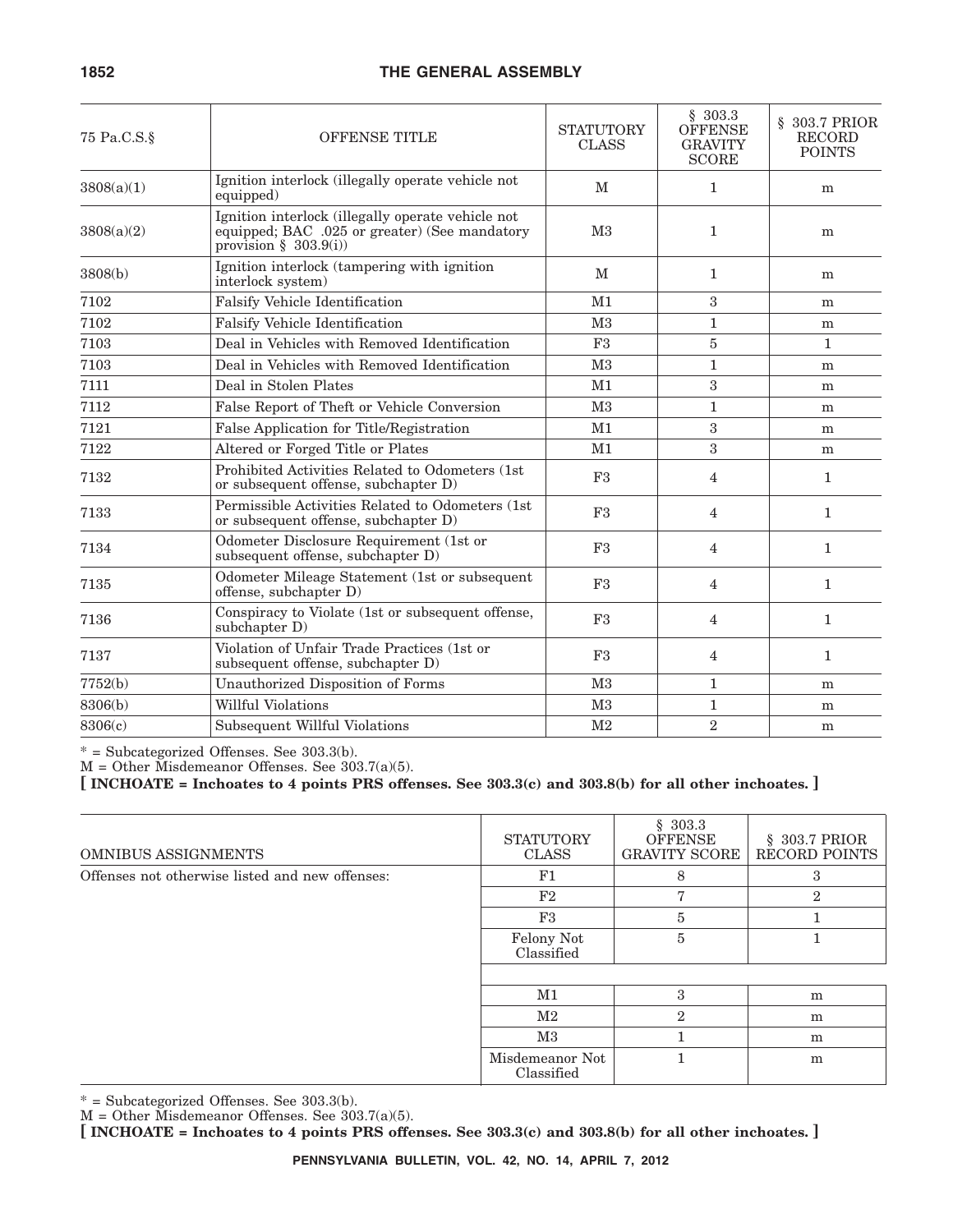## **§ 303.16. Basic Sentencing Matrix.**

|                                                              |                        |                                                                                                                                                                                                                 | Prior Record Score     |                        |                        |                        |                    |                    |                    |              |                    |
|--------------------------------------------------------------|------------------------|-----------------------------------------------------------------------------------------------------------------------------------------------------------------------------------------------------------------|------------------------|------------------------|------------------------|------------------------|--------------------|--------------------|--------------------|--------------|--------------------|
| Level                                                        |                        | OGS Example Offenses                                                                                                                                                                                            | $\theta$               | $\mathbf{1}$           | $\overline{2}$         | 3                      | $\overline{4}$     | 5                  | <b>RFEL</b>        | <b>REVOC</b> | AGG/<br><b>MIT</b> |
|                                                              | 14                     | Murder 3<br>Inchoate Murder/SBI<br>Rape (child $\leq$ 13 years)                                                                                                                                                 | $72-SL$                | 84-SL                  | 96-SL                  | $120-SL$               | 168-SL             | $192-SL$           | $204-SL$           | <b>SL</b>    | $+/-12$            |
|                                                              | 13                     | Inchoate Murder/no SBI<br>Weapons (mass<br>destr./injury)<br>PWID Cocaine, etc.<br>$(>1,000$ gms)                                                                                                               | 60-78                  | 66-84                  | 72-90                  | 78-96                  | 84-102             | 96-114             | 108-126            | 240          | $+/- 12$           |
|                                                              | 12                     | Rape<br>IDŜI<br>Robbery (SBI)                                                                                                                                                                                   | 48-66                  | 54-72                  | 60-78                  | 66-84                  | 72-90              | 84-102             | 96-114             | 120          | $+/- 12$           |
| <b>LEVEL</b><br>5 State<br>Incar                             | 11                     | Agg Asslt (SBI)<br>Voluntary Manslaughter<br>Sexual Assault<br>PWID Cocaine, etc.<br>$(100-1,000$ gms)                                                                                                          | 36-54<br><b>BC</b>     | 42-60                  | 48-66                  | 54-72                  | 60-78              | 72-90              | 84-102             | 120          | $+/- 12$           |
|                                                              | 10                     | Kidnapping<br>Agg. Indecent. Asslt<br>Agg Asslt (att. SBI)<br>Arson (person inside)<br>Hom. by veh. (DUI & work<br>zone)<br>PWID Cocaine, etc.<br>$(50 - 100$ gms)                                              | 22-36<br>BC            | 30-42<br><b>BC</b>     | 36-48<br><b>BC</b>     | 42-54                  | 48-60              | 60-72              | 72-84              | 120          | $+/- 12$           |
|                                                              | 9                      | Sexual exploitation of<br>children<br>Robbery (F1/F2)<br>Burglary (home/person)<br>Arson (no person inside)                                                                                                     | $12 - 24$<br><b>BC</b> | 18-30<br><b>BC</b>     | 24-36<br><b>BC</b>     | $30 - 42$<br><b>BC</b> | 36-48<br><b>BC</b> | 48-60              | 60-72              | 120          | $+/- 12$           |
| <b>LEVEL</b><br>4 State<br>Incar/<br>RIP<br>trade            | 8<br>(F1)              | Agg Asslt (BI w/DW)<br>Theft (firearm)<br>Identity theft (60 yrs., 3rd<br>off.)<br>Hom. by veh. (DUI or<br>work zone)<br>Theft $(>\$100,000)$<br>PWID Cocaine, etc.<br>$(10 - 50$ gms)                          | $9 - 16$<br><b>BC</b>  | $12 - 18$<br><b>BC</b> | $15 - 21$<br><b>BC</b> | 18-24<br><b>BC</b>     | 21-27<br><b>BC</b> | 27-33<br><b>BC</b> | $40 - 52$          | <b>NA</b>    | $+/-$ 9            |
| <b>LEVEL</b><br>3<br>State/<br>Cnty<br>Incar<br>RIP<br>trade | $\overline{7}$<br>(F2) | Robbery (inflicts/threatens<br>BI)<br>Burglary (home/no<br>person)<br>Statutory Sexual Assault<br>Theft $(>\$50,000-\$100,000)$<br>Identity theft (3rd off.)<br>PWID Cocaine, etc.<br>$([2, ]5<10 \text{ gms})$ | $6 - 14$<br>BC         | $9 - 16$<br>BC         | 12-18<br><b>BC</b>     | $15 - 21$<br><b>BC</b> | 18-24<br>BC        | 24-30<br><b>BC</b> | 35-45<br><b>BC</b> | $\rm NA$     | $+/- 6$            |
|                                                              | 6                      | Agg Asslt (physical<br>menace)<br>Hom. by vehicle<br>Burglary (not<br>home/person)<br>Theft $\zeta$ \\$25,000-\$50,000)<br>Arson (property)<br>PWID Cocaine, etc.<br>$([ < ]2[ . ] \leq 5$ gms)                 | $3 - 12$<br><b>BC</b>  | $6 - 14$<br><b>BC</b>  | $9 - 16$<br><b>BC</b>  | 12-18<br><b>BC</b>     | 15-21<br><b>BC</b> | 21-27<br><b>BC</b> | 27-40<br><b>BC</b> | $\rm NA$     | $+/- 6$            |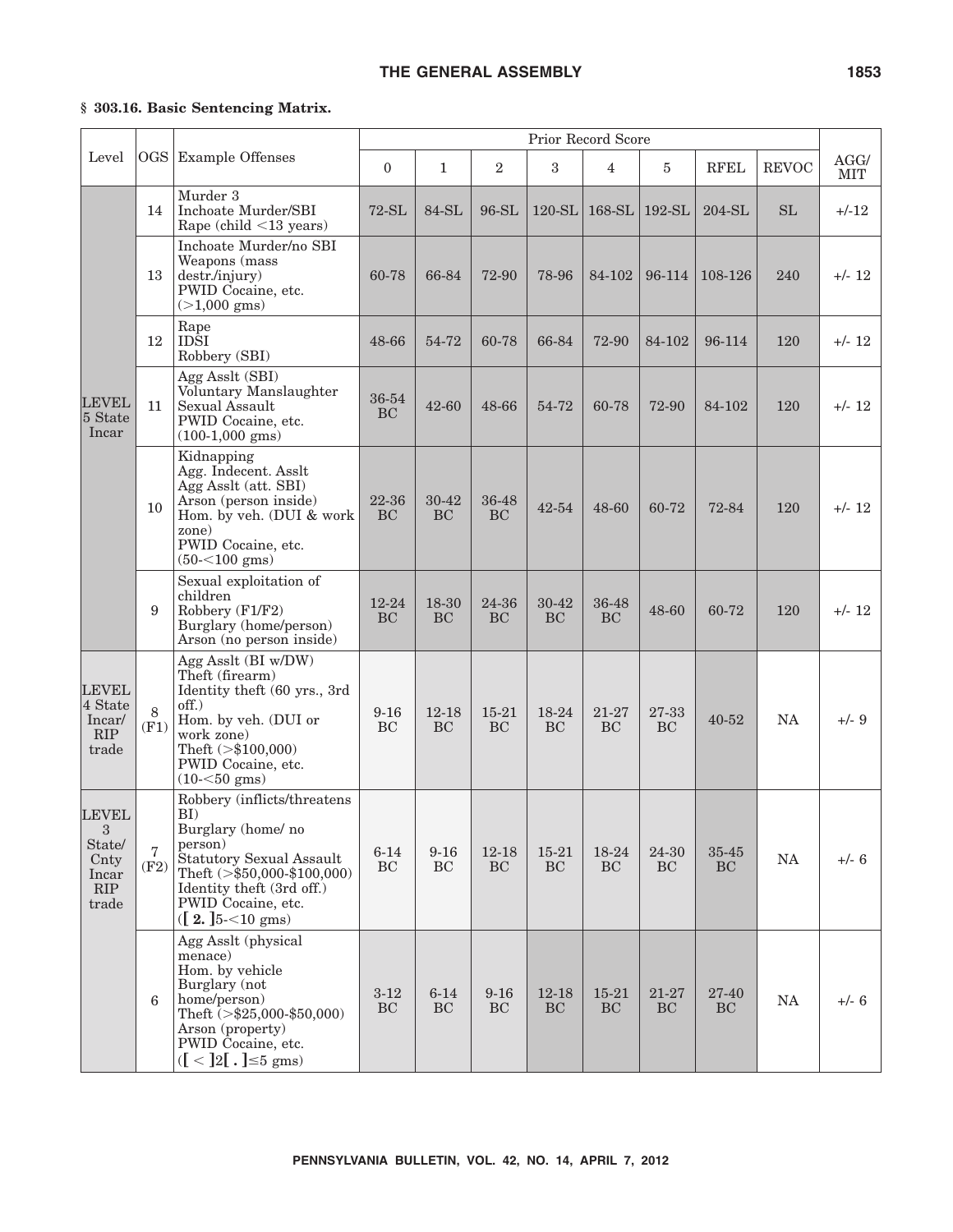|                                           |                        |                                                                                                                   |           |                |                       | Prior Record Score    |                       |                       |                        |              |             |
|-------------------------------------------|------------------------|-------------------------------------------------------------------------------------------------------------------|-----------|----------------|-----------------------|-----------------------|-----------------------|-----------------------|------------------------|--------------|-------------|
| Level                                     |                        | OGS   Example Offenses                                                                                            | $\Omega$  |                | $\overline{2}$        | 3                     | 4                     | 5                     | <b>RFEL</b>            | <b>REVOC</b> | AGG/<br>MIT |
| <b>LEVEL</b><br>2 Cnty<br>Incar<br>RIP RS | 5<br>(F3)              | Burglary (not home/no<br>person)<br>Theft $(>\$2000-\$25,000)$<br>[DUI(M1)] Bribery<br>$PWID$ (1-<10 lb of marij) | $RS-9$    | $1 - 12$<br>BC | $3 - 14$<br><b>BC</b> | $6 - 16$<br><b>BC</b> | $9 - 16$<br>BC        | $12 - 18$<br>BC       | 24-36<br>BC            | <b>NA</b>    | $+/- 3$     |
|                                           | $\overline{4}$         | Indecent assault M2<br>Forgery (money, stocks)<br>Weapon on school property<br>Crim Trespass (breaks in)          | $RS-3$    | $RS-9$         | RS < 12               | $3-14$<br>BC          | $6 - 16$<br>BC        | $9 - 16$<br>BC        | 21-30<br><b>BC</b>     | <b>NA</b>    | $+/- 3$     |
|                                           | $\mathbf{a}$<br>(M1)   | Simple Assault<br>Theft (\$200-\$2000)<br>[DUI (M2) ] Carrying<br>explosives<br>Simple Possession                 | $RS-1$    | $RS-6$         | $RS-9$                | RS < 12               | $3 - 14$<br><b>BC</b> | $6 - 16$<br><b>BC</b> | $12 - 18$<br><b>BC</b> | <b>NA</b>    | $+/- 3$     |
| <b>LEVEL</b><br>1 RS                      | $\overline{2}$<br>(M2) | Theft $(\$50<\$200)$<br>Retail Theft (1st,2nd)<br><b>Bad Checks</b><br>$(\$500<\$1,000)$                          | <b>RS</b> | $RS-2$         | $RS-3$                | $RS-4$                | $RS-6$                | $1-9$                 | $6 - 12$               | <b>NA</b>    | $+/- 3$     |
|                                           | 1<br>(M3)              | Most Misd. 3's; Theft<br>$(<\frac{650}{ }$<br>DUI(M)<br>Poss. Small Amount Marij.                                 | <b>RS</b> | $RS-1$         | $RS-2$                | $RS-3$                | $RS-4$                | $RS-6$                | $3-6$                  | NA           | $+/- 3$     |

1. Shaded areas of the matrix indicate restrictive intermediate punishments may be imposed as a substitute for incarceration.

2. When restrictive intermediate punishments are appropriate, the duration of the restrictive intermediate punishment programs are recommended not to exceed the guideline ranges.

3. When the range is RS through a number of months(e.g. RS-6), RIP may be appropriate.

4. All numbers in sentence recommendations suggest months of minimum confinement pursuant to 42 Pa.C.S. 9755(b) and 9756(b).

5. Statutory classification(e.g., F1, F2, etc.) in brackets reflect the omnibus OGS assignment for the given grade.

*Key:*

| BC           | $=$ | boot camp                                         | <b>RIP</b>              | $=$ | restrictive intermediate punishments                                     |
|--------------|-----|---------------------------------------------------|-------------------------|-----|--------------------------------------------------------------------------|
| <b>CNTY</b>  | $=$ | county                                            | RS                      | $=$ | restorative sanctions                                                    |
| <b>INCAR</b> | $=$ | incarceration                                     | <b>SBI</b>              | $=$ | serious bodily injury                                                    |
| <b>PWID</b>  | $=$ | possession with intent to deliver                 | SL                      | $=$ | statutory limit(longest minimum sentence)                                |
| <b>REVOC</b> | $=$ | repeat violent offender category                  | $\thicksim$             | $=$ | no recommendation (aggravated sentence)<br>would exceed statutory limit) |
| <b>RFEL</b>  | $=$ | repeat felony 1 and felony 2 offender<br>category | $\langle \cdot \rangle$ | $=$ | less than; greater than                                                  |

| Level   | OGS | Deadly Weapon | $\mathbf{0}$ |         | $\overline{2}$ | 3        | 4         | 5              | <b>RFEL</b> | <b>REVOC</b> | AGG/<br>MIT  |
|---------|-----|---------------|--------------|---------|----------------|----------|-----------|----------------|-------------|--------------|--------------|
|         | 14  | Possessed     | $81-SL$      | $93-SL$ | $105-SL$       | $129-SL$ | $177$ -SL | $201-SL$       | $213-SL$    | 240          | $\sim$ /- 12 |
|         | 13  | Possessed     | 69-87        | 75-93   | 81-99          | 87-105   |           | 93-111 105-123 | 117-135     | 240          | $+/-12$      |
|         | 12  | Possessed     | 57-75        | 63-81   | 69-87          | 75-93    | 81-99     | 93-111         | 105-123     | 120          | $+/-12$      |
| Level 5 | 11  | Possessed     | 45-63        | 51-69   | 57-75          | 63-81    | 69-87     | 81-99          | 93-111      | 120          | $+/-12$      |
|         | 10  | Possessed     | $31 - 45$    | 39-51   | 45-57          | 51-63    | 57-69     | 69-81          | 81-93       | 120          | $+/-12$      |
|         | 9   | Possessed     | 21-33        | 27-39   | 33-45          | 39-51    | 45-57     | 57-69          | 69-81       | 120          | $+/-12$      |

#### **§ 303.17. DWE/Possessed Matrix.**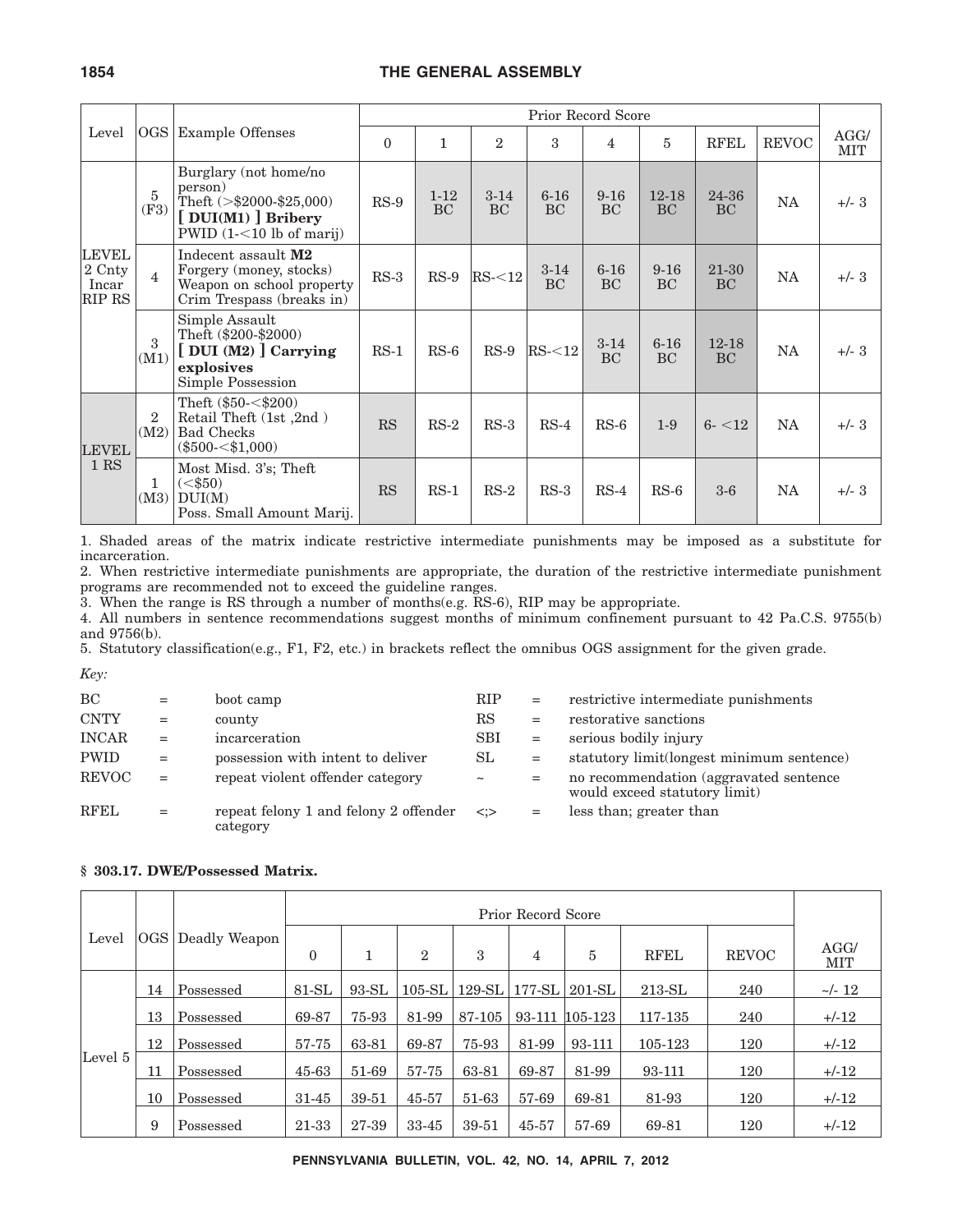|         |                  | Deadly Weapon |           | Prior Record Score |                |           |                |           |             |              |             |  |  |
|---------|------------------|---------------|-----------|--------------------|----------------|-----------|----------------|-----------|-------------|--------------|-------------|--|--|
| Level   | OGS              |               | $\Omega$  | 1                  | $\overline{2}$ | 3         | $\overline{4}$ | 5         | <b>RFEL</b> | <b>REVOC</b> | AGG/<br>MIT |  |  |
|         | 8                | Possessed     | $15 - 22$ | 18-24              | 21-27          | 24-30     | 27-33          | 33-39     | 46-58       | NA           | $+/-9$      |  |  |
| Level 4 | 7                | Possessed     | $12 - 20$ | $15 - 22$          | 18-24          | 21-27     | 24-30          | 30-36     | 41-51       | NA           | $+/-6$      |  |  |
|         | 6                | Possessed     | $9 - 18$  | $12 - 20$          | $16-22$        | 18-24     | 21-27          | 27-33     | 33-46       | NA           | $+/-6$      |  |  |
|         | 5                | Possessed     | $6 - 15$  | $7 - 18$           | $9 - 20$       | $12 - 22$ | $15 - 22$      | 18-24     | 30-42       | NA           | $+/-3$      |  |  |
|         | $\overline{4}$   | Possessed     | $3-6$     | $3-12$             | $3 - 15$       | $6 - 17$  | $9-19$         | $12 - 19$ | 24-33       | <b>NA</b>    | $+/-3$      |  |  |
| Level 3 | 3                | Possessed     | $3-4$     | $3-9$              | $3-12$         | $3 - 15$  | $6 - 17$       | $9 - 19$  | $15 - 21$   | NA           | $+/-3$      |  |  |
|         | $\boldsymbol{2}$ | Possessed     | $3-3$     | $3-5$              | $3-6$          | $3 - 7$   | $3-9$          | $4 - 12$  | $9 - 15$    | NA           | $+/-3$      |  |  |
|         | 1                | Possessed     | $3-3$     | $3 - 4$            | $3-5$          | $3-6$     | $3 - 7$        | $3-9$     | $6-9$       | NA           | $+/-3$      |  |  |

## **§ 303.18. DWE/Used Matrix.**

|         |                |                   |           | Prior Record Score |           |          |                        |                |             |              |                    |  |  |
|---------|----------------|-------------------|-----------|--------------------|-----------|----------|------------------------|----------------|-------------|--------------|--------------------|--|--|
| Level   |                | OGS Deadly Weapon | $\theta$  | $\mathbf{1}$       | 2         | 3        | $\overline{4}$         | 5              | <b>RFEL</b> | <b>REVOC</b> | AGG/<br><b>MIT</b> |  |  |
|         | 14             | Used              | $90 - SL$ | 102-SL 114-SL      |           |          | 138-SL 186-SL 210-SL   |                | $222-SL$    | SL           | $\sim$ /- 12       |  |  |
|         | 13             | Used              | 78-96     | 84-102             | 90-108    |          | 96-114 102-120 114-132 |                | 126-144     | 240          | $+/-12$            |  |  |
|         | 12             | Used              | 66-84     | 72-90              | 78-96     | 84-102   |                        | 90-108 102-120 | 114-132     | 120          | $+/-12$            |  |  |
| Level 5 | 11             | Used              | 54-72     | 60-78              | 66-84     | 72-90    | 78-96                  | 90-108         | 102-120     | 120          | $+/-12$            |  |  |
|         | 10             | Used              | 40-54     | 48-60              | 54-66     | 60-72    | 66-78                  | 78-90          | 90-102      | 120          | $+/-12$            |  |  |
|         | 9              | Used              | 30-42     | 36-48              | $42 - 54$ | 48-60    | 54-66                  | 66-78          | 78-90       | 120          | $+/-12$            |  |  |
|         | 8              | Used              | $21 - 28$ | 24-30              | $27 - 33$ | 30-36    | 33-39                  | 39-45          | 52-64       | <b>NA</b>    | $+/-9$             |  |  |
|         | $\mathbf 7$    | Used              | 18-26     | 21-28              | 24-30     | 27-33    | 30-36                  | 36-42          | 47-57       | <b>NA</b>    | $+/-6$             |  |  |
| Level 4 | 6              | Used              | 15-24     | 18-26              | 21-28     | 24-30    | 27-33                  | 33-39          | 39-52       | NA           | $+/-6$             |  |  |
|         | 5              | Used              | $12 - 21$ | 13-24              | 15-26     | 18-28    | 21-28                  | 24-30          | 36-48       | NA           | $+/-3$             |  |  |
|         | $\overline{4}$ | Used              | $6-9$     | $6 - 15$           | $6 - 18$  | $9 - 20$ | 12-22                  | 15-22          | 27-36       | NA           | $+/-3$             |  |  |
|         | 3              | Used              | $6 - 7$   | $6 - 12$           | $6 - 15$  | $6 - 18$ | $9 - 20$               | 12-22          | 18-24       | NA           | $+/-3$             |  |  |
| Level 3 | $\overline{2}$ | Used              | $6-6$     | $6-8$              | $6-9$     | $6 - 10$ | $6 - 12$               | $7 - 15$       | $12 - 18$   | NA           | $+/-3$             |  |  |
|         | $\mathbf{1}$   | Used              | $6-6$     | $6 - 7$            | $6 - 8$   | $6-9$    | $6 - 10$               | $6 - 12$       | $9 - 12$    | <b>NA</b>    | $+/-3$             |  |  |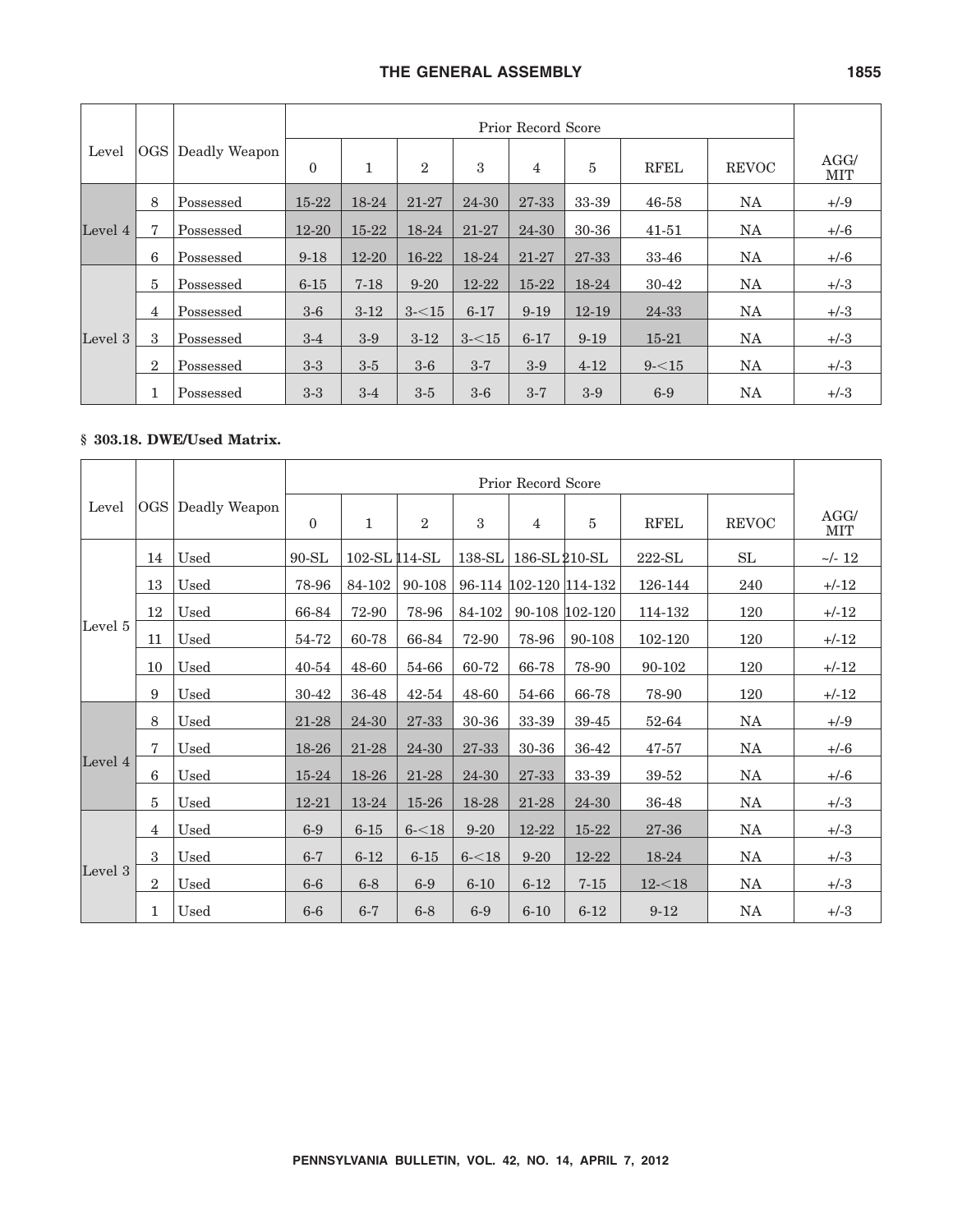## **§ 303.19. Youth and School Enhancements Matrices.**

**Basic Sentencing Matrix with Youth/School Enhancement: Youth.**

|                         |                         | <b>Prior Record Score</b> |              |              |            |                         |             |             |              |             |  |  |
|-------------------------|-------------------------|---------------------------|--------------|--------------|------------|-------------------------|-------------|-------------|--------------|-------------|--|--|
| Level                   | <b>OGS</b>              | $\bf{0}$                  | $\mathbf{1}$ | $\mathbf{2}$ | $\bf{3}$   | $\overline{\mathbf{4}}$ | 5           | <b>RFEL</b> | <b>REVOC</b> | Agg/<br>Mit |  |  |
|                         | 14                      | <b>NA</b>                 | <b>NA</b>    | <b>NA</b>    | <b>NA</b>  | <b>NA</b>               | <b>NA</b>   | <b>NA</b>   | <b>NA</b>    | $\sim$ /-12 |  |  |
| $5\phantom{.0}$         | 13                      | $66 - 90$                 | $72 - 96$    | $78 - 102$   | $84 - 108$ | $90 - 114$              | $102 - 126$ | $114 - 138$ | 240          | $+/-12$     |  |  |
|                         | 12                      | <b>NA</b>                 | <b>NA</b>    | <b>NA</b>    | <b>NA</b>  | <b>NA</b>               | <b>NA</b>   | <b>NA</b>   | <b>NA</b>    | $+/-12$     |  |  |
|                         | 11                      | $42 - 66$                 | $48 - 72$    | $54 - 78$    | $60 - 84$  | $66 - 90$               | $78 - 102$  | $90 - 114$  | <b>120</b>   | $+/-12$     |  |  |
|                         | 10                      | $28 - 48$                 | $36 - 54$    | $42 - 60$    | $48 - 66$  | $54 - 72$               | $66 - 84$   | $78 - 96$   | <b>120</b>   | $+/-12$     |  |  |
|                         | 9                       | $18 - 36$                 | $24 - 42$    | $30 - 48$    | $36 - 54$  | $42 - 60$               | $54 - 72$   | $66 - 84$   | <b>120</b>   | $+/-12$     |  |  |
| $\overline{\mathbf{4}}$ | 8                       | $15 - 28$                 | $18 - 30$    | $21 - 33$    | $24 - 36$  | $27 - 39$               | $33 - 45$   | $46 - 64$   | <b>NA</b>    | $+/-9$      |  |  |
|                         | $\overline{7}$          | $12 - 26$                 | $15 - 28$    | $18 - 30$    | $21 - 33$  | $24 - 36$               | $30 - 42$   | $41 - 57$   | <b>NA</b>    | $+/-6$      |  |  |
|                         | 6                       | $9 - 24$                  | $12 - 26$    | $15 - 28$    | $18 - 30$  | $21 - 33$               | $27 - 39$   | $33 - 52$   | <b>NA</b>    | $+/-6$      |  |  |
| 3                       | $\overline{5}$          | $6 - 21$                  | $7 - 24$     | $9 - 26$     | $12 - 28$  | $15 - 28$               | $18 - 30$   | $30 - 48$   | <b>NA</b>    | $+/-3$      |  |  |
|                         | $\overline{\mathbf{4}}$ | $6 - 15$                  | $6 - 21$     | $6 - 24$     | $9 - 26$   | $12 - 28$               | $15 - 28$   | $27 - 42$   | <b>NA</b>    | $+/-3$      |  |  |
|                         | $\bf{3}$                | $6 - 13$                  | $6 - 18$     | $6 - 21$     | $6 - 24$   | $9 - 26$                | $12 - 28$   | $18 - 30$   | <b>NA</b>    | $+/-3$      |  |  |

**Basic Sentencing Matrix with Youth/School Enhancement: School.**

|                         |                         | <b>Prior Record Score</b> |              |                  |            |                         |             |             |              |             |  |  |
|-------------------------|-------------------------|---------------------------|--------------|------------------|------------|-------------------------|-------------|-------------|--------------|-------------|--|--|
| Level                   | <b>OGS</b>              | $\bf{0}$                  | $\mathbf{1}$ | $\boldsymbol{2}$ | 3          | $\overline{\mathbf{4}}$ | 5           | <b>RFEL</b> | <b>REVOC</b> | Agg/<br>Mit |  |  |
|                         | 14                      | <b>NA</b>                 | <b>NA</b>    | <b>NA</b>        | <b>NA</b>  | <b>NA</b>               | <b>NA</b>   | <b>NA</b>   | <b>NA</b>    | $\sim$ /-12 |  |  |
|                         | 13                      | $72 - 102$                | $78 - 108$   | $84 - 114$       | $90 - 120$ | $96 - 126$              | $108 - 138$ | $120 - 150$ | 240          | $+/-12$     |  |  |
| ${\bf 5}$               | 12                      | <b>NA</b>                 | <b>NA</b>    | <b>NA</b>        | <b>NA</b>  | <b>NA</b>               | <b>NA</b>   | <b>NA</b>   | <b>NA</b>    | $+/-12$     |  |  |
|                         | 11                      | $48 - 78$                 | $54 - 84$    | $60 - 90$        | $66 - 96$  | $72 - 102$              | $84 - 114$  | $96 - 120$  | <b>120</b>   | $+/-12$     |  |  |
|                         | 10                      | $34 - 60$                 | $42 - 66$    | $48 - 72$        | $54 - 78$  | $60 - 84$               | $72 - 96$   | $84 - 108$  | <b>120</b>   | $+/-12$     |  |  |
|                         | 9                       | $24 - 48$                 | $30 - 54$    | $36 - 60$        | $42 - 66$  | $48 - 72$               | $60 - 84$   | $72 - 96$   | <b>120</b>   | $+/-12$     |  |  |
|                         | 8                       | $21 - 40$                 | $24 - 42$    | $27 - 45$        | $30 - 48$  | $33 - 51$               | $39 - 57$   | $52 - 76$   | <b>NA</b>    | $+/-9$      |  |  |
|                         | $\overline{7}$          | $18 - 38$                 | $21 - 40$    | $24 - 42$        | $27 - 45$  | $30 - 48$               | $36 - 54$   | $47 - 69$   | <b>NA</b>    | $+/-6$      |  |  |
| $\overline{\mathbf{4}}$ | 6                       | $15 - 36$                 | $18 - 38$    | $21 - 40$        | $24 - 42$  | $27 - 45$               | $33 - 51$   | $39 - 64$   | <b>NA</b>    | $+/-6$      |  |  |
|                         | 5                       | $12 - 33$                 | $13 - 36$    | $15 - 38$        | $18 - 40$  | $21 - 40$               | $24 - 42$   | $36 - 60$   | <b>NA</b>    | $+/-3$      |  |  |
|                         | $\overline{\mathbf{4}}$ | $12 - 27$                 | $12 - 33$    | $12 - 36$        | $15 - 38$  | $18 - 40$               | $21 - 40$   | $33 - 54$   | <b>NA</b>    | $+/-3$      |  |  |
|                         | $\bf{3}$                | $12 - 25$                 | $12 - 30$    | $12 - 33$        | $12 - 36$  | $15 - 38$               | $18 - 40$   | $24 - 42$   | <b>NA</b>    | $+/-3$      |  |  |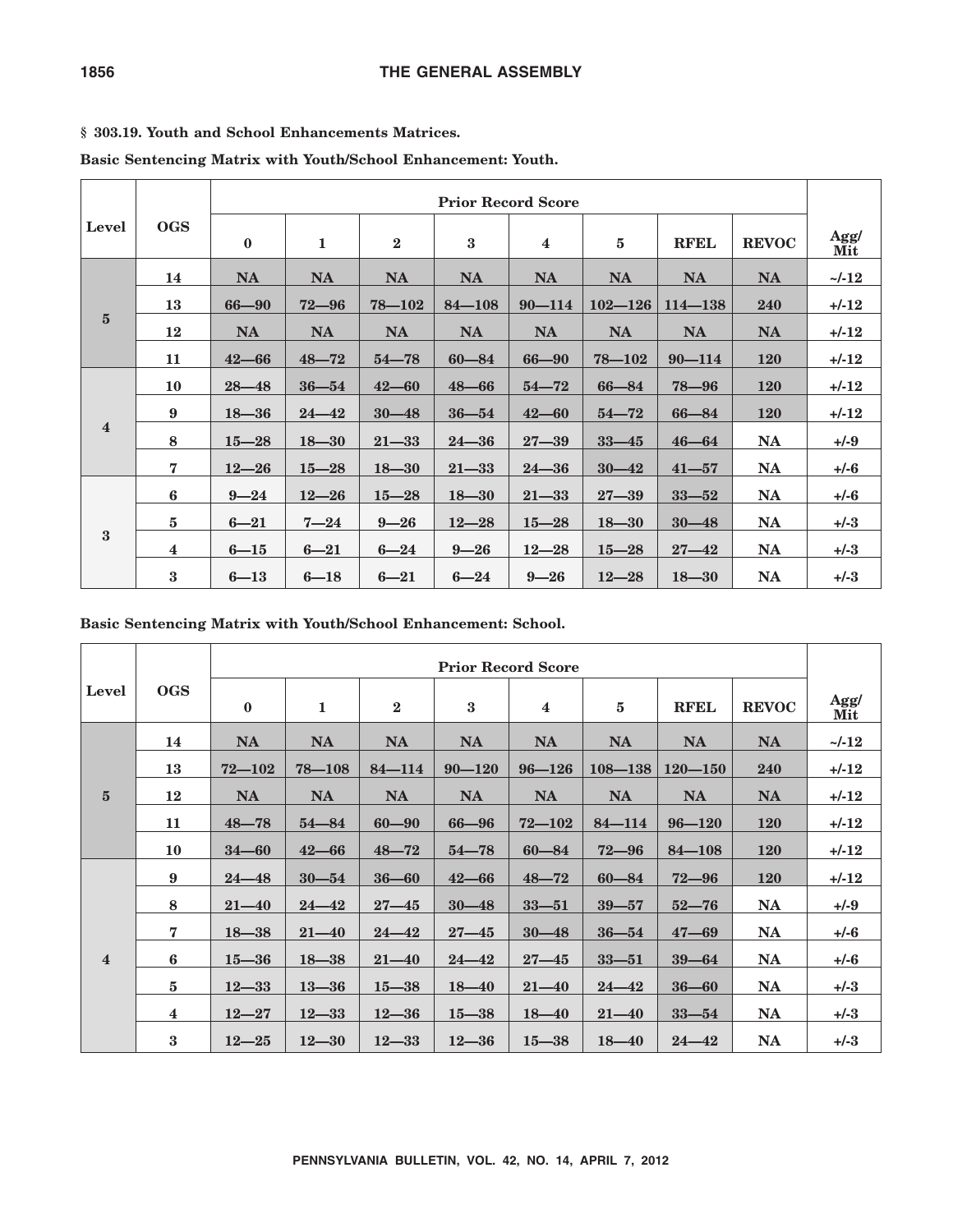| Level                   |                         | <b>Prior Record Score</b> |              |            |            |             |             |             |              |             |  |  |
|-------------------------|-------------------------|---------------------------|--------------|------------|------------|-------------|-------------|-------------|--------------|-------------|--|--|
|                         | <b>OGS</b>              | $\bf{0}$                  | $\mathbf{1}$ | $\bf{2}$   | $\bf{3}$   | 4           | $\bf 5$     | <b>RFEL</b> | <b>REVOC</b> | Agg/<br>Mit |  |  |
| $\overline{5}$          | 14                      | <b>NA</b>                 | <b>NA</b>    | <b>NA</b>  | <b>NA</b>  | <b>NA</b>   | <b>NA</b>   | <b>NA</b>   | <b>NA</b>    | $\sim$ /-12 |  |  |
|                         | 13                      | $78 - 114$                | $84 - 120$   | $90 - 126$ | $96 - 132$ | $102 - 138$ | $114 - 150$ | $126 - 162$ | 240          | $+/-12$     |  |  |
|                         | 12                      | <b>NA</b>                 | <b>NA</b>    | <b>NA</b>  | <b>NA</b>  | <b>NA</b>   | <b>NA</b>   | <b>NA</b>   | <b>NA</b>    | $+/-12$     |  |  |
|                         | 11                      | $54 - 90$                 | $60 - 96$    | $66 - 102$ | $72 - 108$ | $78 - 114$  | $90 - 120$  | $102 - 120$ | <b>120</b>   | $+/-12$     |  |  |
|                         | 10                      | $40 - 72$                 | $48 - 78$    | $54 - 84$  | $60 - 90$  | 66-96       | $78 - 108$  | $90 - 120$  | <b>120</b>   | $+/-12$     |  |  |
|                         | 9                       | $30 - 60$                 | $36 - 66$    | $42 - 72$  | $48 - 78$  | $54 - 84$   | $66 - 96$   | $78 - 108$  | <b>120</b>   | $+/-12$     |  |  |
|                         | 8                       | $27 - 52$                 | $30 - 54$    | $33 - 57$  | $36 - 60$  | $39 - 63$   | $45 - 69$   | $58 - 88$   | <b>NA</b>    | $+/-9$      |  |  |
|                         | $\overline{7}$          | $24 - 50$                 | $27 - 52$    | $30 - 54$  | $33 - 57$  | $36 - 60$   | $42 - 66$   | $53 - 81$   | <b>NA</b>    | $+/-6$      |  |  |
|                         | 6                       | $21 - 48$                 | $24 - 50$    | $27 - 52$  | $30 - 54$  | $33 - 57$   | $39 - 63$   | $45 - 76$   | <b>NA</b>    | $+/-6$      |  |  |
| $\overline{\mathbf{4}}$ | 5                       | $18 - 45$                 | $19 - 48$    | $21 - 50$  | $24 - 52$  | $27 - 52$   | $30 - 54$   | $42 - 72$   | <b>NA</b>    | $+/-3$      |  |  |
|                         | $\overline{\mathbf{4}}$ | 18 - 39                   | $18 - 45$    | $18 - 48$  | $21 - 50$  | $24 - 52$   | $27 - 52$   | $39 - 66$   | <b>NA</b>    | $+/-3$      |  |  |
|                         | $\bf{3}$                | $18 - 37$                 | $18 - 42$    | $18 - 45$  | $18 - 48$  | $21 - 50$   | $24 - 52$   | $30 - 54$   | <b>NA</b>    | $+/-3$      |  |  |

**Basic Sentencing Matrix with Youth/School Enhancement: Youth and School.**

[Pa.B. Doc. No. 12-604. Filed for public inspection April 6, 2012, 9:00 a.m.]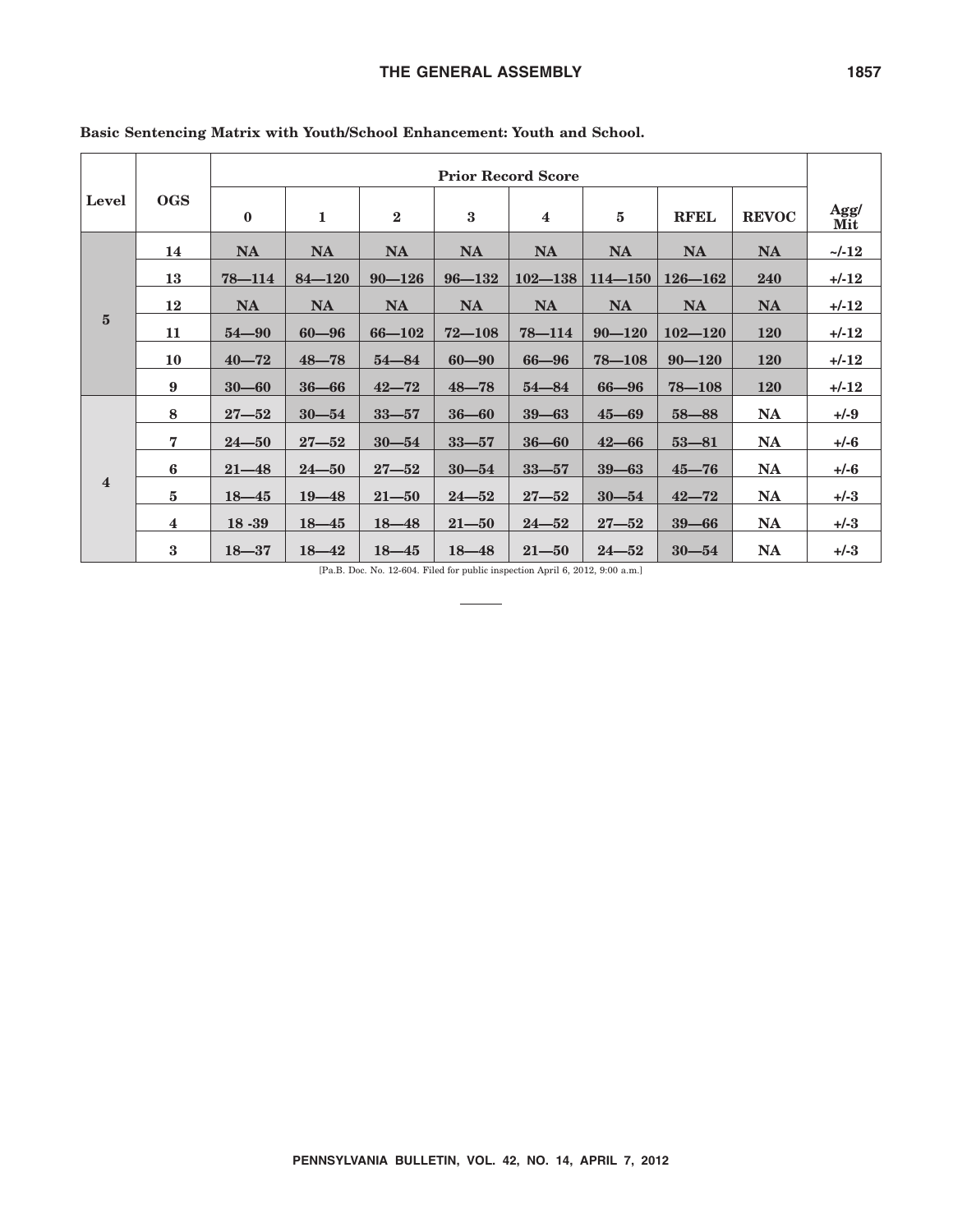# **THE COURTS**

## **Title 225—RULES OF EVIDENCE**

#### **[ 225 PA. CODE ART. VI ]**

**Amendment of Rule 604 of the Rules of Evidence; No. 566 Supreme Court Rules Doc.**

#### **Order**

#### *Per Curiam*

*And Now*, this 21st day of March, 2012, upon the recommendation of the Committee on Rules of Evidence; the proposal having been published for public comment at 39 Pa.B. 5722 (October 3, 2009) and in the *Atlantic Reporter* (Second Series Advance Sheets, Vol. 978 No. 2):

*It Is Ordered* pursuant to Article V, Section 10 of the Constitution of Pennsylvania that Rule 604 of the Pennsylvania Rules of Evidence is amended in the following form.

This *Order* shall be processed in accordance with Pa.R.J.A. No. 103(b), and shall be effective in thirty days.

#### **Annex A**

### **TITLE 225. RULES OF EVIDENCE ARTICLE VI. WITNESSES**

Rule 604. **[ Interpreters ] Interpreter**.

**[ An interpreter is subject to the provisions of Rule 702 (relating to qualification as an expert) and Rule 603 (relating to the administration of an oath or affirmation). ]**

**An interpreter must be qualified and must give an oath or affirmation to make a true translation.**

#### **Comment**

**[ This rule adopts the substance of F.R.E. 604; the only change is the explicit reference to Pa.Rs.E. 702 and 603, rather than the general reference to ''the provisions of these rules'' in F.R.E. 604.**

**The need for an interpreter whenever a witness' natural mode of expression or the language of a document is not intelligible to the trier of fact is well settled. 3 Wigmore,** *Evidence* **§ 911 (Chadbourn rev. 1970). Under Pa.R.E. 604, an interpreter is treated as an expert witness who must have the necessary skill to translate correctly and who must promise to do so by oath or affirmation.**

**Pa.R.E. 604 is consistent with those Pennsylvania statutes providing for the appointment of interpreters for the deaf. See 42 Pa.C.S.A. § 7103 (deaf party in a civil case); 2 Pa.C.S.A. 505.1 (deaf party in hearing before Commonwealth agency); 42 Pa.C.S.A. § 8701 (deaf defendant in criminal case); see also** *Commonwealth v. Wallace***, 433 Pa. Super. 518, 641 A.2d 321 (1994) (applying § 8701). Under each of these statutes, an interpreter must be ''qualified and trained to translate for or communicate with deaf persons'' and must ''swear or affirm that he will make a true interpretation to the deaf person and that he will repeat the statements of the deaf person to the best of his ability.''**

**There is little statutory authority for the appointment of interpreters, but the practice is well established. See Pa.R.Crim.P. 231(B) (authorizing presence of interpreter while investigating grand jury is in session if supervising judge determines necessary for presentation of evidence); 51 Pa.C.S.A. § 5507 (under regulations prescribed by governor, convening authority of military court may appoint interpreters). The decision whether to appoint an interpreter is within the discretion of the trial court. See** *Commonwealth v. Pana***, 469 Pa. 43, 364 A.2d 895 (1976) (holding that it was an abuse of discretion to fail to appoint an interpreter for a criminal defendant who had difficulty in understanding and expressing himself in English). ]**

**In 2006, legislation was enacted pertaining to the certification, appointment, and use of interpreters in judicial and administrative proceedings for persons having limited proficiency with the English language and persons who are deaf.** *See* **42 Pa.C.S. §§ 4401—4438; 2 Pa.C.S. §§ 561—588. Pursuant to this legislation, the Administrative Office of the Pennsylvania Courts (''AOPC'') has implemented an interpreter program for judicial proceedings.** *See* **204 Pa. Code §§ 221.101—.407. Information on the court interpreter program and a roster of court interpreters may be obtained from the AOPC web site at www.pacourts.us/t/aopc/courtinterpreter prog.**

*Official Note***:** Adopted May 8, 1998, effective October 1, 1998; Comment revised March 29, 2001, effective April 1, 2001**; amended March 21, 2012, effective April 20, 2012**.

\*\*\*\*\* [Pa.B. Doc. No. 12-605. Filed for public inspection April 6, 2012, 9:00 a.m.]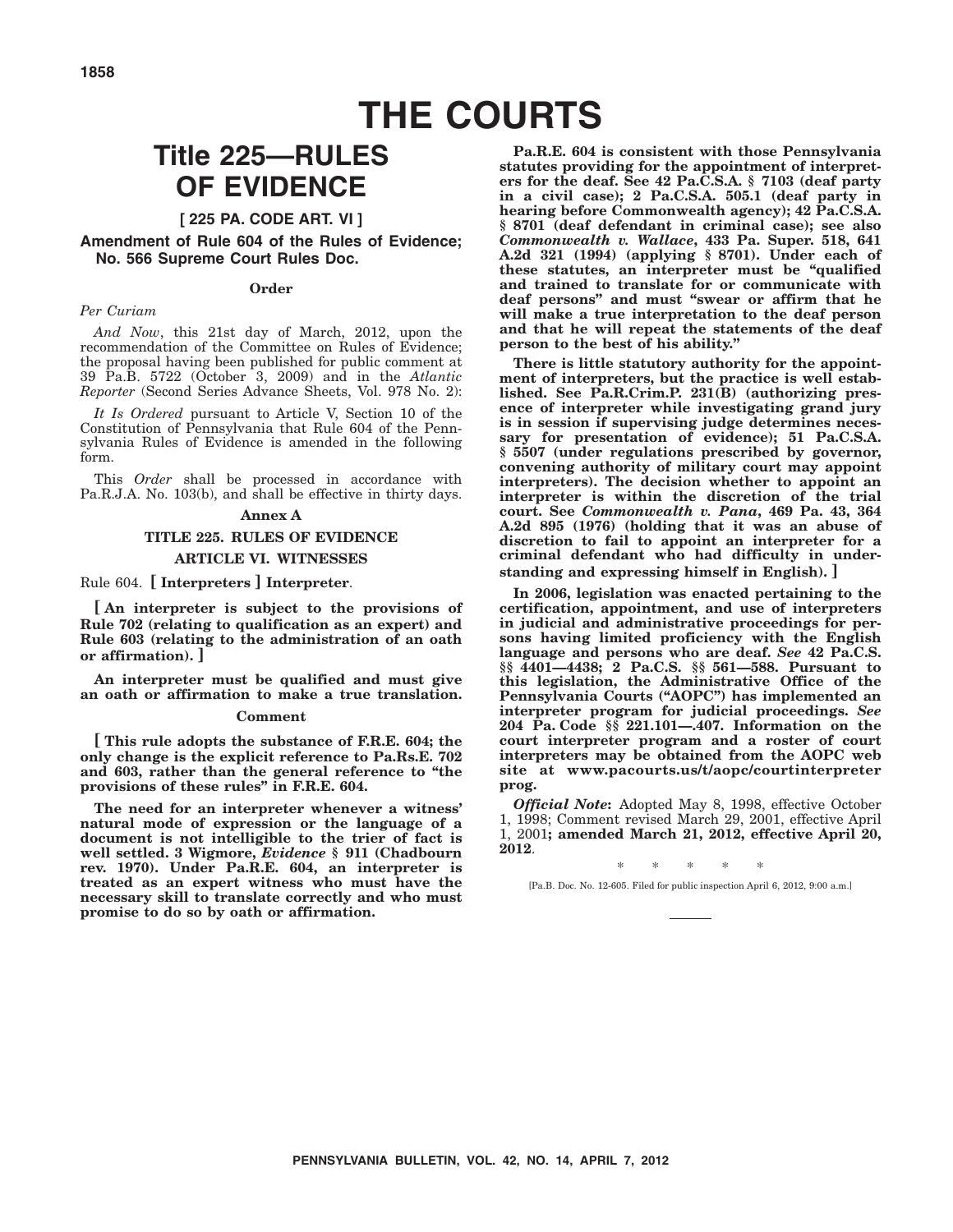# **RULES AND REGULATIONS**

## **Title 22—EDUCATION**

## **STATE BOARD OF EDUCATION**

**[ 22 PA. CODE CH. 4]**

#### **Corrective Amendment to 22 Pa. Code § 4.3**

The State Board of Education has discovered a discrepancy between the agency text of 22 Pa. Code § 4.3 (relating to definitions) as deposited with the Legislative Reference Bureau, published at 40 Pa.B. 5903 (October 16, 2010) and the official text published in the *Pennsylvania Code Reporter* (Master Transmittal Sheet No. 434, January 2011). The words ''stakeholders. The standards define the knowledge'' were inadvertently omitted from the definition of ''Common Core State Standards.''

Therefore, under 45 Pa.C.S. § 901: The State Board of Education has deposited with the Legislative Reference Bureau a corrective amendment to 22 Pa. Code § 4.3. The corrective amendment to 22 Pa. Code § 4.3 is effective as of January 1, 2011, the date the defective official text was announced in the *Pennsylvania Bulletin*.

The correct version of 22 Pa. Code § 4.3 appears in Annex A, with ellipses referring to the existing text of the regulation.

#### **Annex**

## **TITLE 22. EDUCATION PART I. STATE BOARD OF EDUCATION Subpart A. MISCELLANEOUS PROVISIONS CHAPTER 4. ACADEMIC STANDARDS AND ASSESSMENT**

#### **GENERAL PROVISIONS**

#### **§ 4.3. Definitions.**

The following words and terms, when used in this chapter, have the following meanings, unless the context clearly indicates otherwise:

\*\*\*\*\* *Common Core State Standards*—Academic standards for English language arts and mathematics developed through a Nationwide, state-led process coordinated by the National Governors Association and the Council of Chief State School Officers and in collaboration with teachers, content experts and other education stakeholders. The standards define the knowledge and skills

students should have within their K-12 education careers so that they will graduate high school able to succeed in entry-level, credit-bearing academic college courses and in workforce training programs.

\*\*\*\*\*

[Pa.B. Doc. No. 12-606. Filed for public inspection April 6, 2012, 9:00 a.m.]

## **Title 58—RECREATION**

**FISH AND BOAT COMMISSION**

### **[ 58 PA. CODE CH. 71 ]**

**Fishing; Propagation and Introduction of Fish into Commonwealth Waters**

The Fish and Boat Commission (Commission) amends Chapter 71 (relating to propagation and introduction of

fish into Commonwealth waters). The Commission is publishing this final-form rulemaking under the authority of 30 Pa.C.S. (relating to the Fish and Boat Code) (code). The amendments modify and update the Commission's fishing regulations.

#### A. *Effective Date*

The final-form rulemaking will go into effect on July 1, 2012.

#### B. *Contact Person*

For further information on the final-form rulemaking, contact Wayne Melnick, Esq., P. O. Box 67000, Harrisburg, PA 17106-7000, (717) 705-7810. This final-form rulemaking is available on the Commission's web site at www.fish.state.pa.us.

#### C. *Statutory Authority*

The amendments to  $\S$  71.7 (relating to triploid grass carp) are published under the statutory authority of section 2904 of the code (relating to permits for protection and management of particular fish).

#### D. *Purpose and Background*

The final-form rulemaking is designed to improve, enhance and update the Commission's fishing regulations. The specific purpose of the amendments is described in more detail under the summary of changes.

#### E. *Summary of Changes*

Under section 2904 of the code, the Executive Director, with the Commission's approval, may require permits for the taking, catching, killing, possession, introduction, removal, importing, transporting, exporting or disturbing of fish when it is determined that the permits may be needed to insure proper protection and management of any species of fish. This section also authorizes the Commission to establish fees and to promulgate regulations. Under the section, the Commission may not establish a fee in excess of \$5 per permit for trout/salmon permits. There is no other restriction on fees. This section further provides that the Commission may not issue permits under the authority of the section for game fish other than trout or salmon.

The Commission adopted regulations at § 71.7 pertaining to the possession and introduction of triploid grass carp (white amur). This section provides that permits shall be required for possessing triploid grass carp, introducing them into Commonwealth waters and importing or transporting them into this Commonwealth to provide for proper protection and management of these fish and other fish in the waters of this Commonwealth. A pond owner, landowner or other person who wishes to possess triploid grass carp and introduce them into a pond or waters located on property owned, leased or otherwise controlled by the person shall, before placing triploid grass carp in the waters, obtain from the Commission a triploid grass carp possession/introduction permit. A person who wishes to import triploid grass carp into this Commonwealth shall obtain from the Commission a triploid grass carp importation/transportation permit.

This program was initiated by the Commission in January 1994. Two types of permits with associated fees were established and those fees are the same today. A triploid grass carp possession/introduction permit is \$20. A triploid grass carp importation/transportation permit is \$50.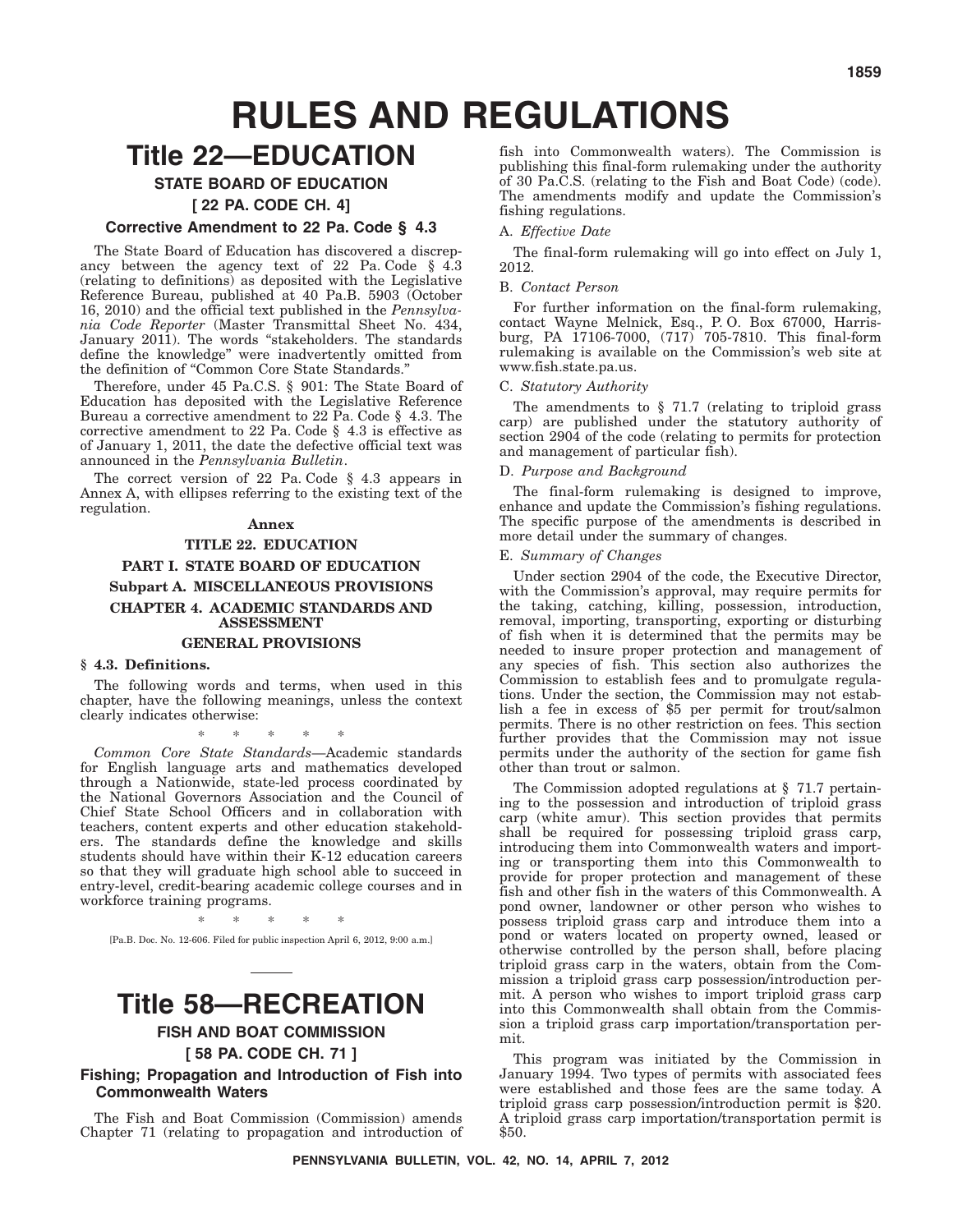For bodies of water that are more than 5 acres in surface area or are considered to be of special concern, an applicant is required to submit an environmental inspection report prepared by a biologist or fisheries or environmental scientist acceptable to the Commission. This is a detailed report that requires personal inspection of the body of water. Section 71.7 stated that the applicant may request the Commission to conduct the inspection and prepare the report upon payment of a fee of \$200. Today, this fee would not begin to cover costs that would be incurred by staff to perform an environmental inspection of a large body of water or a water of special concern.

The Aquatic Resource Section within the Commission's Bureau of Fisheries, Division of Environmental Services administers the triploid grass carp program. Administering the program requires staff to review permit applications, maintain a database, process and approve the permits. Reviewing the applications requires a technical review, some field views and clerical support.

In 2011, the Commission issued 289 triploid grass carp permits. In the past 5 years, approximately 1,500 triploid grass carp permits have been issued by the Commission. Staff time spent reviewing and processing triploid grass carp permits costs approximately \$75 per permit. The Commission therefore has increased the fees in § 71.7 to \$75 to help offset inflation and increasing program costs and to remove the option for applicants to request the Commission to perform the environmental inspection for a \$200 fee. The Commission has amended § 71.7 to read as set forth in the notice of proposed rulemaking published at 41 Pa.B. 5560 (October 15, 2011).

#### F. *Paperwork*

The final-form rulemaking will not increase paperwork and will not create new paperwork requirements.

#### G. *Fiscal Impact*

The final-form rulemaking will not have adverse fiscal impact on the Commonwealth or its political subdivisions. The final-form rulemaking, however, will impose new costs on the private sector and the general public. The current fees for a triploid grass carp possession/ introduction permit and an importation/transportation permit are \$20 and \$50, respectively. The Commission has increased the fee for both permit types to \$75. These fee increases will affect the applicants for the approximately 300 to 400 permits that the Commission issues per year.

#### H. *Public Comments*

Notice of proposed rulemaking was published at 41 Pa.B. 5560. The Commission did not receive public comments concerning the proposed amendments.

### *Findings*

The Commission finds that:

(1) Public notice of intention to adopt the amendments adopted by this order has been given under sections 201 and 202 of the act of July 31, 1968 (P. L. 769, No. 240) (45 P. S. §§ 1201 and 1202) and the regulations promulgated thereunder, 1 Pa. Code §§ 7.1 and 7.2.

(2) A public comment period was provided and no public comments were received.

(3) The adoption of the amendments of the Commission in the manner provided in this order is necessary and appropriate for administration and enforcement of the authorizing statutes.

#### *Order*

The Commission, acting under the authorizing statutes, orders that:

(a) The regulations of the Commission, 58 Pa. Code Chapter 71, are amended by amending § 71.7 to read as set forth at 41 Pa.B. 5560.

(b) The Executive Director will submit this order and 41 Pa.B. 5560 to the Office of Attorney General for approval as to legality and form as required by law.

(c) The Executive Director shall certify this order and 41 Pa.B. 5560 and deposit them with the Legislative Reference Bureau as required by law.

(d) This order shall take effect on July 1, 2012.

JOHN A. ARWAY,

*Executive Director*

**Fiscal Note:** Fiscal Note 48A-231 remains valid for the final adoption of the subject regulation.

[Pa.B. Doc. No. 12-607. Filed for public inspection April 6, 2012, 9:00 a.m.]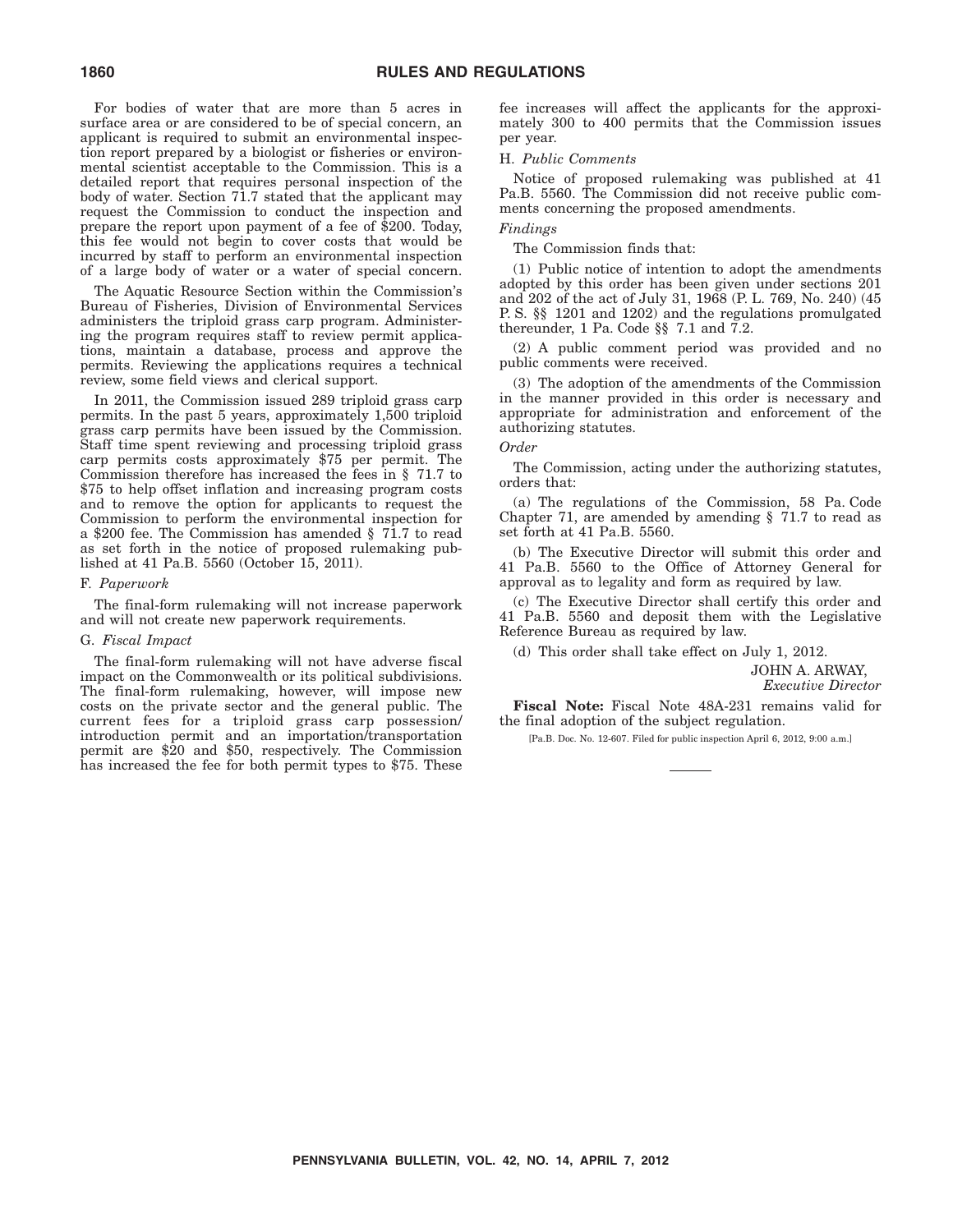# **PROPOSED RULEMAKINGS**

## **DEPARTMENT OF LABOR AND INDUSTRY**

## **[ 34 PA. CODE CHS. 401 AND 403 ] Uniform Construction Code**

In accordance with section 304 of the Pennsylvania Construction Code Act (act) (35 P. S. § 7210.304), the Department of Labor and Industry (Department) is submitting a proposed rulemaking for the regulation of construction. The Department proposes to amend §§ 401.1 and 403.21 (relating to definitions; and Uniform Construction Code) under the act to read as set forth in Annex A.

#### *Statutory Authority*

This proposed rulemaking is issued under the authority in section  $304(a)(3)$  of the act, which provides that the Department shall promulgate regulations updating accessibility standards by adopting Chapter 11 and Appendix E of the International Building Code of 2012, or its successor, by December 31 of the year of issuance of the new code.

#### *Background*

The act mandates a process for the adoption of updated building codes issued by the International Code Council. Although most building code provisions are reviewed by the Uniform Construction Code Review and Advisory Council, under section 107 of the act (35 P. S. § 7210.107), the General Assembly excluded accessibility provisions of the International Building Code from review. In 2011, the act was amended to require that the Department regularly adopt updated accessibility standards for the construction, repair or alteration of buildings in this Commonwealth by December 31 of the year of issuance, beginning with Chapter 11 and Appendix E of the International Building Code of 2012. Therefore, the Department is required to adopt these provisions by December 31, 2012. Adoption of the current accessibility standards will ensure that commercial buildings meet current standards for accessible and usable facilities.

The Department has sought input from the Accessibility Advisory Board (Board), created under section 106 of the act (35 P. S. § 7210.106). The Board consists of members appointed by the Secretary, including members with physical disabilities, an architect, a member of the business community, a representative of the multifamily housing industry and a municipal official. Under section 106(b) of the act, the Board has reviewed the proposed rulemaking and given its advice to the Secretary.

#### *Purpose*

The purpose of this proposed rulemaking is to adopt recognized international standards for accessible and usable buildings and structures, as directed by the act of April 25, 2011 (P. L. 1, No. 1). The proposed rulemaking brings the Commonwealth's standards for accessible and usable buildings to the current state of the art and conforms to standards issued by the United States Department of Justice under the Americans with Disabilities Act of 1990 (42 U.S.C.A. §§ 12101—12213). Adopting Chapter 11 and Appendix E of the 2012 International Building Code will allow the Department to comply with the act.

#### *Summary of Proposed Rulemaking*

#### *§ 401.1. Definitions*

This section amends the definition of ''International Building Code'' to provide that the term includes Chapter 11 and Appendix E of the 2012 edition of the International Building Code. It clarifies that the remaining adopted provisions of the International Building Code are the 2009 edition.

#### *§ 401.21. Uniform Construction Code*

This section excludes Chapter 11 and Appendix E of the 2009 International Building Code from the codes adopted as the Uniform Construction Code. It adopts Chapter 11 and Appendix E of the 2012 International Building Code.

#### *Affected Persons*

This proposed rulemaking will affect owners of new commercial buildings or commercial buildings undergoing addition, renovation or repair. It also ensures that persons with physical disabilities will be able to access and use commercial buildings in this Commonwealth.

#### *Fiscal Impact*

The Commonwealth will incur minimal additional costs under this proposed rulemaking. The costs are related to the purchase of updated code books for Commonwealth personnel. The cost to enforce the proposed rulemaking will be the same as the current regulations. This proposed rulemaking will not increase administrative, enforcement or legal activity.

#### *Reporting, Recordkeeping and Paperwork Requirements*

This proposed rulemaking will not require the creation of new forms or reporting requirements. Current forms may be updated.

#### *Sunset Date*

A sunset date is not appropriate for this proposed rulemaking. The act directs the Department to update the regulations with each new International Code Council, or successor code, edition.

#### *Effective Date*

This proposed rulemaking will take effect upon finalform publication in the *Pennsylvania Bulletin*.

#### *Contact Person*

Interested persons are invited to submit written comments, suggestions or objections regarding the proposed rulemaking to Edward Leister, Director, Bureau of Occupational and Industrial Safety, Department of Labor and Industry, 16th Floor, Labor and Industry Building, 651 Boas Street, Harrisburg, PA 17120, eleister@pa.gov within 30 days of publication in the *Pennsylvania Bulletin*.

#### *Regulatory Review*

Under section 5(a) of the Regulatory Review Act (71 P. S. § 745.5(a)), on March 23, 2012, the Department submitted a copy of this proposed rulemaking and a copy of a Regulatory Analysis Form to the Independent Regulatory Review Commission (IRRC) and to the Chairpersons of the Senate Committee on Labor and Industry and the House Labor Relations Committee. A copy of this material is available to the public upon request.

Under section 5(g) of the Regulatory Review Act, IRRC may convey any comments, recommendations or objections to the proposed rulemaking within 30 days of the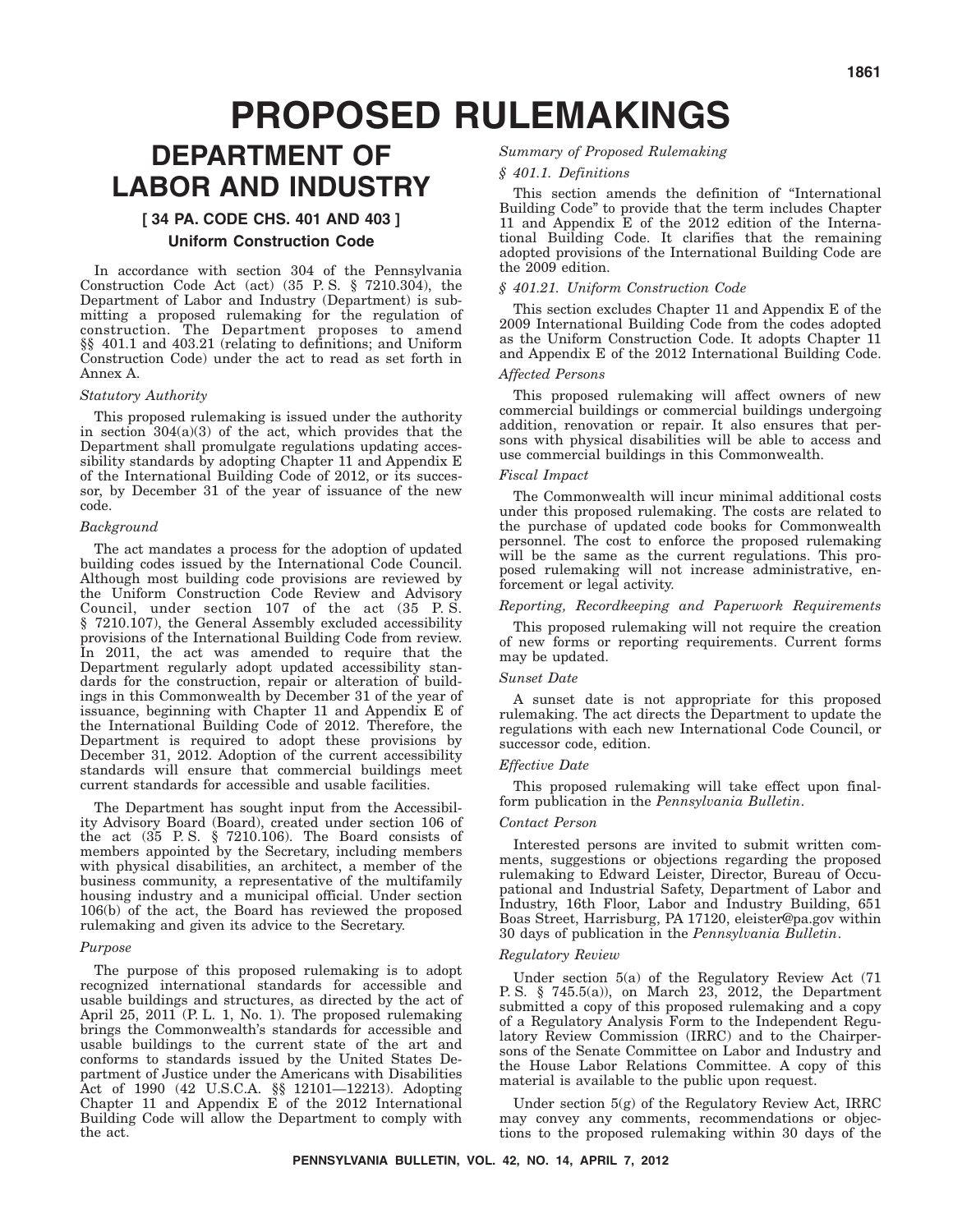close of the public comment period. The comments, recommendations or objections must specify the regulatory review criteria which have not been met. The Regulatory Review Act specifies detailed procedures for review, prior to final publication of the rulemaking, by the Department, the General Assembly and the Governor of comments, recommendations or objections raised.

> JULIA K. HEARTHWAY, *Secretary*

**Fiscal Note:** 12-94. No fiscal impact; (8) recommends adoption.

#### **Annex A**

#### **TITLE 34. LABOR AND INDUSTRY PART XIV. UNIFORM CONSTRUCTION CODE CHAPTER 401. UNIFORM CONSTRUCTION CODE TRAINING AND CERTIFICATION OF CODE ADMINISTRATORS**

#### **§ 401.1. Definitions.**

The following words and terms, when used in this part, have the following meanings, unless the context clearly indicates otherwise:

\*\*\*\*\*

*International Building Code*—Chapters **[ 2—29 ] 2—10, 12—29** and 31—35 of the ''International Building Code 2009'' (first printing) issued by the ICC. **Chapter 11 and Appendix E of the ''International Building Code 2012'' issued by the ICC.** The term includes all errata issued by the ICC.

#### \*\*\*\*\*

## **CHAPTER 403. ADMINISTRATION**

#### **STANDARDS**

#### **§ 403.21. Uniform Construction Code.**

(a) The Department adopts and incorporates by reference the following codes as the Uniform Construction Code:

(1) The provisions of Chapters **[ 2—29 ] 2—10, 12—29** and 31—35 of the "International Building Code," except that in occupancies in Use Group R-3 and within dwelling units in occupancies in Use Group R-2 the maximum riser height shall be 8 1/4 inches (210 mm) and the minimum tread depth shall be 9 inches (229 mm). A 1-inch (25 mm) nosing shall be provided on stairways with solid risers.

#### (2) **Chapter 11 of the International Building Code of 2012.**

**(3)** The ''International Mechanical Code.''

**[ (3) ] (4)** ''The International Fuel Gas Code.''

**[ (4) ] (5)** ''The International Performance Code.''

**[ (5) ] (6)** ''The International Plumbing Code.''

\*\*\*\*\*

**[ (6) ] (7)** The ''International Residential Code,'' except that:

\*\*\*\*\*

**[ (7) ] (8)** The ''International Fire Code.'' Section 806.1.1 of the International Fire Code (relating to natural cut trees) is not adopted under this chapter. A municipality that elects to adopt an ordinance for the administration and enforcement of the Uniform Construction Code may, by ordinance, restrict the placement of natural cut trees in an occupancy group. The ordinance restricting the placement of natural cut trees is not subject to section 503(b)—(k) of the act (35 P.S. § 7210.503(b)—(k)) and § 403.102(i)—(k) (relating to municipalities electing to enforce the Uniform Construction Code).

**[ (8) ] (9)** The ''International Energy Conservation Code.''

**[ (9) ] (10)** The ''International Existing Building Code.''

**[ (10) ] (11)** The ''International Wildland-Urban Interface Code.''

**[ (11) ] (12)** Appendix E of the ''International Building Code **of 2012**.''

**[ (12) ] (13)** Appendix H of the ''International Building Code.''

**[ (13) ] (14)** Appendix G of the ''International Residential Code.''

\*\*\*\*\* [Pa.B. Doc. No. 12-608. Filed for public inspection April 6, 2012, 9:00 a.m.]

## **FISH AND BOAT COMMISSION**

## **[ 58 PA. CODE CH. 61 ]**

#### **Fishing; Seasons, Sizes and Creel Limits**

The Fish and Boat Commission (Commission) proposes to amend Chapter 61 (relating to seasons, sizes and creel limits). The Commission is publishing this proposed rulemaking under the authority of 30 Pa.C.S. (relating to the Fish and Boat Code) (code).

#### A. *Effective Date*

The proposed rulemaking, if approved on final-form rulemaking, will go into effect on January 1, 2013.

#### B. *Contact Person*

For further information on the proposed rulemaking, contact Wayne Melnick, Esq., P. O. Box 67000, Harrisburg, PA 17106-7000, (717) 705-7810. This proposed rulemaking is available on the Commission's web site at www.fish.state.pa.us.

#### C. *Statutory Authority*

The proposed amendment to  $\S$  61.8 (relating to Lehigh River, Schuylkill River and tributaries) is published under the statutory authority of section 2102(b) of the code (relating to rules and regulations).

#### D. *Purpose and Background*

The proposed rulemaking is designed to improve, enhance and update the Commission's fishing regulations. The specific purpose of the proposed amendment is described in more detail under the summary of proposal.

#### E. *Summary of Proposal*

The Lehigh and Schuylkill Rivers represent the two largest tributaries to the Delaware River, draining  $3,529.7$  km<sup>2</sup> and  $4,951.2$  km<sup>2</sup>, respectively. The annual numbers of American shad that migrate to both rivers is dependent upon successful passage at multiple fishways. The first of these fishways on the Lehigh River is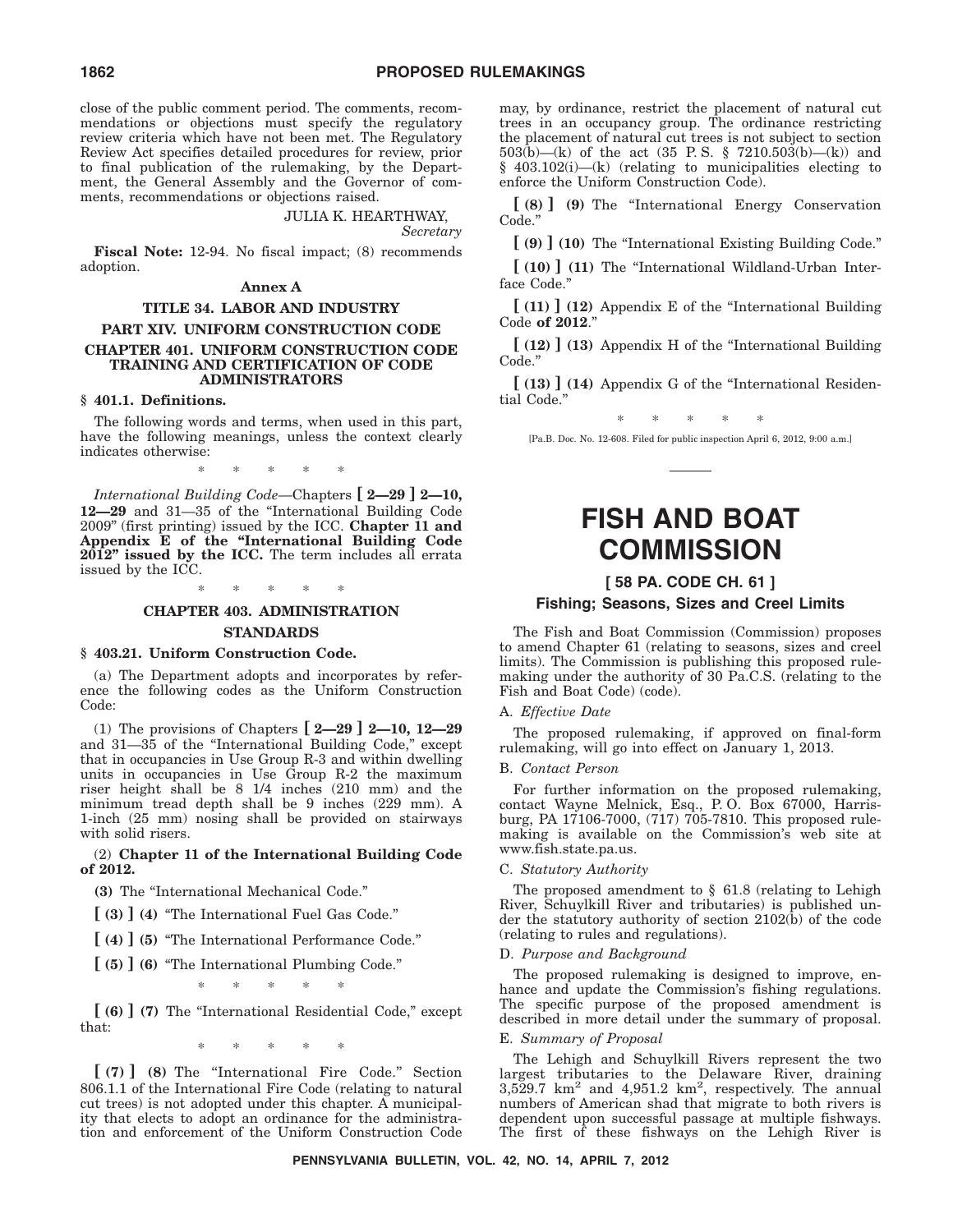situated near the confluence with the Delaware River at the Easton Dam (RM 0.0). On the Schuylkill River, the first impediment to shad passage is the Fairmount Dam (RM 8.5). Multiple factors contribute to the successful passage of shad, such as adequate fishway attraction flows, river flow, river water temperature and abundance of the returning population. Shad passage varies annually as monitored at both fishways by surveillance cameras and passage efficiency is poor. For example, passage of shad monitored through the Chain Dam (RM 3.0) on the Lehigh River is typically less than 20% of Easton passage. Only 5.0% of the American shad that passed the Easton Dam passed the Chain Dam in 2011. Shad passage is not monitored on any upstream fishway on the Schuylkill River, with the exception of some monitoring in 2010 and 2011 by Normandeau Associates for Exelon Energy at the Black Rock Dam.

Both rivers have been the subject of long-term restoration efforts by the Commission. American shad fry resulting from fish culture at the Commission's Van Dyke Hatchery have been stocked in both the Lehigh and Schuylkill Rivers for many years. The long-term contribution of hatchery-stocked fish to the annual runs of American shad is 74% and 96% for the Lehigh River and Schuylkill River, respectively.

Since 1995 on the Lehigh River and 2005 on the Schuylkill River, the American shad season has been open year-round with a daily creel limit of one shad, with no minimum size on both rivers; however, the fishery is focused on the Delaware River mainstem. An estimate of angler use and harvest is not available for either the Lehigh or Schuylkill River. A few anglers have been noted to fish the tidal reach of the Schuylkill River.

Management of marine and diadromous fisheries in state waters on the Atlantic Coast is coordinated through the Atlantic States Marine Fisheries Commission (ASMFC). The adoption of Amendment 3 to the ASMFC Interstate Fishery Management Plan for Shad and River Herring in 2010 calls for a moratorium on commercial fisheries and a catch and release regulation for recreational American shad fisheries that cannot be demonstrated to be sustainable by January 1, 2013. Given that both the Lehigh and Schuylkill Rivers remain under restoration, that there is currently inefficient fishway passage and that data that can demonstrate sustainability is currently inadequate, the Commission cannot determine that the fisheries are sustainable on either river. Therefore, the Commission proposes that § 61.8 be amended to read as set forth in Annex A to impose catch and release only regulations for American shad in both rivers.

#### F. *Paperwork*

The proposed rulemaking will not increase paperwork and will not create new paperwork requirements.

#### G. *Fiscal Impact*

The proposed rulemaking will not have adverse fiscal impact on the Commonwealth or its political subdivisions. The proposed rulemaking will not impose new costs on the private sector or the general public.

#### H. *Public Comments*

Interested persons are invited to submit written comments, objections or suggestions about the proposed rulemaking to the Executive Director, Fish and Boat Commission, P. O. Box 67000, Harrisburg, PA 17106-7000 within 30 days after publication of this proposed rulemaking in the *Pennsylvania Bulletin*. Comments submitted by facsimile will not be accepted.

Comments also may be submitted electronically by completing the form at www.fishandboat.com/reg comments. If an acknowledgment of electronic comments is not received by the sender within 2 working days, the comments should be retransmitted to ensure receipt. Electronic comments submitted in any other manner will not be accepted.

> JOHN A. ARWAY, *Executive Director*

**Fiscal Note:** 48A-234. No fiscal impact; (8) recommends adoption.

#### **Annex A**

#### **TITLE 58. RECREATION**

#### **PART II. FISH AND BOAT COMMISSION**

#### **Subpart B. FISHING**

#### **CHAPTER 61. SEASONS, SIZES AND CREEL LIMITS**

#### **§ 61.8. Lehigh River, Schuylkill River and tributaries.**

\*\*\*\*\*

(d) The following seasons, sizes and creel limits apply to the Lehigh River upstream of the first dam in Easton, Pennsylvania and its tributaries and the Schuylkill River upstream of the I-95 Bridge and its tributaries:

|                                                | DAILY LIMIT                          |
|------------------------------------------------|--------------------------------------|
| AMERICAN SHAD<br>No Minimum<br>Open year-round | [1] Catch and<br><b>Release Only</b> |

[Pa.B. Doc. No. 12-609. Filed for public inspection April 6, 2012, 9:00 a.m.]

\*\*\*\*\*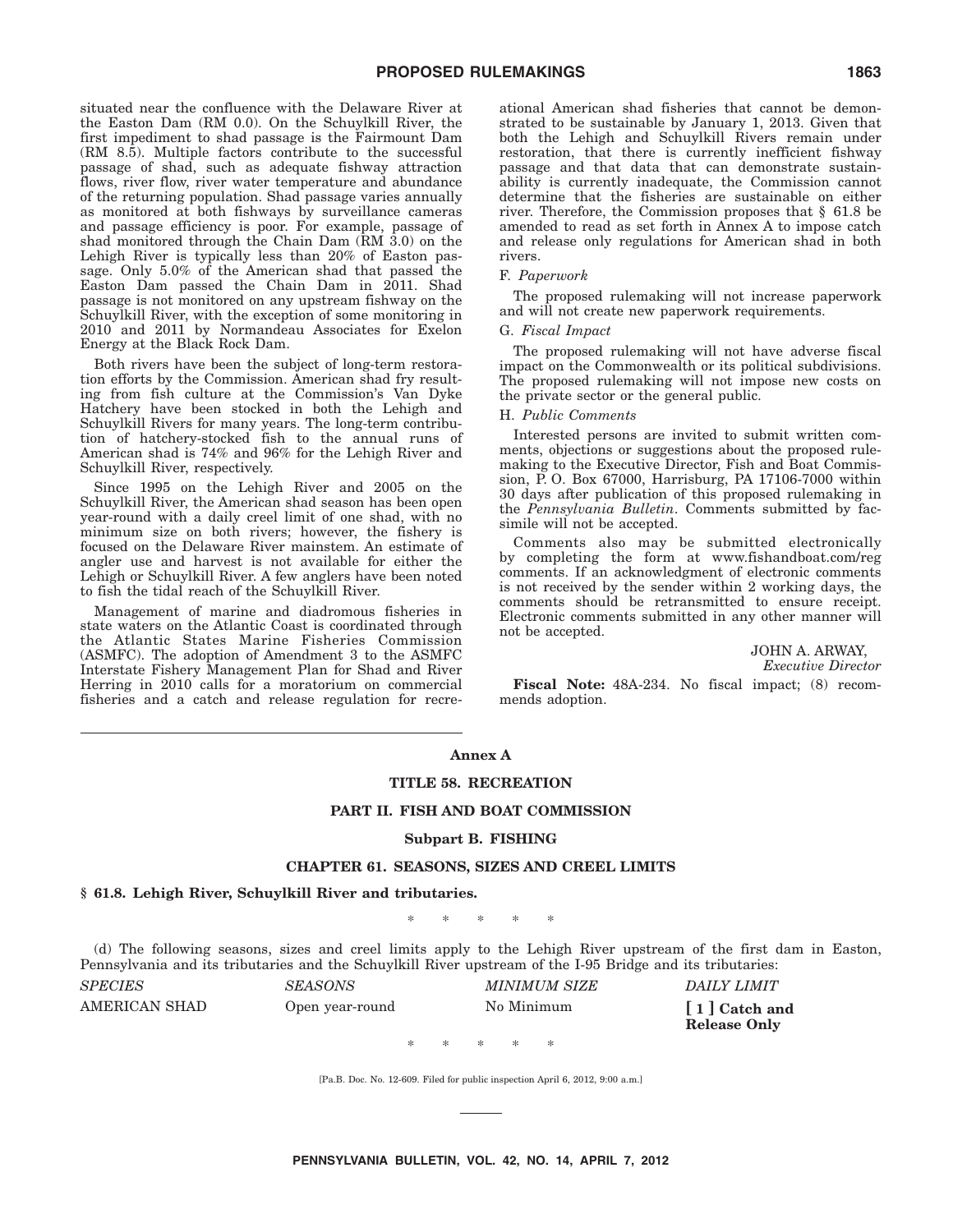# **1864 PROPOSED RULEMAKINGS**

# **GAME COMMISSION**

# **[ 58 PA. CODE CH. 139 ]**

#### **Seasons and Bag Limits; Correction**

An error occurred in the proposed rulemaking published at 42 Pa.B. 1238, 1240 (March 10, 2012). In the listing for ''Ring-necked Pheasant—Male only in WMUs 2C, 4C, 4E, 5A and 5B'' in § 139.4 (relating to seasons and bag limits for the license year), WMU 2A was inadvertently omitted. The correct version of this entry is as follows, with ellipses referring to the remaining text of the proposed rulemaking.

#### **Annex A**

#### **TITLE 58. RECREATION**

### **PART III. GAME COMMISSION**

#### **CHAPTER 139. SEASONS AND BAG LIMITS**

#### **§ 139.4. Seasons and bag limits for the license year.**

#### **(SEASONS AND BAG LIMITS TABLE) 2012-2013 OPEN HUNTING AND FURTAKING SEASONS, DAILY LIMIT, FIELD POSSESSION LIMIT AND SEASON LIMIT OPEN SEASON INCLUDES FIRST AND LAST DATES LISTED**

| <b>Species</b>                                                                                                                                                                                      | First Day<br>* | * | *      | Last Day<br>$\ast$ | $\ast$ | Daily Limit | <b>Field Possession</b><br>Limit After First Day |
|-----------------------------------------------------------------------------------------------------------------------------------------------------------------------------------------------------|----------------|---|--------|--------------------|--------|-------------|--------------------------------------------------|
| Ring-necked Pheasant—Male<br>only in WMUs 2A, 2C, 4C, 4E,<br>5A and 5B<br>Eligible Junior Hunters only,<br>with or without the required<br>license, when properly<br>accompanied as required by law | Oct. 6         |   |        | Oct. 13            |        | 2           | 4                                                |
|                                                                                                                                                                                                     | $\ast$         | ⋇ | $\ast$ | $\ast$             | $\ast$ |             |                                                  |

[Pa.B. Doc. No. 12-401. Filed for public inspection March 9, 2012, 9:00 a.m.]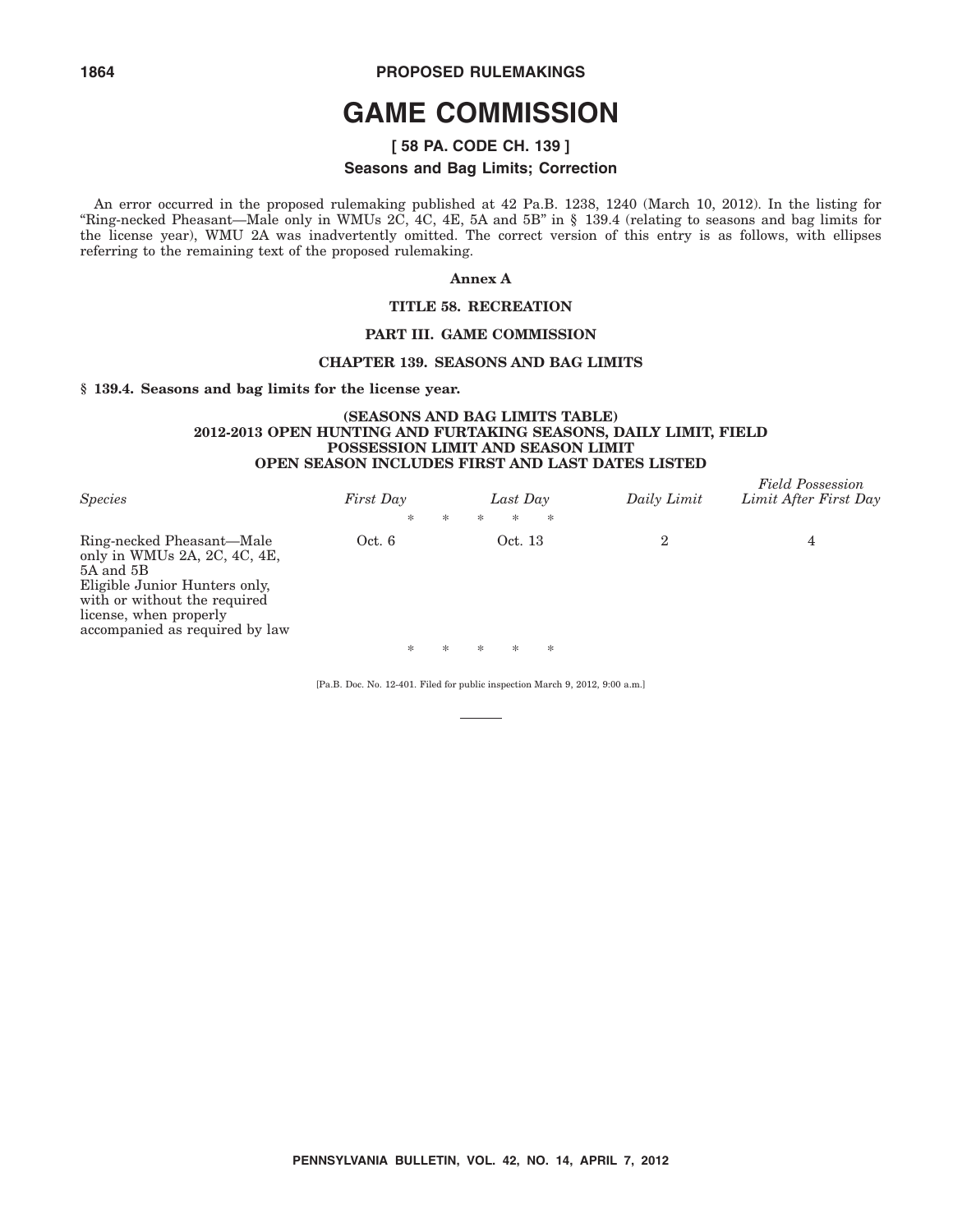# **NOTICES DEPARTMENT OF BANKING**

#### **Actions on Applications**

The Department of Banking (Department), under the authority contained in the act of November 30, 1965 (P. L. 847, No. 356), known as the Banking Code of 1965; the act of December 14, 1967 (P. L. 746, No. 345), known as the Savings Association Code of 1967; the act of May 15, 1933 (P. L. 565, No. 111), known as the Department of Banking Code; and the act of December 19, 1990 (P. L. 834, No. 198), known as the Credit Union Code, has taken the following action on applications received for the week ending March 20, 2012.

Under section 503.E of the Department of Banking Code (71 P.S. § 733-503.E), any person wishing to comment on the following applications, with the exception of branch applications, may file their comments in writing with the Department of Banking, Corporate Applications Division, 17 North Second Street, Suite 1300, Harrisburg, PA 17101-2290. Comments must be received no later than 30 days from the date notice regarding receipt of the application is published in the *Pennsylvania Bulletin*. The nonconfidential portions of the applications are on file at the Department and are available for public inspection, by appointment only, during regular business hours. To schedule an appointment, contact the Corporate Applications Division at (717) 783-2253. Photocopies of the nonconfidential portions of the applications may be requested consistent with the Department's Right-to-Know Law Records Request policy.

#### **BANKING INSTITUTIONS**

#### **Holding Company Acquisitions**

| Date      | Name and Location of Applicant                                          |                                                                                              | Action   |  |  |  |
|-----------|-------------------------------------------------------------------------|----------------------------------------------------------------------------------------------|----------|--|--|--|
| 3-16-2012 | ESSA Bancorp, Inc.<br>Stroudsburg<br>Monroe County                      |                                                                                              | Filed    |  |  |  |
|           | indirectly acquire 100% of First Star Bank, Bethlehem.                  | Application for approval to acquire 100% of First Star Bancorp, Inc., Bethlehem, and thereby |          |  |  |  |
|           |                                                                         | <b>Consolidations, Mergers, and Absorptions</b>                                              |          |  |  |  |
| Date      | Name and Location of Applicant                                          |                                                                                              | Action   |  |  |  |
| 3-16-2012 | <b>ESSA Bank and Trust</b><br>Stroudsburg<br>Monroe County              |                                                                                              |          |  |  |  |
|           | and Trust, Stroudsburg.                                                 | Application for approval to merge First Star Bank, Bethlehem, with and into ESSA Bank        |          |  |  |  |
|           |                                                                         | <b>Branch Applications</b>                                                                   |          |  |  |  |
|           |                                                                         | De Novo Branches                                                                             |          |  |  |  |
| Date      | Name and Location of Applicant                                          | Location of Branch                                                                           | Action   |  |  |  |
| 3-19-2012 | F&M Trust Co. of Chambersburg<br>Chambersburg<br><b>Franklin County</b> | 6375 Carlisle Pike<br>Mechanicsburg<br>Cumberland County                                     | Approved |  |  |  |
|           |                                                                         | <b>Branch Discontinuances</b>                                                                |          |  |  |  |
| Date      | Name and Location of Applicant                                          | Location of Branch                                                                           | Action   |  |  |  |
| 4-12-2011 | Graystone Tower Bank<br>Lancaster<br>Lancaster County                   | Westgate Plaza<br>309 Lancaster Avenue<br>Frazer<br>Chester County                           | Closed   |  |  |  |
| 4-12-2011 | Graystone Tower Bank<br>Lancaster<br>Lancaster County                   | 849 West Baltimore Pike<br>West Grove<br><b>Chester County</b>                               | Closed   |  |  |  |
|           |                                                                         | <b>SAVINGS INSTITUTIONS</b>                                                                  |          |  |  |  |
|           |                                                                         | No activity.                                                                                 |          |  |  |  |

**CREDIT UNIONS**

No activity.

The Department's web site at www.banking.state.pa.us includes public notices for more recently filed applications.

GLENN E. MOYER,

*Secretary*

[Pa.B. Doc. No. 12-610. Filed for public inspection April 6, 2012, 9:00 a.m.]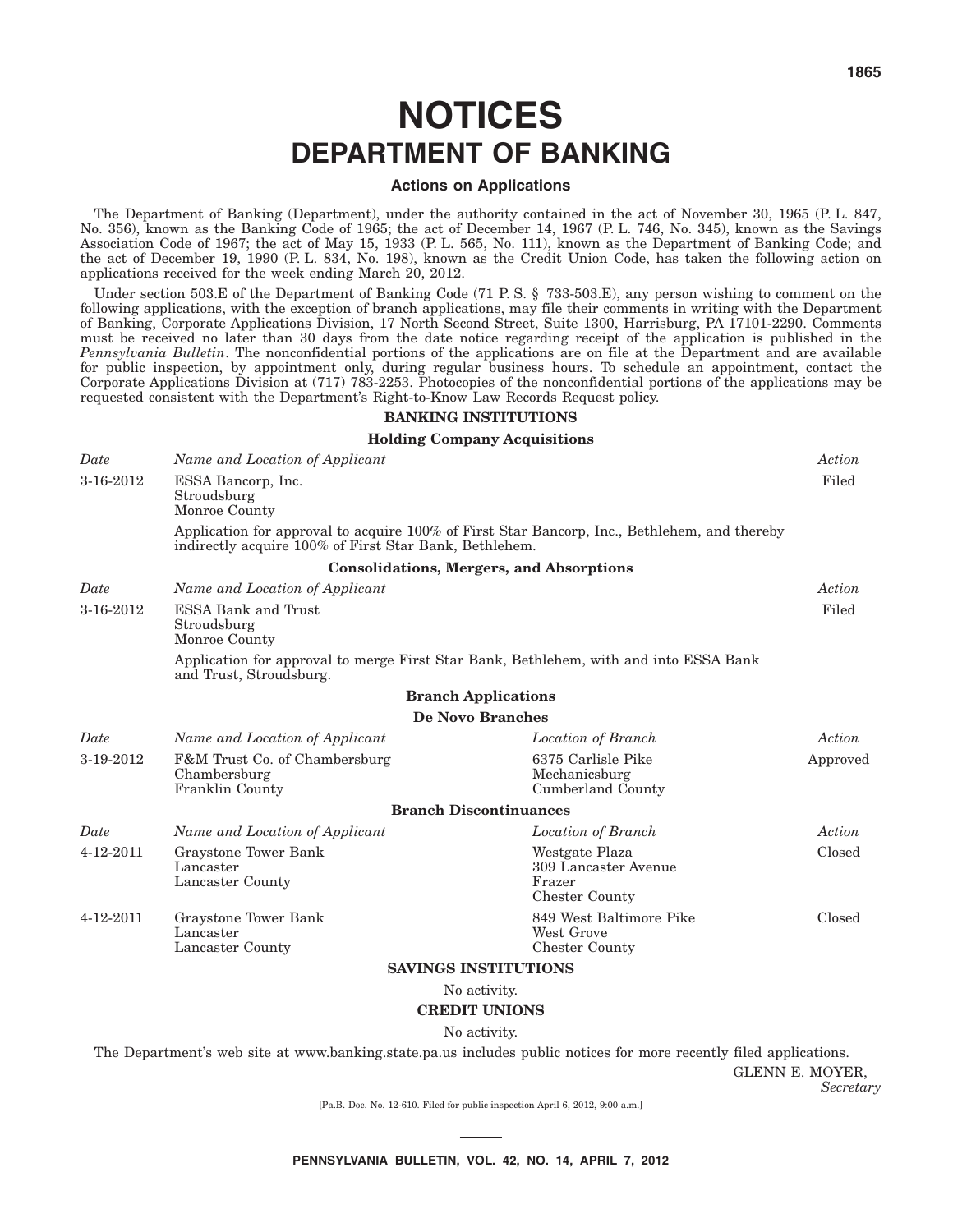# **DEPARTMENT OF EDUCATION**

### **21st Century Community Learning Center 2012-13; Request for Proposals; Opening of the Online Application for Cohort 6A**

The Department of Education (Department) announces the availability of the 21st Century Community Learning Center (21st ČCLC) 2012-15 Request for Proposal (RFP) and the opening of the 2012-13 21st CCLC eGrants online application for Cohort 6A.

The 21st CCLC program is authorized under Title IV, Part B of the Elementary and Secondary Education Act (act) (Pub. L. No. 107-110), as amended by the No Child Left Behind Act of 2001. The 21st CCLC program provides Federal funding for the establishment of community learning centers that provide academic, artistic and cultural enrichment opportunities for children during nonschool hours and may take place before school and after school, weekends, holidays and/or summer. The 21st CCLC program targets students who attend high-poverty and low-performing schools to provide them with aid in meeting State and local academic standards. Programs also offer literacy and other educational services to the families of participating children.

Grantees and all sites must provide academic enrichment activities to students attending high-poverty schools to help them meet State and local standards in core content areas, such as reading, math and science.

#### *Pennsylvania's Funding Priorities*

Five additional review points will be given to applications that:

• Include programs that target and give priority to middle schools students (6th grade through 8th grade) and who also:

 $\geq$  Have previous experience and success in providing services to middle school students.

 $\triangleright$  Propose offering services exclusively to students from eligible middle schools. Programs requesting priority to serve middle school may not serve elementary school students.

• Preference for funding will be given to qualified applicants offer credit recovery to high school students. A grantee may use 21st CCLC program funds for a beforeor after-school program or activity for which participants may receive credit toward high school graduation requirements if: (1) a program or activity is an expansion of the options for receiving high school credit in a particular area that would not have been provided without the 21st CCLC program; and (2) the program or activity does not replace or reduce the courses and programs normally provided by a local school district or private school (that is, there is no reduction in the course offerings or costs in that particular academic area). http://tinyurl.com/ 21CCreditRecovery

*Note*: It is important to note that it is the responsibility of the local educational agency (LEA) to award the credit. There must be a letter of agreement between the LEA and the grantee clarifying the responsibility of recording the credits.

• Align the proposed afterschool programming with existing research-based programs that demonstrate effective utilization of Science, Technology, Engineering and Mathematics (STEM). Raise the awareness and understanding of students about STEM activities by infusing STEM into expanded learning opportunities, after school and summer programming. Applicants proposing STEM services under Cohort 6A will be eligible for an increased annual technology cap based on the following sliding scale: 15% year 1; 10% year 2; and 5% year 3. http:// tinyurl.com/21cclcSTEM

The Department requires program funds for Cohort 6A to be used to:

• Provide extended learning opportunities.

• Attend one National, one State grantee meeting and one regional training per year.

• Complete an external local level evaluation contracted through a third-party evaluator.

Use of 21st CCLC funds for a full time program coordinator is an allowable expense, but is not mandated.

#### *Eligible Applicants and Funding Priorities*

Federal law mandates, per section  $4203(a)(3)$  of the act, ''that any public or private organization may apply for 21st CCLC funding if it proposes to serve:

1. Students who primarily attend:

a. schools eligible for schoolwide programs under (Title I) Section 1114, or

b. schools that serve a high percentage of students (at least 40 percent) from low-income families; and

2. The families of those students described above.''

The Department will give competitive priority to applications that both propose to serve students who attend schools identified for improvement (under section 1116 of Title I) and that are submitted jointly between at least one LEA receiving funds under Title I, Part A and at least one public or private community organization.

In determining whether an application has been "submitted jointly,'' the Department should look for:

• Evidence of collaboration in the planning and design of the program.

- Substantial roles in the delivery of services.
- Share grant resources to carry out those roles.

• Significant ongoing involvement in the management and oversight of the program.

• Grant writer and the fiscal agent.

• Evidence in the application of integration with the regular school day program.

Only one contract will be issued for each application selected for funding, even for joint proposals. Consequently, every joint application must identify only one organization to be designated as the grantee. That entity will have fiscal and contractual responsibility for carrying out the proposed program.

#### *Eligible Participants*

Eligible participants are public, private and nonpublic school students, both boys and girls, prekindergarten through 12th grade. Programs should target the ages and grades deemed to be at greatest risk and those students who are academically below proficiency. It is mandated that eligible entities collaborate with LEAs when applying for funds.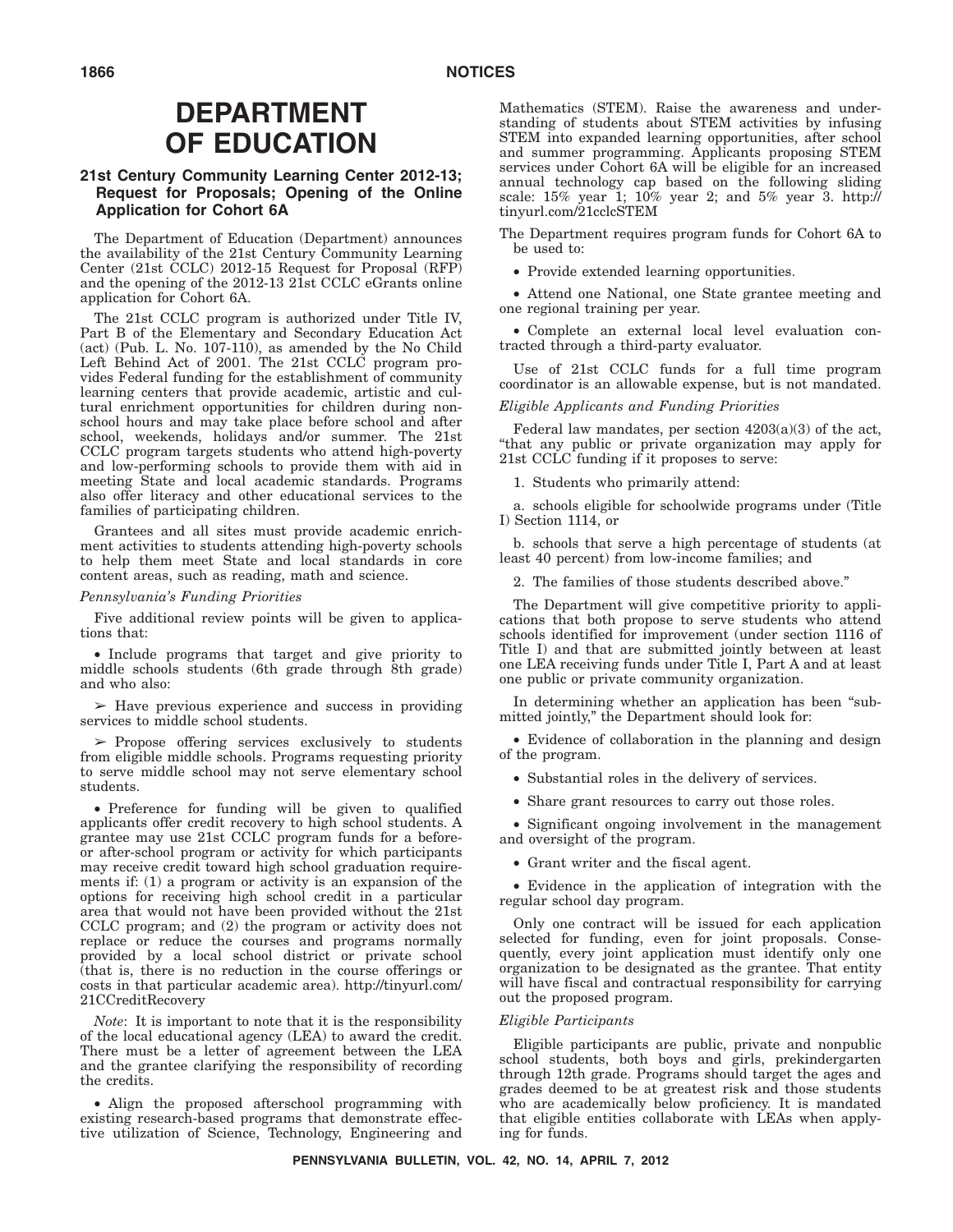#### *Application Requirements*

The electronic application for new grants will be available at http://egrants.ed.state.pa.us/ and will be due no later than noon on May 4, 2012.

#### *Pre-Proposal Conferences*

To assist eligible entities in completing the RFPs, the Department will be hosting a series of 21st CCLC pre-grant workshops (both online and onsite) on the following dates. Pre-grant workshops were held at the

| Date / Time                         | Location                                              | Address                             | Region |
|-------------------------------------|-------------------------------------------------------|-------------------------------------|--------|
| April 9, 2012                       | <b>BLAST</b> Intermediate<br>Unit No. 17 (Tioga Room) | 2400 Reach Road<br>Williamsport, PA | North  |
| April 10, 2012                      | Northeast Educational<br>Intermediate Unit No. 19     | 1200 Line Street<br>Archbald, PA    | North  |
| April 11, 2012<br>10 a.m. $-1$ p.m. | Delaware County IU No. 25<br>(Room 25)                | 400 Yale Avenue<br>Morton, PA       | South  |

#### *Funding*

In keeping with the 21st CCLC Non-Regulatory Guidance, that larger grants often precipitate more effective programs, applicants may request funds ranging from a minimum of \$50,000 to a maximum of \$500,000, but cannot exceed \$500,000. No funds will be available for summer only applicants in this grant round.

| Amount of Funding<br>Available:       | Approximately \$18,000,000                                       |
|---------------------------------------|------------------------------------------------------------------|
| Grant Awards:                         | Minimum \$50,000;<br>Maximum \$500,000<br>(per year for 3 years) |
| Period of Availability for<br>Year 1: | June 1, 2012-September<br>30, 2013                               |

#### *Due Date*

The online eGrants application will be deactivated at 12:01 p.m. on May 4, 2011. No extensions will be granted. All paper applications must be received at the Department by 4 p.m. on May 11, 2012.

### *Submission Process*

#### *Procedures*

All applications for 21st CCLC program funding must be submitted electronically by means of the Department's eGrants system. Applications will not be accepted by mail, e-mail, facsimile or any method other than the approved eGrants submission. Print a paper copy of the completed application for the own records. Following submission through the eGrants system applicants can print guidelines and Frequently Asked Questions, as well as the proposal narratives, assurances and budget summaries in the eGrants system.

Eligible entities may apply for funding on behalf of one or more public schools within the applicant's district through a single eGrant application process.

1. Notify the Department by means of e-mail or fax of the applicant's intent to submit an application. Submit Letter of Intent to Apply by means of e-mail to ksykes@pa.gov. Include the legal name of entity, and either the AUN (school districts/charter schools/IUs) or EIN# (all other organizations) for the lead organization. Due Date: April 20, 2012.

2. Complete and submit the online application prior to 12 p.m. on May 4, 2012.

following locations: Hershey Lodge and Convention Center (archived on Eduplanet web site); Appalachia Intermediate Unit No. 8; Allegheny Intermediate Unit No. 3; and Midwestern Intermediate Unit No. 4. Participation in a pregrant workshop is strongly encouraged for any eligible community based organization, school district or charter school planning to submit an RFP for the 21st CCLC competitive funds.

*On-Site Pre-Grant Workshops*: 9:30 a.m. to 12 p.m. unless specified otherwise.

| Address                             | Region        |
|-------------------------------------|---------------|
| 2400 Reach Road<br>Williamsport, PA | North Central |
| 1200 Line Street<br>Archbald, PA    | North East    |
| 400 Yale Avenue<br>Morton, PA       | South East    |

3. If the agency is not a school district, charter school or intermediate unit (IU), applicants will need to register for access to the eGrant Application (http://egrants.ed. state.pa.us). Click on "21st Century CCLC" at the top left and then select the ''Sign up your Agency'' link and complete the entire online form. If applicants fail to provide complete responses in all boxes, the application will be disqualified.

4. If the agency is a school district, charter school or IU, ensure that all fiscal and program reports for other grants have been submitted in a timely manner.

5. Consult with eligible nonpublic entities located within the attendance area of LEA regarding participation in the proposed 21st Century CLC program.

6. Complete and submit the online eGrants application prior to 12 p.m. on May 4, 2012.

7. Print and mail five copies of the submitted application to Department of Education, Division of Federal Programs, 333 Market Street, 7th Floor, Harrisburg, PA 17126-0333 (Attn: 21st Century CCLC Grant Program). Printed applications must be received no later than 4 p.m. on May 11, 2012, to proceed to the peer review. Applicants who fail to meet this deadline will be disqualified.

#### *Submission of Copies for Peer Review*

After submitting the online grant, the applicant must print the grant application and make five copies. An envelope containing five copies of the applicant's 21st Century Community Learning Centers Application must physically arrive at the Department's Division of Federal Programs by 4 p.m. on May 11, 2012, according to the following options:

Print and mail five copies of the submitted application to:

U.S. Postal Service Delivery,

(Return-receipt-requested) Postmarked: No later than April 27, 2012 To: Department of Education Division of Federal Programs Attn: Cindy Rhoads, Federal Programs Regional Coordinator 333 Market Street, 7th Floor Harrisburg, PA 17126-0333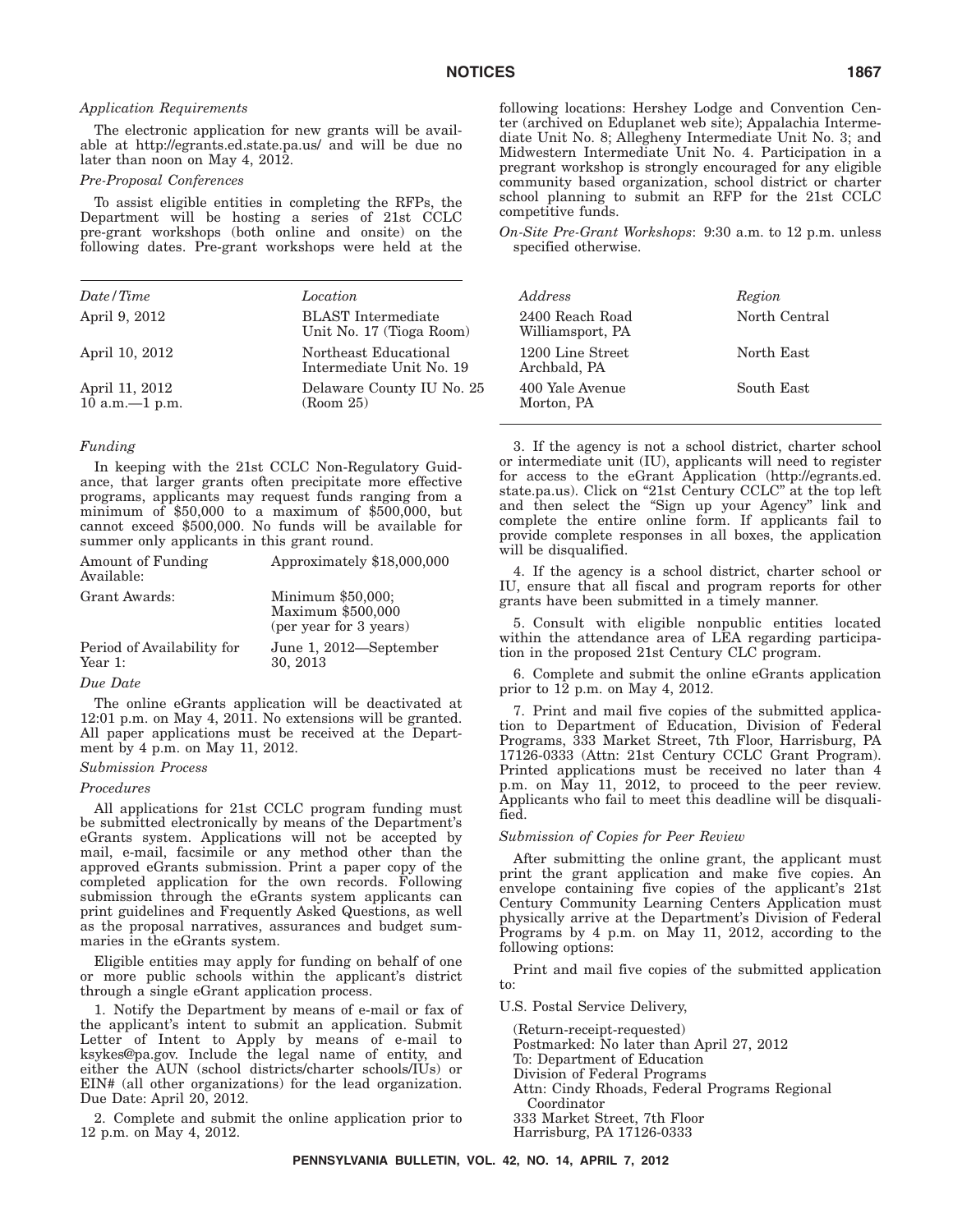U.S. Postal Service Priority/Overnight Delivery, FedEx, UPS, and the like

Mail Receipt Date: 4 p.m. May 11, 2011 To: Department of Education Division of Federal Programs Attn: Cindy Rhoads, Federal Programs Regional Coordinator 333 Market Street, 7th floor Harrisburg, PA 17126-0333

Hand Delivered with Receipt Issued

Hand to: Erin Oberdorf, Administrative Technician or Daniella Care, Administrative Technician Department of Education Division of Federal Programs 333 Market Street, 7th Floor Harrisburg, PA 17126-0333 Deadline: 4 p.m. on May 11, 2012

Printed applications must be received no later than May 11, 2012, to proceed to the peer review. Applicants who fail to meet this deadline will be disqualified.

*Note*: Failure to receive the paper copies of the submitted application by the deadline will result in the disqualification of the grant and failure to proceed to the peer review.

#### *Application Information*

Detailed information outlining grant terms and conditions, pertinent regulations and the application process is contained in the 2012-13, 21st CCLC RPF, which can be accessed by:

• Visiting the Department's web site at http://www.portal. state.pa.us/portal/server.pt/community/21st\_century\_ community\_learning\_centers/7414.

- The eGrants system at http://egrants.ed.state.pa.us.
- E-mail request to RA-21stCCLC@pa.gov.

For additional program information contact the Department of Education, Susan D'Annunzio, 21st CCLC Program Supervisor, Division of Student Services, 333 Market Street, 5th Floor, Harrisburg, PA 17126-0333, (717) 346-3186, fax (717) 783-4392, sdannunzio@pa.gov.

#### RONALD J. TOMALIS,

*Secretary*

[Pa.B. Doc. No. 12-611. Filed for public inspection April 6, 2012, 9:00 a.m.]

# **DEPARTMENT OF ENVIRONMENTAL PROTECTION**

#### **Applications, Actions, and Special Notices**

# **APPLICATIONS**

# **THE CLEAN STREAMS LAW AND THE FEDERAL CLEAN WATER ACT APPLICATIONS FOR NATIONAL POLLUTION DISCHARGE ELIMINATION SYSTEM (NPDES) PERMITS AND WATER QUALITY MANAGEMENT (WQM) PERMITS**

This notice provides information about persons who have applied for a new, amended or renewed NPDES or WQM permit, a permit waiver for certain stormwater discharges or submitted a Notice of Intent (NOI) for coverage under a General Permit. The applications concern, but are not limited to, discharges regarding industrial, animal or sewage waste, discharges to groundwater, discharges associated with municipal separate storm sewer systems (MS4), stormwater associated with construction activities or concentrated animal feeding operations (CAFO). This notice is provided in accordance with 25 Pa. Code Chapters 91 and 92a and 40 CFR Part 122, implementing The Clean Streams Law (35 P. S. §§ 691.1—691.1001) and the Federal Clean Water Act (33 U.S.C.A. §§ 1251—1376).

| Location    | Permit Authority | Application Type or Category                                   |
|-------------|------------------|----------------------------------------------------------------|
| Section I   | <b>NPDES</b>     | Renewals                                                       |
| Section II  | <b>NPDES</b>     | New or Amendment                                               |
| Section III | WQM              | Industrial, Sewage or Animal Waste; Discharge into Groundwater |
| Section IV  | <b>NPDES</b>     | MS4 Individual Permit                                          |
| Section V   | <b>NPDES</b>     | MS4 Permit Waiver                                              |
| Section VI  | <b>NPDES</b>     | Individual Permit Stormwater Construction                      |
| Section VII | <b>NPDES</b>     | NOI for Coverage under NPDES General Permits                   |

For NPDES renewal applications in Section I, the Department of Environmental Protection (Department) has made a tentative determination to reissue these permits for 5 years subject to effluent limitations and monitoring and reporting requirements in their current permits, with appropriate and necessary updated requirements to reflect new and changed regulations and other requirements.

For applications for new NPDES permits and renewal applications with major changes in Section II, as well as applications for MS4 Individual Permits and Individual Stormwater Construction Permits in Sections IV and VI, the Department, based upon preliminary reviews, has made tentative determinations of proposed effluent limitations and other terms and conditions for the permit applications. These determinations are published as proposed actions for comments prior to taking final actions.

Unless indicated otherwise, the United States Environmental Protection Agency (EPA) Region III Administrator has waived the right to review or object to proposed NPDES permit actions under the waiver provision in 40 CFR 123.24(d).

Persons wishing to comment on NPDES applications are invited to submit statements to the contact office noted before the application within 30 days from the date of this public notice. Persons wishing to comment on WQM permit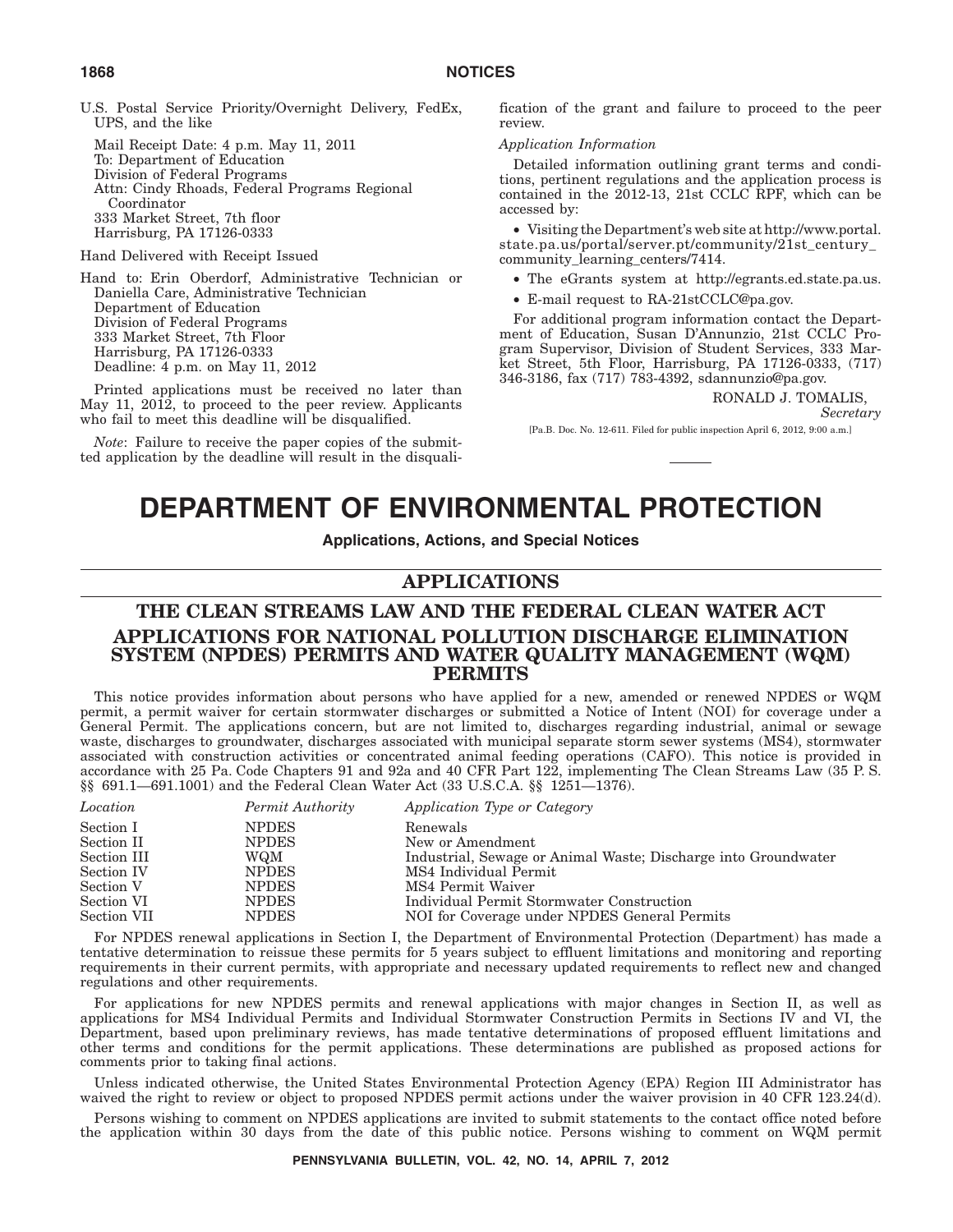applications are invited to submit statements to the office noted before the application within 15 days from the date of this public notice. Comments received within the respective comment periods will be considered in the final determinations regarding the applications. A comment submittal should include the name, address and telephone number of the writer and a concise statement to inform the Department of the exact basis of a comment and the relevant facts upon which it is based.

The Department will also accept requests for public hearings on applications. A public hearing may be held if the responsible office considers the public response significant. If a hearing is scheduled, a notice of the hearing will be published in the *Pennsylvania Bulletin* and a newspaper of general circulation within the relevant geographical area. The Department will postpone its final determination until after a public hearing is held.

Persons with a disability who require an auxiliary aid, service, including TDD users, or other accommodations to seek additional information should contact the Department through the Pennsylvania AT&T Relay Service at (800) 654-5984.

#### **I. NPDES Renewal Applications**

|                                     | Northeast Region: Water Management Program Manager, 2 Public Square, Wilkes-Barre, PA 18711-0790.  |                                     |                                                            |                              |
|-------------------------------------|----------------------------------------------------------------------------------------------------|-------------------------------------|------------------------------------------------------------|------------------------------|
| NPDES No.<br>(Type)                 | Facility Name &<br><i>Address</i>                                                                  | County &<br>Municipality            | Stream Name<br>(Watershed No.)                             | <b>EPA</b> Waived<br>$Y/N$ ? |
| PA0020745<br>(Sewage)               | Nescopeck WWTP<br>45 Mifflin Road<br>Nescopeck, PA 18635-1101                                      | Luzerne County<br>Nescopeck Borough | Brodhead Creek and<br>Nescopeck Creek<br>$(1-E$ and $5-D)$ |                              |
| PA0061336<br>(Industrial)<br>Waste) | PA American Water<br>Nesbitt Water Treatment Plant<br>83 Aston Mountain Road<br>Pittston, PA 18640 | Luzerne County<br>Pittston Township | Trout Creek<br>$(5-A)$                                     |                              |

Chesapeake Bay nutrient monitoring requirements for Ammonia Nitrogen, Kjeldahl Nitrogen, Nitrite-Nitrate as N, Total Nitrogen and Total Phosphorus are being added to this permit.

| NPDES No.             | Facility Name &                                                               | County &                                     | Stream Name                      | <b>EPA</b> Waived |
|-----------------------|-------------------------------------------------------------------------------|----------------------------------------------|----------------------------------|-------------------|
| (Tvpe)                | Address                                                                       | Municipality                                 | (Watershed No.)                  | $Y/N$ ?           |
| PA0064157<br>(Sewage) | New Ringgold Borough WWTP<br>112 S. Railroad Street<br>New Ringgold, PA 17960 | Schuylkill County<br>New Ringgold<br>Borough | Little Schuvlkill River<br>(03A) |                   |

*Northwest Region: Water Management Program Manager, 230 Chestnut Street, Meadville, PA 16335-3481*

| NPDES No.<br>(Type)   | Facility Name &<br><i>Address</i>                                                       | County &<br>Municipality              | Stream Name<br>$(Watershed\#)$                               | <b>EPA</b> Waived<br>$Y/N$ ? |
|-----------------------|-----------------------------------------------------------------------------------------|---------------------------------------|--------------------------------------------------------------|------------------------------|
| PA0037397<br>(Sewage) | Waterford Borough Sewage<br>Treatment Plant<br>30 South Park Row<br>Waterford, PA 16441 | Erie County<br>Waterford Township     | Unnamed Tributary to<br>LeBoeuf Creek<br>$(16-A)$            |                              |
| PA0103594<br>(Sewage) | Windsor MHP<br>2871 US Route 6N East<br>Edinboro, PA 16412-9801                         | Erie County<br>Washington<br>Township | Unnamed Tributary to<br>Little Conneauttee Creek<br>$(16-A)$ |                              |

#### **II. Applications for New or Expanded Facility Permits, Renewal of Major Permits and EPA Non-Waived Permit Applications**

*Southeast Region: Water Management Program Manager, 2 East Main Street, Norristown, PA 19401*

**PA0023256**, Sewage, SIC Code 4952, **Upper Gwynedd Township**, PO Box 1, West Point, PA 19486. Facility Name: Upper Gwynedd Township WWTP. This existing facility is located in Upper Gwynedd Township, **Montgomery County**.

Description of Existing Activity: The application is for a renewal of an NPDES permit for an existing discharge of treated sewage.

The receiving stream(s), Wissahickon Creek, is located in State Water Plan watershed 3F-Lower Schuylkill and is classified for Trout Stocking and Migratory Fishes, aquatic life, water supply and recreation. The nearest downstream public water supply intake for City of Philadelphia-Queen Lane Intake is located on the Schuylkill River.

The proposed effluent limits for Outfall 001 are based on a design flow of 5.7 MGD.

| Mass $(lb/day)$              |                    |                     |            | Concentration $(mg/l)$ |                   |                     |  |
|------------------------------|--------------------|---------------------|------------|------------------------|-------------------|---------------------|--|
| Parameters                   | Average<br>Monthly | Weekly<br>Average   | Minimum    | Average<br>Monthly     | Weekly<br>Average | Instant.<br>Maximum |  |
| Flow (MGD)                   | Report             | Report<br>Daily Max | XXX        | XXX                    | XXX               | XXX                 |  |
| pH(S.U.)<br>Dissolved Oxygen | XXX<br>$\rm XXX$   | XXX<br>XXX          | 6.0<br>7.0 | <b>XXX</b><br>XXX      | XXX<br>XXX        | 9.0<br>XXX          |  |

**PENNSYLVANIA BULLETIN, VOL. 42, NO. 14, APRIL 7, 2012**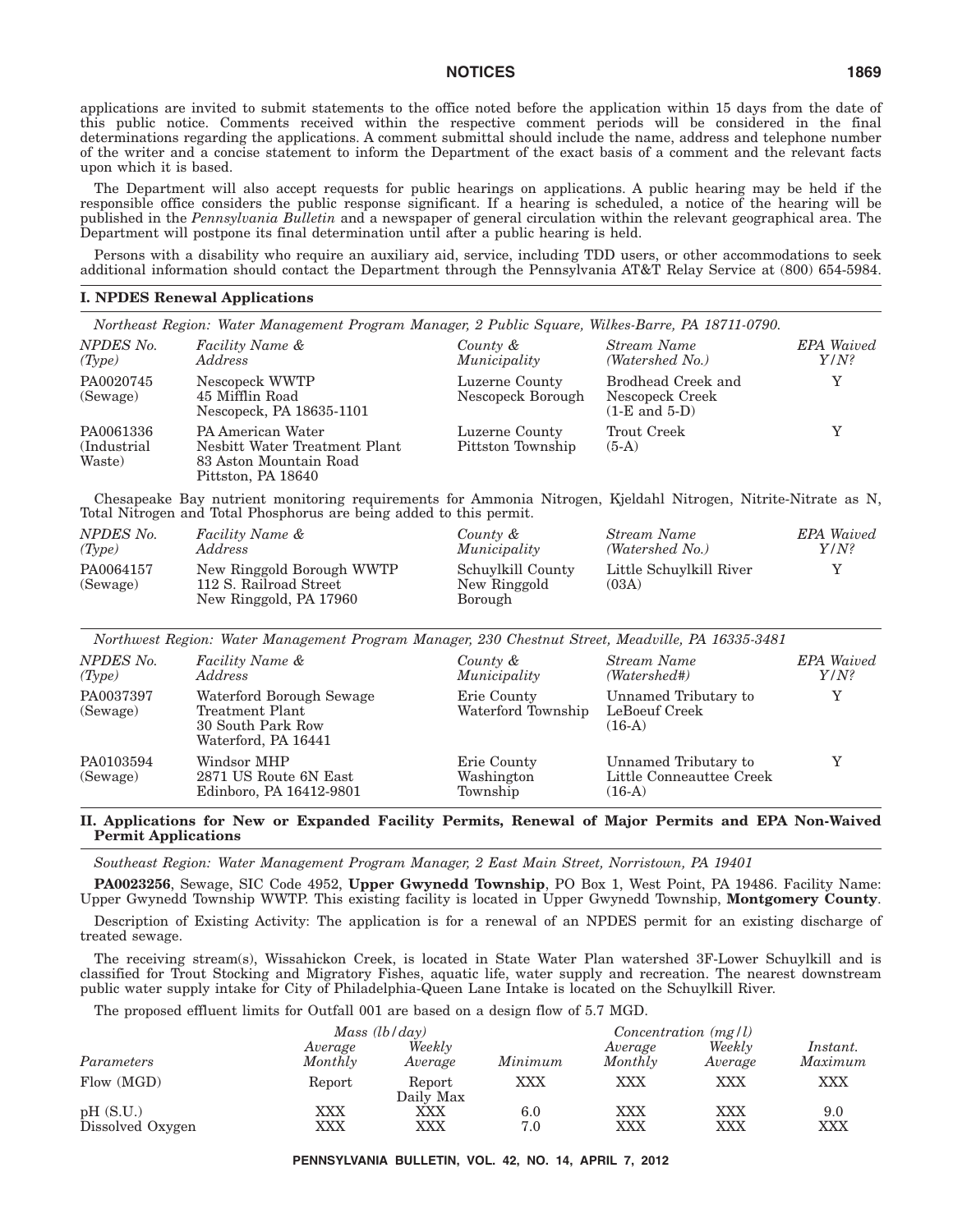| 1870                                         |                    |                   | <b>NOTICES</b> |                        |                   |                     |
|----------------------------------------------|--------------------|-------------------|----------------|------------------------|-------------------|---------------------|
|                                              |                    | Mass $(lb/day)$   |                | $Concentration$ (mg/l) |                   |                     |
| Parameters                                   | Average<br>Monthly | Weekly<br>Average | Minimum        | Average<br>Monthly     | Weekly<br>Average | Instant.<br>Maximum |
| Total Residual Chlorine<br>CBOD <sub>5</sub> | XXX                | <b>XXX</b>        | XXX            | 0.016                  | XXX               | 0.052               |
| May 1 - Oct 31                               | 238                | 357               | XXX            | 5.0                    | 7.5               | 10                  |
| Nov $1 -$ Apr $30$                           | 475                | 713               | XXX            | 10                     | 15                | 20                  |
| Total Suspended Solids                       | 1,426              | 2,139             | XXX            | 30                     | 45                | 60                  |
| Fecal Coliform (CFU/100 ml)                  | XXX                | XXX               | XXX            | 200                    | XXX               | 1,000               |
|                                              |                    |                   |                | Geo Mean               |                   |                     |
| Nitrate-Nitrite as N<br>Ammonia-Nitrogen     | XXX                | <b>XXX</b>        | XXX            | Report                 | <b>XXX</b>        | XXX                 |
| May 1 - Oct 31                               | 35                 | <b>XXX</b>        | <b>XXX</b>     | 0.74                   | <b>XXX</b>        | 1.48                |
| Nov $1 -$ Apr $30$                           | 106                | <b>XXX</b>        | XXX            | $2.22\,$               | XXX               | 4.44                |
| Orthophosphate                               |                    |                   |                |                        |                   |                     |
| May 1 - Oct 31                               | 48                 | <b>XXX</b>        | XXX            | 1.00                   | <b>XXX</b>        | 2.00                |
| Nov $1 -$ Apr $30$                           | 174                | <b>XXX</b>        | XXX            | 3.64                   | XXX               | 7.28                |
| Total Aluminum                               | XXX                | <b>XXX</b>        | XXX            | Report                 | XXX               | XXX                 |
| Total Copper                                 | XXX                | <b>XXX</b>        | XXX            | Report                 | XXX               | XXX                 |
| Dissolved Iron                               | XXX                | <b>XXX</b>        | XXX            | Report                 | XXX               | XXX                 |
| Total Iron                                   | XXX                | <b>XXX</b>        | XXX            | Report                 | XXX               | <b>XXX</b>          |
| Chronic toxicity                             | XXX                | XXX               | XXX            | XXX                    | 1.05              | XXX                 |

(Ceriodaphnia) (TUc)

The proposed effluent limits for Outfall 002, 003, and 004 are based on stormwater discharges.

| Mass (lb/day)      |                   |            | $Concentration$ (mg/l) |                   |                     |
|--------------------|-------------------|------------|------------------------|-------------------|---------------------|
| Average<br>Monthly | Average<br>Weekly | Minimum    | Annual<br>Average      | Average<br>Weekly | Instant.<br>Maximum |
| <b>XXX</b>         | XXX               | XXX        | Report                 | XXX               | XXX                 |
| XXX                | XXX               | XXX        | Report                 | XXX               | XXX                 |
| XXX                | XXX               | <b>XXX</b> | Report                 | XXX               | <b>XXX</b>          |
| XXX                | XXX               | XXX        | Report                 | XXX               | XXX                 |
| <b>XXX</b>         | <b>XXX</b>        | XXX        | Report                 | XXX               | <b>XXX</b>          |
| XXX                | XXX               | XXX        | Report                 | XXX               | <b>XXX</b>          |
| XXX                | XXX               | XXX        | Report                 | XXX               | XXX                 |
| XXX                | XXX               | XXX        | Report                 | XXX               | <b>XXX</b>          |
| XXX                | XXX               | XXX        | Report                 | XXX               | XXX                 |
|                    |                   |            |                        |                   |                     |

Max

In addition, the permit contains the following major special conditions:

- 1. Designation of Responsible Operator
- 2. Remedial Measures if Public Nuisance
- 3. No Stormwater to Sewers
- 4. Acquire Necessary Property Rights
- 5. Small Stream Discharge
- 6. Approved Test Methods
- 7. Change of Ownership
- 8. TRC Minimization
- 9. UV Disinfection
- 10. Proper Sludge Disposal
- 11. TMDL/WLA Analysis
- 12. Operator Certification Requirements
- 13. I-Max Definition
- 14. WET Tests Required for Renewal
- 15. WET Testing Requirements
- 16. Pretreatment Program
- 17. Requirements Applicable to Stormwater Outfalls
- 18. Operations and Maintenance Plan
- 19. Laboratory Certification
- 20. Fecal Coliform Reporting
- 21. Copper/Water Effects Ratio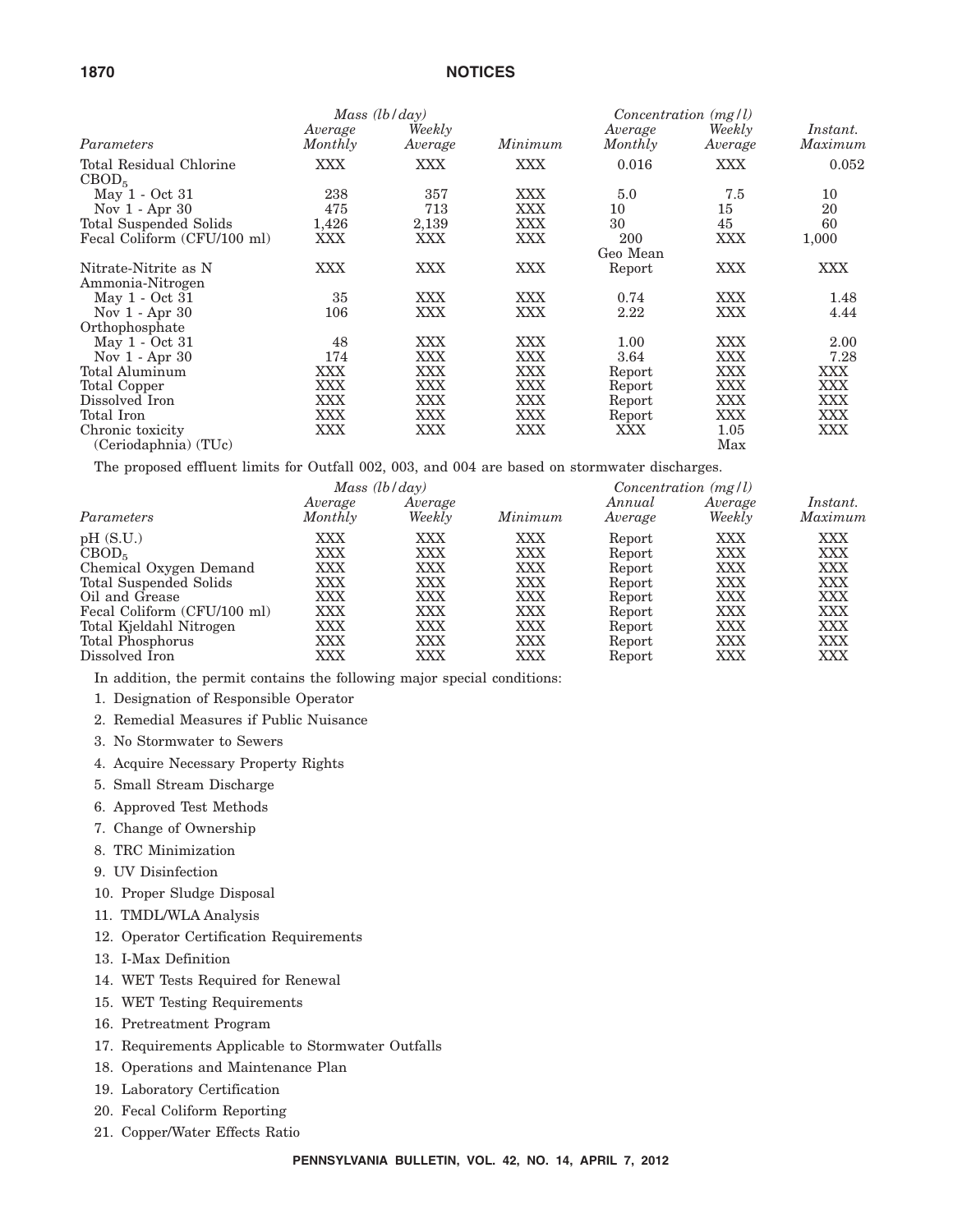You may make an appointment to review the DEP files on this case by calling the File Review Coordinator at 484-250-5910.

The EPA Waiver is not in effect.

*Southcentral Region: Water Management Program Manager, 909 Elmerton Avenue, Harrisburg, PA 17110. Phone: 717-705-4707.*

**PA0247731 A-1**, SIC Code 2086, **DS Waters Of America Inc.**, 1761 Newport Road, Ephrata, PA 17522-8761. Facility Name: DS Waters Bottled Water Ephrata. This existing facility is located in West Earl Township, **Lancaster County**.

Description of Existing Activity: The application is for amendment of an existing NPDES permit, to increase the permitted flow from 0.06 MGD to 0.09 MGD.

The receiving stream(s), Cocalico Creek, is located in State Water Plan watershed 7-J and is classified for Warm Water Fishes, aquatic life, water supply and recreation. The discharge is not expected to affect public water supplies.

The proposed effluent limits for Outfall 001 are based on a design flow of 0.09 MGD.

|                                                                                                                                       | Mass $(lb/day)$                              |                                              |                                                      | $Concentration$ (mg/l)                |                                       |                                                  |
|---------------------------------------------------------------------------------------------------------------------------------------|----------------------------------------------|----------------------------------------------|------------------------------------------------------|---------------------------------------|---------------------------------------|--------------------------------------------------|
| Parameters                                                                                                                            | Average<br>Monthly                           | Daily<br>Maximum                             | Minimum                                              | Average<br>Monthly                    | Daily<br>Maximum                      | Instant.<br>Maximum                              |
| Flow (MGD)<br>pH(S.U.)<br>Total Residual Chlorine<br>Total Suspended Solids<br>Total Phosphorus (Interim)<br>Total Phosphorus (Final) | Report<br>XXX<br>XXX<br>XXX<br>Report<br>0.5 | Report<br>XXX<br>XXX<br><b>XXX</b><br>Report | XXX<br>6.0<br>XXX<br><b>XXX</b><br><b>XXX</b><br>XXX | XXX<br>XXX<br>0.5<br>30<br>1.0<br>0.7 | XXX<br>XXX<br>XXX<br>45<br>2.0<br>1.4 | <b>XXX</b><br>9.0<br>$1.6\,$<br>60<br>2.5<br>1.8 |

The proposed monitoring requirements and, where appropriate, effluent limits for implementation of the Chesapeake Bay Tributary Strategy are as follows for Outfall 001.

|                                                                |                          | Mass (lbs)                |         |                    |         |
|----------------------------------------------------------------|--------------------------|---------------------------|---------|--------------------|---------|
| Parameters                                                     | Monthly                  | Annual                    | Minimum | Monthly<br>Average | Maximum |
| Ammonia-N<br>Kjeldahl-N                                        | Report<br>Report         | Report                    |         | Report<br>Report   |         |
| Nitrate-Nitrite as N<br>Total Nitrogen                         | Report<br>Report         | Report                    |         | Report<br>Report   |         |
| Total Phosphorus<br>Net Total Nitrogen<br>Net Total Phosphorus | Report<br>Report<br>15.5 | Report<br>Report<br>182.5 |         | Report             |         |

You may make an appointment to review the DEP files on this case by calling the File Review Coordinator at 717-705-4732.

The EPA Waiver is in effect.

**PA0081353**, Sewage, SIC Code 4225, **Crowe Transportation**, 2388 N Market Street, Elizabethtown, PA 17022-1141. Facility Name: Southern States Elizabethtown Petro Products. This existing facility is located in West Donegal Township, **Lancaster County**.

Description of Existing Activity: The application is for a renewal of an NPDES permit for an existing discharge of treated Sewage.

The receiving stream(s), Conewago Creek and Unnamed Tributary to Conewago Creek, is located in State Water Plan watershed 7-G and is classified for Trout Stocking, aquatic life, water supply and recreation. The discharge is not expected to affect public water supplies.

The proposed effluent limits for Outfall 001 are based on a design flow of 0.007 MGD.

|                                                       |                    | Mass $(lb/day)$        |         | $Concentration$ (mg/l) |            |                     |
|-------------------------------------------------------|--------------------|------------------------|---------|------------------------|------------|---------------------|
| Parameters                                            | Average<br>Monthly | <b>Total</b><br>Annual | Minimum | Average<br>Monthly     |            | Instant.<br>Maximum |
| Flow (MGD)                                            | Report             | Report<br>Daily Max    | XXX     | <b>XXX</b>             | XXX        | XXX                 |
| pH(S.U.)                                              | XXX                | XXX                    | 6.0     | XXX                    | <b>XXX</b> | 9.0                 |
| Total Residual Chlorine                               | <b>XXX</b>         | XXX                    | XXX     | 0.3                    | <b>XXX</b> | 1.0                 |
| CBOD <sub>5</sub>                                     | XXX                | XXX                    | XXX     | 25                     | XXX        | 50                  |
| Total Suspended Solids<br>Fecal Coliform (CFU/100 ml) | XXX                | XXX                    | XXX     | 30                     | XXX        | 60                  |
| May $1 - \text{Sep } 30$                              | XXX                | XXX                    | XXX     | 200<br>Geo Mean        | <b>XXX</b> | 1,000               |
| Oct 1 - Apr 30                                        | <b>XXX</b>         | XXX                    | XXX     | 2,000<br>Geo Mean      | <b>XXX</b> | 10,000              |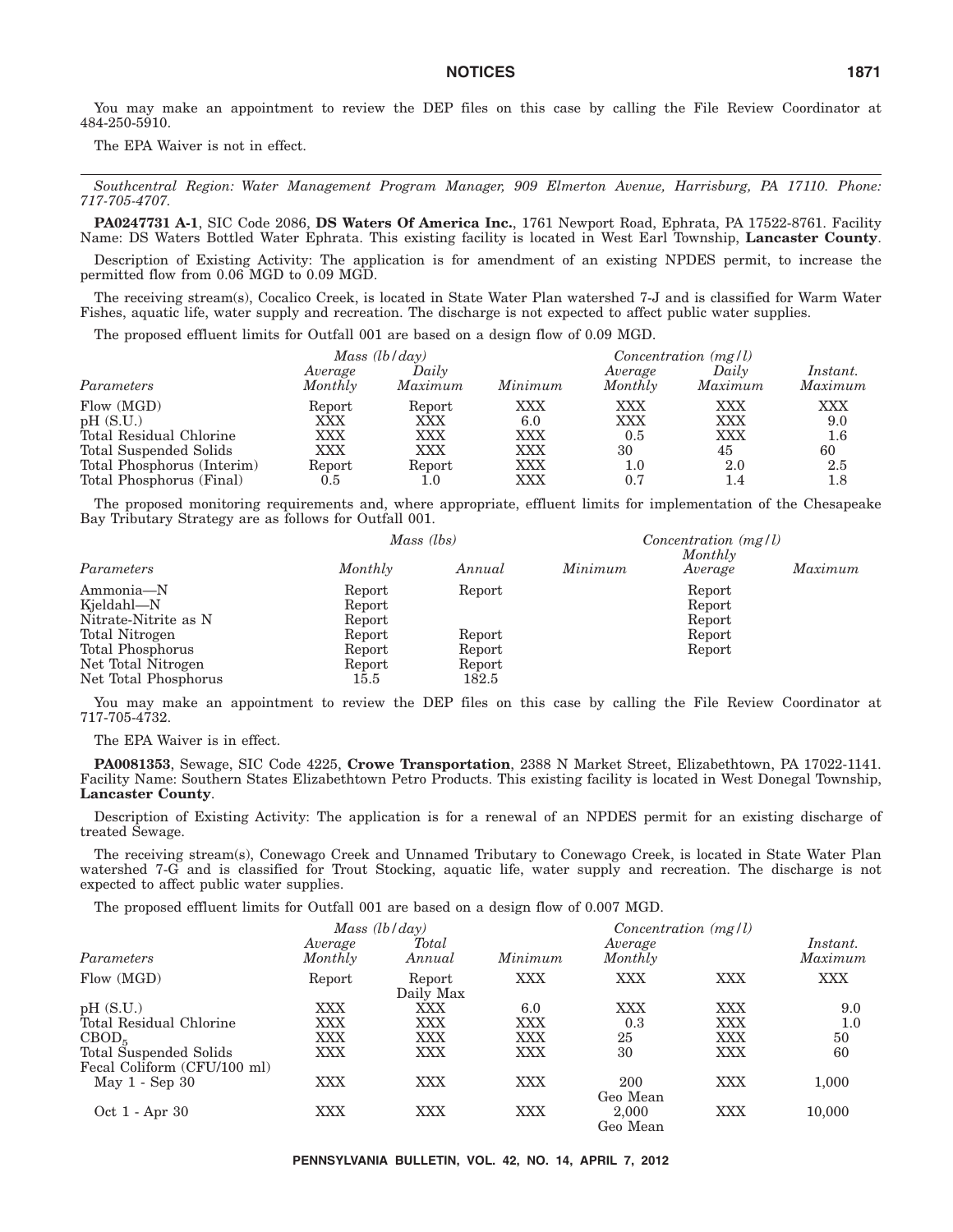|                                                                | Mass $(lb/day)$ |            |            | Concentration $(mg/l)$ |     |          |
|----------------------------------------------------------------|-----------------|------------|------------|------------------------|-----|----------|
|                                                                | Average         | Total      |            | Average                |     | Instant. |
| Parameters                                                     | Monthly         | Annual     | Minimum    | Monthly                |     | Maximum  |
| Ammonia-Nitrogen                                               |                 |            |            |                        |     |          |
| May 1 - Oct 31                                                 | <b>XXX</b>      | <b>XXX</b> | <b>XXX</b> | 7.0                    | XXX | 14       |
| Nov $1 -$ Apr 30                                               | <b>XXX</b>      | <b>XXX</b> | XXX        | 21                     | XXX | 42       |
| Total Phosphorus                                               | Report          | <b>XXX</b> | <b>XXX</b> | 2.0                    | XXX | 4.0      |
|                                                                | Total Mo        |            |            |                        |     |          |
| Total Phosphorus                                               | XXX             | 43         | <b>XXX</b> | <b>XXX</b>             | XXX | XXX      |
| The proposed effluent limits for Outfall 002, 003 and 004 are: |                 |            |            |                        |     |          |
|                                                                | Mass $(lb/day)$ |            |            | Concentration $(mg/l)$ |     |          |
|                                                                | Average         |            |            | Annual                 |     | Instant. |
| Parameters                                                     | Monthly         |            | Minimum    | Average                |     | Maximum  |
| Total Suspended Solids                                         | <b>XXX</b>      | <b>XXX</b> | <b>XXX</b> | Report                 | XXX | XXX      |
| Total Kjeldahl Nitrogen                                        | <b>XXX</b>      | <b>XXX</b> | <b>XXX</b> | Report                 | XXX | XXX      |
| Total Iron                                                     | XXX             | XXX        | XXX        | Report                 | XXX | XXX      |

In addition, the permit contains the following major special conditions:

• Requirements Applicable to Stormwater Outfalls

You may make an appointment to review the DEP files on this case by calling the File Review Coordinator at 717-705-4732.

The EPA Waiver is not in effect.

**PA0261823**, SIC Code 6514, **David L & Meagen L Jones**, 322 Sleepy Hollow Road, Shermans Dale, PA 17032. Facility Name: Jones SFTF. This proposed facility is located in Carroll Township, **Perry County**.

Description of Proposed Activity: The application is for a new NPDES permit for a new discharge of treated wastewater.

The receiving stream(s), Unnamed Tributary of Sherman Creek, is located in State Water Plan watershed 7-A and is classified for Warm Water Fishes, Migratory Fishes, aquatic life, water supply and recreation. The discharge is not expected to affect public water supplies.

The proposed effluent limits for Outfall 001 are based on a design flow of 0.0004 MGD.

|                                                                                                  | Mass $(lb/day)$                           |                                    |                                               | $Concentration$ (mg/l)           |                                        |                               |
|--------------------------------------------------------------------------------------------------|-------------------------------------------|------------------------------------|-----------------------------------------------|----------------------------------|----------------------------------------|-------------------------------|
| Parameters                                                                                       | Average<br>Monthly                        | Daily<br>Maximum                   | Minimum                                       | Average<br>Monthly               |                                        | Instant.<br>Maximum           |
| Flow (MGD)<br>pH(S.U.)<br>Total Residual Chlorine<br>CBOD <sub>5</sub><br>Total Suspended Solids | Report<br>XXX<br>XXX<br>XXX<br><b>XXX</b> | Report<br>XXX<br>XXX<br>XXX<br>XXX | XXX<br>6.0<br>XXX<br><b>XXX</b><br><b>XXX</b> | XXX<br>XXX<br>Report<br>25<br>30 | XXX<br>XXX<br><b>XXX</b><br>XXX<br>XXX | XXX<br>9.0<br>XXX<br>50<br>60 |
| Fecal Coliform (CFU/100 ml)<br>$May 1 - Sep 30$                                                  | XXX                                       | XXX                                | <b>XXX</b>                                    | 200<br>Geo Mean                  | <b>XXX</b>                             | 1,000                         |
| Oct 1 - Apr 30                                                                                   | XXX                                       | XXX                                | XXX                                           | 2.000<br>Geo Mean                | XXX                                    | 10,000                        |

You may make an appointment to review the DEP files on this case by calling the File Review Coordinator at 717-705-4732.

The EPA Waiver is in effect.

**PA0080284**, Sewage, SIC Code 6515, **New Oxford MHC LLC**, 510 Dauberton Drive, New Oxford, PA 17350-9073. Facility Name: New Oxford MHC, LLC. This existing facility is located in Mount Pleasant Township, **Adams County**.

Description of Existing Activity: The application is for a renewal of an NPDES permit for an existing discharge of treated Sewage.

The receiving stream(s), Unnamed Tributary to South Branch Conewago Creek, is located in State Water Plan watershed 7-F and is classified for Warm Water Fishes, aquatic life, water supply and recreation. The discharge is not expected to affect public water supplies.

The proposed effluent limits for Outfall 001 are based on a design flow of 0.01885 MGD.

|                                                                                                 |                                    | Mass $(lb/day)$                           |                                        |                                  | $Concentration$ (mg/l)           |
|-------------------------------------------------------------------------------------------------|------------------------------------|-------------------------------------------|----------------------------------------|----------------------------------|----------------------------------|
| Parameters                                                                                      | Average<br>Monthly                 | Daily<br>Maximum                          | Minimum                                | Average<br>Monthly               | Instant.<br>Maximum              |
| Flow (MGD)<br>pH(S.U.)<br>Dissolved Oxygen<br>Total Residual Chlorine<br>Total Suspended Solids | Report<br>XXX<br>XXX<br>XXX<br>XXX | Report<br>XXX<br>XXX<br>XXX<br><b>XXX</b> | XXX<br>6.0<br>5.0<br>XXX<br><b>XXX</b> | XXX<br>XXX<br>XXX<br>0.027<br>10 | XXX<br>9.0<br>XXX<br>0.089<br>20 |

**PENNSYLVANIA BULLETIN, VOL. 42, NO. 14, APRIL 7, 2012**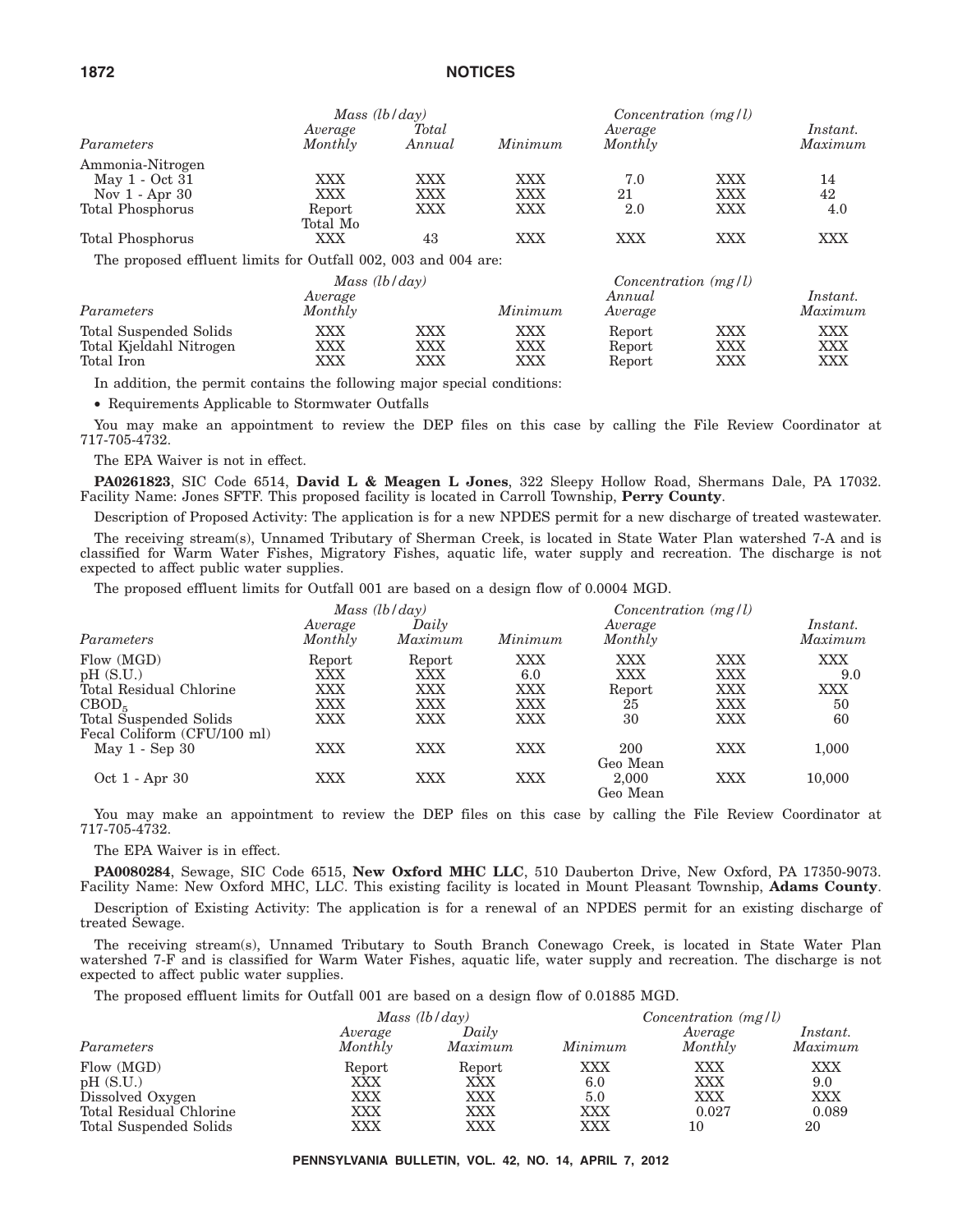|                             | Mass $(lb/day)$ |         |            | $Concentration$ (mg/l) |                 |  |
|-----------------------------|-----------------|---------|------------|------------------------|-----------------|--|
|                             | Average         | Daily   |            | Average                | <i>Instant.</i> |  |
| Parameters                  | Monthly         | Maximum | Minimum    | Monthly                | Maximum         |  |
| CBOD <sub>5</sub>           |                 |         |            |                        |                 |  |
| May 1 - Oct 31              | XXX             | XXX     | <b>XXX</b> | 10                     | 20              |  |
| Nov $1 -$ Apr 30            | XXX             | XXX     | <b>XXX</b> | 20                     | 40              |  |
| Ammonia-Nitrogen            |                 |         |            |                        |                 |  |
| May 1 - Oct 31              | XXX             | XXX     | <b>XXX</b> | $1.5\,$                | 3.0             |  |
| Nov $1 -$ Apr $30$          | <b>XXX</b>      | XXX     | <b>XXX</b> | 4.5                    | 9.0             |  |
| Fecal Coliform (CFU/100 ml) |                 |         |            |                        |                 |  |
| May 1 - Sep 30              | XXX             | XXX     | <b>XXX</b> | 200                    | 1000            |  |
|                             |                 |         |            | Geo Mean               |                 |  |
| Oct 1 - Apr 30              | XXX             | XXX     | XXX        | 2.000                  | 10000           |  |
|                             |                 |         |            | Geo Mean               |                 |  |

You may make an appointment to review the DEP files on this case by calling the File Review Coordinator at 717-705-4732.

The EPA Waiver is in effect.

**PA0087564**, Sewage, SIC Code 6514, **Donald & Linda Yingling**, 3574 Taneytown Road, Gettysburg, PA 17325-8635. Facility Name: Yingling Development STP. This existing facility is located in Cumberland Township, **Adams County**.

Description of Existing Activity: The application is for a renewal of an NPDES permit for an existing discharge of treated sewage.

The receiving stream(s), Unnamed Tributary to Plum Run, is located in State Water Plan watershed 13-D and is classified for Warm Water Fishes, aquatic life, water supply and recreation. The discharge is not expected to affect public water supplies.

The proposed effluent limits for Outfall 001 are based on a design flow of 0.0019 MGD.

|                                                                                                                      |                                                         | Mass $(lb/day)$                                  |                                                      | $Concentration$ (mg/l)                                           |                                             |  |
|----------------------------------------------------------------------------------------------------------------------|---------------------------------------------------------|--------------------------------------------------|------------------------------------------------------|------------------------------------------------------------------|---------------------------------------------|--|
| Parameters                                                                                                           | Average<br>Monthly                                      | Daily<br>Maximum                                 | Minimum                                              | Average<br>Monthly                                               | <i>Instant.</i><br>Maximum                  |  |
| Flow (MGD)<br>pH(S.U.)<br>Dissolved Oxygen<br>Total Residual Chlorine<br>CBOD <sub>5</sub><br>Total Suspended Solids | Report<br>XXX<br>XXX<br>XXX<br><b>XXX</b><br><b>XXX</b> | Report<br>XXX<br>XXX<br>XXX<br>XXX<br><b>XXX</b> | XXX<br>6.0<br>5.0<br>0.3<br><b>XXX</b><br><b>XXX</b> | <b>XXX</b><br><b>XXX</b><br><b>XXX</b><br><b>XXX</b><br>10<br>10 | XXX<br>9.0<br><b>XXX</b><br>0.5<br>20<br>20 |  |
| Fecal Coliform (CFU/100 ml)<br>May $1 -$ Sep $30$<br>Oct 1 - Apr 30                                                  | XXX<br><b>XXX</b>                                       | XXX<br><b>XXX</b>                                | <b>XXX</b><br><b>XXX</b>                             | 200<br>Geo Mean<br>2,000<br>Geo Mean                             | 1000<br>10000                               |  |
| Ammonia-Nitrogen<br>May 1 - Oct 31<br>Nov $1 -$ Apr $30$                                                             | XXX<br>XXX                                              | XXX<br>XXX                                       | <b>XXX</b><br>XXX                                    | 3<br>9                                                           | 6<br>18                                     |  |

You may make an appointment to review the DEP files on this case by calling the File Review Coordinator at 717-705-4732.

The EPA Waiver is in effect.

*Northcentral Regional Office: Regional Clean Water Program Manager, 208 W Third Street Suite 101, Williamsport, PA 17701-6448, Telephone: 570.327.3664.*

**PA0028266 A-1**, Sewage, SIC Code 4952, **Borough of Troy**, 110 Elmira Street, Troy, PA 16947-1230. Facility Name: Troy Borough Wastewater Treatment Plant. This existing facility is located in Troy Borough, **Bradford County**.

Description of Activity: The application is to amend the NPDES permit for an existing discharge of treated sewage. The amendment modifies the Chesapeake Bay compliance schedule to require compliance with total nitrogen and total phosphorus cap loads by September 30, 2012. Additionally, new permit boiler plate, updated Chesapeake Bay nutrient requirement conditions and fecal coliform IMAX limitations in accordance with 92a.47(a)(4) and (5) have been established.

The receiving stream(s), Sugar Creek, is located in State Water Plan watershed 4-C and is classified for Trout Stocking, aquatic life, water supply and recreation. The discharge is not expected to affect public water supplies.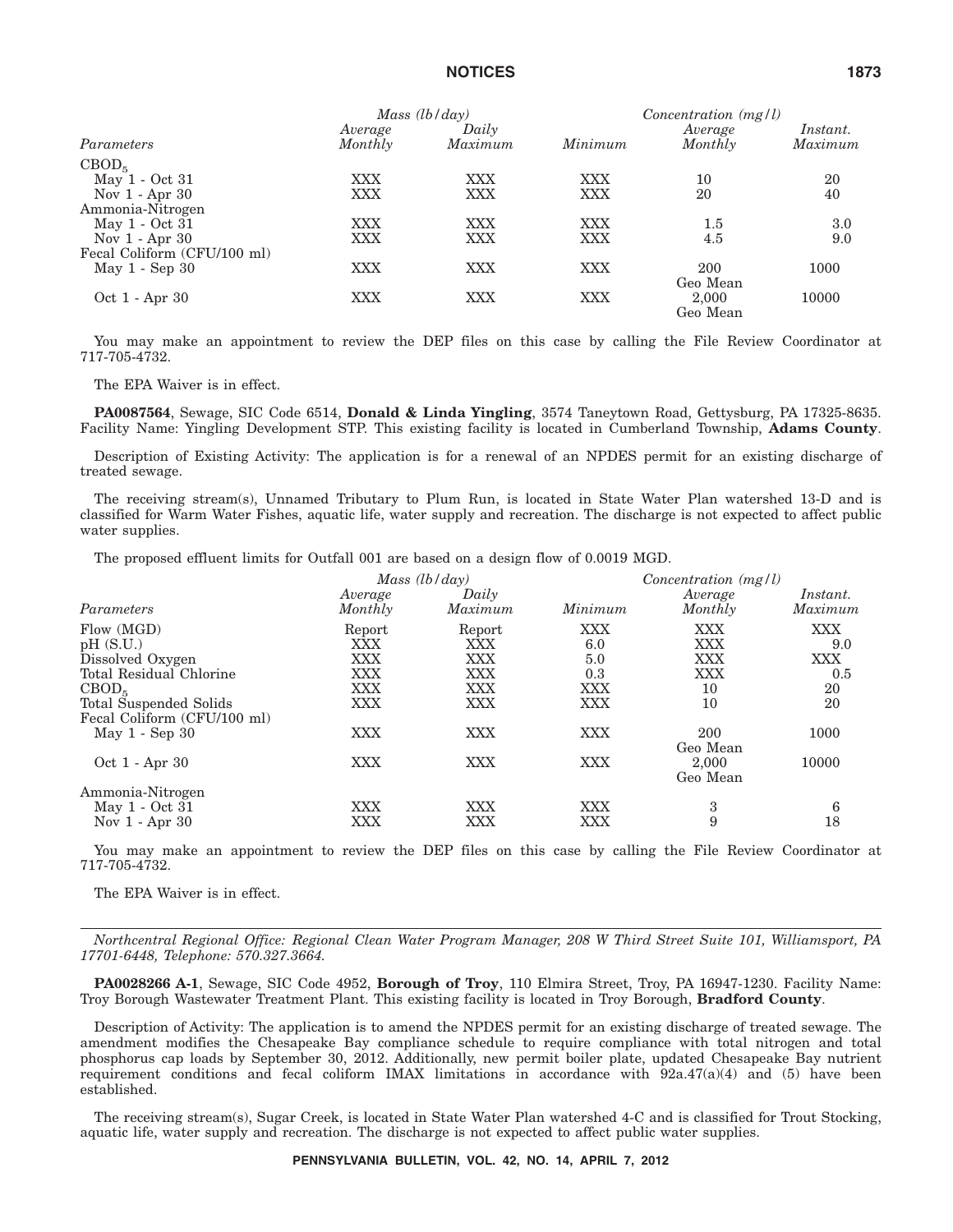The proposed effluent limits for Outfall 001 are based on a design flow of 0.4 MGD.

|                             |                    | Mass $(lb/day)$     |            | Concentration $(mg/l)$ |                   |                     |
|-----------------------------|--------------------|---------------------|------------|------------------------|-------------------|---------------------|
| Parameters                  | Average<br>Monthly | Weekly<br>Average   | Minimum    | Average<br>Monthly     | Weekly<br>Average | Instant.<br>Maximum |
| Flow (MGD)                  | Report             | Report<br>Daily Max | <b>XXX</b> | <b>XXX</b>             | XXX               | <b>XXX</b>          |
| pH(S.U.)                    | XXX                | XXX                 | 6.0        | <b>XXX</b>             | <b>XXX</b>        | 9.0                 |
| Dissolved Oxygen            | XXX                | <b>XXX</b>          | 6.0        | <b>XXX</b>             | XXX               | <b>XXX</b>          |
| Total Residual Chlorine     | XXX                | XXX                 | <b>XXX</b> | 0.4                    | XXX               | $1.3\,$             |
| CBOD <sub>5</sub>           |                    |                     |            |                        |                   |                     |
| May 1 - Oct 31              | 50                 | 83                  | <b>XXX</b> | 15                     | 25                | 30                  |
| Nov $1 -$ Apr $30$          | 83                 | 133                 | <b>XXX</b> | 25                     | 40                | 50                  |
| Total Suspended Solids      | 100                | 150                 | <b>XXX</b> | 30                     | 45                | 60                  |
| Fecal Coliform (CFU/100 ml) |                    |                     |            |                        |                   |                     |
| May 1 - Sep 30              | XXX                | <b>XXX</b>          | <b>XXX</b> | 200<br>Geo Mean        | <b>XXX</b>        | 1000                |
| Oct 1 - Apr 30              | <b>XXX</b>         | <b>XXX</b>          | <b>XXX</b> | 2000<br>Geo Mean       | <b>XXX</b>        | 10000               |
| Ammonia-Nitrogen            |                    |                     |            |                        |                   |                     |
| May 1 - Oct 31              | 5.0                | 6.5                 | XXX        | $1.5\,$                | 2.0               | 3.0                 |
| Nov $1 -$ Apr $30$          | 15                 | 21                  | XXX        | 4.5                    | 6.5               | 9.0                 |

The proposed monitoring requirements and, where appropriate, effluent limits for implementation of the Chesapeake Bay Tributary Strategy are as follows for Outfall 001.

|                      | Mass (lbs) |        |         | Concentration $(mg/l)$<br>Monthly |         |  |
|----------------------|------------|--------|---------|-----------------------------------|---------|--|
| Parameters           | Monthly    | Annual | Minimum | Average                           | Maximum |  |
| Ammonia-N            | Report     | Report |         | Report                            |         |  |
| Kjeldahl-N           | Report     |        |         | Report                            |         |  |
| Nitrate-Nitrite as N | Report     |        |         | Report                            |         |  |
| Total Nitrogen       | Report     | Report |         | Report                            |         |  |
| Total Phosphorus     | Report     | Report |         | Report                            |         |  |
| Net Total Nitrogen   | Report     | 7306   |         |                                   |         |  |
| Net Total Phosphorus | Report     | 974    |         |                                   |         |  |

\* This permit contains conditions which authorize the permittee to apply nutrient reduction credits to meet the Net Total Nitrogen and the Net Total Phosphorus effluent mass limits, under the Department's Trading of Nutrients and Sediment Reduction Credits Policy and Guidelines (Document #392-0900-001, December 30, 2006). The condition includes the requirement to report the application of these credits in Supplemental Discharge Monitoring Reports (DMRs) submitted to the Department.

\* The compliance date for Net Total Nitrogen and Net Total Phosphorus will begin on October 1, 2011. Since these reporting requirements are annual loads, the reporting on compliance with the annual limitations will be required to be reported on the Supplemental DMR—Annual Nutrient Summary by November 28, 2012.

You may make an appointment to review the DEP files on this case by calling the File Review Coordinator at 570-327-3693.

The EPA Waiver is not in effect.

*Southwest Regional Office: Regional Manager, Clean Water, 400 Waterfront Drive, Pittsburgh, PA 15222-4745; 412-442-4000*

**PA0027430**, Sewage, SIC Code 4952, **City of Jeannette Municipal Authority**, PO Box 294, Penn, PA 15675-0294. Facility Name: Jeannette Wastewater Treatment Plant. This existing facility is located in Penn Borough, **Westmoreland County**.

Description of Existing Activity: The application is for renewal of an NPDES permit for an existing discharge of treated Sewage.

The receiving stream(s), Brush Creek is located in State Water Plan watershed 19-A and is classified for Trout Stocking, aquatic life, water supply and recreation. The discharge is not expected to affect public water supplies.

The proposed effluent limits for Outfall 001 are based on a design flow of 3.3 MGD.

|                              |                    | Mass $(lb/day)$     |            | $Concentration$ (mg/l) |                   |                     |  |
|------------------------------|--------------------|---------------------|------------|------------------------|-------------------|---------------------|--|
| Parameters                   | Average<br>Monthly | Weekly<br>Average   | Minimum    | Average<br>Monthly     | Weekly<br>Average | Instant.<br>Maximum |  |
| Flow (MGD)                   | Report             | Report<br>Daily Max | XXX        | XXX                    | XXX               | XXX                 |  |
| pH(S.U.)<br>Dissolved Oxygen | XXX<br>XXX         | XXX<br>XXX          | 6.0<br>6.0 | XXX<br>XXX             | XXX<br>XXX        | 9.0<br>XXX          |  |

**PENNSYLVANIA BULLETIN, VOL. 42, NO. 14, APRIL 7, 2012**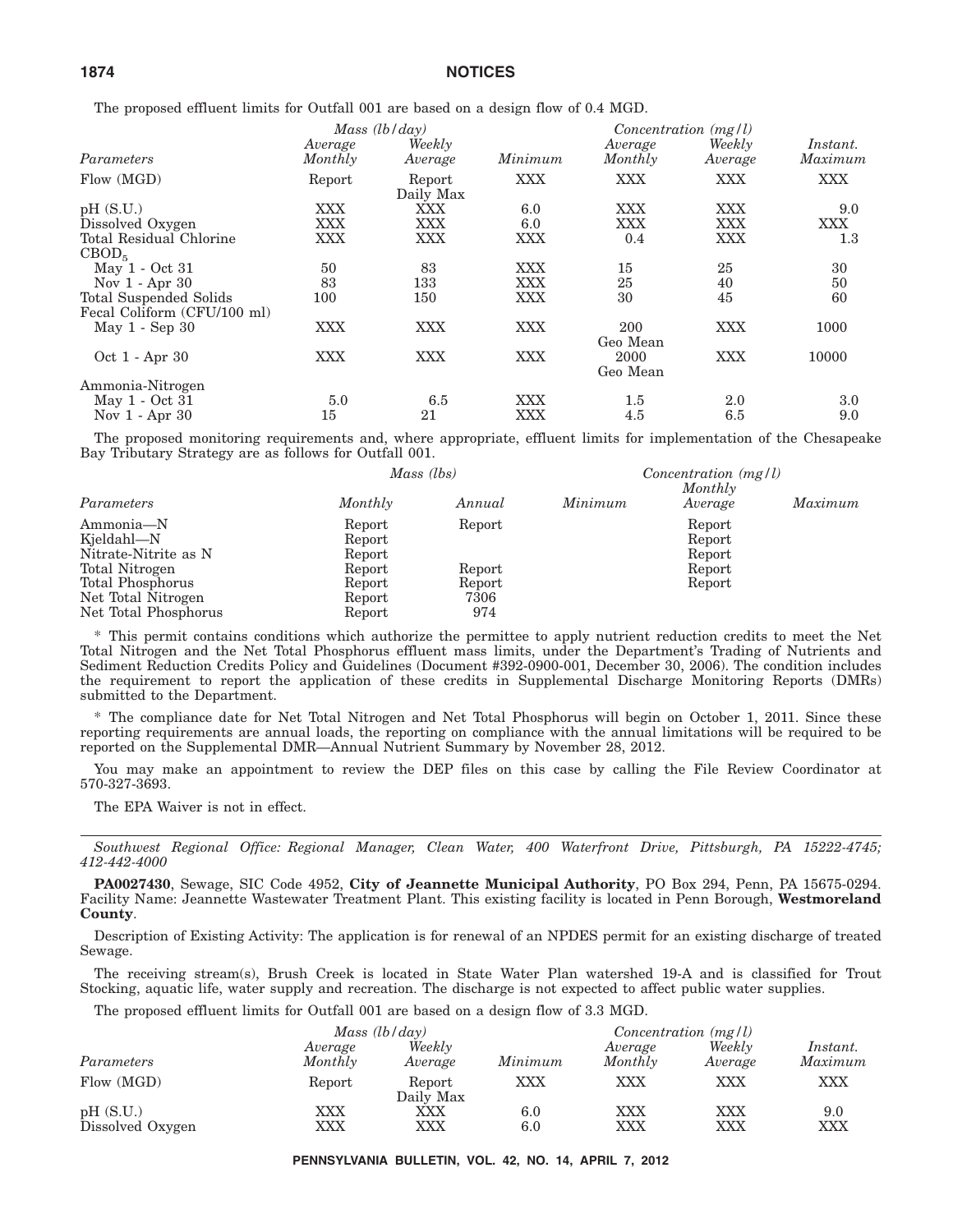|                                   | Mass (lb/day)      |                     |            | $Concentration$ (mg/l) |                    |                     |
|-----------------------------------|--------------------|---------------------|------------|------------------------|--------------------|---------------------|
| Parameters                        | Average<br>Monthly | Weekly<br>Average   | Minimum    | Average<br>Monthly     | Weekly<br>Average  | Instant.<br>Maximum |
| CBOD <sub>5</sub>                 |                    |                     |            |                        |                    |                     |
| May 1 - Oct 31                    | 413.0              | 633.0               | <b>XXX</b> | 15                     | 23.0               | 30                  |
| Nov $1 -$ Apr $30$                | 688.0              | 1,046.0             | XXX        | 25                     | 38                 | 50                  |
| BOD <sub>5</sub>                  |                    |                     |            |                        |                    |                     |
| Raw Sewage Influent               | Report             | Report<br>Daily Max | <b>XXX</b> | Report                 | <b>XXX</b>         | <b>XXX</b>          |
| Total Suspended Solids            | 826.0              | 1,238.0             | XXX        | 30                     | 45                 | 60                  |
| Total Suspended Solids            |                    |                     |            |                        |                    |                     |
| Raw Sewage Influent               | Report             | Report              | <b>XXX</b> | Report                 | <b>XXX</b>         | <b>XXX</b>          |
|                                   |                    | Daily Max           |            |                        |                    |                     |
| Fecal Coliform (CFU/100 ml)       |                    |                     |            |                        |                    |                     |
| May 1 - Sep 30                    | <b>XXX</b>         | <b>XXX</b>          | XXX        | 200<br>Geo Mean        | <b>XXX</b>         | 1,000               |
| Oct 1 - Apr 30                    | <b>XXX</b>         | <b>XXX</b>          | XXX        | 2,000<br>Geo Mean      | <b>XXX</b>         | 10,000              |
| Ammonia-Nitrogen                  |                    |                     |            |                        |                    |                     |
| May 1 - Oct 31                    | 55.1               | 82.6                | <b>XXX</b> | 2.0                    | 3.0                | 4.0                 |
| Nov $1 - Apr 30$                  | 110.1              | 165.1               | <b>XXX</b> | 4.0                    | 6.0                | 8.0                 |
| Total Copper (Interim)            | Report             | <b>XXX</b>          | XXX        | Report                 | Report             | Report              |
|                                   |                    |                     |            |                        | Daily Max          |                     |
| Total Copper (Final)              | 0.467              | <b>XXX</b>          | <b>XXX</b> | 0.017                  | 0.027              | 0.042               |
|                                   |                    |                     |            |                        | Daily Max          |                     |
| Free Available Cyanide            | Report             | <b>XXX</b>          | <b>XXX</b> | Report                 | Report             | Report              |
| $($ Interim $)$                   |                    |                     |            |                        | Daily Max          |                     |
| Free Available Cyanide<br>(Final) | 0.138              | <b>XXX</b>          | XXX        | 0.005                  | 0.008<br>Daily Max | 0.012               |

You may make an appointment to review the DEP files on this case by calling the File Review Coordinator at 412-442-4000.

**PA0253472**, Sewage, **Hanover Township Sewer Authority Washington County**, 1107 Suite B, Burgettstown, PA 15021. Facility Name: Bavington STP. This existing facility is located in Hanover Township, **Washington County**.

Description of Existing Activity: The application is for a renewal of an NPDES permit for an existing discharge of treated Sewage.

The receiving stream, Raccoon Creek, is located in State Water Plan watershed 20-D and is classified for Warm Water Fishes, aquatic life, water supply and recreation. The discharge is not expected to affect public water supplies.

The proposed effluent limits for Outfall 001 are based on a design flow of 0.18 MGD.

|                                                       | Mass $(lb/day)$    |                     |            | $Concentration$ (mg/l) |                   |                     |  |
|-------------------------------------------------------|--------------------|---------------------|------------|------------------------|-------------------|---------------------|--|
| Parameters                                            | Average<br>Monthly | Weekly<br>Average   | Minimum    | Average<br>Monthly     | Weekly<br>Average | Instant.<br>Maximum |  |
| Flow (MGD)                                            | 0.180              | Report<br>Daily Max | XXX        | <b>XXX</b>             | XXX               | <b>XXX</b>          |  |
| pH(S.U.)                                              | XXX                | XXX                 | 6.0        | XXX                    | XXX               | 9.0                 |  |
| CBOD <sub>5</sub><br>BOD <sub>5</sub>                 | 37.6               | 57.1                | XXX        | 25                     | 38                | 50                  |  |
| (Raw Sewage Influent)                                 | Report             | Report<br>Daily Max | XXX        | Report                 | XXX               | XXX                 |  |
| Total Suspended Solids                                |                    |                     |            |                        |                   |                     |  |
| (Raw Sewage Influent)                                 | Report             | Report<br>Daily Max | <b>XXX</b> | Report                 | XXX               | XXX                 |  |
| Total Suspended Solids<br>Fecal Coliform (CFU/100 ml) | 45.1               | 67.6                | <b>XXX</b> | 30                     | 45                | 60                  |  |
| May $1 -$ Sep $30$                                    | <b>XXX</b>         | XXX                 | XXX        | 200<br>Geo Mean        | XXX               | 1,000               |  |
| Oct 1 - Apr 30                                        | XXX                | <b>XXX</b>          | XXX        | 2,000<br>Geo Mean      | <b>XXX</b>        | 10,000              |  |
| Ammonia-Nitrogen                                      |                    |                     |            |                        |                   |                     |  |
| May 1 - Oct 31                                        | 27.0               | 40.6                | XXX        | 18                     | 27                | 36                  |  |

The EPA Waiver is in effect.

**PA0253812**, Sewage, SIC Code 9999, **Glendale Valley Municipal Authority**, 1800 Beaver Valley Road, Flinton, PA 16640. Facility Name: Glendale Valley Municipal Authority STP. This existing facility is located in White Township, **Cambria County**.

Description of Existing Activity: The application is for an amendment of an NPDES permit for an existing discharge of treated Sewage.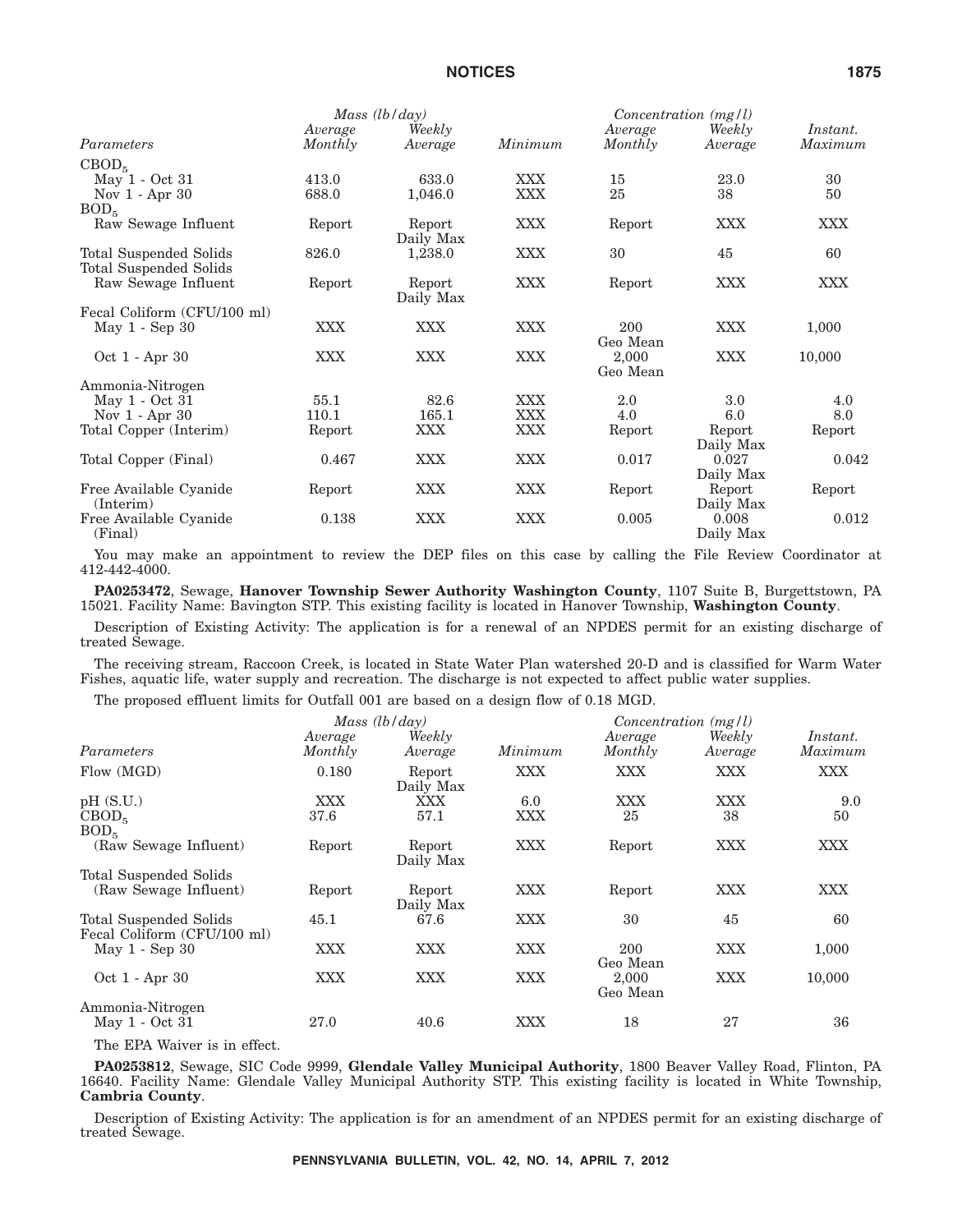The receiving stream(s), Clearfield Creek, is located in State Water Plan watershed 8-C and is classified for Warm Water Fishes, aquatic life, water supply and recreation. The discharge is not expected to affect public water supplies.

The proposed effluent limits for Outfall 001 are based on a design flow of 0.45 MGD.

|                             | Mass $(lb/day)$    |                     |            | Concentration $(mg/l)$ |                   |                     |
|-----------------------------|--------------------|---------------------|------------|------------------------|-------------------|---------------------|
| Parameters                  | Average<br>Monthly | Total<br>Annual     | Minimum    | Average<br>Monthly     | Weekly<br>Average | Instant.<br>Maximum |
| Flow (MGD)                  | Report             | Report<br>Daily Max | XXX        | <b>XXX</b>             | XXX               | <b>XXX</b>          |
| pH(S.U.)                    | XXX                | XXX                 | 6.0        | XXX                    | <b>XXX</b>        | 9.0                 |
| CBOD <sub>5</sub>           | 93.9               | 140.8<br>Wkly Avg   | XXX        | 25                     | 37.5              | 50                  |
| Total Suspended Solids      | 112.7              | 169.0<br>Wkly Avg   | XXX        | 30                     | 45                | 60                  |
| Fecal Coliform (CFU/100 ml) |                    |                     |            |                        |                   |                     |
| May 1 - Sep 30              | <b>XXX</b>         | <b>XXX</b>          | <b>XXX</b> | 200<br>Geo Mean        | <b>XXX</b>        | 1000                |
| Oct 1 - Apr 30              | <b>XXX</b>         | <b>XXX</b>          | XXX        | 2000<br>Geo Mean       | <b>XXX</b>        | 10000               |
| Ammonia-Nitrogen            | Report<br>Total Mo | Report              | XXX        | Report                 | <b>XXX</b>        | <b>XXX</b>          |
| Total Phosphorus            | Report<br>Total Mo | Report              | XXX        | Report                 | <b>XXX</b>        | <b>XXX</b>          |

The proposed monitoring requirements and, where appropriate, effluent limits for implementation of the Chesapeake Bay Tributary Strategy are as follows for Outfall 001.

|                                | Mass (lbs) |        |         |                    |         |
|--------------------------------|------------|--------|---------|--------------------|---------|
| Parameters                     | Monthly    | Annual | Minimum | Monthly<br>Average | Maximum |
| Kjeldahl-N                     | Report     |        |         | Report             |         |
| Nitrate-Nitrite as N           | Report     |        |         | Report             |         |
| Total Nitrogen                 | Report     | Report |         | Report             |         |
| Net Total Nitrogen (Interim)   | Report     | Report |         |                    |         |
| Net Total Nitrogen (Final)     | Report     | 7808   |         |                    |         |
| Net Total Phosphorus (Interim) | Report     | Report |         |                    |         |
| Net Total Phosphorus (Final)   | Report     | 1041   |         |                    |         |

\* This permit contains conditions which authorize the permittee to apply nutrient reduction credits to meet the Net Total Nitrogen and the Net Total Phosphorus effluent mass limits, under the Department's Trading of Nutrients and Sediment Reduction Credits Policy and Guidelines (Document #392-0900-001, December 30, 2006). The condition includes the requirement to report the application of these credits in Supplemental Discharge Monitoring Reports (DMRs) submitted to the Department.

\* The compliance date for Net Total Nitrogen and Net Total Phosphorus will begin on October 1, 2013. Since these reporting requirements are annual loads, the reporting on compliance with the annual limitations will be required to be reported on the Supplemental DMR—Annual Nutrient Summary by November 28, 2011. This facility is required to monitor and report for Net Total Nitrogen and Net Total Phosphorus from the effective date of the permit until September 30, 2013.

\*\* Total Annual Ammonia Load will be required to be reported on the Supplemental DMR—Annual Nutrient Summary by November 28, 2011.

You may make an appointment to review the DEP files on this case by calling the File Review Coordinator at 412-442-4000.

The EPA Waiver is not in effect.

**PA0253367**, Sewage, **Christian Youth Crusade**, 293 Rich Road, Somerset, PA 15501. Facility Name: Teen Quest Ranch STP. This existing facility is located in Milford and Somerset Townships, **Somerset County**.

Description of Existing Activity: The application is for a renewal of an NPDES permit for an existing discharge of treated Sewage.

The receiving stream(s), Unnamed Tributary to Middle Creek, is located in State Water Plan watershed 19-F and is classified for Trout Stocking, aquatic life, water supply and recreation. The first downstream potable water supply intake from this facility is the Ohiopyle Borough Municipal Waterworks. The discharge is not expected to affect public water supplies.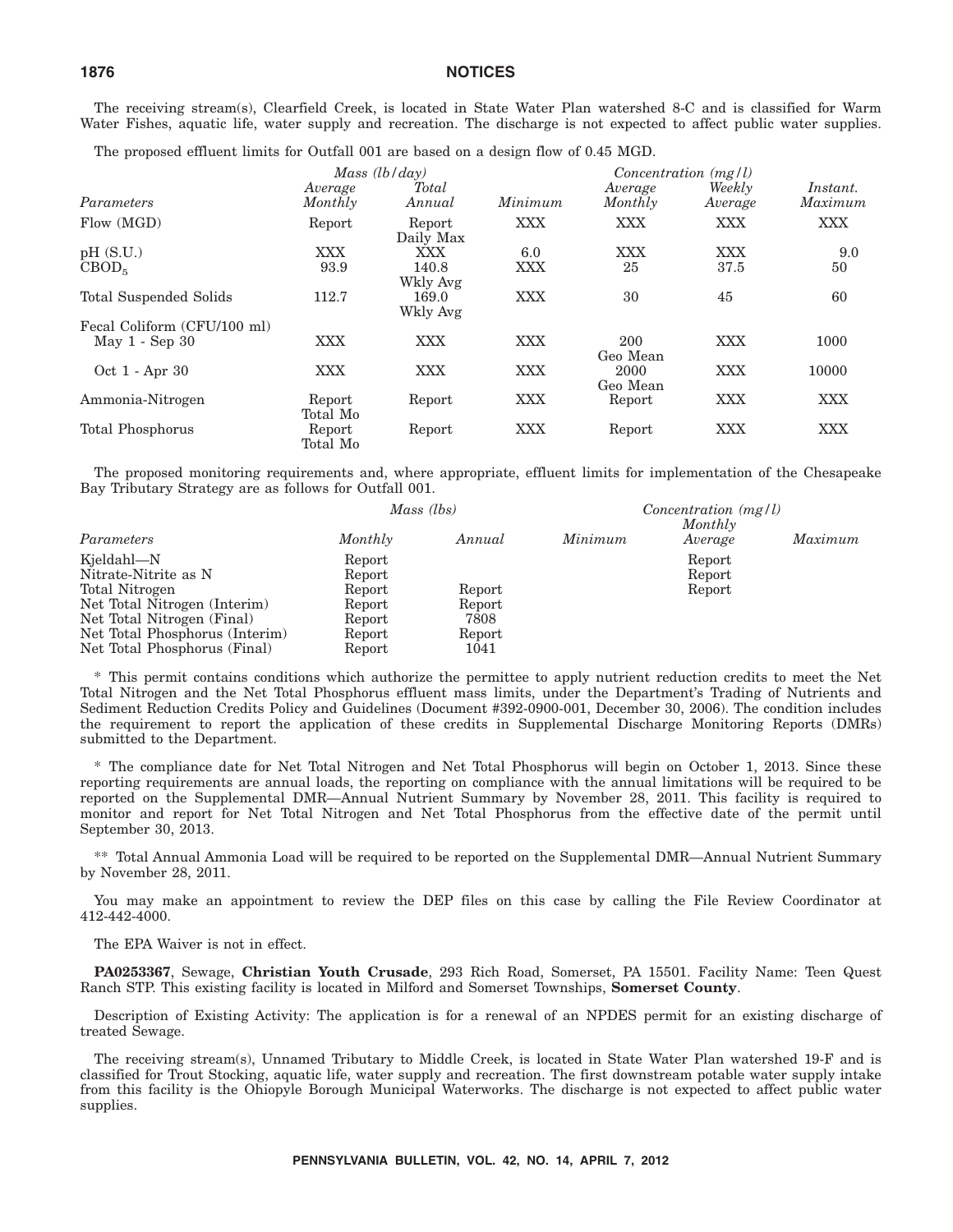The proposed effluent limits for Outfall 001 are based on a design flow of 0.01 MGD.

|                             | Mass $(lb/day)$    |            |         | $Concentration$ (mg/l)                         |            |                     |
|-----------------------------|--------------------|------------|---------|------------------------------------------------|------------|---------------------|
| Parameters                  | Average<br>Monthly |            | Minimum | Average<br>Monthly                             |            | Instant.<br>Maximum |
| Flow (MGD)                  | 0.01               | XXX        | XXX     | XXX                                            | XXX        | <b>XXX</b>          |
| pH(S.U.)                    | <b>XXX</b>         | <b>XXX</b> | 6.0     | <b>XXX</b>                                     | <b>XXX</b> | 9.0                 |
| Dissolved Oxygen            | XXX                | XXX        | 6       | XXX                                            | XXX        | <b>XXX</b>          |
| Total Residual Chlorine     | XXX                | XXX        | XXX     | 1.4                                            | XXX        | 3.3                 |
| CBOD <sub>5</sub>           | XXX                | <b>XXX</b> | XXX     | 25                                             | <b>XXX</b> | 50                  |
| Total Suspended Solids      | XXX                | <b>XXX</b> | XXX     | 30                                             | XXX        | 60                  |
| Fecal Coliform (CFU/100 ml) |                    |            |         |                                                |            |                     |
| May 1 - Oct 31              | XXX                | XXX        | XXX     | 200                                            | XXX        | 1000                |
| Nov $1 -$ Apr 30            | XXX                | <b>XXX</b> | XXX     | geometric<br>mean<br>2000<br>geometric<br>mean | XXX        | 10000               |
| Ammonia-Nitrogen            |                    |            |         |                                                |            |                     |
| May 1 - Oct 31              | <b>XXX</b>         | XXX        | XXX     | 2.0                                            | XXX        | 4.0                 |
| Nov $1 -$ Apr 30            | XXX                | <b>XXX</b> | XXX     | 3.5                                            | XXX        | 7.0                 |
| EPA Waiver is in effect.    |                    |            |         |                                                |            |                     |

#### **III. WQM Industrial Waste and Sewerage Applications under The Clean Streams Law**

*Southwest Region: Clean Water Program Manager, 400 Waterfront Drive, Pittsburgh, PA 15222-4745*

**WQM Permit No. 3212201**, Industrial Waste, **EME Homer City Generation, L.P.**, 1750 Power Plant Road, Homer City, PA 15748-8009

This proposed facility is located in Center and Blacklick Townships, **Indiana County**

Description of Proposed Action/Activity: Permit application for the construction and operation of a treatment facility.

**WQM Permit No. 3281205-A9**, Industrial Waste, **EME Homer City Generation, L.P.**, 1750 Power Plant Road, Homer City, PA 15748-8009

This existing facility is located in Center and Blacklick Townships, **Indiana County**

Description of Proposed Action/Activity: Permit amendment application.

#### **WQM Permit No. 0311402-A1**, Sewerage, **Mahoning Township**, 987 State Route 1025, New Bethlehem, PA 16242

This existing facility is located in Mahoning Township, **Armstrong County**

Description of Proposed Action/Activity: Permit amendment application.

The Pennsylvania Infrastructure Investment Authority (Pennvest) which administers Pennsylvania's State Revolving Fund has been identified as a possible funding source. The Department's review of the sewage facilities plan revision has not identified any significant environmental impacts resulting from this proposal.

#### **WQM Permit No. 6510402-A1**, Sewerage, **Mon Valley Sewage Authority**, PO Box 792, Donora, PA 15033

This existing facility is located in Carroll Township, **Washington County**

Description of Proposed Action/Activity: Permit amendment application.

**WQM Permit No. 1112403**, Sewerage, **City of Johnstown**, 401 Main Street, Johnstown, PA 15901

This proposed facility is located in the City of Johnstown, **Cambria County**

Description of Proposed Action/Activity: Permit application for the construction and operation of a sewer system.

The Pennsylvania Infrastructure Investment Authority (Pennvest) which administers Pennsylvania's State Revolving Fund has been identified as a possible funding source. The Department's review of the sewage facilities plan revision has not identified any significant environmental impacts resulting from this proposal.

**WQM Permit No. 1171401-A4**, Sewerage, **Nanty Glo Sanitary Sewer Authority**, 879 Wood Street, Nanty Glo, PA 15943

This existing facility is located in Nanty Glo Borough, **Cambria County**

Description of Proposed Action/Activity: Permit amendment application.

**IV. NPDES Applications for Stormwater Discharges from MS4**

#### **V. Applications for NPDES Waiver Stormwater Discharges from MS4**

**VI. NPDES Individual Permit Applications for Discharges of Stormwater Associated with Construction Activities**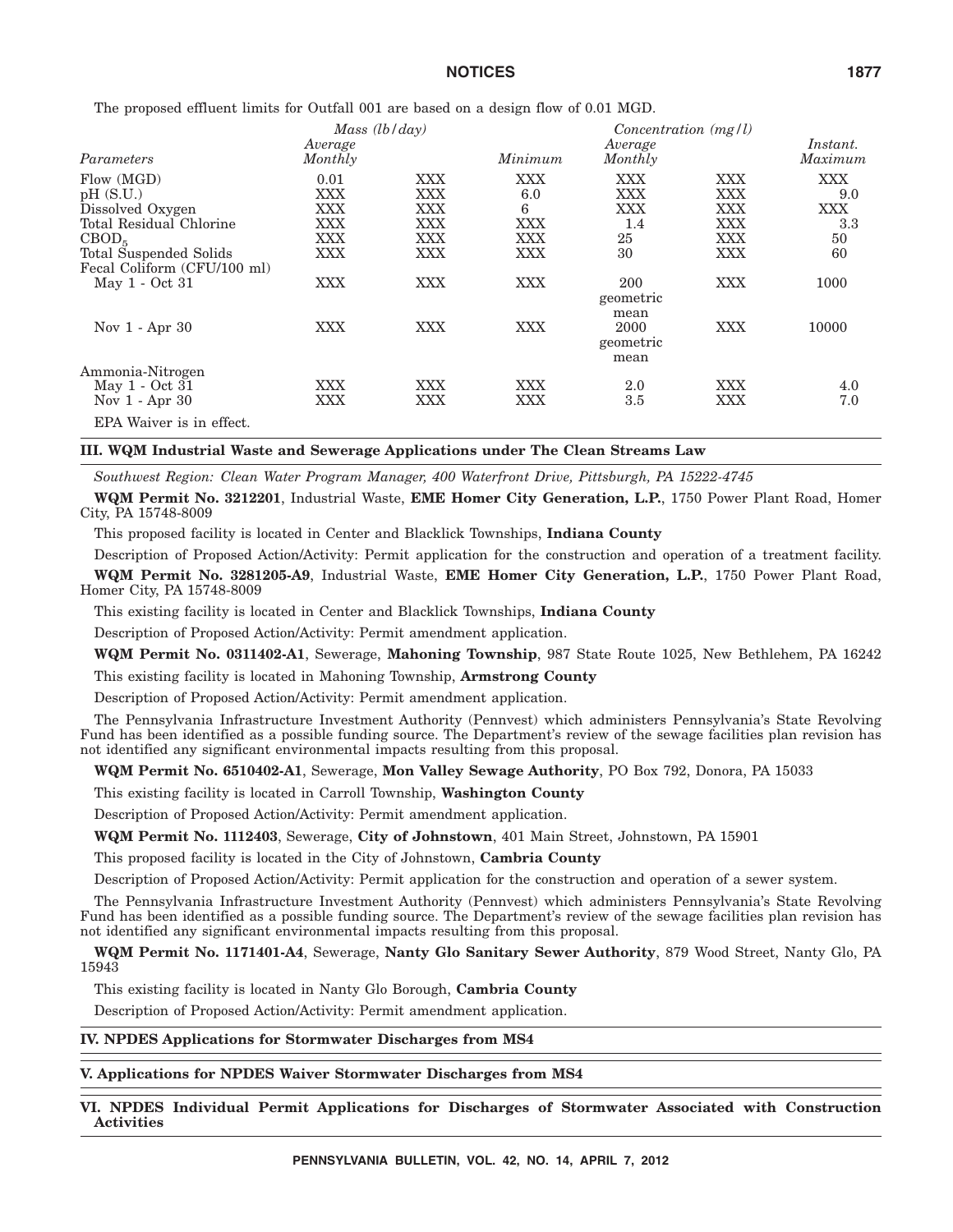*Northeast Region: Watershed Management Program Manager, 2 Public Square, Wilkes-Barre, PA 18711-0790*

*Lehigh County Conservation District: Lehigh Ag. Ctr., Ste. 102, 4184 Dorney Park Road, Allentown, PA 18104, 610-391-9583.*

| <u>010-001-0000.</u>       |                                                                                                                                                                                                                                  |             |                                             |                                                                   |
|----------------------------|----------------------------------------------------------------------------------------------------------------------------------------------------------------------------------------------------------------------------------|-------------|---------------------------------------------|-------------------------------------------------------------------|
| <b>NPDES</b><br>Permit No. | Applicant Name &<br>Address                                                                                                                                                                                                      | County      | Municipality                                | Receiving<br>Water/Use                                            |
| PAI023906032R Andrew Hines | Lutron Electronics Co., Inc.<br>7200 Suter Rd.<br>Coopersburg, PA 18036                                                                                                                                                          | Lehigh      | Upper Saucon Twp.                           | TumbleBrook,<br>CWF, MF                                           |
| PAI023911015               | Mark Leuthe<br>Robyn Realty Co.<br>3906 Mountain View Dr.<br>Danielsville, PA 18038                                                                                                                                              | Lehigh      | Lowhill Twp.                                | UNT to Jordan<br>Creek,<br>HQ-CWF, MF                             |
| PAI023911018               | Richard Young<br>The City of Allentown<br>Department of Public<br>Works-Engineering<br>641 S. 10th St., 3rd Floor<br>Allentown, PA 18103<br>and<br>Tom Kinsman<br>J.D. Eckman, Inc.<br>4781 Lower Valley Rd.<br>Atglen, PA 19310 | Lehigh      | City of Allentown                           | Little Lehigh Creek,<br>HQ-CWF, MF                                |
|                            | Northampton County Conservation District: Greystone Building, 14 Gracedale Ave., Nazareth, Pa 18064, 610-746-1971.                                                                                                               |             |                                             |                                                                   |
| <b>NPDES</b><br>Permit No. | Applicant Name &<br>Address                                                                                                                                                                                                      | County      | Municipality                                | Receiving<br>Water/Use                                            |
| PAI024812001               | Moravian Academy<br>7 East Market St.<br>Bethlehem, PA 18018                                                                                                                                                                     | Northampton | Bethlehem Twp.                              | Monocacy Creek,<br>HQ-CWF,MF and<br>Bushkill Creek,<br>HQ-CWF, MF |
|                            | Real Goods Solar<br>833 West South Boulder Rd.<br>Louisville, CO 80027-2452                                                                                                                                                      |             |                                             |                                                                   |
|                            | Southcentral Region: Watershed Management Program Manager, 909 Elmerton Avenue, Harrisburg, PA 17110                                                                                                                             |             |                                             |                                                                   |
| Permit #                   | Applicant Name &<br>Address                                                                                                                                                                                                      | County      | Municipality                                | Receiving<br>Water/Use                                            |
| PAI032111002               | United States Army<br>Carlisle Barracks<br>Thomas J. Kelly<br>Directorate of Public Works<br>330 Engineer Avenue<br>Carlisle, PA 17013                                                                                           | Cumberland  | North Middleton Township Letort Spring Run/ | HQ-CWF, MF                                                        |
|                            | Northcentral Region: Waterways & Wetlands Program Manager, 208 West Third Street, Williamsport, PA 17701                                                                                                                         |             |                                             |                                                                   |
|                            | Lycoming County Conservation District: 542 County Farm Road Suite 202, Montoursville, PA 17754, (570) 433-3003                                                                                                                   |             |                                             |                                                                   |
| <b>NPDES</b><br>Permit No. | Applicant Name &<br>Address                                                                                                                                                                                                      | County      | Municipality                                | Receiving<br>Water/Use                                            |
| PAI044112002               | Sam Marranea<br>Shumbat Development Co<br>41 S Main St<br>Pittston PA 18640                                                                                                                                                      | Lycoming    | Old Lycoming Township                       | Lycoming Creek EV                                                 |
| $(570) 524 - 3860$         | Union County Conservation District: Union County Government Center, 155 North 15th Street, Lewisburg, PA 17837,                                                                                                                  |             |                                             |                                                                   |
| <b>NPDES</b><br>Permit No. | Applicant Name &<br>Address                                                                                                                                                                                                      | County      | Municipality                                | Receiving<br>Water/Use                                            |
| PAI046012002               | Floyd Martin<br>1265 Cold Run Rd<br>Millmont PA 17845                                                                                                                                                                            | Union       | Lewis Township                              | Trib to Buffalo Creek<br>HQ-CWF                                   |
|                            |                                                                                                                                                                                                                                  |             |                                             |                                                                   |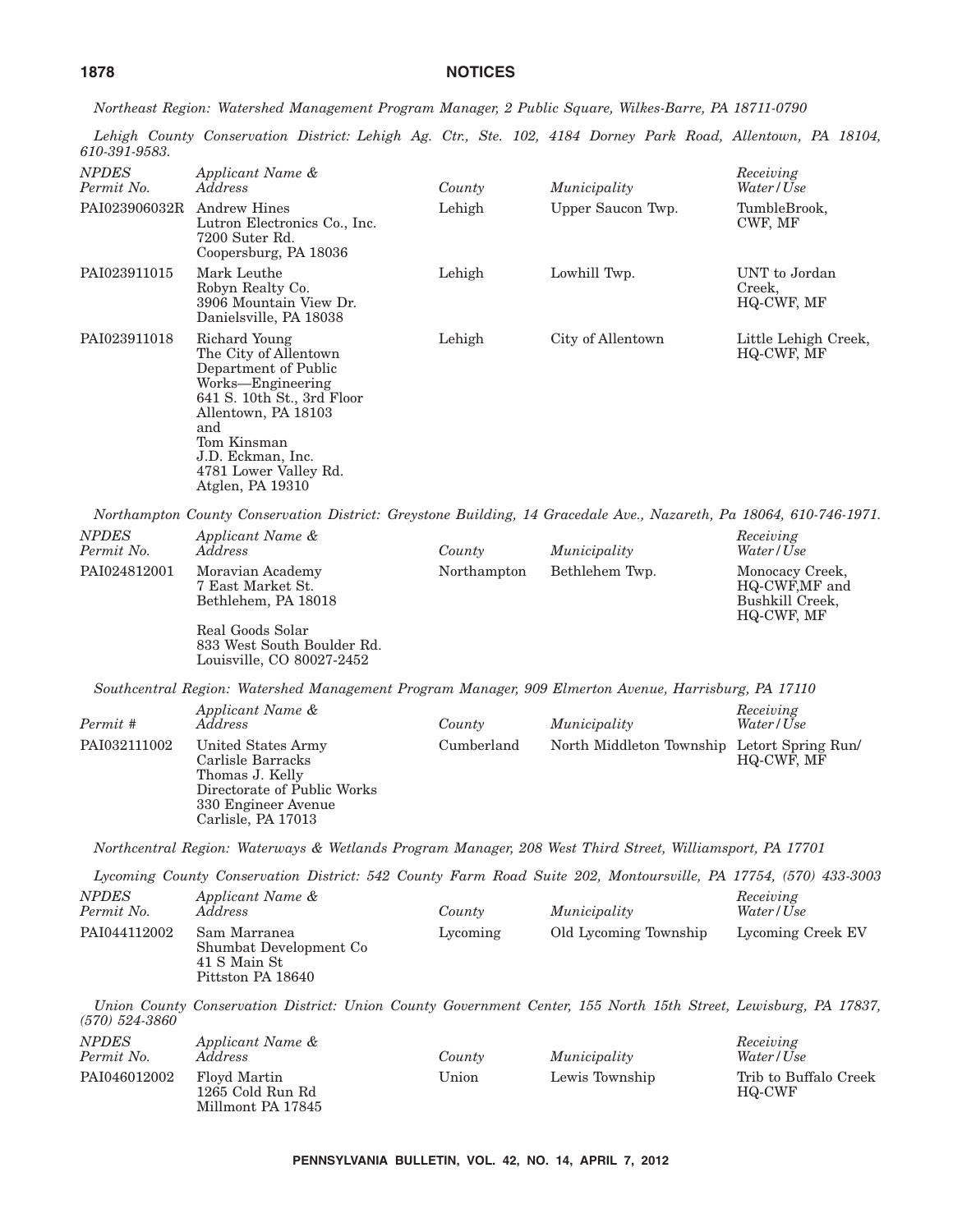*Southwest Region: Waterways & Wetlands Program Manager, 400 Waterfront Drive, Pittsburgh, PA 15222-4745.*

*Washington County Conservation District, 2800 North Main St, Suite 105, Washington PA, 15301 (724) 705-7098*

| Permit No.    | Applicant & Address                                                                               | County       | Municipality             | Stream Name                        |
|---------------|---------------------------------------------------------------------------------------------------|--------------|--------------------------|------------------------------------|
| PAI056312002  | Metz Development<br>Jim Helbling<br>524 Waterdam Road<br>McMurray, PA 15317                       | Washington   | North Strabane Township  | Little Chartiers<br>Creek (HQ-WWF) |
|               | Westmoreland County Conservation District, 218 Donohoe Road, Greensburg, PA 15601 (724) 837- 5271 |              |                          |                                    |
| Permit No.    | Applicant & Address                                                                               | County       | Municipality             | Stream Name                        |
| PAI056506004R | James Rumbaugh<br>Bulltown Associates, LP                                                         | Westmoreland | Murrysville Municipality | UNT to Haymaker<br>$Run(HQ-CWF)$   |

#### **VII. List of NOIs for NPDES and/or Other General Permit Types**

PAG-12 CAFOs

PAG-13 Stormwater Discharges from MS4

# **STATE CONSERVATION COMMISSION**

# **NUTRIENT MANAGEMENT PLANS RELATED TO APPLICATIONS FOR NPDES PERMITS FOR CAFOs**

The State Conservation Commission has taken the following actions on previously received applications for nutrient management plans under 3 Pa.C.S. Chapter 5, for agricultural operations that have or anticipate submitting applications for new, amended or renewed NPDES permits or NOIs for coverage under a general permit for CAFOs under 25 Pa. Code Chapter 92a. This notice is provided in accordance with 25 Pa. Code Chapter 92a and 40 CFR Part 122, implementing The Clean Streams Law and the Federal Clean Water Act.

Persons aggrieved by an action may appeal under 3 Pa.C.S. § 517, section 4 of the Environmental Hearing Board Act (35 P. S. § 7514) and  $\check{2}$  Pa.C.S. §§ 501—508 and 701—704 (relating to Administrative Agency Law) to the Environmental Hearing Board, Second Floor, Rachel Carson State Office Building, 400 Market Street, P. O. Box 8457, Harrisburg, PA 17105-8457, (717) 787-3483. TDD users should contact the Environmental Hearing Board (Board) through the Pennsylvania AT&T Relay Service at (800) 654-5984. Appeals must be filed with the Board within 30 days of publication of this notice in the *Pennsylvania Bulletin*. Copies of the appeal form and the Board's rules of practice and procedure may be obtained from the Board. The appeal form and the Board's rules of practice and procedure are also available in Braille or on audiotape from the Secretary of the Board at (717) 787-3483. This paragraph does not, in and of itself, create a right of appeal beyond that permitted by applicable statutes and decision law.

For individuals who wish to challenge actions, appeals must reach the Board within 30 days. A lawyer is not needed to file an appeal with the Board.

Important legal rights are at stake, however, so individuals should show this notice to a lawyer at once. Persons who cannot afford a lawyer may qualify for pro bono representation. Call the Secretary of the Board at (717) 787-3483 for more information.

#### **NUTRIENT MANAGEMENT PLAN—PUBLIC NOTICE SPREADSHEET**

| Agricultural Operation<br>Name and Address                                                          | County  | Total<br>Acres                             | Animal<br>Equivalent<br>Units | Animal<br>Type | Special Protection<br>Waters (HQ or<br>EV or NA | Renewal/<br>New |
|-----------------------------------------------------------------------------------------------------|---------|--------------------------------------------|-------------------------------|----------------|-------------------------------------------------|-----------------|
| Country View Family Farms, LLC<br>MACH Farm<br>651 Pine Rd<br>Palmyra, PA 17078                     | Lebanon | 0                                          | 718.34                        | Swine          | NA                                              | Renewal         |
| Country View Family Farms, LLC<br>Swatara Swine Farm<br>1921 Blacks Bridge Rd<br>Annville, PA 17003 | Lebanon | $\overline{0}$                             | 805.15                        | Swine          | NA                                              | Renewal         |
| Hummel Family Farms, LLC<br>Jonathan and Pauline Hummel<br>3493 Middle Road<br>Middleburg, PA 17842 | Snyder  | 88.4                                       | 682.85                        | Swine          | N/A                                             | Application     |
| Dennis Zimmerman<br>55 Zimmerman Lane<br>Beaver Springs, PA 17812                                   | Snyder  | 25.8<br>But 0 for<br>manure<br>Application | 15.55                         | Ducks          | N/A                                             | Application     |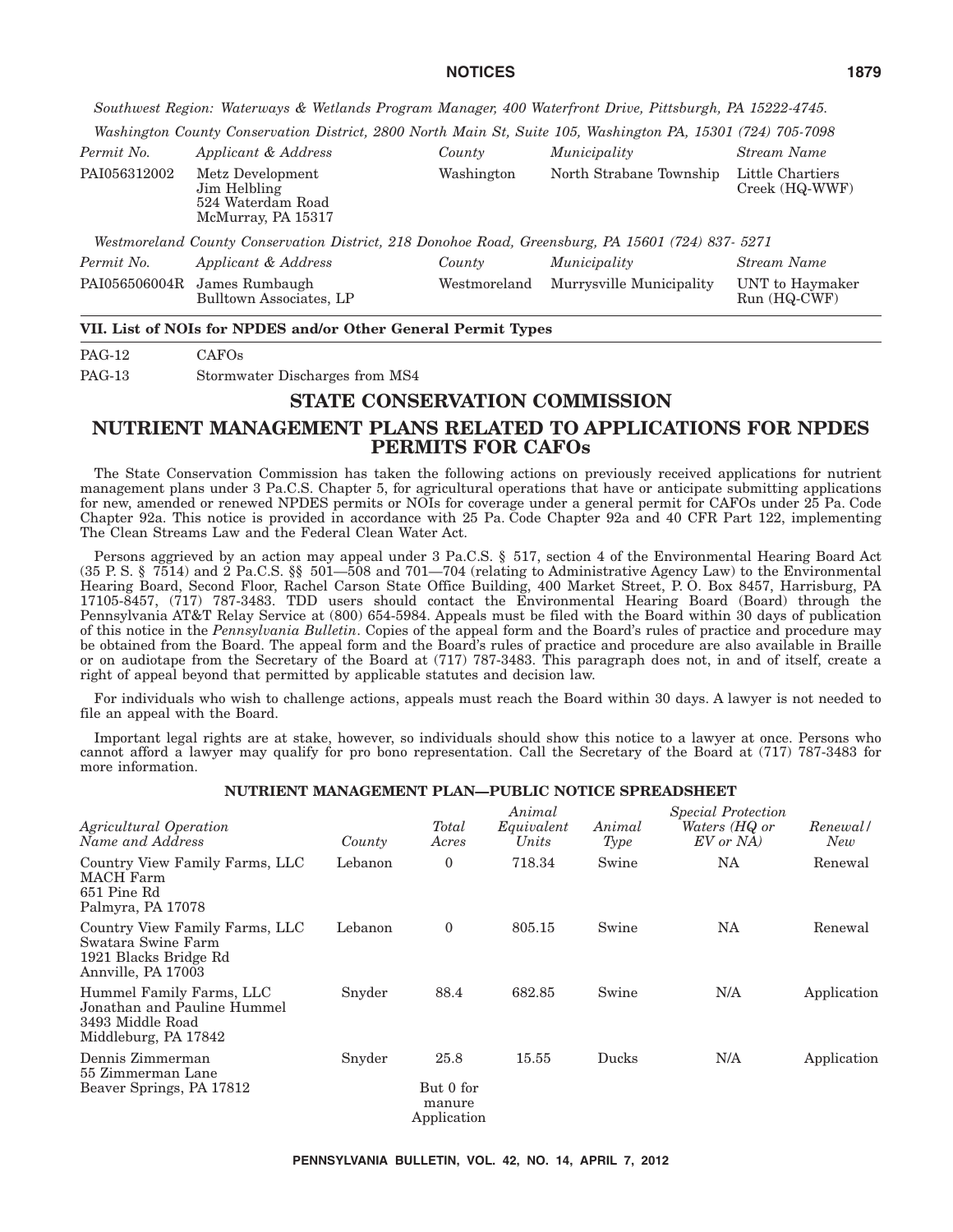# **PUBLIC WATER SUPPLY (PWS) PERMITS**

Under the Pennsylvania Safe Drinking Water Act (35 P. S. §§ 721.1—721.17), the following parties have applied for PWS permits to construct or substantially modify public water systems.

Persons wishing to comment on permit applications are invited to submit statements to the office listed before the application within 30 days of this public notice. Comments received within this 30-day comment period will be considered in the formulation of the final determinations regarding an application. A comment should include the name, address and telephone number of the writer and a concise statement to inform the Department of the exact basis of a comment and the relevant facts upon which it is based. A public hearing may be held after consideration of comments received during the 30-day public comment period.

Following the comment period, the Department will make a final determination regarding the proposed permit. Notice of this final determination will be published in the *Pennsylvania Bulletin* at which time this determination may be appealed to the Environmental Hearing Board.

The permit application and related documents are on file at the office listed before the application and available for public review. Arrangements for inspection and copying information should be made with the office listed before the application.

Persons with a disability that require an auxiliary aid, service or other accommodations to participate during the 30-day public comment period should contact the office listed before the application. TDD users may contact the Department through the Pennsylvania AT&T Relay Service at (800) 654-5984.

#### **SAFE DRINKING WATER**

**Applications Received Under the Pennsylvania Safe Drinking Water Act**

*Southwest Region: Water Supply Management Program Manager, 400 Waterfront Drive, Pittsburgh, Pa 15222- 4745*

**Permit No. 2611503 (republish)** Public Water Supply.

| Applicant                           | <b>North Fayette County</b><br><b>Municipal Authority</b><br>PO Box 368<br>Dunbar, PA 15431                | [Townshi<br>Responsi           |
|-------------------------------------|------------------------------------------------------------------------------------------------------------|--------------------------------|
| [Township or Borough]               | Dunbar, North Union and South<br>Union Townships; Perryopolis<br>Borough                                   |                                |
| Responsible Official                | Robert Softcheck, Manager<br>North Fayette County Municipal<br>Authority<br>PO Box 368<br>Dunbar, PA 15431 | Type of I<br>Consultii         |
| Type of Facility                    | Water system                                                                                               |                                |
| <b>Consulting Engineer</b>          | Widmer Engineering, Inc.<br>225 West Crawford Avenue<br>Connellsville, PA 15425                            | Applicati<br>Date<br>Descripti |
| <b>Application Received</b><br>Date | June 8, 2011                                                                                               |                                |

Description of Action Installation of mixers at the Walnut Hill and Works Hill Road water storage tanks, improvements to the Industrial Park booster station and installation of approximately 41,000 feet of waterlines.

#### **MINOR AMENDMENT**

#### **Applications Received Under the Pennsylvania Safe Drinking Water Act**

*Northeast Region: Water Supply Management Program Manager, 2 Public Square, Wilkes-Barre, PA 18711-0790*

|                              | Application No. 3512501MA, Minor Amendment.                                                                                                                         |
|------------------------------|---------------------------------------------------------------------------------------------------------------------------------------------------------------------|
| Applicant                    | Aqua Pennsylvania, Inc<br>Stanton-Chinchilla System                                                                                                                 |
| [Township or Borough]        | South Abington Township<br>Lackawanna County                                                                                                                        |
| Responsible Official         | Mr. Patrick R. Burke<br>Regional Manager<br>1 Aqua Way<br>White Haven, PA. 18661                                                                                    |
| Type of Facility             | Public Water System                                                                                                                                                 |
| <b>Consulting Engineer</b>   | <b>CET Engineering Services</b><br>Mr. Steven Roselle, PE<br>321 Washington Street<br>Huntingdon, PA. 16652                                                         |
| Application Received<br>Date | January 27, 2012                                                                                                                                                    |
| Description of Action        | This project provides for the<br>construction of 1,700 lineal feet<br>of 12 inch ductile iron water<br>main to connect the Chinchilla<br>and Stanton Water Systems. |

*Southwest Region: Water Supply Management Program Manager, 400 Waterfront Drive, Pittsburgh, Pa 15222- 4745*

#### **Application No. 3212502GWR, Minor Amendment.**

| Applicant                    | Indiana County Municipal<br><b>Services Authority</b><br>602 Kolter Drive<br>Indiana, PA 15701                                    |
|------------------------------|-----------------------------------------------------------------------------------------------------------------------------------|
| [Township or Borough]        | Plumville Borough                                                                                                                 |
| Responsible Official         | Michael Duffalo, Executive<br>Director<br>Indiana County Municipal<br>Services Authority<br>602 Kolter Drive<br>Indiana, PA 15701 |
| Type of Facility             | Water system                                                                                                                      |
| <b>Consulting Engineer</b>   | Gibson-Thomas Engineering<br>Co., Inc.<br>1004 Ligonier Street<br>PO Box 853<br>Latrobe, PA 15650                                 |
| Application Received<br>Date | <b>January 4, 2012</b>                                                                                                            |
| Description of Action        | Demonstration of 4-log<br>treatment for groundwater<br>sources                                                                    |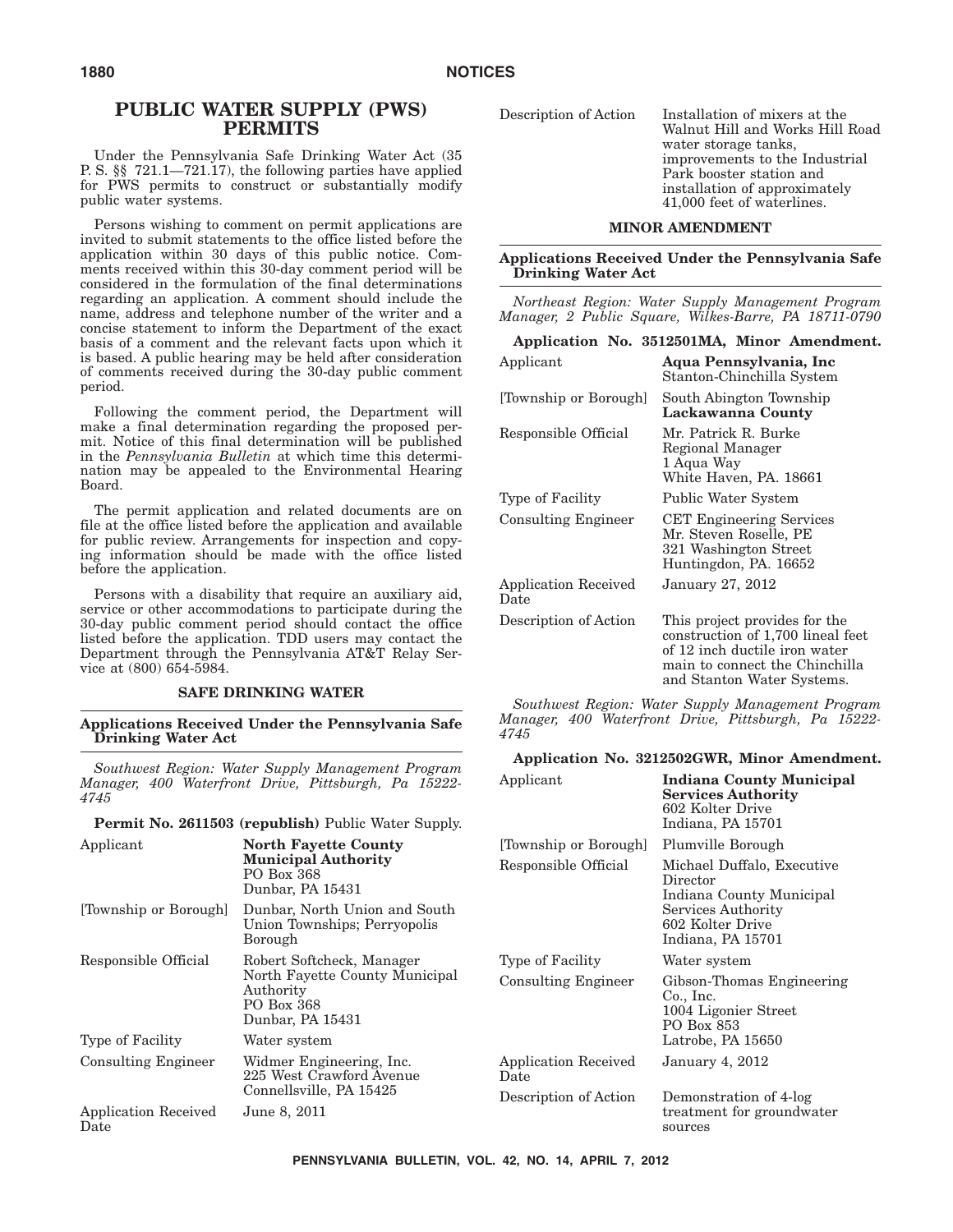|           |  | Application No. 3012501MA, Minor Amendment. |
|-----------|--|---------------------------------------------|
| Applicant |  | Southwestern Pennsylvania                   |

|                              | <b>Water Authority</b><br>PO Box 187<br>1442 Jefferson Road<br>Jefferson, PA 15344                                                     |
|------------------------------|----------------------------------------------------------------------------------------------------------------------------------------|
| [Township or Borough]        | Franklin and Center Townships                                                                                                          |
| Responsible Official         | Joseph H. Simatic, Manager<br>Southwestern Pennsylvania<br>Water Authority<br>PO Box 187<br>1442 Jefferson Road<br>Jefferson, PA 15344 |
| Type of Facility             | Water system                                                                                                                           |
| <b>Consulting Engineer</b>   | Bankson Engineers, Inc.<br>267 Blue Run Road<br>PO Box 200<br>Indianola, PA 15051                                                      |
| Application Received<br>Date | March 27, 2012                                                                                                                         |
| Description of Action        | Installation of approximately<br>12,950 LF of 12-inch diameter<br>waterline and 2,400 LF of 6-inch<br>diameter waterline.              |

# **LAND RECYCLING AND ENVIRONMENTAL REMEDIATION UNDER ACT 2, 1995**

**PREAMBLE 1**

**Acknowledgment of Notices of Intent to Remediate Submitted under the Land Recycling and Environmental Remediation Standards Act (35 P. S. §§ 6026.101—6026.907)**

Sections 302—305 of the Land Recycling and Environmental Remediation Standards Act (act) (35 P. S. §§ 6026.302—6026.305) require the Department to publish in the *Pennsylvania Bulletin* an acknowledgment noting receipt of Notices of Intent to Remediate. An acknowledgment of the receipt of a Notice of Intent to Remediate is used to identify a site where a person proposes to, or has been required to, respond to a release of a regulated substance at a site. A person intending to use the background standard, Statewide health standard, the site-specific standard or intend to remediate a site as a special industrial area shall file a Notice of Intent to Remediate with the Department. A Notice of Intent to Remediate filed with the Department provides a brief description of the location of the site, a list of known or suspected contaminants at the site, the proposed remediation measures for the site and a description of the intended future use of the site. A person who demonstrates attainment of one or a combination of cleanup standards or receives approval of a special industrial area remediation identified under the act will be relieved of further liability for the remediation of the site for contamination identified in reports submitted to and approved by the Department. Furthermore, the person shall not be subject to citizen suits or other contribution actions brought by responsible persons not participating in the remediation.

Under sections  $304(n)(1)(ii)$  and  $305(c)(2)$  of the act, there is a 30-day public and municipal comment period for sites proposed for remediation using a site-specific standard, in whole or in part, and for sites remediated as a special industrial area. This period begins when a summary of the Notice of Intent to Remediate is published in a newspaper of general circulation in the area of the site. For the following site, proposed for remediation to a site-specific standard or as a special industrial area, the municipality, within which the site is located, may request to be involved in the development of the remediation and reuse plans for the site if the request is made within 30 days of the date specified as follows. During this comment period, the municipality may request that the person identified as the remediator of the site develop and implement a public involvement plan. Requests to be involved and comments should be directed to the remediator of the site.

For further information concerning the content of a Notice of Intent to Remediate, contact the environmental cleanup program manager in the Department regional office listed before the notice. If information concerning this acknowledgment is required in an alternative form, contact the community relations coordinator at the appropriate regional office. TDD users may telephone the Department through the AT&T Relay Service at (800) 654-5984.

The Department has received the following Notices of Intent to Remediate:

*Northeast Region: Eric Supey, Environmental Cleanup and Brownfields Program Manager, 2 Public Square, Wilkes-Barre, PA 18701-1915.*

**Bosch Rexroth Corp**, 2315 City Line Road, Bethlehem City, **Lehigh County**. Martin Gilgallon, Pennsylvania Tectonics, Inc., 723 Main Street, Archbald, PA 18403 has submitted a Notice of Intent to Remediation on behalf of his client, Bosch Rexroth Corporation, 2315 City Line Road, Bethlehem, PA 18017-2131, concerning the remediation of soil found to have been impacted by diesel fuel as a result of a release which occurred when a saddle tank from a tractor-trailer unit struck a curb due to inclement weather conditions. The applicant proposes to remediate the site to meet the Non-Residential Statewide Health Standard for soil. The current and anticipated future use of the subject property and surrounding properties is for industrial purposes. A summary of the Notice of Intent to Remediate is expected to be published in a local newspaper serving the general area sometime in the near future.

**Reimel Property**, 145 Lincoln Street, Montrose Borough, **Susquehanna County**. Dawn L. Washo, Resource Environmental Management, Inc., 36 Taylor Lane, Montrose, PA 18801 has submitted a Notice of Intent to Remediate on behalf of her client, Alan Reimel, 65 Cruser Street, Montrose, PA 18801, concerning the remediation of soil and groundwater found to have been impacted by heating oil and/or leaded gasoline as a result of releases from underground storage tanks. The applicant proposes to remediate the site to meet the Residential Statewide Health Standard for soil and groundwater. The property will remain residential. A summary of the Notice of Intent to Remediate is expected to be published in a local newspaper serving the general area sometime in the near future.

*SouthcentralRegion: EnvironmentalCleanupandBrownfields Program Manager, 909 Elmerton Avenue, Harrisburg, PA 17110.*

**Reading LLC / former O. Ames Facility**, 1122-1142 Butler Street, Reading, PA 19601, City of Reading, **Berks County**. Trimpi Associates, Inc., 1635 Old Plains Road, Pennsburg, PA 18073, on behalf of David Leland, 905 Shore Drive, Vero Beach, FL 32963, submitted a Notice of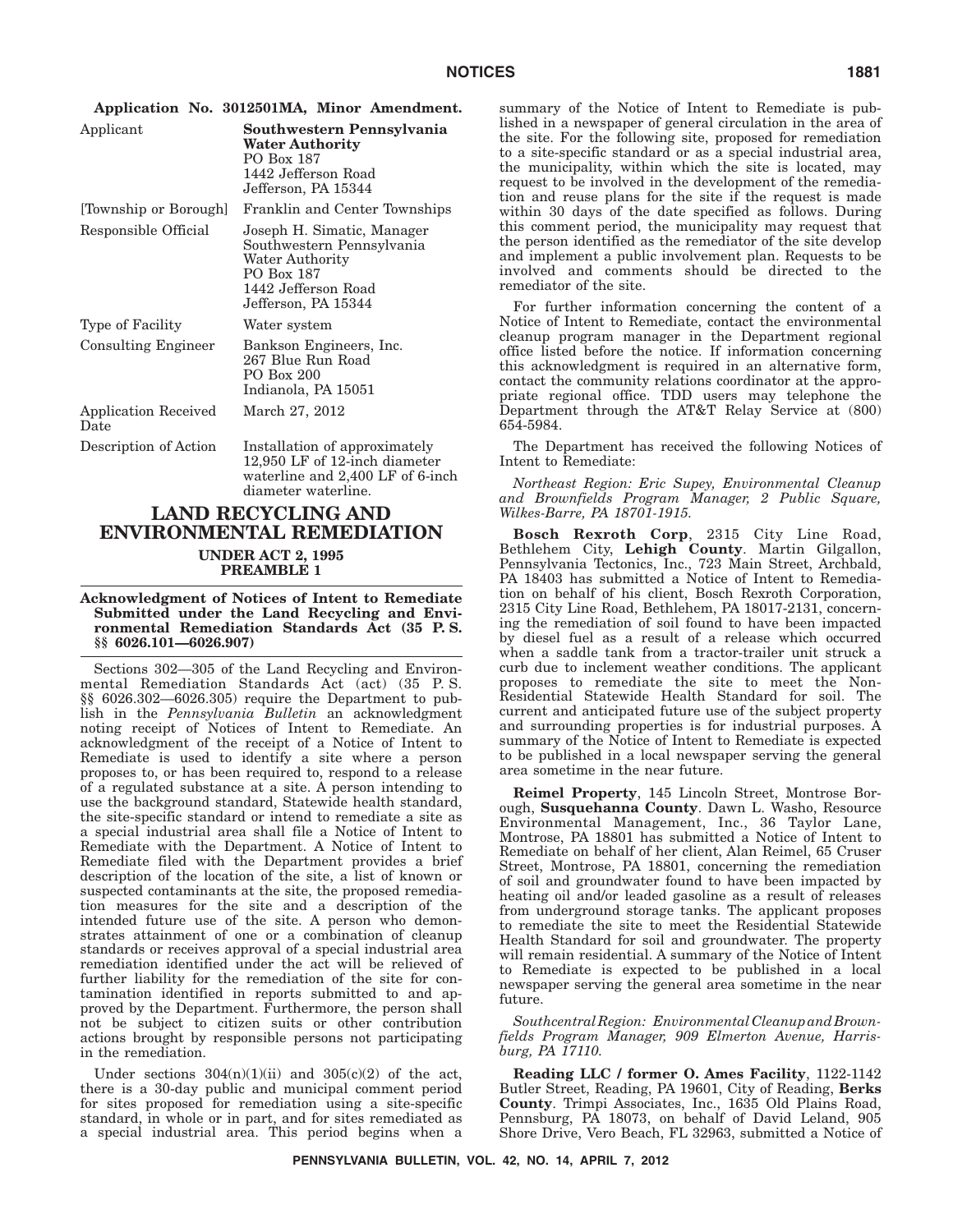Intent to Remediate site soils and groundwater contaminated with petroleum hydrocarbons, SVOCs and heavy metals. The site will be remediated to a combination of Site-Specific and Background Standards.

**Helene Master Property**, 75 Bernville Road, Robesonia, PA 19551, Heidelberg Township and Borough of Robesonia, **Berks County**. Liberty Environmental, Inc., 50 North Street, 5th Floor, Reading, PA 19601, on behalf of Helene Master Estate, David Rick, Trustee, 2650 Westview Drive, Wyomissing, PA 19610, submitted a Notice of Intent to Remediate site soils and groundwater contaminated with leaded and unleaded gasoline from unregulated underground storage tanks. The site will be remediated to a combination of Site-Specific and Residential Statewide Health standards. Future use of the site will remain residential and agricultural.

#### **HAZARDOUS WASTE TREATMENT, STORAGE AND DISPOSAL FACILITIES**

**Applications received under the Solid Waste Management Act (35 P. S. §§ 6018.101—6018.1003) and Regulations to Operate a Hazardous Waste Treatment, Storage or Disposal Facility.**

*Southeast Region: Regional Solid Waste Manager, 2 East Main Street, Norristown, PA 19401*

**Permit No. PAD002387926. Merck Sharp & Dohme Corp.**, 770 Sumneytown Pike, West Point PA 19486-8000. This application is for the 10-year renewal of the captive hazardous waste RCRA Part B permit for Merck Sharp & Dohme Corp.'s (Merck's) West Point Facility, located at 770 Sumneytown Pike, West Point, PA 19486, in Upper Gwynedd Township, **Montgomery County**. The current RCRA Part B permit expires on September 19, 2012. Application was received by the Southeast Regional Office on March 16, 2012.

# **AIR QUALITY**

#### **PLAN APPROVAL AND OPERATING PERMIT APPLICATIONS NEW SOURCES AND MODIFICATIONS**

The Department has developed an ''integrated'' plan approval, State Operating Permit and Title V Operating Permit program. This integrated approach is designed to make the permitting process more efficient for the Department, the regulated community and the public. This approach allows the owner or operator of a facility to complete and submit permitting documents relevant to its application one time, affords an opportunity for public input and provides for sequential issuance of the necessary permits.

The Department received applications for Plan Approvals or Operating Permits from the following facilities.

Copies of these applications, subsequently prepared draft permits, review summaries and other support materials are available for review in the regional office listed before the applications. Persons interested in reviewing the application files should contact the appropriate regional office to schedule appointments.

Persons wishing to receive a copy of a proposed Plan Approval or Operating Permit shall indicate interests to the Department regional office within 30 days of the date of this notice and shall file protests or comments on a proposed Plan Approval or Operating Permit within 30 days of the Department providing a copy of the proposed documents to persons or within 30 days of its publication in the *Pennsylvania Bulletin*, whichever comes first. Interested persons may also request that hearings be held concerning a proposed Plan Approval or Operating Permit. A comment or protest filed with the Department regional office shall include a concise statement of the objections to the issuance of the Plan Approval or Operating Permit and relevant facts which serve as the basis for the objections. If the Department schedules a hearing, a notice will be published in the *Pennsylvania Bulletin* at least 30 days prior the date of the hearing.

Persons with a disability who wish to comment and require an auxiliary aid, service or other accommodation to participate should contact the regional office listed before the application. TDD users may contact the Department through the Pennsylvania AT&T Relay Service at (800) 654-5984.

Final Plan Approvals and Operating Permits will contain terms and conditions to ensure that the source is constructed and operating in compliance with applicable requirements in 25 Pa. Code Chapters 121—143, the Federal Clean Air Act (42 U.S.C.A. §§ 7401—7671q) and regulations adopted under the Federal Clean Air Act.

#### **PLAN APPROVALS**

**Plan Approval Applications Received under the Air Pollution Control Act (35 P. S. §§ 4001—4015) and 25 Pa. Code Chapter 127, Subchapter B that may have special public interest. These applications are in review and no decision on disposition has been reached.**

*Northwest Region: Air Quality Program, 230 Chestnut Street, Meadville, PA 16335-3481*

*Contact: Edward Orris, New Source Review Chief— Telephone: 814-332-6636*

**24-161C: Greentree Landfill Gas Co., LLC** (7913 Westpark Drive, Suite 101, McLean, VA 22102) for modification of conditions with regards to the two compressor engines in Horton Township, **Elk County**. This is a State Only facility.

**Intent to Issue Plan Approvals and Intent to Issue or Amend Operating Permits under the Air Pollution Control Act (35 P. S. §§ 4001—4015) and 25 Pa. Code Chapter 127, Subchapter B. These actions may include the administrative amendments of an associated operating permit.**

*Southeast Region: Air Quality Program, 2 East Main Street, Norristown, PA 19401*

*Contact: Sachin Shankar, New Source Review Chief— Telephone: 484-250-5920*

**46-0158D: Colorcon, Inc.—West Point** (415 Moyer Boulevard, West Point, PA 19486) for the following existing and proposed changes at its (non-Title V) facility, which is in Upper Gwynedd Township, **Montgomery County**, and currently permitted under State Only Operating Permit (''SOOP'') No. 46-00158:

- Particulate matter ("PM") emissions from the existing lake plant grinders, blenders, and packaging operations were re-routed from a(n existing) wet scrubber, which exhausts into the outdoor atmosphere, to an existing (unpermitted) dust collector, which exhausts into the indoor atmosphere. (The PM emissions from the existing lake plant tanks are still routed to the wet scrubber.)

- PM emissions from the existing dry dispersion area grinders and blenders and existing wet dispersion area mills and blenders are routed to two associated (existing)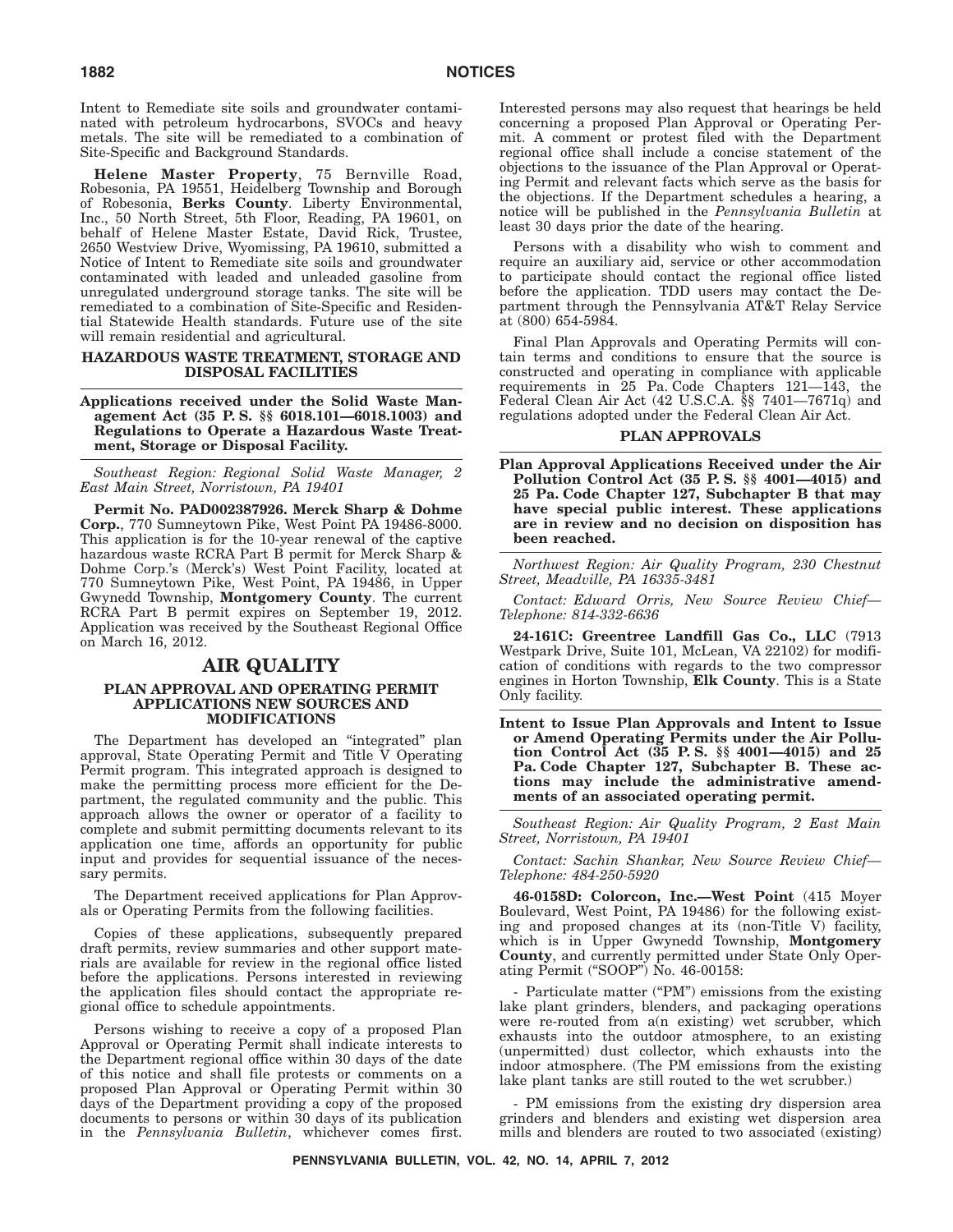dust collectors. Colorcon, Inc., has proposed that the language in the permit be changed to allow the dry and wet dispersion area sources to be operated when either one or both of the dust collectors is operated, instead of only when both dust collectors are operated.

- A new central vacuum system and associated dust collector were installed.

The lake plant tanks and associated wet scrubber, as well as the wet and dry dispersion area sources and associated dust collectors, will remain subject to all unaffected conditions in the current SOOP. The plan approval will include monitoring, recordkeeping, reporting, and work practice requirements designed to keep the facility operating within all applicable air quality requirements.

*Southcentral Region: Air Quality Program, 909 Elmerton Avenue, Harrisburg, PA 17110*

*Contact: Thomas J. Hanlon, Facility Permitting Chief— Telephone: 717-705-4862 or Daniel Husted, New Source Review Chief—Telephone: 717-705-4863*

**07-03060A: Baker Hughes Oilfield Operations, Inc.** (17021 Aldine Westfield, Houston, PA 77073) for construction of a batch sand plant in Hollidaysburg Borough, **Blair County**.

In accordance with 25 Pa. Code §§ 127.44(a) and 127.45(a), the Department of Environmental Protection (DEP) has received and intends to issue a Plan Approval to the abovementioned company for the abovementioned project.

Plan Approval 07-03060A authorizes the construction of a batch sand plant to support the company's oil and gas field operations in the region. The plant's potential emissions of particulate matter (PM) are estimated at 0.5 tons per year. The Plan Approval will contain emission limits, along with monitoring, recordkeeping and reporting requirements to ensure the plant complies with the applicable air quality requirements.

Copies of the application, DEP's analysis and other documents used in the evaluation of the application are available for public review during normal business hours at Air Quality Program, 909 Elmerton Avenue, Harrisburg, PA 17110.

A person may oppose the proposed plan approval, or may provide the Department with additional information to consider in its review, by filing a written protest with the Department at the address listed above. Each written comment must contain the name, address and telephone number of the person submitting the comments, identification of the proposed permit by the permit number listed above and a concise statement regarding the relevancy of the information or objections to the issuance of the permit.

A 30-day comment period, from the date of publication of this notice in the *Pennsylvania Bulletin*, will exist for the submission of comments or protests.

Daniel C. Husted, PE, New Source Review Chief, may be contacted at 717-705-4863, or at PA DEP Air Quality Program, 909 Elmerton Avenue, Harrisburg, PA 17110, for additional information or for the submission of comments or protests.

**36-05157A: Ivy Creek Custom Cabinetry, Inc.** (99 Elmwood Avenue, Landisville, PA 17538) for manufacturing wood cabinets at their Ivy Creek Custom Cabinetry, Inc. facility in East Hempfield Township, **Lancaster County**.

In accordance with 25 Pa. Code §§ 127.44(a) and 127.45(a), the Department of Environmental Protection (DEP) has received and intends to issue a Plan Approval to the abovementioned company for the abovementioned project. This plan approval may be incorporated into the company's facility-wide permit via an administrative amendment at a later date.

Plan Approval #36-05157A authorizes the construction of two (2) spray booths and one (1) drying room. The particulate emissions from the spray booths will be controlled by dry panel filters. The coating spray guns are either air-assisted airless or high volume-low pressure (HVLP). The facility fabricates, assembles and finishes custom wood cabinets. The company shall be subject to and comply with 25 Pa. Code § 129.52 Surface Coating Processes. The Plan Approval and Operating permit will contain additional recordkeeping and operating restrictions designed to keep the facility operating within all applicable air quality requirements. The expected actual air emissions from the proposed project are 5.1 tpy of VOC and 0.2 tpy of HAPs.

Copies of the application, DEP's analysis and other documents used in the evaluation of the application are available for public review during normal business hours at Air Quality Program, 909 Elmerton Avenue, Harrisburg, PA 17110.

A person may oppose the proposed plan approval, or may provide the Department with additional information to consider in its review, by filing a written protest with the Department at the address listed above. Each written comment must contain the name, address and telephone number of the person submitting the comments, identification of the proposed permit by the permit number listed above and a concise statement regarding the relevancy of the information or objections to the issuance of the permit.

A 30-day comment period, from the date of publication of this notice in the *Pennsylvania Bulletin*, will exist for the submission of comments or protests.

Mr. Thomas Hanlon, Facility Permitting Chief, may be contacted at 717-705-4862, or at PA DEP Air Quality Program, 909 Elmerton Avenue, Harrisburg, PA 17110, for additional information or for the submission of comments or protests.

Plan approvals issues to sources identified in 25 Pa. Code  $\frac{1}{8}$  127.44(b)(1)–(4) or plan approvals issued to sources with limitations on the potential to emit may become part of the SIP, and will be submitted to EPA for review and approval.

*Northcentral Region: Air Quality Program, 208 West Third Street, Williamsport, PA 17701*

*Contact: Muhammad Q. Zaman, Environmental Program Manager—Telephone: 570-327-3648*

**08-00010E: Global Tungsten & Powders, Corp.** (Hawes Street, Towanda, PA 18848-0504) for the proposed construction and operation of process equipment and associated control devices to reclaim the rare earth components of spent phosphor layer material from end-ofuse lamps at the North Towanda Township, **Bradford County** facility. This is a state only facility. The facility has taken a synthetic minor restriction to limit the carbon monoxide, nitrogen oxides, and volatile organic compounds emissions below the major thresholds.

The Department's review of the information contained in the application submitted by GTP indicates that the hydrochloric acid emissions from the tanks controlled by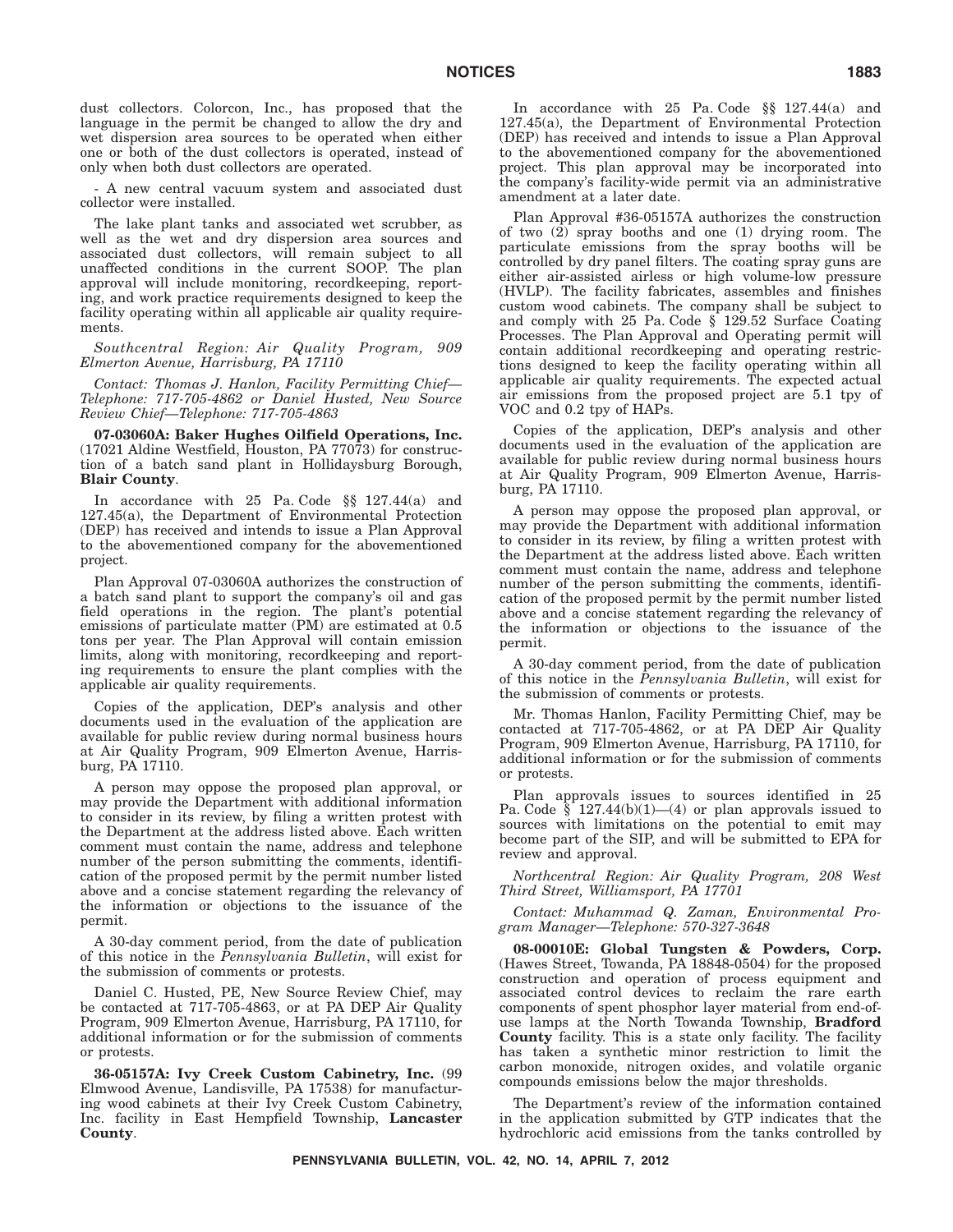the proposed Bionomics scrubber and the particulate matter emissions controlled by the proposed Fuller fabric collector will comply with applicable air quality requirements pertaining to air contamination sources and the emission of air contaminants, including the best available technology requirement (BAT) of 25 Pa. Code §§ 127.1 and 127.12. Based on this finding, the Department proposes to issue a plan approval for the proposed construction.

The emissions from the proposed new sources will not exceed 2.16 tons of hydrochloric acid per year and 0.12 tons of particulate matter per year. The following is a summary of the types of conditions the Department intends to place in the plan approval to ensure compliance with applicable regulatory requirements including the best available technology requirements of 25 Pa. Code §§ 127.1 and 127.12.

Work practice requirements to install and operate the sources and control device in accordance with manufacturer's recommendations and good air pollution control practices.

Monitoring and Recordkeeping conditions to verify compliance with the applicable requirements and good air pollution control practices.

A copy of the plan approval application and the Department's review is available for public review between 8 a.m. and 4 p.m. at the Department's Northcentral Regional Office, 208 West Third Street, Suite 101, Williamsport, PA 17701. Appointments for scheduling a review may be made by calling the Department at 570-327-3693. Written comments or requests for a public hearing should be directed to Muhammad Q. Zaman, Environmental Program Manager, Department of Environmental Protection, Air Quality Program, Northcentral Regional Office, 208 West Third Street, Suite 101, Williamsport, PA 17701, 570-3270-3648.

*Southwest Region: Air Quality Program, 400 Waterfront Drive, Pittsburgh, PA 15222-4745*

*Contact: B. Hatch, Environmental Engineer Managers—Telephone: 412-442-4163/5226*

**03-00245B: Rosebud Mining Co.** (301 Market Street, Kittanning, PA 16201) to allow the increase of throughput at the TJS #6 Coal Preparation Plant in Plumcreek Township, **Armstrong County**.

Notice is hereby given in accordance with 25 Pa. Code §§ 127.44—127.46 that the Department of Environmental Protection (DEP) intends to issue Air Quality Plan Approval: PA-03-00245B to allow the increase of throughput at the TJS #6 Coal Preparation Plant in Plumcreek Township, Armstrong County.

Potential emissions from the facility are estimated to be 24.72 tons of particulate matter (PM) per year and 7.10 tons of particulate matter less than 10 microns in diameter  $(PM_{10})$  per year. Plan Approval has been conditioned to ensure compliance with all applicable regulatory requirements. Applicable federal requirements at the facility include New Source Performance Standards; Subpart Y. Applicable state requirements include 25 Pa. Code Chapter 123 requirements for fugitive emissions & malodors, as well as Chapter 127 Best Available Technology requirements which include water sprays, monitoring, proper operation, and maintenance. Once the compliance with Plan Approval is demonstrated, the applicant will subsequently apply for a State Only Operating Permit in accordance with 25 Pa. Code Subchapter F.

Those who wish to provide the Department with additional written information that they believe should be considered prior to the issuance of the Plan Approval may submit the information to Jesse Parihar, Pennsylvania Department of Environmental Protection, 400 Waterfront Drive, Pittsburgh, PA 15222. Each written comment must contain the name, address and telephone number of the person submitting the comments, identification of the proposed Plan Approval (PA-03-00245B) and a concise statements regarding the relevancy of the information or objections to issuance of the Plan Approval.

All comments must be received prior to the close of business 30 days after the date of this publication.

For additional information you may contact Jesse Parihar at 412-442-4030.

*Department of Public Health, Air Management Services: 321 University Avenue, Philadelphia, PA 19104*

*Contact: Edward Wiener, Chief—Telephone: 215-685- 9426*

**AMS 11421 Ashland Chemical Co., Inc.**, (2801 South Columbus Blvd, Philadelphia, PA 19148) for installation of two blending tanks. There will be a potential emission increase of less than 1.0 tons for Volatile Organic Compounds (VOCs) and Hazardous Air Pollutant (HAPs) for the facility. The plan approval will contain operating and recordkeeping requirements to ensure operation within all applicable requirements.

#### **OPERATING PERMITS**

**Intent to Issue Title V Operating Permits under the Air Pollution Control Act and 25 Pa. Code Chapter 127, Subchapter G.**

*Southeast Region: Air Quality Program, 2 East Main Street, Norristown, PA 19401*

*Contact: Janine Tulloch-Reid, Facilities Permitting Chief—Telephone: 484-250-5920*

**15-00105: Buckeye Pipe Line Transportation LLC— Malvern Station** (8 South Malin Road, Malvern, PA 19355) for renewal of Title V Operating Permit (''TVOP'') No. 15-00105 in East Whiteland Township, **Chester County**, The facility's air emissions sources consist of eight internal floating roof, gasoline storage tanks (seven of which may also store petroleum distillates); three fixed roof, petroleum distillate storage tanks; and a sump tank. Storage tanks #1—#4 are subject to a combined volatile organic compound (''VOC'') emission restriction of 5.9 tons/yr. The permittee has elected to restrict hazardous air pollutants (''HAPs'') emissions from the facility to less than 10 tons/yr for any individual HAP, and less than 25 tons/yr for total HAPs, to avoid being subject to the requirements of 40 C.F.R. Part 63, Subpart R. The facility, as well as several of its storage tanks, are also subject to gasoline and/or petroleum distillate throughput restrictions (in any consecutive twelve (12)-month period), as follows:

- Facility: 1,000,000,000 gallons of gasoline

- Storage tank #1: 13,666,200 gallons of gasoline and 40,950,000 gallons of petroleum distillates (including ethanol)

- Storage tank #2: 13,666,200 gallons of gasoline and 40,950,000 gallons of petroleum distillates

- Storage tank #3: 12,180,000 gallons of gasoline and petroleum distillates (combined)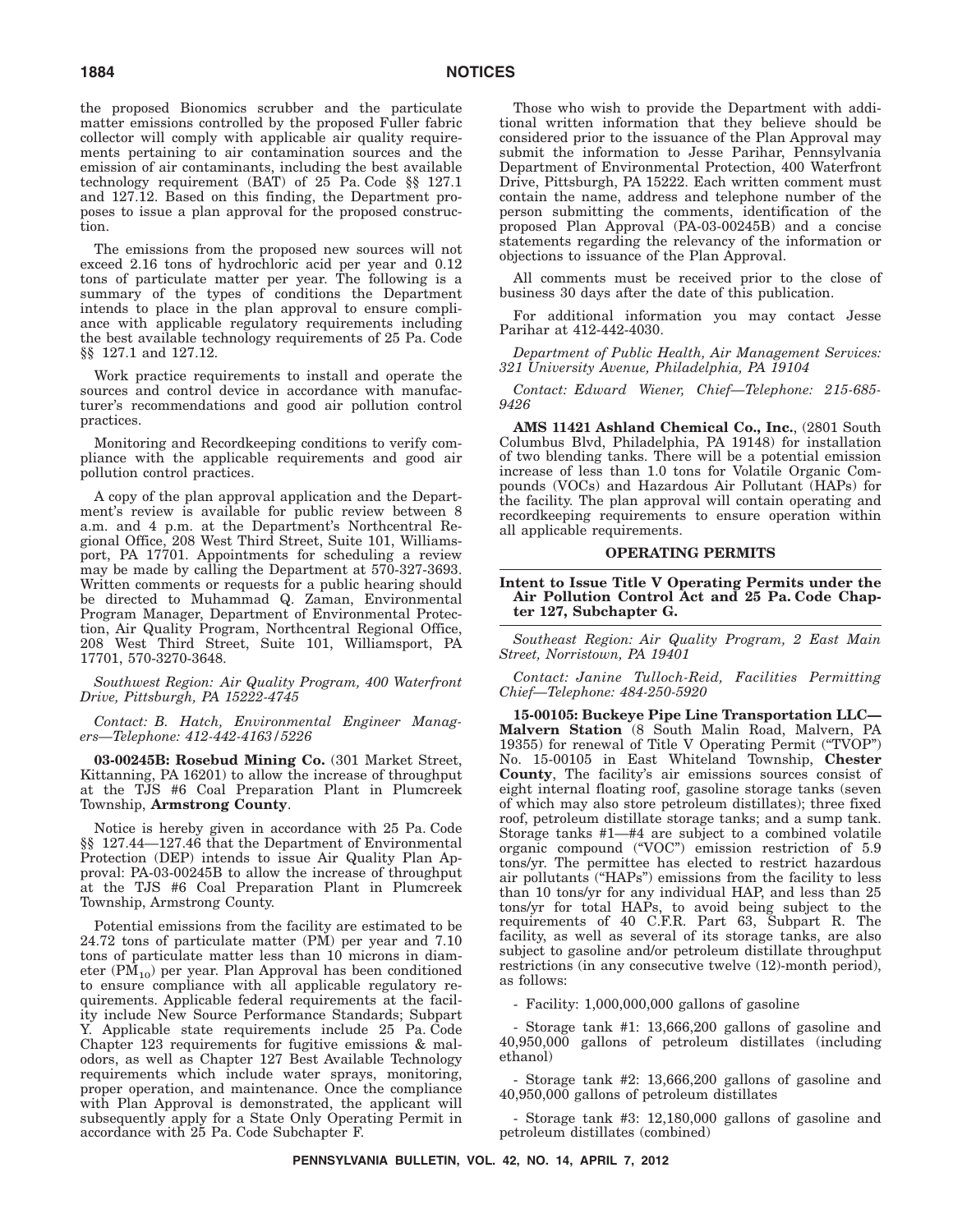- Storage tank #4: 12,270,000 gallons of petroleum distillates

- Storage tank #106: 328,860,000 gallons of gasoline

Since the TVOP was last renewed in 2005, no physical changes have occurred at the facility (though storage tank #5 has been inactive for approximately 20 years and will not be listed as a source in the renewed TVOP). However, since this time, all of the gasoline storage tanks at the facility have become subject to the requirements of 40 C.F.R. Part 63, Subpart BBBBBB. All applicable requirements of this regulation will be included in the renewed TVOP.

The facility is not subject to the Compliance Assurance Monitoring ("CAM") requirements of 40 CFR Part 64.

The TVOP will continue to include all other monitoring, recordkeeping, reporting, and work practice requirements designed to keep the facility operating within all applicable air quality requirements.

*Northcentral Region: Air Quality Program, 208 West Third Street, Williamsport, PA 17701*

*Contact: Muhammad Zaman, Environmental Program Manager—Telephone: 570-327-3648*

**49-00002: Conagra Grocery Products Co.** (30 Marr Street, Milton, PA 17847) for renewal of the Title V operating permit for their food manufacturing facility in Milton Borough, **Northumberland County**. The facility is currently operating under Title V operating permit 49-00002. The facility's main sources are four (4) natural gas/No. 2 fuel oil fired boilers, three (3) product storage silos, and a wastewater treatment plant which have the potential to emit major quantities of sulfur oxides  $(SO_x)$ and nitrogen oxides  $(NO_x)$ . The facility has the potential to emit, 10 micron or less particulate matter  $(PM_{10})$ , carbon monoxide (CO), volatile organic compounds (VOCs), and hazardous air pollutants (HAPs) below the major emission thresholds. The facility is subject to all applicable regulatory requirements of Reasonably Available Control Technology (RACT) for  $NO_x$  emissions. The proposed Title V operating permit contains all applicable regulatory requirements including monitoring, recordkeeping and reporting conditions.

*Southwest Region: Air Quality Program, 400 Waterfront Drive, Pittsburgh, PA 15222-4745*

*Contact: Barbara Hatch, Facilities Permitting Chief— Telephone: 412-442-4174*

**11-00258: Texas Eastern Transmission, L.P.** (PO Box 1642, Houston, TX 77251) for natural gas transmission at the Lilly Compressor Station in Cresson Township, **Cambria County**. This is a Title V Operating Permit Renewal application submittal.

#### **Intent to Issue Operating Permits under the Air Pollution Control Act and 25 Pa. Code Chapter 127, Subchapter F.**

*Southeast Region: Air Quality Program, 2 East Main Street, Norristown, PA 19428*

*Contact: Janine Tulloch-Reid, Facilities Permitting Chief—Telephone: 484-250-5920*

**46-00220: Micro-Coax, Inc.** (206 Jones Boulevard, Pottstown, PA 19464) for operation of coaxial cable and electrometallurgical equipment at their manufacturing facility in Limerick Township, **Montgomery County**. The renewal permit is for a non-Title V (State Only) facility. The facility's potential to emit criteria pollutants

is less than major thresholds; therefore the facility is a Natural Minor. The permit will include monitoring, recordkeeping and reporting requirements designed to keep the facility operating within all applicable air quality requirements.

*Northeast Region: Air Quality Program, 2 Public Square, Wilkes-Barre, PA 18711-0790*

*Contact: Ray Kempa, New Source Review Chief— Telephone: 570-826-2507*

**39-00083: Filmtech Corp.** (2121 31st Street, Allentown, PA 18103) for renewal of a Facility State-only Natural Minor Operating Permit for the operation of Polyethylene Extrusion Lines in the City of Allentown, **Lehigh County**. The proposed State-only Operating Permit contains applicable requirements for emissions limitations, monitoring, recordkeeping, reporting and work practice standards designed to ensure facility compliance with Federal and State air pollution regulations.

*Southcentral Region: Air Quality Program, 909 Elmerton Avenue, Harrisburg, PA 17110*

*Contact: Thomas J. Hanlon, Facility Permitting Chief— Telephone: 717-705-4862 or Daniel Husted, New Source Review Chief—Telephone: 717-705-4863*

**07-03009: Tyrone Wastewater Treatment Plant** (1100 Logan Avenue, Tyrone PA 16686-1624) for two (2) diesel fired emergency generators at their facility in Snyder Township, **Blair County**.

In accordance with 25 Pa. Code §§ 127.424 and 127.425 the Department of Environmental Protection (DEP) has received an application and intends to issue an Air Quality Operating Permit renewal for the abovementioned facility.

The subject facility has actual emissions of 0.14 ton per year of nitrogen oxides, 0.02 ton per year of carbon monoxide, and 0.003 ton per year of volatile organic compounds. The Operating Permit will include emission limits and work practice standards along with monitoring, recordkeeping and reporting requirements to ensure the facility complies with the applicable air quality regulations. Among other items, the conditions include provisions derived from 40 CFR Part 63, Subpart ZZZZ— National Emission Standards for Hazardous Air Pollutants for Stationary Reciprocating Internal Combustion Engines.

Copies of the application, DEP's analysis and other documents used in the evaluation of the application are available for public review during normal business hours at the PA DEP Southcentral Regional Office, at 909 Elmerton Avenue, Harrisburg, PA 17110.

A person may oppose the proposed operating permit renewal, or may provide the Department with additional information to consider in its review, or may request a public hearing, by filing a written protest with the Department at the address listed above. Each written comment must contain the name, address and telephone number of the person submitting the comments, identification of the proposed permit by the permit number listed above and a concise statement regarding the relevancy of the information or objections to the issuance of the permit.

A 30-day comment period, from the date of publication of this notice in the *Pennsylvania Bulletin*, will exist for the submission of comments or protests.

Daniel C. Husted, PE, New Source Review Chief, may be contacted at 717-705-4863, or at PA DEP Air Quality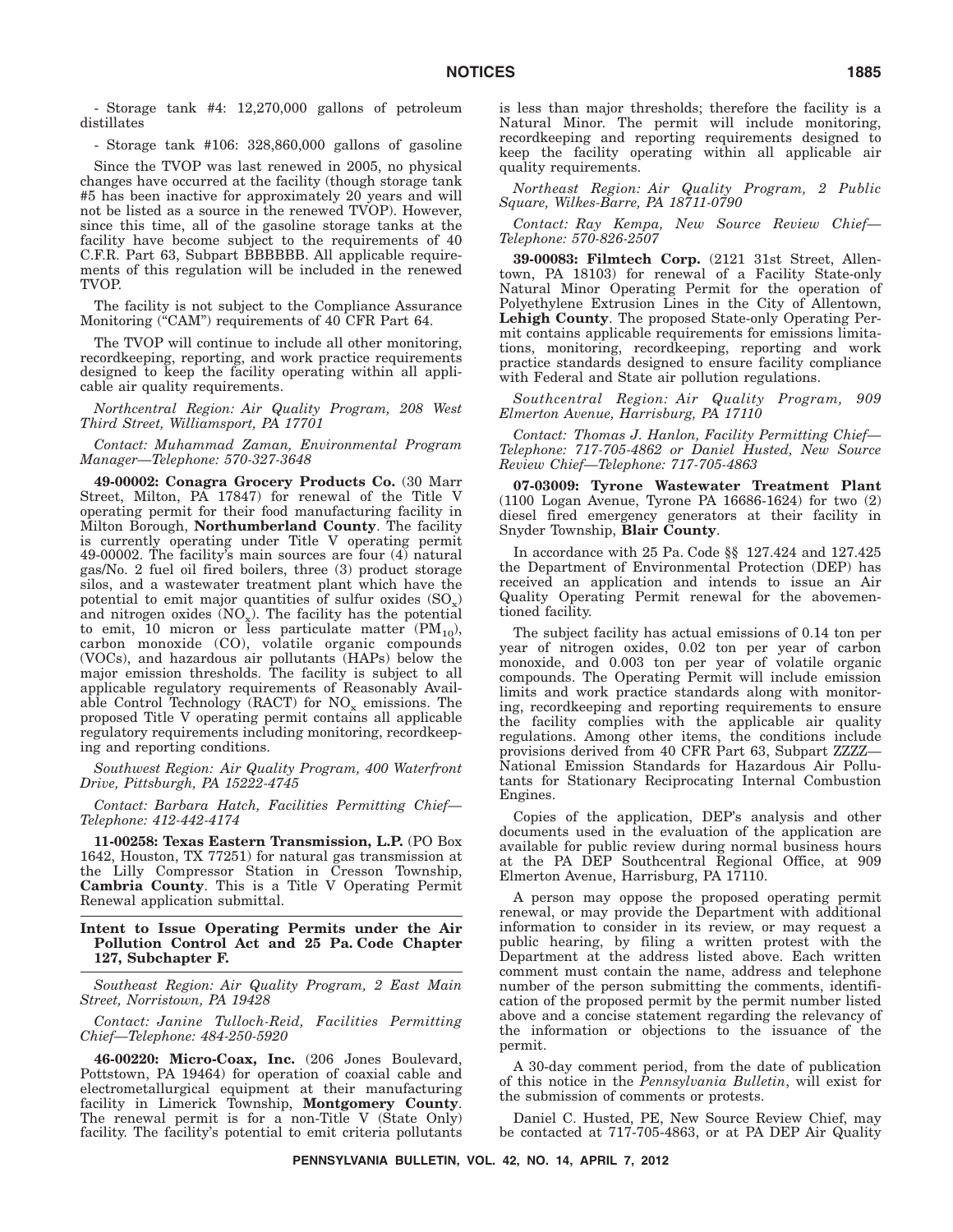Program, 909 Elmerton Avenue, Harrisburg, PA 17110, for additional information or for the submission of comments, protests or requests for a public hearing.

*Southwest Region: Air Quality Program, 400 Waterfront Drive, Pittsburgh, PA 15222-4745*

*Contact: Barbara Hatch, Facilities Permitting Chief— Telephone: 412-442-4174*

**04-00731: U.S. Electrofused Minerals, Inc.** (600 Steel Street, Aliquippa, PA, 15001) for miscellaneous nondurable goods merchant wholesalers at the Beaver Co. Ind. Park in Aliquippa City, **Beaver County**. This is an initial State Only Operating Permit application submittal.

**04-00480: Heritage Valley Health System** (1000 Dutch Ridge Road, Beaver, PA 15009-0700) for operation of boilers and generators at Beaver County Medical Center in Beaver Borough, **Beaver County**. This is a State Only Operating Permit renewal submittal.

**04-00507: Rosebud Mining Company** (301 Market Street, Kittanning, PA 16201), Natural Minor Operating Permit for the operation of a coal preparation plant, known as the Twin Rocks Mine Coal Preparation Plant, located in Blacklick Township, **Cambria County**.

The facility contains air contamination sources consisting of screens, conveyers, storage piles, and one 755-bhp emergency diesel generator engine. Processed coal throughput of the facility is limited to 1,000,000 tons per year. Facility emissions are 26.9 tons per year of  $PM_{10}$ , 3.86 tons per year of  $NO_x$ , 0.78 ton per year of CO. The facility is limited to a maximum opacity from any processing equipment of 20 percent. The facility is subject to state requirements as well as 40 CFR 60, Subpart Y—Standards of Performance for Coal Preparation, Processing Plants. The permit includes emission limitations, and operational, monitoring, testing, reporting and recordkeeping requirements for the facility Those who wish to provide the Department with additional written information that they believe should be considered prior to the issuance of this State Only Operating Permit may submit the information to Martin L. Hochhauser, P.E., Pennsylvania Department of Environmental Protection, 400 Waterfront Drive, Pittsburgh, PA, 15222. Each written comment must contain the name, address and telephone number of the person submitting the comments, identification of the proposed Operating Permit (specify Operating Permit OP-04-00507) and a concise statements regarding the relevancy of the information or objections to issuance of the Operating Permit.

All comments must be received prior to the close of business 30 days after the date of this publication. In accordance with 25 Pa. Code § 127.428, prior to issuing an operating permit, the Department may hold a factfinding conference or hearing at which the petitioner, and a person who has properly filed a protest under § 127.426 (relating to filing protests) may appear and give testimony. The Department is not required to hold a conference or hearing. The applicant, the protestant and other participants will be notified of the time, place and purpose of a conference or hearing, in writing or by publication in a newspaper or the *Pennsylvania Bulletin*, unless the Department determines that notification by telephone will be sufficient.

*Northwest Region: Air Quality Program, 230 Chestnut Street, Meadville, PA 16335-3481*

*Contact: Edward Orris, New Source Review Chief— Telephone: 814-332-6131*

**37-00274: Kasgro Rail Corporation** (121 Rundle Road, New Castle, PA 16102), for a renewal operating permit located in Taylor Township, **Lawrence County**. The facility manufactures and surface coats rail cars. The significant sources at the facility are the M/U air furnace, a paint booth, a blast booth, welding / fabricating operations. The VOC emissions from the facility are less than 10 TPY. The conditions of the previous plan approvals and operating permit were incorporated into the renewal permit.

#### **PLAN APPROVALS**

**Receipt of Plan Approval Applications and Intent to Issue Plan Approvals, and Intent to Issue Amended Operating Permits under the Air Pollution Control Act and 25 Pa. Code Chapter 127, Subchapter B And Subchapter F. These actions may include the administrative amendments of an associated operating permit.**

*Northeast Region: Air Quality Program, 2 Public Square, Wilkes-Barre, PA 18711-0790*

*Contact: Ray Kempa, New Source Review Chief— Telephone: 570-826-2507*

**40-399-076: UGI Energy Services, Inc.** (1 Meridian Blvd., Wyomissing, PA 19610) for their facility to be in West Wyoming Borough, **Luzerne County**.

In accordance with 25 Pa. Code §§ 127.44(a) and 127.45(a), the Department of Environmental Protection (DEP) has received and intends to issue a Plan Approval to UGI Energy Services Inc. (1 Meridian Blvd., Wyomissing, PA 19610) for their facility to be located in West Wyoming Borough, Luzerne County. This Plan Approval No. 40-399-076 will be incorporated into a Synthetic Minor Permit through an administrative amendment at a later date.

Plan Approval No. 40-399-076 is for the construction of a natural gas compressor station at the West Wyoming Compressor Station. The VOC emissions from the facility will not equal or exceed 50 TPY, based on a 12-month rolling sum. The  $NO_x$  emissions from the facility will not equal or exceed 100 TPY, based on a 12-month rolling sum. Total PM,  $SO_x$ , and CO emissions from the facility will not equal or exceed 100 TPY, based on a 12-month rolling sum. The HAPs from the facility must never equal or exceed 10 TPY of any single HAP and must never equal or exceed 25 TPY of all aggregated HAPs, based on a 12-month rolling sum. The Plan approval and Operating Permit will include testing, monitoring, record keeping and reporting requirements designed to keep the sources operating within all applicable air quality requirements.

The facility is subject to NSPS Subpart JJJJ and 25 Pa. Code § 127.12(a)(5) Best Available Technology (BAT) requirements. The visible emission opacity shall not be equal to or greater than 20% at any time. The company shall be subject to and comply with 25 Pa. Code § 123.31 for malodorous emissions.

Emissions from the engines will meet BAT & NSPS Subpart JJJJ requirements. The Plan Approval and Operating permit will contain additional recordkeeping and operating restrictions designed to keep the facility operating within all applicable air quality requirements.

Copies of the application, DEP's analysis and other documents used in the evaluation of the application are available for public review during normal business hours at Air Quality Program, 2 Public Square, Wilkes-Barre, PA 18701-1915.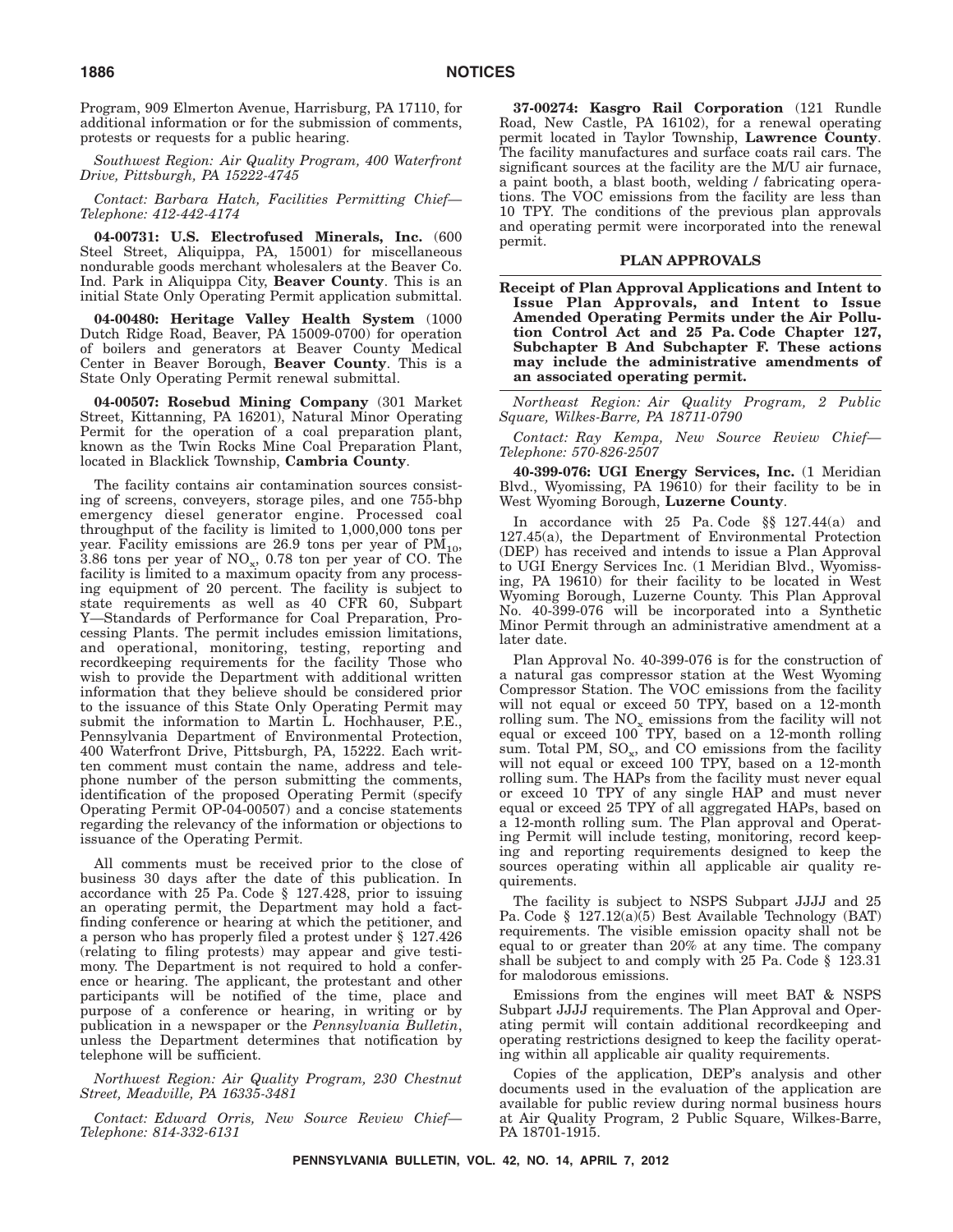Any person(s) wishing to provide DEP with additional information, which they believe should be considered prior to the issuance of this permit, may submit the information to the address shown in the preceding paragraph. Each written comment must contain the name, address and telephone number of the person submitting the comments, identification of the proposed permit No.: 40-399-076 and a concise statement regarding the relevancy of the information or objections to the issuance of the permit.

A public hearing may be held, if the Department of Environmental Protection, in its discretion, decides that such a hearing is warranted based on the comments received. All persons submitting comments or requesting a hearing will be notified of the decision to hold a hearing by publication in the newspaper or the *Pennsylvania Bulletin* or by telephone, where DEP determines such notification is sufficient. Written comments or requests for a public hearing should be directed to Ray Kempa, Chief, New Source Review Section, Air Quality Program, 2 Public Square, Wilkes-Barre, PA 18701-1915, Phone 570-826-2511 within 30 days after publication date.

# **COAL AND NONCOAL MINING ACTIVITY APPLICATIONS**

Applications under the Surface Mining Conservation and Reclamation Act (52 P. S. §§ 1396.1—1396.19a); the Noncoal Surface Mining Conservation and Reclamation Act (52 P. S. §§ 3301—3326); The Clean Streams Law (35 P. S. §§ 691.1—691.1001); the Coal Refuse Disposal Control Act  $(52 \text{ P.S. }$  §§  $30.51 \text{---} 30.66)$ ; and The Bituminous Mine Subsidence and Land Conservation Act (52 P. S. §§ 1406.1—1406.20a). Mining activity permits issued in response to such applications will also address the applicable permitting requirements of the following statutes: the Air Pollution Control Act (35 P. S. §§ 4001—4015); the Dam Safety and Encroachments Act (32 P. S. §§ 693.1—693.27); and the Solid Waste Management Act (35 P. S. §§ 6018.101—6018.1003).

The following permit applications to conduct mining activities have been received by the Department. A copy of the application is available for inspection at the district mining office indicated before each application. Notices of requests for 401 Water Quality Certifications are included in individual application notices, as noted.

Written comments or objections, or requests for an informal conference, or a public hearing, as applicable, on a mining permit application and request for Section 401 water quality certification application may be submitted by any person or any officer or head of any Federal, state or local government agency or authority to the Department at the address of the district mining office indicated before each application within 30 days of this publication, or within 30 days after the last publication of the applicant's newspaper advertisement as provided by 25 Pa. Code §§ 77.121—77.123 and 86.31—86.34.

Written comments or objections regarding a mining permit application should contain the name, address and telephone number of persons submitting comments or objections, application number and a statement of sufficient detail to inform the Department on the basis of comment or objection and relevant facts upon which it is based.

A request for an informal conference or a public hearing, as applicable, on a mining permit application, as provided by 25 Pa. Code  $\S$  77.123 or  $\S$  86.34, must contain the name, address and telephone number of the requestor; the application number; a brief summary of the issues to be raised by the requestor at the conference; and a statement whether the requestor desires to have the conference conducted in the locality of the proposed mining activities.

When an NPDES number is listed, the mining activity permit application was accompanied by an application for an individual NPDES permit. A separate notice will be provided after the draft NPDES permit is prepared.

#### *Coal Applications Received*

*California District Office: 25 Technology Drive, Coal Center, PA 15423, 724-769-1100*

**56100701 and NPDES No. PA0235989, Wilson Creek Energy, LLC**, (140 West Union Street, Suite 102, Somerset, PA 15501), to revise the permit for the Milford #3 Coal Refuse Disposal Area in Milford Township, **Somerset County** and related NPDES permit to change the water handling and add three NPDES outfalls. Receiving streams: South Glade Creek and Unnamed Tributaries to South Glade Creek, all classified for the following use: WWF. The application was considered administratively complete on March 19, 2012. Application received: November 22, 2011.

**32961302 and NPDES No. PA 0214949, AMFIRE Mining Company, LLC**, (One Energy Place, Latrobe, PA 15650), to renew the permit for the Ondo Mine in Brush Valley and Center Townships, **Indiana County** and related NPDES permit. No additional discharges. The application was considered administratively complete on March 21, 2012. Application received: December 16, 2011.

**32850701 and NPDES No. PA0213683, AMFIRE Mining Company, LLC**, (One Energy Place, Latrobe, PA 15650), to revise the permit for the Clymer Refuse Disposal Site in Cherryhill Township, **Indiana County** and related NPDES permit to relocate existing discharge points 009, 010, and 012. Receiving streams: Dixon Run and Unnamed Tributary to Dixon Run, both classified for the following use: CWF. The application was considered administratively complete on March 22, 2012. Application received: November 9, 2011.

**30080703 and NPDES No. PA0235831, River Processing Corporation**, (P. O. Box 1020, 158 Portal Road, Waynesburg, PA 15370), to operate the Freeport Coal Refuse Disposal Area No. 1 in Jefferson Township, **Greene County** a new coal refuse disposal area and related NPDES permit. This notice, which was originally published August 1, 2009, has been updated to include a request for a Section 401 Water Quality Certification. Coal Refuse Disposal Support Acres Proposed 58.8. Coal Refuse Disposal Acres Proposed 87.8. The application was considered administratively complete on July 8, 2009. Application received: November 26, 2008.

*Knox District Mining Office: P. O. Box 669, 310 Best Avenue, Knox, PA 16232-0669, 814-797-1191*

**33120101 and NPDES Permit No. PA0259250. P. and N. Coal Co., Inc.** (P. O. Box 332, Punxsutawney, PA 15767) Commencement, operation and restoration of a bituminous surface mine in Young Township, **Jefferson County** affecting 88.3 acres. Receiving streams: Unnamed tributaries to Sawmill Run, classified for the following uses: CWF. There are no potable surface water supply intakes within 10 miles downstream. Application received: March 16, 2012.

*Moshannon District Mining Office: 186 Enterprise Drive, Philipsburg, PA 16866, 814-342-8200*

**60840401 and 60000301 and NPDES No. PA0614181. Eastern Industries, Inc.** (4401 Camp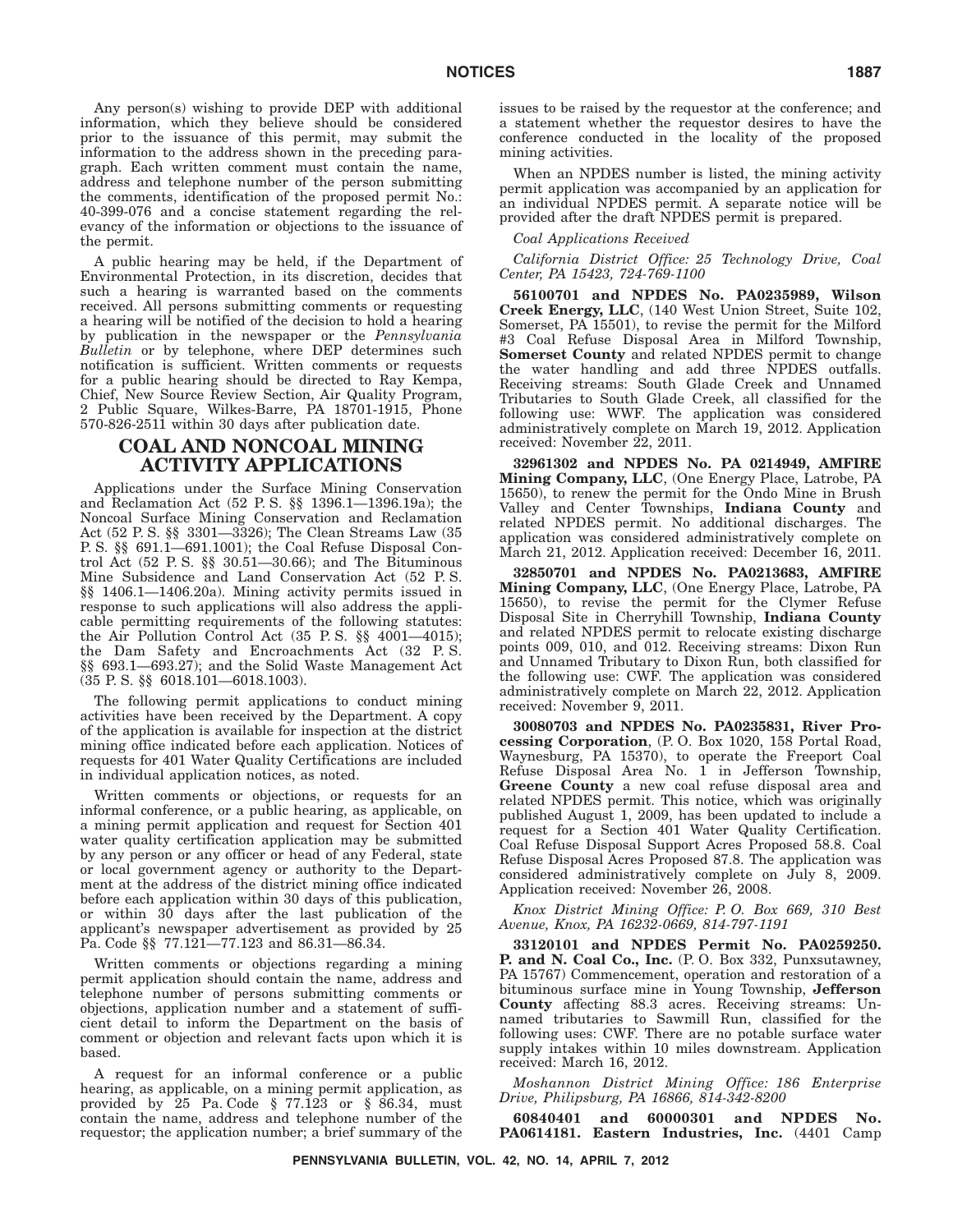Meeting Road, Suite 200, Center Valley, PA 18034). Renewal of the NPDES permit for noncoal surface mines located in Buffalo Township, **Union County** affecting 218.7 acres. Receiving stream: Buffalo Creek classified for trout stocked fishery and migratory fishes. There are no potable water supply intakes within 10 miles downstream. Application received: February 16, 2012.

*Noncoal Applications Received*

*Pottsville District Mining Office: 5 West Laurel Boulevard, Pottsville, PA 17901, 570-621-3118*

**52970301C4 and NPDES Permit No. PA0223751. G.F. Edwards, Inc.**, (204 State Route 435, Elmhurst, PA 18444), renewal of NPDES Permit for discharge of treated mine drainage from a quarry operation in Greene Township, **Pike County**, receiving stream: Wallenpaupack Creek, classified for the following use: HQ-cold water fishes. Application received: March 13, 2012.

#### **MINING ACTIVITY NPDES DRAFT PERMITS**

This notice provides information about applications for a new, amended or renewed NPDES permits associated with mining activity (coal or noncoal) permits. The applications concern industrial waste (mining) discharges to surface water and discharges of stormwater associated with mining activities. This notice is provided in accordance with 25 Pa. Code Chapters 91 and 92a and 40 CFR Part 122, implementing provisions of The Clean Streams Law (35 P. S. §§ 691.1—691.1001) and the Federal Clean Water Act (33 U.S.C.A. §§ 1251—1376).

The Department of Environmental Protection (Department) has prepared a draft NPDES permit and made a tentative determination to issue the NPDES permit in conjunction with the associated mining activity permit.

#### *Effluent Limits for Coal Mining Activities*

For coal mining activities, NPDES permits, when issued, will contain effluent limits that are the more stringent of technology-based (BAT) effluent limitations or Water Quality Based Effluent Limits (WQBEL).

The BAT limits for coal mining activities, as provided in 40 CFR Part 434 and 25 Pa. Code Chapters 87—90 are as follows:

| Parameter                                                                                           | $30$ -Dav                                                     | Daily                                                         | Instantaneous                                                                                         |
|-----------------------------------------------------------------------------------------------------|---------------------------------------------------------------|---------------------------------------------------------------|-------------------------------------------------------------------------------------------------------|
|                                                                                                     | Average                                                       | Maximum                                                       | Maximum                                                                                               |
| Iron (Total)<br>Manganese (Total)<br>Suspended solids<br>$pH^*$<br>Alkalinity greater than acidity* | $3.0 \text{ mg}/1$<br>$2.0 \text{ mg}/1$<br>$35 \text{ mg}/1$ | $6.0 \text{ mg}/1$<br>$4.0 \text{ mg}/1$<br>$70 \text{ mg}/1$ | $7.0 \text{ mg}/1$<br>$5.0 \text{ mg}/l$<br>$90 \text{ mg}/1$<br>greater than $6.0$ ; less than $9.0$ |

\* The parameter is applicable at all times.

In addition, the Department imposes a technologybased aluminum limit of 2.0 mg/l (30 day average) to protect stream uses.

A settleable solids instantaneous maximum limit of 0.5 ml/l applies to: surface runoff (resulting from a precipitation event of less than or equal to a 10-year 24-hour event) from active mining areas; active areas disturbed by coal refuse disposal activities; mined areas backfilled and revegetated; and all other discharges and drainage (resulting from a precipitation event of greater than 1-year 24-hour to less than or equal to a 10-year 24-hour event) from coal refuse disposal piles. Similarly, modified BAT limits apply to iron, manganese and suspended solids in surface runoff, discharges and drainage resulting from these precipitation events and those of greater magnitude in accordance with 25 Pa. Code §§ 87.102, 88.92, 88.187, 88.292, 89.52 and 90.102.

Exceptions to BAT effluent limits may be applicable in accordance with 25 Pa. Code §§ 87.102, 88.92, 88.187, 88.292, 89.52 and 90.102.

*Effluent Limits for Noncoal Mining Activities*

The BAT limits for noncoal mining activities as provided in 40 CFR Part 436 and 25 Pa. Code Chapter 77 are as follows:

| Parameter                                         | $30$ -day<br>Average | Daily<br>Maximum  | Instantaneous<br>Maximum             |
|---------------------------------------------------|----------------------|-------------------|--------------------------------------|
| Suspended solids<br>Alkalinity exceeding acidity* | $35 \text{ mg}/1$    | $70 \text{ mg}/1$ | $90 \text{ mg}/1$                    |
| $nH^*$                                            |                      |                   | greater than $6.0$ ; less than $9.0$ |

\* The parameter is applicable at all times.

Discharges from noncoal mines located in some geologic settings (for example, in the coal fields) may require additional water quality based effluent limits. If additional effluent limits are needed for an NPDES permit associated with a noncoal mining permit, then the permit description specifies the parameters.

In addition to BAT or WQBEL limits, coal and noncoal NPDES permits establish effluent limitations in the form of implemented Best Management Practices (BMPs) identified in the associated Erosion and Sedimentation Plan, the Reclamation Plan and the NPDES permit application. These BMPs restrict the rates and quantities of associated pollutants from being discharged into surface waters in this Commonwealth.

More restrictive effluent limitations, restrictions on discharge volume or restrictions on the extent of mining that may occur are incorporated into an NPDES permit when necessary for compliance with water quality stan-

**PENNSYLVANIA BULLETIN, VOL. 42, NO. 14, APRIL 7, 2012**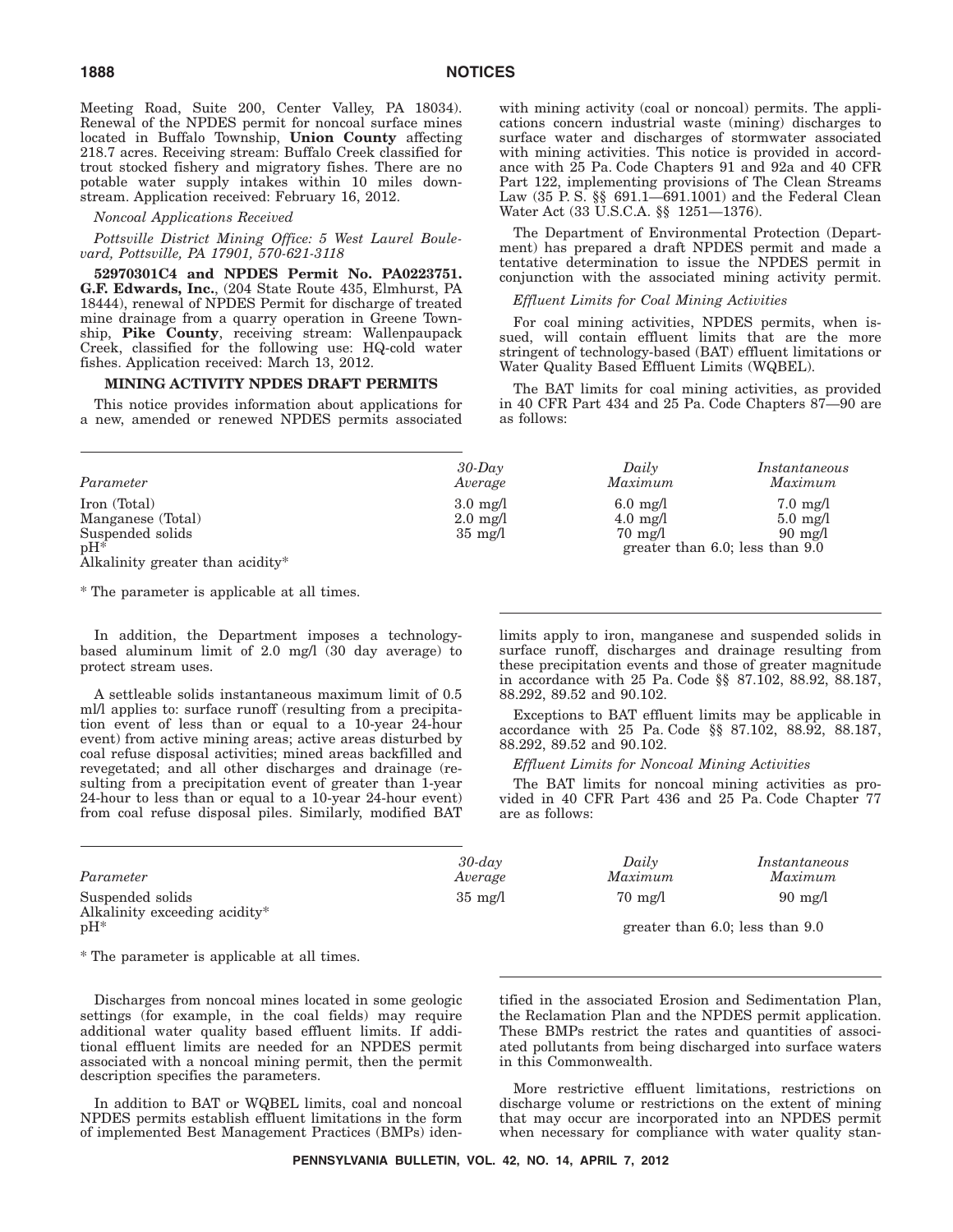dards and antidegradation requirements (in accordance with 25 Pa. Code Chapters 91—96).

The procedures for determining the final effluent limits, using a mass-balance equation or model, are found in Technical Guidance Document 362-0600-001, NPDES Program Implementation—Memorandum of Understanding (MOU) Concerning Water Quality Management, NPDES Program Implementation, and Related Matters. Other specific factors to be considered include public comments and Total Maximum Daily Load(s). Additional discharge limitations may apply in the event that unexpected discharges occur.

Discharge rates for surface mining activities are precipitation driven. Discharge rates for proposed discharges associated with underground mining are noted in the permit description.

Persons wishing to comment on an NPDES draft permit should submit a written statement to the Department at the address of the district mining office indicated before each draft permit within 30 days of this public notice. Comments received within the comment period will be considered in the final determinations regarding the NPDES permit applications. Comments must include the name, address and telephone number of the writer and a concise statement to inform the Department of the exact basis of a comment and the relevant facts upon which it is based.

The Department will also accept requests or petitions for a public hearing on NPDES permit applications, as provided in 25 Pa. Code § 92a.82(d). The request or petition for a public hearing shall be filed within 30 days of this public notice and contain the name, address, telephone number and the interest of the party filing the request, and state the reasons why a hearing is warranted. A public hearing may be held if the Department considers the public interest significant. If a hearing is scheduled, a notice of the hearing on the NPDES permit application will be published in the *Pennsylvania Bulletin* and a newspaper of general circulation within the relevant geographical area. When a public hearing is held, the Department will consider comments from the public hearing in the final determination on the NPDES permit application.

#### *Coal NPDES Draft Permits*

*Knox District Mining Office: P. O. Box 669, 310 Best Avenue, Knox, PA 16232-0669, 814-797-1191*

**NPDES No. PA0259250 (Permit No. 33120101). P. and N. Coal Co., Inc.** (P. O. Box 332, Punxsutawney, PA 15767) New NPDES permit for a bituminous surface mine in Young Township, **Jefferson County**, affecting 88.3 acres. Receiving streams: Unnamed tributaries to Sawmill Run, classified for the following uses: CWF. TMDL: None. Application received: March 16, 2012.

Unless otherwise noted for a specific outfall, the proposed effluent limits for all outfalls in this permit are the BAT limits described above for coal mining activities.

The outfall(s) listed below discharge to unnamed tributaries to Sawmill Run:

| Outfall No.  |                                                                              | New Outfall $(Y/N)$ |         |          |
|--------------|------------------------------------------------------------------------------|---------------------|---------|----------|
|              | $ST-1$                                                                       |                     | v       |          |
|              | $ST-2$                                                                       |                     | v       |          |
|              | $ST-3$                                                                       |                     |         |          |
|              | $ST-4$                                                                       |                     | Y       |          |
|              | The proposed effluent limits for the above listed outfall(s) are as follows: |                     |         |          |
|              |                                                                              | $30$ -Day           | Daily   | Instant. |
| Parameter    | Minimum                                                                      | Average             | Maximum | Maximum  |
| $pH^1(S.U.)$ | 6.0                                                                          |                     |         | 9.0      |

 $\text{Iron (mg/l)}$  7.0 Iron  $(mg/l)$ <br>Alkalinity greater than acidity<sup>1</sup> Total Settleable Solids (ml/l) 0.5

*Moshannon District Mining Office: 186 Enterprise Drive, Philipsburg, PA 16866, 814-342-8200*

**NPDES No. PA-0257583 (Mining permit no. 17110102)**, Swisher Contracting, Inc. PO Box 1223, Clearfield, PA 16830, new NPDES permit for coal surface mine in Goshen Township, **Clearfield County**, affecting 113.2 acres. Receiving stream(s): Little Trout Run and Surveyor Run, classified for the following use(s): HQ-CWF and CWF. [West Branch Susquehanna River TMDL and Surveyor Run TMDL] Application received: March 22, 2011.

Unless otherwise noted for a specific outfall, the proposed effluent limits for all outfalls in this permit are the BAT limits described above for coal mining activities.

The outfall(s) listed below discharge to: Surveyor Run

| New Outfall $(Y/N)$ |
|---------------------|
| Yes                 |
| Yes                 |
| Yes                 |
| Yes                 |
|                     |

The outfall(s) listed below require a non-discharge alternative and discharge to: Surveyor Run and Little Trout Run.<br> $Output$  No.  $\frac{1}{N}$ 

| fall No.    | New Outfall $(Y/N)$ |
|-------------|---------------------|
| ${\rm SPE}$ | Yes                 |
| TB1         | Yes                 |
| TB2         | Yes                 |
| TB3         | Yes                 |
|             |                     |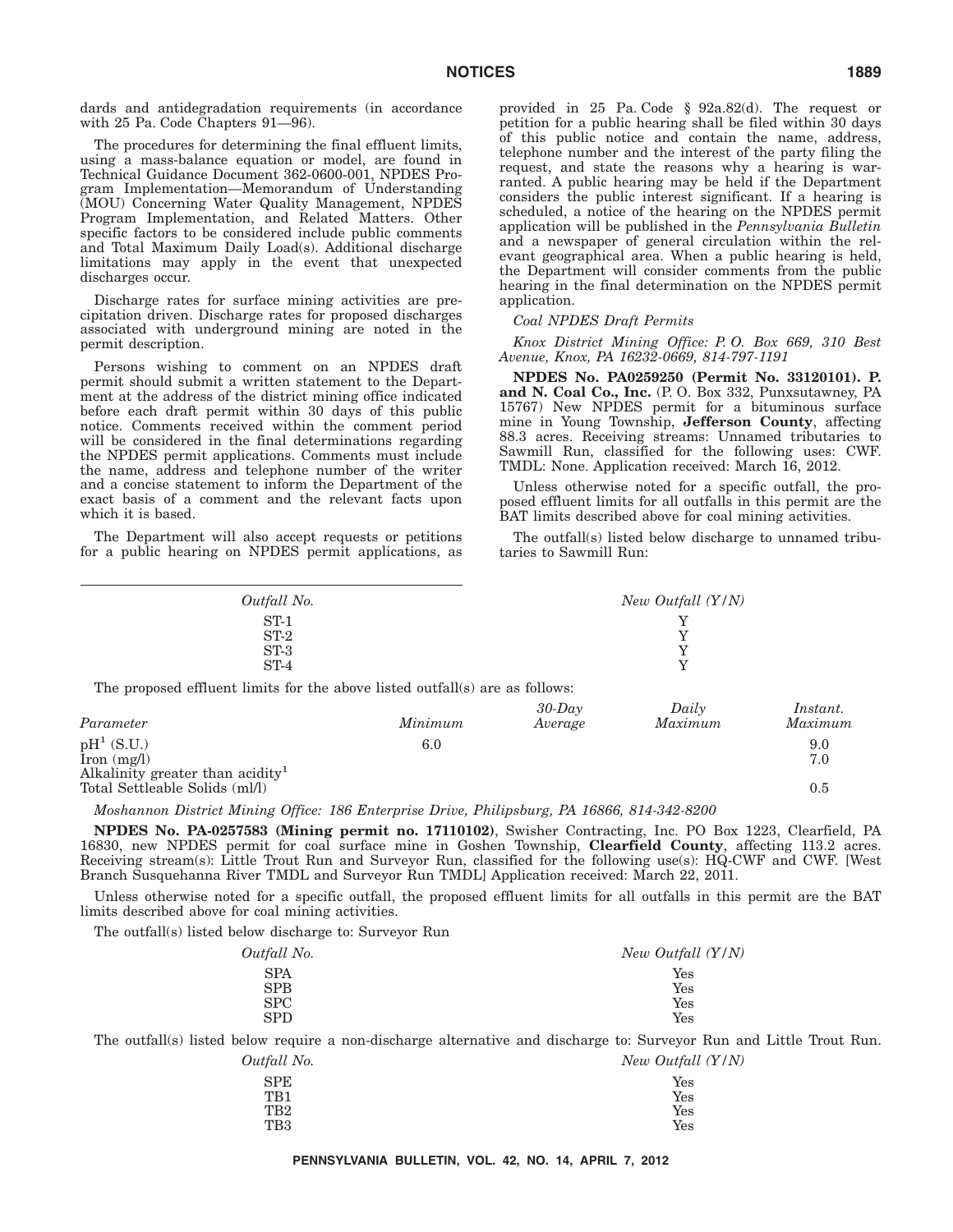There is no proposed surface discharge from the above listed facilities to the receiving stream due to the implementation of Best Management Practices.

*Noncoal NPDES Draft Permits*

*Knox District Mining Office: P. O. Box 669, 310 Best Avenue, Knox, PA 16232-0669, 814-797-1191*

**NPDES No. PA0241881 (Permit No. 37010301). Quality Aggregates, Inc.** (4955 Steubenville Pike, Suite 245, Pittsburgh, PA 15205) Renewal of an NPDES permit for a large industrial minerals surface mine in Slippery Rock Township, **Lawrence County**, affecting 197.0 acres. Receiving streams: Nine unnamed tributaries to Slippery Rock Creek, classified for the following uses: CWF. TMDL: None. Application received: February 14, 2012.

Unless otherwise noted for a specific outfall, the proposed effluent limits for all outfalls in this permit are the BAT limits described above for noncoal mining activities.

The outfall(s) listed below discharge to unnamed tributaries to Slippery Rock Creek:

| Outfall No.                                                          | New Outfall (Y/N) |  |
|----------------------------------------------------------------------|-------------------|--|
| TC.                                                                  |                   |  |
| TE                                                                   | N                 |  |
| TE-1                                                                 | N                 |  |
| osed effluent limits for the above listed outfall(s) are as follows: |                   |  |

| Parameter                                    | Minimum | $30$ -Day<br>Average | Daily<br>Maximum | Instant.<br>Maximum |
|----------------------------------------------|---------|----------------------|------------------|---------------------|
|                                              |         |                      |                  |                     |
| $pH^1(S.U.)$                                 | $6.0\,$ |                      |                  | 9.0                 |
| $\text{Iron} \text{ (mg/l)}$                 |         |                      |                  |                     |
| Manganese $(mg/l)$                           |         |                      |                  |                     |
| Alkalinity greater than acidity <sup>1</sup> |         |                      |                  |                     |
| Total Suspended Solids (mg/l)                |         | 35                   | 70               | 90                  |

<sup>1</sup> The parameter is applicable at all times.

The outfall(s) listed below discharge to unnamed tributaries to Slippery Rock Creek:

| Outfall No.                                                                                                |         |                      | New Outfall $(Y/N)$        |                     |
|------------------------------------------------------------------------------------------------------------|---------|----------------------|----------------------------|---------------------|
| A<br>B<br>С<br>D<br>E<br>F<br>The proposed effluent limits for the above listed outfall(s) are as follows: |         |                      | N<br>N<br>N<br>N<br>N<br>N |                     |
| Parameter                                                                                                  | Minimum | $30$ -Day<br>Average | Daily<br>Maximum           | Instant.<br>Maximum |
| $pH^1$ (S.U.)<br>$\text{from } (\text{mg/l})$                                                              | 6.0     |                      |                            | 9.0<br>7.0          |
| Alkalinity greater than acidity <sup>1</sup><br>Total Settleable Solids (ml/l)                             |         |                      |                            | 0.5                 |

# **FEDERAL WATER POLLUTION CONTROL ACT, SECTION 401**

The following permit applications, requests for Environmental Assessment approval and requests for 401 Water Quality Certification have been received by the Department. Section 401 of the Federal Water Pollution Control Act (FWPCA) (33 U.S.C.A. § 1341) requires the Commonwealth to certify that the involved projects will not violate the sections 301—303, 306 and 307 of the FWPCA (33 U.S.C.A. §§ 1311—1313, 1316 and 1317) as well as relevant State requirements. Persons objecting to approval of a request for certification under section 401 of the FWPCA, the issuance of a Dam Permit or Water Obstruction and Encroachment Permit or the approval of an Environmental Assessment shall submit comments, suggestions or objections within 30 days of the date of this notice as well as any questions to the office noted before an application. Comments should contain the name, address and telephone number of the person commenting, identification of the certification request to which the comments or objections are addressed and a concise statement of comments, objections or suggestions including the relevant facts upon which they are based.

The Department may conduct a fact-finding hearing or an informal conference in response to comments if deemed necessary. Each individual will be notified, in writing, of the time and place of a scheduled hearing or conference concerning the certification request to which the comment, objection or suggestion relates. Maps, drawings and other data pertinent to the certification request are available for inspection between 8 a.m. and 4 p.m. on working days at the office noted before the application.

Persons with a disability who wish to attend the hearing and require an auxiliary aid, service or other accommodation to participate in the proceedings should contact the specified program. TDD users may contact the Department through the Pennsylvania AT&T Relay Service at (800) 654-5984.

The prop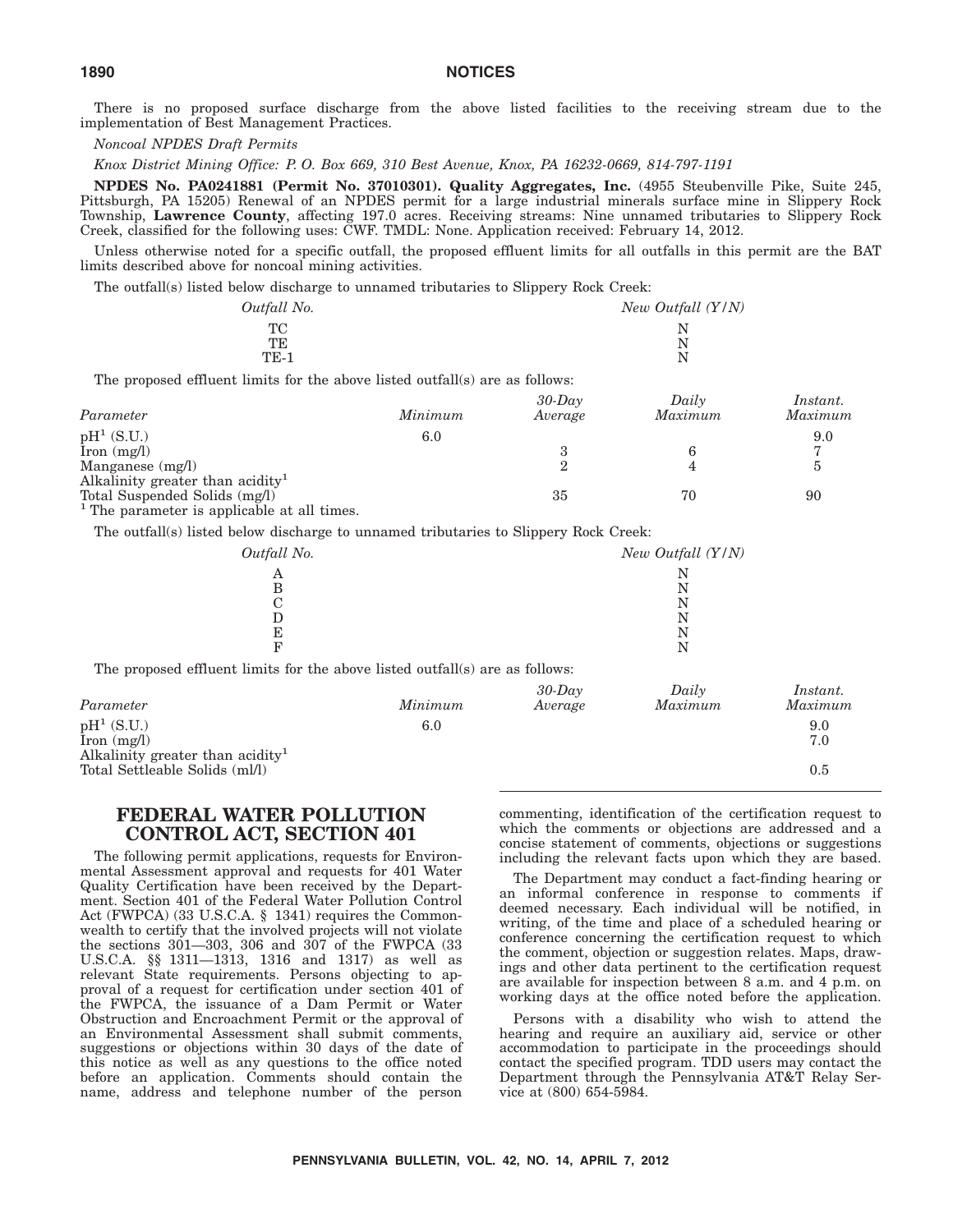**Applications Received under the Dam Safety and Encroachments Act (32 P. S. §§ 693.1—693.27) and section 302 of the Flood Plain Management Act (32 P. S. § 679.302) and Requests for Certification under section 401(a) of the FWPCA.**

#### **WATER OBSTRUCTIONS AND ENCROACHMENTS**

*Southeast Region: Watershed Management Program Manager, 2 East Main Street, Norristown, PA 19401*

**E23-494. Eastern University**, 1300 Eagle Road, St. David's, PA 19087-3696, Radnor Township, **Delaware County**, ACOE Philadelphia District.

To perform the following activities in and along an unnamed tributary to Gulph Creek (WWF, MF):

1. To install and maintain a chain-link fence above the 100-year floodplain.

2. To remove the existing foot bridge.

3. To stabilize and maintain approximately 130 linear feet of eroded stream bank.

The site is located at Eastern University, West Campus, just southeast of the intersection of Eagle and Radnor Roads, in Radnor (Valley Forge, PA USGS Quadrangle N: 5.6 inches; W: 3.9 inches).

*Northeast Region: Watershed Management Program Manager, 2 Public Square, Wilkes-Barre, PA 18711-0790, Telephone 570-826-2511.*

**E40-727. John Gregg**, 578 Jackson Road, Dallas, PA 18612, in Harveys Lake Borough, **Luzerne County**, U.S. Army Corps of Engineers, Baltimore District.

To construct and maintain a 460 square foot pile supported dock in Harvey's Lake. The project is located along SR 415 (Lakeside Drive) at Pole #156 (Harveys Lake, PA Quadrangle Latitude: 41° 22′ 22.25"; Longitude: -76° 2- 50.27) in Harveys Lake Borough, **Luzerne County**.

**E39-516. Lehigh County**, 17 South Seventh Street, Allentown, PA 18101, in Lowhill Township, **Lehigh County**, U.S. Army Corps of Engineers, Philadelphia District.

To construct and maintain an 8-foot wide single span pedestrian suspension bridge across Jordan Creek, having an 80-foot span and a 12-foot minimum underclearance. The project is located in the Trexler Nature Preserve on the west side of SR 4007 (Game Preserve Road) approximately 2.0 miles southwest of its intersection with SR 309 (Slatedale, PA Quadrangle, Latitude: 40°39'16"; Longitude: -75°38′00″).

**E35-440. PV Realty, Inc.**, 3 Bucknell Drive, Clarks Green, PA 18411, in Blakely Borough, **Lackawanna County**, U.S. Army Corps of Engineers, Baltimore District.

To fill 0.36 acre of wetlands within the Lackawanna River Watershed for the purpose of constructing a residential development known as Hilltop Acres. The project is located on the south side of Business Route 6 (Scranton-Carbondale Highway) approximately 0.5 mile northeast of its intersection with SR 0347 (Olyphant, PA Quadrangle, Latitude: 41°29'09"; Longitude: -75°36'07").

*Southwest Region: Wetlands & Waterways Program Manager, 400 Waterfront Drive, Pittsburgh, PA 15222- 4745.*

**E02-1664. The Cobblestone Manor Associates L.P.**, 772 Pine Valley Drive, Pittsburgh, PA 15239, in Ohio Township, **Allegheny County**; ACOE Pittsburgh District

The applicant proposes to remove the existing 48-inch diameter culvert approximately 181.0 feet in length, to construct and maintain an 84.0 inch diameter stream enclosure approximately 290.0 feet in length in an unnamed tributary to Bear Run (TSF), to construct and maintain a 15-inch diameter outfall structure on the left bank of said stream and to place and maintain fill in approximately 0.069 acre of wetlands adjacent to said stream for the purpose of constructing the Cobblestone Manor Phase 5 Residential Development. The project is located on the west side of Sobon Lane, approximately 4,000.0 feet south from the intersection of Sobon Lane and Mt. Nebo Road (Emsworth, PA Quadrangle N: 7.5"; W: 12.4"; Latitude: 40°- 32'-29"; Longitude: 80°-5'-23") in Ohio Township, Allegheny County and will impact approximately 490.0 linear feet of stream channel and 0.069 acre of wetlands.

**E26-363. PennDOT District 12-0**, PO Box 495, 825 North Gallatin Avenue, Uniontown, PA 15401, in Bullskin Township, **Fayette County**; ACOE Pittsburgh District.

Applicant is proposing to remove the existing SR 982 bridge having a span of 19 feet, a length of 36.3 feet, and an under clearance of 8.6 feet; and to construct and maintain a replacement 41 foot long box culvert with a span of 20 feet and an under clearance of 8.5 feet and depressed 1 foot, crossing Latta Run (CWF). The project is located approximately 7.5 miles northeast of Connellsville (Connellsville, PA Quadrangle N: 21.3 inches; W: 1.2 inches; Latitude: 40° 7′ 5.2″; Longitude: -79° 30′ 29.1) in Bullskin Township, Fayette County.

**E65-948. PennDOT Engineering District 12-0**, PO Box 495, 825 North Gallatin Avenue, Uniontown, PA 15401, in Hempfield Township, **Westmoreland County**; ACOE Pittsburgh District.

Applicant is proposing to do the following:

1. Replace an existing plastic pipe enclosure of 18 inch diameter and 549 feet in length by constructing and maintaining a 48 inch diameter concrete pipe enclosure 491 feet in length crossing SR 3077 on an unnamed tributary to Brush Creek (TSF) with a drainage area of approximately 50 acres.

2. Construct and maintain approximately 58 feet of stream restoration in an unnamed tributary to Brush Creek (TSF).

3. In addition construct and maintain associated storm water inlets to the enclosure from SR 3077.

These encroachments are located approximately 0.5 miles southwest of Jeannette intersecting SR 3077 in Hempfield Township, Westmoreland County (beginning Irwin PA Quadrangle, North 12.5 inches and West 2.6 inches; Latitude  $40^{\circ}$  19'  $7.53''$  and Longitude  $-79^{\circ}$  38' 36.44" and extending North 12.55 inches and West 2.4 inches; Latitude 40° 19′ 7.73″ and Longitude -79° 38′ 33.42).

*Northwest Region: Watershed Management Program Manager, 230 Chestnut Street, Meadville, PA 16335-3481*

**E10-476, PA DOT, District 10-0**, 2550 Oakland Ave., PO Box 429, Indiana, PA 15701. S.R. 0068 Section 254 Muntz Run Bridge across Muntz Run, in Borough of Zelienople, **Butler County**, ACOE Pittsburgh District (Zelienople, PA Quadrangle N: 40°, 46', 56.3"; W: -80°,  $09', 12.1$ ").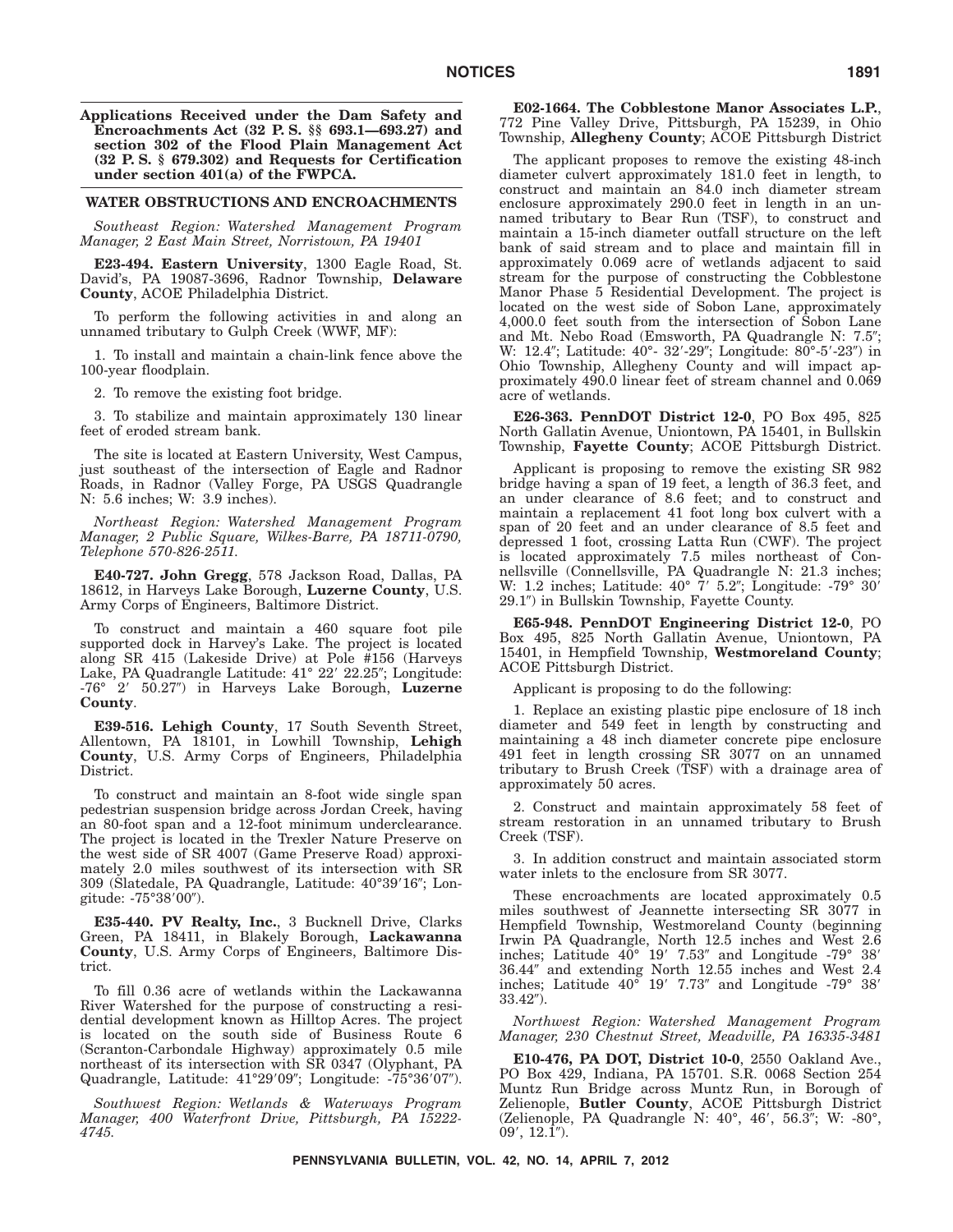To remove the existing 14 foot single span reinforced concrete slab bridge and to construct and maintain a 15.0 foot x 5.0 foot precast reinforced concrete box culvert with and out to out width of 45.8 feet across Muntz Run (WWF) within its floodplain located at S.R. 0068, Segment 0010, Offset 0668 approximately 1.1 miles Southwest of its intersection with SR 0019 in the Borough of Zelienople. Proposed structure and roadway will be realigned approximately 75.0 feet downstream from existing structure to improve safety and update to current design requirements.

**E25-746, Millcreek Township Sewer Authority**, 3608 West 26th Street, Erie, PA 16506. Walnut Creek Stabilization/Rehabilitation, in Millcreek Township, **Erie County**, ACOE Pittsburgh District (Erie South, PA Quadrangle N: 42°, 4′, 22″; W: -80°, 6′, 5″).

To conduct stabilization and restoration activities on a 1,175 linear foot reach of Walnut Creek (CWF, MF) directly north of the Millcreek Mall complex. The applicant proposes to realign approximately 1000 feet of stream channel, reconstruct stream banks, plant riparian buffer vegetation, install and maintain log vanes, rock cross-vanes, modified mud sills, boulder and riprap placement, and to construct and maintain parking facilities, picnic areas, hiking trails, and a fishing pier within the flood plain of Walnut Creek.

**E25-747, National Fuel Gas Corporation**, 1100 State Street, Erie PA 16512. NFG Line L Replacement, in City of Corry, Erie County and Columbus Township, **Warren County**, ACOE Pittsburgh District (Corry, Columbus, PA Quadrangle N: 41°, 46', 12.05"; W: 79°, 37', 27.08").

Applicant proposes to replace approximately 6,200-feet of 12-inch steel natural gas pipeline along line L with new 12-inch steel pipeline. The project is mainly confined to the existing, maintained ROW and includes pipeline crossings and temporary equipment crossings of 5 wetland areas and 6 streams resulting in a total temporary impact of 0.65-acre (772-LF) of wetland and 260-LF (0.04-acre) of stream channel. Site will be restored to original contours and stabilized when work is completed.

**E33-245, United Electric Coop**, 29 United Drive, DuBois PA 15801. Warsaw 12F Utility Line Access Road, in Snyder Township, **Jefferson County**, ACOE Pittsburgh District (Carman, PA Quadrangle N: 41°, 16', 14";  $W: 78^{\circ}, 51', 10".$ 

Applicant proposes to construct a 9,243-ft long by 10-ft wide access road and relocate several utility poles within the ROW for power line 12F. Total earth disturbance for the project is approximately 2.5 acres. Total impacts to aquatic resources for the project are 0.018-acre of permanent impact to EV wetland, 19-LF permanent impact to EV stream, and 0.04-acre of temporary impact to EV wetland. Wetland mitigation is not proposed because the permanent impacts are deminimus.

*District Oil and Gas Operations: Eastern Oil and Gas District, 208 West Third Street, Suite 101, Williamsport, PA 17701*

**E0829-040: Appalachia Midstream, LLC**, 100 IST Center, Horseheads, NY 14845, Wilmot Township, **Bradford County**, ACOE Baltimore District.

To construct, operate and maintain:

1. a 6 inch diameter natural gas line impacting 21 linear feet of an unnamed tributary to Panther Lick Creek (CWF, MF) and adjacent Palustrine Emergent Wetland (EV) impacting 37 square feet (Colley, PA Quadrangle, Latitude: 41°36′20″, Longitude: -76°16′19″),

The project will result in 21 linear feet or 11 square feet of temporary stream impacts, 37 square feet (0.00 acre) of PEM temporary wetland impacts all for the purpose of installing a natural gas line with associated access roadways.

**E0829-041: Talisman Energy USA, Inc.**, 50 Pennwood Place, Warrendale, PA 15086, Wells Township, **Bradford County**, ACOE Baltimore District.

To construct, operate and maintain:

1. One 12 inch diameter natural gas line, a 6 inch diameter water line and a timber mat bridge impacting 121 linear feet of an unnamed tributary to Parks Creek (CWF) and an adjacent Palustrine Emergent Wetland impacting 7,777 square feet (Windham, PA Quadrangle, Latitude: 41°56'38", Longitude: -76°20'35");

2. One 12 inch diameter natural gas line, a 6 inch diameter water line and a timber mat bridge impacting 21,209 square feet of a Palustrine Emergent Wetland (Windham, PA Quadrangle, Latitude: 41°56'41", Longitude: -76°20′27");

3. One 12 inch diameter natural gas line, a 6 inch diameter water line and a timber mat bridge impacting 1,308 square feet of a Palustrine Emergent Wetland (Windham, PA Quadrangle, Latitude: 41°56'45", Longitude: -76°20′12″);

4. One 12 inch diameter natural gas line, a 6 inch diameter water line and a timber mat bridge impacting 91 linear feet of an unnamed tributary to Wysox Creek (CWF) (Windham, PA, Latitude: 41°56'34", Longitude: -76°19′51″);

5. One 12 inch diameter natural gas line, a 6 inch diameter water line and a timber mat bridge impacting 146 linear feet of an unnamed tributary to Wysox Creek (CWF) and an adjacent Palustrine Emergent Wetland impacting 852 square feet (Windham, PA Quadrangle, Latitude: 41°56'34", Longitude: -76°19'43");

6. One 12 inch diameter natural gas line, a 6 inch diameter water line and a temporary road crossing using two 20 foot long 36 inch diameter corrugated metal pipes impacting 129 linear feet of an unnamed tributary to Wysox Creek (CWF) and an adjacent Palustrine Emergent Wetland impacting 2,498 square feet (Windham, PA Quadrangle, Latitude: 41°56'33", Longitude: -76°19'35");

7. One 12 inch diameter natural gas line, a 6 inch diameter water line and a timber mat bridge impacting 284 square feet of a Palustrine Emergent Wetland (Windham, PA Quadrangle, Latitude: 41°56'33", Longitude: -76°19′22″);

8. One 12 inch diameter natural gas line, a 6 inch diameter water line and a temporary road crossing using two 20 foot long 36 inch diameter corrugated metal pipes impacting 61 linear feet of an unnamed tributary to Wysox Creek (CWF) and an adjacent Palustrine Emergent Wetland and Palustrine Forested Wetland impacting 9,601 square feet (Windham, PA Quadrangle, Latitude: 41°56′34″, Longitude: -76°19′20″);

9. One 12 inch diameter natural gas line, a 6 inch diameter water line and a timber mat bridge impacting 602 square feet of a Palustrine Emergent Wetland (Windham, PA Quadrangle, Latitude: 41°56'33", Longitude: -76°19′16″);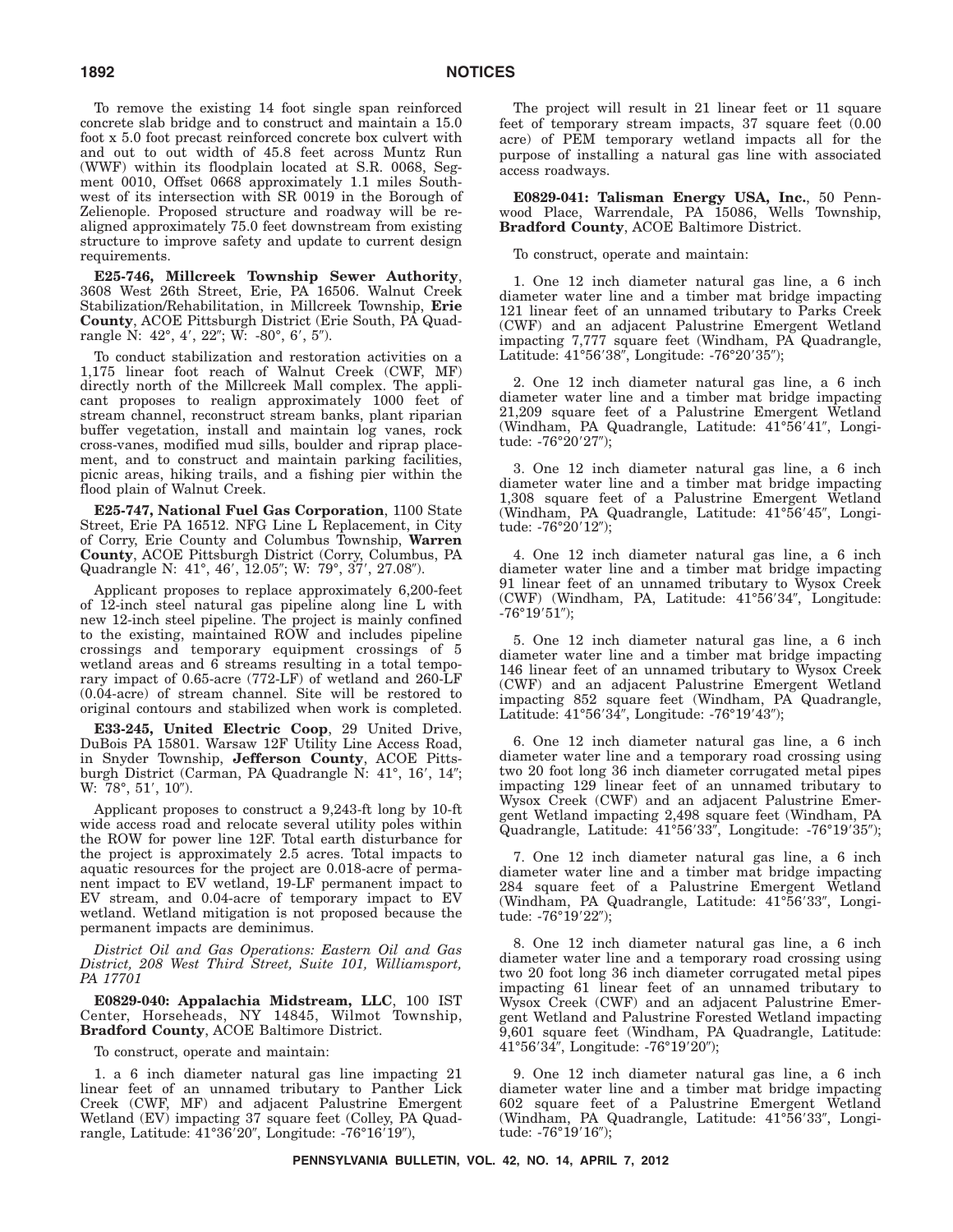10. One 12 inch diameter natural gas line, a 6 inch diameter water line and a timber mat bridge impacting 1,697 square feet of a Palustrine Emergent Wetland (Windham, PA Quadrangle, Latitude: 41°56'32", Longitude: -76°19′06″);

11. One 12 inch diameter natural gas line, a 6 inch diameter water line and a timber mat bridge impacting 1,178 square feet of a Palustrine Emergent Wetland

(Windham, PA Quadrangle, Latitude: 41°56'32", Longitude: -76°19′00");

The project will result in 548 linear feet or 2,348 square feet of temporary stream impacts and 46,007 square feet (1.08 acres) of PEM/PFO wetland impacts all for the purpose of installing a natural gas pipeline and a water line with associated access roadways.

# **ACTIONS**

# **THE PENNSYLVANIA CLEAN STREAMS LAW AND THE FEDERAL CLEAN WATER ACT**

# **FINAL ACTIONS TAKEN FOR NPDES PERMITS AND WQM PERMITS**

The Department has taken the following actions on previously received applications for new, amended and renewed NPDES and WQM permits, applications for permit waivers and NOIs for coverage under General Permits. This notice of final action is provided in accordance with 25 Pa. Code Chapters 91 and 92a and 40 CFR Part 122, implementing provisions of The Clean Streams Law (35 P.S. §§ 691.1—691.101) and the Federal Clean Water Act (33 U.S.C.A. §§ 1251—1376).

| Location    | Permit Authority | Application Type or Category                                   |
|-------------|------------------|----------------------------------------------------------------|
| Section I   | <b>NPDES</b>     | Renewals                                                       |
| Section II  | <b>NPDES</b>     | New or Amendment                                               |
| Section III | WQM              | Industrial, Sewage or Animal Wastes; Discharges to Groundwater |
| Section IV  | <b>NPDES</b>     | MS4 Individual Permit                                          |
| Section V   | <b>NPDES</b>     | MS4 Permit Waiver                                              |
| Section VI  | <b>NPDES</b>     | Individual Permit Stormwater Construction                      |
| Section VII | <b>NPDES</b>     | NOI for Coverage under NPDES General Permits                   |

Sections I—VI contain actions regarding industrial, animal or sewage wastes discharges, discharges to groundwater, and discharges associated with MS4, stormwater associated with construction activities and CAFOs. Section VII contains notices for parties who have submitted NOIs for Coverage under General NPDES Permits. The approval for coverage under these General NPDES Permits is subject to applicable effluent limitations, monitoring, reporting requirements and other conditions in each General Permit. The approval of coverage for land application of sewage sludge or residential septage under applicable general permit is subject to pollutant limitations, pathogen and vector attraction reduction requirements, operational standards, general requirements, management practices and other conditions in the respective permit. The permits and related documents, effluent limitations, permitting requirements and other information are on file and may be inspected and arrangements made for copying at the contact office noted before the action.

Persons aggrieved by an action may appeal that action to the Environmental Hearing Board (Board) under section 4 of the Environmental Hearing Board Act  $(35 \text{ P.S.} \S 7514)$  and 2 Pa.C.S.  $\S$   $501-508$  and  $701-704$  (relating to Administrative Agency Law). The appeal should be sent to the Environmental Hearing Board, Second Floor, Rachel Carson State Office Building, 400 Market Street, PO Box 8457, Harrisburg, PA 17105-8457, (717) 787-3483. TDD users may contact the Board through the Pennsylvania Relay Service, (800) 654-5984. Appeals must be filed with the Board within 30 days of publication of this notice in the *Pennsylvania Bulletin* unless the appropriate statute provides a different time period. Copies of the appeal form and the Board's rules of practice and procedure may be obtained from the Board. The appeal form and the Board's rules of practice and procedure are also available in Braille or on audiotape from the Secretary to the Board at (717) 787-3483. This paragraph does not, in and of itself, create a right of appeal beyond that permitted by applicable statutes and decisional law.

For individuals who wish to challenge an action, the appeal must reach the Board within 30 days. A lawyer is not needed to file an appeal with the Board.

Important legal rights are at stake, however, so individuals should contact a lawyer at once. Persons who cannot afford a lawyer may qualify for pro bono representation. Call the Secretary to the Board at (717) 787-3483 for more information.

#### **I. NPDES Renewal Permit Actions**

*Northeast Regional Office: Water Management Program Manager, 2 Public Square, Wilkes-Barre, PA 18701-1915. Phone: 570.826.2553.*

| NPDES No.             | Facility Name &                                                     |
|-----------------------|---------------------------------------------------------------------|
| (Tvpe)                | Address                                                             |
| PA0032107<br>(Sewage) | Beltzville State Park<br>2950 Pohopoco Drive<br>Lehighton, PA 18235 |

*County & Municipality* Carbon County Franklin Township *Stream Name (Watershed No.)* Pohopoco Creek (2-B)  $Y$ 

*EPA Waived Y/N?*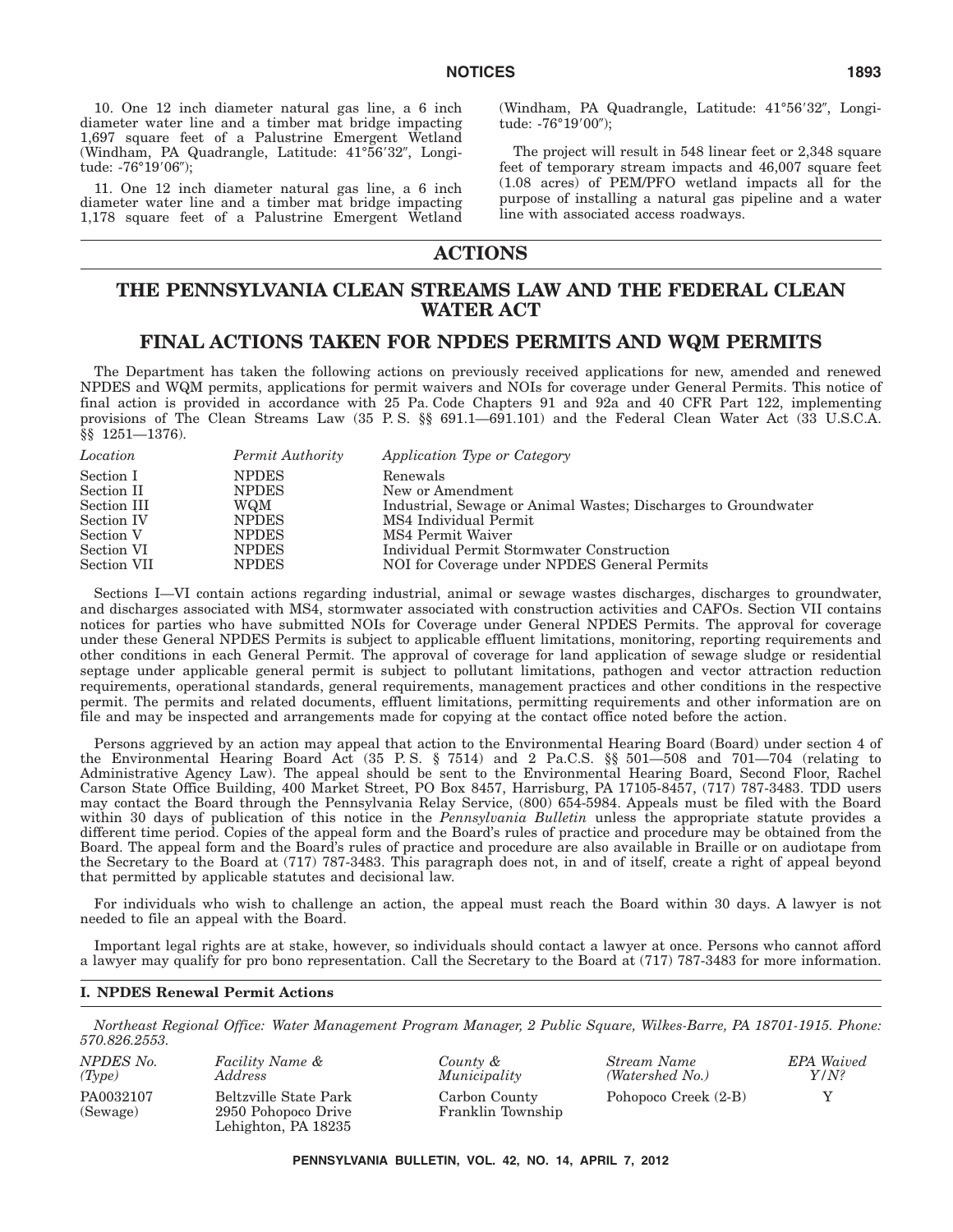*Northcentral Region: Water Management Program Manager, 208 West Third Street, Williamsport, PA 17701*

| NPDES <sub>No.</sub><br>(Type)           | Facility Name &<br>Address                                                                                           | County &<br>Municipality                              | Stream Name<br>(Watershed No.)                                       | <b>EPA</b> Waived<br>$Y/N$ ? |
|------------------------------------------|----------------------------------------------------------------------------------------------------------------------|-------------------------------------------------------|----------------------------------------------------------------------|------------------------------|
| PA0228524<br>(Sewage)                    | Duncan Township WWTP<br>22 Antrim Main Street<br>Wellsboro, PA 16901                                                 | Tioga County<br>Duncan Township                       | Unnamed Tributary of<br>Wilson Creek (9-A)                           | $\mathbf Y$                  |
| PA0114324<br>(Sewage)                    | DeMorgan Acres MHP<br>290 De Morgan Acres Lane<br>Canton, PA 17724-9166                                              | <b>Bradford County</b><br>Canton Township             | Unnamed Tributary to<br>Alba Creek $(4-C)$                           | Y                            |
| PA0228524<br>(Sewage)                    | Duncan Township WWTP<br>22 Antrim Main Street<br>Wellsboro, PA 16901                                                 | Tioga County<br>Duncan Township                       | Unnamed Tributary of<br>Wilson Creek (9-A)                           | Y                            |
| PA0035815<br>(Sewage)                    | Bellefonte KOA Campground<br>2481 Jacksonville Road<br>Bellefonte, PA 16823                                          | Centre County<br>Marion Township                      | Unnamed Tributary of<br>Nittany Creek (9-C)                          | Y                            |
| PA0228371<br>(Industrial)<br>Stormwater) | Crafco, Inc.<br>Asphalt Emulsion Plant<br>336 Railroad Street<br>Northumberland, PA 17857                            | Northumberland<br>County<br>Northumberland<br>Borough | Unnamed Tributary to<br>West Branch<br>Susquehanna River<br>$(10-D)$ | Y                            |
| PA0046159<br>(Sewage)                    | Houtzdale Municipal<br>Sewer Authority Sewer System<br><b>STP</b><br>116 Sterling Avenue<br>Houtzdale, PA 16651-0277 | Clearfield County<br>Houtzdale Borough                | Beaver Run-CWF<br>$(8-D)$                                            | N                            |
|                                          | Southwest Region: Clean Water Program Manager, 400 Waterfront Drive, Pittsburgh, PA 15222-4745                       |                                                       |                                                                      |                              |
| NPDES No.<br>(Type)                      | Facility Name &<br>Address                                                                                           | County &<br>Municipality                              | Stream Name<br>(Watershed #)                                         | <b>EPA</b> Waived<br>Y/N     |
| PA0110663<br>Sewage                      | Cresson Borough<br>631 Second Street<br>Cresson, PA 16630                                                            | Cambria County<br>Cresson Borough                     | Little Conemaugh River                                               | N                            |
| PA0218391<br>Sewage                      | Georges Creek<br>Municipal Authority<br>PO Box 338<br>Smithfield, PA 15478                                           | <b>Fayette County</b>                                 | Georges Township<br>Georges Creek                                    | Y                            |

# **II. New or Expanded Facility Permits, Renewal of Major Permits and EPA Nonwaived Permit Actions**

*Southcentral Region: Water Management Program Manager, 909 Elmerton Avenue, Harrisburg, PA 17110. Phone: 717-705-4707.*

**NPDES Permit No. PA0088609**, Sewage, **Broad Top Township**, 187 Municipal Road, Defiance, PA 16633-0057.

This proposed facility is located in Broad Top Township, **Bedford County**.

Description of Proposed Action/Activity: Authorization to discharge to Raystown Branch Juniata River in Watershed 11-D.

**NPDES Permit No. PA0020591**, Sewage, **Mount Gretna Borough Authority**, 101 Chautaqua Drive, PO Box 322, Mount Gretna, PA 17064.

This proposed facility is located in Mount Gretna Borough, **Lebanon County**.

Description of Proposed Action/Activity: Authorization to discharge to Conewago Creek in Watershed 7-G.

**NPDES Permit No. PA0083747**, Industrial Waste, **Weaber, Inc.**, 1231 Mount Wilson Road, Lebanon, PA 17042-4785.

This proposed facility is located in South Annville Township, **Lebanon County**.

Description of Proposed Action/Activity: Authorization to discharge to Gingrich Run in Watershed 7-D.

**NPDES Permit No. PA0261785**, Hydrostatic Test Discharge, **Texas Eastern Transmission LP**, 890 Winter Street, Suite 300, Waltham, MA 02451.

This proposed facility is located in Bedford Township, **Bedford County**.

Description of Proposed Action/Activity: Authorization to discharge to an unnamed Tributary of Shobers Run and Evitts Creek in Watersheds 11-C and 13-A.

*Southwest Region: Clean Water Program Manager, 400 Waterfront Drive, Pittsburgh, PA 15222-4745*

**NPDES Permit No. PA0254231**, Industrial Waste, **Ingram Barge Company**, 100 Atlantic Avenue, Elizabeth, PA 15037

This proposed facility is located in Elizabeth Borough, **Allegheny County**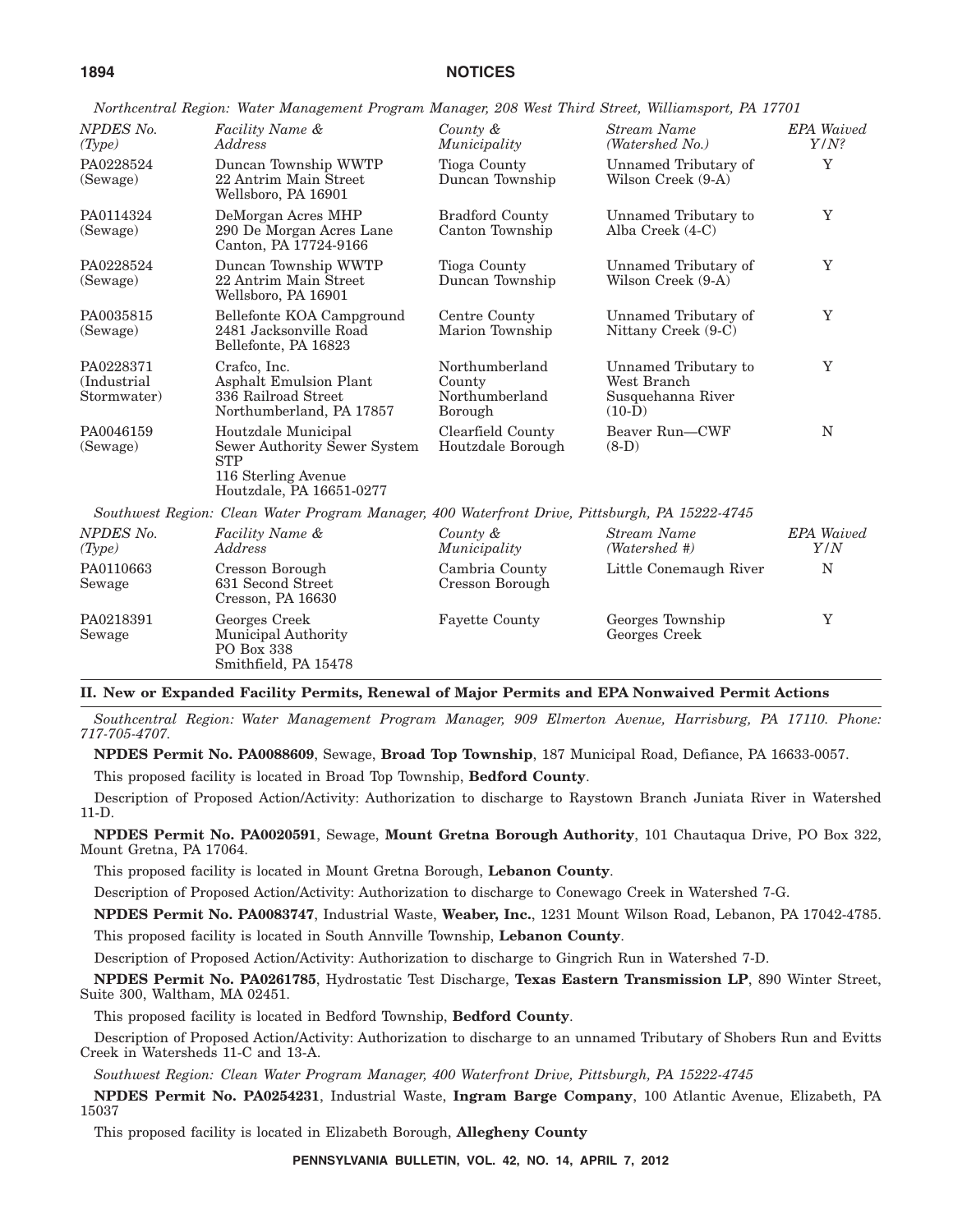Description of Proposed Action/Activity: Permit issuance for new discharge of treated industrial waste.

*Northwest Region: Water Management Program Manager, 230 Chestnut Street, Meadville, PA 16335-3481*

**PA0263931**, Sewage, SIC Code 8800, **Thomas S. Wheeler**, 11247 East Law Road, North East, PA 16428. Facility Name: Thomas S. Wheeler SRSTP.

This proposed facility is located at 2101 North Brickyard Road in North East Township, **Erie County**.

Description of Proposed Activity: A new NPDES permit for the discharge of treated wastewater from a single residence sewage treatment plant (SRSTP) that replaces an existing malfunctioning on-lot sewage disposal system.

The receiving stream, an unnamed tributary to Twelvemile Creek, is located in State Water Plan watershed 15 and is classified for High Quality Waters—Cold Water Fishes and, aquatic life, water supply and recreation. The discharge is not expected to affect public water supplies.

The proposed effluent limits for Outfall 001 are based on a design flow of 0.0004 MGD.

|                                | Mass $(lb/day)$    |     |            | Concentration $(mg/l)$ |     |                     |
|--------------------------------|--------------------|-----|------------|------------------------|-----|---------------------|
| Parameters                     | Average<br>Monthly |     | Minimum    | Average<br>Monthly     |     | Instant.<br>Maximum |
| Flow (MGD)                     | Report             | XXX | XXX        | XXX                    | XXX | XXX                 |
| pH(S.U.)                       | $\rm XXX$          | XXX | 6.0        | XXX                    | XXX | 9.0                 |
| BOD <sub>5</sub>               | XXX                | XXX | <b>XXX</b> | 10                     | XXX | 20                  |
| Total Suspended Solids         | XXX                | XXX | <b>XXX</b> | 10                     | XXX | 20                  |
| Fecal Coliform (CFU/100 ml)    | XXX                | XXX | XXX        | 200                    | XXX | XXX                 |
|                                |                    |     |            | Geo Mean               |     |                     |
| Ultraviolet Light Disinfection | XXX                | XXX | XXX        | report                 | XXX | XXX                 |

You may make an appointment to review the DEP files on this case by calling the File Review Coordinator at 814-332-6340.

The EPA Waiver is in effect.

**III. WQM Industrial Waste and Sewerage Actions under The Clean Streams Law**

*Northeast Region: Water Management Program Manager, 2 Public Square, Wilkes-Barre, PA 18711-0790*

**WQM Permit No. 4012401**, Sewerage, **Nuangola Borough Sewer Authority**, 85 Nuangola Avenue, Mountain Top, PA 18707.

This proposed facility is located in Nuangola Borough, **Luzerne County**.

Description of Proposed Action: Issuance of Water Quality Management Permit for a low pressure sanitary sewage collection system to serve the Borough of Nuangola and the Rice Elementary School. The system will connect to the Mountaintop Area Joint Sewer Authority's sewer system near the intersection of Blytheburn and Prospect roads.

*Southcentral Region: Water Management Program Manager, 909 Elmerton Avenue, Harrisburg, PA 17110. Phone: 717-705-4707.*

**WQM Permit No. 6788449, Amendment 12-1**, Sewerage, **Fairview Township** (North STP) York County, 500 Lewisberry Road, New Cumberland, PA 17070.

This proposed facility is located in Fairview Township, **York County**.

Description of Proposed Action/Activity: Permit approval for the installation/operation of a new screen and UV system for disinfection. The new screen will be installed in a new building. Also, a new blower will be located in a separate room in the same building.

**WQM Permit No. 3811405**, Sewerage, **PA Department of Military & Veterans Affairs**, Building #0-11, Fort Indiantown Gap, Annville, PA 17003.

This proposed facility is located in East Hanover Township, **Lebanon County**.

Description of Proposed Action/Activity: Permit approval for the construction of sewage facilities consisting of a pumping station and force main to serve the athletic facility (BLDG 04-117) at the Fort Indiantown Gap installation.

*Northcentral Regional Office: Regional Clean Water Program Manager, 208 W Third Street Suite 101, Williamsport, PA 17701-6448. Phone: 570-327-3664.*

**WQM Permit No. 4911402**, Sewage, SIC Code 4952, **Lewis Township**, 1428 Rovendale Drive, Watsontown, PA 17777.

This proposed facility will be located in Lewis Township, **Northumberland County**.

Description of Proposed Action/Activity: Permit issued approving the design of a small flow treatment facility to serve 8 residences in Lewis Township.

*Southwest Region: Clean Water Program Manager, 400 Waterfront Drive, Pittsburgh, PA 15222-4745*

**WQM Permit No. 0210202**, Industrial Waste, **Ingram Barge Company**, 100 Atlantic Avenue, Elizabeth, PA 15037 This proposed facility is located in Elizabeth Borough, **Allegheny County**

Description of Proposed Action/Activity: Permit issuance for the construction and operation of an industrial wastewater treatment system.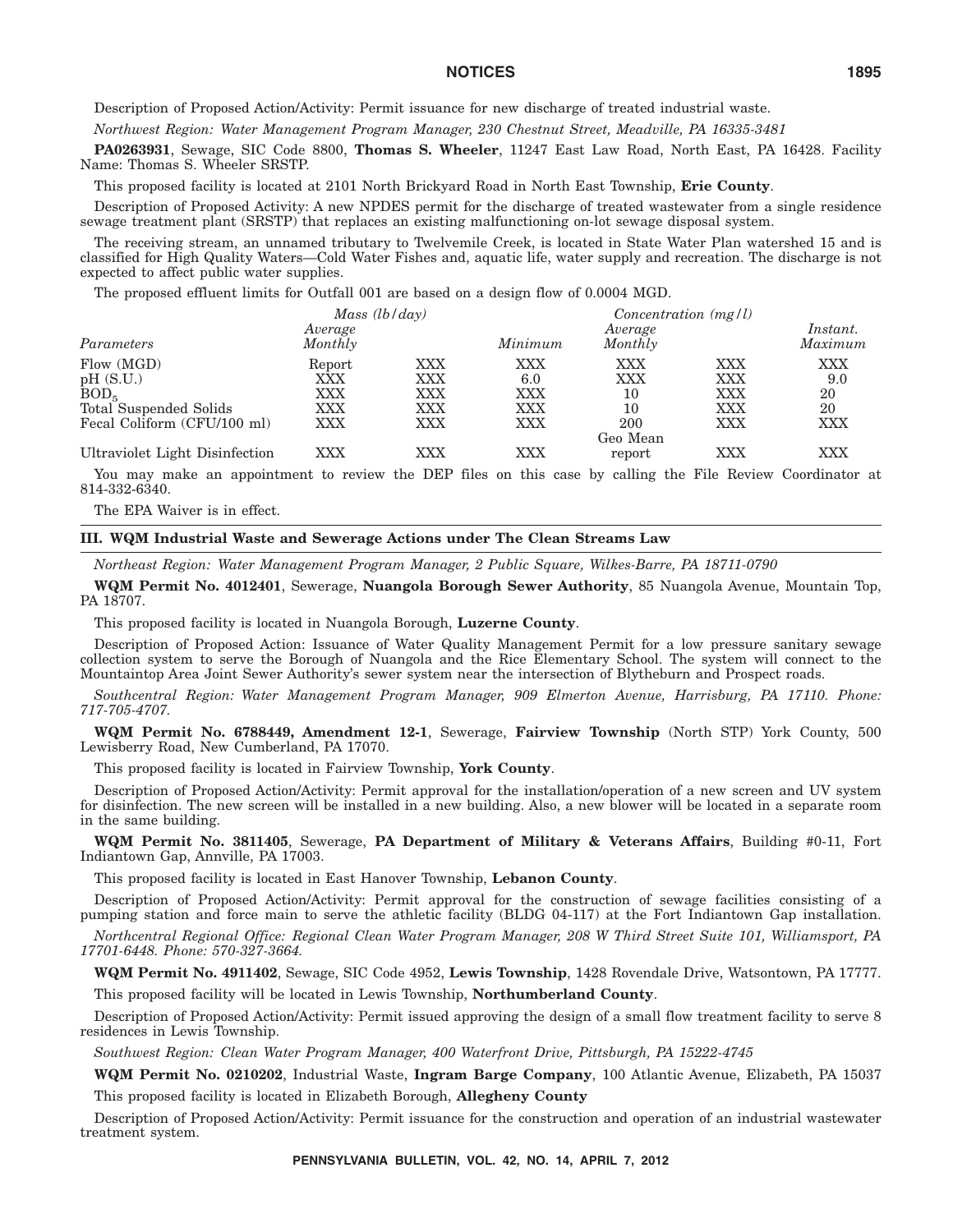**WQM Permit No. 3280408-A2**, Sewerage, **Indiana County Municipal Services Authority**, 602 Kolter Drive, Indiana, PA 15701

This existing facility is located in East Wheatfield Township, **Indiana County**

Description of Proposed Action/Activity: Permit amendment issuance.

**WQM Permit No. 5611403**, Sewerage, **Meyersdale Municipal Authority**, 215 Main Street, Room 2B, PO Box 37, Meyersdale, PA 15552

This proposed facility is located in Meyersdale Borough, **Somerset County**

Description of Proposed Action/Activity: Permit issuance for the construction and operation of sanitary sewer line replacement.

**WQM Permit No. WQG016190**, Sewerage, **Jason Simoni**, 1264 Gringo Clinton Road, Aliquippa, PA 15001

This proposed facility is located in Hopewell Township, **Beaver County**

Description of Proposed Action/Activity: Permit issuance for the construction and operation of a small flow sewage treatment facility.

*Northwest Region: Water Management Program Manager, 230 Chestnut Street, Meadville, PA 16335-3481*

**WQM Permit No. WQG018826**, Sewage, **Thomas S. Wheeler**, 11247 East Law Road, North East, PA 16428.

This proposed facility is located in North East Township, **Erie County**.

Description of Proposed Action/Activity: Replacement of a malfunctioning onlot sewage disposal system.

#### **IV. NPDES Stormwater Discharges from MS4 Permit Actions**

## **V. NPDES Waiver Stormwater Discharges from MS4 Actions**

## **VI. NPDES Discharges of Stormwater Associated with Construction Activities Individual Permit Actions**

|                            | Northeast Region: Watershed Management Program Manager, 2 Public Square, Wilkes-Barre, PA 18711-0790 |             |                     |                               |
|----------------------------|------------------------------------------------------------------------------------------------------|-------------|---------------------|-------------------------------|
| <b>NPDES</b><br>Permit No. | Applicant Name &<br>Address                                                                          | County      | Municipality        | Receiving<br>Water/Use        |
| PAI024811009               | Lafayette College<br>9 North Campus Lane<br>Easton, PA 18042                                         | Northampton | City of Easton      | Bushkill Creek,<br>HQ-CWF, MF |
| PAI021311006               | Miller Brothers Development<br>P.O. Box 472<br>Schuylkill Haven, PA 17972                            | Carbon      | Penn Forest Twp.    | Mud Run,<br>HQ-CWF, MF        |
| PAI023910013               | The Residuary Trust of<br>Andrew Yastishok<br>6500 Chapmans Road<br>Allentown, PA 18106              | Lehigh      | Lower Macungie Twp. | Cedar Creek,<br>HQ-CWF, MF    |

*Northcentral Region: Waterways & Wetlands Program Manager, 208 West Third Street, Williamsport, PA 17701*

*Centre County Conservation District: 414 Holmes Avenue, Suite 4, Bellefonte, PA 16823, (814) 355-6817*

| <b>NPDES</b><br>Permit No. | Applicant Name &<br>Address                                                             | County | Municipality                 | Receiving<br>Water/Use                |
|----------------------------|-----------------------------------------------------------------------------------------|--------|------------------------------|---------------------------------------|
| PAS10F089R                 | Daniel Hawbaker<br>Gray's Woods Partnership<br>1952 Waddle Rd<br>State College PA 16803 | Centre | Harris & Patton<br>Townships | Buffalo Run & Spruce<br>Creek HQ-CWFs |
|                            | מורה ההמידורות וניתיות המונית והנדורות והידודיות והידודיות                              |        |                              |                                       |

*Southwest Region: Waterways and Wetlands Program Manager, 400 Waterfront Drive, Pittsburgh, PA 15222-4745.*

| <b>NPDES</b><br>Permit No. | Applicant Name &<br>Address                                                              | County     | Municipality               | Receiving<br>Water/Use               |
|----------------------------|------------------------------------------------------------------------------------------|------------|----------------------------|--------------------------------------|
| PAI056311006               | Golden Triangle<br>Construction Co, Inc.<br>8555 Steubenville Pike<br>Imperial, PA 15126 | Washington | South Strabane<br>Township | Little Chartiers Creek<br>$(HQ-WWF)$ |

#### **VII. Approvals to Use NPDES and/or Other General Permits**

The EPA Region III Administrator has waived the right to review or object to this permit action under the waiver provision in 40 CFR 123.23(d).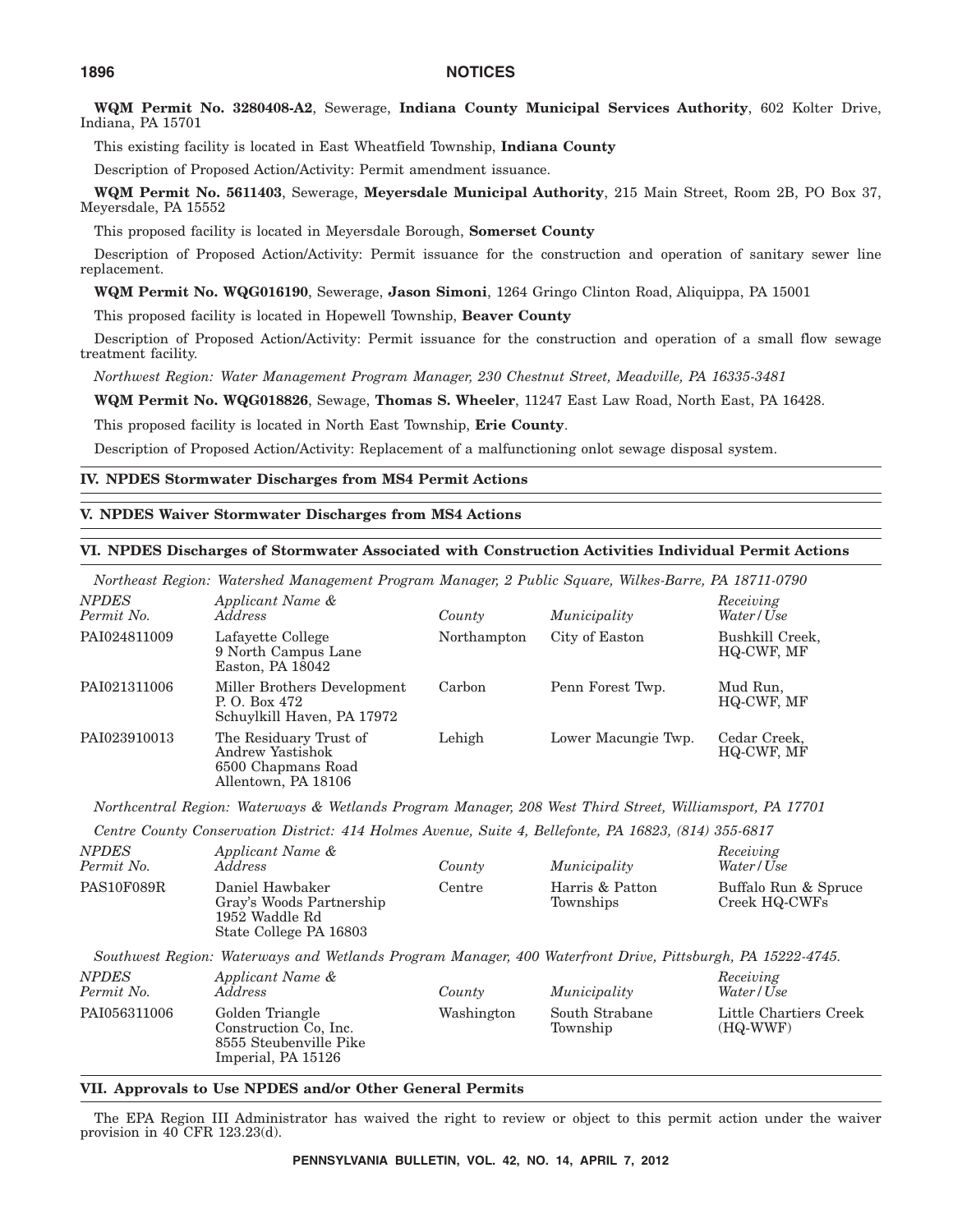# **List of NPDES and/or Other General Permit Types**

| PAG-1         | General Permit for Discharges from Stripper Oil Well Facilities                                                                                                                 |
|---------------|---------------------------------------------------------------------------------------------------------------------------------------------------------------------------------|
| PAG-2         | General Permit for Discharges of Stormwater Associated with Construction Activities (PAR)                                                                                       |
| PAG-3         | General Permit for Discharges of Stormwater from Industrial Activities                                                                                                          |
| PAG-4         | General Permit for Discharges from Small Flow Treatment Facilities                                                                                                              |
| PAG-5         | General Permit for Discharges from Gasoline Contaminated Ground Water Remediation Systems                                                                                       |
| PAG-6         | General Permit for Wet Weather Overflow Discharges from Combined Sewer Systems                                                                                                  |
| PAG-7         | General Permit for Beneficial Use of Exceptional Quality Sewage Sludge by Land Application                                                                                      |
| PAG-8         | General Permit for Beneficial Use of Nonexceptional Quality Sewage Sludge by Land Application to<br>Agricultural Land, Forest, a Public Contact Site or a Land Reclamation Site |
| PAG-8 (SSN)   | Site Suitability Notice for Land Application under Approved PAG-8 General Permit Coverage                                                                                       |
| PAG-9         | General Permit for Beneficial Use of Residential Septage by Land Application to Agricultural Land,<br>Forest or a Land Reclamation Site                                         |
| PAG-9 (SSN)   | Site Suitability Notice for Land Application under Approved PAG-9 General Permit Coverage                                                                                       |
| <b>PAG-10</b> | General Permit for Discharge Resulting from Hydrostatic Testing of Tanks and Pipelines                                                                                          |
| <b>PAG-11</b> | (To Be Announced)                                                                                                                                                               |
| <b>PAG-12</b> | CAFO <sub>s</sub>                                                                                                                                                               |
| <b>PAG-13</b> | Stormwater Discharges from MS4                                                                                                                                                  |
|               |                                                                                                                                                                                 |

*General Permit Type—PAG-02*

| <i>Facility Location:</i><br>Municipality &            |                             | Applicant Name &                                                                                              | Receiving                                                 | Contact Office &                                                                           |
|--------------------------------------------------------|-----------------------------|---------------------------------------------------------------------------------------------------------------|-----------------------------------------------------------|--------------------------------------------------------------------------------------------|
| County                                                 | Permit No.                  | Address                                                                                                       | Water / Use                                               | Phone No.                                                                                  |
| Warminster<br>Township<br><b>Bucks County</b>          | <b>PAG0200</b><br>0911052   | Township of Warminster<br>401 Gibson Avenue<br>Warminster, PA 18974                                           | Unnamed Tributary<br>Little Neshaminy Creek<br>$(WWF-MF)$ | Southeast Regional<br>Office<br>2 East Main Street<br>Norristown, PA 19401<br>484-250-5900 |
| Newtown Township<br><b>Bucks County</b>                | <b>PAG0200</b><br>0910035-1 | Newtown Racquetball<br>Associates<br>209 Penns Trail<br>Newtown, PA 18940                                     | Core Creek (CWF-MF)                                       | Southeast Regional<br>Office<br>2 East Main Street<br>Norristown, PA 19401<br>484-250-5900 |
| Limerick Township<br>Montgomery County 4610023-R       | <b>PAG0200</b>              | Neil Sukonik<br>1250 Germantown Pike,<br>Suite 100<br>Plymouth Meeting, PA<br>19462                           | Hartenstine Creek<br>(WWF)                                | Southeast Regional<br>Office<br>2 East Main Street<br>Norristown, PA 19401<br>484-250-5900 |
| Skippack Township<br>Montgomery County 4609088-R       | <b>PAG0200</b>              | Steve Leonard<br>3325 Bartram Road<br>Willow Grove, PA 19090                                                  | Perkiomen Creek<br>$(WWF-MF)$                             | Southeast Regional<br>Office<br>2 East Main Street<br>Norristown, PA 19401<br>484-250-5900 |
| City of Philadelphia PAG0201<br>Philadelphia<br>County | 511139                      | Bottom Dollar Food<br>Northeast, LLC<br>2110 Executive Drive<br>Salisbury, NC<br>28145-1330                   | Delaware River<br>$(WWF-MF)$                              | Southeast Regional<br>Office<br>2 East Main Street<br>Norristown, PA 19401<br>484-250-5900 |
| Dickson City<br>Borough,<br>Lackawanna<br>County       | PAG02003511022              | Jeffrey S. Moore<br><b>Keystone Property</b><br>Associates, LLC<br>609 Foothill Dr.<br>West Chester, PA 19382 | Storr's Creek, CWF, MF                                    | Lackawanna Co.<br>Cons. Dist.<br>570-281-9495                                              |
|                                                        |                             | Mark Kosik<br>Scranton Craftsmen<br>Excavating Inc.<br>930 Dunmore St.                                        |                                                           |                                                                                            |

Throop, PA 18512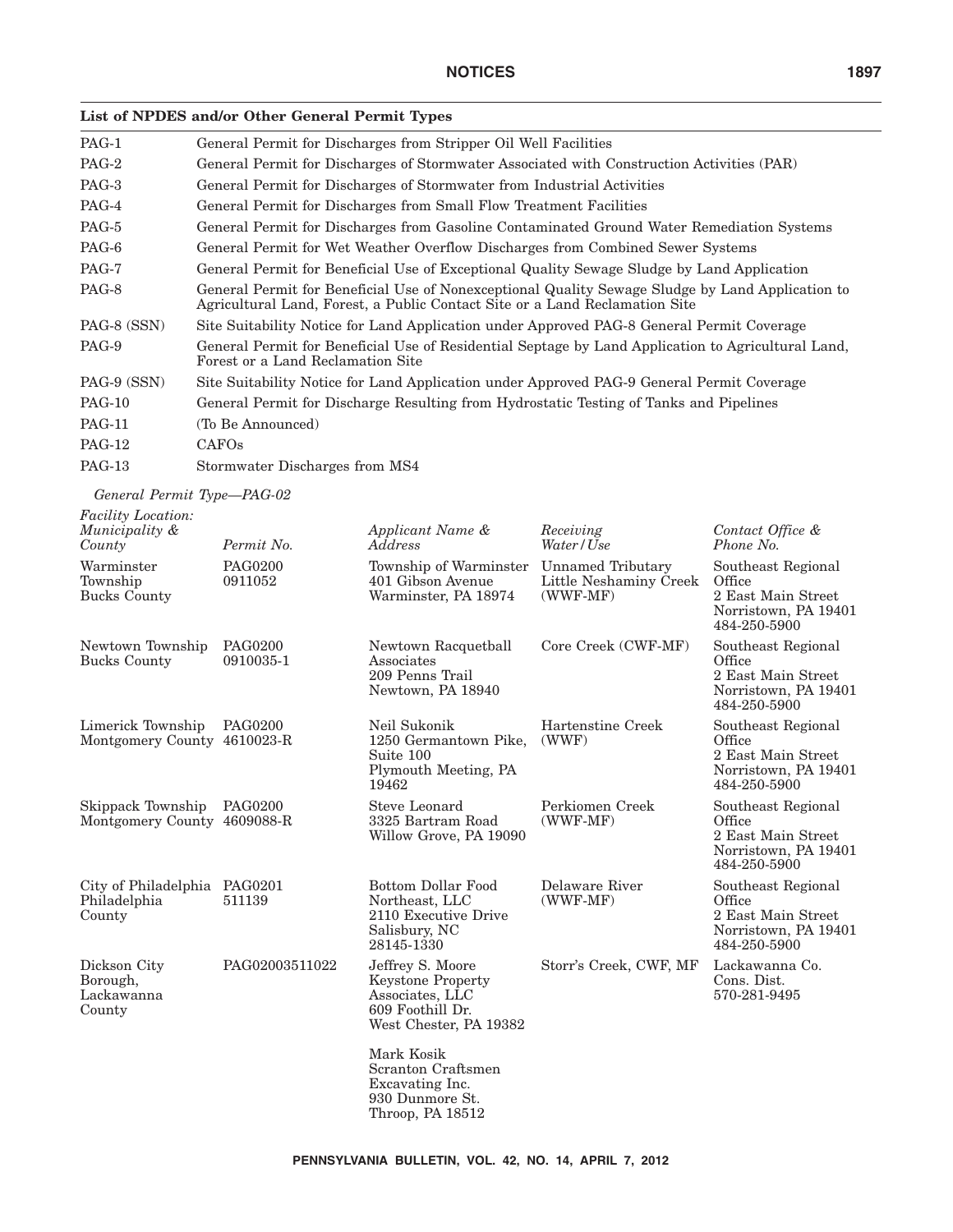| <i>Facility Location:</i><br>Municipality &<br>County   | Permit No.                      | Applicant Name &<br>Address                                                                                                                             | Receiving<br>Water / Use                                | Contact Office &<br>Phone No.                                                                                            |
|---------------------------------------------------------|---------------------------------|---------------------------------------------------------------------------------------------------------------------------------------------------------|---------------------------------------------------------|--------------------------------------------------------------------------------------------------------------------------|
| <b>Forest City</b><br>Borough,<br>Susquehanna<br>County | PAG02005812001                  | Forest City Borough<br>P.O. Box 63<br>Forest City, PA 18421                                                                                             | UNT to Lackawanna<br>River, CWF, MF                     | Susquehanna Co.<br>Cons. Dist.<br>570-278-4600                                                                           |
| Susquehanna Twp.<br>Dauphin County                      | PAG02002206006(1)R Robert Mumma | Dauphin<br>Development Co.<br>840 Market Street<br>Lemoyne, PA 17043                                                                                    | Paxton Creek/WWF                                        | Dauphin Co<br>Conservation District<br>1451 Peters Mountain<br>Rd<br>Dauphin, PA 17018<br>717.921.8100                   |
| Swatara Township<br>Dauphin County                      | PAG02002207024R                 | Triple Crown Corp.<br>5351 Jaycee Avenue<br>Harrisburg, PA 17112                                                                                        | Beaver Creek/WWF                                        | Dauphin Co<br>Conservation District<br>1451 Peters Mountain<br>Rd<br>Dauphin, PA 17018<br>717.921.8100                   |
| Letterkenny Twp.<br>Franklin County                     | PAG02002810006R                 | Randy Quinn One<br>Overcash Avenue,<br><b>Bldg.</b> 14<br>Chambersburg, PA<br>17202                                                                     | Muddy Run/ CWF                                          | Franklin Co<br><b>Conservation District</b><br>185 Franklin Farm Lane<br>Chambersburg PA 17201<br>717.264.5499           |
| Washington Twp.<br>Franklin County                      | PAG02002805026R                 | Ronald Martin<br>1625 East Main Street<br>Waynesboro, PA 17268                                                                                          | East Branch of Antietam Franklin Co<br>Creek/CWF        | <b>Conservation District</b><br>185 Franklin Farm Lane<br>Chambersburg PA 17201<br>717.264.5499                          |
| Waynesboro Boro.<br>Franklin County                     | PAG02002806066R                 | <b>Rick Duesler</b><br>801 Park Street<br>Waynesboro, PA 17268                                                                                          | East Branch of Antietam Franklin Co<br>Creek/CWF        | <b>Conservation District</b><br>185 Franklin Farm Lane<br>Chambersburg PA 17201<br>717.264.5499                          |
| East Hanover Twp.<br>Lebanon County                     | PAG0200380911(4)                | Col. Samuel E. Hayes<br>Fort Indiantown Gap<br>(Area 14 USPFO<br>Complex)<br>Training Site Hdqrs.<br>(FTIG-GC),<br>Building T-0-1<br>Annville, PA 17003 | Indiantown Run/CWF,<br>TSF and Vesle Run/<br><b>WWF</b> | Lebanon Co<br>Conservation District<br>2120 Cornwall Road<br>Suite 5<br>Lebanon, PA 17042<br>717.272.3908, Ext. 4        |
| North Lebanon<br>Twp.<br>Lebanon County                 | PAG02003804034R                 | Scott Burkholder<br>Narrows Glen, Inc.<br>1737 West Main Street<br>Ephrata, PA 17522                                                                    | Tulpehocken Creek/CWF                                   | Lebanon Co<br><b>Conservation District</b><br>2120 Cornwall Road<br>Suite 5<br>Lebanon, PA 17042<br>717.272.3908, Ext. 4 |
| South Annville Twp. PAG02003809005R<br>Lebanon County   |                                 | Dennis Hess<br>575 Trail Road<br>Hummelstown, PA<br>17036                                                                                               | Quittapahilla Creek/TSF                                 | Lebanon Co<br><b>Conservation District</b><br>2120 Cornwall Road<br>Suite 5<br>Lebanon, PA 17042<br>717.272.3908, Ext. 4 |
| Union Township<br>Lebanon County                        | PAG02003812001                  | Marlin Sensenig<br>114 Huckleberry Road<br>Jonestown, PA 17038                                                                                          | Swatara Creek/WWF                                       | Lebanon Co<br><b>Conservation District</b><br>2120 Cornwall Road<br>Suite 5<br>Lebanon, PA 17042<br>717.272.3908, Ext. 4 |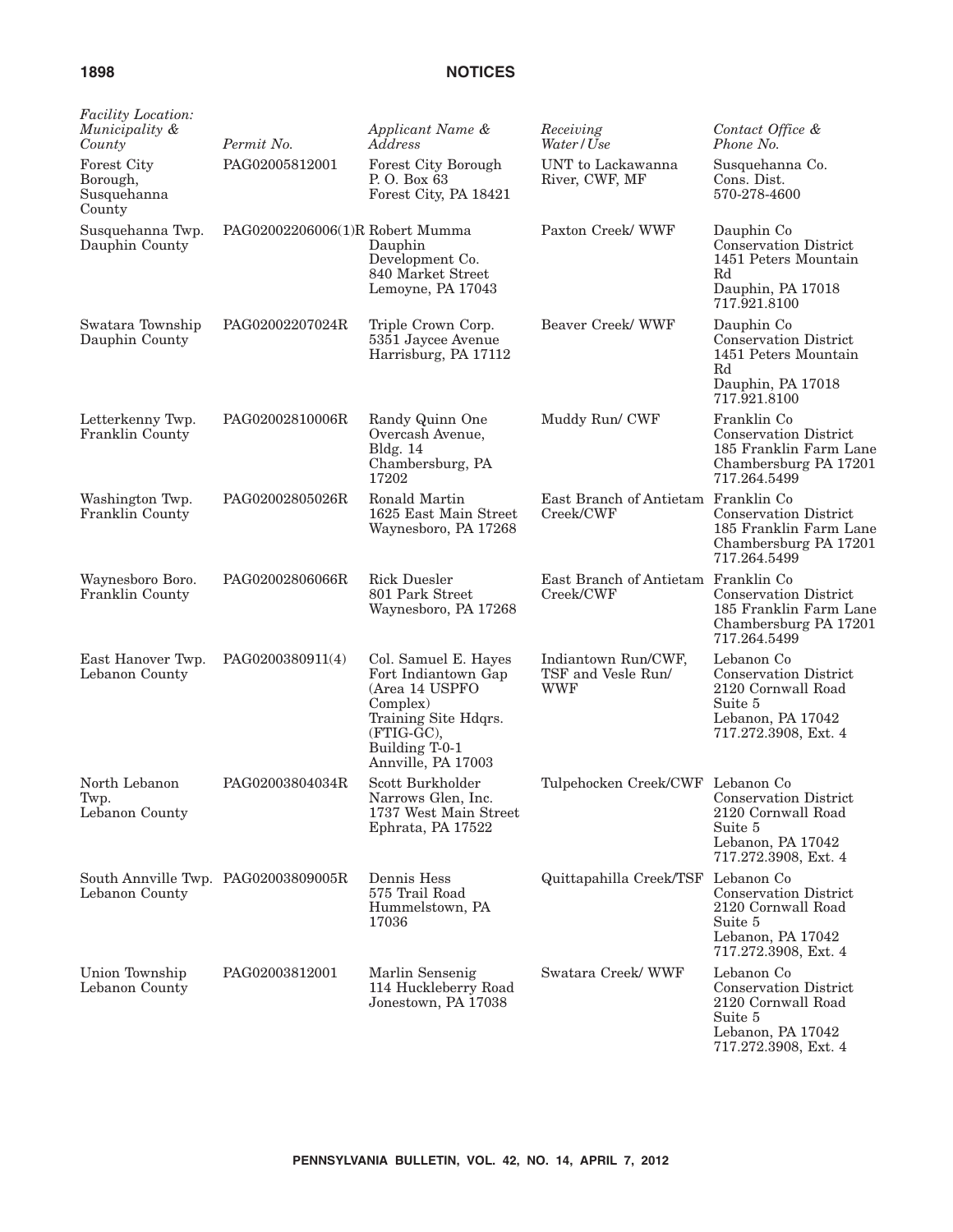| <i>Facility Location:</i><br>Municipality &<br>County                       | Permit No.                         | Applicant Name &<br>Address                                                           | Receiving<br>Water/Use | Contact Office &<br>Phone No.                                                                                            |
|-----------------------------------------------------------------------------|------------------------------------|---------------------------------------------------------------------------------------|------------------------|--------------------------------------------------------------------------------------------------------------------------|
| Union Townships<br>Lebanon County &<br>Pine Grove Twp.<br>Schuylkill County | Bethel, Swatara, & PAG02003806036R | John W. Norbeck<br>PA DCNR<br>RCSOBm 8th Floor<br>PO Box 8551<br>Harrisburg, PA 17120 | Swatara Creek/WWF      | Lebanon Co<br><b>Conservation District</b><br>2120 Cornwall Road<br>Suite 5<br>Lebanon, PA 17042<br>717.272.3908, Ext. 4 |

*Northcentral Region: Waterways & Wetlands Program Manager, 208 W Third Street, Williamsport, Pa 17701*

| <i>Facility Location:</i><br>Municipality &<br>County | Permit No.                     | Applicant Name &<br>Address                                                              | Receiving<br>Water/Use             | Contact Office &<br>Phone No.                                                                                                 |
|-------------------------------------------------------|--------------------------------|------------------------------------------------------------------------------------------|------------------------------------|-------------------------------------------------------------------------------------------------------------------------------|
| Benner Township<br>Centre County                      | PAG0201405013(1)R Robert Poole | Fishermans<br>Paradise LLC<br>2121 Old Gatesburg Rd<br>Ste 200<br>State College PA 16801 | UNT to Spring Creek<br><b>CWF</b>  | Centre County<br><b>Conservation District</b><br>414 Holmes Ave<br>Suite 4<br>Bellefonte PA 16823<br>Phone: (814) 355-6817    |
|                                                       |                                | Jeff Long<br>Jeff Long Construction<br>1916 Hileman Rd<br>Tyrone PA 16686                |                                    |                                                                                                                               |
| Town of Bloomsburg PAG02001907001R<br>Columbia County |                                | Carol Mas<br>Town of Bloomsburg<br>301 E Second St<br>Bloomsburg PA 17815                | Susquehanna River<br>WWF           | Columbia County<br><b>Conservation District</b><br>702 Sawmill Rd<br>Ste 204<br>Bloomsburg PA 17815<br>$(570)$ 784-1310 X 102 |
| Mayberry Township<br>Montour County                   | PAG02004712001                 | Dean Woodruff<br>296 Sharp Ridge Rd<br>Danville PA 17821                                 | Little Roaring Creek<br><b>CWF</b> | Montour County<br><b>Conservation District</b><br>112 Woodbine Ln<br>Ste 2<br>Danville PA 17821<br>Phone: (570) 271-1140      |

*Southwest Region: Regional Waterways & Wetlands Program Manager, 400 Waterfront Drive, Pittsburgh, PA 15222- 4745.*

| <b>Facility Location:</b><br>Municipality &<br>County | Permit No.      | Applicant Name &<br><i>Address</i>                                            | Receiving<br>Water/Use | Contact Office &<br>Phone No.                                                                                                                            |
|-------------------------------------------------------|-----------------|-------------------------------------------------------------------------------|------------------------|----------------------------------------------------------------------------------------------------------------------------------------------------------|
| Pleasant Hills<br>Borough<br>Allegheny County         | PAG02000206076R | Robinson Land Co., Inc.<br>1831 Painter's Run Rd<br>Pittsburgh, PA 15241      | Lewis Run (TSF)        | Allegheny County CD<br>Lexington Technology<br>Park<br>Building 1 Suite 102<br>400 North Lexington<br>Avenue<br>Pittsburgh, PA 15208<br>$(412)$ 241-7645 |
| City of Pittsburgh<br>Allegheny County                | PAG02000211048  | Garfield Glen<br>Housing, LP<br>2121 Old Gatesburg<br>State College, PA 16803 | Allegheny River (WWF)  | Allegheny County CD<br>Lexington Technology<br>Park<br>Building 1 Suite 102<br>400 North Lexington<br>Avenue<br>Pittsburgh, PA 15208<br>$(412)$ 241-7645 |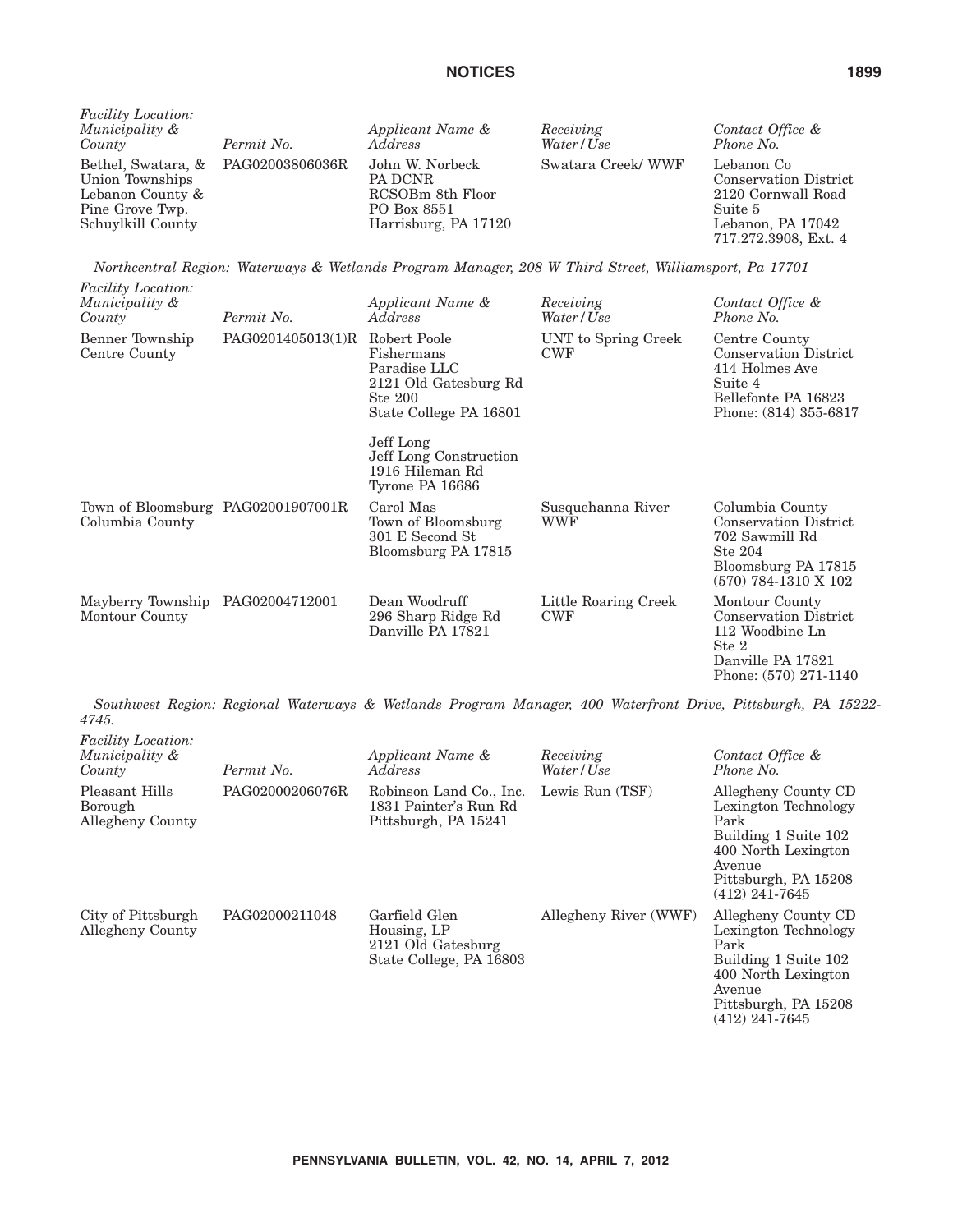| Facility Location:<br>Municipality &<br>County | Permit No.      | Applicant Name &<br>Address                                                                                   | Receiving<br>Water/Use     | Contact Office &<br>Phone No.                                                                                                                            |
|------------------------------------------------|-----------------|---------------------------------------------------------------------------------------------------------------|----------------------------|----------------------------------------------------------------------------------------------------------------------------------------------------------|
| Plum Borough<br>Allegheny County               | PAG02000211059  | Plum Borough<br>School District<br>900 Elicker Road<br>Pittsburgh, PA 15239                                   | Little Plum Creek<br>(WWF) | Allegheny County CD<br>Lexington Technology<br>Park<br>Building 1 Suite 102<br>400 North Lexington<br>Avenue<br>Pittsburgh, PA 15208<br>$(412)$ 241-7645 |
| Marshall Township<br>Allegheny County          | PAG02000211047  | <b>Innovation Bridge</b><br>Development<br>Corporation<br>425 Sixth Avenue<br>Pittsburgh, PA 15219            | Brush Creek (WWF)          | Allegheny County CD<br>Lexington Technology<br>Park<br>Building 1 Suite 102<br>400 North Lexington<br>Avenue<br>Pittsburgh, PA 15208<br>$(412)$ 241-7645 |
| West Mifflin<br>Township<br>Allegheny County   | PAG2000211070   | The Baker Group<br>305 Camp Hollow Road<br>West Mifflin, PA 15122                                             | Monongahela River<br>(WWF) | Allegheny County CD<br>Lexington Technology<br>Park<br>Building 1 Suite 102<br>400 North Lexington<br>Avenue<br>Pittsburgh, PA 15208<br>$(412)$ 241-7645 |
| City of Duquesne<br>Allegheny County           | PAG2000210009R  | Redevelopment<br>Authority of<br>Allegheny County<br>425 Sixth Avenue<br>Pittsburgh, PA 15219                 | Monongahela River<br>(WWF) | Allegheny County CD<br>Lexington Technology<br>Park<br>Building 1 Suite 102<br>400 North Lexington<br>Avenue<br>Pittsburgh, PA 15208<br>$(412)$ 241-7645 |
| Hampton Township<br>Allegheny County           |                 | PAG02000206008-1R Wickline Development,<br>$_{\rm LLC}$<br>1272 Mars-Evans<br>City Rd<br>Evans City, PA 16033 | Crouse Run (TSF)           | Allegheny County CD<br>Lexington Technology<br>Park<br>Building 1 Suite 102<br>400 North Lexington<br>Avenue<br>Pittsburgh, PA 15208<br>$(412)$ 241-7645 |
| Pine Township<br>Allegheny County              | PAG02000205132R | H <sub>2</sub> O Auto Wash, LLC<br>500 American Way<br>Wexford, PA 15090                                      | Pine Creek (CWF)           | Allegheny County CD<br>Lexington Technology<br>Park<br>Building 1 Suite 102<br>400 North Lexington<br>Avenue<br>Pittsburgh, PA 15208<br>$(412)$ 241-7645 |
| Plum Borough<br>Allegheny County               | PAG02000205130R | <b>Plum Properties</b><br>375 Golfside Drive<br>Wexford, PA 15090                                             | Plum Creek (WWF)           | Allegheny County CD<br>Lexington Technology<br>Park<br>Building 1 Suite 102<br>400 North Lexington<br>Avenue<br>Pittsburgh, PA 15208<br>$(412)$ 241-7645 |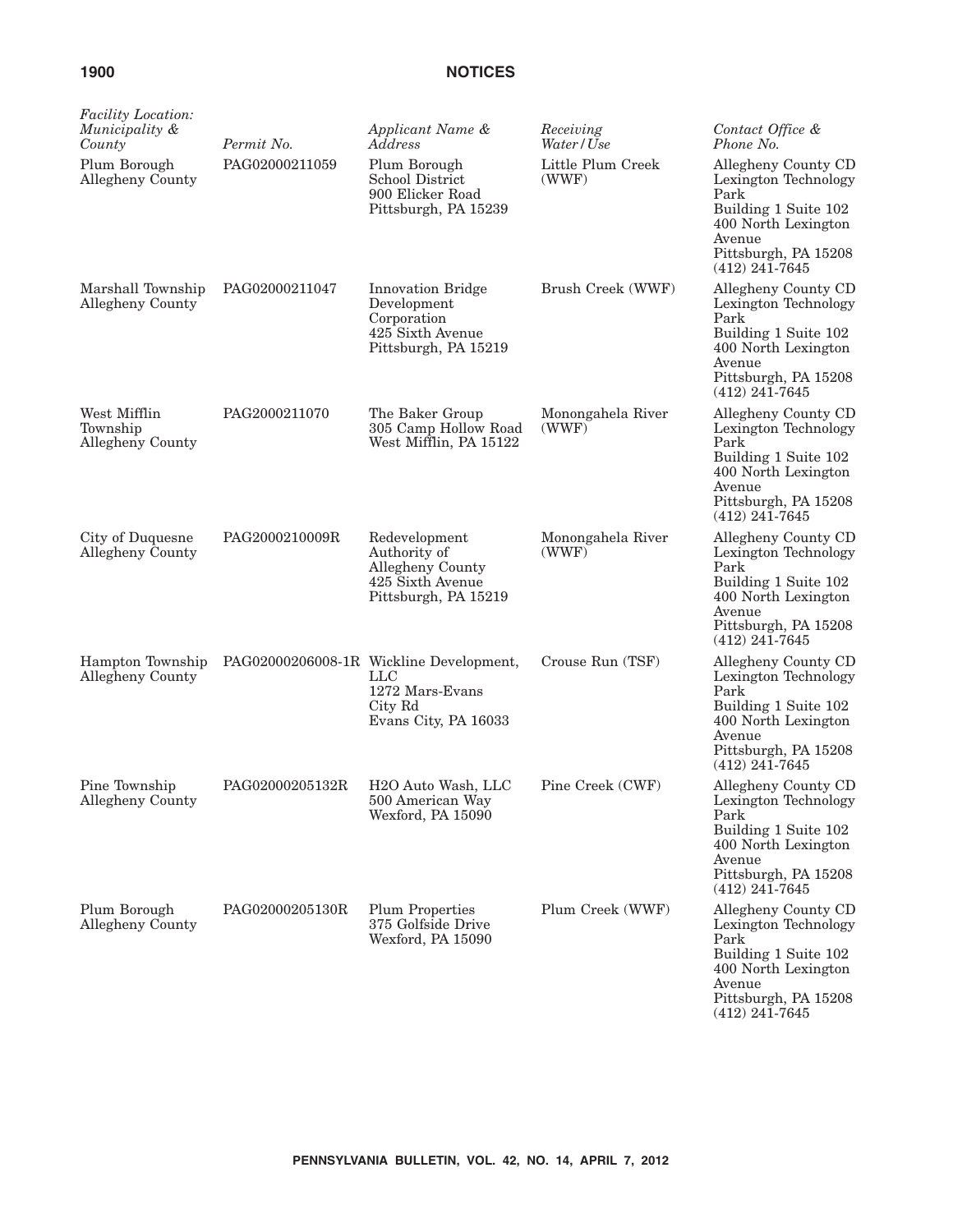| <i>Facility Location:</i><br>Municipality &<br>County                | Permit No.     | Applicant Name &<br>Address                                                                                                                     | Receiving<br>Water / Use                             | Contact Office &<br>Phone No.                                                                                                                            |
|----------------------------------------------------------------------|----------------|-------------------------------------------------------------------------------------------------------------------------------------------------|------------------------------------------------------|----------------------------------------------------------------------------------------------------------------------------------------------------------|
| Wilkins Township<br>Allegheny County                                 | PAG02000211062 | Wilkins Township<br>110 Peffer Road<br>Turtle Creek, PA 15145                                                                                   | Saw Mill Run (WWF)                                   | Allegheny County CD<br>Lexington Technology<br>Park<br>Building 1 Suite 102<br>400 North Lexington<br>Avenue<br>Pittsburgh, PA 15208<br>$(412)$ 241-7645 |
| Scott Township<br>Municipality of Mt.<br>Lebanon<br>Allegheny County | PAG02000211064 | Walgreen Company<br>106 Wilmont Rd.<br>MS #1630<br>Deerfield, IL 60015                                                                          | Scrubgrass Run (WWF)                                 | Allegheny County CD<br>Lexington Technology<br>Park<br>Building 1 Suite 102<br>400 North Lexington<br>Avenue<br>Pittsburgh, PA 15208<br>$(412)$ 241-7645 |
| Moon Township<br>Allegheny County                                    | PAG02000211085 | Pittsburgh International McClarens Run (TSF)<br><b>Airport Reserve Station</b><br>911 Airlift Wing<br>2475 Defense Ave.<br>Coraopolis, PA 15108 |                                                      | Allegheny County CD<br>Lexington Technology<br>Park<br>Building 1 Suite 102<br>400 North Lexington<br>Avenue<br>Pittsburgh, PA 15208<br>$(412)$ 241-7645 |
| Indiana Township<br>Allegheny County                                 | PAG02000211072 | Deer Creek Drainage<br><b>Basin Authority</b><br>PO Box 148<br>945 Little Deer<br>Creek Rd<br>Russellton, PA 15076                              | UNT to Little Pine<br>Creek (TSF)                    | Allegheny County CD<br>Lexington Technology<br>Park<br>Building 1 Suite 102<br>400 North Lexington<br>Avenue<br>Pittsburgh, PA 15208<br>$(412)$ 241-7645 |
| Franklin Park<br>Borough<br>Allegheny County                         | PAG02000211067 | <b>Ridge Forest</b><br>Developers, LP<br>3468 Broadhead Road<br>Monaca, PA 15061                                                                | <b>Big Sewickley Creek</b><br>(TSF) Pine Creek (TSF) | Allegheny County CD<br>Lexington Technology<br>Park<br>Building 1 Suite 102<br>400 North Lexington<br>Avenue<br>Pittsburgh, PA 15208<br>$(412)$ 241-7645 |
| Upper St. Clair<br>Township<br>Allegheny County                      | PAG02000211068 | Rolling Lambert, LLC<br>101 Commerce Drive<br>Lawrence, PA 15055                                                                                | McLaughlin Run (WWF)                                 | Allegheny County CD<br>Lexington Technology<br>Park<br>Building 1 Suite 102<br>400 North Lexington<br>Avenue<br>Pittsburgh, PA 15208<br>$(412)$ 241-7645 |
| Robinson Township<br>Allegheny County                                | PAG02000212001 | <b>Bayer Business</b><br>and Technology<br>Services, LLC<br>100 Bayer Road<br>Pittsburgh, PA<br>15205-9741                                      | Pinkerton Run (WWF)                                  | Allegheny County CD<br>Lexington Technology<br>Park<br>Building 1 Suite 102<br>400 North Lexington<br>Avenue<br>Pittsburgh, PA 15208<br>$(412)$ 241-7645 |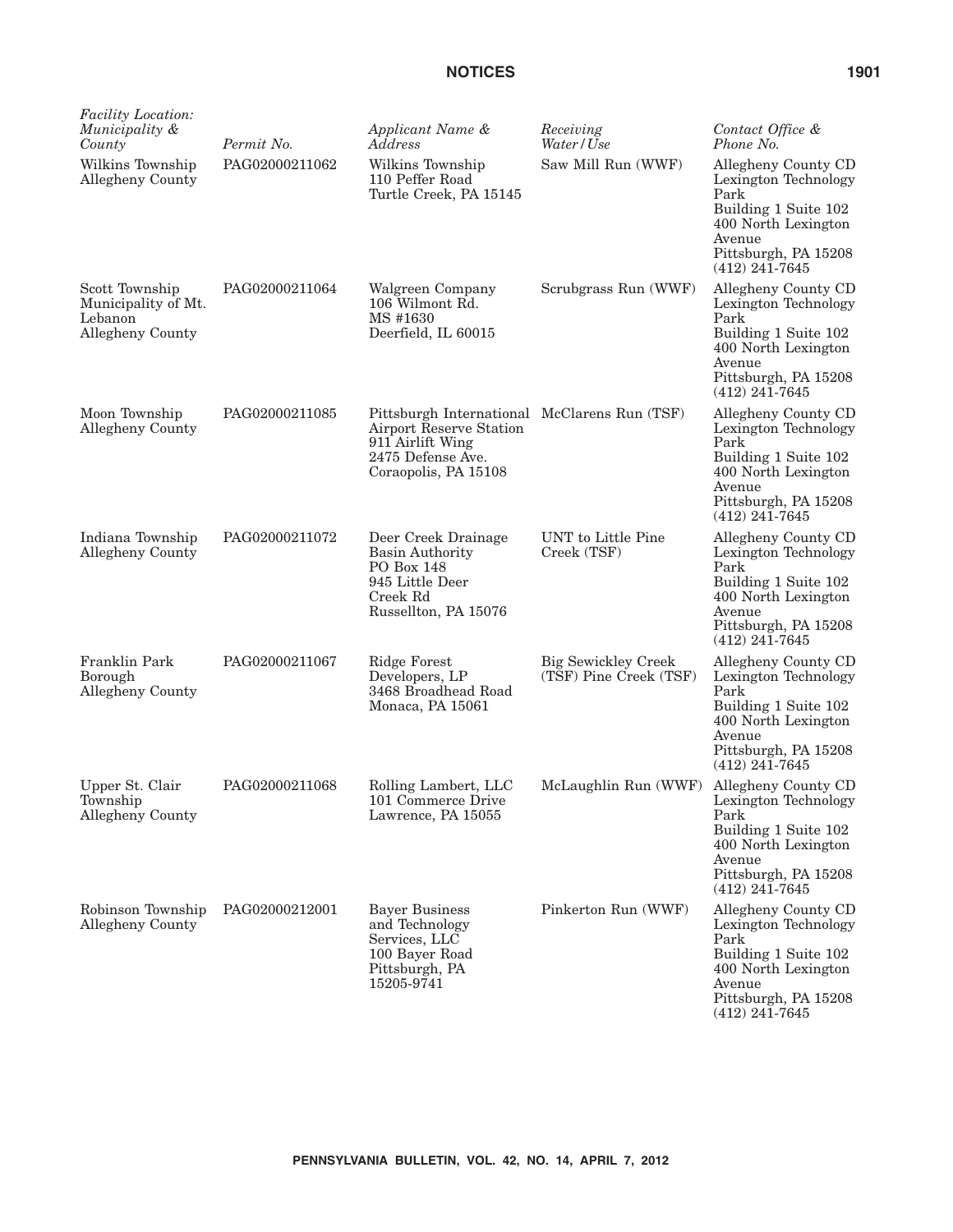| <i>Facility Location:</i><br>Municipality &<br>County | Permit No.       | Applicant Name &<br>Address                                                                                                                      | Receiving<br>Water/Use       | Contact Office &<br>Phone No.                                                                                                                            |
|-------------------------------------------------------|------------------|--------------------------------------------------------------------------------------------------------------------------------------------------|------------------------------|----------------------------------------------------------------------------------------------------------------------------------------------------------|
| South Fayette<br>Township<br>Allegheny County         | PAG02000211083   | Aloe Brothers, LLC &<br>Deblasion Development,<br>Inc.<br>5540 Dunmoyle Avenue<br>Pittsburgh, PA 15217 &<br>104 Joyce Road<br>McMurray, PA 15317 | Chartiers Creek (WWF)        | Allegheny County CD<br>Lexington Technology<br>Park<br>Building 1 Suite 102<br>400 North Lexington<br>Avenue<br>Pittsburgh, PA 15208<br>$(412)$ 241-7645 |
| Municipality of<br>Penn Hills<br>Allegheny County     | PAG02000210053   | Penn Hills School<br>District<br>309 Collins Drive<br>Pittsburgh, PA 15235                                                                       | UNT to Thompson Run<br>(WWF) | Allegheny County CD<br>Lexington Technology<br>Park<br>Building 1 Suite 102<br>400 North Lexington<br>Avenue<br>Pittsburgh, PA 15208<br>$(412)$ 241-7645 |
| Collier Township<br>Allegheny County                  | PAG2000211079    | Collier Township<br>2418 Hilltop Rd<br>Suite 100<br>Presto, PA 15142                                                                             | Thoms Run (TSF)              | Allegheny County CD<br>Lexington Technology<br>Park<br>Building 1 Suite 102<br>400 North Lexington<br>Avenue<br>Pittsburgh, PA 15208<br>$(412)$ 241-7645 |
| North Fayette<br>Township<br>Allegheny County         | PAG02000211045   | Robert T. Grimm<br>North Fayette Township<br>400 N. Branch Road<br>Oakdale, PA 15071                                                             | Robinson Run (WWF)           | Allegheny County CD<br>Lexington Technology<br>Park<br>Building 1 Suite 102<br>400 North Lexington<br>Avenue<br>Pittsburgh, PA 15208<br>$(412)$ 241-7645 |
| City of Pittsburgh<br>Allegheny County                | PAG02000208045-2 | Housing Authority of<br>the City of Pittsburgh<br>200 Ross Street<br>Pittsburgh, PA 15219                                                        | Allegheny River<br>$(WWF-N)$ | Allegheny County CD<br>Lexington Technology<br>Park<br>Building 1 Suite 102<br>400 North Lexington<br>Avenue<br>Pittsburgh, PA 15208<br>$(412)$ 241-7645 |
| Ohio Township<br>Allegheny County                     | PAG02000211073   | Frank Zottola<br>Allison Park Contractors<br>3401 Felicity Ave<br>Allison Park, PA 15101                                                         | Thoms Run (TSF)              | Allegheny County CD<br>Lexington Technology<br>Park<br>Building 1 Suite 102<br>400 North Lexington<br>Avenue<br>Pittsburgh, PA 15208<br>$(412)$ 241-7645 |
| City of Pittsburgh<br>Allegheny County                | PAG02000211060   | The Buncher Co.<br>1300 Penn Avenue<br>Pittsburgh, PA 15222                                                                                      | Allegheny River<br>$(WWF-N)$ | Allegheny County CD<br>Lexington Technology<br>Park<br>Building 1 Suite 102<br>400 North Lexington<br>Avenue<br>Pittsburgh, PA 15208<br>$(412)$ 241-7645 |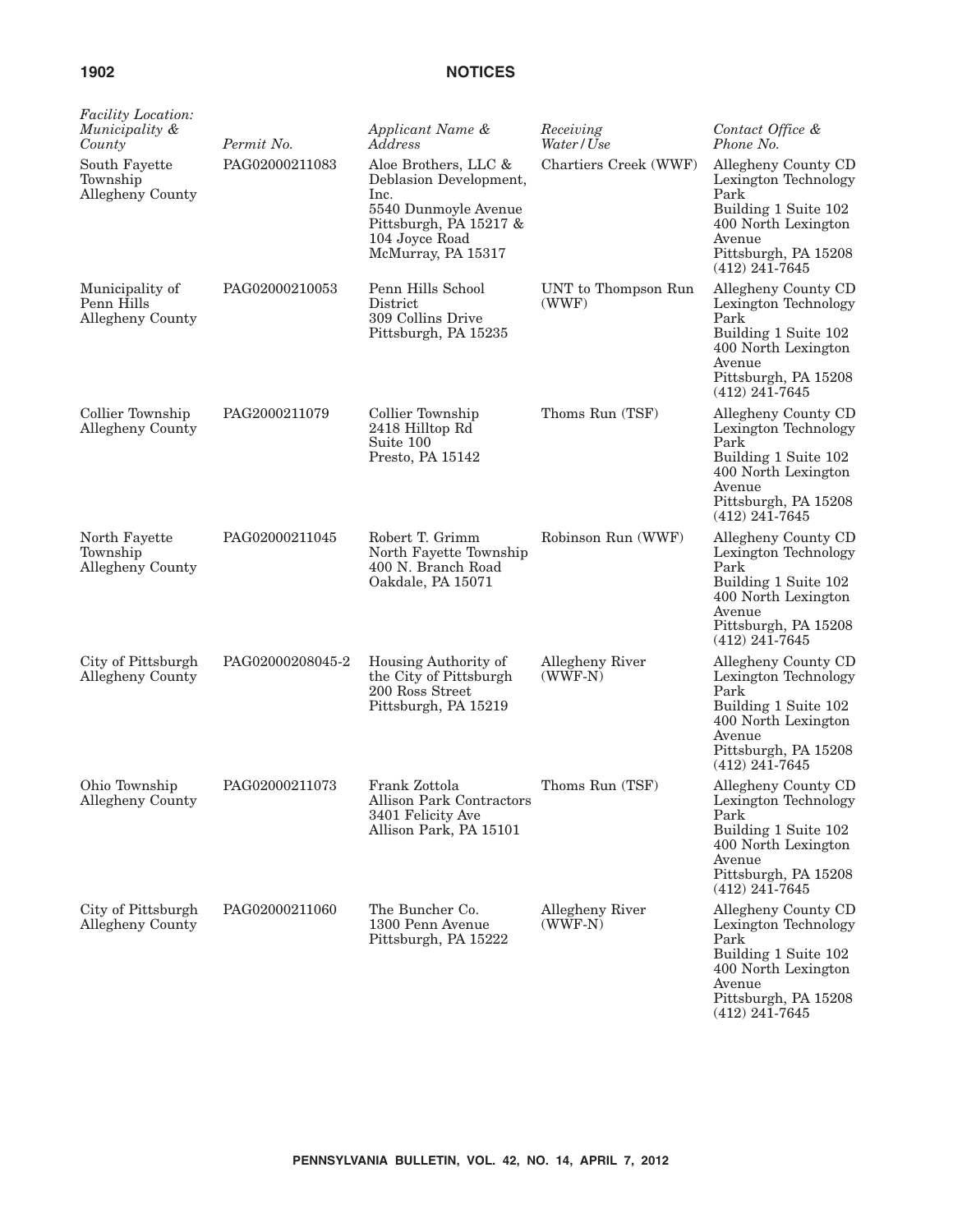| Facility Location:<br>Municipality &<br>County     | Permit No.     | Applicant Name &<br>Address                                                                                      | Receiving<br>Water / Use       | Contact Office &<br>Phone No.                                                                                                                            |
|----------------------------------------------------|----------------|------------------------------------------------------------------------------------------------------------------|--------------------------------|----------------------------------------------------------------------------------------------------------------------------------------------------------|
| South Fayette<br>Township<br>Allegheny County      | PAG02000211057 | Deerfield Ridge<br>PO Box 15558<br>Pittsburgh, PA 15244                                                          | Dolphin Run (WWF)              | Allegheny County CD<br>Lexington Technology<br>Park<br>Building 1 Suite 102<br>400 North Lexington<br>Avenue<br>Pittsburgh, PA 15208<br>$(412)$ 241-7645 |
| Harrison Township<br>Allegheny County              | PAG02000211078 | Kureha Advanced<br>Materials Highland<br><b>Industrial Park</b><br>10 Acee Drive<br>Natrona Heights, PA<br>15065 | Little Bull Creek (TSF)        | Allegheny County CD<br>Lexington Technology<br>Park<br>Building 1 Suite 102<br>400 North Lexington<br>Avenue<br>Pittsburgh, PA 15208<br>$(412)$ 241-7645 |
| Fawn Township<br>Allegheny County                  | PAG0200021063  | David Grasinger<br>1731 Grove Chest Drive<br>Pittsburgh, PA 15239                                                | Bull Creek (TSF)               | Allegheny County CD<br>Lexington Technology<br>Park<br>Building 1 Suite 102<br>400 North Lexington<br>Avenue<br>Pittsburgh, PA 15208<br>$(412)$ 241-7645 |
| Municipality of<br>Monroeville<br>Allegheny County | PAG2000206017R | Widewaters Monroeville<br>Company, LLC<br>PO Box 3<br>5786 Widewaters<br>Parkway<br>Dewitt, NY 13214-0003        | Turtle Creek (WWF)             | Allegheny County CD<br>Lexington Technology<br>Park<br>Building 1 Suite 102<br>400 North Lexington<br>Avenue<br>Pittsburgh, PA 15208<br>$(412)$ 241-7645 |
| City of Pittsburgh<br>Allegheny County             | PAG02000211066 | Todd Waldo<br>Giant Eagle, Inc.<br>261 Kappa Drive<br>Pittsburgh, PA 15238                                       | Chartiers Creek (WWF)          | Allegheny County CD<br>Lexington Technology<br>Park<br>Building 1 Suite 102<br>400 North Lexington<br>Avenue<br>Pittsburgh, PA 15208<br>$(412)$ 241-7645 |
| Pine Township<br>Allegheny County                  | PAG02000211069 | Manor Development<br>Group II<br>11279 Perry Highway<br>Wexford, PA 15090                                        | North Fork Pine Creek<br>(CWF) | Allegheny County CD<br>Lexington Technology<br>Park<br>Building 1 Suite 102<br>400 North Lexington<br>Avenue<br>Pittsburgh, PA 15208<br>$(412)$ 241-7645 |
| Plum Borough<br>Allegheny County                   | PAG02000211076 | Richard Perallo<br>YMCA of Greater<br>Pittsburgh<br>420 Ft. Duquesne Blvd<br>Suite 625<br>Pittsburgh, PA 15222   | Monongahela River<br>(TSF)     | Allegheny County CD<br>Lexington Technology<br>Park<br>Building 1 Suite 102<br>400 North Lexington<br>Avenue<br>Pittsburgh, PA 15208<br>$(412)$ 241-7645 |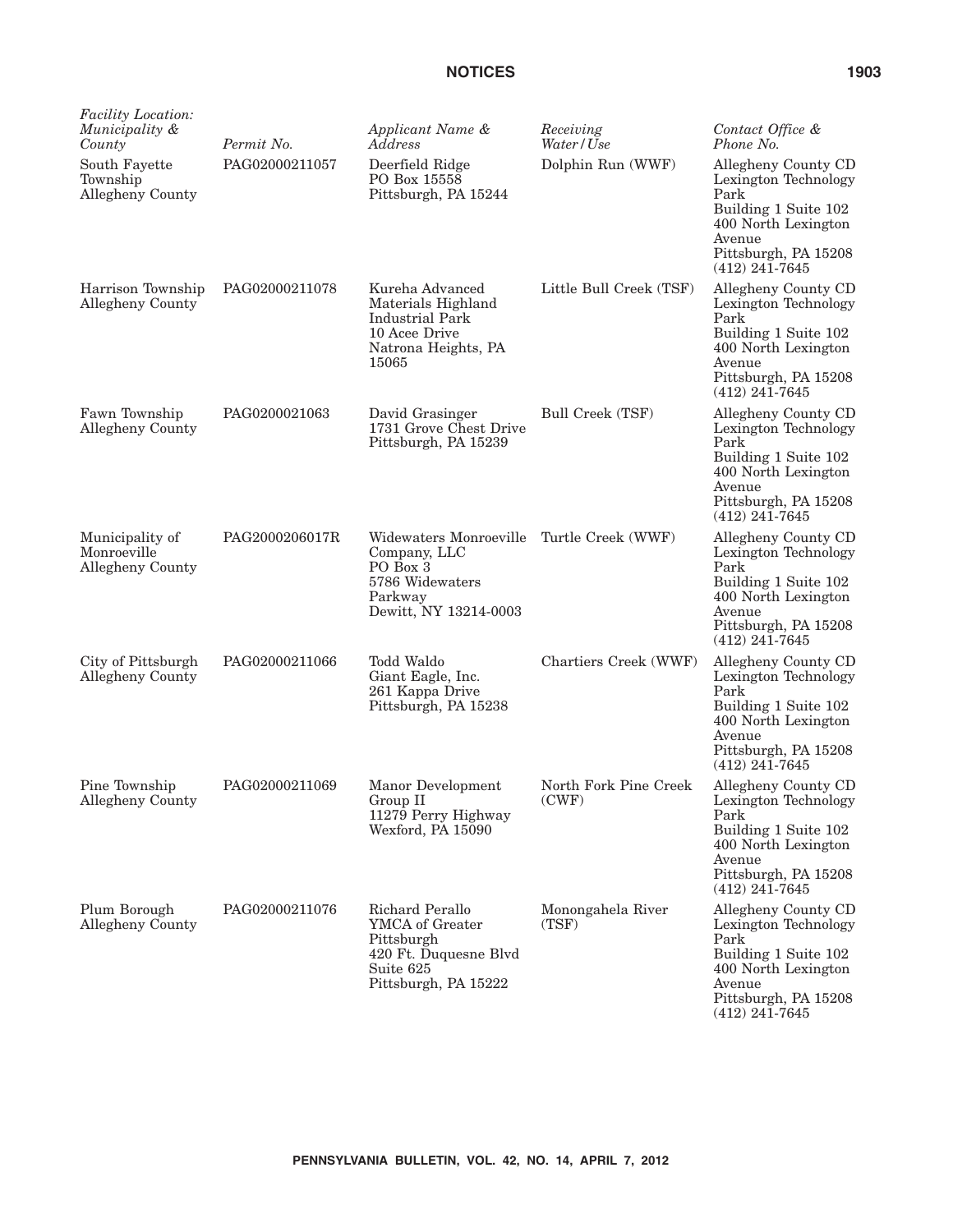| <i>Facility Location:</i><br>Municipality &<br>County | Permit No.      | Applicant Name &<br>Address                                                                                | Receiving<br>Water/Use                       | Contact Office &<br>Phone No.                                                                                                                            |
|-------------------------------------------------------|-----------------|------------------------------------------------------------------------------------------------------------|----------------------------------------------|----------------------------------------------------------------------------------------------------------------------------------------------------------|
| Moon Township<br>Allegheny County                     | PAG02000211082  | PA Air National<br>Guard Base<br>300 Tanker Road<br>Coraopolis, PA<br>15108-4217                           | McLarens Run (TSF)                           | Allegheny County CD<br>Lexington Technology<br>Park<br>Building 1 Suite 102<br>400 North Lexington<br>Avenue<br>Pittsburgh, PA 15208<br>$(412)$ 241-7645 |
| Collier Township<br>Allegheny County                  | PAG02000211074  | Collier Township<br>2418 Hilltop Road<br>Presto, PA 15142                                                  | UNT to Chartiers Creek<br>(WWF)              | Allegheny County CD<br>Lexington Technology<br>Park<br>Building 1 Suite 102<br>400 North Lexington<br>Avenue<br>Pittsburgh, PA 15208<br>$(412)$ 241-7645 |
| Jefferson Hills<br>Borough<br>Allegheny County        | PAG02000206057R | John Columbus<br>Columbus Family<br>Partners, LLP<br>3525 Lebanon<br>Church Road<br>West Mifflin, PA 15122 | Tributary to Lewis<br>Run/Peters Creek (TSF) | Allegheny County CD<br>Lexington Technology<br>Park<br>Building 1 Suite 102<br>400 North Lexington<br>Avenue<br>Pittsburgh, PA 15208<br>$(412)$ 241-7645 |
| Town of McCandless PAG02000212002<br>Allegheny County |                 | Team Rahal<br>of Pittsburgh<br>10701 Perry Highway<br>Wexford, PA 15090                                    | Wexford Run (CWF)                            | Allegheny County CD<br>Lexington Technology<br>Park<br>Building 1 Suite 102<br>400 North Lexington<br>Avenue<br>Pittsburgh, PA 15208<br>$(412)$ 241-7645 |
| Marshall Township<br>Allegheny County                 | PAG02000212010  | Chapel Estates, L.P.<br>6021 Wallace Rd. Ext.<br>Wexford, PA 15090                                         | UNT to Brush Creek<br>(WWF)                  | Allegheny County CD<br>Lexington Technology<br>Park<br>Building 1 Suite 102<br>400 North Lexington<br>Avenue<br>Pittsburgh, PA 15208<br>$(412)$ 241-7645 |
| Collier Township<br>Allegheny County                  | PAG02000211080  | Joe Curtin<br>PO Box 44015<br>Crafton, PA 15205                                                            | Robinson Run (WWF)                           | Allegheny County CD<br>Lexington Technology<br>Park<br>Building 1 Suite 102<br>400 North Lexington<br>Avenue<br>Pittsburgh, PA 15208<br>$(412)$ 241-7645 |
| Richland Township<br>Allegheny County                 | PAG2000209063-1 | Dean Bastianini<br>Richland Township<br>4019 Dickey Road<br>Gibsonia, PA 15044                             | UNT to Deer Creek<br>(CWF)                   | Allegheny County CD<br>Lexington Technology<br>Park<br>Building 1 Suite 102<br>400 North Lexington<br>Avenue<br>Pittsburgh, PA 15208<br>$(412)$ 241-7645 |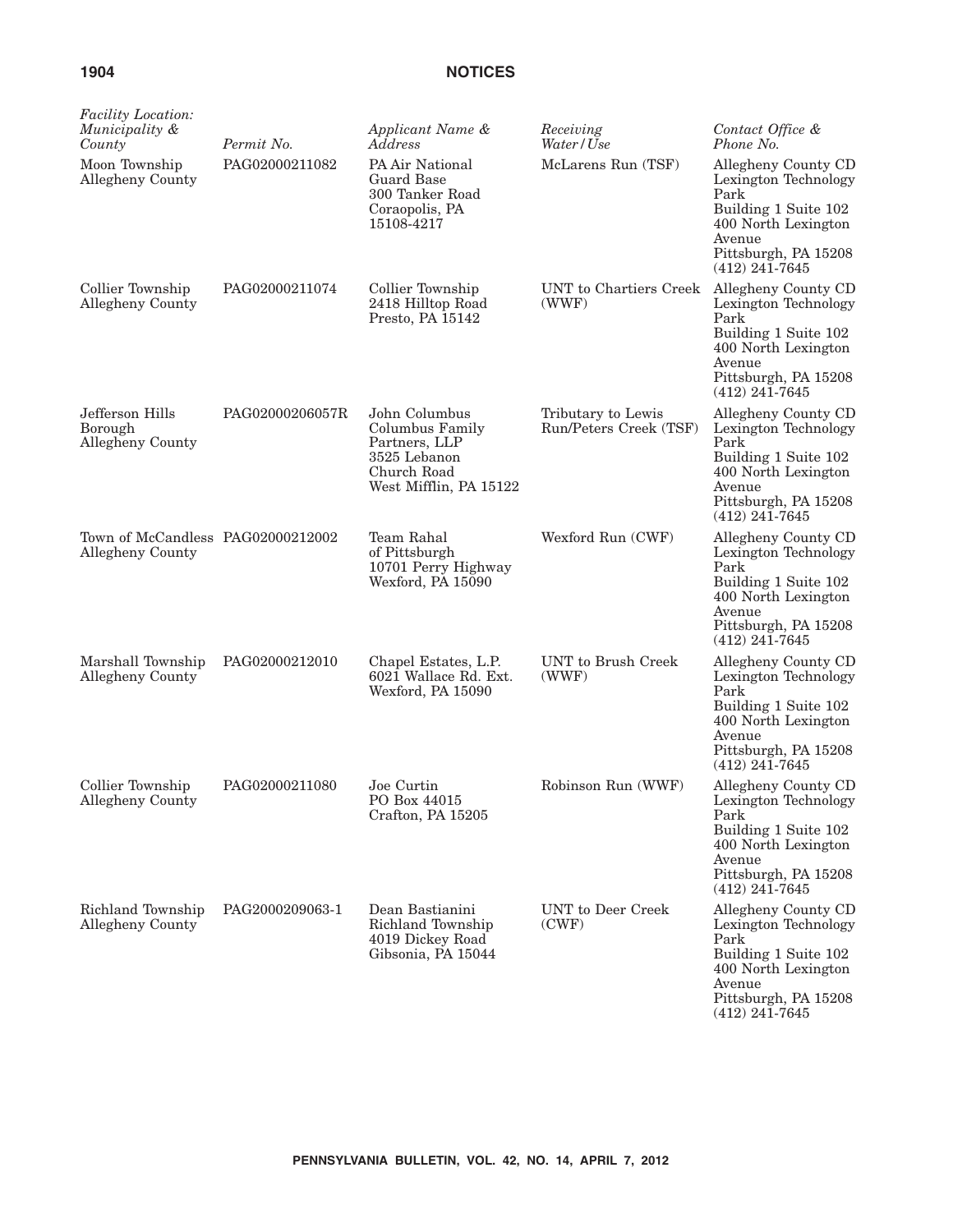| <i>Facility Location:</i><br>Municipality &<br>County | Permit No.      | Applicant Name &<br>Address                                                           | Receiving<br>Water / Use          | Contact Office &<br>Phone No.                                                                                                                            |
|-------------------------------------------------------|-----------------|---------------------------------------------------------------------------------------|-----------------------------------|----------------------------------------------------------------------------------------------------------------------------------------------------------|
| Crescent Township<br>Allegheny County                 | PAG02000211075  | Phillips Station<br>Riverfront South, LLC<br>200 McGovern Blvd.<br>Crescent, PA 15046 | Ohio River (WWF)                  | Allegheny County CD<br>Lexington Technology<br>Park<br>Building 1 Suite 102<br>400 North Lexington<br>Avenue<br>Pittsburgh, PA 15208<br>$(412)$ 241-7645 |
| Jefferson Hills<br>Borough<br>Allegheny County        | PAG02000211017  | South Hills Deck<br>Hockey, LLC<br>661 Clearview Drive<br>Bethel Park, PA 15102       | Peters Creek (WWF)                | Allegheny County CD<br>Lexington Technology<br>Park<br>Building 1 Suite 102<br>400 North Lexington<br>Avenue<br>Pittsburgh, PA 15208<br>$(412)$ 241-7645 |
| Reserve Township<br>Allegheny County                  | PAG02000211044  | Donald Brenckle<br>300 Shannon Road<br>Renfrew, PA 16503                              | UNT to Allegheny River<br>(WWF)   | Allegheny County CD<br>Lexington Technology<br>Park<br>Building 1 Suite 102<br>400 North Lexington<br>Avenue<br>Pittsburgh, PA 15208<br>$(412)$ 241-7645 |
| Richland Township<br>Allegheny County                 | PAG02000211055  | Steven Schlotterbeck<br>709 Bristlecone Dr.<br>Gibsonia, PA 15044                     | Willow Run (CWF)                  | Allegheny County CD<br>Lexington Technology<br>Park<br>Building 1 Suite 102<br>400 North Lexington<br>Avenue<br>Pittsburgh, PA 15208<br>$(412)$ 241-7645 |
| South Fayette<br>Township<br>Allegheny County         | PAG02000206068R | Benjamin Marcus<br>Homes, LLC<br>PO Box 1287<br>McMurray, PA 15317                    | UNT to Chartiers Creek<br>(WWF)   | Allegheny County CD<br>Lexington Technology<br>Park<br>Building 1 Suite 102<br>400 North Lexington<br>Avenue<br>Pittsburgh, PA 15208<br>$(412)$ 241-7645 |
| Municipality of<br>Penn Hills<br>Allegheny County     | PAG02000211054  | Anthony Pampena<br>6012 Herberton Rd.<br>Verona, PA 15147                             | UNT to Little Plum<br>Creek (WWF) | Allegheny County CD<br>Lexington Technology<br>Park<br>Building 1 Suite 102<br>400 North Lexington<br>Avenue<br>Pittsburgh, PA 15208<br>$(412)$ 241-7645 |
| North Fayette<br>Township<br>Allegheny County         | PAG02000206037R | George J. Wagner<br>Daniel Hall<br>PO Box 419<br>Sturgeon, PA 15082                   | Robinson Run (WWF)                | Allegheny County CD<br>Lexington Technology<br>Park<br>Building 1 Suite 102<br>400 North Lexington<br>Avenue<br>Pittsburgh, PA 15208<br>$(412)$ 241-7645 |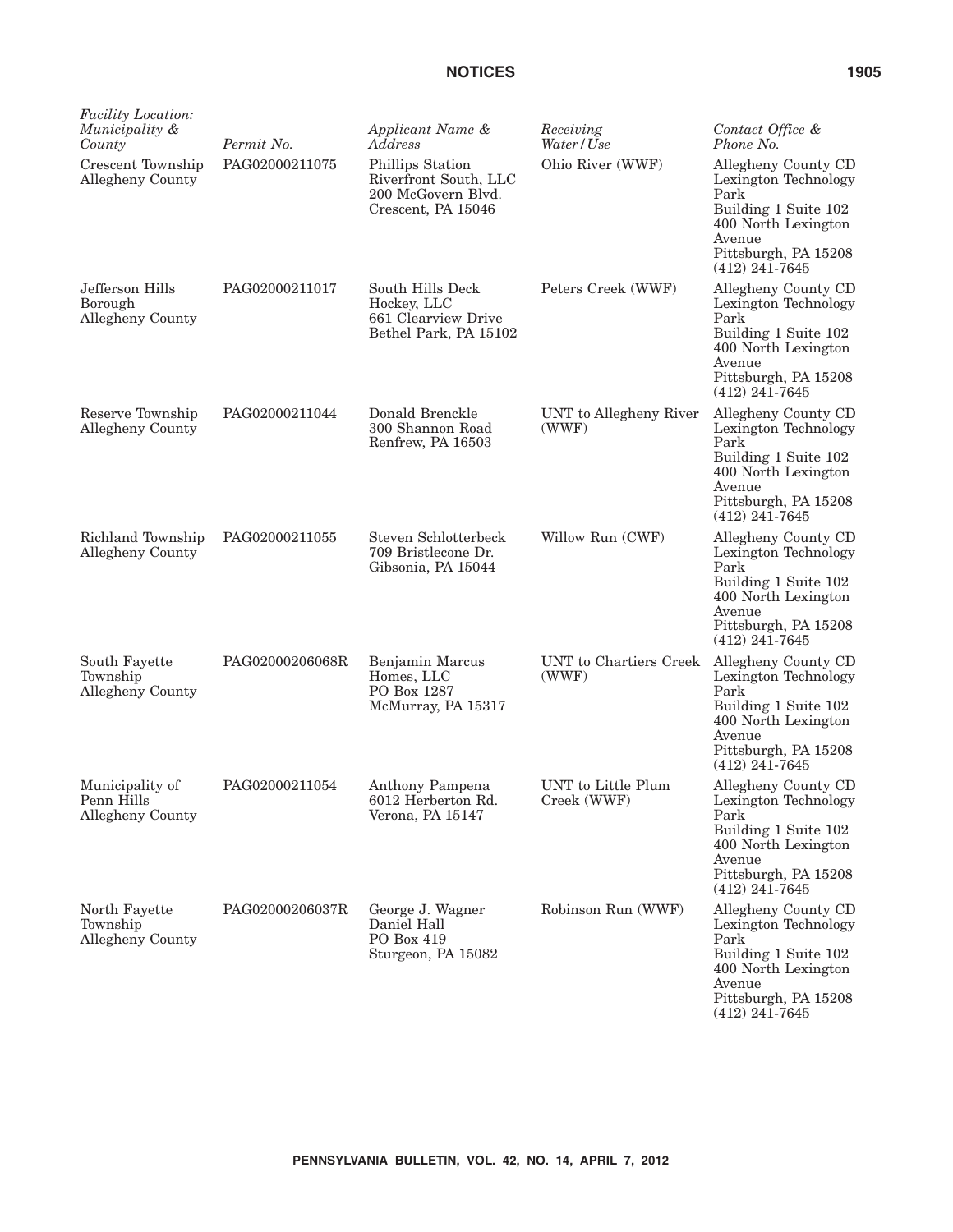*Receiving*

*Contact Office &*

*Applicant Name &*

| <i>Facility Location:</i><br>Municipality &<br>County<br>Franklin Park<br>Borough<br>Allegheny County | Permit No.<br>PAG20002 |
|-------------------------------------------------------------------------------------------------------|------------------------|
| Municipality of<br>Penn Hills<br><b>Allegheny County</b>                                              | PAG20002               |

| County                                                  | Permit No.      | Address                                                                                             | Water/Use                                | Phone No.                                                                                                                                                |
|---------------------------------------------------------|-----------------|-----------------------------------------------------------------------------------------------------|------------------------------------------|----------------------------------------------------------------------------------------------------------------------------------------------------------|
| Franklin Park<br>Borough<br>Allegheny County            | PAG2000206081   | Gary Herbert<br>JGD Partnership<br>PO Box 297<br>Wexford, PA 15090                                  | Fish Run/Pine Creek<br>(CWF)             | Allegheny County CD<br>Lexington Technology<br>Park<br>Building 1 Suite 102<br>400 North Lexington<br>Avenue<br>Pittsburgh, PA 15208<br>$(412)$ 241-7645 |
| Municipality of<br>Penn Hills<br>Allegheny County       | PAG2000209071-1 | Penn Hills<br>School District<br>309 Collins Ave<br>Pittsburgh, PA 15235                            | UNT to Thompson Run<br>(WWF)             | Allegheny County CD<br>Lexington Technology<br>Park<br>Building 1 Suite 102<br>400 North Lexington<br>Avenue<br>Pittsburgh, PA 15208<br>$(412)$ 241-7645 |
| Oakmont Borough<br>Allegheny County                     | PAG02000211053  | <b>Bruce Jamison</b><br>Oakmont Borough<br>767 Fifth Street<br>Oakmont, PA 15139                    | Allegheny River<br>$(WWF-N)$             | Allegheny County CD<br>Lexington Technology<br>Park<br>Building 1 Suite 102<br>400 North Lexington<br>Avenue<br>Pittsburgh, PA 15208<br>$(412)$ 241-7645 |
| Town of McCandless PAG02000210023-1<br>Allegheny County |                 | Adventure Phase IV, LP UNT Pine Creek (TSF)<br>102 Anderson St.<br>Selma, NC 27676                  |                                          | Allegheny County CD<br>Lexington Technology<br>Park<br>Building 1 Suite 102<br>400 North Lexington<br>Avenue<br>Pittsburgh, PA 15208<br>$(412)$ 241-7645 |
| Richland Township<br>Allegheny County                   | PAG02000212006  | Tom Henry Chevrolet<br>5886 WM. Flynn<br>Highway<br>Bakerstown, PA 15007                            | UNT to Deer Creek<br>(CWF)               | Allegheny County CD<br>Lexington Technology<br>Park<br>Building 1 Suite 102<br>400 North Lexington<br>Avenue<br>Pittsburgh, PA 15208<br>$(412)$ 241-7645 |
| City of Pittsburgh<br>Allegheny County                  | PAG02000212008  | SS Gaming, LLC<br>50 Public Square<br>Suite 1000B<br>Cleveland, OH 44113                            | Monongahela River<br>(WWF)               | Allegheny County CD<br>Lexington Technology<br>Park<br>Building 1 Suite 102<br>400 North Lexington<br>Avenue<br>Pittsburgh, PA 15208<br>$(412)$ 241-7645 |
| German Township<br><b>Fayette County</b>                | PAG02002611014  | Albert Gallatin Area<br>School District<br>Carl Bezjak<br>2625 Morgantown Rd<br>Uniontown, PA 15401 | UNT to N. Branch of<br>Brown's Run (WWF) | Fayette County CD<br>10 Nickman Plaza<br>Lemont Furnace, PA<br>15456<br>$(724)$ 438-4497                                                                 |
| North Union<br>Township<br><b>Fayette County</b>        | PAG02002612003  | Ray Carolla<br>Percy Road Housing<br>145 Windwoods Dr.<br>Hopwood, PA 15445                         | UNT to Redstone Creek<br>(WWF)           | Fayette County CD<br>10 Nickman Plaza<br>Lemont Furnace, PA<br>15456<br>$(724)$ 438-4497                                                                 |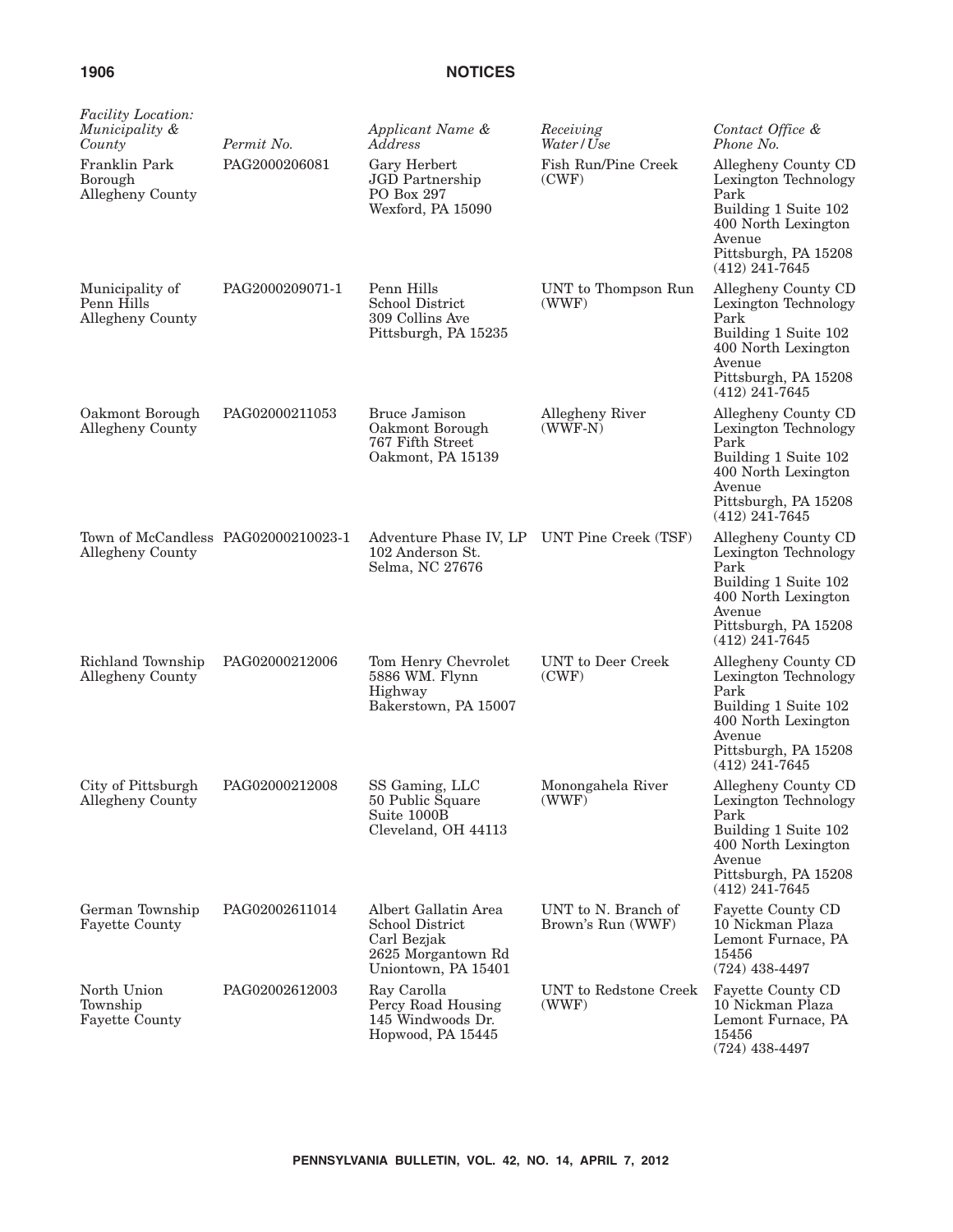| <i>Facility Location:</i><br>Municipality &<br>County       | Permit No.      | Applicant Name &<br>Address                                                                                                                                                                  | Receiving<br>Water / Use                 | Contact Office &<br>Phone No.                                                                       |
|-------------------------------------------------------------|-----------------|----------------------------------------------------------------------------------------------------------------------------------------------------------------------------------------------|------------------------------------------|-----------------------------------------------------------------------------------------------------|
| Georges Township<br><b>Fayette County</b>                   | PAG02002612002  | Southwest Pennsylvania Georges Creek (WWF)<br>Railroad<br>Russell Peterson<br>519 Cedar Way<br>Building 1, Suite 1000<br>Oakmont, PA 15139                                                   |                                          | Fayette County CD<br>10 Nickman Plaza<br>Lemont Furnace, PA<br>15456<br>$(724)$ 438-4497            |
| German Township<br><b>Fayette County</b>                    | PAG02002611015  | Dean Mori<br>Veolia ES Chestnut<br>Valley Landfill, Inc.<br>1184 McClellandtown<br>Rd<br>McClellandtown, PA<br>15458                                                                         | UNT to N. Branch of<br>Brown's Run (WWF) | Fayette County CD<br>10 Nickman Plaza<br>Lemont Furnace, PA<br>15456<br>$(724)$ 438-4497            |
| Somerset Township<br>Somerset County                        | PAG02005611004  | Somerset County<br>Airport<br>159 Airport Lane<br>Friedens, PA 15541                                                                                                                         | UNT to Wells Creek<br>(CWF)              | Somerset County CD<br>6024 Glades Pike,<br>Suite 103<br>Somerset, PA 15501<br>$(814)$ 445-4352      |
| Chartiers Township<br>Washington County                     | PAG02006307014R | Pennsylvania Trolley<br>Museum<br>1 Museum Road<br>Washington, PA 15301                                                                                                                      | Chartiers Creek (WWF)                    | Washington County CD<br>2800 North Main St<br>Suite 105<br>Washington, PA 15301<br>$(724)$ 705-7098 |
| Derry Township<br>Westmoreland<br>County                    | PAG02006510002R | Derry Township<br>Municipal Authority<br>PO Box 250<br>New Derry, PA 15671                                                                                                                   | Loyalhanna Creek<br>(WWF)                | Westmoreland County<br>CD<br>218 Donhoe Road<br>Greensburg, PA 15601                                |
| Penn Township<br>Westmoreland<br>County                     | PAG02006511029  | Galway Bay Corporation Brush Creek (TSF)<br>Gregory R. Maynard<br>3931 School Road South<br>Jeannette, PA 15644                                                                              |                                          | Westmoreland County<br>CD<br>218 Donhoe Road<br>Greensburg, PA 15601                                |
| Allegheny Township PAG02006511030<br>Westmoreland<br>County |                 | Edwin Zerbini, Brayman Tributary to Allegheny<br>Construction Corp. &<br>Jeff Zell Wailing<br>Holdings<br>1000 John Roebing Way<br>Jeannette, PA 15644 &<br>PO Box 130<br>Freeport, PA 16229 | River (WWF)                              | Westmoreland County<br>CD<br>218 Donhoe Road<br>Greensburg, PA 15601                                |
| East Huntingdon<br>Township<br>Westmoreland<br>County       | PAG02006511031  | Crivelli-Masewicz<br>Partnership<br>Randolph Masewicz<br>600 North Church<br>Street<br>Mount Pleasant, PA<br>15666                                                                           | UNT to Sherrick Run<br>(WWF)             | Westmoreland County<br>CD<br>218 Donhoe Road<br>Greensburg, PA 15601                                |
| Unity Township<br>Westmoreland<br>County                    | PAG02006511034  | Dennis Giannilli<br>4816 Route 30<br>Greensburg, PA 15601                                                                                                                                    | State Creek (WWF)                        | Westmoreland County<br>CD<br>218 Donhoe Road<br>Greensburg, PA 15601                                |
| Penn Township<br>Westmoreland<br>County                     | PAG02006511036  | Mike Phillips<br>Cavcon Construction,<br>Inc.<br>211 Huff Avenue,<br>Suite B<br>Greensburg, PA 15601                                                                                         | Brush Creek (TSF)                        | Westmoreland County<br>CD<br>218 Donhoe Road<br>Greensburg, PA 15601                                |
| Adams Township<br><b>Butler County</b>                      | PAG02001001152R | Ridge Development LP<br>3468 Brodhead Road<br>Monaca PA 15061                                                                                                                                | UNT Kaufman Run<br><b>WWF</b>            | <b>Butler Conservation</b><br>District<br>724-284-5270                                              |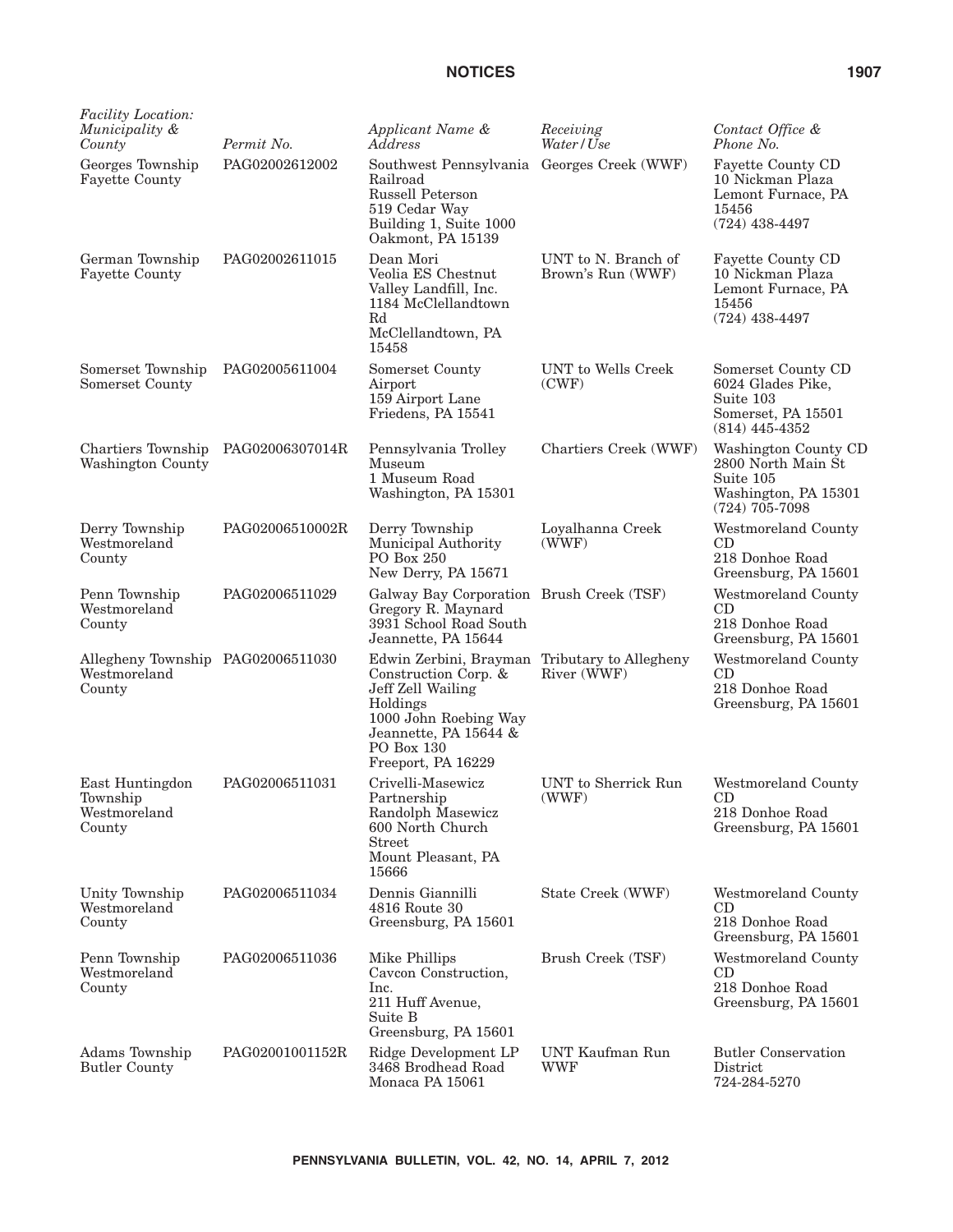| Facility Location:<br>Municipality &<br>County        | Permit No.     | Applicant Name &<br>Address                                                                                  | Receiving<br>Water/Use                   | Contact Office &<br>Phone No.                                                                                                            |
|-------------------------------------------------------|----------------|--------------------------------------------------------------------------------------------------------------|------------------------------------------|------------------------------------------------------------------------------------------------------------------------------------------|
| Cranberry<br>Township<br><b>Butler County</b>         | PAG02001012019 | North Boundary<br>Partners LP<br>Attn: Mr. Dominic<br>Gigliotti<br>11279 Perry Highway<br>Wexford PA 15090   | <b>Brush Creek WWF</b>                   | <b>Butler Conservation</b><br>District 724-284-5270                                                                                      |
| General Permit Type-PAG-3                             |                |                                                                                                              |                                          |                                                                                                                                          |
| <i>Facility Location:</i><br>Municipality &<br>County | Permit No.     | Applicant Name &<br>Address                                                                                  | Receiving Water                          | Contact Office &<br>Phone No.                                                                                                            |
| Hughesville<br>Borough,<br>Lycoming County            | PAR314815      | Baker Hughes Oilfield<br>Operations, Inc.<br>Hughesville District<br>5368 Route 220<br>Hughesville, PA 17737 | Unnamed Tributary to<br>Muncy Creek-10-D | DEP Northwest<br>Regional Office<br>Clean Water Program<br>208 West Third Street,<br>Suite 101<br>Williamsport, PA 17701<br>570-327-3664 |
| City of Duquesne<br>Allegheny County                  | PAR206167      | Dura-Bond Coating, Inc. Monongahela River<br>2658 Puckety Drive<br>Export, PA 15632                          |                                          | Southwest<br>Regional Office:<br>Clean Water<br>Program Manager<br>400 Waterfront Drive<br>Pittsburgh, PA<br>15222-4745<br>412-442-4000  |
| East Taylor<br>Township<br>Cambria County             | PAR606176      | William Penn Auto, Inc.<br>837 William Penn<br>Avenue<br>Johnstown, PA 15906                                 | UNT to Blacklick Creek                   | Southwest<br>Regional Office:<br>Clean Water<br>Program Manager<br>400 Waterfront Drive<br>Pittsburgh, PA<br>15222-4745<br>412-442-4000  |
|                                                       |                | Northwest Region: Water Management Program Manager, 230 Chestnut Street, Meadville, PA 16335-3481            |                                          |                                                                                                                                          |
| Facility Location:<br>Municipality &<br>County        | Permit No.     | Applicant Name &<br>Address                                                                                  | Receiving<br>Water/Use                   | Contact Office &<br>Phone No.                                                                                                            |
| Hempfield<br>Township<br>Mercer County                | PAR208317      | Hodge Foundry, Inc.<br>PO Box 550<br>42 Leech Road<br>Greenville, PA 16125                                   | $20-A$                                   | <b>DEP NWRO</b><br>Water Management<br>230 Chestnut Street<br>Meadville, PA<br>16335-3481<br>814/332-6942                                |
| General Permit Type-PAG-4                             |                |                                                                                                              |                                          |                                                                                                                                          |
| Facility Location:<br>Municipality &<br>County        | Permit No.     | Applicant Name &<br>Address                                                                                  | Receiving<br>Water / Use                 | Contact Office &<br>Phone No.                                                                                                            |
| Hopewell Township<br><b>Beaver County</b>             | PAG046431      | Jason Simoni<br>1264 Gringo Clinton<br>Road<br>Aliquippa, PA 15001                                           | UNT of Raredon Run                       | Southwest<br>Regional Office:<br>Clean Water<br>Program Manager                                                                          |

Program Manager 400 Waterfront Drive Pittsburgh, PA 15222-4745 (412) 442-4000

**PENNSYLVANIA BULLETIN, VOL. 42, NO. 14, APRIL 7, 2012**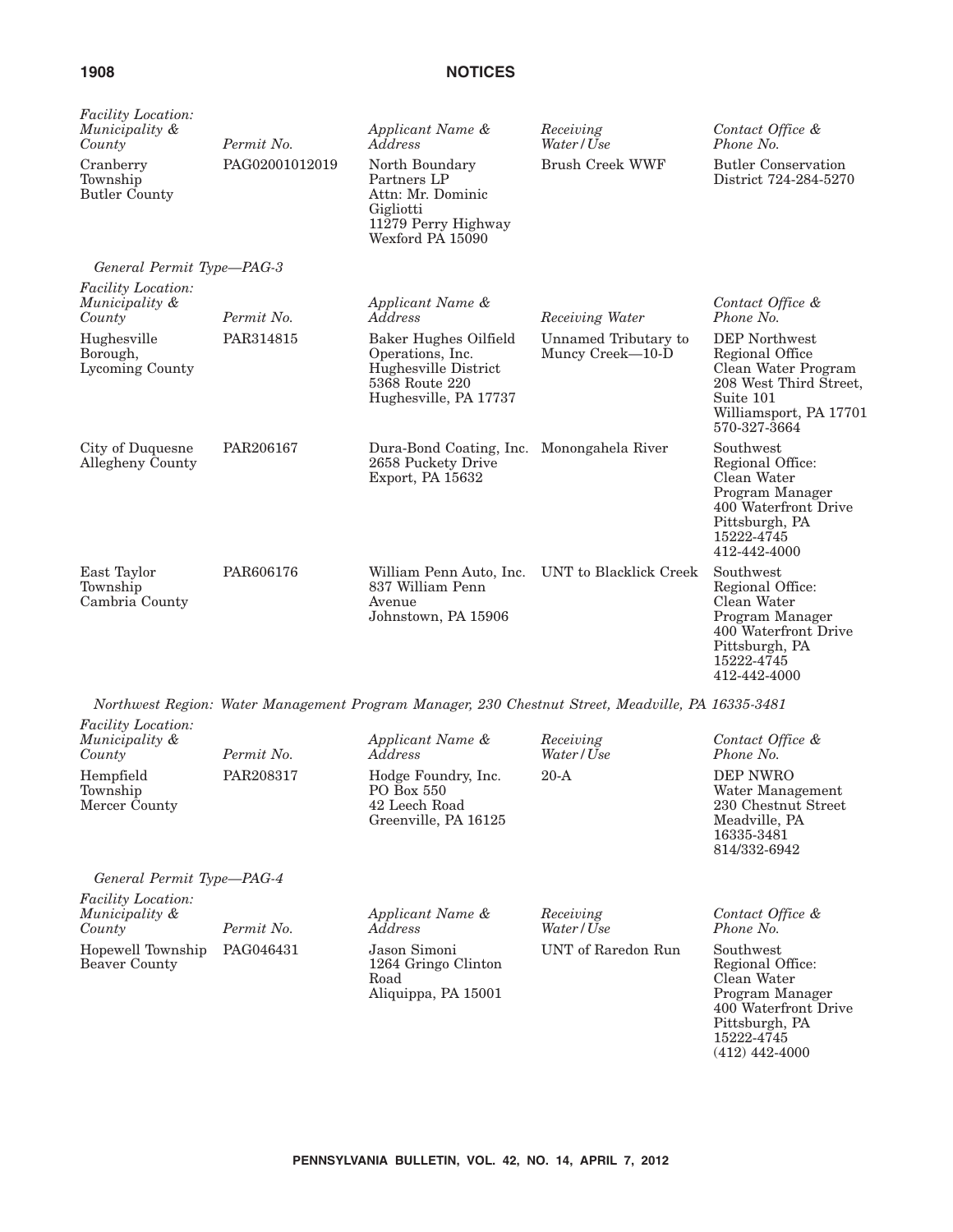| General Permit Type-PAG-8                             |            |                                                           |                                                           |                                                                     |
|-------------------------------------------------------|------------|-----------------------------------------------------------|-----------------------------------------------------------|---------------------------------------------------------------------|
| <i>Facility Location:</i><br>Municipality &<br>County | Permit No. | Applicant Name &<br>Address                               | Site Name &<br>Location                                   | Contact Office &<br>Phone No.                                       |
| City of Allentown,<br>Lehigh County                   | PAG08-2203 | City of Allentown<br>112 Union St.<br>Allentown, PA 18102 | Allentown Wastewater<br>Treatment Plant,<br>Allentown, PA | <b>PA DEP</b><br><b>NERO</b><br>2 Public Square<br>Wilkes-Barre, PA |

# *General Permit Type—PAG-8 (SSN)*

| Facility Location:<br>Municipality &<br>County                | Permit No.                                                                                                                                                                                                                                                                                                                                                                                                                                                                                                                                                                 | Applicant Name &<br>Address                                                  | Site Name &<br>Location                                                  | Contact Office &<br>Phone No.                                                              |
|---------------------------------------------------------------|----------------------------------------------------------------------------------------------------------------------------------------------------------------------------------------------------------------------------------------------------------------------------------------------------------------------------------------------------------------------------------------------------------------------------------------------------------------------------------------------------------------------------------------------------------------------------|------------------------------------------------------------------------------|--------------------------------------------------------------------------|--------------------------------------------------------------------------------------------|
| Great Bend Twp.<br>and Oakland Twp.,<br>Susquehanna<br>County | PAG08-2204                                                                                                                                                                                                                                                                                                                                                                                                                                                                                                                                                                 | Tri-Boro Municipal<br>Authority<br>301 Exchange St.<br>Susquehanna, PA 18847 | Bel-Parks Farm<br>29800 State Route 171<br>Susquehanna, PA 18847         | PA DEP<br><b>NERO</b><br>2 Public Square<br>Wilkes-Barre, PA<br>18701-1915<br>570-826-2511 |
| Lower Mount<br>Bethel Township,<br>Northampton<br>County      | PAG08-2203<br>PAG07-0003<br>PAG08-0008<br>PAG08-3501<br>PAG08-0002<br>PAG08-3535<br>PAG08-3551<br>PAG08-3517<br>PAG08-9903<br>PAG08-3596<br>PAG08-3510<br>PAG08-2211<br>PAG08-3506<br>PAG08-3522<br>PAG08-3515<br>PAG08-3502<br>PAG08-9904<br>PAG08-3547<br>PAG08-0006<br>PAG08-3540<br>PABIG-9903<br>PAG08-3600<br>PAG08-3565<br>PAG07-3508<br>PAG07-0005<br>PAG08-0003<br>PAG08-3825<br>PAG08-3542<br>PAG08-0004<br>PAG08-3518<br>PAG08-9905<br>PAG08-3556<br>PAG08-0018<br>PAG08-3573<br>PAG08-3597<br>WMGR-099<br>PAG08-0011<br>PAG08-3567<br>PAG08-2219<br>PAG08-0021 | Synagro<br>1605 Dooley Rd.<br>P.O. Box B<br>Whiteford, MD 21160              | George Ott Farm<br>3974 Mt. Pleasant Rd.<br>Lower Mt. Bethel<br>Township | PA DEP<br><b>NERO</b><br>2 Public Square<br>Wilkes-Barre, PA<br>18701-1915<br>570-826-2511 |

18701-1915 570-826-2511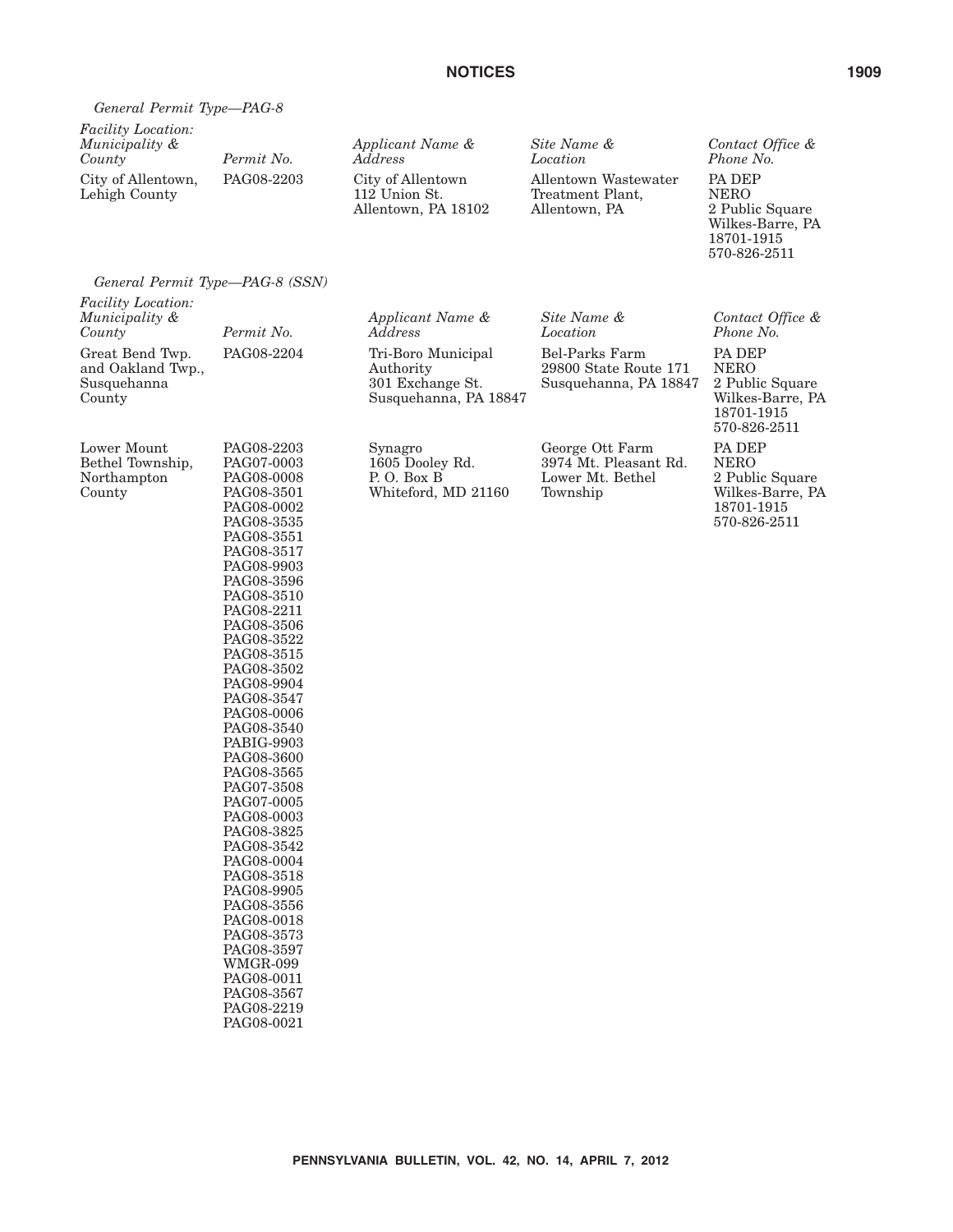| General Permit Type—PAG-9                                       |            |                                                                                                                          |                                          |                                                                                                                                            |
|-----------------------------------------------------------------|------------|--------------------------------------------------------------------------------------------------------------------------|------------------------------------------|--------------------------------------------------------------------------------------------------------------------------------------------|
| <i>Facility Location:</i><br>Municipality &<br>County           | Permit No. | Applicant Name &<br>Address                                                                                              | Site Name                                | Contact Office &<br>Phone No.                                                                                                              |
| Bullskin Township<br><b>Fayette County</b>                      | PAG096107  | Zelmore Top<br>Septic Service<br>123 Zelmore Road<br>Mount Pleasant, PA<br>15666                                         | Zelmore Farm                             | Southwest<br>Regional Office:<br>Clean Water<br>Program Manager<br>400 Waterfront Drive<br>Pittsburgh PA<br>15222-4745<br>$(412)$ 442-4000 |
| General Permit Type-PAG-10                                      |            |                                                                                                                          |                                          |                                                                                                                                            |
| <b>Facility Location:</b><br>Municipality &<br>County           | Permit No. | Applicant Name &<br>Address                                                                                              | Receiving<br>Water/Use                   | Contact Office &<br>Phone No.                                                                                                              |
| Nicholson &<br>Springhill<br>Townships<br><b>Fayette County</b> | PAG106142  | Laurel Mountain<br>Midstream Operating,<br>$_{\rm LLC}$<br>1605 Coraopolis Heights<br>Road<br>Moon Township, PA<br>15108 | UNT of the Cheat &<br>Monongahela Rivers | Southwest<br>Regional Office:<br>Clean Water<br>Program Manager<br>400 Waterfront Drive<br>Pittsburgh PA 15222-4745<br>$(412)$ 442-4000    |

#### *General Permit Type—PAG-15*

*Southcentral Region: Water Management Program Manager, 909 Elmerton Avenue, Harrisburg, PA 17110. Phone: 717-705-4707.*

| NPDES<br>Permit No. | Applicant Name &<br>Address                                                                 | County | Municipality                       | Receiving<br>Water/Use | <b>DEP</b> Protocol<br>(Y/N) |
|---------------------|---------------------------------------------------------------------------------------------|--------|------------------------------------|------------------------|------------------------------|
| PAG153501           | Lake Meade Homeowners<br>Association<br>4 Forrest Drive<br>East Berlin, PA 17316            | Adams  | Reading and Latimore<br>Townships  | Mud Run /<br>WWF       | $\rm v$                      |
| PAG153502           | Lake Heritage<br>Property Owners Association<br>1000 Heritage Drive<br>Gettysburg, PA 17325 | Adams  | Mount Joy and Straban<br>Townships | Plum Run /<br>WWF      |                              |

# **STATE CONSERVATION COMMISSION**

# **NUTRIENT MANAGEMENT PLANS RELATED TO APPLICATIONS FOR NPDES PERMITS FOR CAFOs**

The State Conservation Commission has taken the following actions on previously received applications for nutrient management plans under 3 Pa.C.S. Chapter 5, for agricultural operations that have or anticipate submitting applications for new, amended or renewed NPDES permits or NOIs for coverage under a general permit for CAFOs under 25 Pa. Code Chapter 92a. This notice is provided in accordance with 25 Pa. Code Chapter 92a and 40 CFR Part 122, implementing The Clean Streams Law and the Federal Clean Water Act.

Persons aggrieved by an action may appeal under 3 Pa.C.S. § 517, section 4 of the Environmental Hearing Board Act and 2 Pa.C.S. §§ 501—508 and 701—704 to the Environmental Hearing Board, Second Floor, Rachel Carson State Office Building, 400 Market Street, P. O. Box 8457, Harrisburg, PA 17105-8457, (717) 787-3483. TDD users should contact the Environmental Hearing Board (Board) through the Pennsylvania AT&T Relay Service at (800) 654-5984. Appeals must be filed with the Board within 30 days of publication of this notice in the *Pennsylvania Bulletin*. Copies of the appeal form and the Board's rules of practice and procedure may be obtained from the Board. The appeal form and the Board's rules of practice and procedure are also available in Braille or on audiotape from the Secretary of the Board at (717) 787-3483. This paragraph does not, in and of itself, create a right of appeal beyond that permitted by applicable statutes and decision law.

For individuals who wish to challenge actions, appeals must reach the Board within 30 days. A lawyer is not needed to file an appeal with the Board. Important legal rights are at stake, however, so individuals should show this notice to a lawyer at once. Persons who cannot afford a lawyer may qualify for pro bono representation. Call the Secretary of the Board at (717) 787-3483 for more information.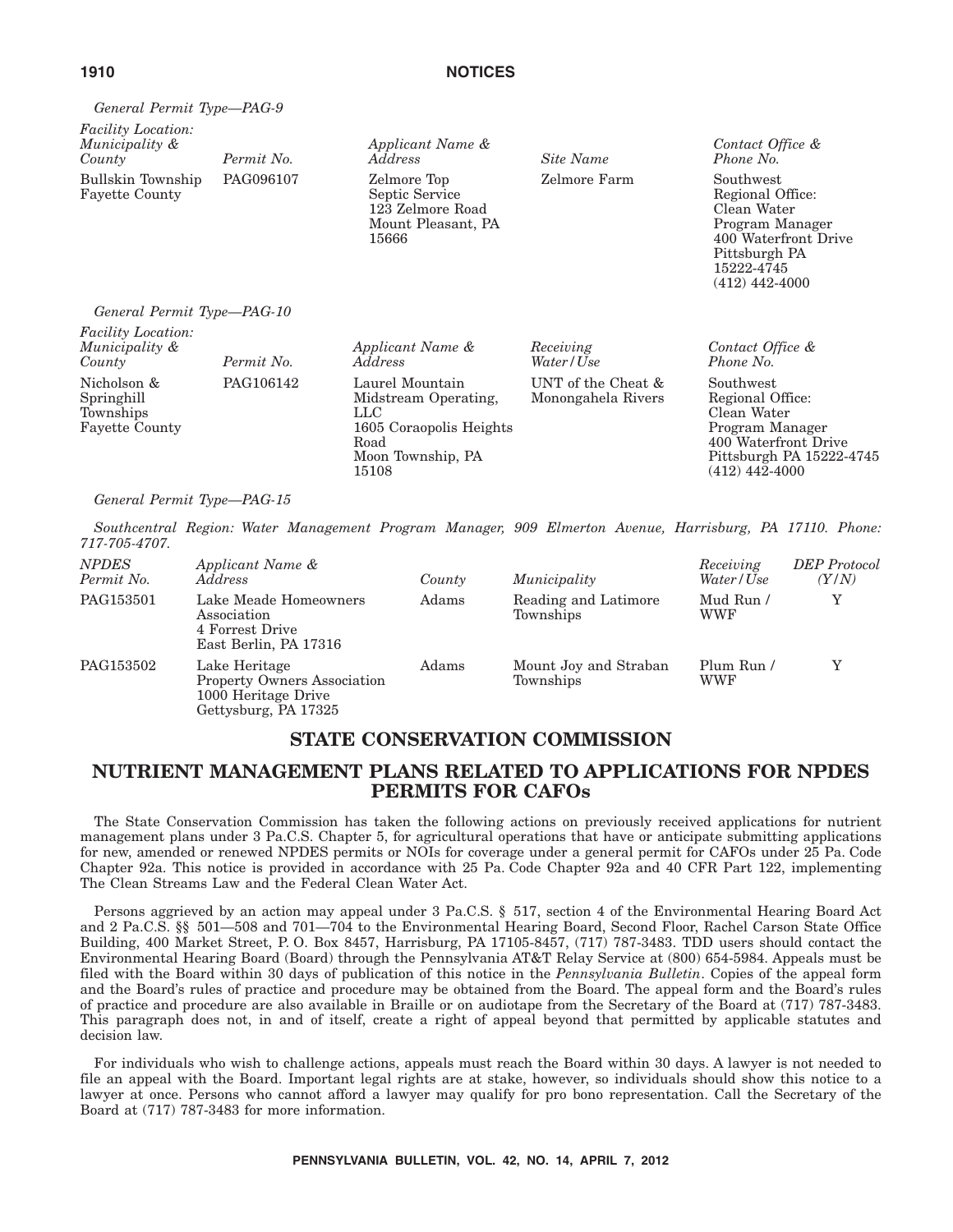#### **NUTRIENT MANAGEMENT PLAN—PUBLIC NOTICE SPREADSHEET**

| Agricultural Operation<br>Name and Address                              | County | Total<br>Acres                       | Animal<br>Equivalent<br>Units | Animal<br>Type | <i>Special Protection</i><br>Waters (HQ or<br>$EV$ or $NA$ ) | Approved or<br>Disapproved |
|-------------------------------------------------------------------------|--------|--------------------------------------|-------------------------------|----------------|--------------------------------------------------------------|----------------------------|
| Hamilton Farms LLC<br>10049 Ferguson Valley Road<br>Lewistown, PA 17044 | Snyder | 0 acres for<br>manure<br>application | 734.14                        | Swine          | HQ                                                           | Action                     |

# **PUBLIC WATER SUPPLY PERMITS**

The Department has taken the following actions on applications received under the Pennsylvania Safe Drinking Water Act (35 P. S. §§ 721.1—721.17) for the construction, substantial modification or operation of a public water system.

Persons aggrieved by an action may appeal that action to the Environmental Hearing Board (Board) under section 4 of the Environmental Hearing Board Act and 2 Pa.C.S. §§ 501—508 and 701—704. The appeal should be sent to the Environmental Hearing Board, Second Floor, Rachel Carson State Office Building, 400 Market Street, PO Box 8457, Harrisburg, PA 17105-8457, (717) 787-3483. TDD users may contact the Board through the Pennsylvania Relay Service, (800) 654-5984. Appeals must be filed with the Board within 30 days of publication of this notice in the *Pennsylvania Bulletin* unless the appropriate statute provides a different time period. Copies of the appeal form and the Board's rules of practice and procedure may be obtained from the Board. The appeal form and the Board's rules of practice and procedure are also available in Braille or on audiotape from the Secretary to the Board at (717) 787-3483. This paragraph does not, in and of itself, create a right of appeal beyond that permitted by applicable statutes and decisional law.

For individuals who wish to challenge an action, the appeal must reach the Board within 30 days. A lawyer is not needed to file an appeal with the Board.

Important legal rights are at stake, however, so individuals should show this document to a lawyer at once. Persons who cannot afford a lawyer may qualify for pro bono representation. Call the Secretary to the Board at (717) 787-3483 for more information.

#### **SAFE DRINKING WATER**

**Actions taken under the Pennsylvania Safe Drinking Water Act**

*Northeast Region: Safe Drinking Water Program Manager, 2 Public Square, Wilkes-Barre, PA 18711-0790*

**Permit No. 3511502**, Public Water Supply.

| Applicant                     | <b>Nature's Way Purewater</b><br>Systems, Inc.            |
|-------------------------------|-----------------------------------------------------------|
| [Borough or Township]         | Covington Twp                                             |
| County                        | Lackawanna                                                |
| Type of Facility              | <b>Bottled Water System</b><br>(Covington Springs Source) |
| <b>Consulting Engineer</b>    | Earth Res Group<br>PO Box 468<br>Pipersville, Pa          |
| Permit to Construct<br>Issued | March 16, 2012                                            |

*Southcentral Region: Water Supply Management Program Manager, 909 Elmerton Avenue, Harrisburg, PA 17110*

#### **Permit No. 5011509 MA, Minor Amendment**, Public Water Supply.

| Applicant                      | <b>Pfautz Rentals, LP</b><br>(Phautz Apartments)                       |
|--------------------------------|------------------------------------------------------------------------|
| Municipality                   | Penn Township                                                          |
| County                         | Perry                                                                  |
| Responsible Official           | Suzanne H Hammaker, Partner<br>10 Dicken Drive<br>Marysville, PA 17053 |
| Type of Facility               | 4-log Dmeonstration.                                                   |
| <b>Consulting Engineer</b>     | 1 - Not Available                                                      |
| Permit to Construct<br>Issued: | 3/23/2012                                                              |

#### **Permit No. 5011510 MA, Minor Amendment**, Public Water Supply.

| Applicant                      | <b>Pfauts Rentals, LP</b><br>(Pfautz Heights)                          |
|--------------------------------|------------------------------------------------------------------------|
| Municipality                   | Penn Township                                                          |
| County                         | Perry                                                                  |
| Responsible Official           | Suzanne H Hammaker, Partner<br>10 Dicken Drive<br>Marysville, PA 17053 |
| Type of Facility               | Chlorine contact pipe<br>installation.                                 |
| <b>Consulting Engineer</b>     | 1 - Not Available                                                      |
| Permit to Construct<br>Issued: | 3/23/2012                                                              |

#### **Permit No. 6712501 MA, Minor Amendment**, Public Water Supply.

| Applicant                      | The York Water Company                                                                                         |
|--------------------------------|----------------------------------------------------------------------------------------------------------------|
| Municipality                   | Shrewsbury Township                                                                                            |
| County                         | York                                                                                                           |
| Responsible Official           | Mark S Snyder,<br><b>Engineering Manager</b><br>130 East Market Street<br>PO Box 15089<br>York, PA 17405-7089  |
| Type of Facility               | Shrewsbury standpipe<br>repainting.                                                                            |
| <b>Consulting Engineer</b>     | Mark S Snyder, P.E.<br>The York Water Company<br>130 East Market Street<br>PO Box 15089<br>York, PA 17405-7089 |
| Permit to Construct<br>Issued: | 3/20/2012                                                                                                      |

**Permit No. 3612502 MA, Minor Amendment**, Public Water Supply. Applicant **Columbia Water Company**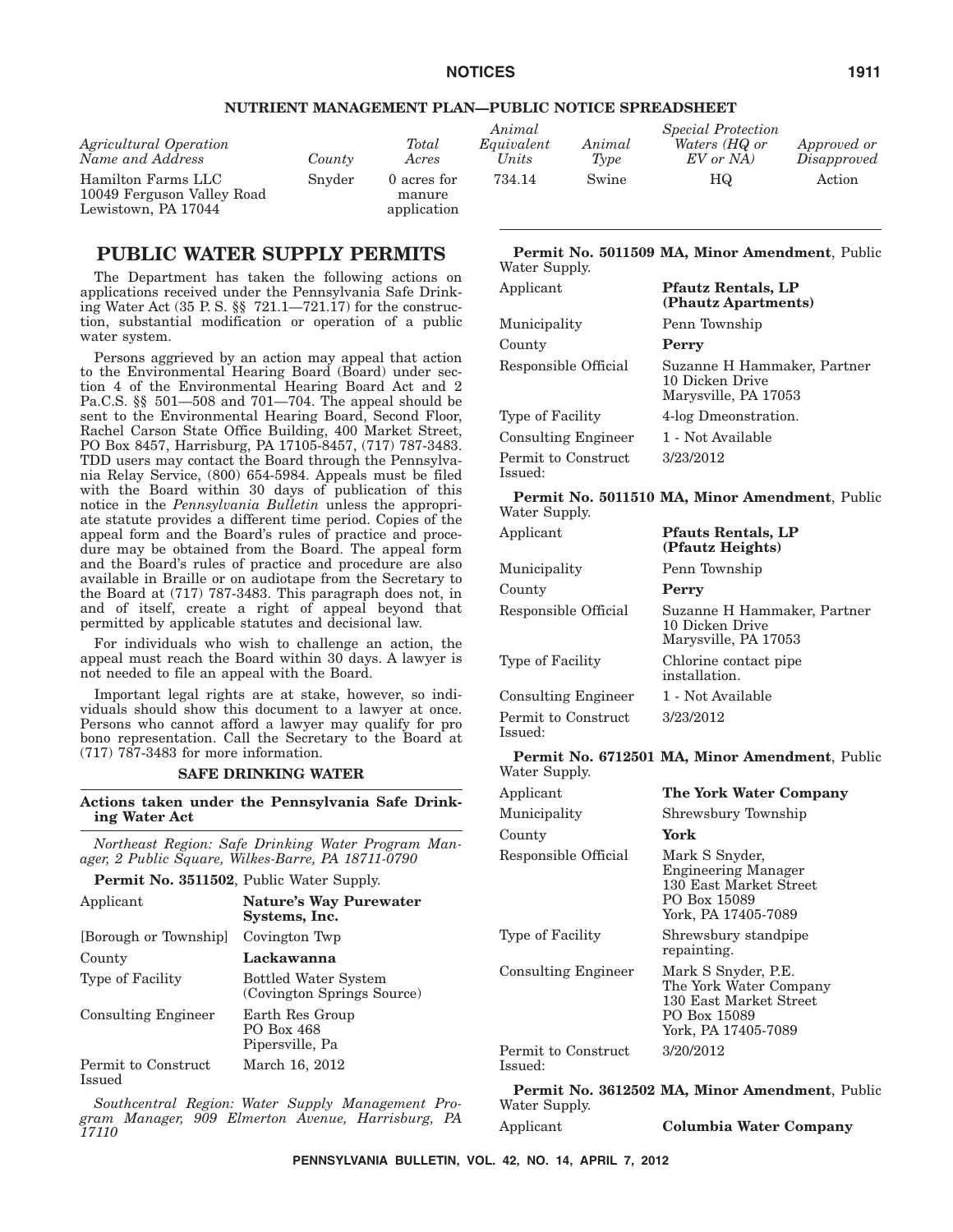| Municipality                   | Columbia Borough                                                                           |
|--------------------------------|--------------------------------------------------------------------------------------------|
| County                         | Lancaster                                                                                  |
| Responsible Official           | David T Lewis, General Manager<br>220 Locust Street<br>Columbia, PA 17512                  |
| Type of Facility               | Conversion of the Prospect Road<br>Tank Chlorine Booster Station to<br>sodium hypochlorite |
| <b>Consulting Engineer</b>     | David T Lewis, P.E.<br>Columbia Water Company<br>220 Locust Street<br>Columbia, PA 17512   |
| Permit to Construct<br>Issued: | 3/14/2012                                                                                  |
| Water Supply.                  | Permit No. 6711521 MA, Minor Amendment, Public                                             |

| Applicant                      | Llewellyn's MHP                                           |
|--------------------------------|-----------------------------------------------------------|
| Municipality                   | Dover Township                                            |
| County                         | York                                                      |
| Responsible Official           | Sue Gochenour, Owner<br>4550 Bull Road<br>Dover, PA 17315 |
| Type of Facility               | Chlorine contact pipe<br>installation.                    |
| <b>Consulting Engineer</b>     | 1 - Not Available                                         |
| Permit to Construct<br>Issued: | 3/23/2012                                                 |

**Permit No. 2112503 MA, Minor Amendment**, Public Water Supply.

| Applicant                      | <b>Mountain View Terrace</b><br><b>Mobile Home Park</b>                                                             |
|--------------------------------|---------------------------------------------------------------------------------------------------------------------|
| Municipality                   | Upper Frankford Township                                                                                            |
| County                         | Cumberland                                                                                                          |
| Responsible Official           | Thomas S. Rodas, Owner<br>1190 Wyndsong Dr.<br>York, PA 17403                                                       |
| Type of Facility               | Installation of 400 feet of 6-inch<br>chlorine contact piping and<br>demonstration of 4-log treatment<br>of viruses |
| <b>Consulting Engineer</b>     | 1 - Not Available                                                                                                   |
| Permit to Construct<br>Issued: | 3/14/2012                                                                                                           |

**Operations Permit** issued to: **Leola Sewer Authority**, 7360140, Upper Leacock Township, **Lancaster County** on 3/14/2012 for the operation of facilities approved under Construction Permit No. 3610545.

**Operations Permit** issued to: **Margaretta MHP**, 7670105, Lower Windsor Township, **York County** on 3/20/2012 for the operation of facilities submitted under Application No. 6711517 MA.

**Operations Permit** issued to: **Whispering Pines MHP**, 7670110, Chanceford Township, **York County** on 3/14/2012 for the operation of facilities submitted under Application No. 6711518 MA.

**Operations Permit** issued to: **Blue Knob Water Co.**, 4050001, Pavia Township, **Bedford County** on 3/14/2012 for the operation of facilities submitted under Application No. 0511505 MA.

**Operations Permit** issued to: **Llewellyn's MHP**, 7670006, Dover Township, **York County** on 3/23/2012 for the operation of facilities submitted under Application No. 6711520 MA.

**Operations Permit** issued to: **Penn Township Municipal Authority**, 7500015, Penn Township, **Perry County** on 3/13/2012 for the operation of facilities approved under Construction Permit No. 5011507 MA.

**Operations Permit** issued to: **J & A MHP**, 7670003, Newberry Township, **York County** on 3/23/2012 for the operation of facilities approved under Construction Permit No. 6711510 MA.

**Operations Permit** issued to: **Big Spring Terrace Mobile Home Park**, 7210039, West Pennsboro Township, **Cumberland County** on 3/14/2012 for the operation of facilities submitted under Application No. 2112504 MA.

**Operations Permit** issued to: **Rainsburg Borough**, 4050032, Colerain Township, **Bedford County** on 3/14/ 2012 for the operation of facilities submitted under Application No. 0512503 MA.

**Operations Permit** issued to: **Keystone Park Properties**, 7670034, Lower Windsor Township, **York County** on 3/14/2012 for the operation of facilities submitted under Application No. 6712503 MA.

**Operations Permit** issued to: **Audubon Park Inc.**, 7670121, Monaghan Township, **York County** on 3/14/ 2012 for the operation of facilities submitted under Application No. 6712504 MA.

**Operations Permit** issued to: **MISA Corporation**, 7360050, Sadsbury Township, **Lancaster County** on 3/22/2012 for the operation of facilities submitted under Application No. 3612505 MA.

*Northcentral Region: Safe Drinking Water Program Manager, 208 West Third Street, Williamsport, PA 17701*

**Permit No. Minor Amendment**—Operation Public Water Supply.

| Applicant                  | Carpenters Park, Inc.                                                               |
|----------------------------|-------------------------------------------------------------------------------------|
| [Township or Borough]      | Woodward Township                                                                   |
| County                     | Lycoming                                                                            |
| Responsible Official       | Mr. James Carpenter<br>Carpenters Park, Inc.<br>569 Youngs Road<br>Linden, PA 17744 |
| Type of Facility           | Public Water Supply                                                                 |
| <b>Consulting Engineer</b> | Stephen Gilbert HDC, Inc.<br>279 Deer Lane<br>Trout Run, PA 17771                   |
| Permit Issued              | March 21, 2012                                                                      |
| Description of Action      | 4-log inactivation of viruses at<br>Entry Point 101 (Well Nos. 2)<br>and $3$ ).     |
| Water Supply.              | <b>Permit No. Minor Amendment</b> —Operation Public                                 |
| Applicant                  | <b>Meadow Brook MHP</b>                                                             |
| [Township or Borough]      | Muncy Creek Township                                                                |

County **Lycoming**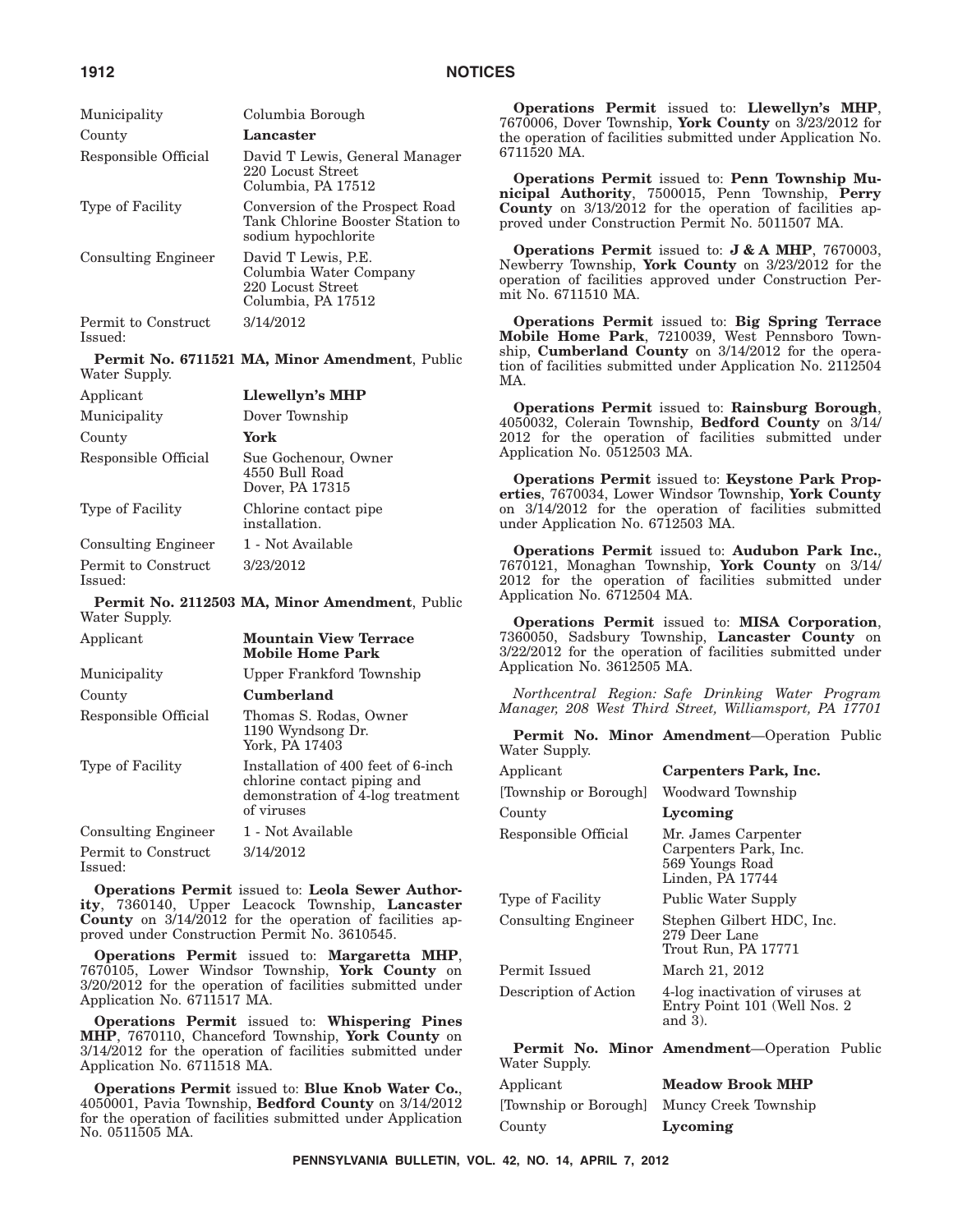| Responsible Official        | Mr. Joe Liverslidge<br>Meadow Brook MHP<br>P.O. Box 41<br>Temple, PA 19560                                                                                                |
|-----------------------------|---------------------------------------------------------------------------------------------------------------------------------------------------------------------------|
| Type of Facility            | Public Water Supply                                                                                                                                                       |
| <b>Consulting Engineer</b>  | Stephen Gilbert HDC, Inc.<br>279 Deer Lane<br>Trout Run, PA 17771                                                                                                         |
| Permit Issued               | March 21, 2012                                                                                                                                                            |
| Description of Action       | 4-log inactivation of viruses at<br>Entry Point 100 (Well No. 3).                                                                                                         |
| Permit No.<br>Water Supply. | Minor Amendment-Operation Public                                                                                                                                          |
| Applicant                   | Aqua Pennsylvania, Inc.                                                                                                                                                   |
| [Township or Borough]       | Mt. Carmel Borough and Mt.<br>Carmel Township                                                                                                                             |
| County                      | <b>Northumberland</b>                                                                                                                                                     |
| Responsible Official        | Mr. Patrick R. Burke<br>Aqua Pennsylvania, Inc.<br>1 Aqua Way<br>White Haven, PA 18661                                                                                    |
| Type of Facility            | Public Water Supply                                                                                                                                                       |
| <b>Consulting Engineer</b>  | Steven C. Roselle, P.E.<br>321 Washington Street<br>Huntingdon, PA 16652                                                                                                  |
| Permit Issued               | March 27, 2012                                                                                                                                                            |
| Description of Action       | Operation of approximately<br>3,600 linear feet of new water<br>transmission main which was<br>installed in the Whitemans<br>Phase III water main<br>replacement project. |

*Southwest Region: Water Supply Management Program Manager, 400 Waterfront Drive, Pittsburgh, Pa 15222- 4745*

**Permit No. 0411505**, Public Water Supply.

| Applicant                     | <b>Borough of Monaca</b><br>928 Pennsylvania Avenue<br>Monaca, PA 15061 |
|-------------------------------|-------------------------------------------------------------------------|
| [Borough or Township]         | Monaca Borough                                                          |
| County                        | <b>Beaver</b>                                                           |
| Type of Facility              | Blaine water storage tank                                               |
| <b>Consulting Engineer</b>    | Widmer Engineering, Inc.<br>806 Lincoln Place<br>Beaver Falls, PA 15010 |
| Permit to Construct<br>Issued | March 21, 2012                                                          |

#### **SEWAGE FACILITIES ACT PLAN APPROVAL**

**Plan Approvals Granted Under the Pennsylvania Sewage Facilities Act (35 P. S. § 750.5)**

*Northwest Region: Water Management Program Manager, 230 Chestnut Street, Meadville, PA 16335-3481*

*Plan Location*:

| Borough or<br>Township | Borough or Township<br>Address           | County |
|------------------------|------------------------------------------|--------|
| Millcreek<br>Township  | 3608 West 26th Street,<br>Erie, PA 16506 | Erie   |

*Plan Description*: The approved plan documented the condition of existing on-lot disposal systems within the planning areas and evaluated alternatives for extending public sewers into those planning areas. The plan provides for replacement and upgrade of existing sewerage facilities as necessary and extension of public sewers into identified problem areas over a 5 to 10 year time frame. Specific areas identified in the plan include: Woodshire Area, Norcross Area (East and West), Garries Road Area, Grubb Road Area, Wattsburg Road Area, Glenwood Interceptor Upsizing, and Pump Station upgrades for Glenwood, Love Road and Wolf Road. Average and peak flow rates tributary to Millcreek's sewer system from tributary municipalities, as well as average and peak flow rates at the main connection points into the City of Erie, and the hydraulic capacities of the major sewer conveyance system were also evaluated. Project detail will be submitted for each project when proposed. Projects will proceed when economically feasible and/or developer driven.

*Plan Location*:

| Borough or<br>Township | Borough or Township<br>Address   | County  |
|------------------------|----------------------------------|---------|
| Washington<br>Township | PO Box 124.<br>Fryburg, PA 16326 | Clarion |

*Plan Description*: The approved plan provides for the construction of a new 85,000 GPD extended aeration package plant to replace the existing 40,000 GPD sequencing batch reactor. The existing influent and effluent meters will be salvaged from the existing facilities. The project has been submitted as required under the December 31, 2008 Consent Decree, and projects complete construction of facilities and elimination of overflows by December 31, 2013. The Department's review of the sewage facilities update revision has not identified any significant environmental impacts resulting from this proposal. Any required NPDES Permits or WQM Permits must be obtained in the name of the municipality or authority as appropriate.

# **HAZARDOUS SITES CLEAN-UP UNDER THE ACT OF OCTOBER 18, 1988**

#### **Public Notice of Proposed Consent Order and Agreement Department of Environmental Protection Yuhas Dump Site**

#### **Pocono Township, Monroe County**

Under section 1113 of the Pennsylvania Hazardous Sites Cleanup Act, Act of October 18, 1988, P. L. 756, No. 108, 35 P. S. §§ 6020.101—6020.1305 (HSCA), notice is hereby provided that the Pennsylvania Department of Environmental Protection (Department) is proposing entering into a settlement in the form of a Consent Order and Agreement (CO&A) with Fromkin Brothers, Inc. (Fromkin). The CO&A addresses the investigation and removal of what the Department has determined to be hazardous substances and contaminants in the form of paint waste that was abandoned and disposed of at the Yuhas Dump Site (Site). Fromkin will reimburse the Department for costs incurred to perform the site investigation/response activities at the Site.

The Site is a residential parcel, approximately 5.06 acres in size, located at RR 1, Box 119, Sullivan Trail Road, Scotrun, PA. Dry Sawmill Run, a high quality cold-water stream, runs through the Site and is abutted on one side by a large construction and demolition (C&D)

**PENNSYLVANIA BULLETIN, VOL. 42, NO. 14, APRIL 7, 2012**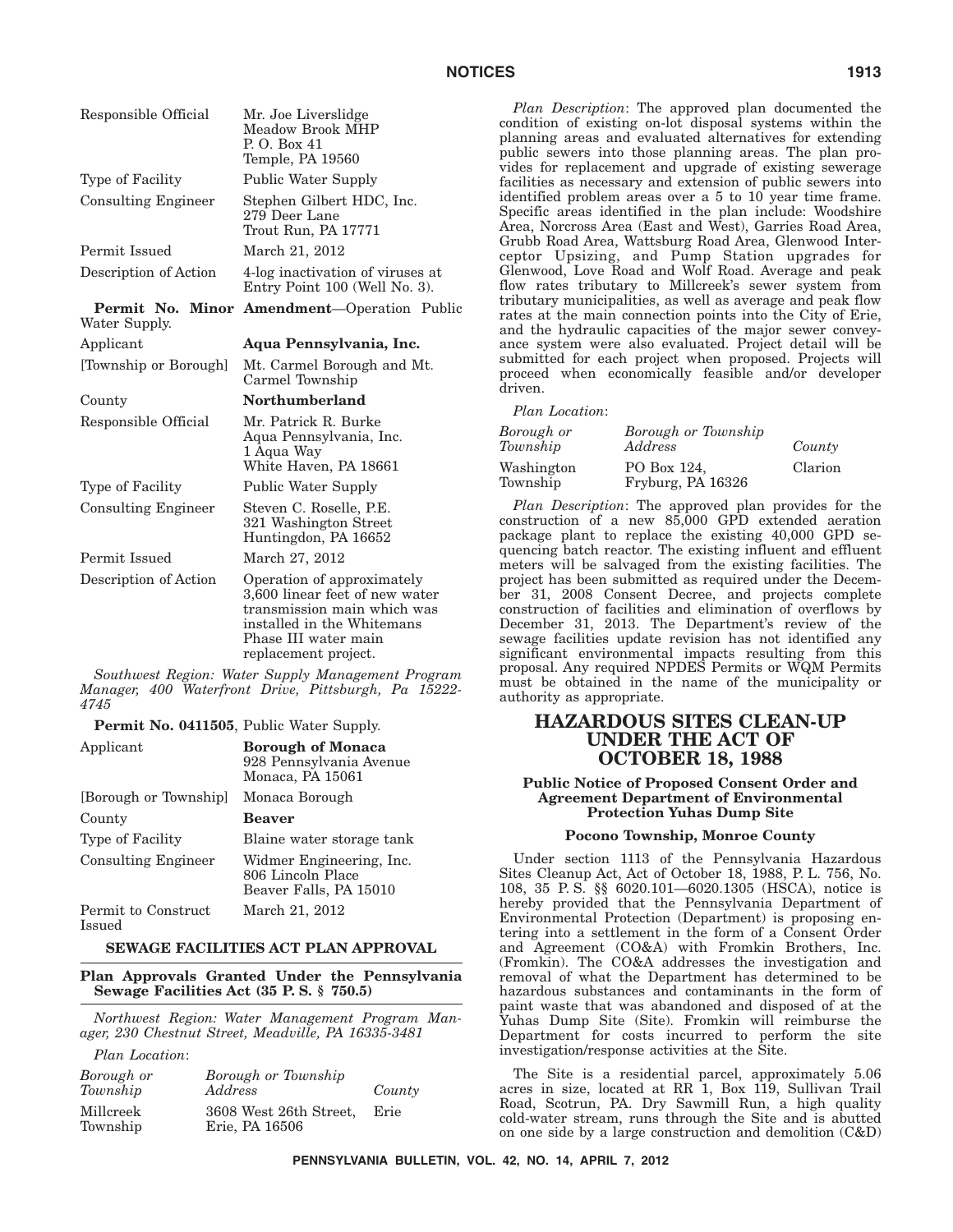waste pile that spans the width of the Site. On the other side of the stream, to the west of Dry Sawmill Run, numerous containers of paint waste of various sizes, including 1 gallon, 5 gallon and 55 gallon containers, were abandoned and disposed of at the Site. Additional paint waste was found in a garage in the abandoned residence at the Site.

The Department determined that paint waste disposed of and abandoned at the Site originated from Fromkin. The Department further determined, based on the observations of its personnel, that the abandonment and disposal of the waste caused a release and further threat of release of hazardous substances and/or contaminants at the Site and that a Prompt Interim Response was needed. The Department initiated a prompt interim response action under the HSCA on October 13, 2008. The objective of this prompt interim response action was to eliminate a threat to human health, safety and the environment posed by hazardous substances and/or contaminants that were present at the Site.

As part of a Phase I Prompt Interim Response, the Department conducted a removal action involving sampling and characterization of abandoned paint waste and soil; collection and containment of paint and containers; and proper transportation and disposal of paint waste, containers and soil. The response was completed on November 24, 2008.

In this proposed CO&A, Fromkin is agreeing to reimburse the Department \$53,567.00 for response costs the Department has incurred arising out of the investigation and removal of the paint waste disposed of at the Site that the Department determined originated from Fromkin. The CO&A resolves Fromkin's liability for waste located at the Site attributed to Fromkin, and any impacts from such waste to soil, groundwater and other media. The Department has determined that the proposed settlement is fair, reasonable and in the public interest.

The specific terms of the settlement are set forth in the proposed CO&A between the Department and Fromkin, which is available for public review and comment. The Department will receive and consider comments relating to the CO&A for sixty (60) days from the date of this Public Notice. The Department has the right to withdraw its consent to the CO&A if the comments concerning the CO&A disclose facts or considerations which indicate that the CO&A is inappropriate, improper, or not in the public interest. After the public comment period, the Department's settlement with Fromkin shall be effective upon the date that the Department notifies the Fromkin, in writing, that the CO&A is final and effective in its present form, and that the Department has filed a response to significant written comments to the CO&A, or that no such comments were received.

Copies of the CO&A are available for inspection at the following locations:

Pocono Township Municipal Building 112 Municipal Way Route 611 Tannersville, PA 18372

PADEP Bethlehem District Office 4530 Bath Pike Bethlehem, PA 18017

PADEP Northeast Regional Office 2 Public Square Wilkes-Barre, PA 18711

Comments may be submitted from April 7, 2012 until June 6, 2012, in writing, to Meg Boyer, Department of Environmental Protection, Hazardous Sites Cleanup Section, 4530 Bath Pike, Bethlehem, PA 18017. Further information may be obtained by contacting Meg Boyer, at 610-861-2070. TDD users may contact the Department through the Pennsylvania Relay Services at 800-645- 5984.

# **LAND RECYCLING AND ENVIRONMENTAL REMEDIATION**

#### **UNDER ACT 2, 1995**

#### **PREAMBLE 2**

#### **The following plans and reports were submitted under the Land Recycling and Environmental Remediation Standards Act (35 P. S. §§ 6026.101— 6026.907).**

Provisions of Sections 301—308 of the Land Recycling and Environmental Remediation Standards Act (act) (35 P. S. §§ 6026.301—6026.308) require the Department to publish in the *Pennsylvania Bulletin* a notice of submission of plans and reports. A final report is submitted to document cleanup of a release of a regulated substance at a site to one of the act's remediation standards. A final report provides a description of the site investigation to characterize the nature and extent of contaminants in environmental media, the basis for selecting the environmental media of concern, documentation supporting the selection of residential or nonresidential exposure factors, a description of the remediation performed and summaries of sampling analytical results which demonstrate that remediation has attained the cleanup standard selected. Submission of plans and reports, other than the final report, will also be published in the *Pennsylvania Bulletin*. These include the remedial investigation report, risk assessment report and cleanup plan for a site-specific standard remediation. A remedial investigation report includes conclusions from the site investigation; concentration of regulated substances in environmental media; benefits of reuse of the property; and, in some circumstances, a fate and transport analysis. If required, a risk assessment report describes potential adverse effects caused by the presence of regulated substances. If required, a cleanup plan evaluates the abilities of potential remedies to achieve remedy requirements.

For further information concerning plans or reports, contact the environmental cleanup program manager in the Department regional office under which the notice of receipt of plans or reports appears. If information concerning plans or reports is required in an alternative form, contact the community relations coordinator at the appropriate regional office. TDD users may telephone the Department through the AT&T Relay Service at (800) 654-5984.

The Department has received the following plans and reports:

*Northeast Region: Eric Supey, Environmental Cleanup and Brownfields Program Manager, 2 Public Square, Wilkes-Barre, PA 18701-1915.*

**Hallstead Foundry Property**, Main Street (PA Route 11), Hallstead Borough and Great Bend Township, **Susquehanna County**. Martin P. Gilgallon, Pennsylvania Tectonics, Inc., 723 Main Street, Archbald, PA 18403 has submitted a combined Remedial Investigation Report/ Cleanup Plan (on behalf of their client, Booth & Sons Scrapyard, Inc., 125 Railroad Street, Moosic, PA 18507),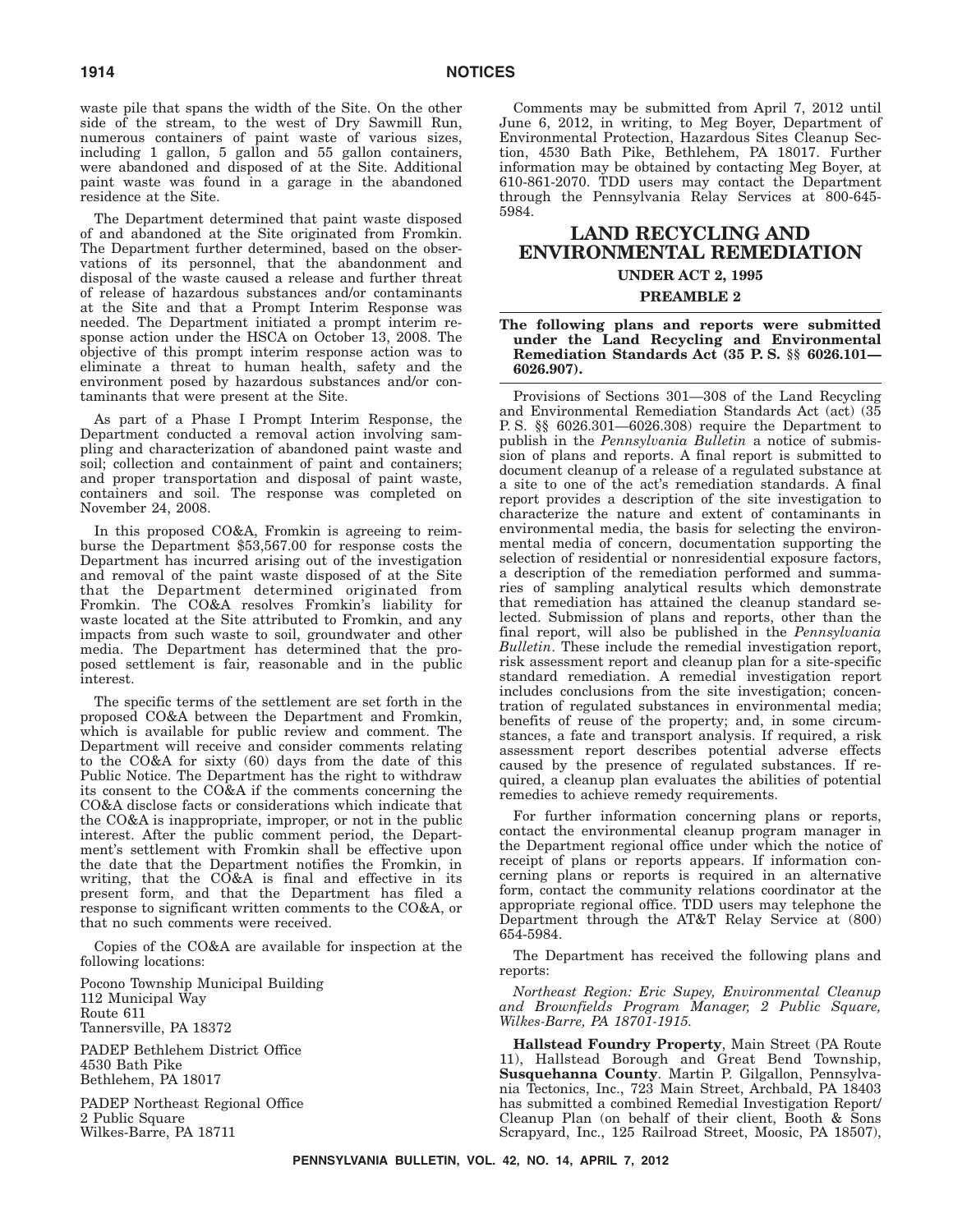concerning the remediation of soil and groundwater found to have been impacted by inorganics and volatile organic compounds (including benzene, 1,2,4-TMB and 1,3,5- TMB) as a result of historic operations at the site. The combined report was submitted in partial fulfillment of the Site-Specific Standard for soil and groundwater. A public notice regarding the submission of the combined Remedial Investigation Report/Cleanup Plan was published in *The Scranton Times* on March 9, 2012.

**Compression Polymers**, Greenwood Avenue & Warner Street, Scranton City, **Lackawanna County**. James P. Sposito, James P. Sposito Associates, 11 Archbald Street, Carbondale, PA 18407 has submitted a Final Report on behalf of his client, CPG International, Inc., 801 Corey Street, Scranton, PA 18505, concerning the remediation of groundwater found to have been impacted by hydraulic fluid as a result of a release from a press which is located inside the manufacturing building. The report was submitted to document attainment of the Residential Statewide Health Standard for groundwater. A public notice regarding the submission of the Final Report was published in *The Scranton Times* on February 21, 2012.

*Southcentral Region: Environmental Cleanup and Brownfields Program Manager, 909 Elmerton Avenue, Harrisburg, PA 17110*

**Helene and Lee Fulmer Property**, 4 Paradise Lane, Paradise, PA 17562, Paradise Township, **Lancaster County**. GemChem, Inc., 53 North Cedar Street, Lititz, PA 17543, on behalf of Helena and Lee Fulmer, 4 Paradise Lane, Paradise, PA 17562, submitted a Final Report concerning remediation of site soils contaminated with diesel fuel oil and transmission fluid. The report is intended to document remediation of the site to meet the Residential Statewide Health Standard.

#### *Northcentral Region: Environmental Cleanup Program Manager, 208 West Third Street, Williamsport, PA 17701*

**State Game Lands 219**, Reagan Hill Road Release, Warren Township, **Bradford County**. Golder Associates, Inc., 200 North Main Street, Horseheads, NY 14845 on behalf of Talisman Energy USA, Inc., 337 Daniel Zenker Drive, Horseheads, NY 14845 has submitted a Final Report concerning remediation of site soil contaminated with Napthalene, Trimethylbenzene, 1,2,4, Trimethylbenzene 1,3,5, Aluminum, Barium and compounds, Chromium, Copper, Iron, Lead, Manganese/zinc. The report is intended to document remediation of the site to meet the Statewide Health Standard.

**102 Hotel Heights**, Lawrence Township, **Clearfield County**. Bigler Boyz Environmental, 116 Grahamton Road, Woodland, Pa 16881 on behalf of Martin Belella, 102 Hotel Heights, Clearfield, Pa 16830 has submitted a Final Report concerning remediation of site soil contaminated with virgin oil. The report is intended to document remediation of the site to meet the Statewide Health Standard.

**Pennsylvania Tectonics, Inc.**, Point Township, **Northumberland County**. Pennsylvania Tectonics, Inc., 723 Main Street, Archbald, PA 18403 on behalf of Derr, Pursel, Luschas & Norton, LLC, 120 West Main Street, Bloomsburg, PA 17815 has submitted a Final Report concerning remediation of site soil contaminated with MTBE, Benzene, Ethylbenzene, Cumene, Toluene, Naphthalene, 1,3,5-TMD, 1,2,4-TMB, Xylenes (total), EDC. The report is intended to document remediation of the site to meet the Statewide Health Standard.

**Halliburton Energy Services, Inc.** Clinton Township, **Lycoming County**. Northridge Group, Inc., 1172 Ridge Road, Northumberland, Pa 17857 on behalf of Halliburton Energy Services, Inc., 4 Girton Drive, Muncy, PA 17756 has submitted a Final Report concerning remediation of site soil contaminated with Benzene, Toluene, Ethylbenzene, Cumene, Napthalene, 1,3,5-Trimethylbenzene, 1,2,4-Trimethylbenzene & Methyl Tertiary Butyl Ether. The report is intended to document remediation of the site to meet the Statewide Health Standard.

**Shakespeare and Sons, Inc.**, City of Dubois, **Clearfield County**. Skelly & Loy, Inc., 449 Eisenhower Blvd., Suite 300, Harrisburg, PA 17111 on behalf of Dubois Ventures, Inc., 486 Bush Court, Dubois, Pa 15801 has submitted a Final Report concerning remediation of soil contaminated with Lead, Arsenic, and the groundwater was contaminated with Lead, Dissolved, 1,1-Dichloroethane, 1,2,4-Trimethyl Benzene, 1,3,5-Trimethyl Benzene, BIS (2-Ethylhexyl) Phthalate. The report is intended to document remediation of the site to meet both the Statewide Health Standard and the Site-Specific Standard.

# **LAND RECYCLING AND ENVIRONMENTAL REMEDIATION**

#### **UNDER ACT 2, 1995**

#### **PREAMBLE 3**

#### **The Department has taken action on the following plans and reports under the Land Recycling and Environmental Remediation Standards Act (35 P. S. §§ 6026.101—6026.907).**

Section 250.8 of 25 Pa. Code and administration of the Land Recycling and Environmental Remediation Standards Act (act) require the Department to publish in the *Pennsylvania Bulletin* a notice of its final actions on plans and reports. A final report is submitted to document cleanup of a release of a regulated substance at a site to one of the remediation standards of the act. A final report provides a description of the site investigation to characterize the nature and extent of contaminants in environmental media, the basis of selecting the environmental media of concern, documentation supporting the selection of residential or nonresidential exposure factors, a description of the remediation performed and summaries of sampling methodology and analytical results which demonstrate that the remediation has attained the cleanup standard selected. Plans and reports required by the act for compliance with selection of remediation to a sitespecific standard, in addition to a final report, include a remedial investigation report, risk assessment report and cleanup plan. A remedial investigation report includes conclusions from the site investigation; concentration of regulated substances in environmental media; benefits of reuse of the property; and, in some circumstances, a fate and transport analysis. If required, a risk assessment report describes potential adverse effects caused by the presence of regulated substances. If required, a cleanup plan evaluates the abilities of potential remedies to achieve remedy requirements. A work plan for conducting a baseline remedial investigation is required by the act for compliance with selection of a special industrial area remediation. The baseline remedial investigation, based on the work plan, is compiled into the baseline environmental report to establish a reference point to show existing contamination, describe proposed remediation to be done and include a description of existing or potential public benefits of the use or reuse of the property. The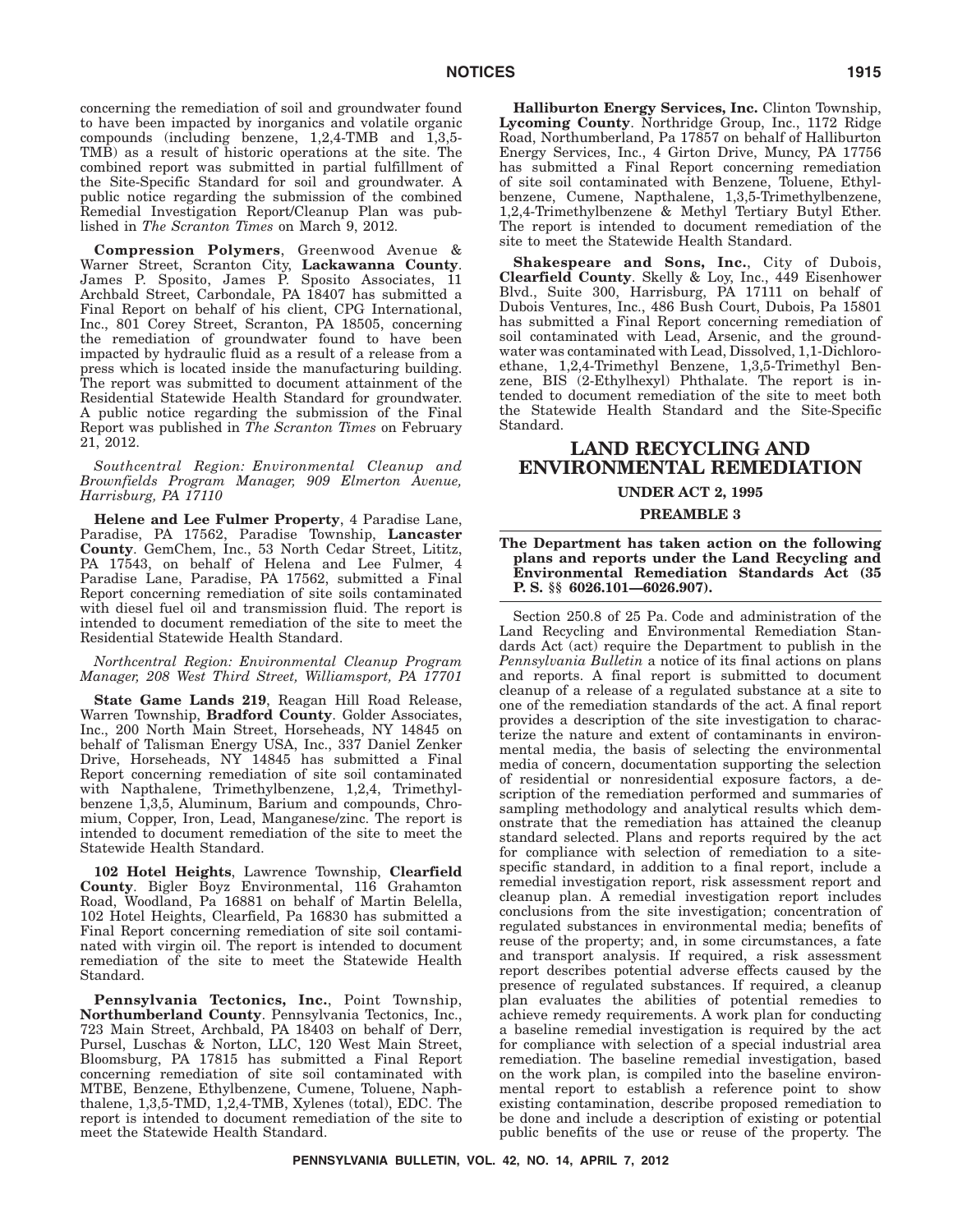Department may approve or disapprove plans and reports submitted. This notice provides the Department's decision and, if relevant, the basis for disapproval.

For further information concerning the plans and reports, contact the environmental cleanup program manager in the Department regional office under which the notice of the plan or report appears. If information concerning a final report is required in an alternative form, contact the community relations coordinator at the appropriate regional office. TDD users may telephone the Department through the AT&T Relay Service at (800) 654-5984.

The Department has received the following plans and reports:

*Northeast Region: Eric Supey, Environmental Cleanup and Brownfields Program Manager, 2 Public Square, Wilkes-Barre, PA 18701-1915.*

**Pike County Public Library**, 115 East Harford Street, Milford Borough, **Pike County**. Martin P. Gilgallon, Pennsylvania Tectonics, Inc., 723 Main Street, Archbald, PA 18403 submitted a Final Report on behalf of his client, Pike County Public Library, 201 Broad Street, Milford, PA 18337, concerning the remediation of soil found to have been impacted by No. 2 fuel oil as a result of a release from a 2,000-gallon underground storage tank, which was discovered when constructing building footers/foundations for the new library. The report documented attainment of the Residential and Non-Residential Statewide Health Standard for soil and was approved on March 16, 2012.

**Hayes 1- 2H, 4H, 6H, 8H, & 10H Well Site**, Dark Hollow Road (North of Fisk Mill Road), Bridgewater and Silver Lake Townships, **Susquehanna County**. Dawn L. Washo, Resource Environmental Management, Inc., 36 Taylor Lane, Montrose, PA 18801 submitted a Final Report on behalf of her client, WPX Energy Appalachia, LLC, 1645 State Route 11, Nicholson, PA 18446, concerning the remediation of soil found to have been impacted by diesel fuel as a result of a release to a well pad during fuel delivery to an air compressor. The report documented attainment of the Statewide Health Standard for soil and was approved on March 16, 2012.

*Southwest Region: Environmental Cleanup & Brownfield Development Program Manager, 400 Waterfront Drive, Pittsburgh, Pa 15222-4745*

**H P Knauf #6 Gas Well**, North Mahoning Township, **Indiana County**. Hull and Associates Inc., 300 Business Center Drive, Pittsburgh PA 15205 on behalf of XTO Energy—Appalachia Division, 395 Airport Road, Indiana PA 15701 submitted a Notice of Intent to Remediate and Final Report. On November 25 2011 a release of 336 gallons of production water was released to surface soils at the site. The site is being remediated to a statewide health standard for soils and groundwater. The Final Report was approved by the Department on March 20 2012. The Final Report demonstrated attainment of the statewide health standard(s) for soil and groundwater.

**Chelsea Building Products**, Borough of Oakmont, **Allegheny County**. KU Resources, Inc., 22 South Linden Ave., Duquesne, PA 15110 on behalf of Tessenderlo USA, Inc. 2255 N. 44th Street, Suite 300 Phoenix, AZ 85008- 3279 has submitted a Remedial Investigation Report concerning the remediation of site groundwater contaminated with volatile organic compounds to a site specific standard. The Remedial Investigation Report was approved by the Department on March 23 2012.

**Donora Ind Park, Parcels 11-B, 11-C, 11-D, and 3-A**, Donora Borough, **Washington County**. Civil and Environmental Consultants, Inc., 4000 Triangle Lane, Suite 200, Export PA 15632 on behalf of the Redevelopment Authority of the County of Washington, 1100 West Beau Street, Suite 603, Washington, PA 15301 has submitted a Baseline Environmental Report concerning the remediation of site soil and groundwater contaminated with heavy metals from historic uses and gasoline constituents from an upgradient source. The Baseline Environmental Report was approved by the Department on March 20 2012. In order to obtain cleanup liability protection, the Redevelopment Authority of the County of Washington shall enter into an agreement with the Department, based on the approved Baseline Environmental Report which outlines cleanup liability of the property.

**Mays Phillips Lane Site**, Robinson Township, **Allegheny County**. ARCADIS U.S., Inc., One Adams Place, 310 Seven Fields Blvd, Suite 210, Seven Fields, PA 16046 on behalf of Braskem America, Inc., Ashland, Inc., and Beazer East, Inc. has submitted a Cleanup Plan concerning the remediation of site soil and groundwater contaminated with organic compounds at the Mays Phillips Lane Site in Robinson Township, Allegheny County. The Cleanup Plan was approved by the Department on March 21, 2012.

#### **HAZARDOUS WASTE TREATMENT, STORAGE AND DISPOSAL FACILITIES**

**Permits issued, suspended, expired, denied, revoked, reinstated or returned under the Solid Waste Management Act (35 P. S. §§ 6018.101— 6018.1003) and Regulations to Operate a Hazardous Waste Treatment, Storage, or Disposal Facility.**

*Northeast Region: William Tomayko, Regional Waste Management Program Manager, 2 Public Square, Wilkes-Barre, PA 18701-1915*

**PAD 981038227. World Resources Company, Inc.**, 170 Walnut Lane, Pottsville, PA 17901. A Permit Renewal, authorizing the continued production of nonferrous and precious metal concentrate products from the recycling of residual and hazardous electroplating wastewater treatment sludges F006 and F019 residuals and solutions, D002, D004-D010, F007-F009 at this hazardous waste treatment and storage facility located in Norwegian Township, Schuylkill County. Concentrates are sold internationally to the smelting and refining industry as direct substitute for conventional metal ore concentrates. The permit was issued in the Regional Office on March 21, 2012.

#### **REGISTRATION FOR GENERAL PERMIT-RESIDUAL WASTE**

**Registration Issued Under the Solid Waste Management Act; the Residual Waste Planning, Recycling and Waste Reduction Act (53 P. S. §§ 4000.101— 4000.1904); and Residual Waste Regulations for a General Permit to Operate Residual Waste Processing Facilities and/or the Beneficial Use of Residual Waste Other Than Coal Ash.**

*Central Office: Division of Municipal and Residual Waste, Rachel Carson State Office Building, 14th Floor, 400 Market Street, Harrisburg, PA 17105-8472.*

**General Permit Registration Number WMGR123D001. Terraqua Resource Management, LLC**, 1000 Com-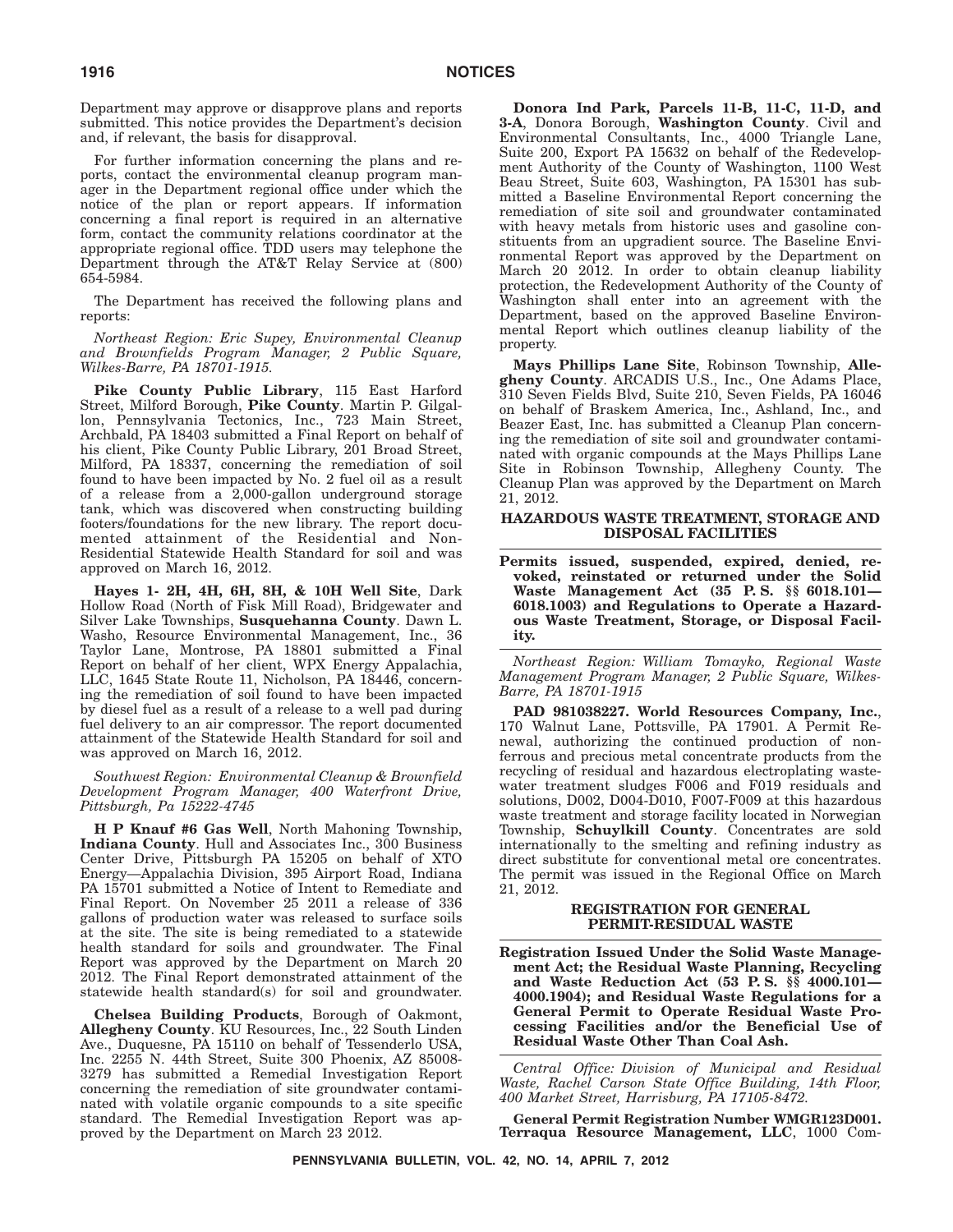merce Park Dr, Williamsport PA 17701-5475. General Permit Number WMGR123D001 authorizes the processing and beneficial use of processed liquid wastes generated on oil and gas well sites and associated infrastructure. This registration replaces Terraqua Resource Management's registration under General Permit Number WMGR121. The registration was issued by Central Office on March 14, 2012.

Persons interested in reviewing the general permit may contact Scott E. Walters, Chief, Permits Section, Division of Municipal and Residual Waste, Bureau of Waste Management, P. O. Box 69170, Harrisburg, PA 17106-9170, 717-787-7381. TDD users may contact the Department through the Pennsylvania Relay service, (800) 654-5984.

#### **DETERMINATION OF APPLICABILITY FOR RESIDUAL WASTE GENERAL PERMITS**

**Determination of Applicability for General Permit Approved Under the Solid Waste Management Act; the Municipal Waste Planning, Recycling and Waste Reduction Act (53 P. S. §§ 4000.101— 4000.1904); and Residual Waste Regulations for a General Permit to Operate Residual Waste Processing Facilities and/or the Beneficial Use of Residual Waste Other Than Coal Ash.**

*Central Office: Division of Municipal and Residual Waste, Rachel Carson State Office Building, 14th Floor, 400 Market Street, Harrisburg, PA 17105-8472.*

**General Permit Application No. WMGR081D026. Zero Export Recycler's, LLC.**, 590 Baltimore Pike, Mt. Holy Springs, PA 17065.

The general permit WMGR081D026 is for the processing (i.e., sizing, shaping, separating, and volume reduction only) of e-waste (i.e., damaged, obsolete, and/or reusable electronic devices) prior to reuse or recycling. The processing operation will be conducted at the Zero Export Recycler's, LLC. facility, located in the Borough of Mt. Holy Springs, **Cumberland County**. Central Office approved the determination of applicability on March 27, 2012.

Persons interested in reviewing the general permit may contact Scott E. Walters, Chief, General Permits and Beneficial Use Section, Division of Municipal and Residual waste, Bureau of Waste Management, P. O. Box 69170, Harrisburg, PA 17106-9170, (717) 787-7381. TDD users may contact the Department through the Pennsylvania Relay service, (800) 654-5984.

### **AIR QUALITY**

**General Plan Approval and Operating Permit Usage Authorized under the Air Pollution Control Act (35 P. S. §§ 4001—4015) and 25 Pa. Code Chapter 127 to construct, modify, reactivate or operate air contamination sources and associated air cleaning devices.**

*Southeast Region: Air Quality Program, 2 East Main Street, Norristown, PA 19401*

*Contact: Sachin Shankar, New Source Review Chief— Telephone: 484-250-5920*

**GP3-46-0101: Terra Technical Services, LLC.** (1101 East Hector Street, Conshohocken, PA 19428) on March 21, 2012, to operate a portable nonmetallic mineral processing plant in Conshohocken Borough, **Montgomery County**.

**GP9-46-0056: Terra Technical Services, LLC.** (1101 East Hector Street, Conshohocken, PA 19428) on March 21, 2012, to operate a diesel/#2 fuel-fired internal combustion engines in Conshohocken Borough, **Montgomery County**.

*Northcentral Region: Air Quality Program, 208 West Third Street, Williamsport, PA 17701*

*Contact: Muhammad Q. Zaman, Environmental Program Manager—Telephone: 570-327-3648*

**GP3-08-363: Meshoppen Stone, Inc.** (PO Box 127, Meshoppen, PA 18630) on March 14, 2012, to construct and operate a portable nonmetallic mineral processing plant with associated water spray dust suppression system pursuant to the General Plan Approval And/Or General Operating Permit For Portable Nonmetallic Mineral Processing Plants (BAQ-GPA/GP-3) at their Kathryn Well Site in Wilmont Township, **Bradford County**.

**GP9-08-363: Meshoppen Stone, Inc.** (PO Box 127, Meshoppen, PA 18630) on March 14, 2012, to construct and operate one 425 brake horsepower, CAT C-9 dieselfired engine pursuant to the General Plan Approval And/Or General Operating Permit (BAQ-GPA/GP-9): Diesel or #2 Fuel-fired Internal Combustion Engines at their Kathryn Well Site in Wilmont Township, **Bradford County**.

*Southwest Region: Air Quality Program, 400 Waterfront Drive, Pittsburgh, PA 15222-4745*

*Contact: Mark Gorog and Barb Hatch, Environmental Engineer Managers—Telephone: 412-442-4163/5226*

**GP5-63-00968: MarkWest Liberty Midstream and Resources, LLC** (1515 Arapahoe Street, Tower 2, Suite 700, Denver, CO 80202-2126) on March 20, 2012, to construct and operate of sources and controls associated with a natural gas production facility at their Smith Compressor Station in Smith Township, **Washington County**.

**GP9-63-00968: MarkWest Liberty Midstream and Resources, LLC** (1515 Arapahoe Street, Tower 2, Suite 700, Denver, CO 80202-2126) on March 20, 2012, to construct and operate two (2) diesel-fired engines for power generation at their Smith Compressor Station in Smith Township, **Washington County**.

**GP5-04-00732A: Utica Gas Services, LLC** (6100 N. Western Avenue, Oklahoma City, OK 73154) on March 21, 2012, to operate a 15 MMscfd triethylene glycol (TEG) dehydrator with associated reboiler at their existing Thompson Dehydration Facility, in South Beaver Township, **Beaver County**.

**GP5-32-00381C: EXCO Resources (PA), Inc.** (3000 Ericson Drive, Suite 200, Warrendale, PA 15086) on March 21, 2012, to renew the existing authorization to use one (1) Caterpillar Compressor engine rated at 215 bhp, One (1) Natco Tri Ethylene Glycol (TEG) dehydrator with a capacity of 0.36 MMscfd including a reboiler rated at 0.20 MMBtu/hr and one (1) storage tank with a capacity of 2,100 gallons at their Pineton Compressor Station in Green Township, **Indiana County**, PA.

**Plan Approvals Issued under the Air Pollution Control Act and regulations in 25 Pa. Code Chapter 127, Subchapter B relating to construction, modification and reactivation of air contamination sources and associated air cleaning devices.**

*Northwest Region: Air Quality Program, 230 Chestnut Street, Meadville, PA 16335-3481*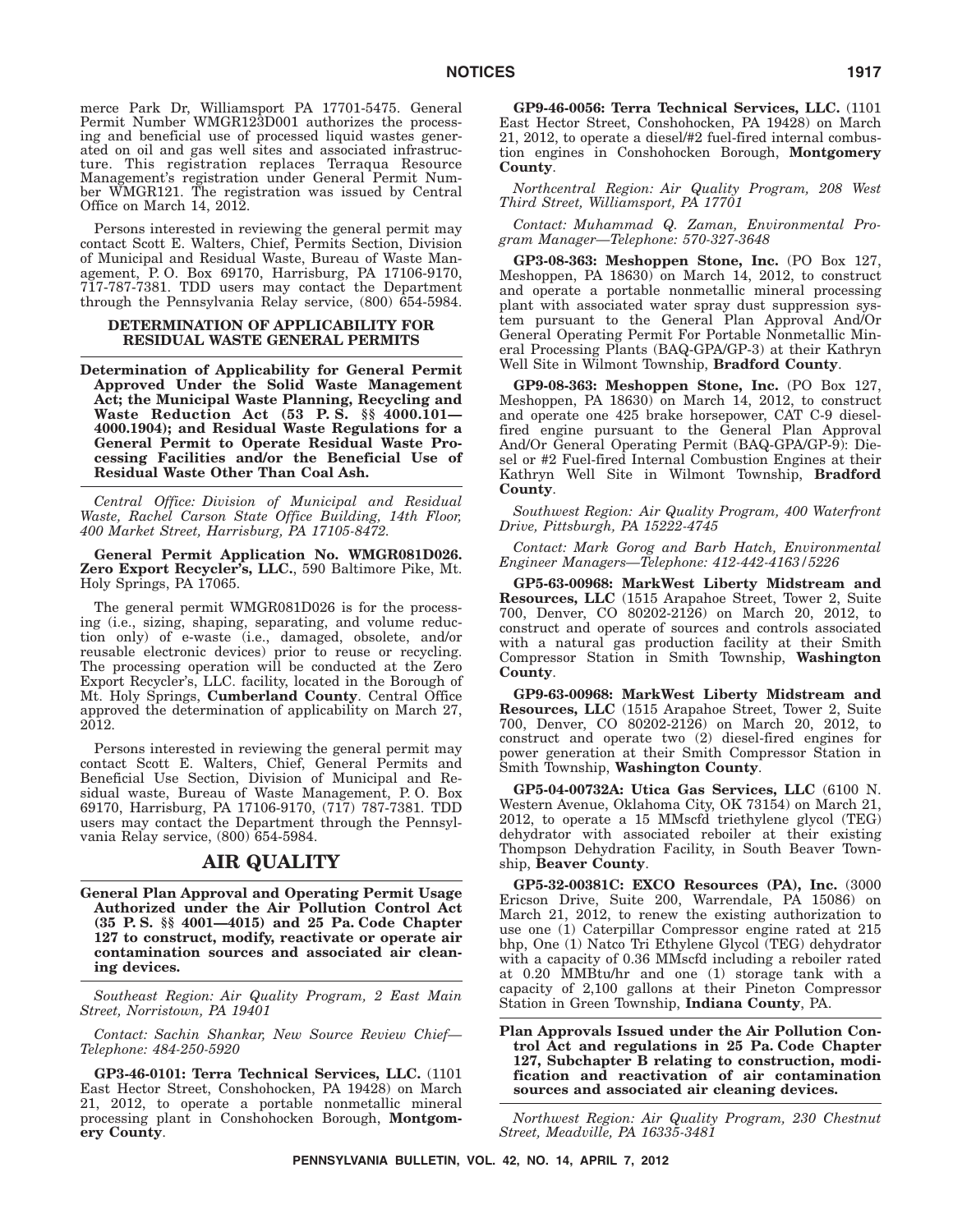*Contact: Edward Orris, New Source Review Chief— Telephone: 814-332-6636*

**43-309B: Bucks Fabricating, Inc.** (3547 Perry Highway, Hadley, PA 16130-2325) on March 23, 2012, to install two (2) paint booths in Sandy Creek Township, **Mercer County**. A dry filter system is used to control particulate matter (PM) emissions.

**Plan Approval Revisions Issued including Extensions, Minor Modifications and Transfers of Ownership under the Air Pollution Control Act and 25 Pa. Code §§ 127.13, 127.13a and 127.32.**

*Southeast Region: Air Quality Program, 2 East Main Street, Norristown, PA 19401*

*Contact: Sachin Shankar, New Source Review Chief— Telephone: 484-250-5920*

**46-0262C: Penn Color, Inc.** (2755 Bergey Road, Hatfield, PA 19440) on March 21, 2012, to operate dust collectors in Hatfield Township, **Montgomery County**.

**15-0061A: Phoenixville Hospital Co., LLC.** (140 Nutt Road, Phoenixville, PA 19460) on March 21, 2012, to operate an IC engine/generator in Phoenixville Borough, **Chester County**.

**09-0022C: Cleveland Steel Container Corp.** (350 Mill Street, Quakertown, PA 18951) on March 21, 2012, to operate pail line flange booth in Quakertown Borough, **Bucks County**.

**09-0196D: Abington Reldan Metals, LLC.** (550 Old Bordentown Road, Fairless Hills, PA 19030) on March 21, 2012, to operate an acid room process in Falls Township, **Bucks County**.

**09-0203: AE Polysilicon Corp.** (150 Roebling Road, Fairless Hills, PA 19030) on March 21, 2012, to operate dust collectors and a scrubber system in Falls Township, **Bucks County**.

*Northcentral Region: Air Quality Program, 208 West Third Street, Williamsport, PA 17701*

*Contact: Muhammad Q. Zaman, Environmental Program Manager—Telephone: 570-327-3648*

**59-00004G: Ward Manufacturing, LLC** (117 Gulick Street, Blossburg, PA 16912) on March 12, 2012 to extend the authorization to operate a tumblast cleaning machine at their facility in Blossburg Borough, **Tioga County** on a temporary basis to September 8, 2012. The plan approval has been extended.

**41-00077A: Kellogg USA, Inc.** (572 Industrial Park Road, Muncy, PA 17756) on March 15, 2012, to extend the plan approval for their facility in Muncy Creek Township, **Lycoming County** on a temporary basis to September 23, 2012. The plan approval has been extended.

*Southwest Region: Air Quality Program, 400 Waterfront Drive, Pittsburgh, PA 15222-4745*

*Contact: M. Gorog & B. Hatch, Environmental Engineer Managers—Telephone: 412-442-4163/5226*

**65-302-071: ArcelorMittal-Monessen, LLC**, (345 Donner Avenue, Monessen, PA 15062) on March 25, 2012, for a plan approval extension, with an expiration date of September 25, 2012, to allow for continued temporary operation of two (2) coke oven gas/natural gas boilers at the Monessen Coke Plant, located in the City of Monessen, **Westmoreland County**. The plan approval has been extended.

**03-00215A: Allegheny Mineral Corp.** (P O Box 1022, One Glade Park East, Kittanning, PA 16201) on March 26, 2012, for an extension of the Plan Approval PA-03- 00215A to authorize the temporary operation of a new limestone preparation facility by Allegheny Mineral Corporation located in Franklin Township, **Armstrong County**. The plan approval has been extended.

**63-00943A: Dominion Transmission, Inc.** (445 West Main Street, Clarksburg, WV 26301) on March 26, 2012, to issue a plan approval extension with an expiration date of October 4, 2012. This action authorizes Dominion Transmission to continue to temporarily operate a propane storage and marketing station, known as the Charleroi Propane Station, located in Fallowfield Township, **Washington County**. The plan approval has been extended.

*Northwest Region: Air Quality Program, 230 Chestnut Street, Meadville, PA 16335-3481*

*Contact: Edward Orris, New Source Review Chief— Telephone: 814-332-6636*

**10-284E: Seneca Landfill, Inc.** (421 Hartmann Road, Evans City, PA 16033) on March 31, 2012, to modify plan approval 10-284D conditions with regards to start-up, shutdown, and ceramic media curing procedures associated with the thermal oxidizer in Jackson Township, **Butler County**. This is a Title V facility. The plan approval has been extended.

**10-309E: Harsco Metals** (8050 Rowan Road, P. O. Box 5003, Cranberry Township, PA 16066) on March 31, 2012, to install a slag pot dumping station equipped with water sprays and additional control activities. Harsco Metals will increase slag handling capacity to handle the increased production projected by AK Steel. This action is under Plan Approval 10-309E for the facility adjacent to the AK Steel plant along Route 8, in Butler Township, **Butler County**.

**24-083S: Mersen USA St. Marys—formerly Carbone of America** (215 Stackpole Street, St Marys, PA 15857) on March 31, 2012, to install four (4) mixers and a new pulverizer. This action is under Plan Approval 24-083S for the facility at 1032 Trout Run Road, in the City of St Marys, **Elk County**.

#### **Title V Operating Permits Issued under the Air Pollution Control Act and 25 Pa. Code Chapter 127, Subchapter G.**

*Southcentral Region: Air Quality Program, 909 Elmerton Avenue, Harrisburg, PA 17110*

*Contact: Thomas J. Hanlon, Facility Permitting Chief— Telephone: 717-705-4862 or Daniel Husted, New Source Review Chief—Telephone: 717-705-4863*

**36-05136: Granger Energy of Honeybrook, LLC** (PO Box 27185, 16980 Wood Road, Lansing, MI 48909- 7185) on March 19, 2012, for the landfill gas-to-energy plant associated with the Lanchester Landfill in Caernarvon Township, **Lancaster County**. The Title V permit was renewed.

#### **Operating Permits for Non-Title V Facilities Issued under the Air Pollution Control Act and 25 Pa. Code Chapter 127, Subchapter F.**

*Northeast Region: Air Quality Program, 2 Public Square, Wilkes-Barre, PA 18711-0790*

*Contact: Ray Kempa, New Source Review Chief - Telephone: 570-826-2507*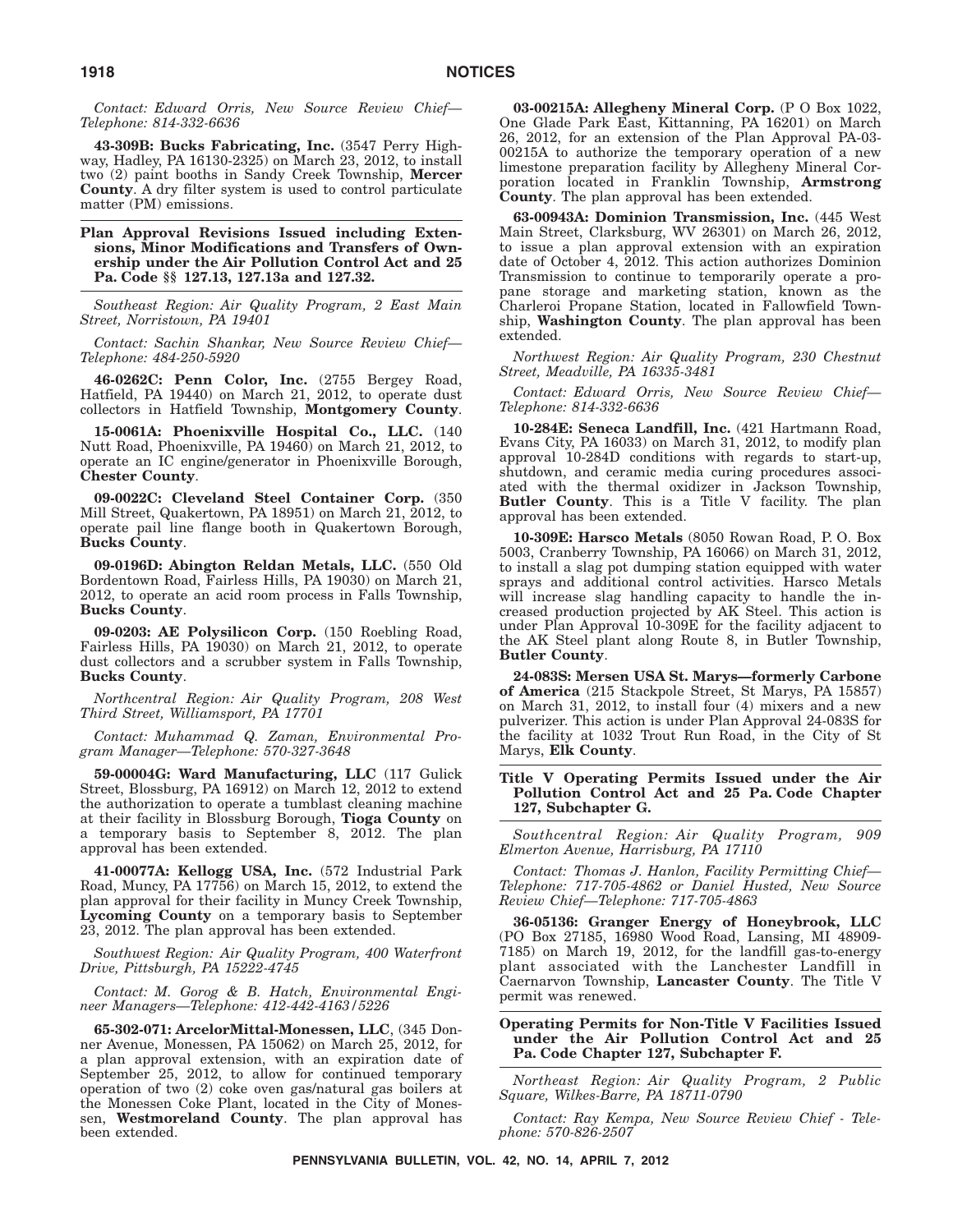**40-00018: Exopack, LLC** (3 Mapelwood Drive, Hazelton, PA 18202) on March 23, 2012, to operate of multicolor flexographic printing presses and patch printers at Hazle Township, **Luzerne County**. This is a renewal of a State-Only Operating Permit.

**40-00065: SVC MFG. Inc.—Division of Pepsi Co., Inc.** (750 Oak Hill Road, Mountain Top, PA 18707-2112) on March 23, 2012, to operate and manufacture their soft drink facility in Wright Township, **Luzerne County**. This is a renewal of a State-Only Operating Permit.

*Southcentral Region: Air Quality Program, 909 Elmerton Avenue, Harrisburg, PA 17110*

*Contact: Thomas J. Hanlon, Facility Permitting Chief— Telephone: 717-705-4862 or Daniel Husted, New Source Review Chief—Telephone: 717-705-4863*

**34-03006: Stella Jones Corp.** (PO Box 251, McAlisterville, PA 17049-0251) on March 15, 2012, for their wood pressure-treating facility in Fayette Township, **Juniata County**. The State-only permit was renewed.

**67-03098: White Rose Crematorium, LLC** (420 Pattison Street, York, PA 17403-2439) on March 20, 2012, for their human crematory facility in York City, **York County**. The State-only permit was renewed.

**22-03025: John R. Shultz Funeral Home** (406 Market Street, Lykens, PA 17048-1345) on March 20, 2012, for their human crematorium at the John R. Shultz Funeral Home in Lykens Borough, **Dauphin County**. The State-only permit was renewed.

**06-05084: Electro Space Fabricators, Inc.** (300 West High Street, Topton, PA 19562) on March 21, 2012, for their steel and aluminum enclosure manufacturing facility in Topton Borough, **Berks County**. The State-only permit was renewed.

*Southwest Region: Air Quality Program, 400 Waterfront Drive, Pittsburgh, PA 15222-4745*

*Contact: Barbara Hatch, Facilities Permitting Chief— Telephone: 412-442-4174*

**03-00025: P.J. Greco & Sons** (593 Tarrtown Road, Kittanning, PA 16201) on March 20, 2012, for a State Only Operating Permit to authorize the operation of a scrap metals recycling facility at their Kittanning Plant in the Kittanning Township, **Armstrong County**. The facility consists of a Cobbler by American Pulverizer Company, torch cutter, magnetic metal separator, a grapple, conveyor, rolloff boxes, storage piles, and other miscellaneous equipment associated with this type of operations.

**03-00206: Rosebud Mining Co.** (301 Market Street, Kittanning, PA 16201) on March 26, 2012, to operate their Tracy Lynne Mine Coal Preparation Plant in Kiskiminetas Township, **Armstrong County**. The 1,000,000 ton per year facility contains air contamination sources, consisting of one two unit vibrating screen, conveyers, truck loading, storage piles, and a 755-bhp diesel emergency engine. The facility is subject to the applicable requirements of 40 CFR 60, Subpart Y and Subpart IIII, and Pa. Code Title 25, Chapters 121—145. The permit also includes emission limitations, operational requirements, monitoring requirements testing requirements, recordkeeping requirements, and reporting requirements.

**32-00409: Rosebud Mining Co.** (301 Market Street, Kittanning, PA 16201) on March 23, 2012, to operate the Starford Mine Coal Preparation Plant in Green Township, **Indiana County**. The 1,600,000 ton per year facility contains air contamination sources, consisting of one 400 tph screen, conveyers, truck loading, storage piles, and a 755-bhp diesel emergency engine. The facility is subject to the applicable requirements of 40 CFR 60, Subpart Y and Subpart IIII and Pa. Code Title 25, Chapters 121—145. The permit also includes emission limitations, operational requirements, monitoring requirements testing requirements, recordkeeping requirements, and reporting requirements for the facility.

*Northwest Region: Air Quality Program, 230 Chestnut Street, Meadville, PA 16335-3481*

*Contact: Edward Orris, New Source Review Chief— Telephone: 814-332-616636*

**25-00006: Russell Standard Corp.—Waterford Plant** (3580 Wheelertown Road, Waterford, PA 16441), on March 20, 2012, for a Synthetic Minor Permit to operate a hot mix asphalt plant in Le Boeuf Township, **Erie County**. The significant sources are, 1) Parallel flow drum hot mix asphalt, 2) Fugitive from storage pile, 3) Fugitive from cold aggregate handling and, 4) Fabric collector (control device). The facility has taken a restriction on production not exceeding 434,000 tons per year to qualify as a Synthetic Minor facility.

**25-00929: Russell Standard Corp.—Millcreek Plant** (2002 Pittsburg Avenue, Erie, PA 16506) on March 20, 2012, for a Synthetic Minor Permit to operate a hot mix asphalt plant located in Millcreek Township, **Erie County**. The significant sources are, 1) Batch mix Asphalt Plant (process), 2) Baghouse (control device) and, 3) Cyclone (control device). The facility has taken a restriction on production not exceeding 495,000 tons per year to qualify as a Synthetic Minor facility.

**Operating Permit Revisions Issued including Administrative Amendments, Minor Modifications or Transfers of Ownership under the Air Pollution Control Act and 25 Pa. Code §§ 127.412, 127.450, 127.462 and 127.464.**

*Southeast Region: Air Quality Program, 2 East Main Street, Norristown, PA 19401*

*Contact: Janine Tulloch-Reid, Facilities Permitting Chief—Telephone: 484-250-5920*

**09-00015: Rohm and Haas Company**. (200 Route 413, Bristol, PA 19007) on March 22, 2012, to issue a Title V Operating Permit Minor Modification under the Air Pollution Control Act (35 P. S. §§ 4001—4015) and 25 Pa. Code § 127.462 in Bristol Township, **Bucks County**. Modification is to increase the minimum operation temperature of the Catalytic Oxidizer (Source Id C09) without changing any pollutant emissions. The permit will include monitoring, recordkeeping, and reporting requirements designed to keep the facility within all applicable air quality requirements.

*Southcentral Region: Air Quality Program, 909 Elmerton Avenue, Harrisburg, PA 17110*

*Contact: Thomas J. Hanlon, Facility Permitting Chief— Telephone: 717-705-4862 or Daniel Husted, New Source Review Chief—Telephone: 717-705-4863*

**28-05002: US Army Letterkenny Army Depot** (AMLD-EN, Chambersburg, PA 17201-4150) on March 21, 2012, for the Letterkenny Army Depot in Letterkenny Township, **Franklin County**. The Title V permit was administratively amended to incorporate the provisions of Plan Approval No. 28-05002G.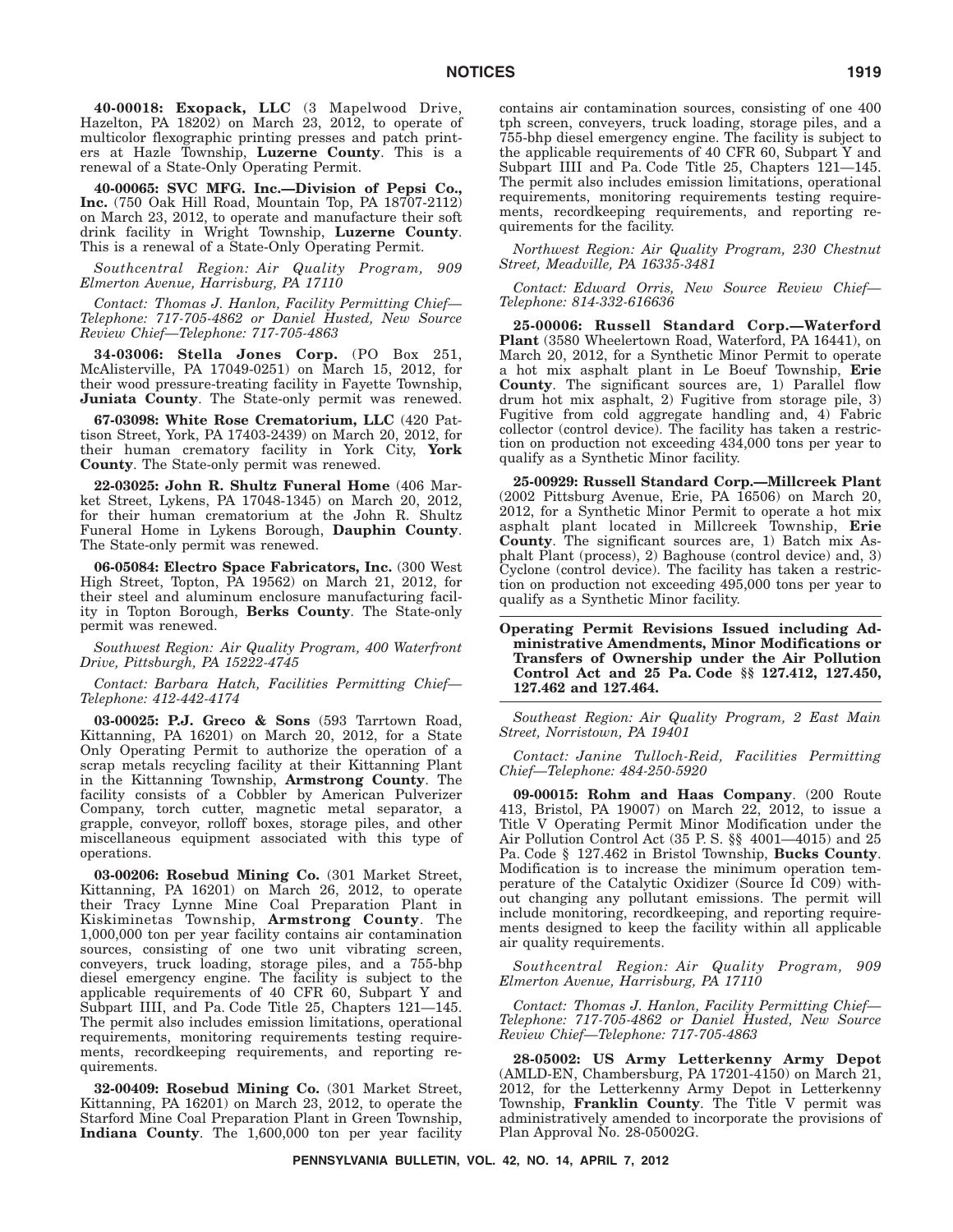#### **De Minimis Emissions Increases Authorized under 25 Pa. Code § 127.449.**

*Southcentral Region: Air Quality Program, 909 Elmerton Avenue, Harrisburg, PA 17110*

*Contact: Thomas J. Hanlon, Facility Permitting Chief— Telephone: 717-705-4862 or Daniel Husted, New Source Review Chief—Telephone: 717-705-4863*

**28-05002: US Department of Defense—Letterkenny Army Depot** (1 Overcash Avenue, Chambersburg, PA 17201) Pursuant to 25 Pa. Code § 127.449(i), this PA Bulletin Notice is for de minimis emission increases of 0.0025 TPY VOCs; 0.001 TPY NOx; 0.00025 TPY CO;  $0.00017$  TPY PM10 and  $0.0071$  TPY SO<sub>x</sub> resulting from the testing and repair of MBU's (cooktops) in Building 57 at the facility located in Greene / Letterkenny Townships, **Franklin County**. These are the first de minimis emission increases at the facility during the term of the current operating permit.

#### **Operating Permits Denied, Terminated, Suspended or Revoked under the Air Pollution Control Act and 25 Pa. Code §§ 127.431 and 127.461.**

*Southeast Region: Air Quality Program, 2 East Main Street, Norristown, PA 19401*

*Contact: Janine Tulloch-Reid, Facilities Permitting Chief—Telephone: 484-250-5920*

**46-00202: Elan Corp.** (3000 Horizon Drive, King of Prussia, PA 19406) on March 21, 2012, for revocation of their Non-Title V Operating Permit in Upper Merion Township, **Montgomery County**. The operating permit has been revoked due to a cease of operations at this facility.

# **ACTIONS ON COAL AND NONCOAL MINING ACTIVITY APPLICATIONS**

**Actions on applications under the Surface Mining Conservation and Reclamation Act (52 P. S. §§ 1396.1—1396.19a); the Noncoal Surface Mining Conservation and Reclamation Act (52 P. S. §§ 3301—3326); The Clean Streams Law; the Coal Refuse Disposal Control Act (52 P. S. §§ 30.51— 30.66); and The Bituminous Mine Subsidence and Land Conservation Act (52 P. S. §§ 1406.1— 1406.20a). The final action on each application also constitutes action on the NPDES permit application and, if noted, the request for a Section 401 Water Quality Certification. Mining activity permits issued in response to applications will also address the application permitting requirements of the following statutes: the Air Quality Pollution Act (35 P. S. §§ 4001—4014); the Dam Safety and Encroachments Act (32 P. S. §§ 693.1— 693.27); and the Solid Waste Management Act (35 P. S. §§ 6018.101—6018.1002).**

#### *Coal Permits Actions*

*California District Office: 25 Technology Drive, Coal Center, PA 15423, 724-769-1100*

**03061301 and NPDES No. PA 0235687. Rosebud Mining Company**, (301 Market Street, Kittanning, PA 16201), to transfer the permit and related NPDES permit for the TJS No. 6 Deep Mine in Plumcreek Township, **Armstrong County** to Rosebud Mining Company from TJS Mining, Inc. No additional discharges. The application was considered administratively complete on January 20, 2012. Application received: November 3, 2011. Permit issued: March 20, 2012.

*Greensburg District Mining Office: Armbrust Professional Center, 8205 Route 819, Greensburg, PA 15601, 724-925-5500*

**03070103 and NPDES Permit No. PA0251160. Rosebud Mining Co.** (301 Market Street, Kittanning, PA 16201). Transfer permit issued to an existing bituminous surface mine previously permitted to Thomas J. Smith, Inc., located in Redbank Township, **Armstrong County**, affecting 127.9 acres. Receiving streams: unnamed tributary to Pine run and Nye Branch Application received: April 28, 2011. Permit issued: March 20, 2012.

*Knox District Mining Office: P. O. Box 669, 310 Best Avenue, Knox, PA 16232-0669, 814-797-1191*

**16070103. RFI Energy, Inc.** (P. O. Box 162, Sligo, PA 16255) Renewal of an existing bituminous surface and coal refuse disposal mine in Perry Township, **Clarion County** affecting 145.0 acres. Receiving streams: Two unnamed tributaries to the Clarion River. This renewal is issued for reclamation only. Application received: January 18, 2012. Permit Issued: March 22, 2012.

*Moshannon District Mining Office: 186 Enterprise Drive, Philipsburg, PA 16866, 814-342-8200*

**17960113 and NPDES No. PA0220396. RES Coal LLC** (224 Grange Hall Road, P. O. Box 228, Armagh, PA 15920). Renewal permit issued for reclamation only to an existing bituminous surface mine, located in Covington and Karthaus Townships, **Clearfield County**, affecting 321.5 acres. Receiving stream: Curley's Run to West Branch Susquehanna River, classified for the following uses: Cold Water Fishery, Warm Water Fishery. There are no potable water supply intakes within 10 miles downstream. Application received: March 7, 2012. Permit issued: March 13, 2012.

*Pottsville District Mining Office: 5 West Laurel Boulevard, Pottsville, PA 17901, 570-621-3118*

**54880201GP104. Blaschak Coal Corp.**, (P. O. Box 12, Mahanoy City, PA 17948), General NPDES Permit for stormwater discharges associated with mining activities on Surface Mining Permit No. 54880201 in Pine Grove Township, **Schuylkill County**, receiving stream: Swatara Creek. Application received: October 13, 2011. Permit issued: March 20, 2012.

*Noncoal Permits Actions*

*Moshannon District Mining Office: 186 Enterprise Drive, Philipsburg, PA 16866, 814-342-8200*

**08110305 and NPDES No. PA0257681. Glenn O. Hawbaker, Inc.** (1952 Waddle Road, Suite 203, State College, PA 16803). Commencement, operation and restoration of a large industrial mineral surface mine (topsoil, sandstone/shale) located in Windham and Rome Townships, **Bradford County** affecting 150.8 acres. Receiving streams: Trout Brook and Wysox Creek classified for cold water fisheries. There are no potable water supply intakes within 10 miles downstream. Application received: June 1, 2011. Permit issued: March 7, 2012.

**08110303. Glenn O. Hawbaker, Inc.** (1952 Waddle Road, Suite 203, State College, PA 16804). Commencement, operation and restoration of a large industrial mineral surface mine (bluestone and overburden) located in Terry Township, **Bradford County** affecting 54.4 acres. Receiving stream: Susquehanna River classified for warm water fishery. There are no potable water supply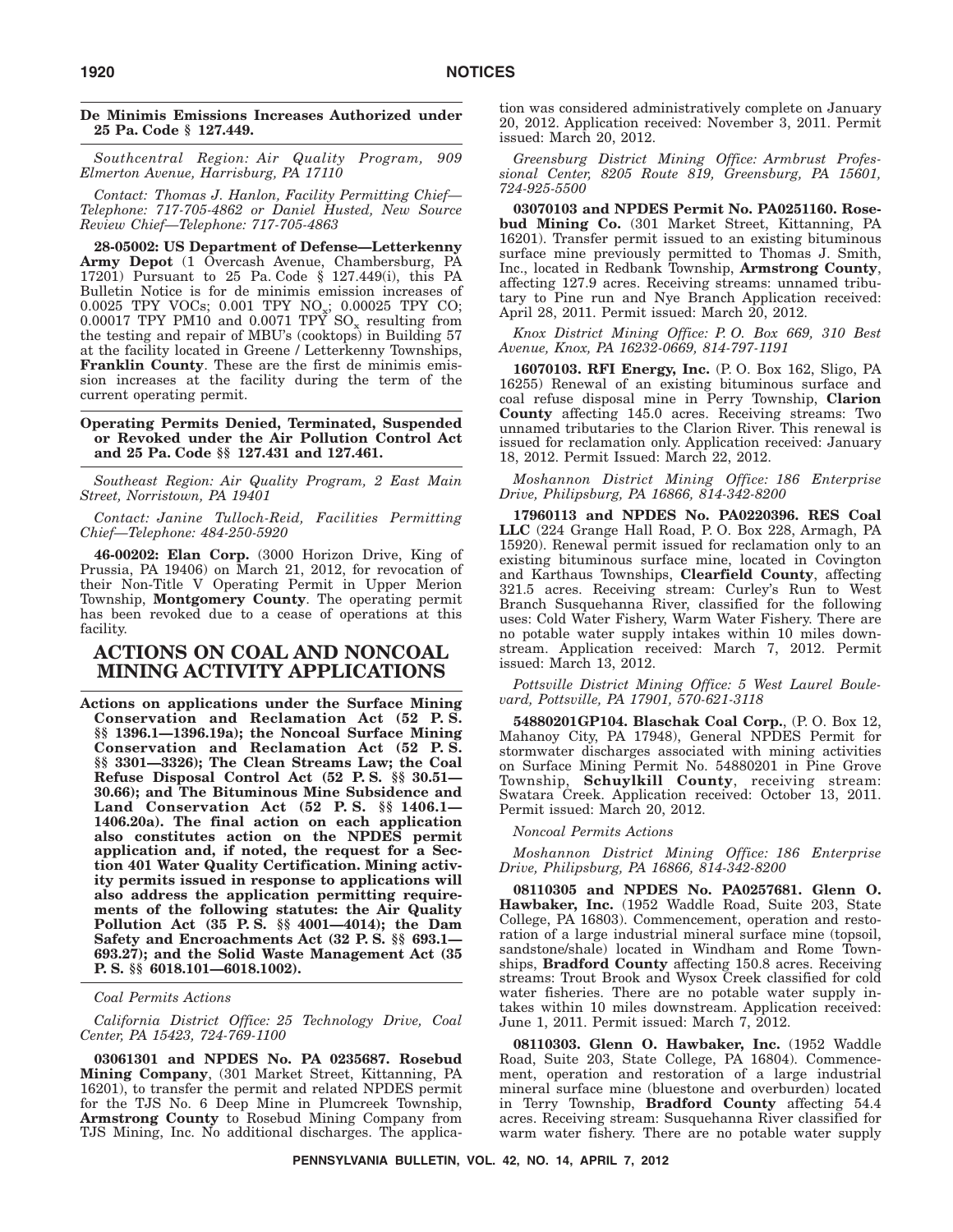intakes within 10 miles downstream. Application received: February 14, 2011. Permit issued: March 6, 2012.

*Pottsville District Mining Office: 5 West Laurel Boulevard, Pottsville, PA 17901, 570-621-3118*

**64102803. Joseph G. Bunnell**, (267 Tryon Street, Honesdale, PA 18431), commencement, operation and restoration of a quarry operation in Texas Township, **Wayne County** affecting 5.0 acres, receiving stream: Lackawaxen River. Application received: May 27, 2010. Permit issued: March 21, 2012.

#### **ACTIONS ON BLASTING ACTIVITY APPLICATIONS**

**Actions on applications under the Explosives Acts of 1937 and 1957 and 25 Pa. Code § 211.124. Blasting activity performed as part of a coal or noncoal mining activity will be regulated by the mining permit for that coal or noncoal mining activity.**

*Blasting Permits Actions*

*Knox District Mining Office: P. O. Box 669, 310 Best Avenue, Knox, PA 16232-0669, 814-797-1191*

**25124003. Hal D. Lilley** (8323 Oxbow Road, Northeast, PA 16428) Blasting activity permit for Silo demolition in Washington Township, **Erie County**. This blasting activity permit expires: May 2, 2012. Application received: March 21, 2012.

*Moshannon District Mining Office: 186 Enterprise Drive, Philipsburg, PA 16866, 814-342-8200*

**08124117. Doug Wathen LLC** (11934 Fairway Lakes Dr., Suite 1, Ft. Myers, Fl 33913). Blasting for construction of a gas well pad located in Burlington Township, **Bradford County**. Permit issued: March 19, 2012. Permit expires: March 15, 2013.

**08124118. Doug Wathen LLC** (11934 Fairway Lakes Dr., Suite 1, Ft. Myers, Fl 33913). Blasting for construction of a gas well pad located in Albany Township, **Bradford County**. Permit issued: March 16, 2012. Permit expires: March 15, 2013.

**08124119. Midstream Explosives LLC** (289 Southside Dr., Newville, PA 17241). Construction blasting for a pipeline located in Albany and Overton Townships, **Bradford County**. Permit issued: March 20, 2012. Permit expires: March 19, 2013.

**411124104. Wampum Hardware Company** (2856 Stoystown Rd, Friedens, PA 15541). Blasting for commercial development located in Cascade Township, **Lycoming County**. Permit issued: March 14, 2012. Permit expires: December 12, 2012.

**14124103. Abel Construction Company, Inc.** (P. O. Box 476, Mountville, PA 17554). Construction blasting for a self-storage facility located in Benner Township, **Centre County**. Permit issued: March 14, 2012. Permit expires: December 31, 2012.

**08124116. Midstream Explosives LLC** (289 Southside Dr., Newville, PA 17241). Construction blasting for a pipeline located in Leroy Township, **Bradford County**. Permit issued: March 14, 2012. Permit expires: March 13, 2013.

*Pottsville District Mining Office: 5 West Laurel Boulevard, Pottsville, PA 17901, 570-621-3118*

**36124112. Keystone Blasting Service**, (15 Hopeland Road, Lititz, PA 17543), construction blasting for Warrington Development in East Lampeter Township, **Lancaster County** with an expiration date of March 31, 2013. Permit issued: March 20, 2012.

**40124105. Maine Drilling & Blasting**, (P. O. Box 1140, Gardiner, ME 04345), construction blasting for Center Point Jenkins and Pittston Townships, **Luzerne County** with an expiration date of March 31, 2013. Permit issued: March 20, 2012.

**40124106. Maine Drilling & Blasting**, (P. O. Box 1140, Gardiner, ME 04345), construction blasting for Center Point West in Pittston Township, **Luzerne County** with an expiration date of March 31, 2013. Permit issued: March 20, 2012.

**58124118. Doug Wathen, LLC**, (16282 State Highway 13, Suite J, Branson West, MO 65737), construction blasting for Teddick Gas Pad in Bridgewater and Brooklyn Townships, **Susquehanna County** with an expiration date of March 12, 2013. Permit issued: March 22, 2012.

**58124119. Doug Wathen, LLC**, (16282 State Highway 13, Suite J, Branson West, MO 65737), construction blasting for Plonski Gas Pad in Dimock and Brooklyn Townships, **Susquehanna County** with an expiration date of March 15, 2013. Permit issued: March 22, 2012.

**36124113. Keystone Blasting Service**, (15 Hopeland Road, Lititz, PA 17543), construction blasting for Kevin Musser Hog Barn in Rapho Township, **Lancaster County** with an expiration date of June 30, 2012. Permit issued: March 23, 2012.

**58124120. Doug Wathen, LLC**, (16282 State Highway 13, Suite J, Branson West, MO 65737), construction blasting for Manzer Gas Pad in Gibson Township, **Susquehanna County** with an expiration date of March 15, 2013. Permit issued: March 23, 2012.

# **FEDERAL WATER POLLUTION CONTROL ACT SECTION 401**

The Department has taken the following actions on previously received permit applications, requests for Environmental Assessment approval and requests for Water Quality Certification under section 401 of the Federal Water Pollution Control Act (FWPCA) (33 U.S.C.A. § 1341).

Except as otherwise noted, the Department has granted 401 Water Quality Certification certifying that the construction and operation described will comply with sections 301—303, 306 and 307 of the FWPCA (33 U.S.C.A. §§ 1311—1313, 1316 and 1317) and that the construction will not violate applicable Federal and State water quality standards.

Persons aggrieved by an action may appeal that action to the Environmental Hearing Board (Board) under section 4 of the Environmental Hearing Board Act and 2 Pa.C.S. §§ 501—508 and 701—704. The appeal should be sent to the Environmental Hearing Board, Second Floor, Rachel Carson State Office Building, 400 Market Street, PO Box 8457, Harrisburg, PA 17105-8457, (717) 787-3483. TDD users may contact the Board through the Pennsylvania Relay Service, (800) 654-5984. Appeals must be filed with the Board within 30 days of publication of this notice in the *Pennsylvania Bulletin* unless the appropriate statute provides a different time period. Copies of the appeal form and the Board's rules of practice and procedure may be obtained from the Board. The appeal form and the Board's rules of practice and procedure are also available in Braille or on audiotape from the Secretary to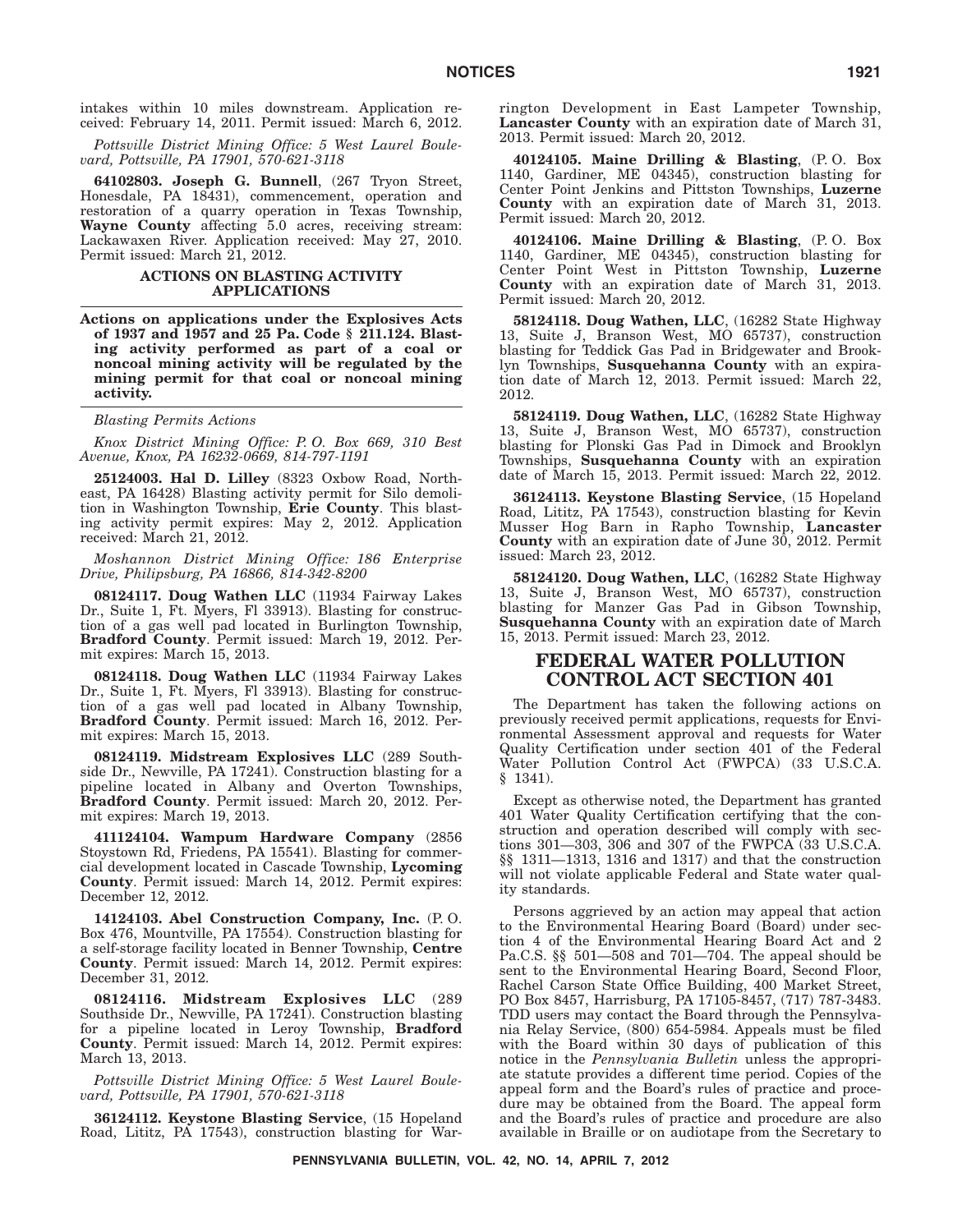the Board at (717) 787-3483. This paragraph does not, in and of itself, create a right of appeal beyond that permitted by applicable statutes and decisional law.

For individuals who wish to challenge an action, the appeal must reach the Board within 30 days. A lawyer is not needed to file an appeal with the Board.

Important legal rights are at stake, however, so individuals should show this notice to a lawyer at once. Persons who cannot afford a lawyer may qualify for pro bono representation. Call the Secretary to the Board at (717) 787-3483 for more information.

**Actions on applications for the following activities filed under the Dam Safety and Encroachments Act (32 P. S. §§ 693.1—693.27), section 302 of the Flood Plain Management Act (32 P. S. § 679.302) and The Clean Streams Law and Notice of Final Action for Certification under section 401 of the FWPCA.**

*Permits, Environmental Assessments and 401 Water Quality Certifications Issued:*

#### **WATER OBSTRUCTIONS AND ENCROACHMENTS**

*District Oil and Gas Operations: Eastern Oil and Gas District, 208 West Third Street, Suite 101, Williamsport, PA 17701*

**E0829-025: Chesapeake Appalachia, LLC**, 101 North Main Street, Athens, PA 18810, Wilmot Township, **Bradford County**, ACOE Baltimore District.

To construct, operate, and maintain:

1) a temporary road crossing using a mat bridge, two 16 inch diameter water lines impacting 20 linear feet of an unnamed tributary to Sugar Run Creek (CWF) (Jenningsville, PA Quadrangle 41°33′50″N 76°14′45″W);

2) a temporary road crossing using a mat bridge, two 16 inch diameter water line impacting 37 linear feet of an unnamed tributary to Sugar Run Creek (CWF) (Jenningsville, PA Quadrangle 41°33′49″N 76°14′46″W);

3) a temporary road crossing using a mat bridge, two 16 inch diameter water line impacting 20 linear feet of an unnamed tributary to Sugar Run Creek (CWF) (Jenningsville, PA Quadrangle 41°33′40″N 76°14′37″W);

4) a temporary road crossing using a mat bridge, two 16 inch diameter water line impacting 24 linear feet of an unnamed tributary to Sugar Run Creek (CWF) (Jenningsville, PA Quadrangle 41°33′34″N 76°14′32″W);

5) a temporary road crossing using a mat bridge, two 16 inch diameter water line impacting 25 linear feet of an unnamed tributary to Sciota Brook (CWF) (Jenningsville, PA Quadrangle 41°33′15″N 76°14′33″W);

6) a temporary road crossing using a mat bridge, two 16 inch diameter water line impacting 6 linear feet of an unnamed tributary to Sciota Brook (CWF) (Jenningsville, PA Quadrangle 41°33′14″N 76°14′32″W);

7) a temporary road crossing using a mat bridge, two 16 inch diameter water line impacting 22 linear feet of an unnamed tributary to Sciota Brook (CWF) (Jenningsville, PA Quadrangle 41°32′51″N 76°14′23″W);

8) a temporary road crossing using a mat bridge, two 16 inch diameter water line impacting 26 linear feet of an unnamed tributary to Sugar Run Creek (CWF) (Jenningsville, PA Quadrangle 41°33'42"N 76°14'31"W);

9) a temporary road crossing using a mat bridge, two 16 inch diameter water line impacting 21 linear feet of an unnamed tributary to Miller Brook (CWF) (Jenningsville, PA Quadrangle 41°33′25″N 76°13′27″W);

10) two 16 inch diameter water line impacting 2 linear feet of an unnamed tributary to Miller Brook (CWF) (Jenningsville, PA Quadrangle 41°33'28"N 76°13'16"W);

11) a temporary road crossing using a mat bridge, two 16 inch diameter water line impacting 24 linear feet of an unnamed tributary to Sugar Run Creek (CWF) and 243 square feet of a palustrine emergent (PEM) wetland (Jenningsville, PA Quadrangle 41°34'33"N 76°14'14"W);

12) a temporary road crossing using a mat bridge, two 16 inch diameter water line impacting 22 linear feet of an unnamed tributary to Sugar Run Creek (CWF) and 231 square feet of a palustrine emergent (PEM) wetland (Jenningsville, PA Quadrangle 41°34'32"N 76°14'19"W);

13) a temporary road crossing using a mat bridge, two 16 inch diameter water line impacting 21 linear feet of an unnamed tributary to Sugar Run Creek (CWF) and 564 square feet of a palustrine emergent (PEM) wetland (Jenningsville, PA Quadrangle 41°34'33"N 76°14'14"W);

14) a temporary road crossing using a mat bridge, two 16 inch diameter water line impacting 26 linear feet of an unnamed tributary to Sugar Run Creek (CWF) and 264 square feet of a palustrine emergent (PEM) wetland (Jenningsville, PA Quadrangle 41°34'33"N 76°14'14"W);

15) a temporary road crossing using a mat bridge, two 16 inch diameter water line impacting 30 linear feet of an unnamed tributary to Sugar Run Creek (CWF) and 1,144 square feet of a palustrine emergent (PEM) wetland (Jenningsville, PA Quadrangle 41°33'49"N 76°14'46"W);

16) a temporary road crossing using a mat bridge, two 16 inch diameter water line impacting 21 linear feet of an unnamed tributary to Sugar Run Creek (CWF) and 487 square feet of a palustrine emergent (PEM) wetland (Jenningsville, PA Quadrangle 41°33'44"N 76°14'46"W);

17) a temporary road crossing using a mat bridge, two 16 inch diameter water line impacting 21 linear feet of an unnamed tributary to Sciota Brook (CWF) and 4,223 square feet of an exceptional value palustrine forested (EV-PFO) wetland (Jenningsville, PA Quadrangle 41°32- 47″N 76°14′24″W);

18) a temporary road crossing using a mat bridge, two 16 inch diameter water line impacting 25 linear feet of an unnamed tributary to Sugar Run Creek (CWF) and 307 square feet of a palustrine emergent (PEM) wetland (Jenningsville, PA Quadrangle 41°33'44"N 76°14'18"W);

19) a temporary road crossing using a mat bridge, two 16 inch diameter water line impacting 20 linear feet of an unnamed tributary to Sugar Run Creek (CWF) and 4,060 square feet of a palustrine emergent (PEM) wetland (Jenningsville, PA Quadrangle 41°33'43"N 76°14'27"W);

20) two 16 inch diameter water line impacting 103 square feet of a palustrine emergent (PEM) wetland (Jenningsville, PA Quadrangle 41°34'34"N 76°14'10"W);

21) two 16 inch diameter water line impacting 103 square feet of a palustrine emergent (PEM) wetland (Jenningsville, PA Quadrangle 41°34'34"N 76°14'11"W);

22) a temporary road crossing using a mat bridge, two 16 inch diameter water line impacting 807 square feet of a palustrine emergent (PEM) wetland (Jenningsville, PA Quadrangle 41°34′32″N 76°14′16″W);

23) a temporary road crossing using a mat bridge, two 16 inch diameter water line impacting 177 square feet of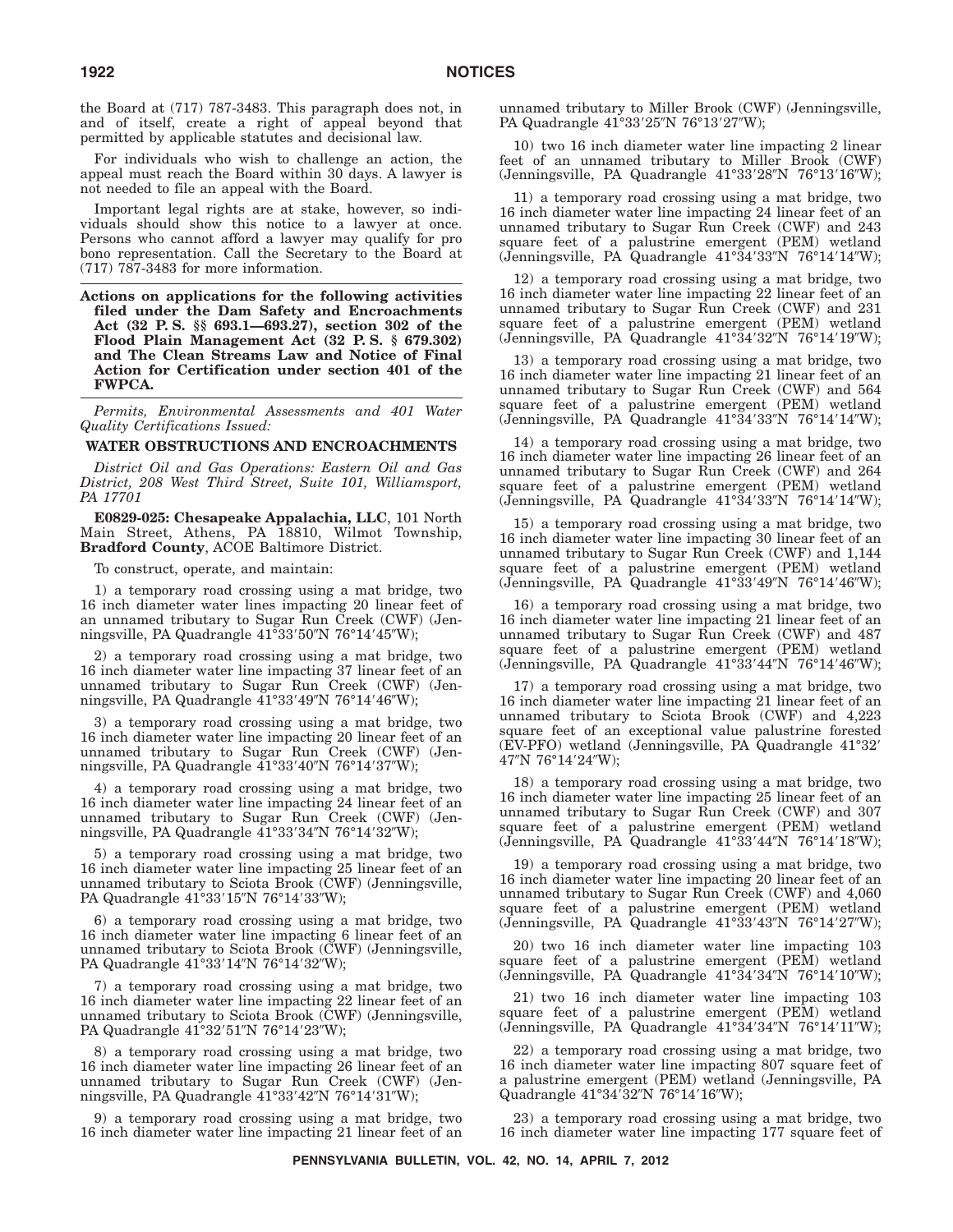a palustrine emergent (PEM) wetland (Jenningsville, PA Quadrangle 41°34′24″N 76°14′25″W);

24) a temporary road crossing using a mat bridge, two 16 inch diameter water line impacting 664 square feet of a palustrine emergent (PEM) wetland (Jenningsville, PA Quadrangle 41°34'22"N 76°14'24"W);

25) a temporary road crossing using a mat bridge, two 16 inch diameter water line impacting 254 square feet of a palustrine emergent (PEM) wetland (Jenningsville, PA Quadrangle 41°34′17″N 76°14′24″W);

26) a temporary road crossing using a mat bridge, two 16 inch diameter water line impacting 307 square feet of a palustrine emergent (PEM) wetland (Jenningsville, PA Quadrangle 41°34′10″N 76°14′27″W);

27) a temporary road crossing using a mat bridge, two 16 inch diameter water line impacting 271 square feet of a palustrine emergent (PEM) wetland (Jenningsville, PA Quadrangle 41°34′08″N 76°14′27″W);

28) a temporary road crossing using a mat bridge, two 16 inch diameter water line impacting 514 square feet of a palustrine emergent (PEM) wetland (Jenningsville, PA Quadrangle 41°34′08″N 76°14′26″W);

29) a temporary road crossing using a mat bridge, two 16 inch diameter water line impacting 362 square feet of a palustrine emergent (PEM) wetland (Jenningsville, PA Quadrangle 41°34'06"N 76°14'26"W);

30) a temporary road crossing using a mat bridge, two 16 inch diameter water line impacting 1,166 square feet of a palustrine emergent (PEM) wetland (Jenningsville, PA Quadrangle 41°34′04″N 76°14′31″W);

31) a temporary road crossing using a mat bridge, two 16 inch diameter water line impacting 329 square feet of a palustrine emergent (PEM) wetland (Jenningsville, PA Quadrangle 41°33'41"N 76°14'42"W);

32) a temporary road crossing using a mat bridge, two 16 inch diameter water line impacting 843 square feet of a palustrine emergent (PEM) wetland (Jenningsville, PA Quadrangle 41°33′09″N 76°14′26″W);

33) a temporary road crossing using a mat bridge, two 16 inch diameter water line impacting 288 square feet of a palustrine emergent (PEM) wetland (Jenningsville, PA Quadrangle 41°33′40″N 76°19′16″W);

34) a temporary road crossing using a mat bridge, two 16 inch diameter water line impacting 1,483 square feet of a palustrine emergent (PEM) wetland (Jenningsville, PA Quadrangle 41°33′40″N 76°14′34″W);

35) a temporary road crossing using a mat bridge, two 16 inch diameter water line impacting 220 square feet of a palustrine emergent (PEM) wetland (Jenningsville, PA Quadrangle 41°33′39″N 76°14′35″W).

The project will result in 413 linear feet of temporary stream impacts, a total of 19,374 square feet (0.44 acre) of temporary wetland impacts all for the purpose of installing a fresh waterline for Marcellus well development in Wilmot Township, Bradford County. This project is associated with permit number E5729-017 and E6629-004.

**E6629-004: Chesapeake Appalachia, LLC**, 101 North Main Street, Athens, PA 18810, North Branch Township, **Wyoming County**, ACOE Baltimore District.

To construct, operate, and maintain:

1) a temporary road crossing using a mat bridge, two 16 inch diameter water line impacting 1 linear foot of an unnamed tributary to Miller Brook (CWF) (Jenningsville, PA Quadrangle 41°33′33″N 76°12′54″W);

2) a temporary road crossing using a mat bridge, two 16 inch diameter water line impacting 2 linear feet of an unnamed tributary to Miller Brook (CWF) (Jenningsville, PA Quadrangle 41°33′36″N 76°12′32″W);

3) a temporary road crossing using a mat bridge, two 16 inch diameter water line impacting 2 linear feet of an unnamed tributary to Miller Brook (CWF) (Jenningsville, PA Quadrangle 41°33'36"N 76°12'29"W);

4) a temporary road crossing using a mat bridge, two 16 inch diameter water line impacting 4 linear feet of an unnamed tributary to Sugar Run Creek (CWF) (Jenningsville, PA Quadrangle 41°33′50″N 76°12′02″W);

5) a temporary road crossing using a mat bridge, two 16 inch diameter water line impacting 17 linear feet of an unnamed tributary to Sugar Run Creek (CWF) (Jenningsville, PA Quadrangle 41°33′52″N 76°11′51″W);

6) a temporary road crossing using a mat bridge, two 16 inch diameter water line impacting 2 linear feet of an unnamed tributary to Miller Brook (CWF) (Jenningsville, PA Quadrangle 41°33′52″N 76°11′48″W);

7) a temporary road crossing using a mat bridge, two 16 inch diameter water line impacting 22 linear feet of an unnamed tributary to Mehoopany Creek (CWF) (Jenningsville, PA Quadrangle 41°33′55″N 76°11′19″W);

8) a temporary road crossing using a mat bridge, two 16 inch diameter water line impacting 28 linear feet of an unnamed tributary to Mehoopany Creek (CWF) and 2,587 square feet of an emergent/palustrine forested (PEM/ PFO) wetland (Jenningsville, PA Quadrangle 41°33'58"N 76°11'11"W);

9) a temporary road crossing using a mat bridge, two 16 inch diameter water line impacting 47 linear feet of an unnamed tributary to Mehoopany Creek (CWF) (Jenningsville, PA Quadrangle 41°33′58″N 76°11′09″W);

10) a temporary road crossing using a mat bridge, two 16 inch diameter water line impacting 26 linear feet of an unnamed tributary to Mehoopany Creek (CWF) (Jenningsville, PA Quadrangle 41°34′06″N 76°11′03″W);

11) a temporary road crossing using a mat bridge, two 16 inch diameter water line impacting 135 square feet of a palustrine emergent (PEM) wetland (Jenningsville, PA Quadrangle 41°33'49"N 76°12'10"W);

12) a temporary road crossing using a mat bridge, two 16 inch diameter water line impacting 324 square feet of a palustrine emergent (PEM) wetland (Jenningsville, PA Quadrangle 41°33'50"N 76°12'01"W);

13) a temporary road crossing using a mat bridge, two 16 inch diameter water line impacting 431 square feet of a palustrine emergent/palustrine forested (PEM/PFO) wetland (Jenningsville, PA Quadrangle 41°33'59"N 76°11' 15"W).

The project will result in 151 linear feet of temporary stream impacts, a total of 3,477 square feet (0.08 acre) of temporary wetland impacts all for the purpose of installing a fresh waterline for Marcellus well development.

**E5729-017: Chesapeake Appalachia, LLC**, 101 North Main Street, Athens, PA 18810, Colley Township, **Sullivan County**, ACOE Baltimore District.

To construct, operate, and maintain:

1) a temporary road crossing using a mat bridge, two 16 inch diameter water line impacting 6 linear feet of an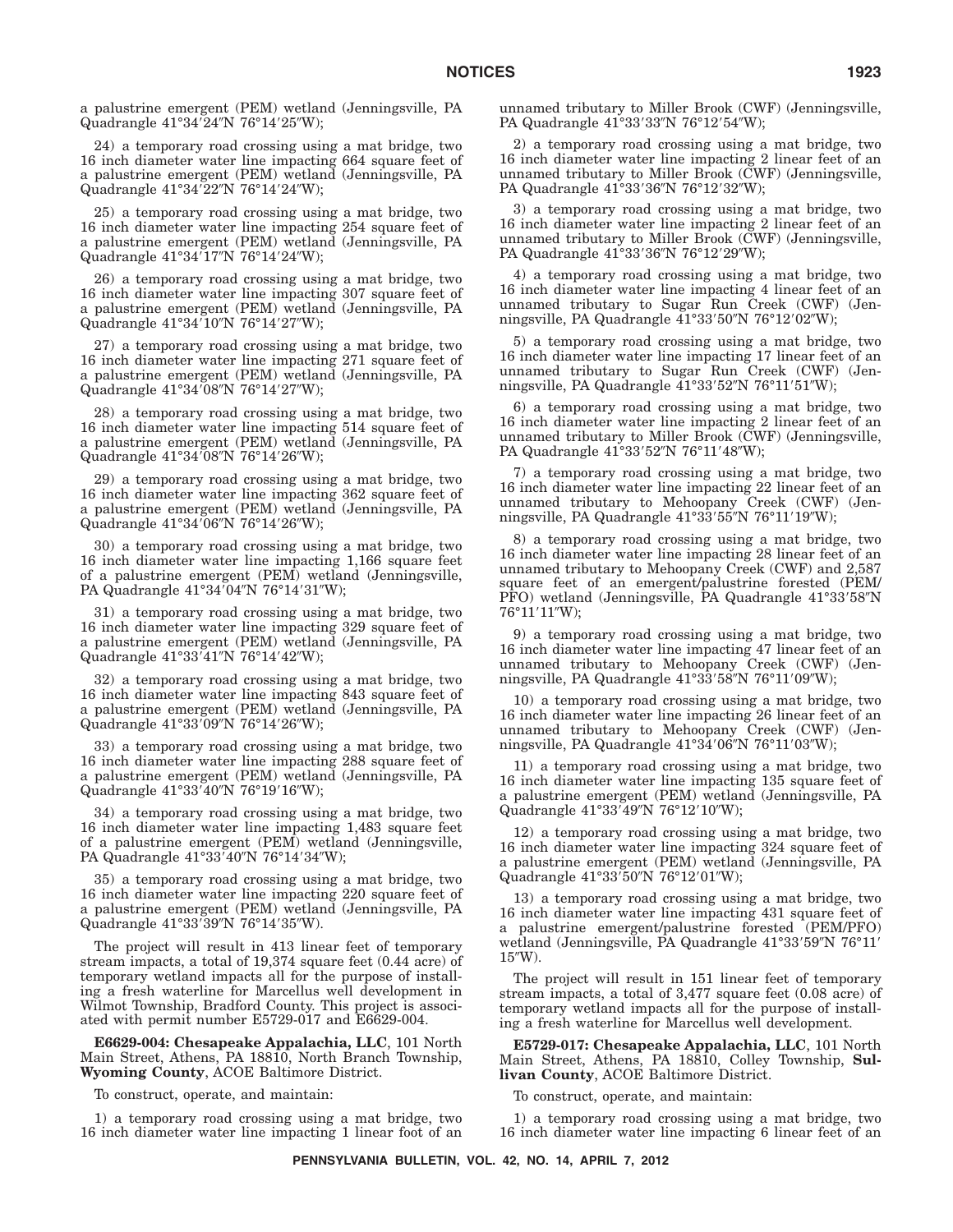unnamed tributary to Sciota Brook (CWF) (Jenningsville, PA Quadrangle 41°32′25″N 76°14′02″W);

2) a temporary road crossing using a mat bridge, two 16 inch diameter water line impacting 42 linear feet of an unnamed tributary to Sciota Brook (CWF) (Jenningsville, PA Quadrangle 41°32'27"N 76°13'48"W);

3) a temporary road crossing using a mat bridge, two 16 inch diameter water line impacting 35 linear feet of an unnamed tributary to Sciota Brook (CWF) (Jenningsville, PA Quadrangle 41°32′10″N 76°13′37″W);

4) a temporary road crossing using a mat bridge, two 16 inch diameter water line impacting 7 linear feet of an unnamed tributary to Sciota Brook (CWF) (Jenningsville, PA Quadrangle 41°32′06″N 76°13′53″W);

5) a temporary road crossing using a mat bridge, two 16 inch diameter water line impacting 23 linear feet of an unnamed tributary to Sciota Brook (CWF) and 1,458 square feet of an exceptional value palustrine emergent (EV-PEM) wetland (Jenningsville, PA Quadrangle 41°32- 25″N 76°13′44″W);

6) a temporary road crossing using a mat bridge, two 16 inch diameter water line impacting 5,354 square feet of an exceptional value palustrine emergent/palustrine forested (EV-PEM/PFO) wetland (Jenningsville, PA Quadrangle 41°32′18″N 76°13′32″W).

The project will result in 113 linear feet of temporary stream impacts, a total of 6,812 square feet (0.16 acre) of temporary wetland impacts all for the purpose of installing a fresh waterline for Marcellus well development in Colley Township, Sullivan County. This project is associated with permit number E6629-004 and E0829-025.

**E4129-024: PVR Marcellus Gas Gathering, LLC**, 100 Penn Tower, Suite 201 & 202, 25 West Third Street, Williamsport, PA 17701, Anthony & Mifflin Townships, **Lycoming County**, ACOE Baltimore District.

To construct, operate, and maintain:

(1) one 12 inch natural gas pipeline, one 12 inch water line, and a temporary mat bridge across Mash Run (EV) impacting 53 linear feet (Salladasburg Quadrangle 41°19- 25″ N 77°11′38″ W),

(2) one 12 inch natural gas pipeline, one 12 inch water line, and a temporary mat bridge across an unnamed tributary to Larrys Creek (EV) impacting 79 linear feet; (Salladasburg Quadrangle 41°18'29" N 77°12'08" W),

(3) one 12 inch natural gas pipeline, one 12 inch water line, and a temporary mat bridge across an unnamed tributary to Larrys Creek (EV) impacting 51 linear feet (Trout Run Quadrangle 41°18'07" N 77°12'26" W),

(4) one 12 inch natural gas pipeline, one 12 inch water line, and a temporary mat bridge across an unnamed tributary to Larrys Creek (EV) impacting 129 linear feet (Trout Run Quadrangle 41°18'06" N 77°12'29" W),

(5) one 12 inch natural gas pipeline, one 12 inch water line, and a temporary mat bridge across an unnamed tributary to Larrys Creek (EV) impacting 130 linear feet (Trout Run Quadrangle 41°17'51" N 77°12'51" W),

(6) one 12 inch natural gas pipeline, one 12 inch water line, and a temporary mat bridge across an unnamed tributary to Larrys Creek (EV) impacting 58 linear feet (Trout Run Quadrangle 41°17'49" N 77°13'00" W),

The project will result in 500 linear feet of stream impacts and 0.0 acre of wetland impacts, all for the purpose of installing a natural gas gathering line with associated access roadways for Marcellus well development.

**E4129-026: Chief Gathering LLC**, 6051 Wallace Road, Suite 210, Wexford, Pa 15090, Shrewsbury Township, **Lycoming County**, ACOE Baltimore District.

To construct, operate, and maintain:

1) one 12 inch natural gas pipeline and a temporary road crossing using a timber mat bridge impacting 71 linear feet of an unnamed tributary to Lake Run (HQ-CWF,MF) (Picture Rocks PA Quadrangle 41°20'03"N 76° 40'57″W),

2) one 12 inch natural gas pipeline and a temporary road crossing using a timber mat bridge impacting 65 linear feet of an unnamed tributary to Lake Run (HQ-CWF,MF) (Picture Rocks PA Quadrangle 41°20'03"N 76° 40'56″W),

3) one 12 inch natural gas pipeline and a temporary road crossing using a timber mat bridge impacting 68 linear feet of an unnamed tributary to Lake Run (HQ-CWF,MF) (Picture Rocks PA Quadrangle 41°20'02"N 76° 40'56″W),

4) one 12 inch natural gas pipeline and a temporary road crossing using a timber mat bridge impacting 2380 square feet of a palustrine emergent (PEM) wetland (Picture Rocks PA Quadrangle 41°20'02"N 76°40'53"W),

5) one 12 inch natural gas pipeline and a temporary road crossing using a timber mat bridge impacting 30 linear feet of an unnamed tributary to Lake Run (HQ-CWF,MF) and 546 square feet of adjacent palustrine emergent (PEM) wetland (Picture Rocks PA Quadrangle 41°19′58″N 76°40′46″W),

6) one 12 inch natural gas pipeline and a temporary road crossing using a timber mat bridge impacting 396 square feet of a palustrine emergent (PEM) wetland (Picture Rocks PA Quadrangle 41°19'59"N 76°40'32"W),

7) one 12 inch natural gas pipeline bored beneath 168 square feet of a palustrine emergent (PEM) wetland (Picture Rocks PA Quadrangle 41°20'00"N 76°40'30"W),

8) one 12 inch natural gas pipeline bored beneath 30 linear feet of Lake Run (HQ-CWF,MF) (Picture Rocks PA Quadrangle 41°20'01"N 76°40'28"W),

9) one 12 inch natural gas pipeline bored beneath 61 linear feet of unnamed tributaries to Lake Run (HQ-CWF,MF) and 2945 square feet of adjacent palustrine forested (PFO) wetland (Picture Rocks PA Quadrangle 41°20′02″N 76°40′27″W),

10) one 12 inch natural gas pipeline impacting 13 square feet of a palustrine emergent (PEM) wetland (Picture Rocks PA Quadrangle 41°20'03"N 76°40'25"W),

11) one 12 inch natural gas pipeline and a temporary road crossing using a timber mat bridge impacting 72 linear feet of an unnamed tributary to Lick Run (HQ-CWF, MF) (Picture Rocks PA Quadrangle 41°20'14"N 76°39'52"W),

12) one 12 inch natural gas pipeline and a temporary road crossing using a timber mat bridge impacting 67 linear feet of an unnamed tributary to Lick Run (HQ-CWF, MF) (Picture Rocks PA Quadrangle 41°20'16"N 76°39′46″W),

13) one 12 inch natural gas pipeline and a temporary road crossing using a timber mat bridge impacting 2064 square feet of a palustrine emergent (PEM) wetland (Picture Rocks PA Quadrangle 41°20'22"N 76°39'37"W),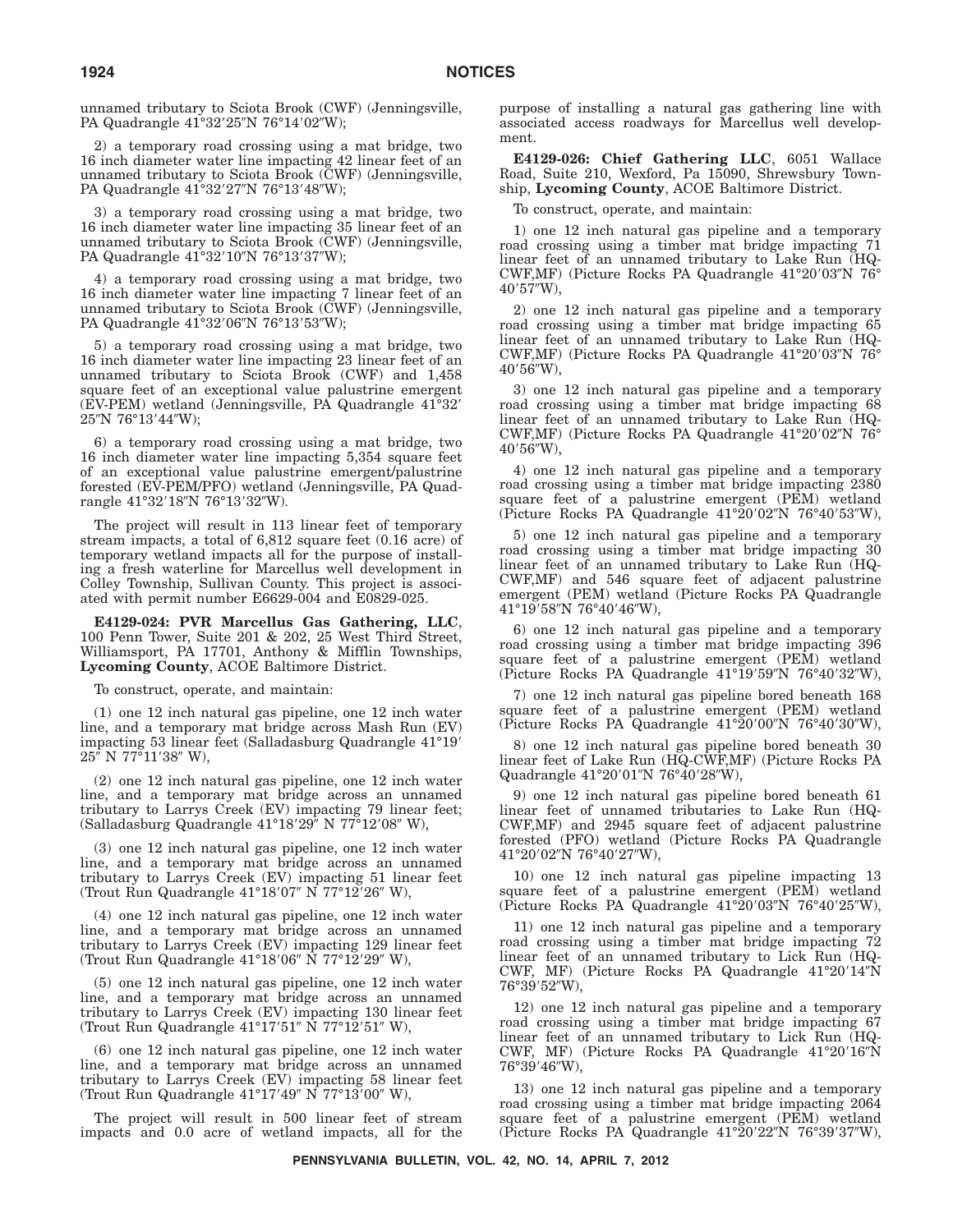14) one 12 inch natural gas pipeline and a temporary road crossing using a timber mat bridge impacting 65 linear feet of an unnamed tributary to Lick Run (HQ-CWF, MF) (Picture Rocks PA Quadrangle 41°20'26"N 76°39′35″W),

15) one 12 inch natural gas pipeline and a temporary road crossing using a timber mat bridge impacting 69 linear feet of an unnamed tributary to Lick Run (HQ-CWF, MF) (Picture Rocks PA Quadrangle 41°20'27"N 76°39'35"W),

16) one 12 inch natural gas pipeline and a temporary road crossing using a timber mat bridge impacting 66 linear feet of an unnamed tributary to Lick Run (HQ-CWF, MF) (Picture Rocks PA Quadrangle 41°20'28"N 76°39′34″W),

17) one 12 inch natural gas pipeline and a temporary road crossing using a timber mat bridge impacting 64 linear feet of an unnamed tributary to Lick Run (HQ-CWF, MF) (Picture Rocks PA Quadrangle 41°20'28"N 76°39′32″W),

18) one 12 inch natural gas pipeline and a temporary road crossing using a timber mat bridge impacting 74 linear feet of Lick Run (HQ-CWF, MF) (Picture Rocks PA Quadrangle 41°20'29"N 76°39'29"W),

19) one 12 inch natural gas pipeline and a temporary road crossing using a timber mat bridge impacting 119 linear feet of Lick Run (HQ-CWF, MF) (Picture Rocks PA Quadrangle 41°20′28″N 76°39′27″W),

20) one 12 inch natural gas pipeline impacting 9 linear feet of an unnamed tributary to Lick Run (HQ-CWF, MF) (Picture Rocks PA Quadrangle 41°20'31"N 76°39' 22"W),

21) one 12 inch natural gas pipeline and a temporary road crossing using a timber mat bridge impacting 66 linear feet of an unnamed tributary to Lick Run (HQ-CWF, MF) (Picture Rocks PA Quadrangle 41°20'31"N 76°39′21″W).

The project will result in 905 linear feet of temporary stream impacts and 0.12 acre of temporary wetland impacts all for the purpose of installing a natural gas pipeline with associated access roadways for Marcellus well development.

**E4129-020: Anadarko Marcellus Midstream, L.L.C.**, 33 West Third Street, Suite 200, Williamsport, PA 17701, Cascade and Gamble Townships, **Lycoming County**, ACOE Baltimore District.

To construct, operate, and maintain:

1) a temporary road crossing using a timber mat bridge, two 6 inch flex steel gas lines, one 16 inch gasline, one 16 inch steel waterline, and one electric/fiber optic line impacting 422 linear feet of East Branch Murray Run (EV, MF) and two unnamed tributaries and 19224 square feet of the adjacent palustrine forested (PFO) wetland (Bodines PA Quadrangle 41°25′39″N 76°56′25″W),

2) a temporary road crossing using a timber mat bridge, two 6 inch flex steel gas lines, one 16 inch gasline, one 16 inch steel waterline, and one electric/fiber optic line impacting 89 linear feet of an unnamed tributary (UNT) to East Branch Murray Run (EV, MF) and 2380 square feet of adjacent palustrine forested (PFO) wetland (Bodines PA Quadrangle 41°25'36"N 76°56'49"W),

3) a temporary road crossing using a timber mat bridge, two 6 inch flex steel gas lines, one 16 inch gasline, one 16 inch steel waterline, and one electric/fiber optic line impacting 38857 square feet of a palustrine forested (PFO) wetland (Bodines PA Quadrangle 41°25'38"N 76°56′52″W),

4) a temporary road crossing using a timber mat bridge, two 6 inch flex steel gas lines, one 16 inch gasline, one 16 inch steel waterline, and one electric/fiber optic line impacting 178 linear feet of an unnamed tributary (UNT) to East Branch Murray Run (EV, MF) (Bodines PA Quadrangle 41°25'32"N 76°57'10"W),

5) a temporary road crossing using a timber mat bridge, two 6 inch flex steel gas lines, one 16 inch gasline, one 16 inch steel waterline, and one electric/fiber optic line impacting 75 linear feet of an unnamed tributary (UNT) to East Branch Murray Run (EV, MF) and 6621 square feet of adjacent palustrine forested (PFO) wetland (Bodines PA Quadrangle 41°25'26"N 76°57'35"W),

6) temporary road crossing using a timber mat bridge, two 6 inch flex steel gas lines, one 16 inch gas line, one 16 inch steel waterline, and one electric/fiber optic line impacting 517 square feet of a palustrine forested (PFO) wetland (Bodines PA Quadrangle 41°25'26"N 76°57' 39W),

7) a temporary road crossing using a timber mat bridge, two 6 inch flex steel gas lines, one 16 inch gas line, one 16 inch steel waterline, and one electric/fiber optic line impacting 3984 square feet of a palustrine scrub shrub (PSS) wetland (Bodines PA Quadrangle 41° 25′11″N 76°58′07″W),

8) a temporary road crossing using a timber mat bridge, two 6 inch flex steel gas lines, one 16 inch gasline, one 16 inch steel waterline, and one electric/fiber optic line impacting 130 linear feet of an unnamed tributary (UNT) to East Branch Murray Run (EV, MF) (Bodines PA Quadrangle 41°25'10"N 76°58'09"W),

9) a temporary road crossing using a timber mat bridge, two  $\hat{6}$  inch flex steel gas lines, one 16 inch gas line, one 16 inch steel waterline, and one electric/fiber optic line impacting 76 linear feet of an unnamed tributary (UNT) to East Branch Murray Run (EV, MF) (Bodines PA Quadrangle 41°25'09"N 76°58'11"W),

10) temporary road crossing using a timber mat bridge, two 6 inch flex steel gas lines, one 16 inch gas line, one 16 inch steel waterline, and one electric/fiber optic line impacting 151 square feet of a palustrine forested (PFO) wetland (Bodines PA Quadrangle 41°25'07"N 76°58'  $12^{\prime\prime}$ W),

11) a temporary road crossing using a timber mat bridge, two 6 inch flex steel gas lines, one 16 inch gasline, one 16 inch steel waterline, and one electric/fiber optic line impacting 57 linear feet of an unnamed tributary (UNT) to East Branch Murray Run (EV, MF) (Bodines PA Quadrangle 41°25'07"N 76°58'13"W),

12) a temporary road crossing using a timber mat bridge, two 6 inch flex steel gas lines, one 16 inch gasline, one 16 inch steel waterline, and one electric/fiber optic line impacting 90 linear feet of an unnamed tributary (UNT) to East Branch Murray Run (EV, MF) (Bodines PA Quadrangle 41°25'05"N 76°58'13"W),

13) a temporary road crossing using a timber mat bridge, two 6 inch flex steel gas lines, one 16 inch gasline, one 16 inch steel waterline, and one electric/fiber optic line impacting 1064 square feet of a palustrine forested (PFO) wetland (Bodines PA Quadrangle 41°24'59"N 76° 58'18"W).

The project will result in 1,117 linear feet of temporary stream impacts and 1.67 acres of temporary wetland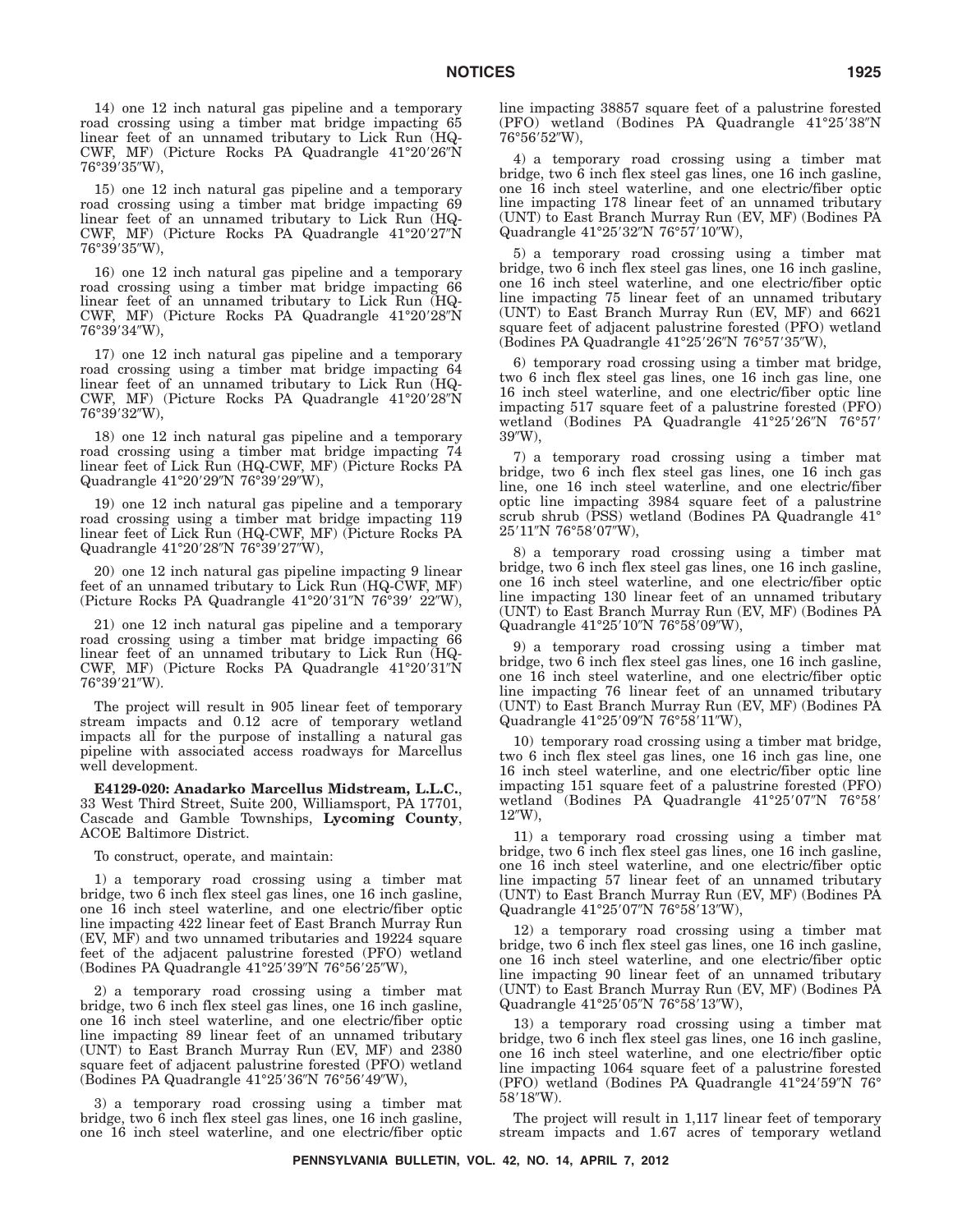impacts all for the purpose of installing a natural gas and water pipelines with associated access roadways for Marcellus well development.

*Southeast Region: Watershed Management Program Manager, 2 East Main Street, Norristown, PA 19401*

**E15-819. Doe Run Limited Partnership**, 5000 South Broad Street, West Marlborough Township, **Chester County**. ACOE Philadelphia District.

To construct and maintain an approximately 16-foot long, 56-foot span, 5.02 foot rise Truss bridge across Doe Run (TSF-MF) to facilitate the crossing of livestock and farm equipment. This work includes minor grading within the floodway associated with creation of a small agricultural testing area.

The site is located approximately 2040 feet northeast of the intersection Thouron Road and Chatham Road (S.R. 0841) in West Marlborough Township, Chester County (Coatesville PA, USGS Quadrangle N: 5.96 inches; W: 9.94 inches).

The issuance of this permit also constitutes approval of a Water Quality Certification under Section 401 of the Federal Water Pollution Control Act [33 U.S.C.A. 1341(a)].

*Southcentral Region: Watershed Management Program Manager, 909 Elmerton Avenue, Harrisburg, PA 17110. Telephone: 717.705.4802.*

**E67-839: Faire Wynd Associates, LLP**, 4400 Deer Path Road, Harrisburg, Pennsylvania 17110, in Dover Township, **York County**, ACOE Baltimore District

To construct and maintain: 1) a 98.5-foot long, 1.0-foot uniformly depressed, 3.5-foot high by 10.0-foot wide concrete box culvert with baffles in an unnamed tributary to Fox Run (TSF, MF) and to place and maintain approximately 267.0 cubic yards of fill, associated with roadway approach and culvert construction, within the floodway of an unnamed tributary to Fox Run (TSF, MF), permanently impacting 98.5 lineal feet of stream channel; 2) an 18.0-inch diameter HDPE stormwater pipe, 3) an 8.0-inch diameter PVC sanitary sewer pipe; 4) an 8.0-inch diameter DI water main in and across an unnamed tributary to Fox Run (TSF, MF); 5) an 87.0-foot long, 1.0-foot uniformly depressed, 3.5-foot high by 10.0-foot wide concrete box culvert with baffles in an unnamed tributary to Fox Run (TSF, MF) and to place and maintain approximately 107.0 cubic yards of fill, associated with the roadway approach and culvert construction, within the floodway of an unnamed tributary to Fox Run (TSF, MF); 6) an 18.0-inch diameter HDPE stormwater pipe; 7) an 8.0-inch diameter PVC sanitary sewer pipe; 8) and an 8.0-inch diameter DI water main in and across an unnamed tributary to Fox Run (TSF, MF), permanently impacting 87.0 lineal feet of stream channel; 9) a 73.6 foot long, 6.0-inch uniformly depressed, 2.0-foot by 3.16 foot concrete elliptical culvert in an unnamed tributary to Fox Run (TSF, MF) and to place and maintain approximately 113.0 cubic yards of fill, associated with roadway approach and culvert construction, within the floodway of an unnamed tributary to Fox Run (TSF, MF), permanently impacting 73.6 lineal feet of stream channel; 10) an 18.0-inch diameter HDPE stormwater pipe; 11) an 8.0-inch diameter PVC sanitary sewer pipe; 12) an 8.0 inch diameter DI water main in and across an unnamed tributary to Fox Run (TSF, MF); 13) a riprap stormwater channel discharging to an unnamed tributary to Fox Run (TSF, MF), permanently impacting 40.0 lineal feet of stream channel; 14) a 24-inch diameter HDPE stormwater management basin outfall with an R-5 riprap

apron discharging to Fox Run (TSF, MF), permanently impacting 18.0 lineal feet of stream channel; and 15) four temporary sediment traps discharging to unnamed tributaries to Fox Run (TSF, MF). The project is located along Bull Road/Roosevelt Avenue, approximately 2,000.0 feet south of its intersection with Canal Road (Dover, PA Quadrangle; N: 1.75 inches, W: 9.75 inches; Latitude: 40°0'51", Longitude: -76°48'52") in Dover Township, York County. The project will permanently impact a total of 317.1 linear feet of stream channel. The applicant proposes no impacts to wetlands.

#### **ENVIRONMENTAL ASSESSMENTS**

*Central Office: Bureau of Waterways Engineering, Rachel Carson State Office Building, Floor 3, 400 Market Street, Harrisburg, PA 17105*

**D40-023EA. Theta Land Corporation**, 1004 Exeter Avenue, Exeter, PA 18643. Plains Township, **Luzerne County**, ACOE Baltimore District.

Project proposes to breach and remove Laurel Run No. 2 Dam across Laurel Run (CWF) for the purpose of eliminating a threat to public safety and restoring the stream to a free flowing condition. The project will restore approximately 1,100 feet of stream channel. The dam is located approximately 1,200 feet southeast of the intersection of US 81 and SR 309 (Wilkes-Barre, East, PA Quadrangle Latitude: 41° 14′ 53"; Longitude: -75° 49′ 04").

#### **EROSION AND SEDIMENT CONTROL**

The following Erosion and Sediment Control permits have been issued.

Persons aggrieved by an action may appeal that action to the Environmental Hearing Board (Board) under section 4 of the Environmental Hearing Board Act and 2 Pa.C.S. §§ 501—508 and 701—704. The appeal should be sent to the Environmental Hearing Board, Second Floor, Rachel Carson State Office Building, 400 Market Street, PO Box 8457, Harrisburg, PA 17105-8457, (717) 787-3483. TDD users may contact the Board through the Pennsylvania Relay Service, (800) 654-5984. Appeals must be filed with the Board within 30 days of publication of this notice in the *Pennsylvania Bulletin* unless the appropriate statute provides a different time period. Copies of the appeal form and the Board's rules of practice and procedure may be obtained from the Board. The appeal form and the Board's rules of practice and procedure are also available in Braille or on audiotape from the Secretary to the Board at (717) 787-3483. This paragraph does not, in and of itself, create a right of appeal beyond that permitted by applicable statutes and decisional law.

For individuals who wish to challenge an action, the appeal must reach the Board within 30 days. A lawyer is not needed to file an appeal with the Board.

Important legal rights are at stake, however, so individuals should show this notice to a lawyer at once. Persons who cannot afford a lawyer may qualify for pro bono representation. Call the Secretary to the Board at (717) 787-3483 for more information.

*Southwest Region: Oil & Gas Program 400 Waterfront Drive Pittsburgh, PA 15222*

#### 1/18/12

ESCGP-1 No: ESX10-051-0033 MAJOR REVISION Applicant Name: CHEVRON APPALACHIA LLC Contact Person JEREMY HIRTZ Address: 800 MOUNTAIN VIEW DRIVE City: SMITHFIELD State: PA Zip Code: 15478 County: FAYETTE Township: LUZERNE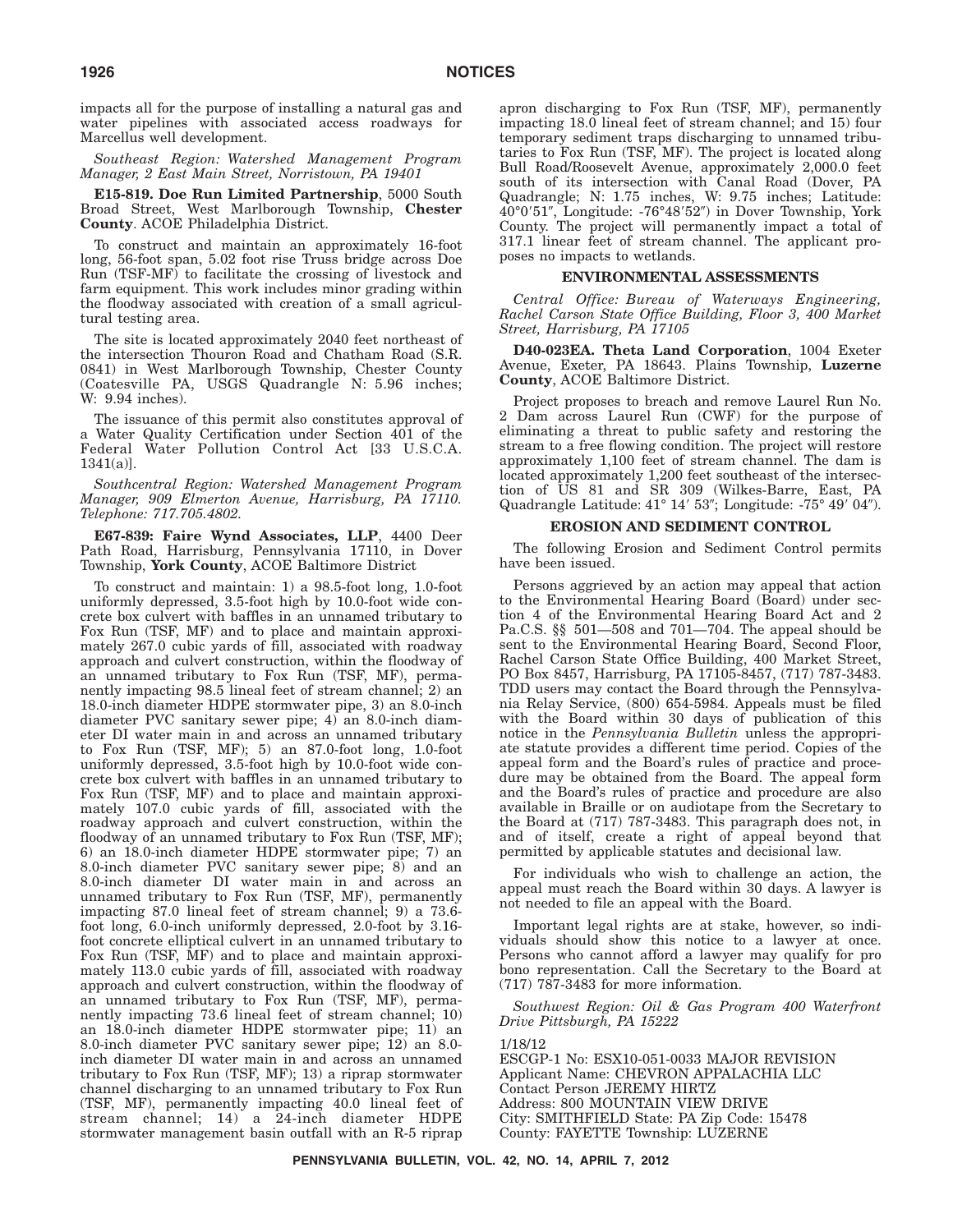Receiving Stream (s) And Classifications: UNT TO WALLACE RUN, WALLACE RUN/MIDDLE MONONGAHELA RIVER WATERSHED; OTHER

2/14/12

- ESCGP-1 No.: ESX11-063-0011 MAJOR REVISION
- Applicant Name: MOUNTAIN GATHERING LLC
- Contact Person: DEWEY CHALOS
- Address: 810 HOUSTON STREET
- City: FORT WORTH State: TX Zip Code: 76102 County: INDIANA Township(s): CENTER AND
- BLACKLICK
- Receiving Stream(s) and Classifications: UNT TO TWO LICK CREEK/ TWO LICK CREEK WATERSHED, UNT TO BLACKLICK CREEK/BLACKLICK CREEK WATERSHED; OTHER
- 1/11/12
- ESCGP-1 No.: ESX12-125-0007
- Applicant Name: RANGE RESOURCES APPALACHIA LLC
- Contact Person: GLENN TRUZZI
- Address: 3000 TOWN CENTER BOULEVARD
- City: CANONSBURG State: PA Zip Code: 15317
- County: Washington Township(s): CROSS CREEK
- Receiving Stream(s) and Classifications: UNT TO CROSS CREEK AND UNT TO NORTH FORK CROSS CREEK/
- RACCOON CREEK WATERSHED; OTHER
- 1/10/12
- ESCGP-1 No.: ESX12-003-0001
- Applicant Name: RANGE RESOURCES APPALACHIA LLC
- Contact Person: GLEN TRUZZI
- Address: 3000 TOWN CENTER BOULEVARD
- City: CANONSBURG State: PA Zip Code: 15317
- County: ALLEGHENY Township(s): FRAZER
- Receiving Stream(s) and Classifications: UNT TO BULL CREEK AND UNT TO DAYS RUN/ LOWER ALLE-GHENY RIVER WATERSHED; OTHER

12/16/11

ESCGP-1 No.: ESX11-125-0119

Applicant Name: RANGE RESOURCES APPALACHIA LLC

Contact Person: LAURA RUSMISEL Address: 3000 TOWN CENTER BOULEVARD City: CANONSBURG State: PA Zip Code: 15317 COUNTY WASHINGTON Township(s): DONEGAL Receiving Stream(s) and Classifications: UNTs TO BUCK RUN/WHEELING-BUFFALO CREEKS WATERSHED; HQ

# **SPECIAL NOTICES**

#### **Request for Comments on the Proposed Total Maximum Daily Loads (TMDLs) Developed for the Wolf Run Watershed in Lycoming County, Pennsylvania**

The Department of Environmental Protection will accept comments on the proposed TMDLs developed for the Wolf Run Watershed in Lycoming County, PA. These TMDLs were established in accordance with the requirements of Section 303(d) of the Clean Water Act. The Pennsylvania Integrated Water Quality Monitoring and Assessment Report included impaired stream segments in this watershed. The listings of these waterbodies were due to use impairments caused by excessive siltation.

There currently are no state or federal instream numerical water quality criteria for siltation. Therefore, the Department utilized a reference watershed approach to implement the applicable narrative criteria. These proposed TMDLs set allowable loadings of sediment in the Wolf Run Watershed. The sediment loading was allocated among cropland, hay/pasture land, transitional land and streambank categories present in the watershed. Data used in establishing these TMDLs was generated using a water quality analysis model (AVGWLF) designed by the Pennsylvania State University.

The following table shows the estimated current sediment loading for the watershed. Overall load reductions necessary in order to meet the TMDLs are also identified.

| Summary of TMDL Based Load Reductions in the Wolf Run Watershed |                      |                      |              |                 |           |
|-----------------------------------------------------------------|----------------------|----------------------|--------------|-----------------|-----------|
| Pollutant                                                       | <i>Existing Load</i> | <i>Existing Load</i> | <i>TMDL</i>  | <b>TMDL</b>     | Percent   |
|                                                                 | (lbs. / vr.)         | $(lbs.$ $/day)$      | (lbs. / vr.) | $(lbs.$ $/day)$ | Reduction |
| Sediment                                                        | 2.116.200            | 5.798                | 1,885,261    | 5.165           | $13\%$    |

The data and all supporting documentation used to develop the proposed TMDLs are available from the Department. The proposed TMDLs and information on the TMDL program can be viewed on the Department's website (www.dep.state.pa.us/watermanagement\_apps/ tmdl/). To request a copy of any of the proposed TMDLs contact Sean Kilmartin, Civil Engineer Hydraulic, Watershed Quality Standards Division, Central Office, Department of Environmental Protection, Rachel Carson State Office Building, Harrisburg, PA 17105, 717-783-2958, sekilmarti@pa.gov.

The Department will consider all comments in developing the final TMDLs, which will be submitted to EPA for approval. Written comments will be accepted at the above address and must be postmarked by 45 days after publication in the PA bulletin. A public meeting to discuss the technical merits of the TMDL will be held upon request.

[Pa.B. Doc. No. 12-612. Filed for public inspection April 6, 2012, 9:00 a.m.]

### **2012 Draft Integrated Water Quality Monitoring and Assessment Report; Notice of Availability for Public Comment**

The Department of Environmental Protection (Department) is providing for public comment on its draft 2012 Integrated Water Quality Monitoring and Assessment Report (Integrated Report). The Integrated Report includes both a narrative description of this Commonwealth's water quality management programs (formerly the 305(b) Report) and various lists depicting the status of Commonwealth surface waters as required under section 303(d) of the Federal Clean Water Act (33 U.S.C.A. § 1313). The Integrated Report is comprised of four parts and also includes a five-part list that collectively summarizes the designated use attainment status of Commonwealth surface waters.

Section 303(d) of the Federal Clean Water Act and 40 CFR Part 130 (relating to water quality planning and management) require states to identify waters which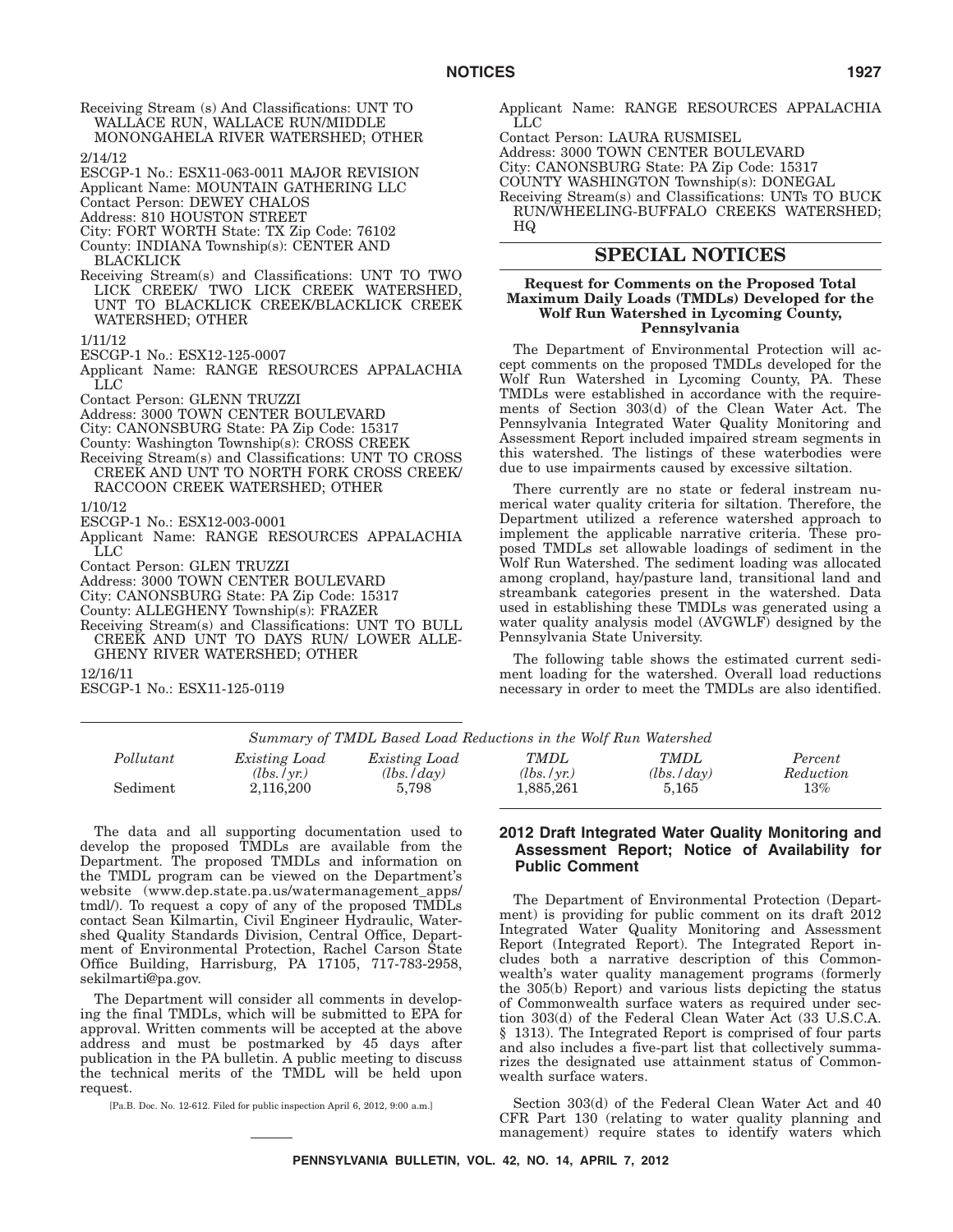would still be impaired, even after the appropriate technology has been applied to point sources and requires best management practices are in place for nonpoint sources. Waterbodies that do not meet water quality standards after this evaluation are placed on Category 5 of the Integrated Waterbody List.

For each waterbody in Category 5, the Department or the United States Environmental Protection Agency must develop Total Maximum Daily Load (TMDL) allocations. A TMDL is a calculation of the assimilative capacity of a waterbody to handle point and nonpoint pollutant loads without violating water quality standards. TMDLs also describe the conditions necessary to improve water quality. TMDLs are used to set limits in National Pollution Discharge Elimination System water quality permits and identify where best management practices for nonpoint sources are necessary to improve and protect water quality. When a TMDL is approved for a waterbody, that waterbody listing is moved to Category 4a.

Waterbody assessment and compilation of the Integrated Report is an ongoing process. The Department will continue to verify the quality of data used in this process and, as needed, will publish supplements to the Integrated Report for public review and comment.

The draft 2012 Integrated Report is available on the Department's web site at www.dep.state.pa.us, select ''Water," select "The Bureau of Water Standards and Facility Regulation,'' from right hand column select ''Water Quality Standards," and finally "2012 Integrated List Draft." The full address is: http://www.portal.state.pa.us/portal/ server.pt/community/water\_quality\_standards/10556.

The Department invites public comments on the draft Integrated Report. The Department must receive comments on the draft Integrated Report by May 22, 2012. Written comments should be submitted to Molly Pulket, Division of Water Quality Standards, Bureau of Point and Non-Point Source Management, P. O. Box 8774, Harrisburg, PA 17105-8467, mpulket@pa.gov. Comments received by facsimile will not be accepted.

Persons in need of accommodations as provided for in the Americans with Disabilities Act of 1990 should contact Molly Pulket directly at (717) 783-2949 or through the Pennsylvania AT&T Relay Service at (800) 654-5984 (TTD) to discuss how the Department may accommodate their needs.

MICHAEL L. KRANCER,

*Secretary* [Pa.B. Doc. No. 12-613. Filed for public inspection April 6, 2012, 9:00 a.m.]

#### **Water Resources Advisory Committee Meeting Cancellation**

The April 11, 2012, meeting of the Water Resources Advisory Committee (Committee) is cancelled.

Questions concerning the next scheduled meeting of the Committee can be directed to Duke Adams at (717) 783-4693, ranadams@pa.gov. The agenda and meeting materials for the May 16, 2012, meeting will be available through the Public Participation Center on the Department of Environmental Protection's (Department) web site at http://www.dep.state.pa.us (DEP Keywords: ''Public Participation, Participate'').

Persons in need of accommodations as provided for in the Americans with Disabilities Act of 1990 should contact the Department at (717) 783-4693 or through the Pennsylvania AT&T Relay Service at (800) 654-5984 (TDD) to discuss how the Department may accommodate their needs.

> MICHAEL L. KRANCER, *Secretary*

[Pa.B. Doc. No. 12-614. Filed for public inspection April 6, 2012, 9:00 a.m.]

# **DEPARTMENT OF HEALTH**

### **Long-Term Care Nursing Facilities; Request for Exception**

The following long-term care nursing facility is seeking an exception to 28 Pa. Code § 205.6(a) (relating to function of building).

Jefferson Hills Manor 448 Old Clairton Road Jefferson Hills, PA 15025

This request is on file with the Department of Health (Department). Persons may receive a copy of a request for exception by requesting a copy from the Division of Nursing Care Facilities, Room 526, Health and Welfare Building, Harrisburg, PA 17120, (717) 787-1816, fax (717) 772-2163, ra-paexcept@pa.gov.

Persons who wish to comment on this exception request may do so by sending a letter by mail, e-mail or facsimile to the Division at the address listed previously.

Comments received by the Department within 15 days after the date of publication of this notice will be reviewed by the Department before it decides whether to approve or disapprove the request for exception.

Persons with a disability who wish to obtain a copy of the request and/or provide comments to the Department and require an auxiliary aid, service or other accommodation to do so should contact V/TT (717) 783-6514 for speech and/or hearing impaired persons or the Pennsylvania AT&T Relay Service at (800) 654-5984 (TT).

ELI N. AVILA, MD, JD, MPH, FCLM,

*Secretary*

[Pa.B. Doc. No. 12-615. Filed for public inspection April 6, 2012, 9:00 a.m.]

#### **Renal Disease Advisory Committee Meeting**

The Renal Disease Advisory Committee, established by section 4 of the act of June 23, 1970 (P. L. 419, No. 140) (35 P. S. § 6204), will hold a public meeting on Friday, April 20, 2012, from 10 a.m. to  $2$  p.m. The meeting will be held in Conference Room 327, Health and Welfare Building, 625 Forster Street, Harrisburg, PA 17120.

For additional information, or for persons with a disability who wish to attend the meeting and require an auxiliary aid, service or other accommodation to do so, contact Carolyn S. Cass, Director, (717) 772-2762, or for a speech and/or hearing impaired persons call V/TT (717) 783-6514, or the Pennsylvania AT&T Relay Service at (800) 654-5984.

This meeting is subject to cancellation without notice. ELI N. AVILA, MD, JD, MPH, FCLM,

*Secretary*

[Pa.B. Doc. No. 12-616. Filed for public inspection April 6, 2012, 9:00 a.m.]

**PENNSYLVANIA BULLETIN, VOL. 42, NO. 14, APRIL 7, 2012**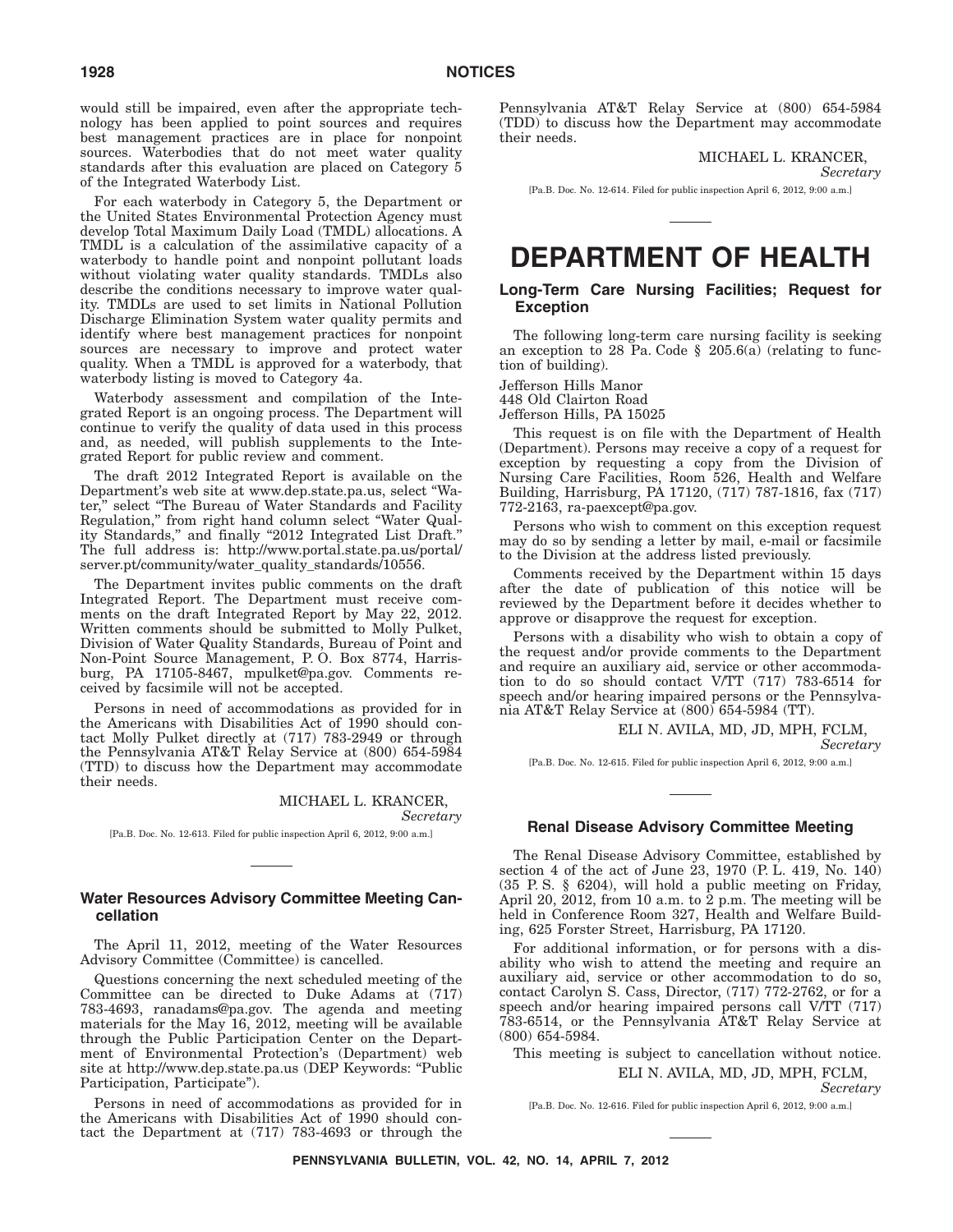## **Rescheduling of Controlled Substance: Clobazam from Schedule I to Schedule IV Classification**

The Department of Health (Department) provides notice that the Secretary of Health (Secretary), with the authorization of the Pennsylvania Drug, Device and Cosmetic Board (Board), has acted to reclassify the controlled substance clobazam from a Schedule I controlled substance to a Schedule IV controlled substance under The Controlled Substance, Drug, Device and Cosmetic Act (35 P. S. §§ 780-101—780-144) (act). The Secretary took this action on March 27, 2012, under section  $3(c)$  of the act (35 P.S. § 780-103(c)) (relating to authority to control). The reclassification was effective immediately upon the Secretary's action.

#### *Background*

The Department learned on March 26, 2012, that the United States Food and Drug Administration (FDA)<br>recently had approved the drug Onfi<sup>TM</sup> (chemical name: clobazam) for the treatment of a rare but severe form of epilepsy in adults and in children 2 years of age and older. Under Federal law, clobazam is a Schedule IV controlled substance and, therefore, may be properly prescribed for appropriate medical treatments.

In the Commonwealth, by contrast, clobazam had been a Schedule I controlled substance under 28 Pa. Code § 25.72 (relating to schedules of controlled substances). See 28 Pa. Code  $\S$  25.72(b)(6)(vi) (relating to Schedule I). Clobazam had been listed as a Schedule I controlled substance under Department regulations since 1986. Thus, under Commonwealth law, until the Secretary acted to reclassify it, clobazam had been illegal to possess, administer, dispense, prescribe or distribute.

At the time that the Department originally classified clobazam as a Schedule I controlled substance in 1986, it met State law criteria for that classification in the act and implementing Department regulations, 28 Pa. Code Chapter 25 (relating to controlled substances, drugs, devices, and cosmetics). Under section 4(1) of the act (35 P. S. § 780-104(1)) (relating to schedules of controlled substances—Schedule I) and 28 Pa. Code § 25.72(b), the factors to determine whether a substance is classified as a Schedule I controlled substance are the following:

1. A high potential for abuse.

2. No currently accepted medical use in the United States.

3. A lack of accepted safety for use under medical supervision.

Under section 4(4) of the act (35 P. S. § 780-104(4)) (relating to Schedule IV) and 28 Pa. Code § 25.72(e) (relating to Schedule IV), the factors to determine whether a substance is classified as a Schedule IV controlled substance are as follows:

1. A low potential for abuse relative to the substances listed in Schedule III.

2. Currently accepted medical use in the United States.

3. Limited physical or psychological dependence liability relative to the substances listed in Schedule III.

With the recent FDA action approving Onfi<sup>TM</sup> (chemical name: clobazam) for the treatment of epilepsy with a Schedule IV classification at the Federal level, clobazam now has an accepted medical use; and it is accepted for safe use under medical supervision.

#### *Legal Authority and Action*

Under section  $3(c)$  of the act  $(35 \text{ P. S. } § 780-103(c))$ , the Secretary is authorized to reschedule any controlled substance when specifically authorized by the Board. The Board is established by section 31 of the act as a departmental administrative board of the Department and is chaired by the Secretary. See 35 P. S. § 780-131 (relating to board creation).

When the Department learned of the action of the FDA to approve the use of  $Onf_1^{TM}$  (chemical name: clobazam) to treat certain forms of epilepsy, the Secretary acted as chair to convene an emergency meeting of the Board on March 27, 2012. The purpose of the emergency meeting was to determine whether, in consideration of the FDA's action regarding Onfi<sup>TM</sup> (chemical name: clobazam), clobazam should be rescheduled under Commonwealth law as a Schedule IV controlled substance, instead of a Schedule I controlled substance.

At the emergency meeting of the Board, a motion to reschedule Onfi<sup>TM</sup> (chemical name: clobazam) as a Schedule IV controlled substance was presented by board member Joan B. Tarloff, Ph.D. (Pharmacist on the Board), Professor and Interim Chair, Department of Pharmaceutical Sciences, Philadelphia College of Pharmacy, University of the Sciences. The Secretary of Health, Eli N. Avila, seconded the motion. The Board proceeded to vote unanimously to authorize the rescheduling of clobazam as a Schedule IV controlled substance. The Secretary then acted immediately under section 103(c) of the act to effect the rescheduling.

To revise 28 Pa. Code § 25.72 to conform to the action taken by the Secretary under section 103(c) of the act to reschedule clobazam as a Schedule IV controlled substance, the Department plans to promulgate a conforming amendment to 28 Pa. Code § 25.72 through final rulemaking with proposed rulemaking omitted.

#### *Accessibility*

Persons with a disability who require an alternative format of this notice (for example, large print, audiotape, Braille) should contact the Department of Health, Bureau of Community Program Licensure and Certification, Division of Home Health via the Drug, Device and Cosmetic Program, 132A Kline Plaza, Harrisburg, PA 17104, (717) 783-1379, or for speech and/or hearing impaired persons V/TT (717) 783-6514, or the Pennsylvania AT&T Relay Service at (800) 654-5984.

#### ELI N. AVILA, MD, JD, MPH, FCLM,

*Secretary*

[Pa.B. Doc. No. 12-617. Filed for public inspection April 6, 2012, 9:00 a.m.]

## **Updating the List of Citations to ACIP Recommendations Prescribing Child Immunization Practices and Immunizing Agents and Doses**

In accordance with 31 Pa. Code §§ 89.806(a) and 89.807(b) (relating to coverage of child immunizations; and immunizing agents, doses and AWPs), the Department of Health (Department), Bureau of Communicable Diseases, Division of Immunization is updating 31 Pa. Code Chapter 89, Appendices G and H (relating to ACIP recommendations prescribing child immunization practices; and immunizing agents and doses). The Department has primary responsibility for the interpretation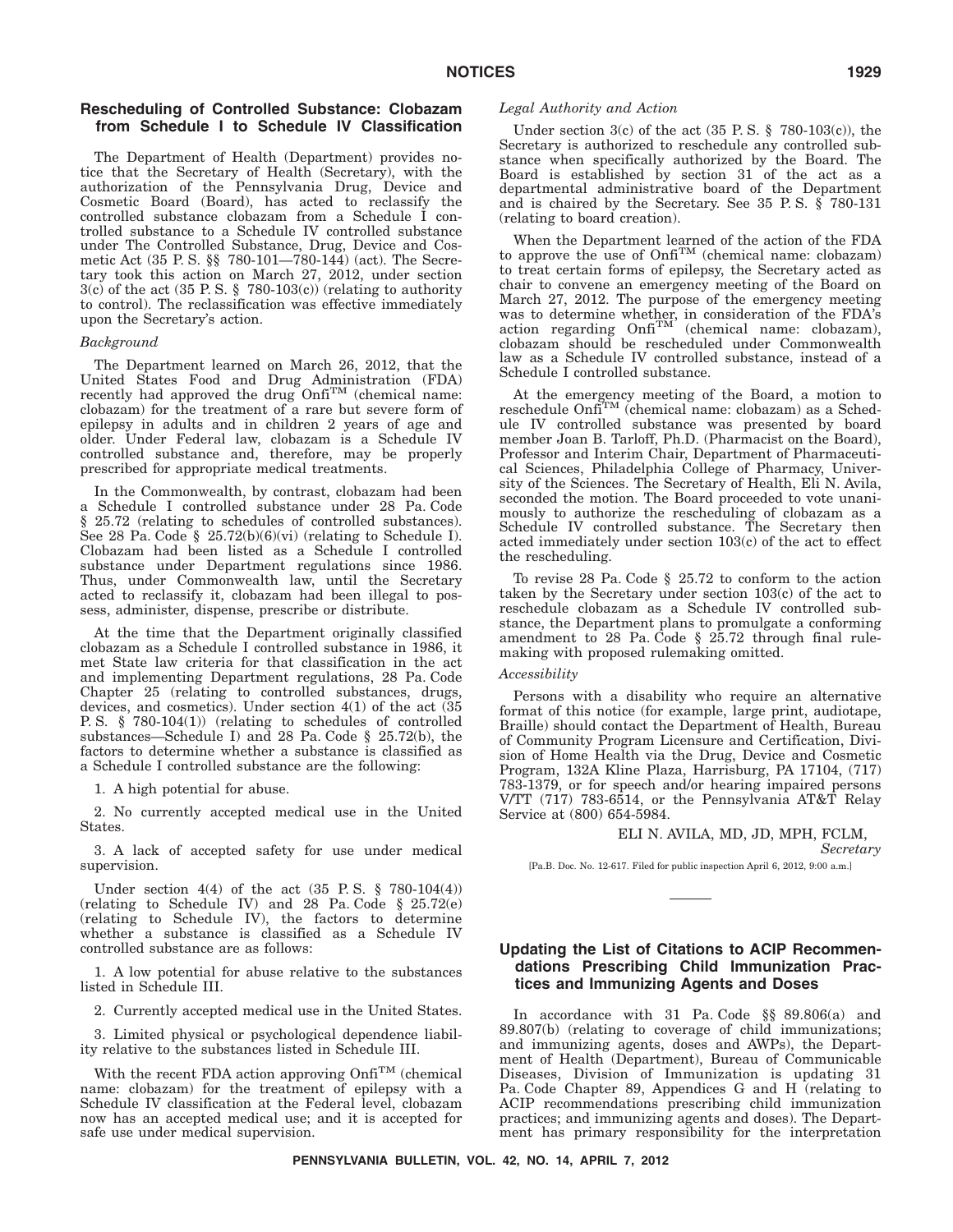and the implementation of 31 Pa. Code §§ 89.806 and 89.807. See 31 Pa. Code § 89.801(b) (relating to authority and purpose; implementation).

Health insurance policies are required by the Childhood Immunization Insurance Act (act) (40 P. S. §§ 3501— 3508) and regulations promulgated thereunder, 31 Pa. Code Chapter 89, Subchapter L (relating to childhood immunization insurance) to include coverage for certain childhood immunizations, unless the policies are exempted by the act and 31 Pa. Code § 89.809 (relating to exempt policies). The childhood immunizations covered are those that meet Advisory Committee on Immunization Practices (ACIP) standards in effect on May 21, 1992. See 31 Pa. Code § 89.806(a). A list of the Morbidity and Mortality Weekly Report (MMWR) publications containing ACIP recommendations issued under the ACIP standards in effect on May 21, 1992, appears in 31 Pa. Code Chapter 89, Appendix G.

The Department is required to update the list of these MMWR publications appearing in 31 Pa. Code Chapter 89, Appendix G. See 31 Pa. Code § 89.806(a). The additions to the list are as follows, the remainder of the list at 31 Pa. Code Chapter 89, Appendix G remains in full force and effect:

#### *August 5, 2011, Vol. 60/No. 30*

*Licensure of a Meningococcal Conjugate Vaccine for Children Aged 2 Through 10 Years and Updated Booster Dose Guidance for Adolescents and Other Persons at Increased Risk for Meningococcal Disease—Advisory Committee on Immunization Practices (ACIP), 2011*

In January 2011, the Food and Drug Administration lowered the approval age range for use of MenACWY-CRM (Menveo, Novartis Vaccines and Diagnostics), a quadrivalent meningococcal conjugate vaccine, to include persons aged 2 through 55 years. One other quadrivalent meningococcal conjugate vaccine, meningococcal conjugate vaccine (MenACWY-D) (Menactra, Sanofi Pasteur), is licensed in the United States for prevention of meningococcal disease caused by serogroups A, C, Y, and W-135 among persons aged 2 through 55 years; MenACWY-D also is licensed as a 2-dose series for children aged 9 through 23 months. The Advisory Committee on Immunization Practices (ACIP) recommends that persons aged 2 through 55 years at increased risk for meningococcal disease and all adolescents aged 11 through 18 years be immunized with meningococcal conjugate vaccine. ACIP further recommended, in January 2011, that all adolescents receive a booster dose of quadrivalent meningococcal conjugate vaccine at age 16 years. The article summarizes data supporting the extended age indication for MenACWY-CRM and the interchangeability of the two licensed meningococcal conjugate vaccines.

#### *August 26, 2011, Vol. 60/ No. 33*

#### *National and State Vaccination Coverage Among Adolescents Aged 13 Through 17 Years—United States, 2010*

The Advisory Committee on Immunization Practices (ACIP) recommends that adolescents routinely receive meningococcal conjugate (MenACWY, 2 doses); tetanus, diphtheria, acellular pertussis (Tdap, 1 dose); and human papillomavirus (HPV, 3 doses) vaccines (influenza vaccine is recommended annually for all persons aged 6 months and older) Center for Disease Control (CDC) tracks vaccination coverage among adolescents aged 13 through 17 years through the National Immunization Survey-Teen (NIS-Teen). To provide updated vaccination coverage estimates, CDC analyzed 2010 NIS-Teen data and compared results with 2009 NIS-Teen estimates. The article summarizes the results of that analysis, which found that coverage increased for all three of the routinely administered adolescent vaccines: Tdap from 55.6% to 68.7%, MenACWY from 53.6% to 62.7%, (among females)  $\geq 1$ dose of HPV from  $44.3\%$  to  $48.7\%$ , and  $\geq 3$  doses of HPV from 26.7% to 32.0%. Vaccination coverage varied widely among states; three states (Massachusetts, Rhode Island and Washington) had coverage of  $>65\%$  for  $\geq 1$  dose of all three vaccines (Tdap, MenACWY and HPV). Continued evaluation of vaccination-promoting initiatives, including state vaccination-financing policies, is needed to understand their impact on adolescent vaccination and to promote effective practices.

#### *September 2, 2011, Vol. 60/ No. 34*

#### *National and State Vaccination Coverage Among Children Aged 19-35 Months—United States, 2010*

The National Immunization Survey (NIS) monitors vaccination coverage among children aged 19-35 months using a random-digit-dialed sample of telephone numbers of households to evaluate childhood immunization programs in the United States. The article describes the 2010 NIS coverage estimates for children born during January 2007-July 2009. Nationally, vaccination coverage increased in 2010 compared with 2009 for  $\geq 1$  dose of measles, mumps, and rubella vaccine (MMR), from 90.0% to  $91.5\%$ ;  $\geq 4$  doses of pneumococcal conjugate vaccine (PCV), from 80.4% to 83.3%; the birth dose of hepatitis B vaccine (HepB), from 60.8% to 64.1%;  $\geq 2$  doses of hepatitis A vaccine (HepA), from 46.6% to 49.7%; rotavirus vaccine, from 43.9% to 59.2%; and the full series of *Haemophilus influenzae* type b (Hib) vaccine, from 54.8% to 66.8%. Coverage for poliovirus vaccine (93.3%), MMR  $(91.5\%)$ ,  $\geq$ 3 doses HepB  $(91.8\%)$ , and varicella vaccine (90.4%) continued to be at or above the national health objective targets of 90% for these vaccines. The percentage of children who had not received any vaccinations remained low  $\left( < 1\% \right)$ . For most vaccines, no disparities by racial/ethnic group were observed, with coverage for other racial/ethnic groups in 2010 similar to or higher than coverage among white children. However, disparities by poverty status still exist. Maintaining high vaccination coverage levels is important to reduce the burden of vaccine-preventable diseases and prevent a resurgence of these diseases in the United States, particularly in under vaccinated populations.

#### *October 14, 2011, Vol. 60/ No. 40*

*Recommendation of the Advisory Committee on Immunization Practices (ACIP) for Use of Quadrivalent Meningococcal Conjugate Vaccine (MenACWY-D) Among Children Aged 9 Through 23 Months at Increased Risk for Invasive Meningococcal Disease*

In April 2011, the Food and Drug Administration approved the use of a quadrivalent meningococcal conjugate vaccine (MenACWY-D) (Menactra, Sanofi Pasteur) as a 2-dose primary series among children aged 9 through 23 months. Vaccination with meningococcal polysaccharide vaccine is not recommended for children aged  $\leq 2$ years because of low immunogenicity and short duration of protection in this age group.

The Advisory Committee on Immunization Practices (ACIP) Meningococcal Vaccine Work Group reviewed data from four clinical studies on the safety and immunogenicity of MenACWY-D in healthy children aged 9 through 23 months. The pivotal immunogenicity study was a Phase III, multicenter, U.S. trial measuring seroresponse 30 days after 2 doses of MenACWY-D. Antibody titers were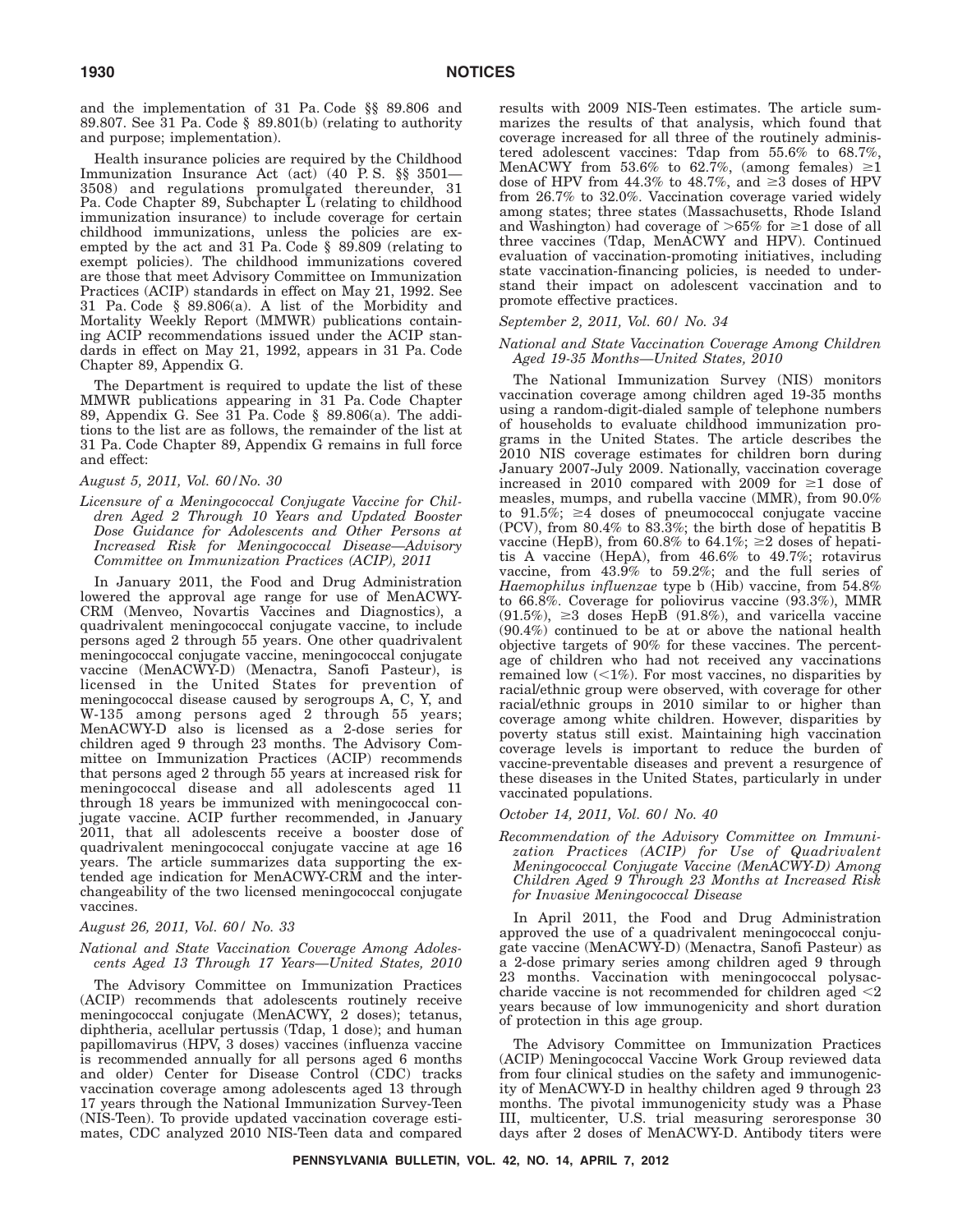measured using a serum bactericidal assay containing human complement (hSBA). Seroresponse was defined as the proportion of subjects with hSBA titers of  $\geq 1.8$ , the accepted measure of protection. The first dose of MenACWY-D was administered alone at age 9 months, followed by a second dose administered alone  $(n = 404)$ or concomitantly with measles, mumps, rubella, and varicella vaccine (n = 302) or 7-valent pneumococcal conjugate vaccine (PCV7) ( $n = 422$ ) at age 12 months. The percentage of subjects with hSBA titers  $\geq 1.8$  was  $> 90\%$ for all meningococcal serogroups except serogroup W135  $( > 80\%).$ 

Immune responses to childhood vaccines recommended by ACIP at age 12 months, administered concomitantly with MenACWY-D, were evaluated in a separate randomized, multicenter, U.S. trial. After coadministration of MenACWY-D and PCV7, lower geometric mean concentrations (GMCs) of antipneumococcal immunoglobulin G (IgG) were observed compared with corresponding IgG GMCs when PCV7 was administered without MenACWY-D. The noninferiority criteria (twofold differences in IgG GMCs) for the prespecified pneumococcal endpoints were not met for serotypes 4, 6B, and 18C. However, the IgG antibody responses to the seven pneumococcal vaccine serotypes were still robust. For an individual, the clinical relevance of decreased pneumococcal antibody responses to three of seven vaccine serotypes is not known. No data are available on the immune responses to coadministered MenACWY-D and a CRM197-based 13-valent pneumococcal conjugate vaccine. The most common solicited adverse events for MenACWY-D included injection site tenderness and irritability; no serious adverse events were attributed to MenACWY-D.

*November 4, 2011, Vol. 60 No. 43*

*Invasive Pneumococcal Disease and 13-Valent Pneumococcal Conjugate Vaccine (PCV13) Coverage Among Children Aged 59 Months—Selected United States Regions, 2010-2011*

On March 12, 2010, the Advisory Committee on Immunization Practices (ACIP) published recommendations for use of a newly licensed, 13-valent pneumococcal conjugate vaccine (PCV13) to replace the 7-valent vaccine (PCV7) for all children and for a supplemental dose for those aged 14 through 59 months. PCV is given routinely to children at ages 2, 4 and 6 months, and a booster dose is given at 12-15 months. PCV13 includes antigens of six pneumococcal serotypes in addition to those in PCV7. Children only vaccinated with PCV7 are susceptible to those six serotypes, which can cause invasive pneumococcal disease (IPD) and death. During 2010 and 2011, CDC evaluated available data to assess the occurrence of PCV13-type IPD cases and PCV13 vaccination coverage among children aged  $\leq 59$  months. During May 1, 2010-April 30, 2011, 63 vaccine-eligible children with IPD caused by a serotype that would have been prevented by PCV13 were identified within 12 study regions. Most of those children were aged 24 through 59 months and were vaccinated completely with PCV7 but had not received the recommended supplemental dose of PCV13. Immunization Information System (IIS) sentinel site data from March 2010-June 2011 indicated that the proportion of PCV7-vaccinated children who had received the PCV13 supplemental dose was only 37%. Similarly, among children aged  $\leq 59$  months requiring additional primary series doses, PCV13 coverage was only 46%. Given the potential for missed PCV13 vaccination, health-care providers should recommend PCV13 vaccination for all eligible children aged 14 through 59 months during all

visits, and continue to ensure receipt of the full PCV13 primary series for younger children.

In June 2011, a girl in California, aged 2 years, died of IPD caused by serotype 19A, one of six serotypes included in PCV13 but not in PCV7. The child had received 3 doses of PCV7 but had not received PCV13. The California Department of Public Health identified an additional 30 PCV13-eligible children who had developed nonfatal IPD caused by the pneumococcal serotypes not covered by PCV7 and who became ill after PCV13 was recommended by ACIP. In August 2011, a health advisory was sent to California health-care providers to remind them of ACIP's recommendation for PCV13 use. To determine if other areas of the country were identifying cases of PCV13-type IPD among children eligible to receive PCV13 and to assess PCV13 vaccination coverage among children aged  $\leq$ 59 months, CDC assessed data from 12 geographic regions participating in its ongoing PCV13 Vaccine Effectiveness Evaluation and from eight IIS sentinel sites.

#### *Disclaimer*

This publication was prepared in accordance with the Childhood Immunization Insurance Act. First Databank has ceased publishing the Blue Book Average Wholesale Prices (AWP) data field for all drugs as of September 29, 2011. Until a relevant industry or governmental organization develops a viable, generally accepted alternative price benchmark to replace Blue Book AWP data the Department will no longer provide a list of immunizing agents and AWP pricing.

Persons with a disability who require an alternative format of this notice (for example, large print, audiotape, Braille) should contact the Department of Health, Division of Immunizations, Room 1026, Health and Welfare Building, 625 Forster Street, Harrisburg, PA 17120-0701, (717) 787-5681, or for speech and/or hearing impaired persons V/TT (717) 783-6514, or the Pennsylvania AT&T Relay Service at (800) 654-5984 (TT).

> ELI N. AVILA, MD, JD, MPH, FCLM, *Secretary*

[Pa.B. Doc. No. 12-618. Filed for public inspection April 6, 2012, 9:00 a.m.]

# **DEPARTMENT OF PUBLIC WELFARE**

## **Additional Class of Payments to Qualifying Acute Care General Hospitals for Obstetrical and Neonatal Intensive Care Services**

The Department of Public Welfare (Department) is announcing its intent to decrease the allotted funding for Fiscal Year (FY) 2011-2012 disproportionate share hospital (DSH) payments to certain qualifying hospitals based on obstetrical and neonatal intensive care cases. This decrease in funding is required to be consistent with the FY 2011-2012 appropriated amounts for inpatient hospital services. There will be no change in the current qualifying criteria or methodology for determining eligibility for these payments.

#### *Fiscal Impact*

The FY 2011-2012 fiscal impact, as a result of this anticipated change to this DSH payments is \$7.374 million (\$3.313 million in State general funds and \$4.061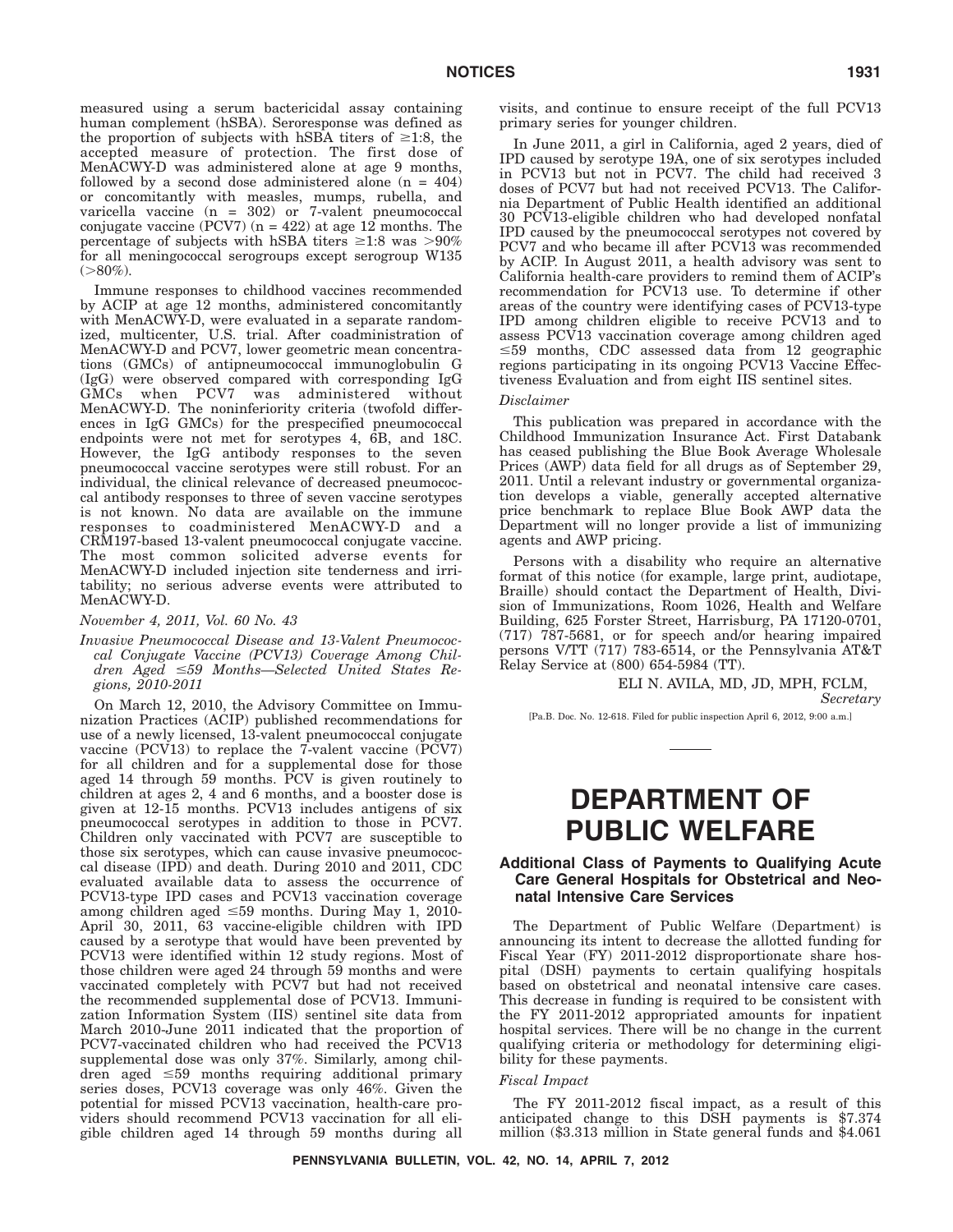million in Federal funds) pending approval by the Centers for Medicare and Medicaid Services.

## *Public Comment*

Interested persons are invited to submit written comments regarding this notice to the Department of Public Welfare, Office of Medical Assistance Programs, c/o Regulations Coordinator, Room 515, Health and Welfare Building, Harrisburg, PA 17120. Comments received within 30 days will be reviewed and considered for any subsequent revision of the notice.

Persons with a disability who require an auxiliary aid or service may submit comments using the Pennsylvania AT&T Relay Service at (800) 654-5984 (TDD users) or (800) 654-5988 (voice users).

> GARY D. ALEXANDER, *Secretary*

**Fiscal Note:** 14-NOT-749. (1) General Fund; (2) Implementing Year 2011-12 is \$3,313,000; (3) 1st Succeeding Year 2012-13 is \$0; 2nd Succeeding Year 2013-14 is \$0; 3rd Succeeding Year 2014-15 is \$0; 4th Succeeding Year 2015-16 is \$0; 5th Succeeding Year 2016-17 is \$0; (4) 2010-11 Program—\$4,815,000; 2009-10 Program— \$4,500,000; 2008-09 Program—\$6,544,000; (7) Medical Assistance—Obstetric and Neonatal Services; (8) recommends adoption. Funds have been included in the budget to cover these payments.

[Pa.B. Doc. No. 12-619. Filed for public inspection April 6, 2012, 9:00 a.m.]

#### **Trauma Disproportionate Share Payments**

The Department of Public Welfare (Department) is announcing its intent to decrease the funding allotted for Fiscal Year (FY) 2011-2012 disproportionate share hospital (DSH) payments to hospitals that qualify as trauma centers for the purpose of improving access to readily available and coordinated trauma care for the citizens of this Commonwealth. This decrease in funding is required to be consistent with the Fiscal Year 2011-2012 amount appropriated for this DSH payment. There will be no change in the current qualifying criteria or methodology for determining eligibility for these payments.

#### *Fiscal Impact*

The FY 2011-2012 fiscal impact, as a result of this anticipated change to this DSH payments is \$17.338 million (\$7.790 million in State general funds and \$9.548 million in Federal funds) pending approval by the Centers for Medicare and Medicaid Services.

#### *Public Comment*

Interested persons are invited to submit written comments regarding this notice to the Department of Public Welfare, Office of Medical Assistance Programs, c/o Regulations Coordinator, Room 515, Health and Welfare Building, Harrisburg, PA 17120. Comments received within 30 days will be reviewed and considered for any subsequent revision of the notice.

Persons with a disability who require an auxiliary aid or service may submit comments using the Pennsylvania AT&T Relay Service at (800) 654-5984 (TDD users) or (800) 654-5988 (voice users).

> GARY D. ALEXANDER, *Secretary*

**Fiscal Note:** 14-NOT-750. (1) General Fund; (2) Implementing Year 2011-12 is \$7,790,000; (3) 1st Succeeding Year 2012-13 is \$0; 2nd Succeeding Year 2013-14 is \$0; 3rd Succeeding Year 2014-15 is \$0; 4th Succeeding Year 2015-16 is \$0; 5th Succeeding Year 2016-17 is \$0; (4) 2010-11 Program—\$11,322,000; 2009-10 Program— \$10,387,000; 2008-09 Program—\$11,597,000; (7) Trauma Centers; (8) recommends adoption. Funds have been included in the budget to cover these payments.

[Pa.B. Doc. No. 12-620. Filed for public inspection April 6, 2012, 9:00 a.m.]

# **INDEPENDENT REGULATORY REVIEW COMMISSION**

#### **Action Taken by the Commission**

The Independent Regulatory Review Commission met publicly at 10 a.m., Thursday, March 15, 2012, and announced the following:

*Action Taken—Regulation Disapproved*

Pennsylvania Public Utility Commission #57-273: Default Service Regulations

#### **Disapproval Order**

Public Meeting Held March 15, 2012

*Commissioners Voting: Silvan B. Lutkewitte, III, Chairperson; George D. Bedwick, Vice Chairperson; Arthur Coccodrilli, Abstained; John F. Mizner, Esq.; Lawrence J. Tabas, Esq.*

> *Pennsylvania Public Utility Commission— Default Service Regulations Regulation No. 57-273 (#2837)*

On April 15, 2010, the Independent Regulatory Review Commission (Commission) received this proposed regulation from the Pennsylvania Public Utility Commission (PUC). This rulemaking amends 52 Pa. Code Chapter 54. The proposed regulation was published in the May 1, 2010 *Pennsylvania Bulletin* with a 45-day public comment period. The final-form regulation was submitted to the Commission on January 27, 2012.

This final-form rulemaking aligns the PUC's existing default service regulations with Act 129 of 2008 (Act 129). Act 129 had several key elements, including changes to the way electric distribution companies serving as the default service provider (DSP) for non-shopping customers (or alternative PUC-approved DSPs) purchase electricity for sale to non-shopping customers. Under the original deregulation law, the Electric Generation Customer Choice and Competition Act of 1996, DSPs were required to purchase the electricity at ''prevailing market prices.'' (See former 66 Pa.C.S  $\S$  2807(e)(3).) Act 129 repealed that standard and now requires the purchases to be designed to ensure adequate and reliable service at the ''least cost to customers over time.''

The PUC has noted that the rulemaking generally incorporates Act 129 procurement requirements verbatim. When the proposed rulemaking was published, the PUC

**PENNSYLVANIA BULLETIN, VOL. 42, NO. 14, APRIL 7, 2012**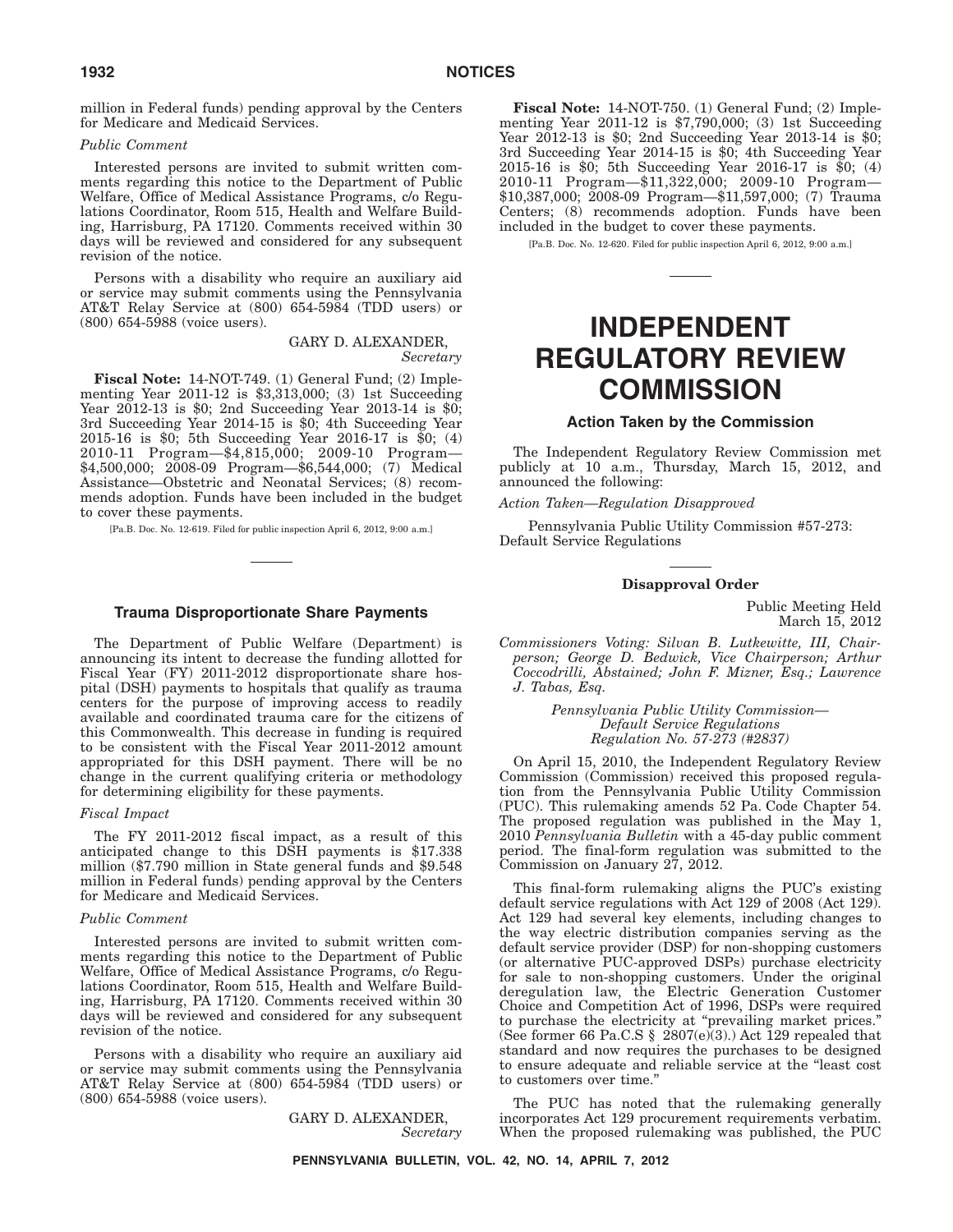sought comment on 16 questions pertaining to how Act 129 should be interpreted ''to ensure adequate and reliable service at the least cost to customers over time, and on how the proposed regulations should be revised to reflect the interpretation recommended by the person filing the comments.''

Our comments expressed concern with the approach taken by PUC for the promulgation of the rulemaking and questioned the need for the regulation in this form and at this time. We recommended that the PUC withdraw the proposed rulemaking, evaluate the feedback provided by the regulated community on the 16 questions, and draft a new proposed regulation that does more than recite the Act 129 revisions, especially as the PUC has acknowledged that the statute is subject to interpretation. There have been no substantive changes made to the final-form version of the rulemaking.

The PUC reported to the Commission that in April of 2011, the PUC launched an investigation into Pennsylvania's competitive electricity retail market. It is our understanding that part of the investigation will focus on ''end state default service models.''

Since the PUC is still in the process of determining how the procurement provisions of Act 129 as they relate to default service should be interpreted and applied, and as the final-form regulation largely reiterates language from the statute without providing a clear interpretation of the statute, we question whether the regulation is premature or needed at this time. (71 P. S. §  $7\overline{4}5.5b(b)(3)(iii)$ ). We do not believe the PUC has adequately demonstrated that the rulemaking is in the public interest prior to the completion of its investigation and submission of a clearly defined standard of interpretation of Act 129's requirements.

We have determined this regulation is consistent with the statutory authority of the PUC (66 Pa.C.S. §§ 501 and 2807) and the intention of the General Assembly. However, we have determined that the regulation does not meet the criterion of need under the Regulatory Review Act as discussed above and find promulgation of this regulation is not in the public interest.

#### *By Order of the Commission:*

The regulation #57-273 (IRRC #2837) from the Pennsylvania Public Utility Commission was disapproved on March 15, 2012.

#### SILVAN B. LUTKEWITTE, III,

*IRRC*

*Chairperson*

[Pa.B. Doc. No. 12-621. Filed for public inspection April 6, 2012, 9:00 a.m.]

#### **Notice of Comments Issued**

Section 5(g) of the Regulatory Review Act (71 P.S. § 745.5(g)) provides that the Independent Regulatory Review Commission (Commission) may issue comments within 30 days of the close of the public comment period. The Commission comments are based upon the criteria contained in section 5.2 of the Regulatory Review Act (71 P. S.  $§$  745.5b).

The Commission has issued comments on the following proposed regulation. The agencies must consider these comments in preparing the final-form regulation. The final-form regulation must be submitted within 2 years of the close of the public comment period or it will be deemed withdrawn.

| Reg. No. | Agency/Title                                                                                              | Close of the Public<br>Comment Period | <i>Comments</i><br><i>Issued</i> |
|----------|-----------------------------------------------------------------------------------------------------------|---------------------------------------|----------------------------------|
| 7-466    | Environmental Quality Board<br>Dam Safety and Waterway Management Fees<br>42 Pa.B. 553 (January 28, 2012) | 2/27/12                               | 3/28/12                          |

#### **Environmental Quality Board Regulation #7-466 (IRRC #2927) Dam Safety and Waterway Management Fees March 28, 2012**

We submit for your consideration the following comments on the proposed rulemaking published in the January 28, 2012 *Pennsylvania Bulletin*. Our comments are based on criteria in Section 5.2 of the Regulatory Review Act  $(71 \t P.S. \t § 745.5b)$ . Section  $5.1(a)$  of the Regulatory Review Act (71 P. S. § 745.5a(a)) directs the Environmental Quality Board (EQB) to respond to all comments received from us or any other source.

#### **1. General.—Consistency with statute; Economic impact; Reasonableness; Clarity.**

#### *Reasonable fees*

The Dam Safety and Encroachments Act (Act) charges the EQB, in part, with protecting the public safety through the regulation of dams, reservoirs, water obstructions and water encroachments. 32 P. S. § 693.2. Relating to fees, the EQB has the power to adopt regulations establishing "reasonable fees for the processing of applications and periodic inspections, for the purpose of reimbursing the Commonwealth for the costs of administration of this act." 32 P. S.  $\S$  693.5(a)(5).

In Regulatory Analysis Form (RAF) Questions 12, 13 and 14, the EQB provides a breakdown of the fee impact by program, which we summarize as follows:

• Dam Safety Program: The proposed regulation would increase the annual revenue from \$28,000 in existing fees to \$1,139,850 in new fees, an increase of \$1,111,850.

• Water Obstruction and Encroachment Program: The proposed regulation would increase the annual revenue from \$47,850 in existing fees to \$2,952,612 in new fees, an increase of \$2,904,762.

• Submerged Lands License Agreement Program: The proposed regulation would increase the annual revenue from \$391,000 in existing fees to \$1,564,000 in new fees, an increase of \$1,173,000.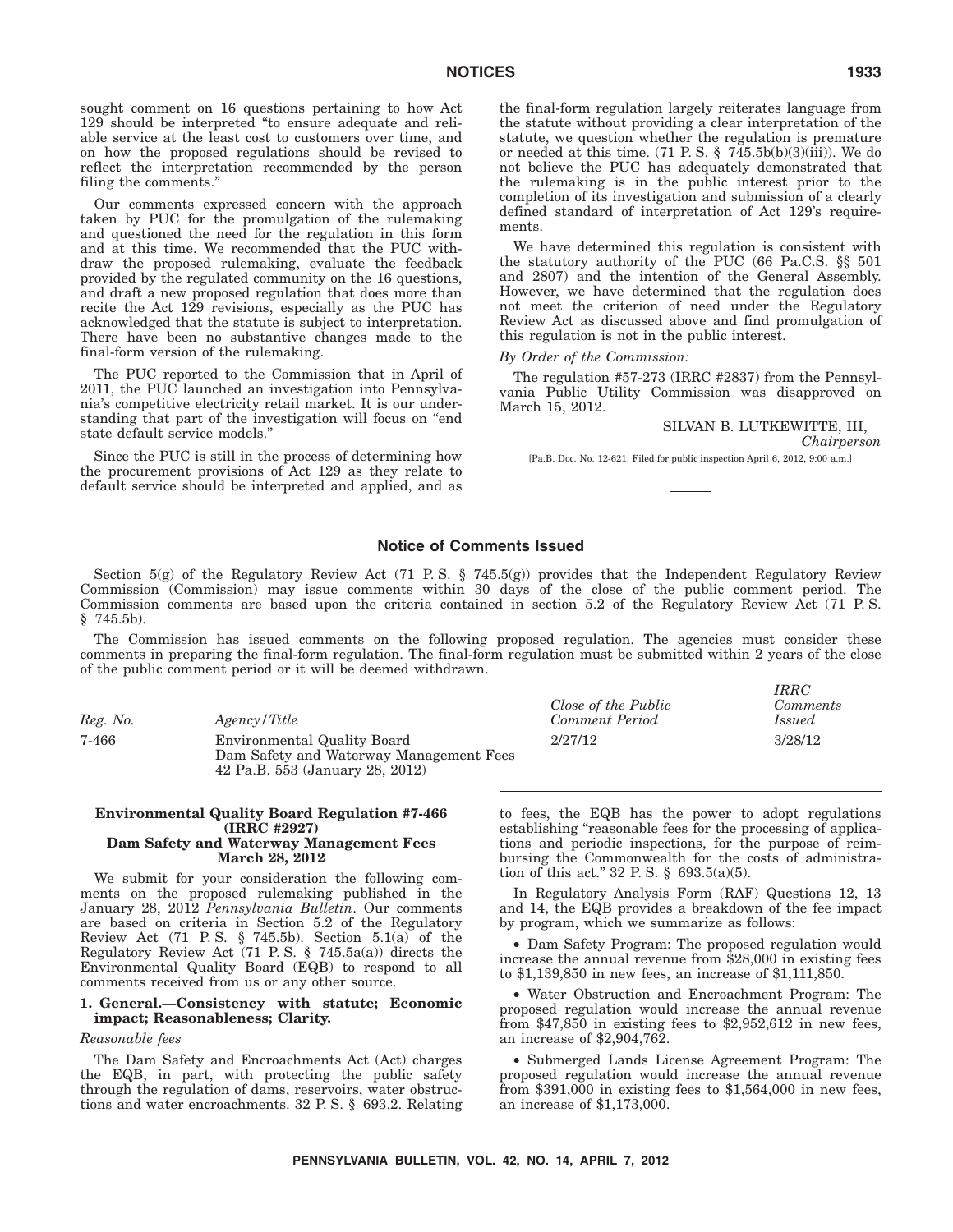Overall, existing fees generate about \$467,000 and the new fees would generate about \$5.6 million. The EQB would receive an increase of \$5 million to cover the costs to administer the Act, and the regulated community would incur increased costs of the same amount. In comparison, the response to RAF Question 17a shows that expenditures for programs affected by the regulation are expected to total about \$106 million for fiscal year 2011-2012.

Under existing regulation, Subsection 105.13(b) specifies a fee exemption for ''applications submitted by Federal, State, county or municipal agencies or a municipal authority for a dam, water obstruction or encroachment.'' The proposed regulation amends this exemption. It exempts fees for Federal and State agencies for dams and Federal, State, county and municipal agencies and authorities related to water obstruction and encroachment. We note that the proposed regulation does not exempt county and municipal agencies and authorities related to dams. However, in the Preamble, the EQB states it will add them to the exemption in the final-form regulation.

Commentators believe the distribution of fees is not equitable. They note that dam safety work is not optional and the Dam Safety Program oversees the regulation and safety of approximately 3,300 dams throughout Pennsylvania. The commentators state that there are 930 dams owned by state, county or municipal entities and 1,749 category C-4 dams (Category C dams have impoundment storage of equal to or less than 100 acre feet, and a height of equal to or less than 40 feet; Category 4 dams have no expected population at risk, and economic loss is expected to be minimal to private or public property and cause no significant public inconvenience). However, virtually all of the fees are assessed on only the 645 privately-owned dams. Consequently, a disproportionate share of the program costs is paid by private dam owners. They ask that fees be applied to all categories of dam owners equally, including fees for review of dam permit applications.

We believe these commentators make a valid point relating to the Act. The Act states that the EQB has the power to adopt regulations establishing "reasonable fees for the processing of applications and periodic inspections, for the purpose of reimbursing the Commonwealth for the costs of administration of this act." 32 P.S.  $\S$  693.5(a)(5).

We emphasize three points relating to the proposed regulation. First, the regulation imposes significant fee increases of more than \$5 million which, overall, amounts to a 12-fold increase over existing fees and revenues. Some fee categories are being increased by more than 12-fold. Second, RAF Question 20 asks what regulatory alternatives have been considered and rejected and requests a statement that the least burdensome alternative has been selected. The EQB responds, in part, that "no alternatives have been considered and/or rejected.'' Finally, as one example, the fees specified in the regulation are applied to only about 20% of dam owners. Given that the programs cover all dams, it is not clear how the exemptions and application of fees meet the Act's provision for "reasonable fees."

While we recognize that fees have not been increased since 1991, given the magnitude of the fee increases and the limitations on what portions of the regulated community pay the fees, we believe that exploration of alternatives is warranted, particularly in regard to the entities that pay the fees. The EQB should explain how all of the fees in the final regulation meet the statutory provision for "reasonable fees for the processing of applications and periodic inspections, for the purpose of reimbursing the Commonwealth for the costs of administration of this act.''

#### *Calculation of fees*

The EQB provided a "FEE REPORT FORM" dated October 2010 with the proposed regulation. The form includes a ''Proposed Revised Dam Safety Fee Schedule'' showing, for example, that the fee for "Permit Application—New Dam—Class A, Hazard 1'' should be increased from \$3,000 to \$26,500. While the form establishes that current fees do not cover costs and provides a narrative describing examples of reviews, it does not provide clear support or a direct correlation of the specific hours and costs of these activities to administer the Act and the basis for the actual fee increases that are being implemented. Using the above example, what is the basis for the calculation of the fee of \$26,500? Without providing the basis for the calculation of all proposed fees, it is not clear how the EQB determined that it is reasonable for fees to offset approximately 35% of the costs of the Dam Safety Program and  $31\%$  of the costs of the Water Obstruction and Encroachment Program, as well as 53% of the cost of conducting permit reviews for the Water Obstruction and Encroachment Program. For the finalform regulation, the EQB should provide calculations showing how the specific fee increases it proposes correlate to the costs and activities required to administer the Act.

#### *Exemptions*

In the Preamble to the proposed regulation, the EQB states that the final-form rulemaking will include counties and municipalities within the Dam Safety Program's fee exemption in Paragraph  $105.13(a)(1)$ . We are concerned that the public, legislature and this commission were not given an opportunity to comment on the proposed language. In addition, the EQB should clarify whether the data provided as the basis for the proposed fees included counties and municipalities in the calculation of the fees and what impact that would have on the proposed fees.

#### *Cost reductions*

Commentators noted three things that may reduce costs that we ask the EQB to address. First, commentators state there is a duplication of inspection efforts by licensed professionals and Dam Safety Program personnel. They state that eliminating this duplication could result in lower fees. We recommend that where it is consistent with the Act and feasible to do so, the regulation should allow the acceptance of valid inspections performed by private licensed professionals if the goals of the inspections are consistent.

Second, a commentator believes that updating and developing new general permits would improve efficiency without compromising public safety. Has the EQB done a review of the program to improve efficiency before imposing additional fees?

Finally, a commentator recommended using additional fee revenue to expedite the development of an electronic permitting process. Has the EQB considered using technology such as an electronic permitting process to reduce program costs?

The EQB should consider these suggestions and explain why they were or were not adopted before imposing fee increases.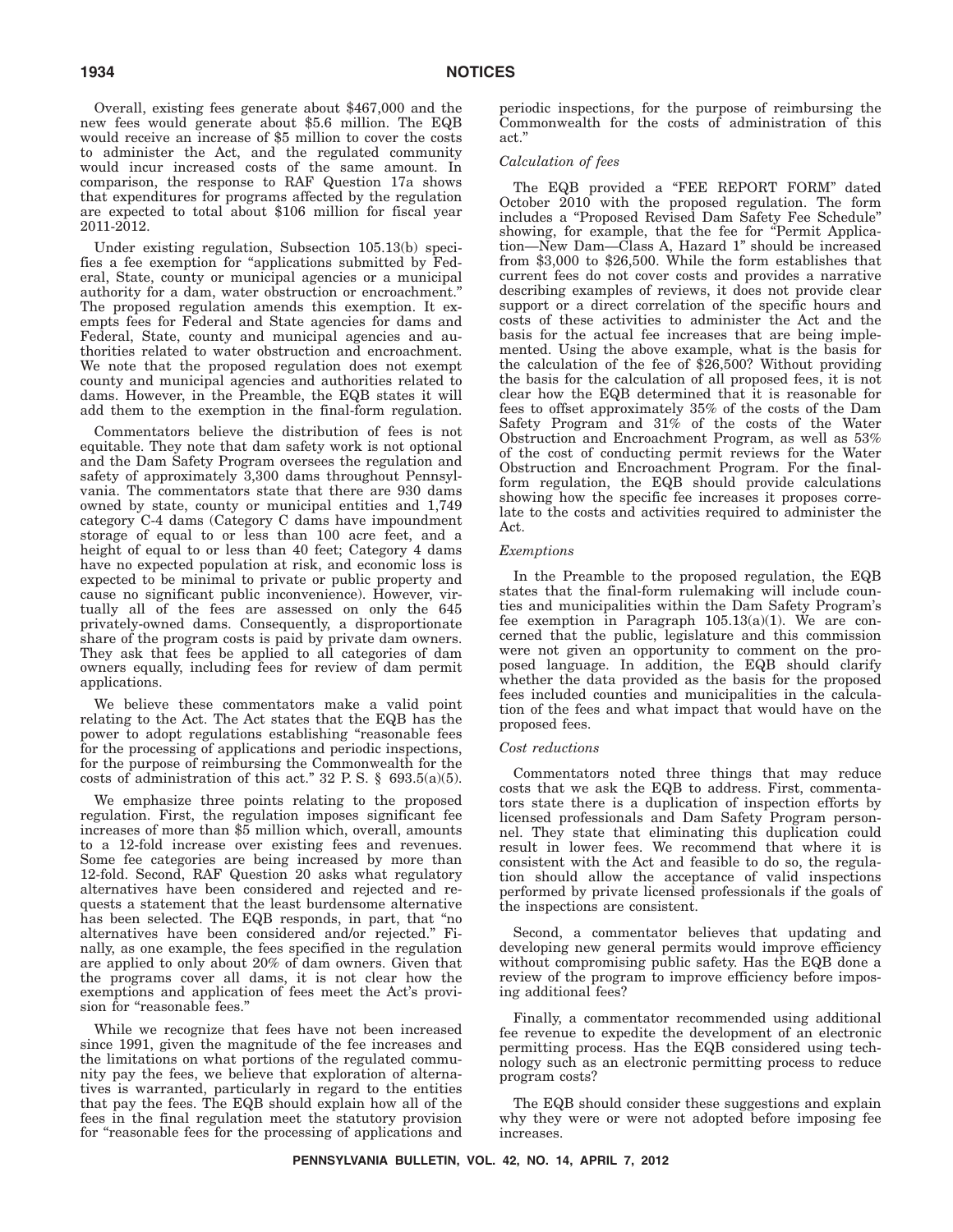## *State Conservation Commission and its county conservation districts*

The State Conservation Commission (SCC) submitted comments reflecting comments it received from 25 county conservation districts. The SCC comments raise concerns with what it describes as excessive fees, issues related to implementation of the fees, services provided by county conservation districts, whether county conservation districts will receive part of the fees and delegation agreements. We will review the EQB's responses to all of the SCC comments as part of our review of the final-form regulation. We also ask the EQB to explain how the regulation will impact county conservation districts, what services they provide related to the programs the fees will support and whether the revenues received as a result of this regulation will be shared with the county conservation districts.

## *Advanced Notice of Final-Form Rulemaking*

In the Preamble, the EQB expressly seeks input regarding modifying the proposed rule to incorporate flexibility in the water obstructions and encroachments fee proposal to accommodate multiple structures in one project. We recognize this phrasing is used in existing Subsection 105.13(c); however, it is not clear what modifications the EQB contemplates.

Additionally, as noted previously, the EQB states in the Preamble that the final-form rulemaking will include counties and municipalities within the Dam Safety Program's fee exemption in Paragraph  $105.13(a)(1)$ . We question why the EQB chose to state this information in the Preamble rather than include it in the body of the proposed rulemaking.

In order to give the regulated community and other interested parties an opportunity to provide input on any revisions made by the EQB related to these two issues, we recommend that the EQB publish an Advanced Notice of Final Rulemaking (ANFR). An ANFR would provide the opportunity to review and resolve remaining issues before submittal of a final-form regulation.

## **2. Section 105.13. Regulated activities—information and fees.—Economic impact; Reasonableness; Clarity.**

#### *Impact on dredgers*

Commentators who represent dredging operations provided calculations demonstrating that application of the fees to their operations could result in permit fees of \$1.4 million for a single permit and the disturbance fee could cost over \$48 million for their operations. Fees of this magnitude would be unaffordable to them. We agree with the commentators that it does not appear this was the EQB's intent within the context of an overall estimated fee increase of \$5 million. Did the EQB intend for the proposed rulemaking to apply to dredgers? If so, the EQB should explain in the Preamble of the final-form regulation how it considered the economic impact on this industry, and how it found that impact to be reasonable. If not, the regulation should specifically provide a clarification that the fees do not apply to dredging operations.

#### *Inconsistent language*

The regulated activities listed under Subsection (a) do not appear to be consistent with the language in the fee descriptors listed under Subsection (c). For example, Subsection (a) includes a "registration for a general permit" but we do not see any reference to a "registration for a general permit'' under Subsection (c). These subsections should be consistent in describing the regulated activities in the final-form regulation.

## *Clean Water Fund*

The EQB states in Subsection (b) that fees collected by the Dam Safety Program and Water Obstruction and Encroachment Program will be deposited into the Clean Water Fund and utilized to offset the operating costs to implement respective programs. A commentator suggests that any fees and penalties associated with Chapter 105 be accounted for separately from other monies that go into the Clean Water Fund. The EQB should explain how it can ensure that the funds collected through Chapter 105 will be used only for the benefit of the Water Obstruction and Encroachment Program, Submerged Lands License Agreement Program and the Dam Safety Program to offset the costs of these respective programs.

#### *Application of fees*

Commentators have indicated the proposed rulemaking lacks clarity in regard to the application of fees as stated in Paragraph  $(c)(2)$ . For example:

• Did the EQB intend for a general permit applicant to pay the Administrative Filing Fee, the Disturbance Fee and appropriate General Permits Fee?

• When would the proposed \$500 fee for Environmental Assessment for Waived Activities apply?

• To which permits would the \$1,750 Administrative Filing fee apply?

• Does the Disturbance Review Fee only apply to GP 11 and GP 15? Is it only for full Water Obstruction and Encroachment permits?

• Will applicants be required to obtain an approved Erosion and Sediment Control Plan and pay the associated fees in addition to the proposed permit fees?

• Dam rehabilitations may involve the need to provide additional hydraulic spillway capacity. With large dam rehabilitation designs, a hydrologic and hydraulic review by the Department of Environmental Protection is usually required very early in the design process. How will this staged review approach be handled in accordance with the new fees?

• By referencing fees established under Section 105.13, is Paragraph 105.444(5) limiting fees for new general permits because those new permits are not specifically listed in Paragraph  $105.13(c)(2)$ ?

We recommend that the EQB clearly establish the applicability of fees in the final-form regulation in response to all public comments.

*''Waived activities,'' ''major amendment'' and ''minor amendment''*

Under Paragraph (c)(2), the EQB should define the "waived activities" which are subject to the Environmental Assessment for Waived Activities. The EQB should also define what qualifies as a major or minor amendment as it did under Clauses  $(c)(1)(iv)(B)$  and  $(C)$  in defining major and minor projects. A commentator states that the implication that major amendments include temporary and/or permanent impacts, while minor amendments do not, should be explicit in this section.

#### *Evaluation of fees*

Subsection (l) states that the Department's report regarding the adequacy of fees ''will contain recommendations to *increase* fees to eliminate the disparity . . .'' (Emphasis added.) As written, the regulation precludes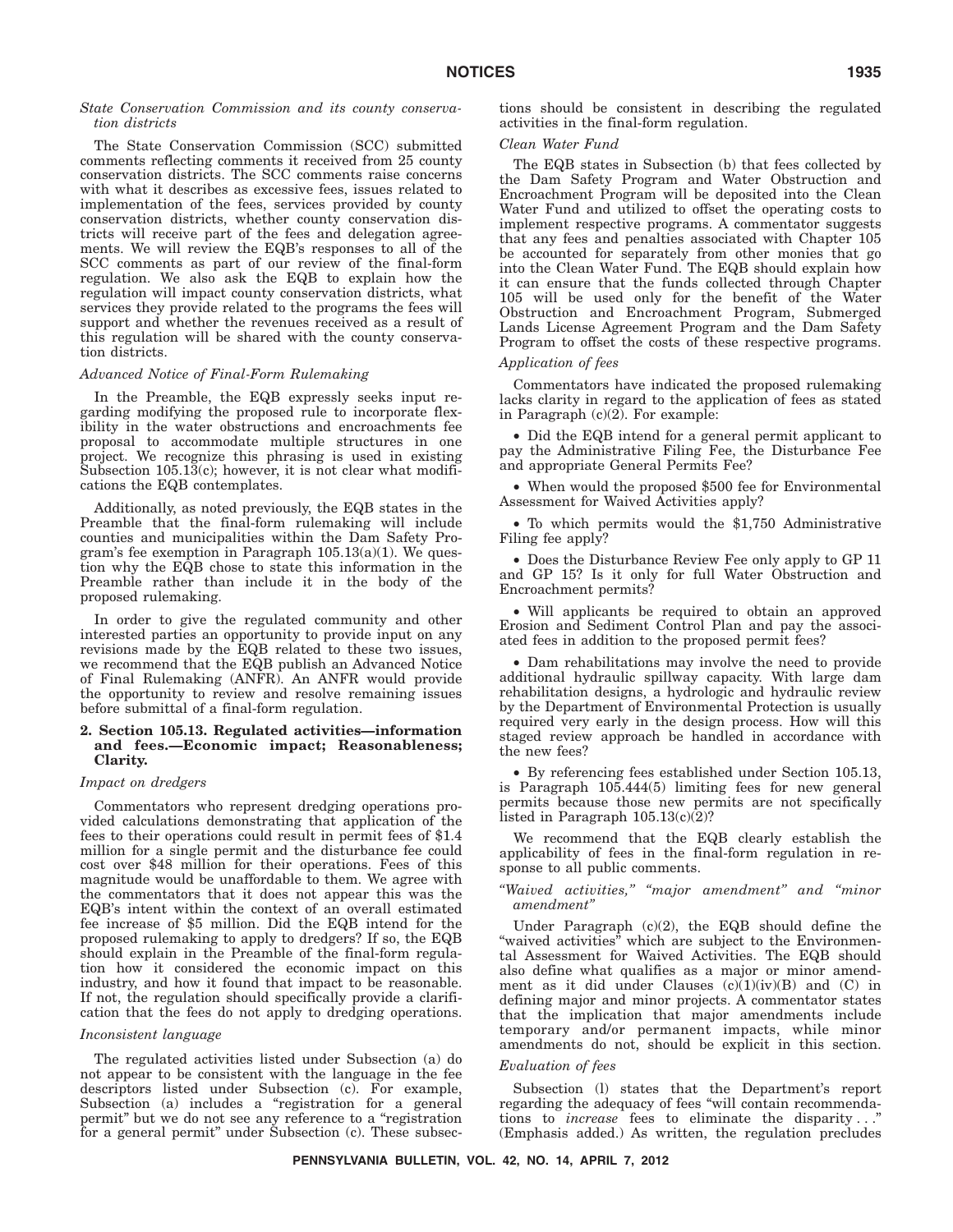the possibility of a finding that fees could be more than adequate and should be reduced. We recommend amending this provision to also accommodate the possibility of a fee decrease.

## **3. Section 105.448. Determination of applicability of a general permit.—Clarity.**

## *Nonregulatory language*

Subsection (c) states that a project requiring registration under Section 105.447 "may" be charged an application fee. This is nonregulatory language. The final-form regulation should specify when an application fee will be charged.

## **4. Miscellaneous clarity.**

• Clause 105.13(c)(1)(iv)(C) addresses circumstances when costs are less than \$250,000 and when costs exceed \$250,000. This should be amended to include the possibility that the amount of the total construction costs equals \$250,000.

• In Section 105.131a, the reference to Subparagraph  $105.13(c)(viii)$  should be amended to  $105.13(c)(1)(viii)$ .

SILVAN B. LUTKEWITTE, III,

*Chairperson*

[Pa.B. Doc. No. 12-622. Filed for public inspection April 6, 2012, 9:00 a.m.]

## **Notice of Filing of Final Rulemakings**

The Independent Regulatory Review Commission (Commission) received the following regulations. They are scheduled to be considered on the date noted. The Commission's public meetings are held at 333 Market Street, 14th Floor, Harrisburg, PA at 10 a.m. To obtain a copy of the regulation, interested parties should first contact the promulgating agency. If a copy cannot be obtained from the promulgating agency, the Commission will provide a copy or a copy can be obtained from the web site, www.irrc.state.pa.us.

| Final-Form<br>Reg. No. | Agency / Title                                                                                                                                         | Received | Public<br>Meeting |
|------------------------|--------------------------------------------------------------------------------------------------------------------------------------------------------|----------|-------------------|
| $47-15$                | Milk Marketing Board<br>Electronic Methods for Testing Milk<br>for Fat Content                                                                         | 3/26/12  | 5/17/12           |
| 125-152                | Pennsylvania Gaming Control Board<br>Table Game Rules for Four Card Poker,<br>Let It Ride Poker, Three Card Poker and<br>Ultimate Texas Hold 'Em Poker | 3/26/12  | 5/17/12           |
| 125-154                | Pennsylvania Gaming Control Board<br>Table Game Rules for Caribbean Stud<br>Poker and Texas Hold 'Em Bonus Poker                                       | 3/26/12  | 5/17/12           |

SILVAN B. LUTKEWITTE, III, *Chairperson*

[Pa.B. Doc. No. 12-623. Filed for public inspection April 6, 2012, 9:00 a.m.]

# **INSURANCE DEPARTMENT**

# **Philadelphia Contributionship Insurance Company; Germantown Insurance Company; Homeowners; Rate and Rule Revisions**

On March 16, 2012, the Insurance Department (Department) received from Philadelphia Contributionship Insurance Company and Germantown Insurance Company a filing for rate level changes for homeowners insurance.

The companies request an overall 3.9% increase to be effective June 7,  $2012$ , for new business and July 22, 2012, for renewal business. This overall figure represents an average; the effect of this filing on the rates for individual consumers may vary.

Unless formal administrative action is taken prior to April 15, 2012, the subject filing may be deemed approved by operation of law.

A copy of the filing is available on the Department's web site at www.insurance.pa.gov. Under the tab ''How to Find . . ." click on "PA Bulletin."

Interested parties are invited to submit written comments, suggestions or objections to Mike McKenney, Insurance Department, Insurance Product Regulation, 1311 Strawberry Square, Harrisburg, PA 17120, mmckenney@pa.gov within 30 days after publication of this notice in the *Pennsylvania Bulletin*.

## MICHAEL F. CONSEDINE,

*Insurance Commissioner*

[Pa.B. Doc. No. 12-624. Filed for public inspection April 6, 2012, 9:00 a.m.]

# **PENNSYLVANIA PUBLIC UTILITY COMMISSION**

## **Corporate Restructuring**

**A-2012-2295106. Verizon Pennsylvania, Inc.** Application of Verizon Pennsylvania, Inc. for approval of a corporate restructuring from a business corporation to a limited liability company.

Formal protests and petitions to intervene must be filed in accordance with 52 Pa. Code (relating to public utilities). Filings must be made with the Secretary of the Pennsylvania Public Utility Commission, P. O. Box 3265, Harrisburg, PA 17105-3265, with a copy served on the applicant on or on before April 23, 2012. The documents filed in support of the application are available for

**PENNSYLVANIA BULLETIN, VOL. 42, NO. 14, APRIL 7, 2012**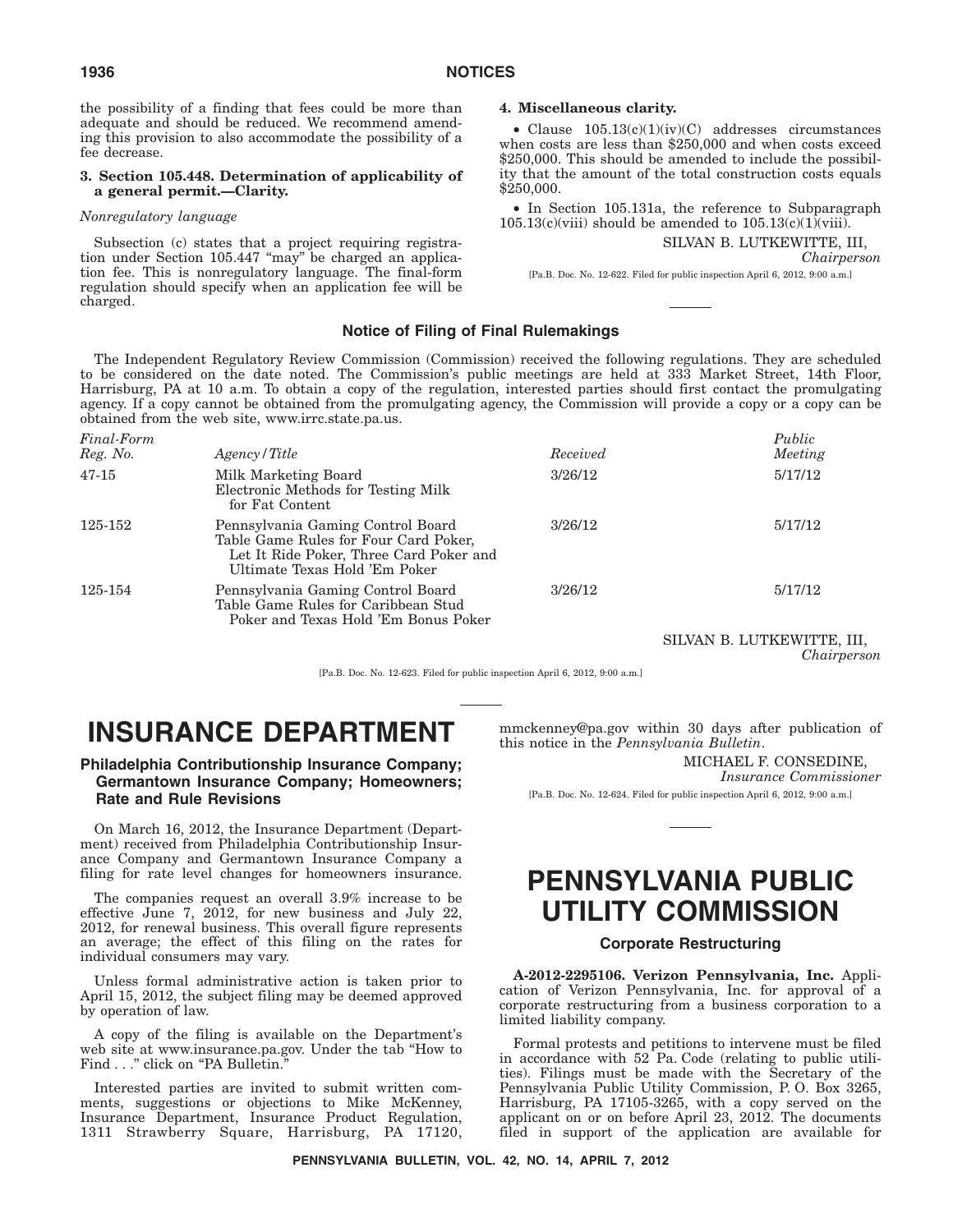inspection and copying at the Office of the Secretary between the hours of 8 a.m. and 4:30 p.m., Monday through Friday, on the Pennsylvania Public Utility Commission's web site at www.puc.state.pa.us, and at the applicant's business address.

*Applicant*: Verizon Pennsylvania, Inc.

*Through and By Counsel*: Susan D. Paiva, Assistant General Counsel, Verizon Pa, Inc., 1717 Arch Street, 3 East, Philadelphia, PA 19103

> ROSEMARY CHIAVETTA, *Secretary*

[Pa.B. Doc. No. 12-625. Filed for public inspection April 6, 2012, 9:00 a.m.]

#### **Indirect Transfer of Control**

**A-2012-2295561 and A-2012-2295564. AboveNet, Inc., AboveNet Communications, Inc. and Zayo Group, LLC.** Joint application of AboveNet, Inc., AboveNet Communications, Inc. and Zayo Group, LLC, for approval of the indirect transfer of control of AboveNet Communications, Inc. to Zayo Group, LLC.

Formal protests and petitions to intervene must be filed in accordance with 52 Pa. Code (relating to public utilities). Filings must be made with the Secretary of the Pennsylvania Public Utility Commission, P. O. Box 3265, Harrisburg, PA 17105-3265, with a copy served on the applicant, on or before April 23, 2012. The documents filed in support of the application are available for inspection and copying at the Office of the Secretary between 8 a.m. and 4:30 p.m., Monday through Friday, on the Pennsylvania Public Utility Commission's web site at www.puc.state.pa.us, and at the applicant's business address.

*Applicant*: AboveNet, Communications, Inc., Zayo Group, LLC

*Through and By Counsel*: Daniel P. Delaney, Esquire, K & L Gates, LLP, 17 North Second Street, 18th Floor, Harrisburg, PA 17101-1507

> ROSEMARY CHIAVETTA, *Secretary*

[Pa.B. Doc. No. 12-626. Filed for public inspection April 6, 2012, 9:00 a.m.]

## **Voting Membership Interests**

**A-2012-2295123. Ironton Telephone Company.** Application of Ironton Telephone Company for approval of the acquisition of 5% or more of the voting membership interests of ITC Global Networks, LLC.

Formal protests and petitions to intervene must be filed in accordance with 52 Pa. Code (relating to public utilities). Filings must be made with the Secretary of the Pennsylvania Public Utility Commission, P. O. Box 3265, Harrisburg, PA 17105-3265, with a copy served on the applicant, on or before April 23, 2012. The documents

filed in support of the application are available for inspection and copying at the Office of the Secretary between 8 a.m. and 4:30 p.m., Monday through Friday, on the Pennsylvania Public Utility Commission's web site at www.puc.state.pa.us, and at the applicant's business address.

*Applicant*: Ironton Telephone Company

*Through and By Counsel*: Charles E. Thomas, Jr., Esquire, Charles E. Thomas, III, Esquire, Thomas, Long, Niesen and Kennard, 212 Locust Street, Suite 500, P. O. Box 9500, Harrisburg, PA 17108-9500

> ROSEMARY CHIAVETTA, *Secretary*

[Pa.B. Doc. No. 12-627. Filed for public inspection April 6, 2012, 9:00 a.m.]

# **STATE CONSERVATION COMMISSION**

# **Action on Odor Management Plans for Concentrated Animal Operations and Concentrated Animal Feeding Operations and Volunteers Complying with the Commonwealth's Facility Odor Management Program**

The State Conservation Commission has taken the following actions on previously received applications for Odor Management Plans under 3 Pa.C.S. §§ 501—522 (relating to nutrient and odor management).

Persons aggrieved by any action may appeal under 3 Pa.C.S. § 517 (relating to appealable actions), section 4 of the Environmental Hearing Board Act (35 P. S. § 7514) and 2 Pa.C.S. §§ 501—508 and 701—704 (relating to Administrative Agency Law) to the Environmental Hearing Board, Second Floor, Rachael Carson State Office Building, 400 Market Street, P. O. Box 8457, Harrisburg, PA 17105-8457, (717) 787-3483. TDD users should contact the Environmental Hearing Board (Board) through the Pennsylvania AT&T Relay Service at (800) 654-5984. Appeals must be filed with the Board within 30 days of publication of this notice in the *Pennsylvania Bulletin*. Copies of the appeal form and the Board's rules of practice and procedure may be obtained from the Board. The appeal form and the Board's rules of practice and procedure are also available in Braille or on audiotape from the Secretary of the Board at (717) 787-3483. This paragraph does not, in and of itself, create any right of appeal beyond that permitted by applicable statutes and decision law.

For individuals who wish to challenge an action, appeals must reach the Board within 30 days. A lawyer is not needed to file an appeal with the Board.

Important legal rights are at stake, so individuals interested in challenging this action should show this notice to a lawyer at once. Persons who cannot afford a lawyer may qualify for pro bono representation. Call the Secretary of the Board at (717) 787-3483 for more information.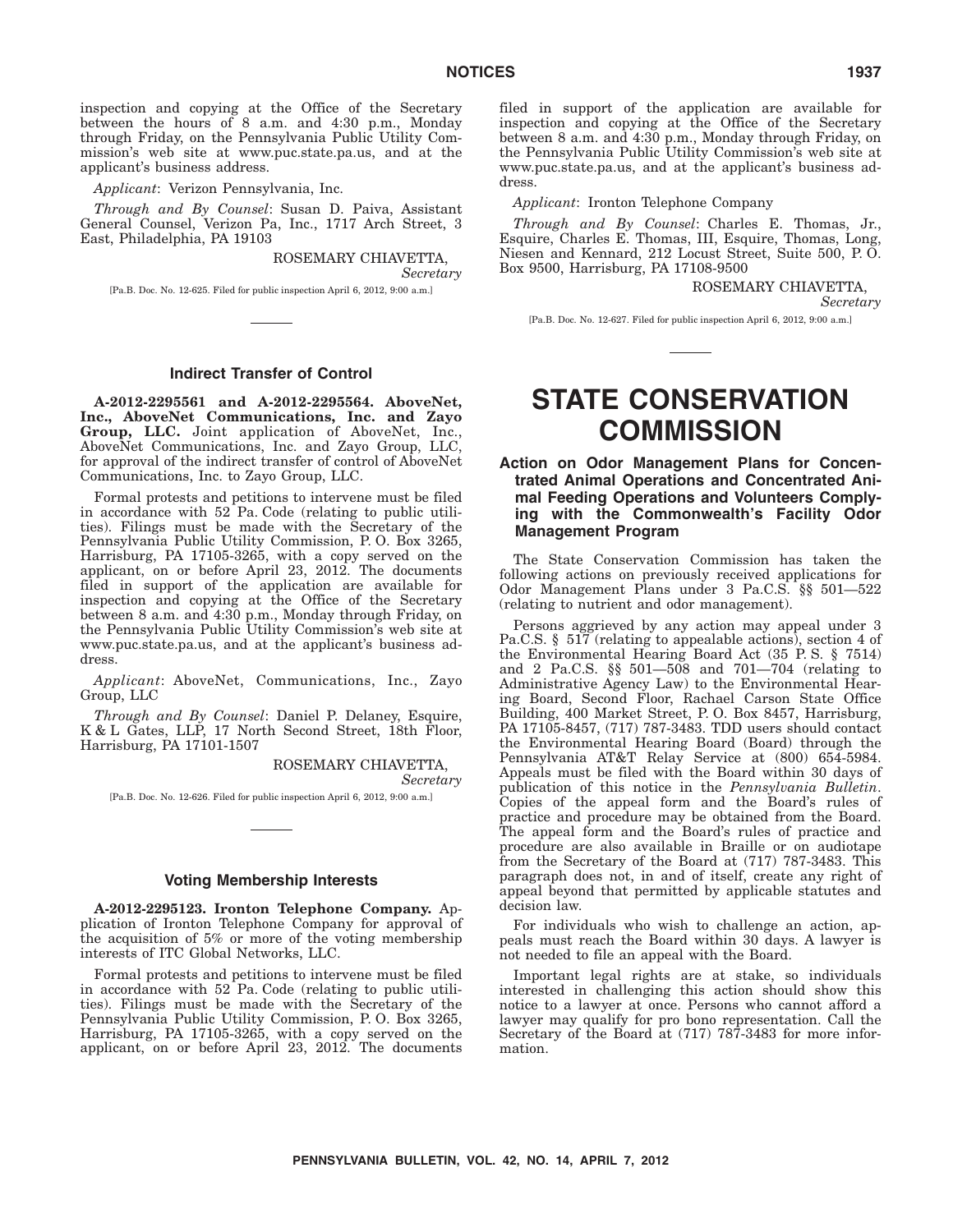# **1938 NOTICES**

| Ag Operation Name, Address                                                        | County/<br>Township                              | Animal<br>Equivalent<br>Units | Animal<br>Type | New or<br>Amended | Action<br>Taken |
|-----------------------------------------------------------------------------------|--------------------------------------------------|-------------------------------|----------------|-------------------|-----------------|
| Ananias Hershberger<br>310 PP&L Road<br>Danville, PA 17821                        | Montour County/<br>Anthony Township              | 103.56                        | Veal           | <b>New</b>        | Approved        |
| Sperry Farms, Inc.<br>11420 Sperry Road<br>Atlantic, PA 16111                     | Crawford County/<br>East Fallowfield<br>Township | 0                             | Layer          | Amended           | Approved        |
| Paul J. Dagostin-<br>Will-O-Bett Farm<br>137 Bombay Lane<br>Berwick, PA 18603     | Luzerne County/<br>Salem Township                | 713.42                        | Swine          | <b>New</b>        | Approved        |
| Rocky Knoll<br>Limited Partnership<br>1166 Gypsy Hill Road<br>Lancaster, PA 17602 | Lancaster County/<br>West Lampeter<br>Township   | $\theta$                      | Swine          | Amended           | Approved        |

## **Odor Management Plan—Public Notice Spreadsheet—Actions**

GEORGE D. GREIG, *Chairperson*

[Pa.B. Doc. No. 12-628. Filed for public inspection April 6, 2012, 9:00 a.m.]

# **SUSQUEHANNA RIVER BASIN COMMISSION**

## **Actions Taken at December Meeting**

As part of its regular business meeting held on December 15, 2011, in Wilkes-Barre, PA, the Susquehanna River Basin Commission (Commission) convened a public hearing, at which it took the following actions: 1) rescinded approval for three water resources projects; and 2) approved, denied or tabled the applications of certain water resources projects. The Commission took additional actions at its business meeting as set forth in the Supplementary Information section as follows.

For further information contact Richard A. Cairo, General Counsel, (717) 238-0423, Ext. 306, fax (717) 238- 2436, rcairo@srbc.net; or regular mail inquiries may be sent to the Susquehanna River Basin Commission, 1721 North Front Street, Harrisburg, PA 17102-2391. See also the Commission web site at www.srbc.net.

## *Supplementary Information*

In addition to the public hearing and its related actions on projects identified in the previous summary and the following listings, the following items were also presented or acted on at the business meeting: 1) presentation of the Commission Anthracite Remediation Strategy; 2) presentation of the Commission's William W. Jeanes, Sr. Award to Bernie McGurl, Executive Director of the Lackawanna River Corridor Association; 3) a report on hydrologic conditions in the Susquehanna River Basin; 4) Fiscal Year-2013 funding of the Susquehanna Flood Forecast and Warning System, the National Streamflow Information Program and the National Weather Service Advanced Hydrologic Prediction Services; 5) approval of a final rulemaking amending 18 CFR Part 806; and 6) a preliminary introduction to dockets. The Commission also heard counsel's report on legal matters affecting the Commission. The Commission convened a public hearing and took the following specific actions:

*Public Hearing—Rescissions of Project Approvals*

The following project approvals were rescinded by the Commission:

1. Project Sponsor and Facility: EXCO Resources (PA), LLC (Pine Creek) (Docket No. 20081203), Cummings Township, Lycoming County, PA.

2. Project Sponsor and Facility: EXCO Resources (PA), LLC (Unnamed Tributary to Sandy Run) (Docket No. 20081209), Burnside Township, Centre County, PA.

3. Project Sponsor and Facility: Possum Valley Municipal Authority (Docket No. 20090636), Menallen Township, Adams County, PA.

#### *Public Hearing—Project Application Tabled*

The following project application was tabled by the Commission:

1. Project Sponsor and Facility: Stanley S. Karp, Sr. (Tunkhannock Creek), Nicholson Township, Wyoming County, PA. Application for surface water withdrawal of up to 0.510 mgd (peak day).

## *Public Hearing—Project Application Denied*

The following project application was denied by the Commission:

1. Project Sponsor: Anadarko E&P Company, LP. Project Facility: Sproul State Forest—Council Run, Snow Shoe Township, Centre County, PA. Application for groundwater withdrawal of up to  $0.715$  mgd  $(30$ -day average) from Well PW-11.

## *Public Hearing—Project Applications Approved*

The Commission approved the following project applications:

1. Project Sponsor: Bioenergy International, LLC. Project Facility: Bionol Clearfield, LLC, Clearfield Borough, Clearfield County, PA. Modification to conditions of the surface water withdrawal approval (Docket No. 20070904).

2. Project Sponsor: Borough of Ephrata. Project Facility: Ephrata Area Joint Authority, Ephrata Borough,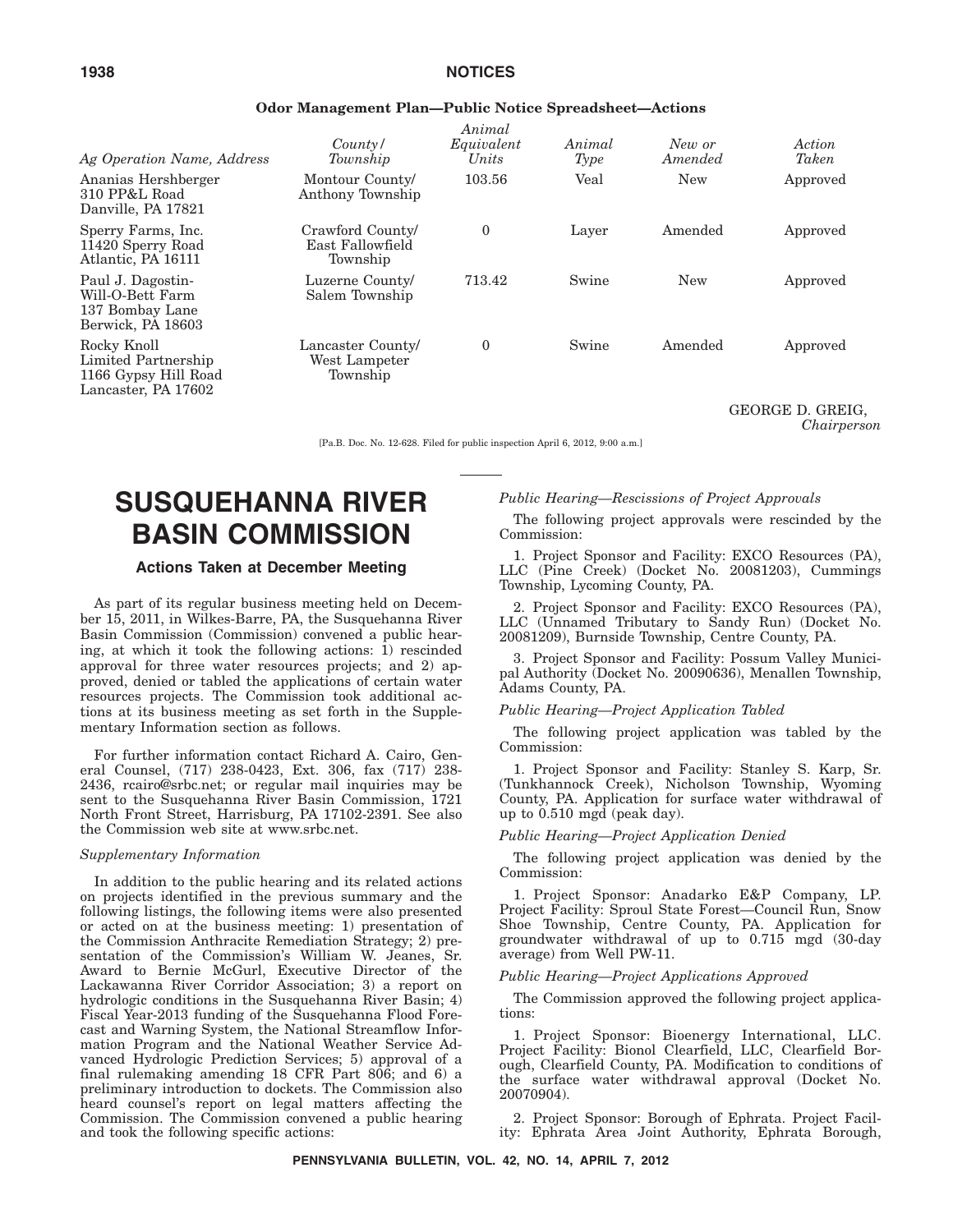Lancaster County, PA. Modification to conditions of the groundwater withdrawal approval (Docket No. 20110902).

3. Project Sponsor and Facility: Carrizo (Marcellus), LLC (Mosquito Creek-2), Karthaus Township, Clearfield County, PA. Surface water withdrawal of up to 2.160 mgd.

4. Project Sponsor and Facility: Central New York Oil and Gas Company, LLC (Susquehanna River), Wilmot Township, Bradford County, PA. Surface water withdrawal of up to 0.540 mgd.

5. Project Sponsor and Facility: Central New York Oil and Gas Company, LLC, Wilmot Township, Bradford County, PA. Consumptive water use of up to 0.105 mgd.

6. Project Sponsor and Facility: Chesapeake Appalachia, LLC (Susquehanna River—Babcock), Ulster Township, Bradford County, PA. Surface water withdrawal of up to 3.000 mgd.

7. Project Sponsor and Facility: Chesapeake Appalachia, LLC (Susquehanna River—Elmglade), Wilmot Township, Bradford County, PA. Surface water withdrawal of up to 2.016 mgd.

8. Project Sponsor and Facility: Chesapeake Appalachia, LLC (Towanda Creek—Sechrist), Canton Township, Bradford County, PA. Surface water withdrawal of up to 0.504 mgd.

9. Project Sponsor: Clark Trucking, LLC. Project Facility: Northeast Division (Lycoming Creek), Lewis Township, Lycoming County, PA. Surface water withdrawal of up to 0.500 mgd.

10. Project Sponsor: Clark Trucking, LLC. Project Facility: Northeast Division (Muncy Creek), Muncy Creek Township, Lycoming County, PA. Surface water withdrawal of up to 0.700 mgd.

11. Project Sponsor and Facility: Dunn Lake, LLC (Dunn Pond), Ararat Township, Susquehanna County, PA. Surface water withdrawal of up to 0.999 mgd.

12. Project Sponsor and Facility: EXCO Resources (PA), LLC (Muncy Creek—McClintock), Penn Township, Lycoming County, PA. Surface water withdrawal of up to 1.500 mgd.

13. Project Sponsor: Glenn O. Hawbaker, Inc. Project Facility: Greens Landing Aggregate Plant, Athens Township, Bradford County, PA. Surface water withdrawal of up to 0.249 mgd.

14. Project Sponsor: Glenn O. Hawbaker, Inc. Project Facility: Greens Landing Aggregate Plant, Athens Township, Bradford County, PA. Consumptive water use of up to 0.249 mgd.

15. Project Sponsor: Hazleton Creek Properties, LLC. Project Facility: Hazleton Mine Reclamation, Hazleton City, Luzerne County, PA. Modification to increase groundwater withdrawal by an additional 0.145 mgd, for a total of 0.200 mgd (30-day average) (Docket No. 20110307).

16. Project Sponsor and Facility: Keystone Clearwater Solutions, LLC (Babb Creek), Morris Township, Tioga County, PA. Surface water withdrawal of up to 0.950 mgd.

17. Project Sponsor and Facility: Sugar Hollow Trout Park and Hatchery, Eaton Township, Wyoming County, PA. Modification to project features and conditions of the groundwater withdrawal approval (Docket No. 20100913).

18. Project Sponsor and Facility: Sugar Hollow Water Services, LLC (Susquehanna River—Chellis), Eaton Township, Wyoming County, PA. Surface water withdrawal of up to 1.500 mgd.

19. Project Sponsor: The Municipal Authority of the Borough of Berlin. Project Facility: Berlin Borough Municipal Authority, Allegheny Township, Somerset County, PA. Modification to conditions of the groundwater withdrawal approval (Docket No. 19980702).

20. Project Sponsor and Facility: Walker Township Water Association, Walker Township, Centre County, PA. Modification to increase the total groundwater system withdrawal limit from 0.523 mgd to 0.753 mgd (30-day average) (Docket No. 20070905).

21. Project Sponsor and Facility: Williams Production Appalachia, LLC (Middle Branch Wyalusing Creek), Forest Lake Township, Susquehanna County, PA. Surface water withdrawal of up to 0.750 mgd.

22. Project Sponsor and Facility: Williams Production Appalachia, LLC (Snake Creek—2), Franklin Township, Susquehanna County, PA. Surface water withdrawal of up to 0.999 mgd.

23. Project Sponsor and Facility: Williams Production Appalachia, LLC (Susquehanna River), Great Bend Township, Susquehanna County, PA. Commission-initiated modification to project features and conditions of the surface water withdrawal approval (Docket No. 20090303), making a correction and reducing the approved surface water withdrawal amount from 3.00 mgd to 1.00 mgd.

24. Project Sponsor and Facility: Williams Production Appalachia, LLC (Susquehanna River—2), Great Bend Township, Susquehanna County, PA. Surface water withdrawal of up to 2.000 mgd.

*Authority*: Pub. L. No. 91-575, 84 Stat. 1509 et seq., 18 CFR Parts 806—808.

Dated: March 23, 2012.

PAUL O. SWARTZ, *Executive Director*

[Pa.B. Doc. No. 12-629. Filed for public inspection April 6, 2012, 9:00 a.m.]

## **Actions Taken at March Meeting**

As part of its regular business meeting held on March 15, 2012, in Harrisburg, PA, the Susquehanna River Basin Commission (Commission) took the following actions: 1) reconsidered certain actions taken at its December 15, 2011, public hearing; 2) upon reconsideration, approved or denied the applications of certain water resources projects, originally considered at the December 15, 2011, public hearing; 3) rescinded approval for one additional water resources project; 4) approved, tabled or denied the applications of certain additional water resources projects; and 5) took additional actions as set forth in the Supplementary Information section as follows.

For further information contact: Richard A. Cairo, General Counsel, (717) 238-0423, Ext. 306, fax (717) 238-2436, rcairo@srbc.net; or regular mail inquiries may be sent to the Susquehanna River Basin Commission, 1721 North Front Street, Harrisburg, PA 17102-2391. See also the Commission web site at www.srbc.net.

## *Supplementary Information*

In addition to its related actions on projects identified in the previous summary and the following listings, the following items were also presented or acted on at the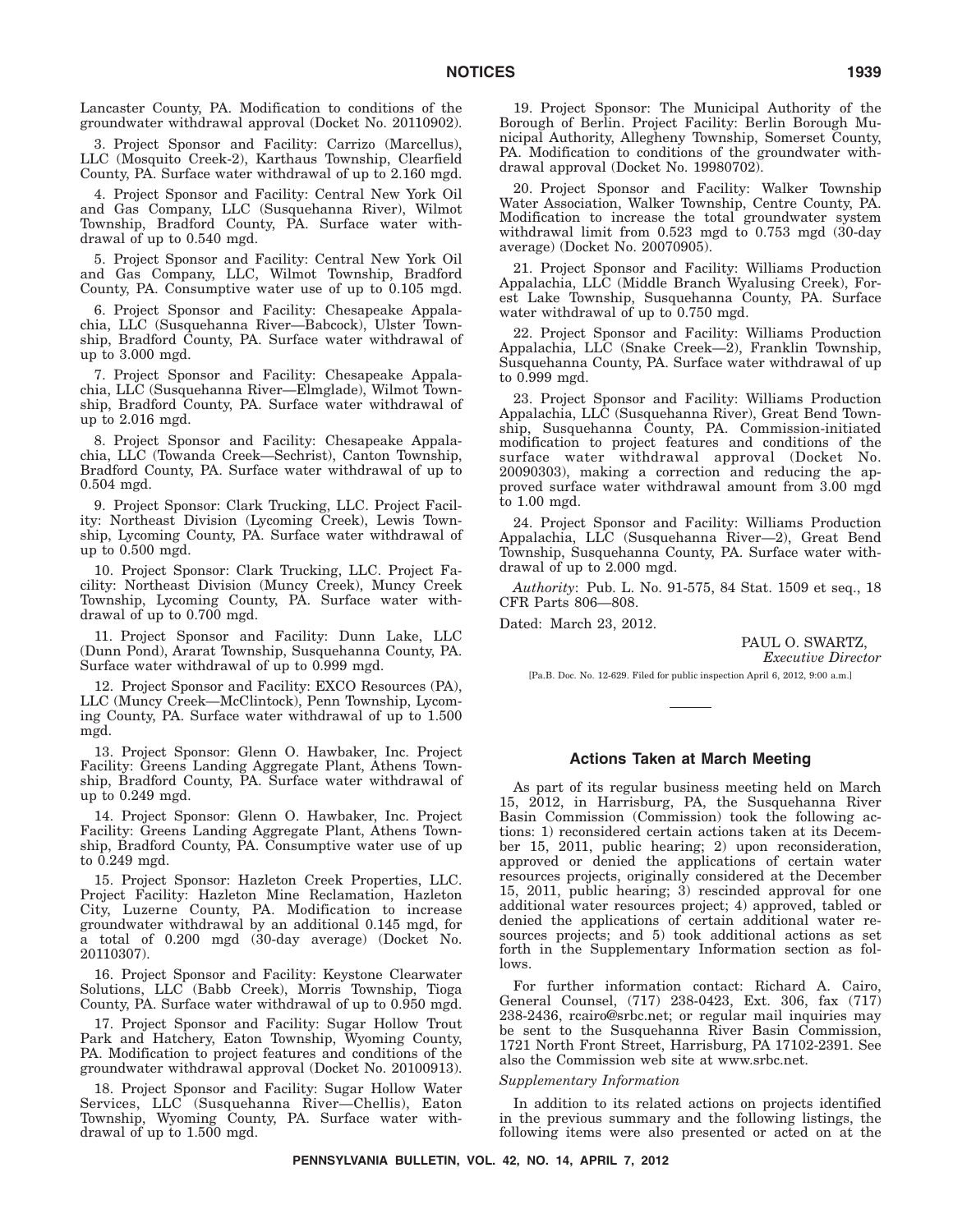business meeting: 1) adoption of a resolution encouraging the use of lesser quality waters; 2) approval for expenditures for the Susquehanna River Flow Management Project; 3) adoption of an investment policy statement and amendments of the By-Laws; 4) approval of a partial waiver of the fee for transfer of approvals to SWEPI, LP; 5) adoption of the revised operating budget and a capital budget for Fiscal Year-2013; 6) approval for staff to release a draft Low Flow Protection Policy for public review and comment; 7) ratification of a settlement agreement with C&N Dining; and 8) ratification of grants/contracts. The Commission also took the following specific actions:

### *Project Applications originally considered at the December 15, 2011, Public Hearing, Approved*

Upon reconsideration, the Commission approved the following project applications originally acted upon at the December 15, 2011, public hearing:

1. Project Sponsor: Bioenergy International, LLC. Project Facility: Bionol Clearfield, LLC, Clearfield Borough, Clearfield County, PA. Modification to conditions of the surface water withdrawal approval (Docket No. 20070904).

2. Project Sponsor: Borough of Ephrata. Project Facility: Ephrata Area Joint Authority, Ephrata Borough, Lancaster County, PA. Modification to conditions of the groundwater withdrawal approval (Docket No. 20110902).

3. Project Sponsor and Facility: Carrizo (Marcellus), LLC (Mosquito Creek—2), Karthaus Township, Clearfield County, PA. Surface water withdrawal of up to 2.160 mgd.

4. Project Sponsor and Facility: Central New York Oil and Gas Company, LLC (Susquehanna River), Wilmot Township, Bradford County, PA. Surface water withdrawal of up to 0.540 mgd.

5. Project Sponsor and Facility: Central New York Oil and Gas Company, LLC, Wilmot Township, Bradford County, PA. Consumptive water use of up to 0.105 mgd.

6. Project Sponsor and Facility: Chesapeake Appalachia, LLC (Susquehanna River—Babcock), Ulster Township, Bradford County, PA. Surface water withdrawal of up to 3.000 mgd.

7. Project Sponsor and Facility: Chesapeake Appalachia, LLC (Susquehanna River—Elmglade), Wilmot Township, Bradford County, PA. Surface water withdrawal of up to 2.016 mgd.

8. Project Sponsor and Facility: Chesapeake Appalachia, LLC (Towanda Creek—Sechrist), Canton Township, Bradford County, PA. Surface water withdrawal of up to 0.504 mgd.

9. Project Sponsor: Clark Trucking, LLC. Project Facility: Northeast Division (Lycoming Creek), Lewis Township, Lycoming County, PA. Surface water withdrawal of up to 0.500 mgd.

10. Project Sponsor: Clark Trucking, LLC. Project Facility: Northeast Division (Muncy Creek), Muncy Creek Township, Lycoming County, PA. Surface water withdrawal of up to 0.700 mgd.

11. Project Sponsor and Facility: Dunn Lake LLC (Dunn Pond), Ararat Township, Susquehanna County, PA. Surface water withdrawal of up to 0.999 mgd.

12. Project Sponsor and Facility: EXCO Resources (PA), LLC (Muncy Creek—McClintock), Penn Township, Lycoming County, PA. Surface water withdrawal of up to 1.500 mgd.

13. Project Sponsor: Glenn O. Hawbaker, Inc. Project Facility: Greens Landing Aggregate Plant, Athens Township, Bradford County, PA. Surface water withdrawal of up to 0.249 mgd.

14. Project Sponsor: Glenn O. Hawbaker, Inc. Project Facility: Greens Landing Aggregate Plant, Athens Township, Bradford County, PA. Consumptive water use of up to 0.249 mgd.

15. Project Sponsor: Hazleton Creek Properties, LLC. Project Facility: Hazleton Mine Reclamation, Hazleton City, Luzerne County, PA. Modification to increase groundwater withdrawal by an additional 0.145 mgd, for a total of 0.200 mgd (30-day average) (Docket No. 20110307).

16. Project Sponsor and Facility: Keystone Clearwater Solutions, LLC (Babb Creek), Morris Township, Tioga County, PA. Surface water withdrawal of up to 0.950 mgd.

17. Project Sponsor and Facility: Sugar Hollow Trout Park and Hatchery, Eaton Township, Wyoming County, PA. Modification to project features and conditions of the groundwater withdrawal approval (Docket No. 20100913).

18. Project Sponsor and Facility: Sugar Hollow Water Services, LLC (Susquehanna River—Chellis), Eaton Township, Wyoming County, PA. Surface water withdrawal of up to 1.500 mgd.

19. Project Sponsor: The Municipal Authority of the Borough of Berlin. Project Facility: Berlin Borough Municipal Authority, Allegheny Township, Somerset County, PA. Modification to conditions of the groundwater withdrawal approval (Docket No. 19980702).

20. Project Sponsor and Facility: Walker Township Water Association, Walker Township, Centre County, PA. Modification to increase the total groundwater system withdrawal limit from 0.523 mgd to 0.753 mgd (30-day average) (Docket No. 20070905).

21. Project Sponsor and Facility: Williams Production Appalachia, LLC (Middle Branch Wyalusing Creek), Forest Lake Township, Susquehanna County, PA. Surface water withdrawal of up to 0.750 mgd.

22. Project Sponsor and Facility: Williams Production Appalachia, LLC (Snake Creek—2), Franklin Township, Susquehanna County, PA. Surface water withdrawal of up to 0.999 mgd.

23. Project Sponsor and Facility: Williams Production Appalachia, LLC (Susquehanna River), Great Bend Township, Susquehanna County, PA. Commission-initiated modification to project features and conditions of the surface water withdrawal approval (Docket No. 20090303), making a correction and reducing the approved surface water withdrawal amount from 3.00 mgd to 1.00 mgd.

24. Project Sponsor and Facility: Williams Production Appalachia, LLC (Susquehanna River—2), Great Bend Township, Susquehanna County, PA. Surface water withdrawal of up to 2.000 mgd.

## *Project Application originally considered at the December 15, 2011, Public Hearing, Denied*

Upon reconsideration, the Commission denied the following project application originally acted upon at the December 15, 2011, public hearing:

1. Project Sponsor: Anadarko E&P Company, LP. Project Facility: Sproul State Forest—Council Run, Snow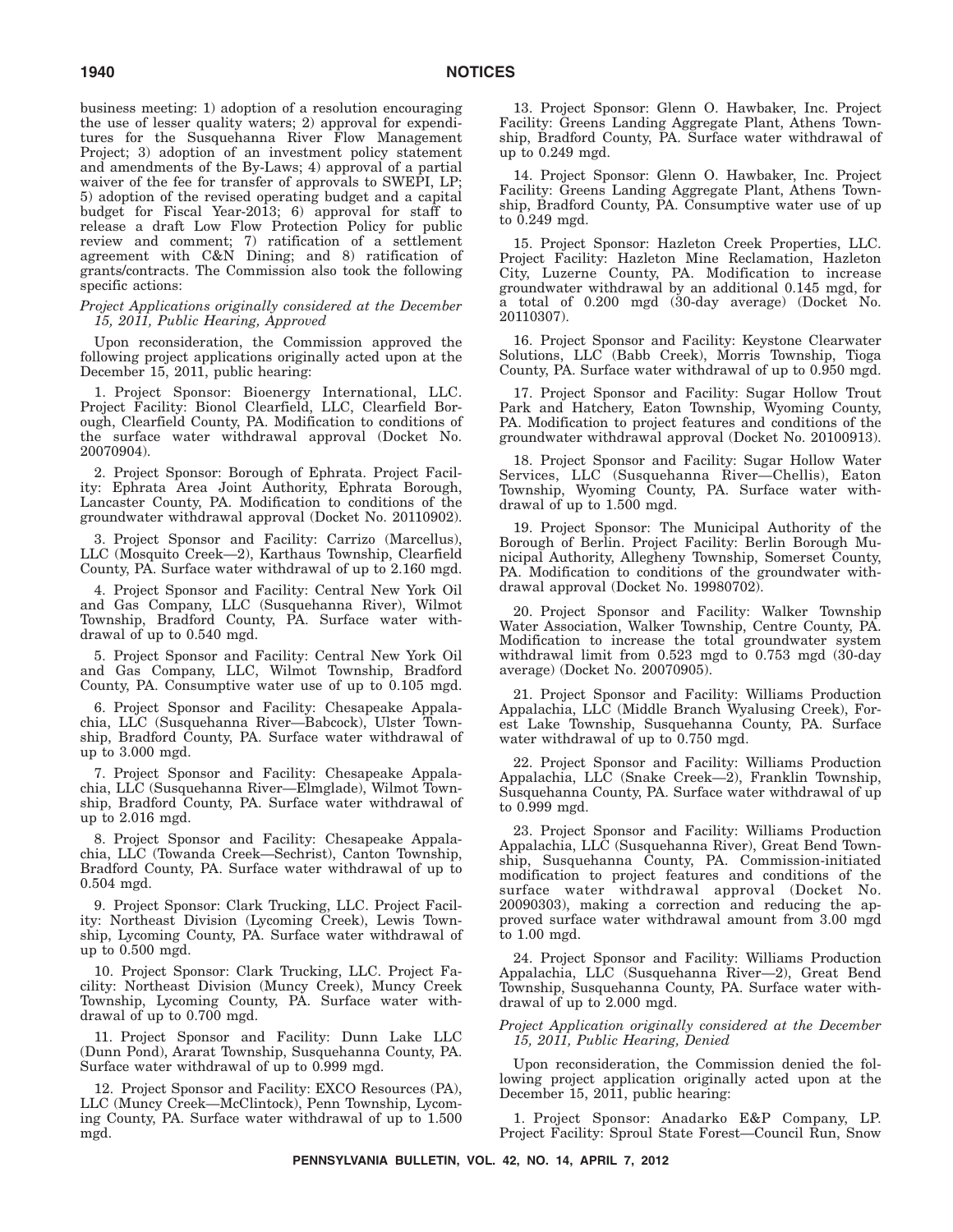Shoe Township, Centre County, PA. Application for groundwater withdrawal of up to 0.715 mgd (30-day average) from Well PW-11.

#### *Rescission of Project Approval*

The Commission rescinded approval for the following project:

1. Project Sponsor and Facility: Texas Eastern Transmission, LP (Susquehanna River) (Docket No. 20110314), East Donegal Township, Lancaster County, PA.

## *Project Applications Approved*

The Commission approved the following project applications:

1. Project Sponsor and Facility: Anadarko E&P Company, LP (Lycoming Creek), Lewis Township, Lycoming County, PA. Surface water withdrawal of up to 1.340 mgd (peak day).

2. Project Sponsor and Facility: Aqua Infrastructure, LLC (West Branch Susquehanna River), Piatt Township, Lycoming County, PA. Surface water withdrawal of up to 3.000 mgd (peak day).

3. Project Sponsor and Facility: Black Bear Waters, LLC (Lycoming Creek), Lewis Township, Lycoming County, PA. Surface water withdrawal of up to 0.400 mgd (peak day).

4. Project Sponsor and Facility: Blossburg Municipal Authority, Bloss Township, Tioga County, PA. Groundwater withdrawal of up to 0.396 mgd (30-day average) from Route 15 Well.

5. Project Sponsor and Facility: Buck Ridge Stone, LLC (Salt Lick Creek), New Milford Township, Susquehanna County, PA. Modification to increase surface water withdrawal by an additional 0.637 mgd, for a total of 0.720 mgd (peak day) (Docket No. 20100905).

6. Project Sponsor and Facility: Cabot Oil & Gas Corporation (Susquehanna River), Susquehanna Depot Borough, Susquehanna County, PA. Modification to increase surface water withdrawal by an additional 0.780 mgd, for a total of 1.500 mgd (peak day) (Docket No. 20080908).

7. Project Sponsor and Facility: Cabot Oil & Gas Corporation (Susquehanna River), Great Bend Township, Susquehanna County, PA. Modification to increase surface water withdrawal by an additional 1.280 mgd, for a total of 2.000 mgd (peak day) (Docket No. 20080905).

8. Project Sponsor and Facility: Carrizo (Marcellus), LLC (Middle Branch Wyalusing Creek), Forest Lake Township, Susquehanna County, PA. Modification to conditions of the surface water withdrawal approval (Docket No. 20110604).

9. Project Sponsor and Facility: Carrizo (Marcellus), LLC (Moshannon Creek), Decatur Township, Clearfield County, PA. Surface water withdrawal of up to 2.590 mgd (peak day).

10. Project Sponsor and Facility: Carrizo (Marcellus), LLC (Unnamed Tributary of Middle Branch Wyalusing Creek), Forest Lake Township, Susquehanna County, PA. Modification to conditions of the surface water withdrawal approval (Docket No. 20110605).

11. Project Sponsor and Facility: EQT Production Company (Bennett Branch Power), Jay Township, Elk County, PA. Surface water withdrawal of up to 2.500 mgd (peak day).

12. Project Sponsor and Facility: EQT Production Company (Wilson Creek), Duncan Township, Tioga County, PA. Surface water withdrawal of up to 0.740 mgd (peak day).

13. Project Sponsor: IBM Corporation. Project Facility: Endicott Facility, Village of Endicott, Broome County, NY. Modification to increase total groundwater system withdrawal by an additional 0.499 mgd, for a total of 1.509 mgd (30-day average) (Docket No. 20090329).

14. Project Sponsor and Facility: Keystone Landfill, Inc., Dunmore Borough, Lackawanna County, PA. Modification to increase groundwater withdrawal by an additional 0.150 mgd, for a total of 0.160 mgd (30-day average) (Docket No. 20080611).

15. Project Sponsor and Facility: Keystone Landfill, Inc., Dunmore Borough, Lackawanna County, PA. Modification to increase consumptive water use by an additional 0.260 mgd, for a total of up to 0.360 mgd (30-day average) (Docket No. 20080611).

16. Project Sponsor: Pine Creek Municipal Authority. Project Facility: Wastewater Treatment Plant, Pine Creek Township, Clinton County, PA. Withdrawal of treated wastewater effluent of up to 0.999 mgd.

17. Project Sponsor and Facility: Roaring Spring Water—Division of Roaring Spring Blank Book (Roaring Spring), Roaring Spring Borough, Blair County, PA. Surface water withdrawal of up to 0.302 mgd (peak day).

18. Project Sponsor and Facility: Roaring Spring Water—Division of Roaring Spring Blank Book, Roaring Spring Borough, Blair County, PA. Consumptive water use of up to 0.255 mgd (30-day average).

19. Project Sponsor and Facility: Southwestern Energy Production Company (Blockhouse Creek), Jackson Township, Lycoming County, PA. Surface water withdrawal of up to 0.999 mgd (peak day).

20. Project Sponsor and Facility: Southwestern Energy Production Company (Susquehanna River), Oakland Township, Susquehanna County, PA. Surface water withdrawal of up to 3.000 mgd (peak day).

21. Project Sponsor and Facility: Southwestern Energy Production Company (Tunkhannock Creek), Lenox Township, Susquehanna County, PA. Surface water withdrawal of up to 1.500 mgd (peak day).

22. Project Sponsor and Facility: SWEPI, LP (Cowanesque River—Egleston), Nelson Township, Tioga County, PA. Modification to increase surface water withdrawal by an additional 0.267 mgd, for a total of 0.534 mgd (peak day) (Docket No. 20100604).

# *Project Applications Tabled*

The following project applications were tabled by the Commission:

1. Project Sponsor and Facility: Aqua Resources, Inc. (Susquehanna River), Athens Township, Bradford County, PA. Application for surface water withdrawal of up to 0.900 mgd (peak day).

2. Project Sponsor and Facility: Empire Kosher Poultry, Inc., Walker Township, Juniata County, PA. Modification to increase total groundwater system withdrawal by an additional 0.499 mgd, for a total of 1.269 mgd (30-day average) (Docket No. 20030809).

3. Project Sponsor and Facility: Jo Jo Oil Company, Inc. (Tunkhannock Creek), Tunkhannock Township, Wyoming County, PA. Application for surface water withdrawal of up to 0.999 mgd (peak day).